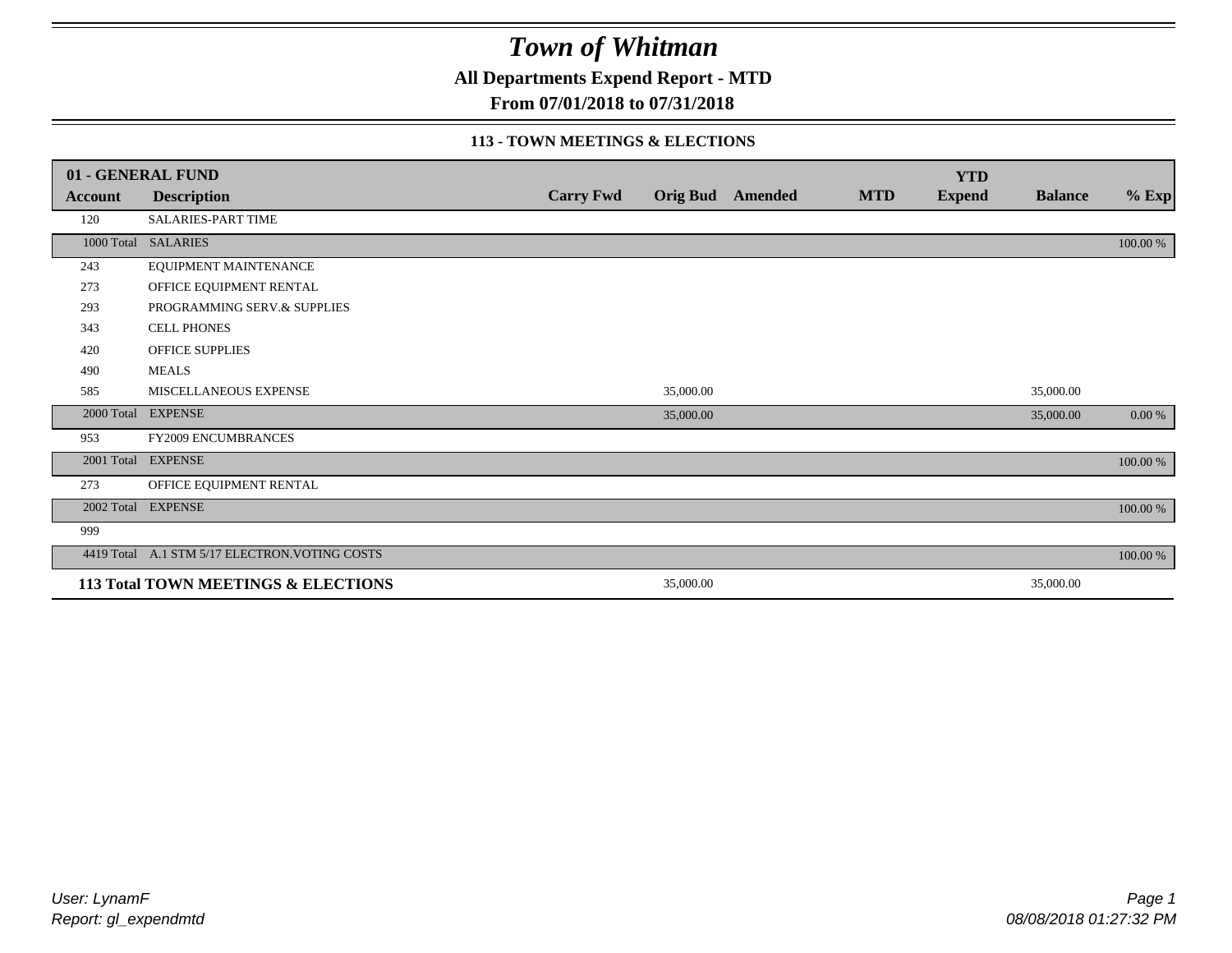### **All Departments Expend Report - MTD**

### **From 07/01/2018 to 07/31/2018**

#### **114 - MODERATOR**

|         | 01 - GENERAL FUND          |                  |                         |            | YTD           |                |            |
|---------|----------------------------|------------------|-------------------------|------------|---------------|----------------|------------|
| Account | <b>Description</b>         | <b>Carry Fwd</b> | <b>Orig Bud</b> Amended | <b>MTD</b> | <b>Expend</b> | <b>Balance</b> | $%$ Exp    |
| 120     | SALARIES-PART TIME         |                  |                         |            |               |                |            |
|         | 1000 Total SALARIES        |                  |                         |            |               |                | $100.00\%$ |
|         | <b>114 Total MODERATOR</b> |                  |                         |            |               |                |            |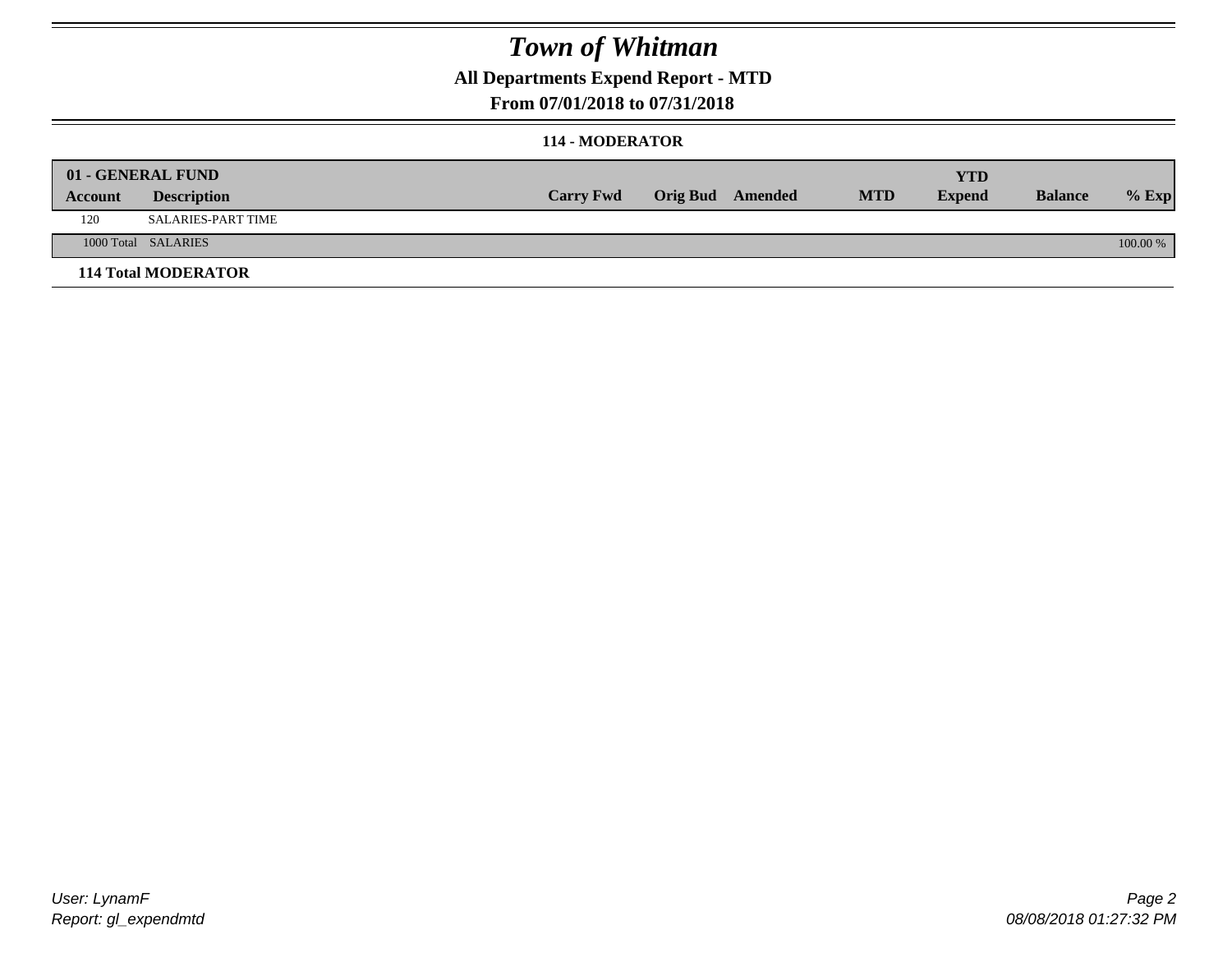### **All Departments Expend Report - MTD**

### **From 07/01/2018 to 07/31/2018**

#### **122 - SELECTMEN**

|                | 01 - GENERAL FUND            |                  |           |                         |            | <b>YTD</b>    |                |             |
|----------------|------------------------------|------------------|-----------|-------------------------|------------|---------------|----------------|-------------|
| <b>Account</b> | <b>Description</b>           | <b>Carry Fwd</b> |           | <b>Orig Bud</b> Amended | <b>MTD</b> | <b>Expend</b> | <b>Balance</b> | $%$ Exp     |
| 110            | SALARIES-BOARD MEMBERS       |                  |           |                         |            |               |                |             |
| 111            | SALARIES-ADMINSTRATIVE       |                  |           |                         |            |               |                |             |
|                | 1000 Total SALARIES          |                  |           |                         |            |               |                | $100.00~\%$ |
| 115            | <b>SECRETARIAL</b>           |                  | 47,100.00 |                         | 3,808.82   | 3,808.82      | 43,291.18      |             |
|                | 1001 Total SALARIES          |                  | 47,100.00 |                         | 3,808.82   | 3,808.82      | 43,291.18      | 8.08%       |
| 121            | <b>CLERICAL I</b>            |                  |           |                         |            |               |                |             |
| 123            | RECORDING SECRETARY          |                  | 1,681.00  |                         | 122.46     | 122.46        | 1,558.54       |             |
|                | 1003 Total SALARIES          |                  | 1,681.00  |                         | 122.46     | 122.46        | 1,558.54       | 7.28 %      |
| 211            | MUNICIPAL HEARINGS OFFICER   |                  | 2,500.00  |                         | 208.33     | 208.33        | 2,291.67       |             |
|                | 1004 Total SALARIES          |                  | 2,500.00  |                         | 208.33     | 208.33        | 2,291.67       | 8.33 %      |
| 121            | <b>CLERICAL I</b>            |                  | 1,209.00  |                         |            |               | 1,209.00       |             |
|                | 1005 Total SALARIES          |                  | 1,209.00  |                         |            |               | 1,209.00       | 0.00 %      |
| 244            | OFFICE EQUIPMENT MAINTENANCE |                  |           |                         |            |               |                |             |
| 304            | <b>ADVERTISING</b>           |                  |           |                         |            |               |                |             |
| 340            | <b>TELEPHONE</b>             |                  |           |                         |            |               |                |             |
| 605            | <b>CONSULTING SERVICES</b>   |                  |           |                         |            |               |                |             |
| 420            | OFFICE SUPPLIES              |                  |           |                         |            |               |                |             |
| 585            | MISCELLANEOUS EXPENSE        |                  | 11,000.00 |                         | 75.00      | 75.00         | 10,925.00      |             |
| 710            | IN STATE TRAVEL              |                  |           |                         |            |               |                |             |
| 730            | <b>ASSOCIATION DUES</b>      |                  |           |                         | 3,340.05   | 3,340.05      | $-3,340.05$    |             |
| 731            | <b>MEETINGS</b>              |                  |           |                         |            |               |                |             |
| 870            | OFFICE EQUIPMENT             |                  |           |                         |            |               |                |             |
|                | 2000 Total EXPENSE           |                  | 11,000.00 |                         | 3,415.05   | 3,415.05      | 7,584.95       | 31.04 %     |
| 304            | <b>ADVERTISING</b>           |                  |           |                         |            |               |                |             |
|                | 2001 Total EXPENSE           |                  |           |                         |            |               |                | 100.00 %    |
| 306            | <b>BOOKBINDING</b>           |                  |           |                         |            |               |                |             |
| 946            | FY2010 ENCUMBRANCES          |                  |           |                         |            |               |                |             |
|                | 2002 Total EXPENSE           |                  |           |                         |            |               |                | 100.00 %    |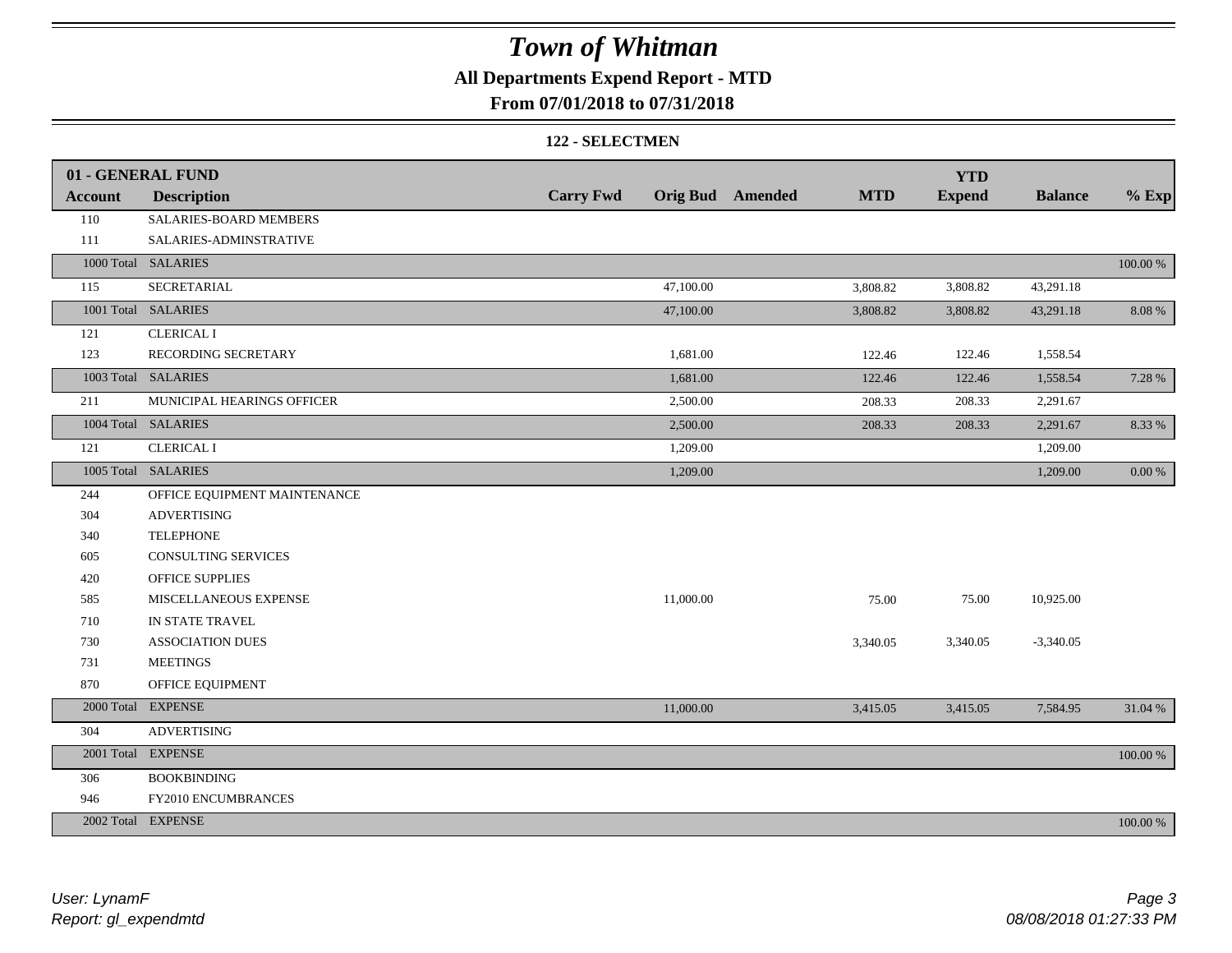### **All Departments Expend Report - MTD**

### **From 07/01/2018 to 07/31/2018**

#### **122 - SELECTMEN**

|                | 01 - GENERAL FUND                                   |                  |           |                         |            | <b>YTD</b>    |                |          |
|----------------|-----------------------------------------------------|------------------|-----------|-------------------------|------------|---------------|----------------|----------|
| <b>Account</b> | <b>Description</b>                                  | <b>Carry Fwd</b> |           | <b>Orig Bud</b> Amended | <b>MTD</b> | <b>Expend</b> | <b>Balance</b> | $%$ Exp  |
| 711            | EDUC.EXP.-SELECTMEN'S OFFICE                        |                  |           |                         |            |               |                |          |
|                | 2003 Total EXPENSE                                  |                  |           |                         |            |               |                | 100.00 % |
| 713            | SICK LEAVE BUY-BACK-ALL DEPTS                       |                  | 11,000.00 |                         |            |               | 11,000.00      |          |
| 714            | SICK LEAVE BUY BACK -NON UNION                      |                  |           |                         |            |               |                |          |
| 715            | LONGEVITY-TOWN HALL & NON-UNIO                      |                  | 6,675.00  |                         | 1,625.00   | 1,625.00      | 5,050.00       |          |
| 716            | ASST.DEPT.HEADS - STIPEND                           |                  | 2,500.00  |                         | 2,500.00   | 2,500.00      |                |          |
| 712            | EDUCATION EXPENSE - ALL DEPTS                       |                  | 10,000.00 |                         |            |               | 10,000.00      |          |
| 949            | FY2014 ENCUMBRANCES                                 |                  |           |                         |            |               |                |          |
|                | 2004 Total EXPENSE                                  |                  | 30,175.00 |                         | 4,125.00   | 4,125.00      | 26,050.00      | 13.67 %  |
| 940            | FY2016 ENCUMBRANCES                                 |                  |           |                         |            |               |                |          |
| 945            | FY2013 ENCUMBRANCES                                 |                  |           |                         |            |               |                |          |
| 948            | <b>FY07 ENCUMBRANCES</b>                            |                  |           |                         |            |               |                |          |
|                | 2006 Total EXPENSE                                  |                  |           |                         |            |               |                | 100.00 % |
| 999            |                                                     |                  |           |                         |            |               |                |          |
|                | 4403 Total A.14STM.5/16 DEMOLISH 215 SO.AVE.        |                  |           |                         |            |               |                | 100.00 % |
| 999            |                                                     |                  |           |                         |            |               |                |          |
|                | 4409 Total A.7 STM 1/12/15 DEMOLISH 36 EAST AVENUE  |                  |           |                         |            |               |                | 100.00 % |
| 123            | RECORDING SECRETARY                                 |                  |           |                         |            |               |                |          |
|                | 4424 Total ESTABLISH PETTY CASH - TOWN CLERK        |                  |           |                         |            |               |                | 100.00 % |
| 999            |                                                     |                  |           |                         |            |               |                |          |
|                | 4434 Total ART19 ATM5/18 LEASE/PCH 2016 FORD INTER  |                  |           |                         |            |               |                | 100.00 % |
| 999            |                                                     |                  |           |                         |            |               |                |          |
|                | 4454 Total S1ATM5/18SECURITYIMPDUVALSCHOOL          |                  |           |                         |            |               |                | 100.00 % |
| 999            |                                                     |                  |           |                         |            |               |                |          |
|                | 4549 Total A.22 ATM 5/16 cons.fees-solar ener.proj. |                  |           |                         |            |               |                | 100.00 % |
|                | <b>122 Total SELECTMEN</b>                          |                  | 93,665.00 |                         | 11,679.66  | 11,679.66     | 81,985.34      |          |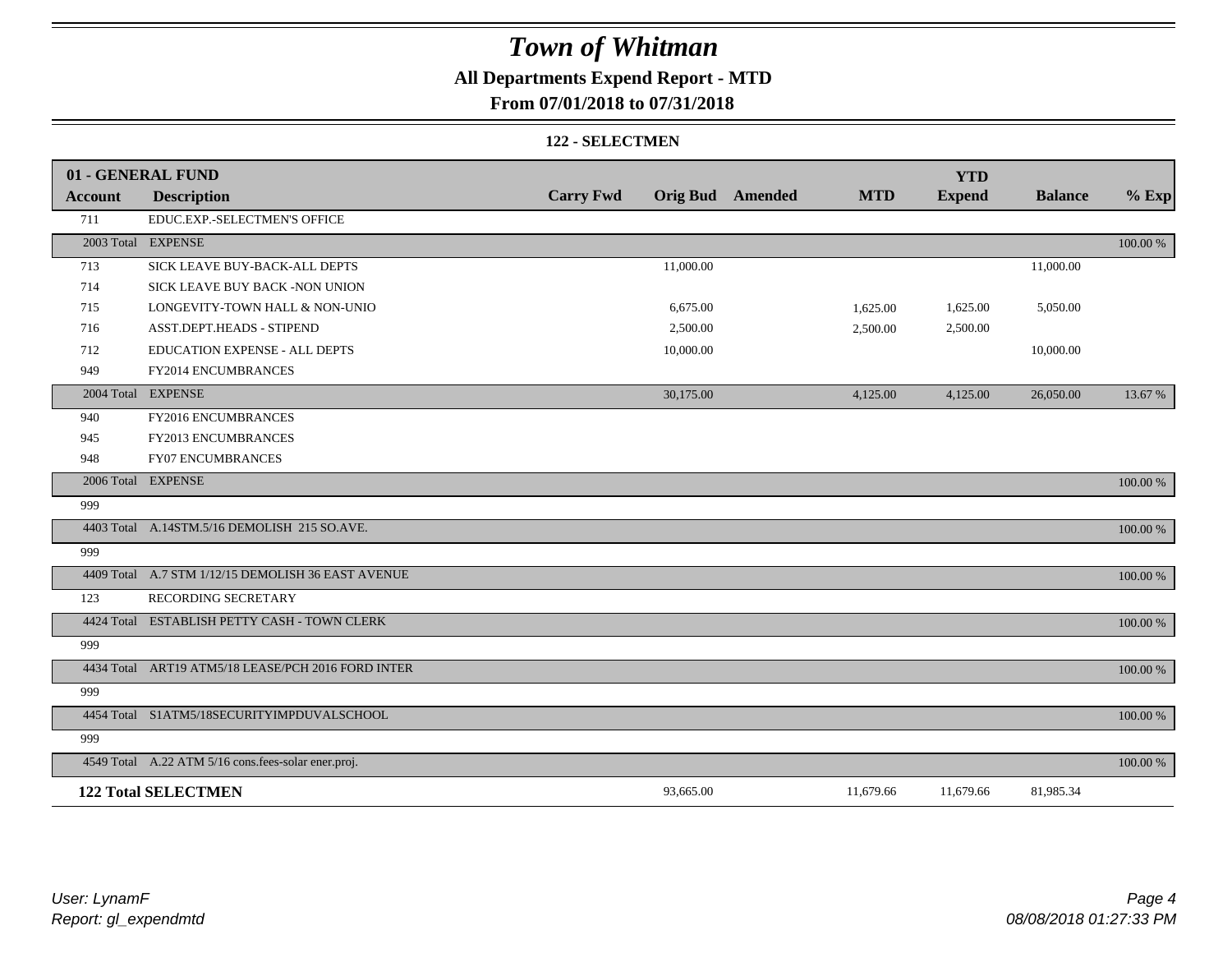**All Departments Expend Report - MTD**

**From 07/01/2018 to 07/31/2018**

#### **123 - TOWN ADMINISTRATOR**

|                | 01 - GENERAL FUND                                   |                  |                 |         |            | <b>YTD</b>    |                |             |
|----------------|-----------------------------------------------------|------------------|-----------------|---------|------------|---------------|----------------|-------------|
| <b>Account</b> | <b>Description</b>                                  | <b>Carry Fwd</b> | <b>Orig Bud</b> | Amended | <b>MTD</b> | <b>Expend</b> | <b>Balance</b> | $%$ Exp     |
| 111            | SALARIES-ADMINSTRATIVE                              |                  | 126,900.00      |         | 9,761.52   | 9,761.52      | 117,138.48     |             |
|                | 1000 Total SALARIES                                 |                  | 126,900.00      |         | 9,761.52   | 9,761.52      | 117,138.48     | 7.69 %      |
| 133            | <b>ASSISTANT</b>                                    |                  | 87,800.00       |         | 6,753.84   | 6,753.84      | 81,046.16      |             |
|                | 1001 Total SALARIES                                 |                  | 87,800.00       |         | 6,753.84   | 6,753.84      | 81,046.16      | 7.69 %      |
| 420            | OFFICE SUPPLIES                                     |                  |                 |         |            |               |                |             |
| 585            | MISCELLANEOUS EXPENSE                               |                  |                 |         |            |               |                |             |
| 710            | IN STATE TRAVEL                                     |                  |                 |         |            |               |                |             |
| 730            | <b>ASSOCIATION DUES</b>                             |                  |                 |         |            |               |                |             |
| 731            | <b>MEETINGS</b>                                     |                  |                 |         |            |               |                |             |
|                | 2000 Total EXPENSE                                  |                  |                 |         |            |               |                | 100.00 %    |
| 945            | FY2013 ENCUMBRANCES                                 |                  |                 |         |            |               |                |             |
|                | 2001 Total EXPENSE                                  |                  |                 |         |            |               |                | 100.00 %    |
| 999            |                                                     |                  |                 |         |            |               |                |             |
|                | 4404 Total Res.Fnd. Board up Park Ave. School       |                  |                 |         |            |               |                | 100.00 %    |
| 999            |                                                     |                  |                 |         |            |               |                |             |
|                | 4405 Total RES.FND.TR-UPDATE STDY DPW BARN/GAR.     |                  |                 |         |            |               |                | 100.00 %    |
| 999            |                                                     |                  |                 |         |            |               |                |             |
|                | 4406 Total A.37ATM5/17MAINTAIN T.T/FORECL.PROPERTIE |                  |                 |         |            |               |                | 100.00 %    |
| 999            |                                                     |                  | 6,200.00        |         |            |               | 6,200.00       |             |
|                | 4407 Total PILOT PMT.TO ROCKLAND                    |                  | 6,200.00        |         |            |               | 6,200.00       | $0.00\ \%$  |
| 999            |                                                     |                  |                 |         |            |               |                |             |
|                | 4408 Total A.26ATM5/14SFTY.&COND.ASSESS.TN.BLDGS.   |                  |                 |         |            |               |                | 100.00 %    |
| 999            |                                                     |                  | 11,000.00       |         |            |               | 11,000.00      |             |
|                | 4414 Total ART26ATM5/18CODIFY/DIGITIZETOWNBY-LAWS   |                  | 11,000.00       |         |            |               | 11,000.00      | 0.00 %      |
| 999            |                                                     |                  |                 |         |            |               |                |             |
|                | 4575 Total A35ATM5/17INSTL.CARD ACCESS TN.BLDGS     |                  |                 |         |            |               |                | 100.00 %    |
| 999            |                                                     |                  |                 |         |            |               |                |             |
|                | 5620 Total A.31ATM5/07 WEB SITE DEVELOPMT           |                  |                 |         |            |               |                | $100.00~\%$ |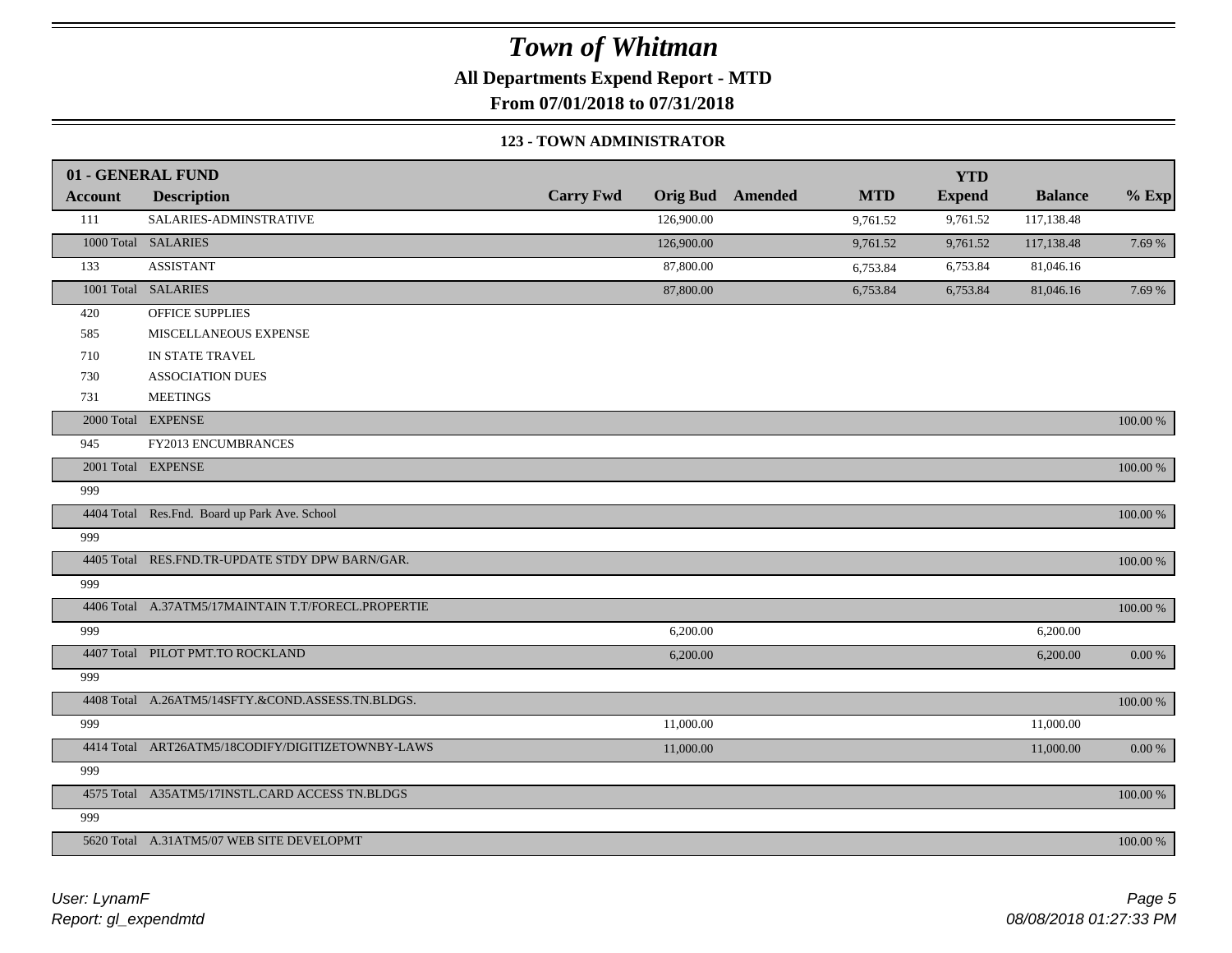**All Departments Expend Report - MTD**

**From 07/01/2018 to 07/31/2018**

#### **123 - TOWN ADMINISTRATOR**

| 01 - GENERAL FUND |                                     |                  |            |         |            | <b>YTD</b>    |                |         |
|-------------------|-------------------------------------|------------------|------------|---------|------------|---------------|----------------|---------|
| Account           | <b>Description</b>                  | <b>Carry Fwd</b> | Orig Bud   | Amended | <b>MTD</b> | <b>Expend</b> | <b>Balance</b> | $%$ Exp |
|                   | <b>123 Total TOWN ADMINISTRATOR</b> |                  | 231,900.00 |         | 16,515.36  | 16.515.36     | 215,384.64     |         |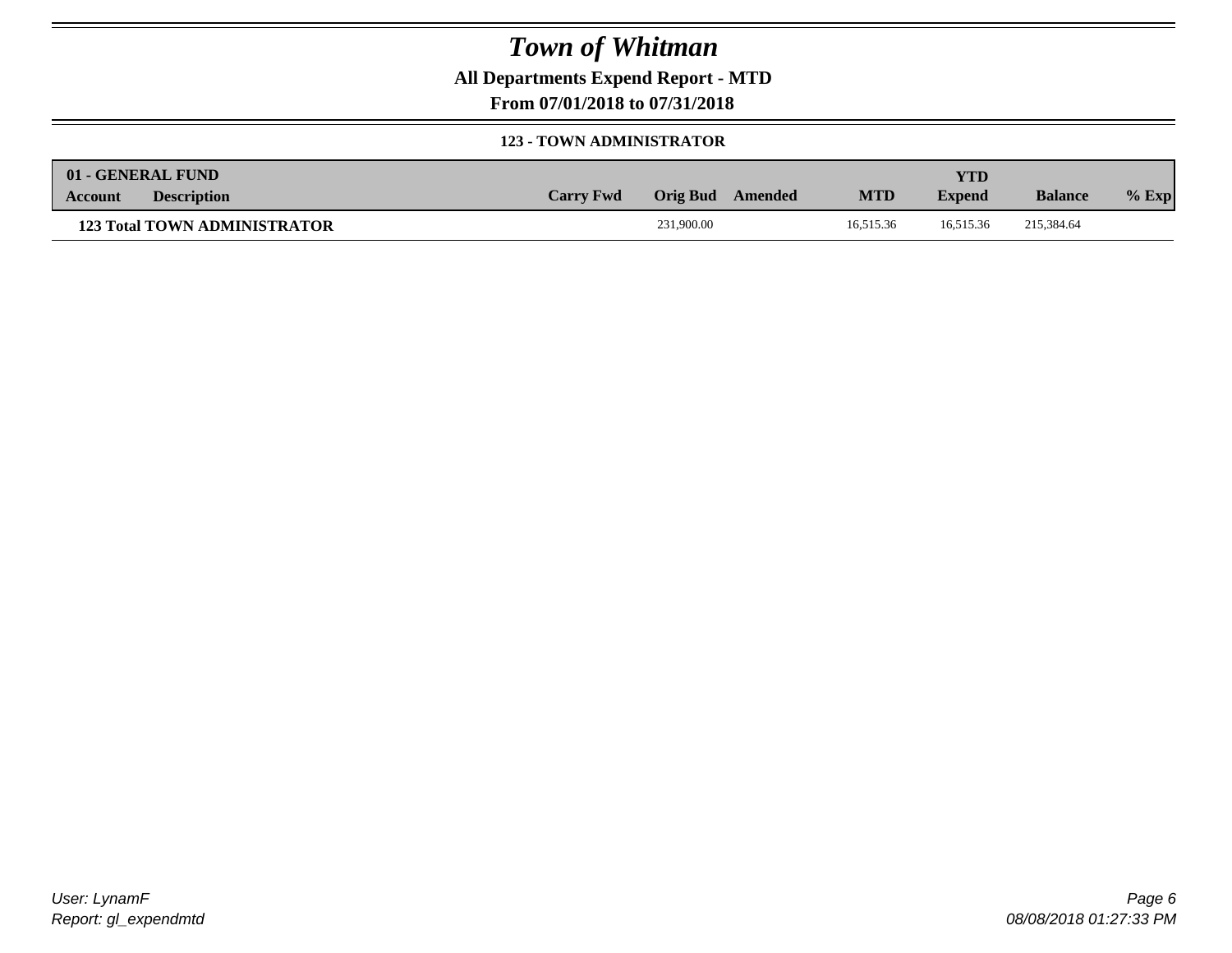**All Departments Expend Report - MTD**

### **From 07/01/2018 to 07/31/2018**

#### **129 - BUSINESS MANAGER**

|            | 01 - GENERAL FUND                 |                  |                 |         |            | <b>YTD</b>    |                |          |
|------------|-----------------------------------|------------------|-----------------|---------|------------|---------------|----------------|----------|
| Account    | <b>Description</b>                | <b>Carry Fwd</b> | <b>Orig Bud</b> | Amended | <b>MTD</b> | <b>Expend</b> | <b>Balance</b> | $%$ Exp  |
| 111        | SALARIES-ADMINSTRATIVE            |                  |                 |         |            |               |                |          |
|            | 1000 Total SALARIES               |                  |                 |         |            |               |                | 100.00 % |
| 420        | OFFICE SUPPLIES                   |                  |                 |         |            |               |                |          |
| 585        | MISCELLANEOUS EXPENSE             |                  |                 |         |            |               |                |          |
| 710        | IN STATE TRAVEL                   |                  |                 |         |            |               |                |          |
| 730        | <b>ASSOCIATION DUES</b>           |                  |                 |         |            |               |                |          |
| 731        | <b>MEETINGS</b>                   |                  |                 |         |            |               |                |          |
| 2000 Total | <b>EXPENSE</b>                    |                  |                 |         |            |               |                | 100.00 % |
| 304        | <b>ADVERTISING</b>                |                  |                 |         |            |               |                |          |
| 2001 Total | <b>EXPENSE</b>                    |                  |                 |         |            |               |                | 100.00 % |
| 593        | <b>RECRUITING EXPENSE</b>         |                  |                 |         |            |               |                |          |
|            | 2002 Total EXPENSE                |                  |                 |         |            |               |                | 100.00 % |
| 948        | <b>FY07 ENCUMBRANCES</b>          |                  |                 |         |            |               |                |          |
|            | 2003 Total EXPENSE                |                  |                 |         |            |               |                | 100.00 % |
|            | <b>129 Total BUSINESS MANAGER</b> |                  |                 |         |            |               |                |          |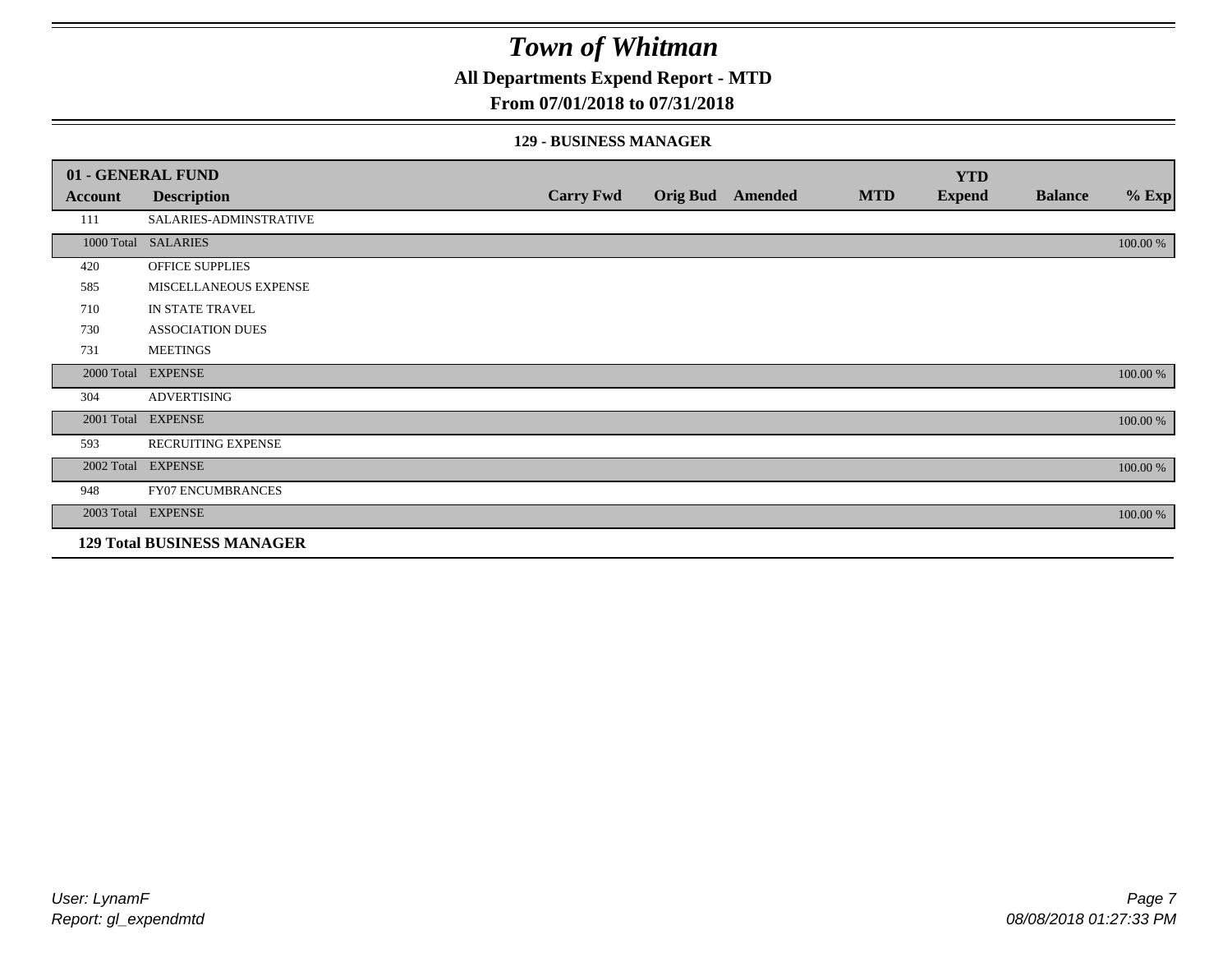**All Departments Expend Report - MTD**

**From 07/01/2018 to 07/31/2018**

#### **131 - FINANCE COMMITTEE**

|         | 01 - GENERAL FUND                  |                                     |                       | <b>YTD</b>    |                |          |
|---------|------------------------------------|-------------------------------------|-----------------------|---------------|----------------|----------|
| Account | <b>Description</b>                 | <b>Carry Fwd</b><br><b>Orig Bud</b> | <b>MTD</b><br>Amended | <b>Expend</b> | <b>Balance</b> | $%$ Exp  |
| 116     | <b>CLERICAL</b>                    | 3,447.00                            | 72.32                 | 72.32         | 3,374.68       |          |
|         | 1000 Total SALARIES                | 3,447.00                            | 72.32                 | 72.32         | 3,374.68       | 2.09 %   |
| 949     | <b>FY2014 ENCUMBRANCES</b>         |                                     |                       |               |                |          |
|         | 1001 Total SALARIES                |                                     |                       |               |                | 100.00 % |
| 420     | <b>OFFICE SUPPLIES</b>             |                                     |                       |               |                |          |
| 585     | MISCELLANEOUS EXPENSE              | 695.00                              |                       |               | 695.00         |          |
| 730     | <b>ASSOCIATION DUES</b>            |                                     |                       |               |                |          |
| 731     | <b>MEETINGS</b>                    |                                     |                       |               |                |          |
|         | 2000 Total EXPENSE                 | 695.00                              |                       |               | 695.00         | 0.00 %   |
|         | <b>131 Total FINANCE COMMITTEE</b> | 4,142.00                            | 72.32                 | 72.32         | 4,069.68       |          |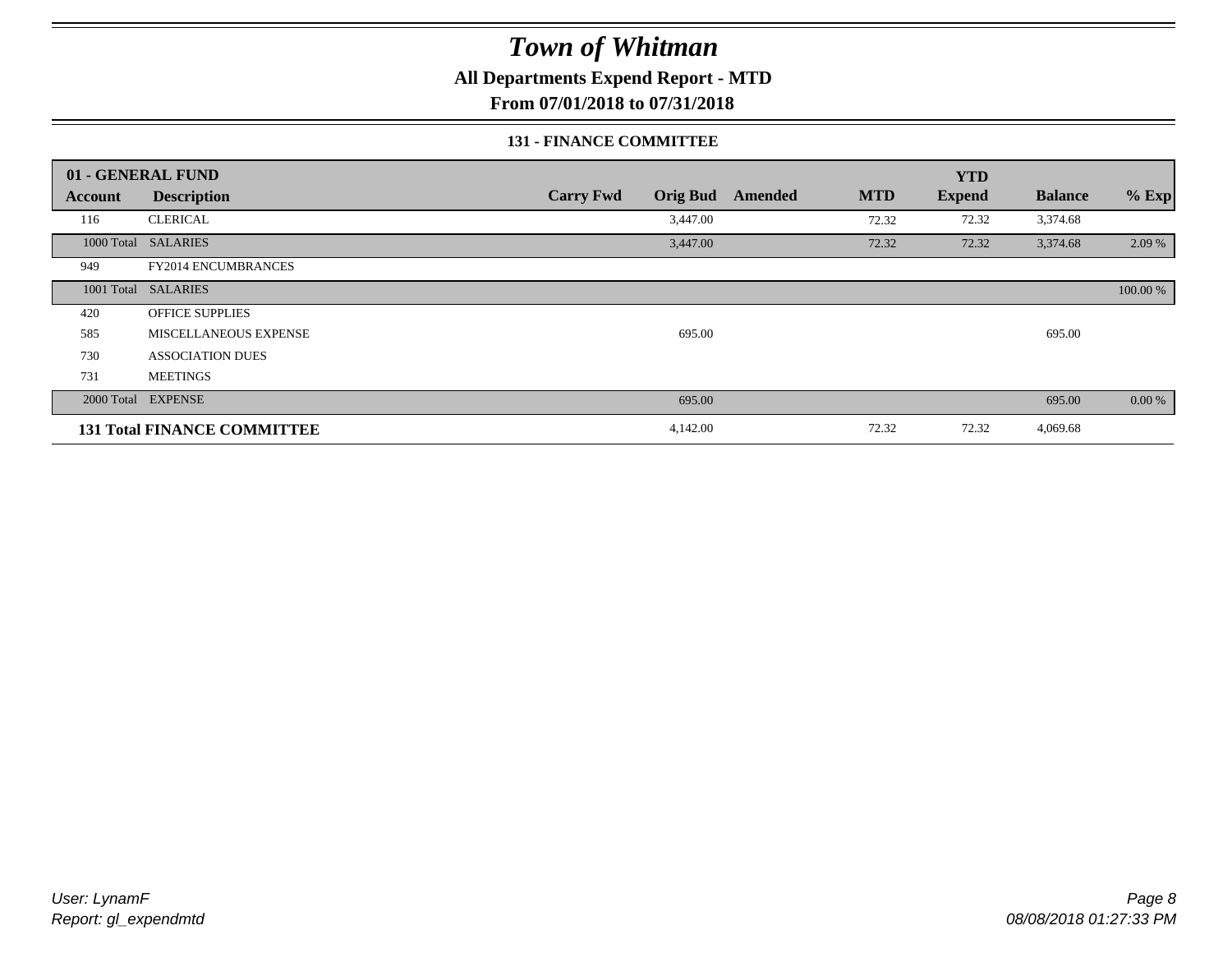### **All Departments Expend Report - MTD**

### **From 07/01/2018 to 07/31/2018**

#### **132 - RESERVE FUND**

| 01 - GENERAL FUND                 |                  |                 |         |            | <b>YTD</b>    |                |          |
|-----------------------------------|------------------|-----------------|---------|------------|---------------|----------------|----------|
| <b>Description</b><br>Account     | <b>Carry Fwd</b> | <b>Orig Bud</b> | Amended | <b>MTD</b> | <b>Expend</b> | <b>Balance</b> | $%$ Exp  |
| 999                               |                  | 50,000.00       |         |            |               | 50,000.00      |          |
| 4301 Total RESERVE FUND TRANSFERS |                  | 50,000.00       |         |            |               | 50,000.00      | $0.00\%$ |
| <b>132 Total RESERVE FUND</b>     |                  | 50,000.00       |         |            |               | 50,000.00      |          |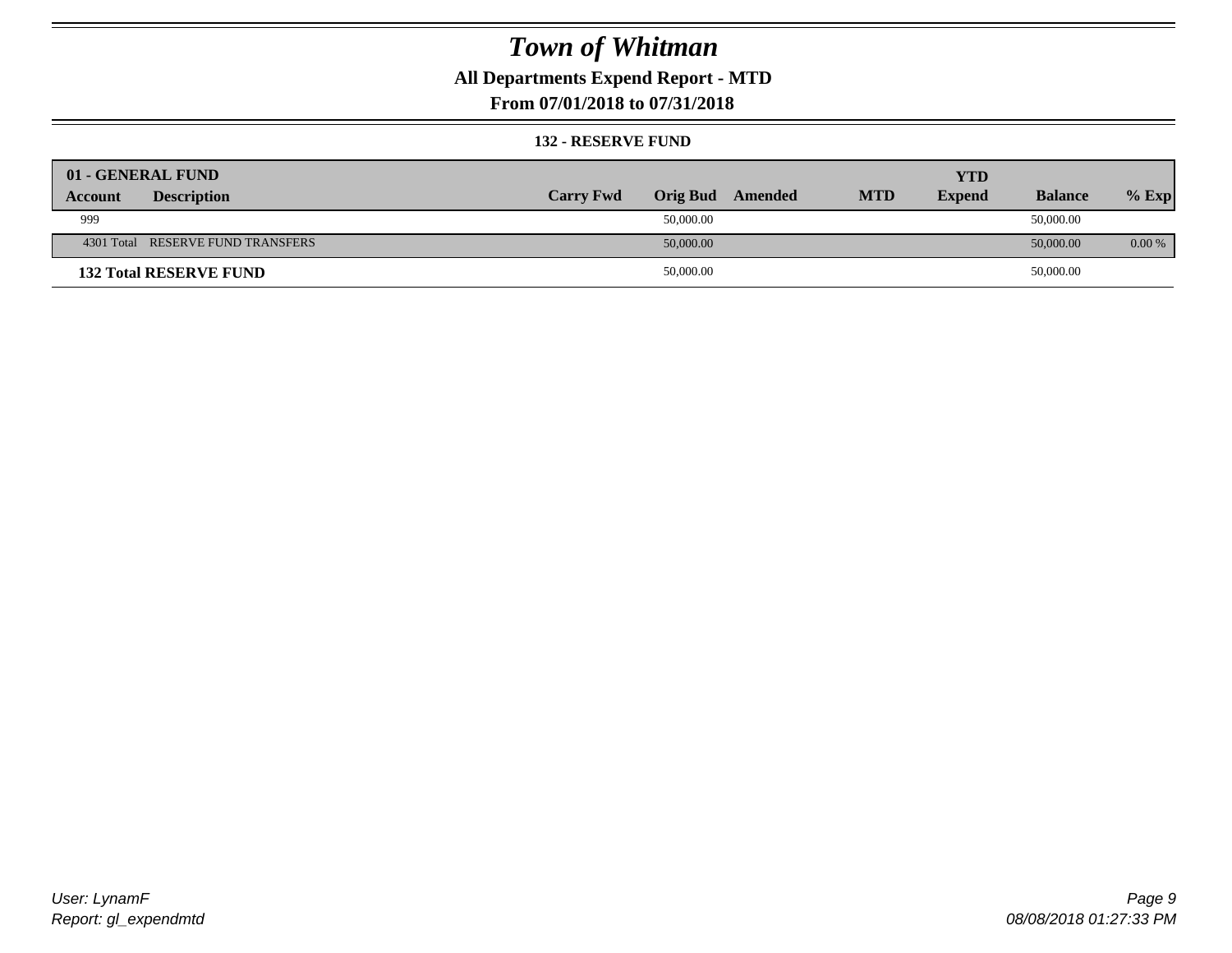### **All Departments Expend Report - MTD**

**From 07/01/2018 to 07/31/2018**

#### **135 - ACCOUNTANT**

|                | 01 - GENERAL FUND            |                                     |                              | <b>YTD</b>    |                |          |
|----------------|------------------------------|-------------------------------------|------------------------------|---------------|----------------|----------|
| <b>Account</b> | <b>Description</b>           | <b>Carry Fwd</b><br><b>Orig Bud</b> | <b>MTD</b><br><b>Amended</b> | <b>Expend</b> | <b>Balance</b> | $%$ Exp  |
| 112            | <b>SALARIES</b>              | 67,450.00                           | 5,036.47                     | 5,036.47      | 62,413.53      |          |
| 146            | SALARIES-LONGEVITY           |                                     |                              |               |                |          |
|                | 1000 Total SALARIES          | 67,450.00                           | 5,036.47                     | 5,036.47      | 62,413.53      | 7.46 %   |
| 121            | <b>CLERICAL I</b>            |                                     |                              |               |                |          |
|                | 1001 Total SALARIES          |                                     |                              |               |                | 100.00 % |
| 116            | <b>CLERICAL</b>              | 41,220.00                           | 3,170.76                     | 3,170.76      | 38,049.24      |          |
|                | 1002 Total SALARIES          | 41,220.00                           | 3,170.76                     | 3,170.76      | 38,049.24      | 7.69 %   |
| 130            | <b>SALARIES-OVERTIME</b>     |                                     |                              |               |                |          |
|                | 1004 Total SALARIES          |                                     |                              |               |                | 100.00 % |
| 143            | SALARIES-COLLEGE INCENTIVE   |                                     |                              |               |                |          |
| 186            | <b>CERTIFICATION STIPEND</b> | 1,000.00                            |                              |               | 1,000.00       |          |
|                | 1005 Total SALARIES          | 1,000.00                            |                              |               | 1,000.00       | 0.00 %   |
| 244            | OFFICE EQUIPMENT MAINTENANCE |                                     |                              |               |                |          |
| 304            | <b>ADVERTISING</b>           |                                     |                              |               |                |          |
| 340            | <b>TELEPHONE</b>             |                                     |                              |               |                |          |
| 420            | <b>OFFICE SUPPLIES</b>       |                                     |                              |               |                |          |
| 585            | MISCELLANEOUS EXPENSE        | 1,100.00                            |                              |               | 1,100.00       |          |
| 710            | IN STATE TRAVEL              |                                     |                              |               |                |          |
| 730            | <b>ASSOCIATION DUES</b>      |                                     | 45.00                        | 45.00         | $-45.00$       |          |
| 731            | <b>MEETINGS</b>              |                                     |                              |               |                |          |
| 870            | OFFICE EQUIPMENT             |                                     |                              |               |                |          |
|                | 2000 Total EXPENSE           | 1,100.00                            | 45.00                        | 45.00         | 1,055.00       | 4.09 %   |
|                | <b>135 Total ACCOUNTANT</b>  | 110,770.00                          | 8,252.23                     | 8,252.23      | 102,517.77     |          |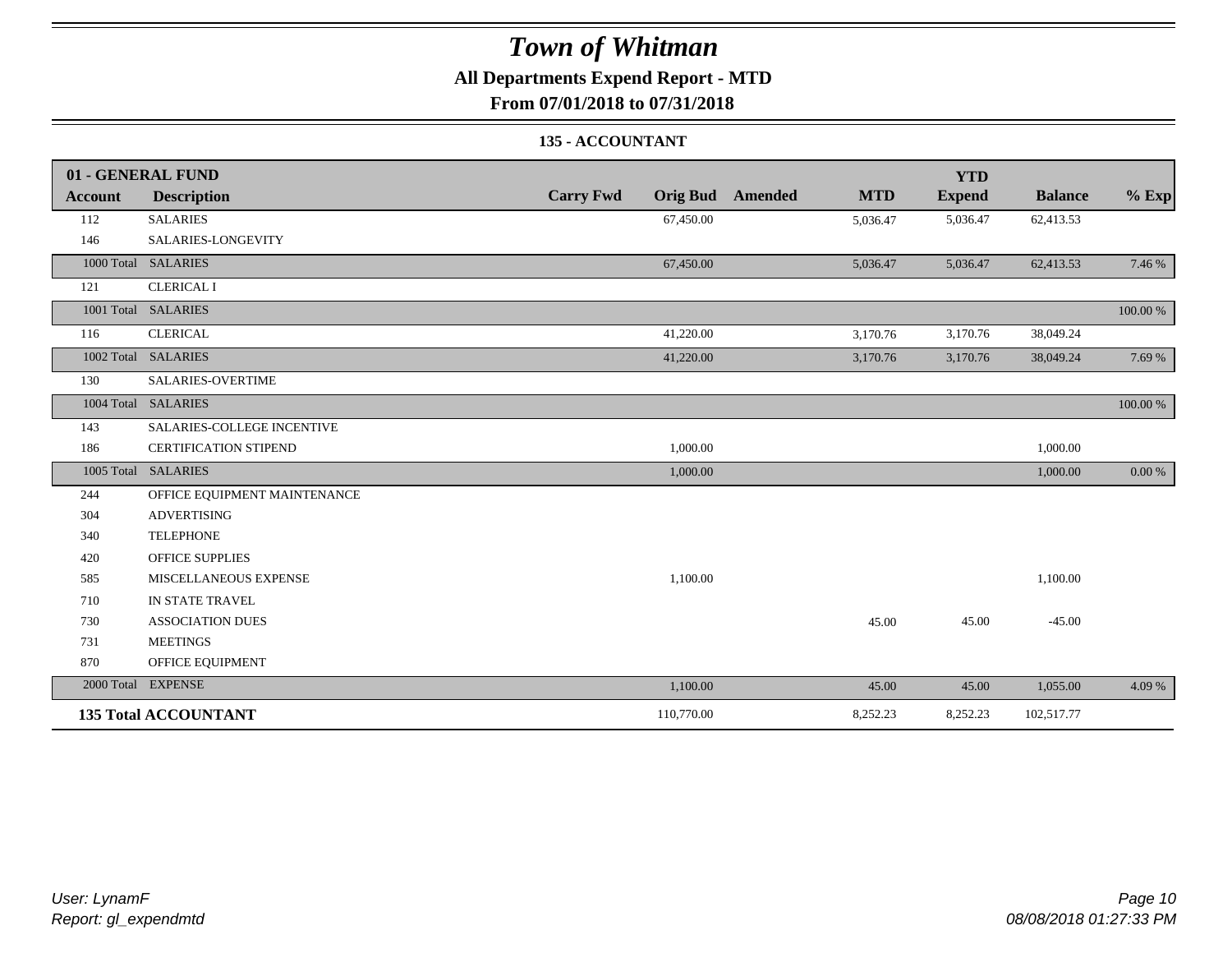**All Departments Expend Report - MTD**

**From 07/01/2018 to 07/31/2018**

#### **136 - AUDIT MUNICIPAL ACCOUNTS**

|            | 01 - GENERAL FUND                         |                  |                 |                |            | <b>YTD</b>    |                |          |
|------------|-------------------------------------------|------------------|-----------------|----------------|------------|---------------|----------------|----------|
| Account    | <b>Description</b>                        | <b>Carry Fwd</b> | <b>Orig Bud</b> | <b>Amended</b> | <b>MTD</b> | <b>Expend</b> | <b>Balance</b> | $%$ Exp  |
| 252        | <b>SERVICES</b>                           |                  | 45,000.00       |                |            |               | 45,000.00      |          |
|            | 2000 Total EXPENSE                        |                  | 45,000.00       |                |            |               | 45,000.00      | 0.00 %   |
| 939        | FY2015 ENCUMBRANCES                       |                  |                 |                |            |               |                |          |
| 940        | FY2016 ENCUMBRANCES                       |                  |                 |                |            |               |                |          |
| 945        | FY2013 ENCUMBRANCES                       |                  |                 |                |            |               |                |          |
| 948        | <b>FY07 ENCUMBRANCES</b>                  |                  |                 |                |            |               |                |          |
| 949        | FY2014 ENCUMBRANCES                       |                  |                 |                |            |               |                |          |
| 953        | <b>FY2009 ENCUMBRANCES</b>                |                  |                 |                |            |               |                |          |
| 958        | FY2005 ENCUMBRANCES                       |                  |                 |                |            |               |                |          |
| 959        | FY2006 ENCUMBRANCES                       |                  |                 |                |            |               |                |          |
|            | 2001 Total EXPENSE                        |                  |                 |                |            |               |                | 100.00 % |
| 999        |                                           |                  |                 |                |            |               |                |          |
| 4421 Total | A.39ATM5/02GASB34FIX.ASSET SYS            |                  |                 |                |            |               |                | 100.00 % |
| 999        |                                           |                  |                 |                |            |               |                |          |
|            | 4552 Total A.11 STM 5/05 GASB34 FIX.ASSET |                  |                 |                |            |               |                | 100.00 % |
|            | <b>136 Total AUDIT MUNICIPAL ACCOUNTS</b> |                  | 45,000.00       |                |            |               | 45,000.00      |          |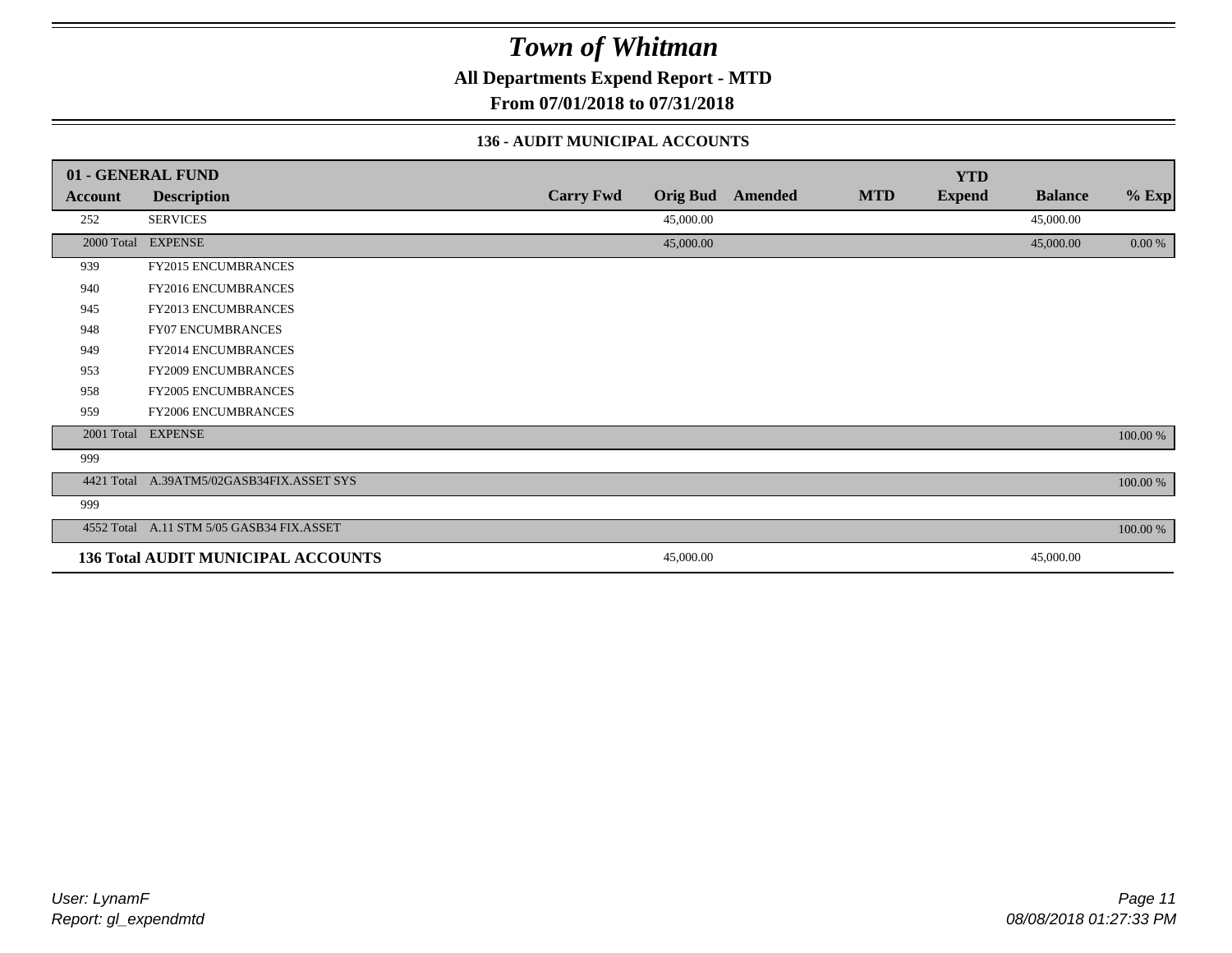**All Departments Expend Report - MTD**

**From 07/01/2018 to 07/31/2018**

#### **137 - CAPITAL IMPROV.ADVISORY COMM.**

|         | 01 - GENERAL FUND                       |                                     |         |            | <b>YTD</b>    |                |          |
|---------|-----------------------------------------|-------------------------------------|---------|------------|---------------|----------------|----------|
| Account | <b>Description</b>                      | <b>Orig Bud</b><br><b>Carry Fwd</b> | Amended | <b>MTD</b> | <b>Expend</b> | <b>Balance</b> | $%$ Exp  |
| 123     | <b>RECORDING SECRETARY</b>              | 1,500.00                            |         |            |               | 1,500.00       |          |
| 959     | <b>FY2006 ENCUMBRANCES</b>              |                                     |         |            |               |                |          |
|         | 1001 Total SALARIES                     | 1,500.00                            |         |            |               | 1,500.00       | $0.00\%$ |
| 585     | MISCELLANEOUS EXPENSE                   | 200.00                              |         |            |               | 200.00         |          |
|         | 2000 Total EXPENSE                      | 200.00                              |         |            |               | 200.00         | 0.00 %   |
| 940     | <b>FY2016 ENCUMBRANCES</b>              |                                     |         |            |               |                |          |
|         | 2001 Total EXPENSE                      |                                     |         |            |               |                | 100.00 % |
|         | 137 Total CAPITAL IMPROV.ADVISORY COMM. | 1,700.00                            |         |            |               | 1,700.00       |          |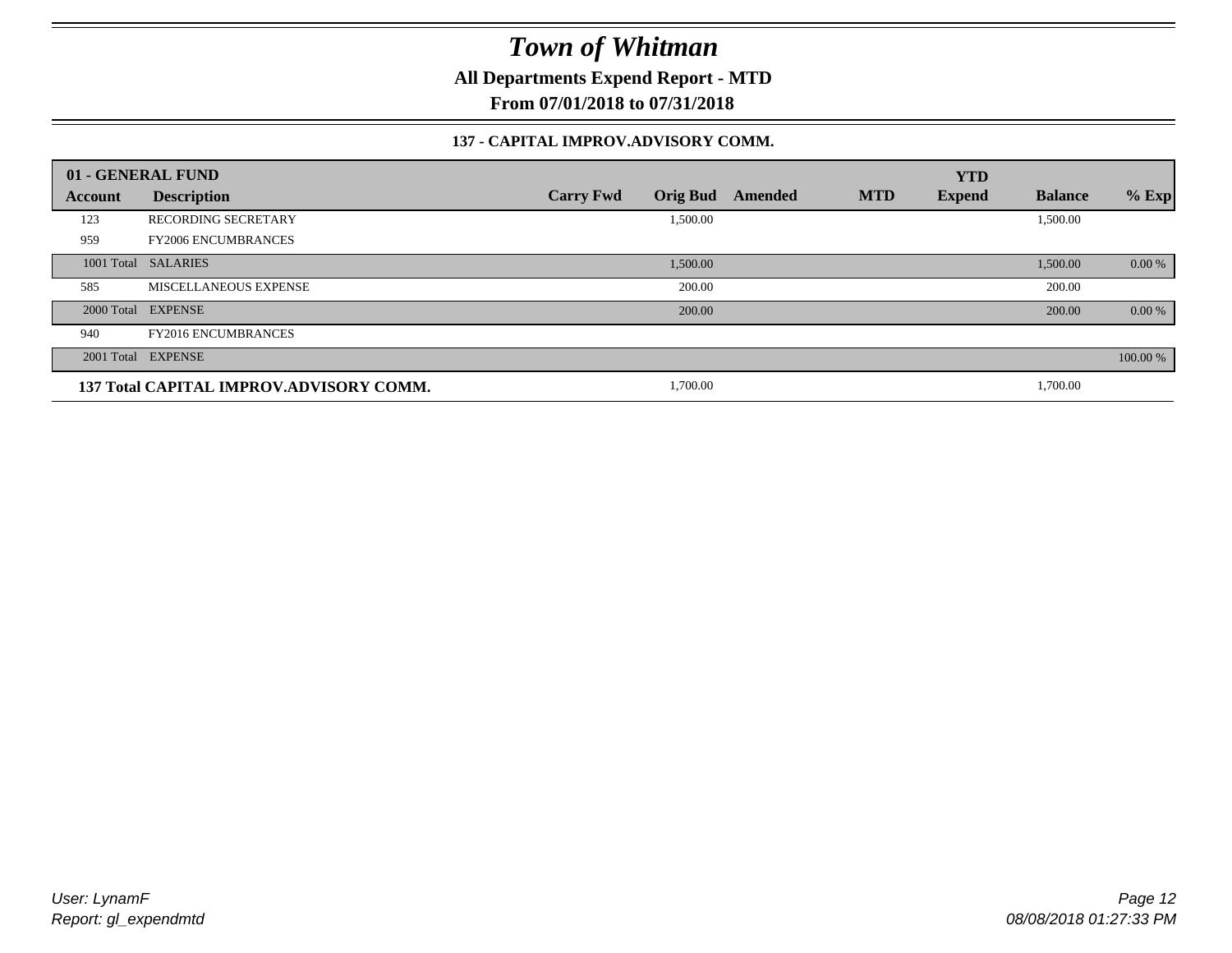**All Departments Expend Report - MTD**

**From 07/01/2018 to 07/31/2018**

#### **138 - BY-LAW STUDY COMMITTEE**

|         | 01 - GENERAL FUND                                   |                  |        |                  |            | <b>YTD</b>    |                |          |
|---------|-----------------------------------------------------|------------------|--------|------------------|------------|---------------|----------------|----------|
| Account | <b>Description</b>                                  | <b>Carry Fwd</b> |        | Orig Bud Amended | <b>MTD</b> | <b>Expend</b> | <b>Balance</b> | $%$ Exp  |
| 585     | MISCELLANEOUS EXPENSE                               |                  | 800.00 |                  |            |               | 800.00         |          |
|         | 2000 Total EXPENSE                                  |                  | 800.00 |                  |            |               | 800.00         | $0.00\%$ |
| 999     |                                                     |                  |        |                  |            |               |                |          |
|         | 4516 Total ART24 ATM5/18 PCH 100 REMOTE DESKTOP USE |                  |        |                  |            |               |                | 100.00 % |
|         | <b>138 Total BY-LAW STUDY COMMITTEE</b>             |                  | 800.00 |                  |            |               | 800.00         |          |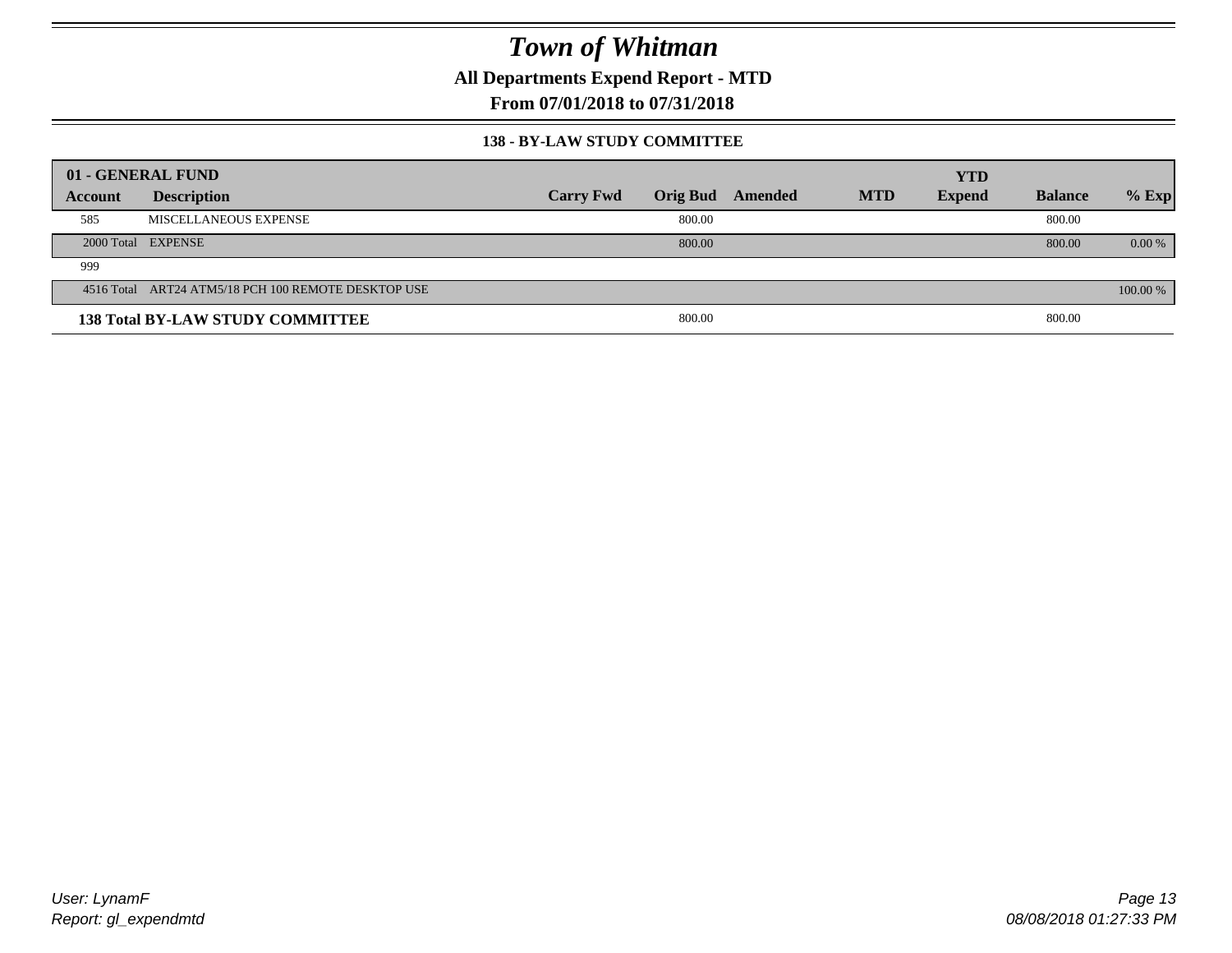### **All Departments Expend Report - MTD**

### **From 07/01/2018 to 07/31/2018**

#### **141 - ASSESSORS**

|                | 01 - GENERAL FUND            |                  |           |                         |            | <b>YTD</b>    |                |          |
|----------------|------------------------------|------------------|-----------|-------------------------|------------|---------------|----------------|----------|
| <b>Account</b> | <b>Description</b>           | <b>Carry Fwd</b> |           | <b>Orig Bud</b> Amended | <b>MTD</b> | <b>Expend</b> | <b>Balance</b> | $%$ Exp  |
| 110            | SALARIES-BOARD MEMBERS       |                  |           |                         |            |               |                |          |
|                | 1000 Total SALARIES          |                  |           |                         |            |               |                | 100.00 % |
| 112            | <b>SALARIES</b>              |                  | 67,450.00 |                         | 5,188.48   | 5,188.48      | 62,261.52      |          |
| 146            | SALARIES-LONGEVITY           |                  |           |                         |            |               |                |          |
|                | 1001 Total SALARIES          |                  | 67,450.00 |                         | 5,188.48   | 5,188.48      | 62,261.52      | 7.69 %   |
| 116            | <b>CLERICAL</b>              |                  | 42,453.00 |                         | 3,227.92   | 3,227.92      | 39,225.08      |          |
|                | 1002 Total SALARIES          |                  | 42,453.00 |                         | 3,227.92   | 3,227.92      | 39,225.08      | 7.60 %   |
| 121            | <b>CLERICAL I</b>            |                  | 38,854.00 |                         | 2,919.76   | 2,919.76      | 35,934.24      |          |
|                | 1003 Total SALARIES          |                  | 38,854.00 |                         | 2,919.76   | 2,919.76      | 35,934.24      | 7.51 %   |
| 123            | RECORDING SECRETARY          |                  |           |                         |            |               |                |          |
| 126            | <b>CLERICAL II</b>           |                  |           |                         |            |               |                |          |
|                | 1004 Total SALARIES          |                  |           |                         |            |               |                | 100.00 % |
| 123            | RECORDING SECRETARY          |                  |           |                         |            |               |                |          |
|                | 1005 Total SALARIES          |                  |           |                         |            |               |                | 100.00 % |
| 186            | CERTIFICATION STIPEND        |                  | 1,000.00  |                         | 1,000.00   | 1,000.00      |                |          |
|                | 1006 Total SALARIES          |                  | 1,000.00  |                         | 1,000.00   | 1,000.00      |                | 100.00 % |
| 244            | OFFICE EQUIPMENT MAINTENANCE |                  |           |                         |            |               |                |          |
| 306            | <b>BOOKBINDING</b>           |                  |           |                         |            |               |                |          |
| 311            | <b>COMPUTER SERVICES</b>     |                  |           |                         |            |               |                |          |
| 313            | <b>DEEDS &amp; PROBATE</b>   |                  |           |                         |            |               |                |          |
| 340            | <b>TELEPHONE</b>             |                  |           |                         |            |               |                |          |
| 420            | <b>OFFICE SUPPLIES</b>       |                  |           |                         |            |               |                |          |
| 585            | MISCELLANEOUS EXPENSE        |                  | 4,500.00  |                         |            |               | 4,500.00       |          |
| 710            | IN STATE TRAVEL              |                  |           |                         |            |               |                |          |
| 730            | <b>ASSOCIATION DUES</b>      |                  |           |                         |            |               |                |          |
| 731            | <b>MEETINGS</b>              |                  |           |                         |            |               |                |          |
|                | 2000 Total EXPENSE           |                  | 4,500.00  |                         |            |               | 4,500.00       | $0.00\%$ |
| 312            | <b>REVALUATION</b>           |                  | 24,700.00 |                         |            |               | 24,700.00      |          |
|                | 2001 Total EXPENSE           |                  | 24,700.00 |                         |            |               | 24,700.00      | 0.00 %   |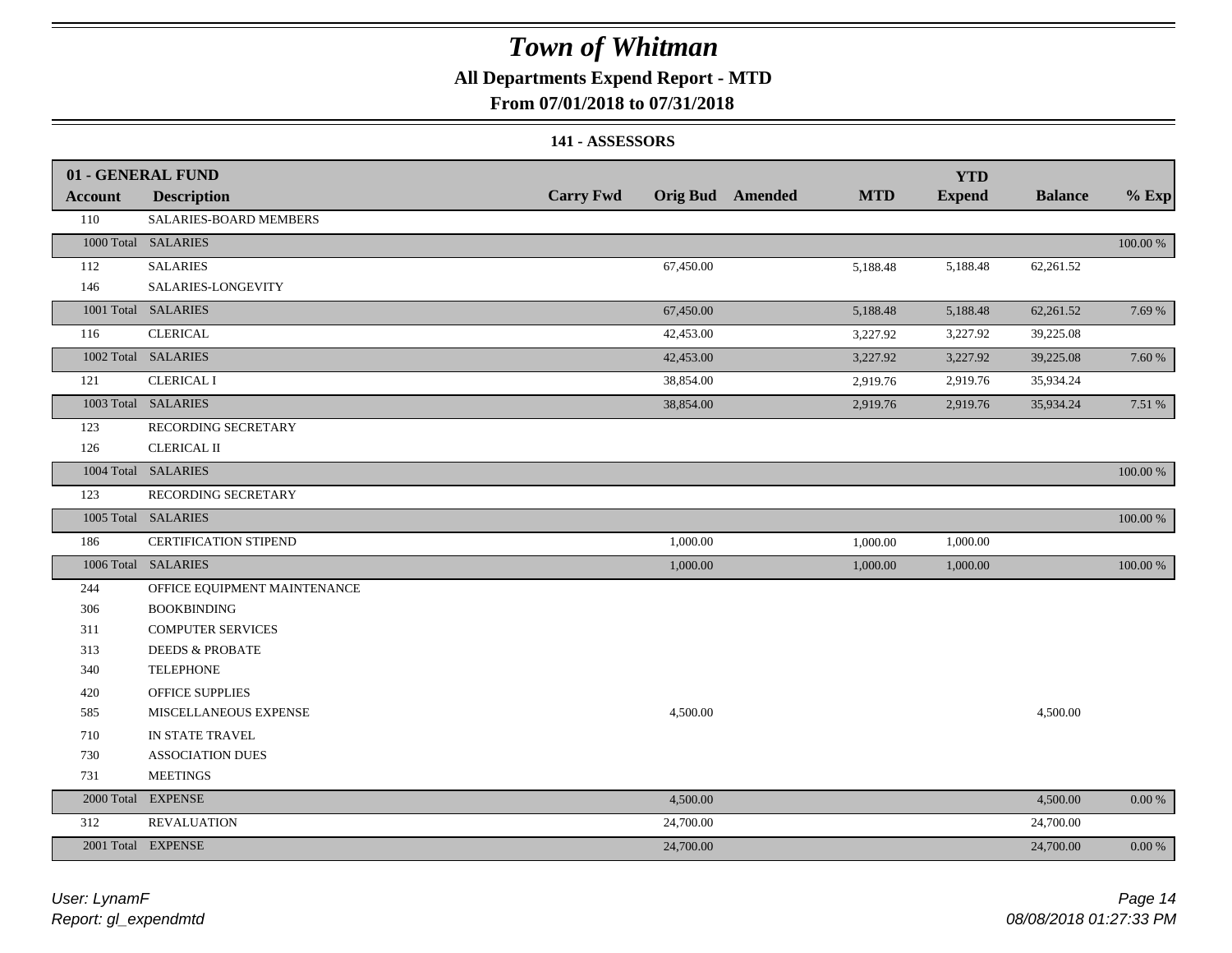### **All Departments Expend Report - MTD**

### **From 07/01/2018 to 07/31/2018**

#### **141 - ASSESSORS**

|                | 01 - GENERAL FUND                                  |                  |                 |         |            | <b>YTD</b>    |                |          |
|----------------|----------------------------------------------------|------------------|-----------------|---------|------------|---------------|----------------|----------|
| <b>Account</b> | <b>Description</b>                                 | <b>Carry Fwd</b> | <b>Orig Bud</b> | Amended | <b>MTD</b> | <b>Expend</b> | <b>Balance</b> | $%$ Exp  |
| 939            | <b>FY2015 ENCUMBRANCES</b>                         |                  |                 |         |            |               |                |          |
| 943            | <b>FY2012 ENCUMBRANCES</b>                         |                  |                 |         |            |               |                |          |
| 946            | <b>FY2010 ENCUMBRANCES</b>                         |                  |                 |         |            |               |                |          |
| 949            | <b>FY2014 ENCUMBRANCES</b>                         |                  |                 |         |            |               |                |          |
|                | 2002 Total EXPENSE                                 |                  |                 |         |            |               |                | 100.00 % |
| 999            |                                                    |                  |                 |         |            |               |                |          |
|                | 4410 Total A.15 ATM 5/16 PUR.COPIER-ASSESSORS OFF. |                  |                 |         |            |               |                | 100.00 % |
|                | 141 Total ASSESSORS                                |                  | 178,957.00      |         | 12,336.16  | 12,336.16     | 166,620.84     |          |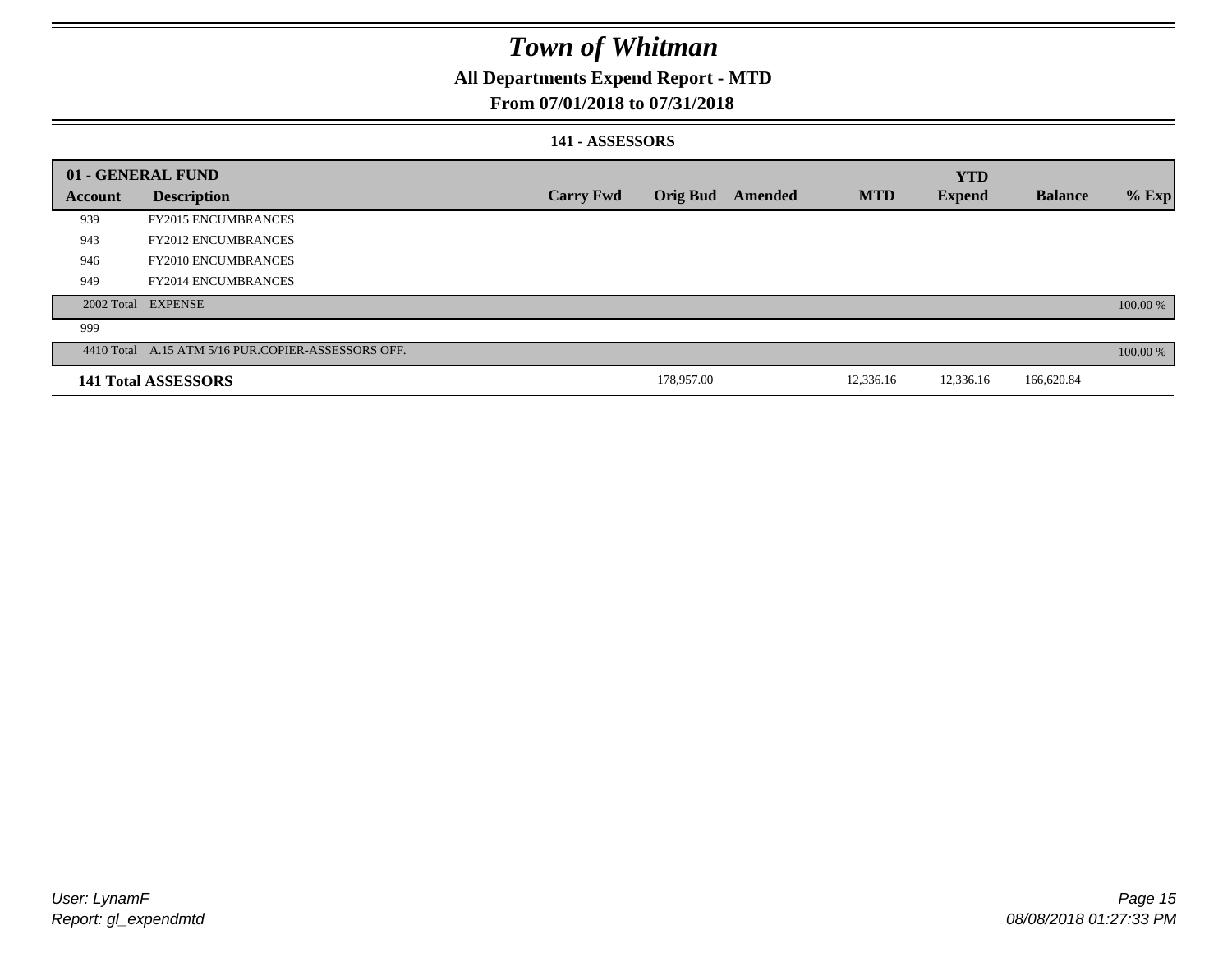### **All Departments Expend Report - MTD**

**From 07/01/2018 to 07/31/2018**

#### **145 - TREASURER**

|                | 01 - GENERAL FUND            |                  |                                       | <b>YTD</b>    |                |           |
|----------------|------------------------------|------------------|---------------------------------------|---------------|----------------|-----------|
| <b>Account</b> | <b>Description</b>           | <b>Carry Fwd</b> | <b>Orig Bud</b> Amended<br><b>MTD</b> | <b>Expend</b> | <b>Balance</b> | $%$ Exp   |
| 112            | <b>SALARIES</b>              | 90,492.00        | 6,960.92                              | 6,960.92      | 83,531.08      |           |
| 146            | SALARIES-LONGEVITY           |                  |                                       |               |                |           |
|                | 1000 Total SALARIES          | 90,492.00        | 6,960.92                              | 6,960.92      | 83,531.08      | 7.69 %    |
| 116            | <b>CLERICAL</b>              | 37,537.00        | 2,765.51                              | 2,765.51      | 34,771.49      |           |
|                | 1001 Total SALARIES          | 37,537.00        | 2,765.51                              | 2,765.51      | 34,771.49      | 7.36 %    |
| 121            | <b>CLERICAL I</b>            | 32,306.00        | 2,568.10                              | 2,568.10      | 29,737.90      |           |
|                | 1002 Total SALARIES          | 32,306.00        | 2,568.10                              | 2,568.10      | 29,737.90      | 7.94 %    |
| 126            | <b>CLERICAL II</b>           | 41,236.00        | 3,098.80                              | 3,098.80      | 38,137.20      |           |
|                | 1003 Total SALARIES          | 41,236.00        | 3,098.80                              | 3,098.80      | 38,137.20      | 7.51 %    |
| 139            | <b>CERTIFICATION STIPEND</b> | 2,000.00         | 2,000.00                              | 2,000.00      |                |           |
|                | 1004 Total SALARIES          | 2,000.00         | 2,000.00                              | 2,000.00      |                | 100.00 %  |
| 244            | OFFICE EQUIPMENT MAINTENANCE |                  |                                       |               |                |           |
| 310            | NOTE CERTIFICATION           |                  |                                       |               |                |           |
| 311            | <b>COMPUTER SERVICES</b>     |                  |                                       |               |                |           |
| 340            | <b>TELEPHONE</b>             |                  |                                       |               |                |           |
| 343            | <b>CELL PHONES</b>           |                  |                                       |               |                |           |
| 420            | <b>OFFICE SUPPLIES</b>       |                  | 74.99                                 | 74.99         | $-74.99$       |           |
| 585            | MISCELLANEOUS EXPENSE        | 19,200.00        | 125.00                                | 125.00        | 19,075.00      |           |
| 710            | IN STATE TRAVEL              |                  |                                       |               |                |           |
| 730            | <b>ASSOCIATION DUES</b>      |                  | 50.00                                 | 50.00         | $-50.00$       |           |
| 731            | <b>MEETINGS</b>              |                  |                                       |               |                |           |
| 741            | <b>SURETY BONDS</b>          |                  |                                       |               |                |           |
| 870            | OFFICE EQUIPMENT             |                  |                                       |               |                |           |
|                | 2000 Total EXPENSE           | 19,200.00        | 249.99                                | 249.99        | 18,950.01      | 1.30 %    |
| 308            | <b>BANK CHARGES</b>          | 500.00           |                                       |               | 500.00         |           |
| 953            | FY2009 ENCUMBRANCES          |                  |                                       |               |                |           |
|                | 2001 Total EXPENSE           | 500.00           |                                       |               | 500.00         | $0.00~\%$ |
| 946            | FY2010 ENCUMBRANCES          |                  |                                       |               |                |           |
| 959            | FY2006 ENCUMBRANCES          |                  |                                       |               |                |           |
|                | 2002 Total EXPENSE           |                  |                                       |               |                | 100.00 %  |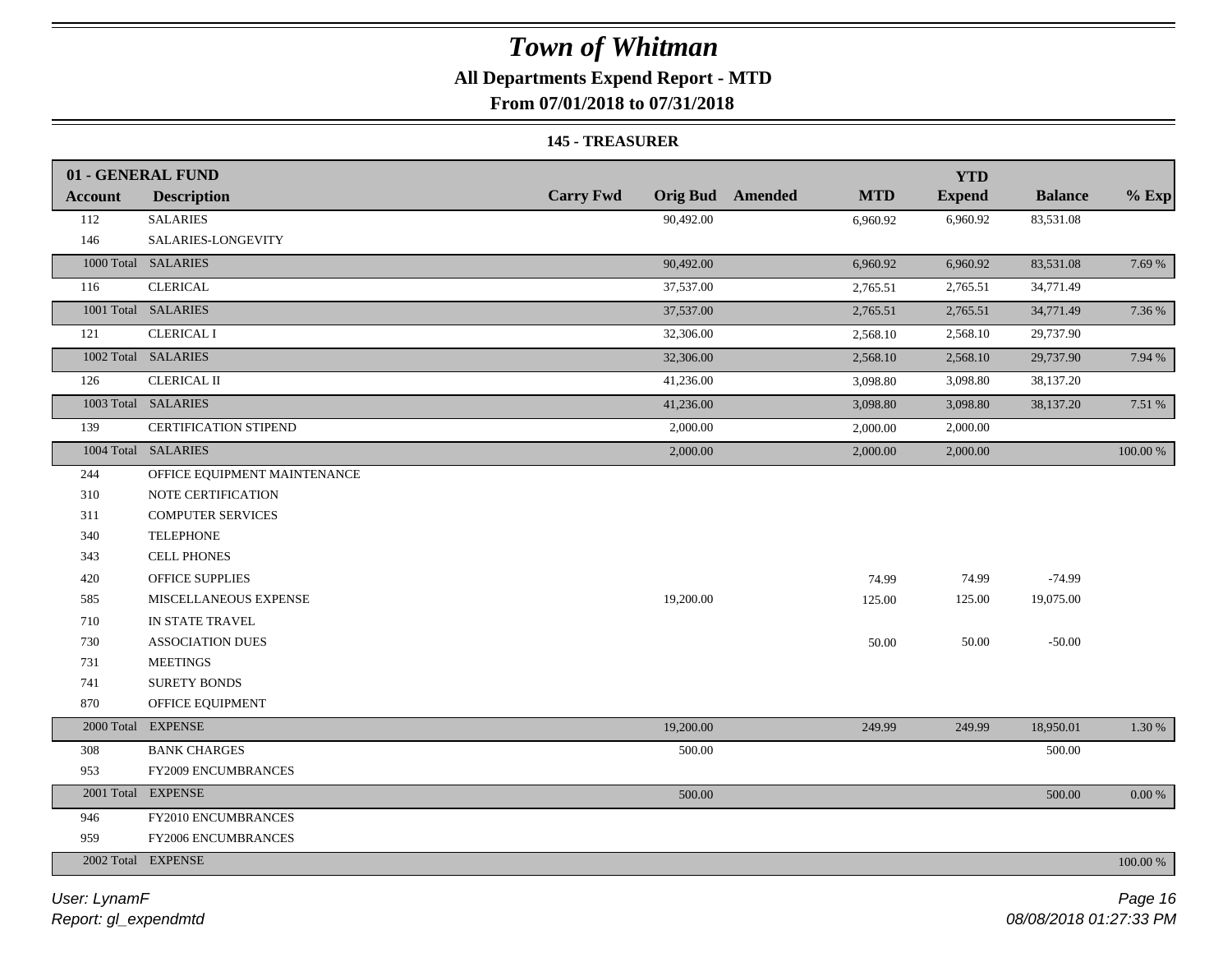### **All Departments Expend Report - MTD**

### **From 07/01/2018 to 07/31/2018**

#### **145 - TREASURER**

|         | 01 - GENERAL FUND                          |                  |                 |         |            | <b>YTD</b>    |                |            |
|---------|--------------------------------------------|------------------|-----------------|---------|------------|---------------|----------------|------------|
| Account | <b>Description</b>                         | <b>Carry Fwd</b> | <b>Orig Bud</b> | Amended | <b>MTD</b> | <b>Expend</b> | <b>Balance</b> | $%$ Exp    |
| 744     | PENALTY & INTEREST ON PR TAXES             |                  |                 |         |            |               |                |            |
|         | 2003 Total EXPENSE                         |                  |                 |         |            |               |                | 100.00 %   |
| 999     |                                            |                  |                 |         |            |               |                |            |
|         | 4572 Total A13ATM5/17 GASB45 ACTUARY SERV. |                  |                 |         |            |               |                | $100.00\%$ |
|         | <b>145 Total TREASURER</b>                 |                  | 223,271.00      |         | 17,643.32  | 17,643.32     | 205,627.68     |            |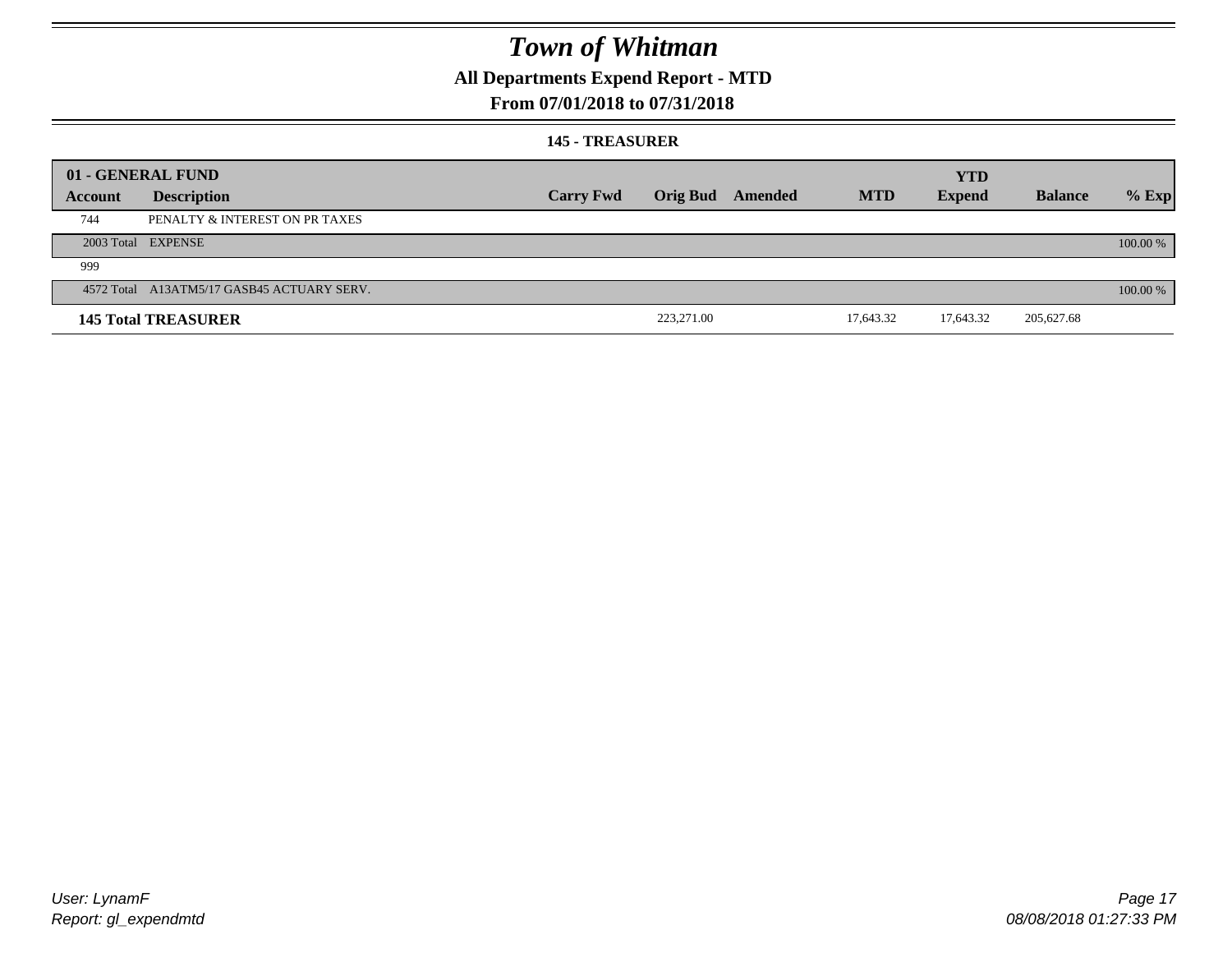### **All Departments Expend Report - MTD**

### **From 07/01/2018 to 07/31/2018**

#### **146 - COLLECTOR**

| <b>Account</b> | 01 - GENERAL FUND<br><b>Description</b> | <b>Carry Fwd</b> |           | <b>Orig Bud</b> Amended | <b>MTD</b> | <b>YTD</b><br><b>Expend</b> | <b>Balance</b> | $%$ Exp     |
|----------------|-----------------------------------------|------------------|-----------|-------------------------|------------|-----------------------------|----------------|-------------|
| 112            | <b>SALARIES</b>                         |                  |           |                         |            |                             |                |             |
| 146            | SALARIES-LONGEVITY                      |                  |           |                         |            |                             |                |             |
|                | 1000 Total SALARIES                     |                  |           |                         |            |                             |                | $100.00~\%$ |
| 116            | <b>CLERICAL</b>                         |                  | 42,453.00 |                         | 3,227.92   | 3,227.92                    | 39,225.08      |             |
|                | 1001 Total SALARIES                     |                  | 42,453.00 |                         | 3,227.92   | 3,227.92                    | 39,225.08      | 7.60 %      |
|                | <b>CLERICAL I</b>                       |                  |           |                         |            |                             |                |             |
| 121            |                                         |                  | 41,236.00 |                         | 3,098.80   | 3,098.80                    | 38,137.20      |             |
|                | 1002 Total SALARIES                     |                  | 41,236.00 |                         | 3,098.80   | 3,098.80                    | 38,137.20      | 7.51 %      |
| 126            | <b>CLERICAL II</b>                      |                  |           |                         |            |                             |                |             |
|                | 1003 Total SALARIES                     |                  |           |                         |            |                             |                | 100.00 %    |
| 130            | SALARIES-OVERTIME                       |                  | 2,000.00  |                         | 569.12     | 569.12                      | 1,430.88       |             |
|                | 1004 Total SALARIES                     |                  | 2,000.00  |                         | 569.12     | 569.12                      | 1,430.88       | 28.45 %     |
| 186            | <b>CERTIFICATION STIPEND</b>            |                  |           |                         |            |                             |                |             |
|                | 1005 Total SALARIES                     |                  |           |                         |            |                             |                | 100.00 %    |
| 244            | OFFICE EQUIPMENT MAINTENANCE            |                  |           |                         |            |                             |                |             |
| 340            | <b>TELEPHONE</b>                        |                  |           |                         |            |                             |                |             |
| 343            | <b>CELL PHONES</b>                      |                  |           |                         |            |                             |                |             |
| 420            | OFFICE SUPPLIES                         |                  |           |                         |            |                             |                |             |
| 585            | MISCELLANEOUS EXPENSE                   |                  |           |                         |            |                             |                |             |
| 710            | IN STATE TRAVEL                         |                  |           |                         |            |                             |                |             |
| 730            | <b>ASSOCIATION DUES</b>                 |                  |           |                         |            |                             |                |             |
| 731            | <b>MEETINGS</b>                         |                  |           |                         |            |                             |                |             |
| 741            | <b>SURETY BONDS</b>                     |                  |           |                         |            |                             |                |             |
| 870            | OFFICE EQUIPMENT                        |                  |           |                         |            |                             |                |             |
|                | 2000 Total EXPENSE                      |                  |           |                         |            |                             |                | 100.00 %    |
| 311            | <b>COMPUTER SERVICES</b>                |                  |           |                         |            |                             |                |             |
|                | 2001 Total EXPENSE                      |                  |           |                         |            |                             |                | $100.00~\%$ |
| 958            | FY2005 ENCUMBRANCES                     |                  |           |                         |            |                             |                |             |
| 939            | FY2015 ENCUMBRANCES                     |                  |           |                         |            |                             |                |             |
| 943            | <b>FY2012 ENCUMBRANCES</b>              |                  |           |                         |            |                             |                |             |
| 948            | FY07 ENCUMBRANCES                       |                  |           |                         |            |                             |                |             |
|                |                                         |                  |           |                         |            |                             |                |             |

*Report: gl\_expendmtd User: LynamF*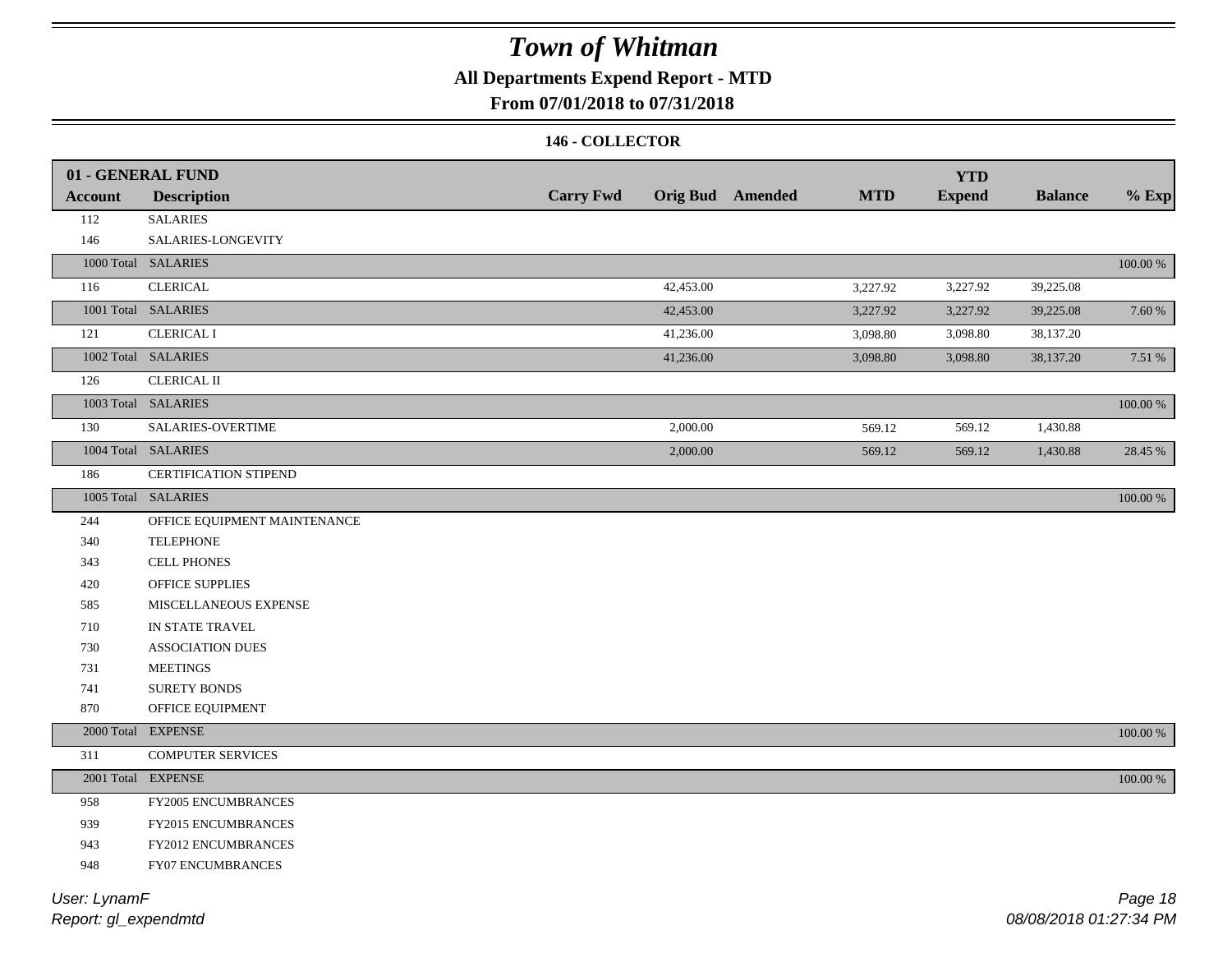**All Departments Expend Report - MTD**

### **From 07/01/2018 to 07/31/2018**

#### **146 - COLLECTOR**

|         | 01 - GENERAL FUND                     |                  |           |                         |            | <b>YTD</b>    |                |          |
|---------|---------------------------------------|------------------|-----------|-------------------------|------------|---------------|----------------|----------|
| Account | <b>Description</b>                    | <b>Carry Fwd</b> |           | <b>Orig Bud</b> Amended | <b>MTD</b> | <b>Expend</b> | <b>Balance</b> | $%$ Exp  |
| 959     | <b>FY2006 ENCUMBRANCES</b>            |                  |           |                         |            |               |                |          |
|         | 2002 Total EXPENSE                    |                  |           |                         |            |               |                | 100.00 % |
| 999     |                                       |                  |           |                         |            |               |                |          |
|         | 4570 Total A.1 STM 5/07 THEFT REFUNDS |                  |           |                         |            |               |                | 100.00 % |
|         | <b>146 Total COLLECTOR</b>            |                  | 85,689.00 |                         | 6,895.84   | 6,895.84      | 78,793.16      |          |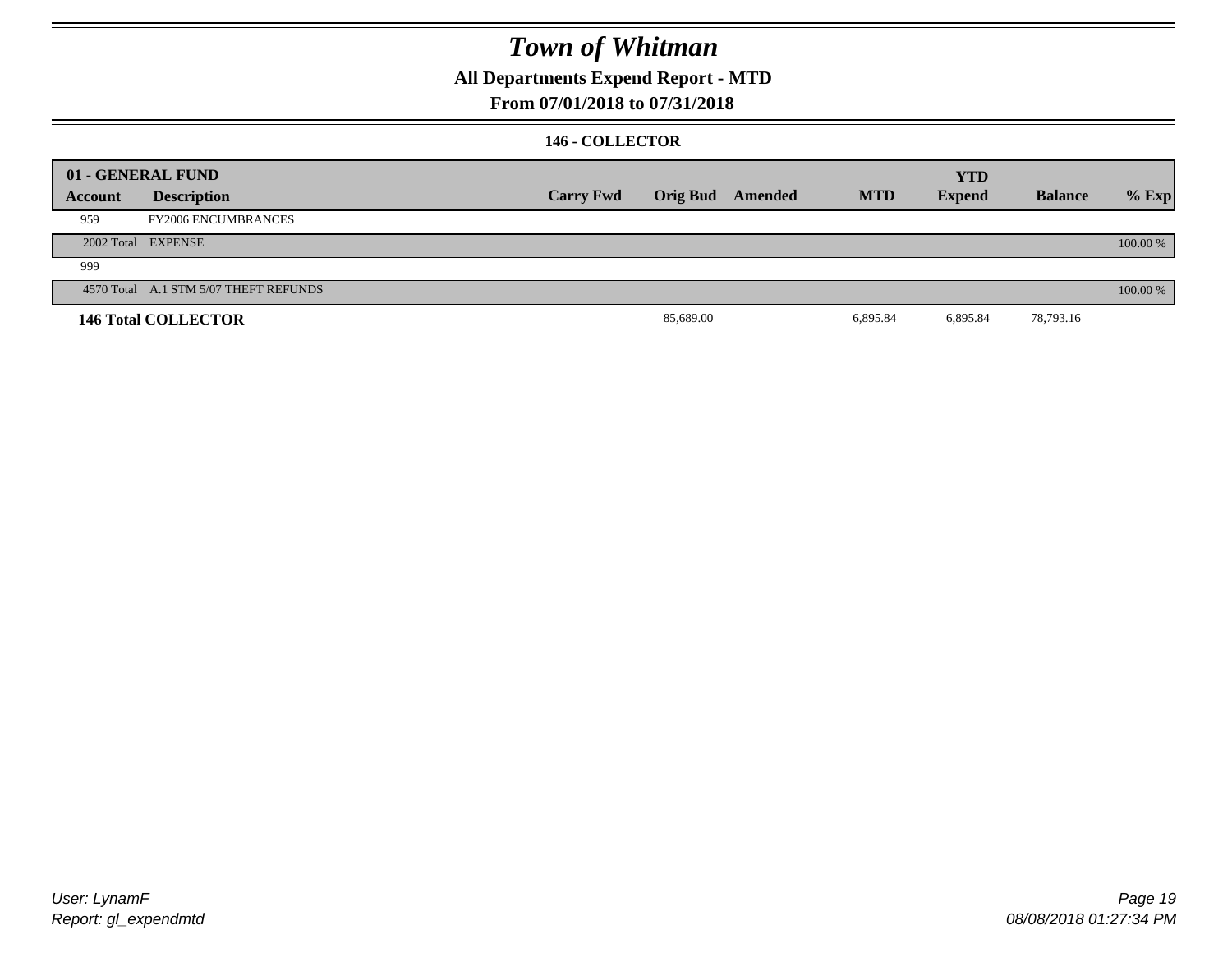### **All Departments Expend Report - MTD**

### **From 07/01/2018 to 07/31/2018**

#### **151 - LAW DEPARTMENT**

|         | 01 - GENERAL FUND               |                                     |         | <b>YTD</b>                  |                |          |
|---------|---------------------------------|-------------------------------------|---------|-----------------------------|----------------|----------|
| Account | <b>Description</b>              | <b>Orig Bud</b><br><b>Carry Fwd</b> | Amended | <b>MTD</b><br><b>Expend</b> | <b>Balance</b> | $%$ Exp  |
| 301     | <b>LEGAL SERVICES</b>           | 145,000.00                          |         |                             | 145,000.00     |          |
| 585     | <b>MISCELLANEOUS EXPENSE</b>    | 15,000.00                           |         |                             | 15,000.00      |          |
|         | 2000 Total EXPENSE              | 160,000.00                          |         |                             | 160,000.00     | 0.00 %   |
| 302     | <b>CLAIMS SETTLEMENT</b>        | 5,000.00                            |         |                             | 5,000.00       |          |
|         | 2001 Total EXPENSE              | 5,000.00                            |         |                             | 5,000.00       | 0.00 %   |
| 943     | <b>FY2012 ENCUMBRANCES</b>      |                                     |         |                             |                |          |
| 940     | <b>FY2016 ENCUMBRANCES</b>      |                                     |         |                             |                |          |
| 945     | FY2013 ENCUMBRANCES             |                                     |         |                             |                |          |
|         | 2002 Total EXPENSE              |                                     |         |                             |                | 100.00 % |
|         | <b>151 Total LAW DEPARTMENT</b> | 165,000.00                          |         |                             | 165,000.00     |          |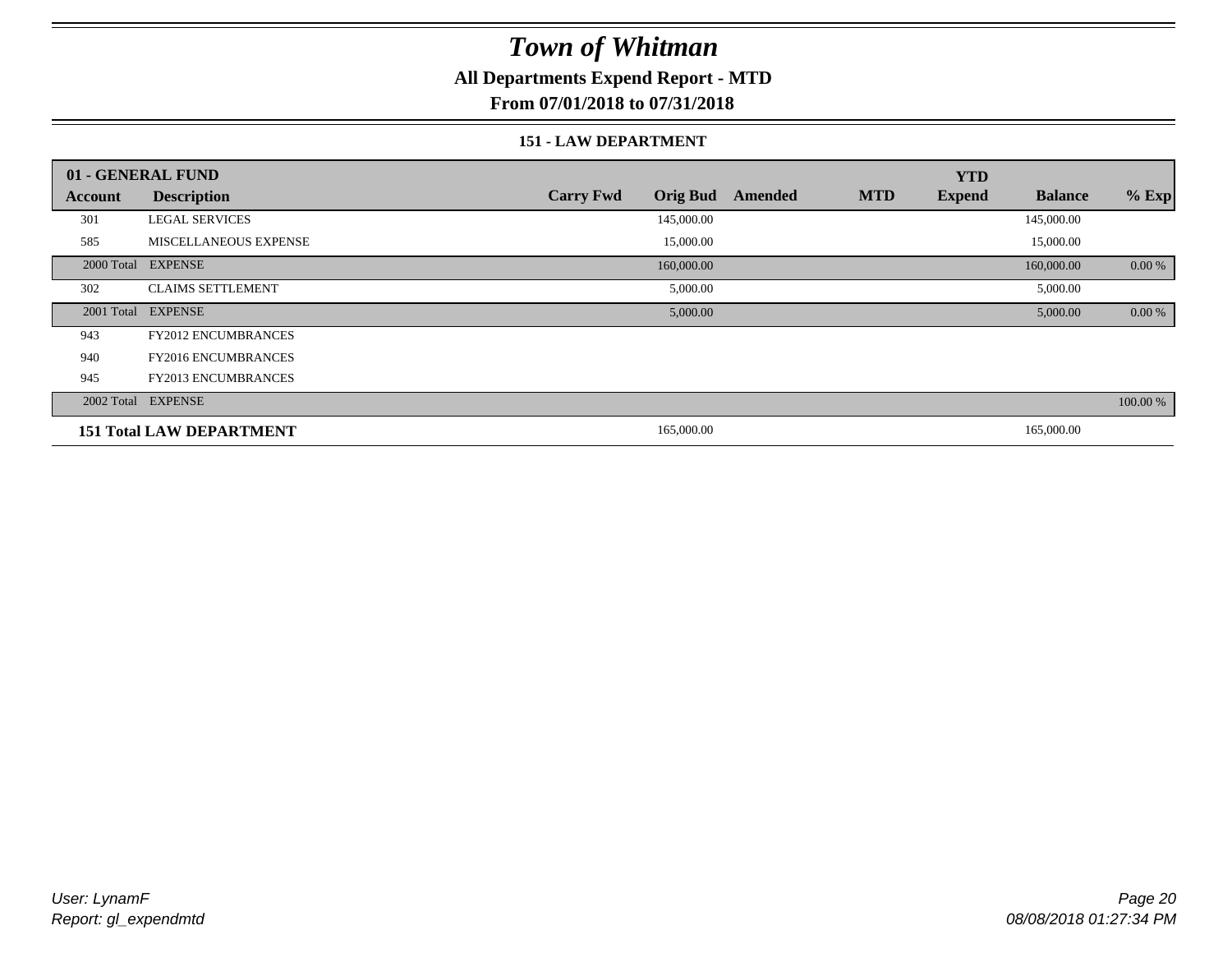### **All Departments Expend Report - MTD**

**From 07/01/2018 to 07/31/2018**

#### **155 - TECHNOLOGY**

|                | 01 - GENERAL FUND                               |                  |            |                         |            | <b>YTD</b>    |                |             |
|----------------|-------------------------------------------------|------------------|------------|-------------------------|------------|---------------|----------------|-------------|
| <b>Account</b> | <b>Description</b>                              | <b>Carry Fwd</b> |            | <b>Orig Bud</b> Amended | <b>MTD</b> | <b>Expend</b> | <b>Balance</b> | $%$ Exp     |
| 112            | <b>SALARIES</b>                                 |                  | 126,327.00 |                         | 9,717.48   | 9,717.48      | 116,609.52     |             |
|                | 1000 Total SALARIES                             |                  | 126,327.00 |                         | 9,717.48   | 9,717.48      | 116,609.52     | 7.69 %      |
| 116            | <b>CLERICAL</b>                                 |                  |            |                         |            |               |                |             |
|                | 1001 Total SALARIES                             |                  |            |                         |            |               |                | $100.00~\%$ |
| 243            | EQUIPMENT MAINTENANCE                           |                  |            |                         | 730.00     | 730.00        | $-730.00$      |             |
| 280            | <b>SUPPORT SERVICES</b>                         |                  |            |                         |            |               |                |             |
| 311            | <b>COMPUTER SERVICES</b>                        |                  |            |                         | 1,011.50   | 1,011.50      | $-1,011.50$    |             |
| 340            | <b>TELEPHONE</b>                                |                  |            |                         |            |               |                |             |
| 343            | <b>CELL PHONES</b>                              |                  |            |                         |            |               |                |             |
| 420            | <b>OFFICE SUPPLIES</b>                          |                  |            |                         |            |               |                |             |
| 585            | MISCELLANEOUS EXPENSE                           |                  | 177,128.00 |                         |            |               | 177,128.00     |             |
| 269            | DATA PROCESSING SOFTWARE                        |                  |            |                         | 39,778.77  | 39,778.77     | $-39,778.77$   |             |
| 276            | DATA PROCESSING EQUIP.                          |                  |            |                         | 179.99     | 179.99        | $-179.99$      |             |
|                | 2000 Total EXPENSE                              |                  | 177,128.00 |                         | 41,700.26  | 41,700.26     | 135,427.74     | 23.54 %     |
| 938            | FY 2018 ENCUMBRANCES                            | 681.98           |            |                         |            |               | 681.98         |             |
| 940            | FY2016 ENCUMBRANCES                             |                  |            |                         |            |               |                |             |
| 941            | FY 2017 ENCUMBRANCES                            |                  |            |                         |            |               |                |             |
| 943            | FY2012 ENCUMBRANCES                             |                  |            |                         |            |               |                |             |
| 948            | <b>FY07 ENCUMBRANCES</b>                        |                  |            |                         |            |               |                |             |
| 949            | FY2014 ENCUMBRANCES                             |                  |            |                         |            |               |                |             |
| 953            | FY2009 ENCUMBRANCES                             |                  |            |                         |            |               |                |             |
| 958            | FY2005 ENCUMBRANCES                             |                  |            |                         |            |               |                |             |
| 945            | FY2013 ENCUMBRANCES                             |                  |            |                         |            |               |                |             |
| 946            | FY2010 ENCUMBRANCES                             |                  |            |                         |            |               |                |             |
|                | 2001 Total EXPENSE                              | 681.98           |            |                         |            |               | 681.98         | $0.00 \%$   |
| 281            | <b>GIS SYSTEM MAINTENANCE</b>                   |                  | 15,000.00  |                         |            |               | 15,000.00      |             |
| 941            | FY 2017 ENCUMBRANCES                            |                  |            |                         |            |               |                |             |
|                | 2002 Total EXPENSE                              |                  | 15,000.00  |                         |            |               | 15,000.00      | $0.00~\%$   |
| 999            |                                                 |                  |            |                         |            |               |                |             |
|                | 4402 Total A.16ATM5/16 PUR.WIRELESS NTWK CNTRLR |                  |            |                         |            |               |                | 100.00 %    |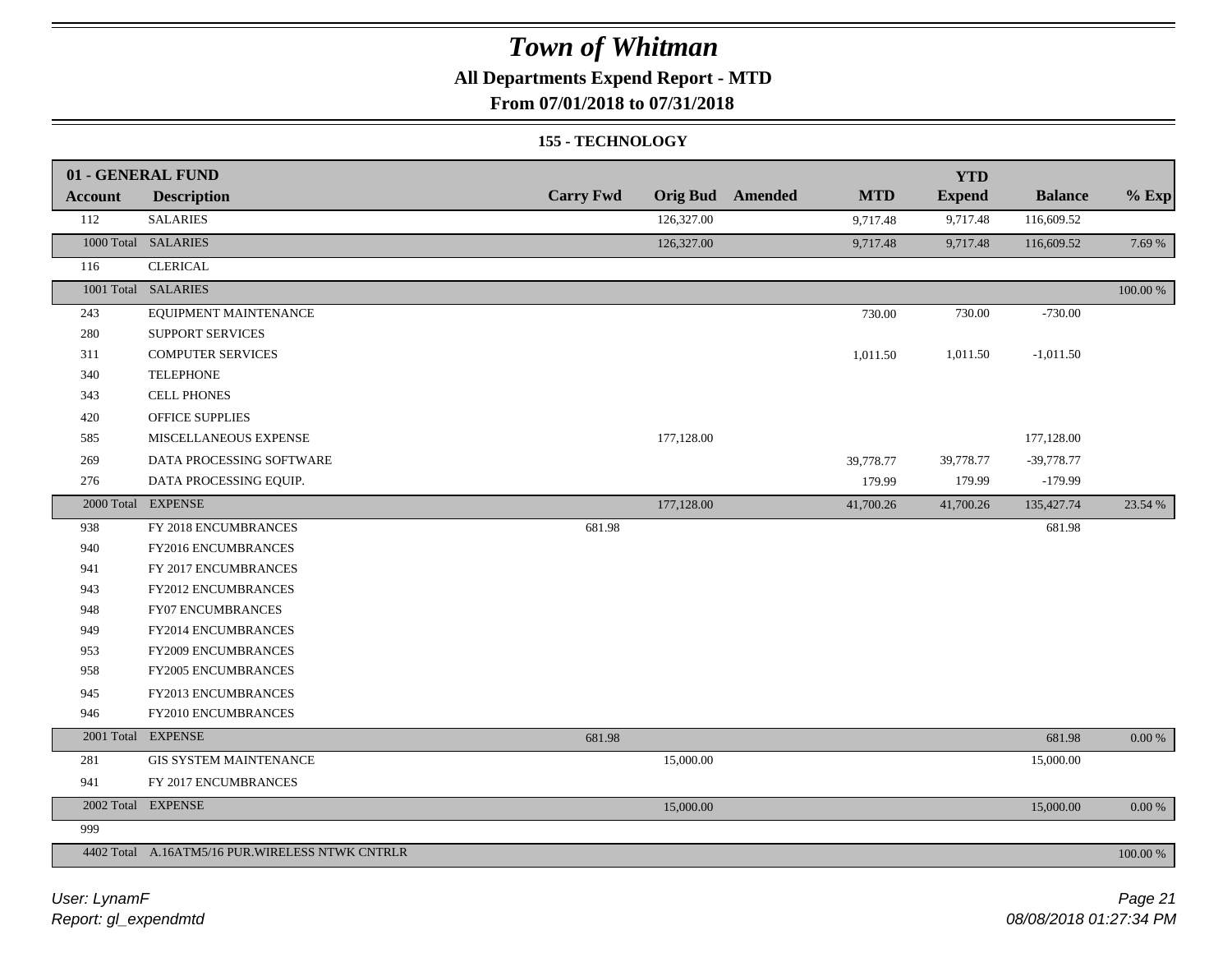### **All Departments Expend Report - MTD**

### **From 07/01/2018 to 07/31/2018**

#### **155 - TECHNOLOGY**

|                | 01 - GENERAL FUND                                   |                  |                         |            | <b>YTD</b>    |                |            |
|----------------|-----------------------------------------------------|------------------|-------------------------|------------|---------------|----------------|------------|
| <b>Account</b> | <b>Description</b>                                  | <b>Carry Fwd</b> | <b>Orig Bud</b> Amended | <b>MTD</b> | <b>Expend</b> | <b>Balance</b> | $%$ Exp    |
| 999            |                                                     |                  |                         |            |               |                |            |
|                | 4411 Total A.17ATM5/16 PUR.BATT.-POLICE NTWRK       |                  |                         |            |               |                | 100.00 %   |
| 999            |                                                     |                  | 10,000.00               |            |               | 10,000.00      |            |
|                | 4500 Total ART21ATM5/1830MSOFFICE2016LICENSES       |                  | 10,000.00               |            |               | 10,000.00      | 0.00 %     |
| 999            |                                                     |                  | 11,000.00               |            |               | 11,000.00      |            |
|                | 4509 Total ART22ATM5/18PCHMLTIFUNCPRTFORTWNNTWK     |                  | 11,000.00               |            |               | 11,000.00      | 0.00 %     |
| 999            |                                                     |                  | 4,700.00                |            |               | 4,700.00       |            |
|                | 4510 Total ART23ATM5/18DEPTHEADERPKGSFORP&FWEBSITE  |                  | 4,700.00                |            |               | 4,700.00       | 0.00 %     |
| 999            |                                                     |                  |                         |            |               |                |            |
|                | 4512 Total A.37ATM 5/15 PUR.2 COPIERS/TOWN OFFICES  |                  |                         |            |               |                | 100.00 %   |
| 999            |                                                     |                  | 8,500.00                |            |               | 8,500.00       |            |
|                | 4516 Total ART24 ATM5/18 PCH 100 REMOTE DESKTOP USE |                  | 8,500.00                |            |               | 8,500.00       | 0.00 %     |
| 999            |                                                     |                  |                         |            |               |                |            |
|                | 4519 Total A.34ATM 5/17 PUR.MULTI-FUNCTION PRINTER  |                  |                         |            |               |                | 100.00 %   |
| 999            |                                                     |                  |                         |            |               |                |            |
|                | 4520 Total A33ATM 5/17 PUR.FIREWALLS                |                  |                         |            |               |                | 100.00 %   |
| 999            |                                                     |                  | 5,000.00                |            |               | 5,000.00       |            |
|                | 4523 Total ART25 ATM5/18 PCH & INSTALL 6 SURVEILL C |                  | 5,000.00                |            |               | 5,000.00       | $0.00\ \%$ |
| 999            |                                                     |                  |                         |            |               |                |            |
|                | 4526 Total A.36 ATM5/15PUR.POW.SUPPLY/NETWK.EQ.     |                  |                         |            |               |                | 100.00 %   |
| 999            |                                                     |                  |                         |            |               |                |            |
|                | 4527 Total A.14ATM5/16 PUR.SFTWR NET.SECURITY       |                  |                         |            |               |                | 100.00 %   |
| 999            |                                                     |                  |                         |            |               |                |            |
|                | 4564 Total A36ATM5/17PUR.COMP.EQ.TN.BLDGS           |                  |                         |            |               |                | 100.00 %   |
|                | <b>155 Total TECHNOLOGY</b>                         | 681.98           | 357,655.00              | 51,417.74  | 51,417.74     | 306,919.24     |            |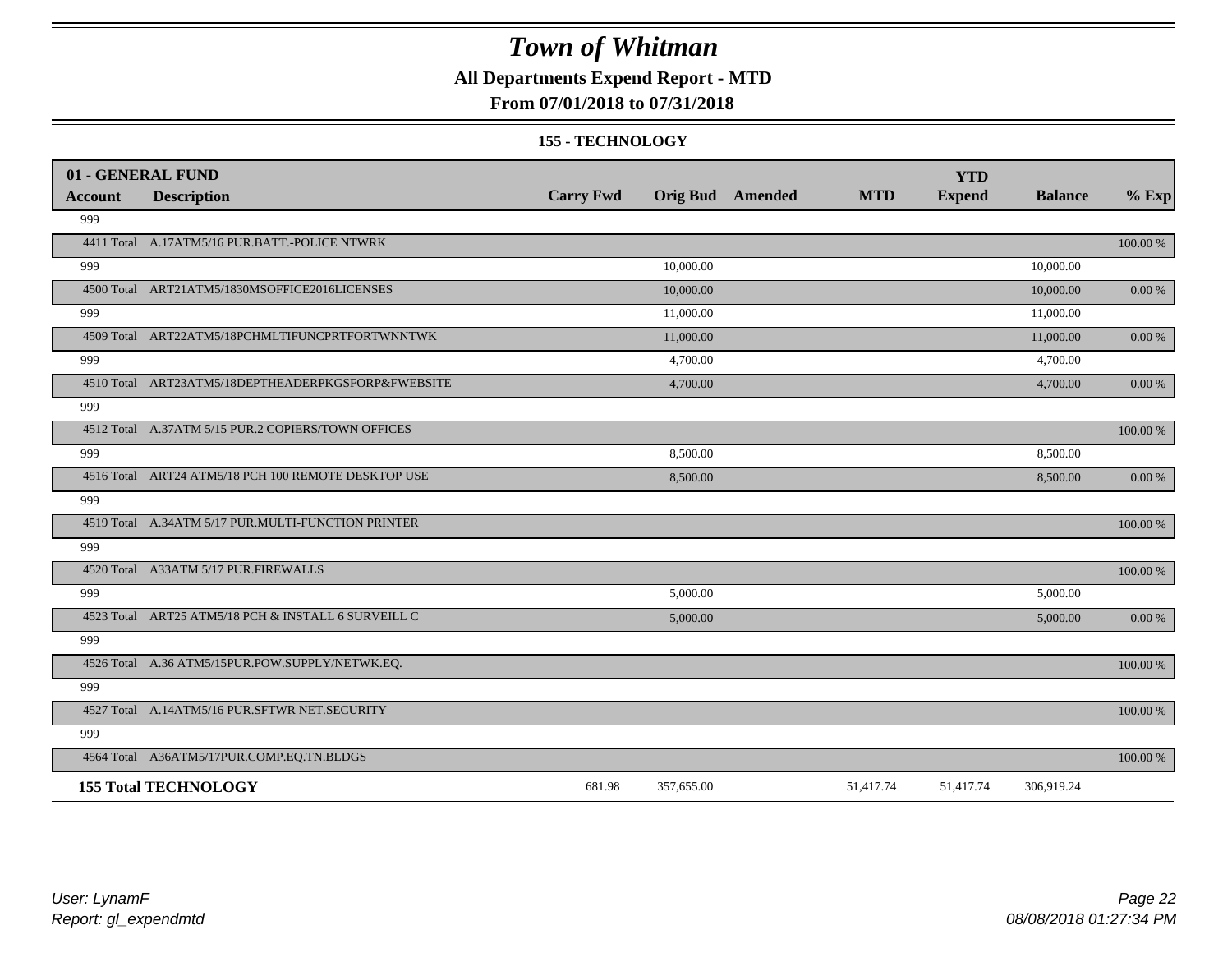**All Departments Expend Report - MTD**

**From 07/01/2018 to 07/31/2018**

#### **158 - TAX TITLE FORECLOSURE-TREAS.**

|         | 01 - GENERAL FUND                             |                  |                 |         |            | <b>YTD</b>    |                |          |
|---------|-----------------------------------------------|------------------|-----------------|---------|------------|---------------|----------------|----------|
| Account | <b>Description</b>                            | <b>Carry Fwd</b> | <b>Orig Bud</b> | Amended | <b>MTD</b> | <b>Expend</b> | <b>Balance</b> | $%$ Exp  |
| 252     | <b>SERVICES</b>                               |                  | 40,000.00       |         | 154.00     | 154.00        | 39,846.00      |          |
|         | 2000 Total EXPENSE                            |                  | 40,000,00       |         | 154.00     | 154.00        | 39,846.00      | 0.38%    |
| 948     | <b>FY07 ENCUMBRANCES</b>                      |                  |                 |         |            |               |                |          |
|         | 2001 Total EXPENSE                            |                  |                 |         |            |               |                | 100.00 % |
|         | <b>158 Total TAX TITLE FORECLOSURE-TREAS.</b> |                  | 40,000.00       |         | 154.00     | 154.00        | 39,846.00      |          |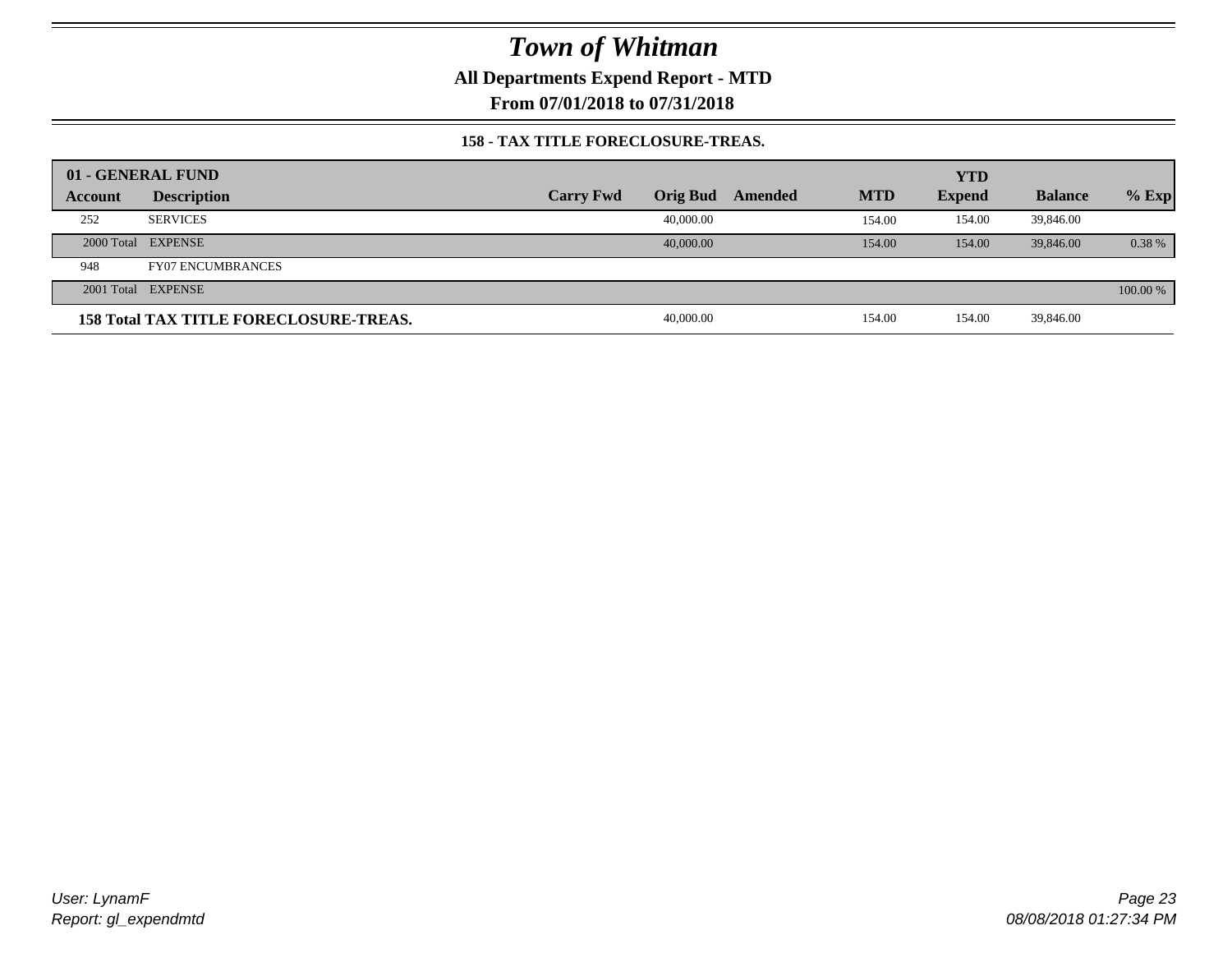**All Departments Expend Report - MTD**

**From 07/01/2018 to 07/31/2018**

#### **159 - TAX TITLE EXPENSE-COLLECTOR**

|         | 01 - GENERAL FUND                            |                  |                         |            | YTD           |                |          |
|---------|----------------------------------------------|------------------|-------------------------|------------|---------------|----------------|----------|
| Account | <b>Description</b>                           | <b>Carry Fwd</b> | <b>Orig Bud</b> Amended | <b>MTD</b> | <b>Expend</b> | <b>Balance</b> | $%$ Exp  |
| 252     | <b>SERVICES</b>                              |                  |                         |            |               |                |          |
|         | 2000 Total EXPENSE                           |                  |                         |            |               |                | 100.00 % |
|         | <b>159 Total TAX TITLE EXPENSE-COLLECTOR</b> |                  |                         |            |               |                |          |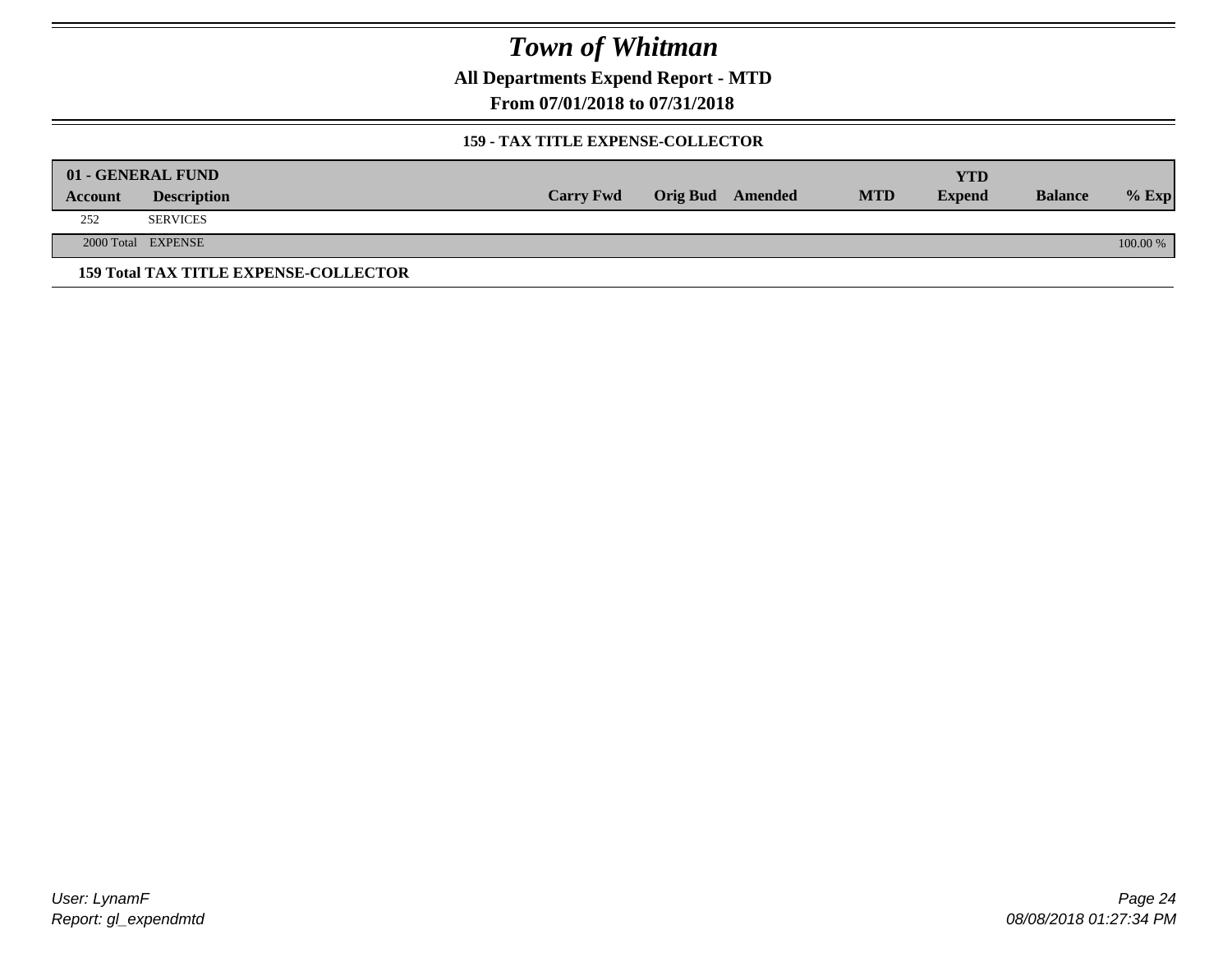### **All Departments Expend Report - MTD**

**From 07/01/2018 to 07/31/2018**

#### **161 - TOWN CLERK**

|                | 01 - GENERAL FUND            |                  |                                       | <b>YTD</b>    |                |           |
|----------------|------------------------------|------------------|---------------------------------------|---------------|----------------|-----------|
| <b>Account</b> | <b>Description</b>           | <b>Carry Fwd</b> | <b>Orig Bud</b> Amended<br><b>MTD</b> | <b>Expend</b> | <b>Balance</b> | $%$ Exp   |
| 112            | <b>SALARIES</b>              | 67,450.00        | 5,188.48                              | 5,188.48      | 62,261.52      |           |
| 146            | SALARIES-LONGEVITY           |                  |                                       |               |                |           |
|                | 1000 Total SALARIES          | 67,450.00        | 5,188.48                              | 5,188.48      | 62,261.52      | 7.69 %    |
| 116            | <b>CLERICAL</b>              | 41,220.00        | 3,134.16                              | 3,134.16      | 38,085.84      |           |
|                | 1001 Total SALARIES          | 41,220.00        | 3,134.16                              | 3,134.16      | 38,085.84      | 7.60 %    |
| 126            | <b>CLERICAL II</b>           | 40,037.00        | 3,032.36                              | 3,032.36      | 37,004.64      |           |
|                | 1002 Total SALARIES          | 40,037.00        | 3,032.36                              | 3,032.36      | 37,004.64      | 7.57 %    |
| 130            | SALARIES-OVERTIME            | 2,000.00         |                                       |               | 2,000.00       |           |
|                | 1004 Total SALARIES          | 2,000.00         |                                       |               | 2,000.00       | $0.00~\%$ |
| 142            | <b>CERTIFICATION STIPEND</b> | 1,000.00         | 1,000.00                              | 1,000.00      |                |           |
|                | 1005 Total SALARIES          | 1,000.00         | 1,000.00                              | 1,000.00      |                | 100.00 %  |
| 244            | OFFICE EQUIPMENT MAINTENANCE |                  |                                       |               |                |           |
| 306            | <b>BOOKBINDING</b>           |                  |                                       |               |                |           |
| 314            | MICRO FILM STORAGE           |                  |                                       |               |                |           |
| 340            | <b>TELEPHONE</b>             |                  |                                       |               |                |           |
| 343            | <b>CELL PHONES</b>           |                  |                                       |               |                |           |
| 736            | TOWN RECORDS RESTORATION     |                  |                                       |               |                |           |
| 420            | <b>OFFICE SUPPLIES</b>       |                  |                                       |               |                |           |
| 585            | MISCELLANEOUS EXPENSE        | 3,950.00         |                                       |               | 3,950.00       |           |
| 732            | DOG LICENSES & SUPPLIES      |                  |                                       |               |                |           |
| 710            | IN STATE TRAVEL              |                  |                                       |               |                |           |
| 730            | <b>ASSOCIATION DUES</b>      |                  | 360.00                                | 360.00        | $-360.00$      |           |
| 731            | <b>MEETINGS</b>              |                  | 443.54                                | 443.54        | $-443.54$      |           |
| 741            | <b>SURETY BONDS</b>          |                  |                                       |               |                |           |
| 870            | OFFICE EQUIPMENT             |                  |                                       |               |                |           |
|                | 2000 Total EXPENSE           | 3,950.00         | 803.54                                | 803.54        | 3,146.46       | 20.34 %   |
| 736            | TOWN RECORDS RESTORATION     | 2,500.00         |                                       |               | 2,500.00       |           |
|                | 2001 Total EXPENSE           | 2,500.00         |                                       |               | 2,500.00       | 0.00 %    |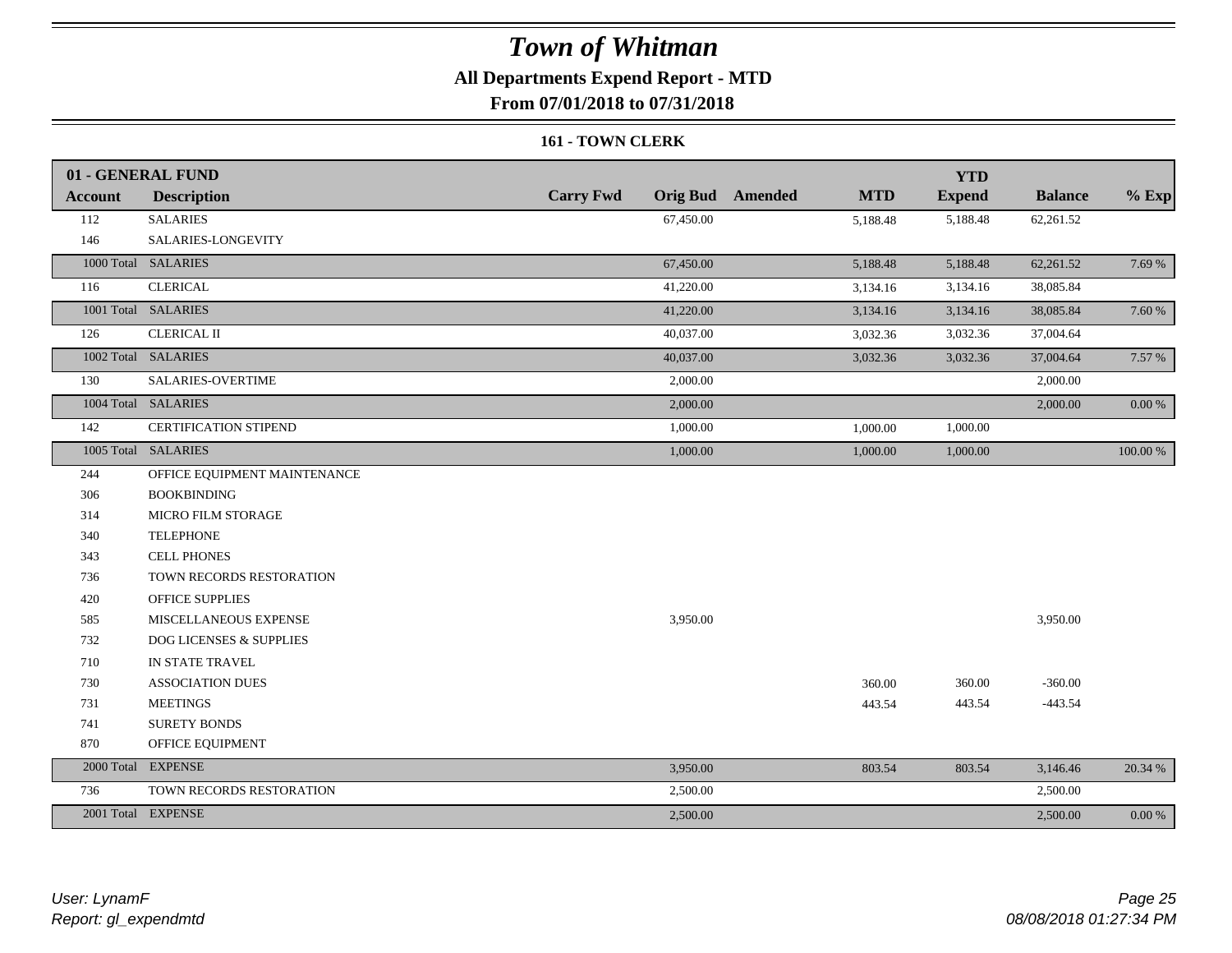### **All Departments Expend Report - MTD**

### **From 07/01/2018 to 07/31/2018**

#### **161 - TOWN CLERK**

|            | 01 - GENERAL FUND                         |                  |                 |                |            | <b>YTD</b>    |                |          |
|------------|-------------------------------------------|------------------|-----------------|----------------|------------|---------------|----------------|----------|
| Account    | <b>Description</b>                        | <b>Carry Fwd</b> | <b>Orig Bud</b> | <b>Amended</b> | <b>MTD</b> | <b>Expend</b> | <b>Balance</b> | $%$ Exp  |
| 946        | FY2010 ENCUMBRANCES                       |                  |                 |                |            |               |                |          |
| 953        | FY2009 ENCUMBRANCES                       |                  |                 |                |            |               |                |          |
|            | 2002 Total EXPENSE                        |                  |                 |                |            |               |                | 100.00 % |
| 732        | <b>DOG LICENSES &amp; SUPPLIES</b>        |                  |                 |                |            |               |                |          |
|            | 2003 Total EXPENSE                        |                  |                 |                |            |               |                | 100.00 % |
| 999        |                                           |                  |                 |                |            |               |                |          |
| 4422 Total | A30ATM5/07PURCHASE PRINTER                |                  |                 |                |            |               |                | 100.00 % |
| 999        |                                           |                  |                 |                |            |               |                |          |
| 4424 Total | ESTABLISH PETTY CASH - TOWN CLERK         |                  |                 |                |            |               |                | 100.00 % |
| 999        |                                           |                  |                 |                |            |               |                |          |
|            | 4425 Total A.36ATM5/06MICROF.TN.REC.93-05 |                  |                 |                |            |               |                | 100.00 % |
|            | <b>161 Total TOWN CLERK</b>               |                  | 158,157.00      |                | 13,158.54  | 13,158.54     | 144,998.46     |          |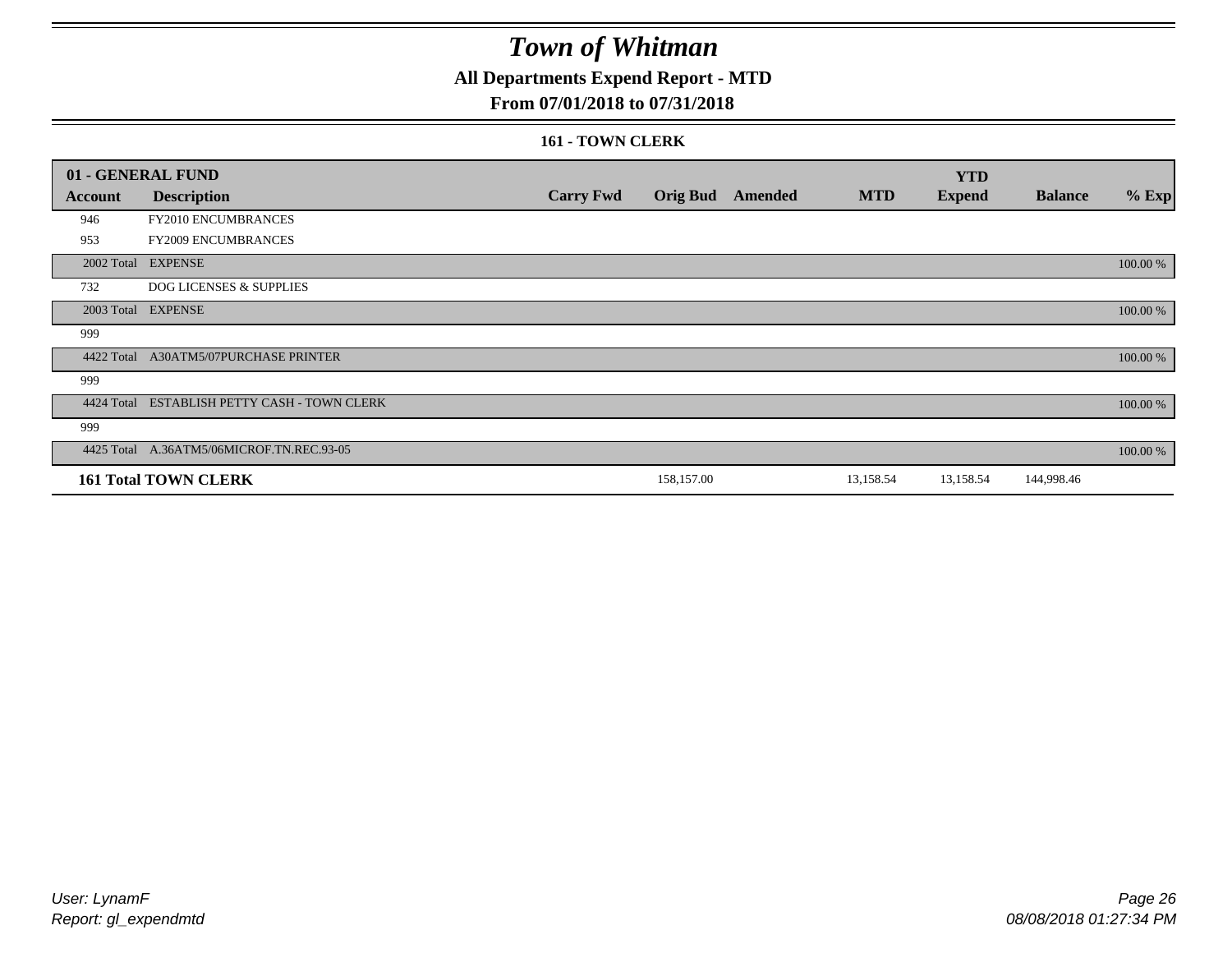### **All Departments Expend Report - MTD**

### **From 07/01/2018 to 07/31/2018**

#### **163 - REGISTRARS**

|         | 01 - GENERAL FUND             |                  |                                       | <b>YTD</b>    |                |            |
|---------|-------------------------------|------------------|---------------------------------------|---------------|----------------|------------|
| Account | <b>Description</b>            | <b>Carry Fwd</b> | <b>Orig Bud</b> Amended<br><b>MTD</b> | <b>Expend</b> | <b>Balance</b> | $%$ Exp    |
| 110     | <b>SALARIES-BOARD MEMBERS</b> | 3,782.00         | 315.15                                | 315.15        | 3,466.85       |            |
| 128     | <b>TOWN CLERK</b>             | 723.00           | 361.50                                | 361.50        | 361.50         |            |
|         | 1000 Total SALARIES           | 4,505.00         | 676.65                                | 676.65        | 3,828.35       | 15.01 %    |
| 121     | <b>CLERICAL I</b>             |                  |                                       |               |                |            |
|         | 1001 Total SALARIES           |                  |                                       |               |                | 100.00 %   |
| 122     | <b>CANVAS LIST SERVICES</b>   | 4,178.00         |                                       |               | 4,178.00       |            |
|         | 1002 Total SALARIES           | 4,178.00         |                                       |               | 4,178.00       | $0.00\ \%$ |
| 244     | OFFICE EQUIPMENT MAINTENANCE  |                  |                                       |               |                |            |
| 340     | <b>TELEPHONE</b>              |                  |                                       |               |                |            |
| 420     | <b>OFFICE SUPPLIES</b>        | 400.00           |                                       |               | 400.00         |            |
| 731     | <b>MEETINGS</b>               |                  |                                       |               |                |            |
|         | 2000 Total EXPENSE            | 400.00           |                                       |               | 400.00         | $0.00 \%$  |
| 342     | <b>PRINTING</b>               | 2,000.00         |                                       |               | 2,000.00       |            |
|         | 2001 Total EXPENSE            | 2,000.00         |                                       |               | 2,000.00       | $0.00 \%$  |
| 590     | <b>CENSUS SUPPLIES</b>        | 1,900.00         |                                       |               | 1,900.00       |            |
|         | 2002 Total EXPENSE            | 1,900.00         |                                       |               | 1,900.00       | 0.00 %     |
| 943     | FY2012 ENCUMBRANCES           |                  |                                       |               |                |            |
| 945     | FY2013 ENCUMBRANCES           |                  |                                       |               |                |            |
| 946     | FY2010 ENCUMBRANCES           |                  |                                       |               |                |            |
|         | 2003 Total EXPENSE            |                  |                                       |               |                | 100.00 %   |
|         | <b>163 Total REGISTRARS</b>   | 12,983.00        | 676.65                                | 676.65        | 12,306.35      |            |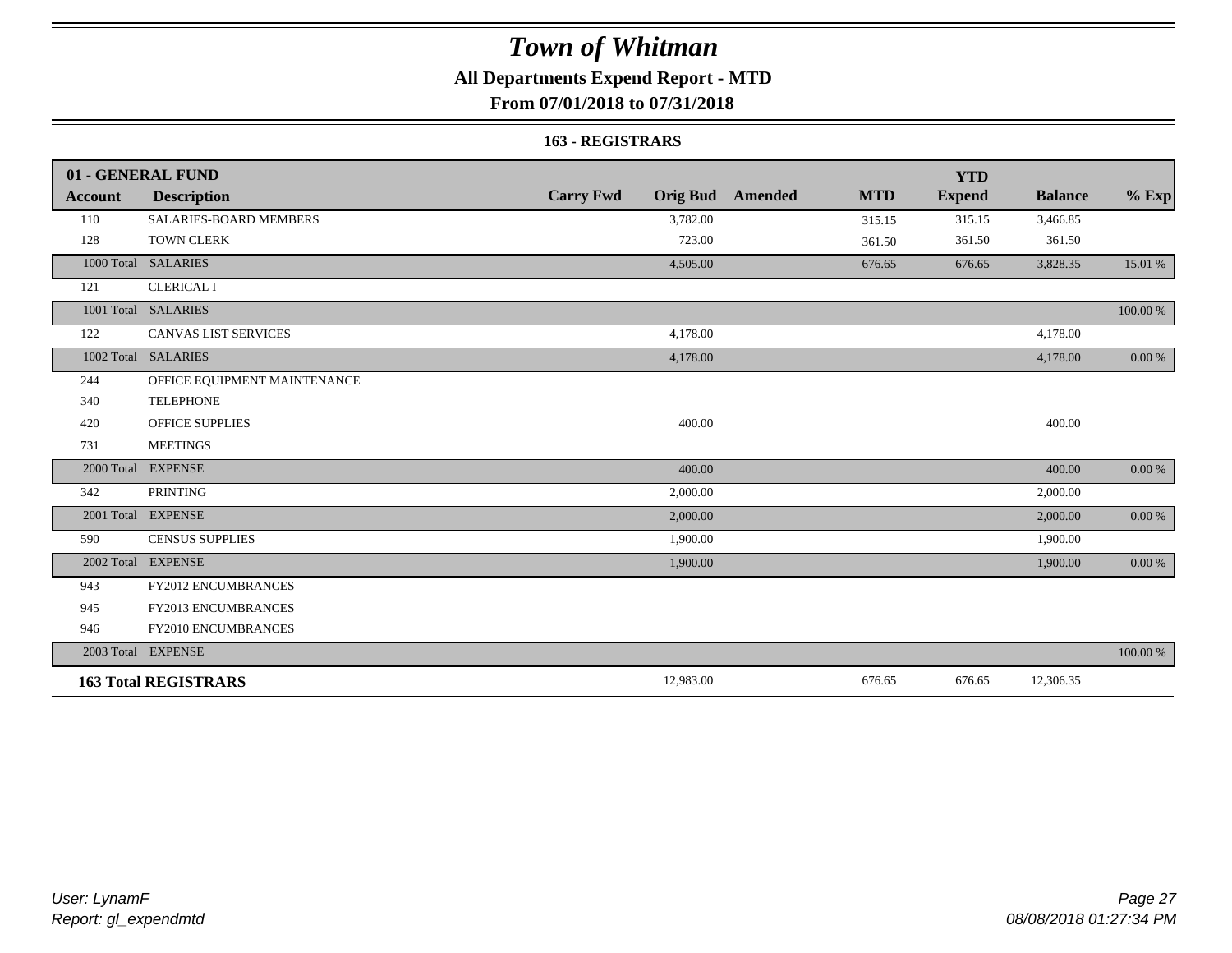**All Departments Expend Report - MTD**

**From 07/01/2018 to 07/31/2018**

#### **171 - CONSERVATION COMMISSION**

|                | 01 - GENERAL FUND                              |                  |                 |                |            | <b>YTD</b>    |                |           |
|----------------|------------------------------------------------|------------------|-----------------|----------------|------------|---------------|----------------|-----------|
| <b>Account</b> | <b>Description</b>                             | <b>Carry Fwd</b> | <b>Orig Bud</b> | <b>Amended</b> | <b>MTD</b> | <b>Expend</b> | <b>Balance</b> | $%$ Exp   |
| 121            | <b>CLERICAL I</b>                              |                  | 1,340.00        |                | 62.74      | 62.74         | 1,277.26       |           |
|                | 1000 Total SALARIES                            |                  | 1,340.00        |                | 62.74      | 62.74         | 1,277.26       | 4.68%     |
| 949            | FY2014 ENCUMBRANCES                            |                  |                 |                |            |               |                |           |
| 1001 Total     | <b>SALARIES</b>                                |                  |                 |                |            |               |                | 100.00 %  |
| 304            | <b>ADVERTISING</b>                             |                  |                 |                |            |               |                |           |
| 307            | ENGINEERING/ARCHITECTURAL                      |                  |                 |                |            |               |                |           |
| 420            | <b>OFFICE SUPPLIES</b>                         |                  |                 |                |            |               |                |           |
| 585            | MISCELLANEOUS EXPENSE                          |                  | 580.00          |                |            |               | 580.00         |           |
| 710            | IN STATE TRAVEL                                |                  |                 |                |            |               |                |           |
| 730            | <b>ASSOCIATION DUES</b>                        |                  |                 |                |            |               |                |           |
| 731            | <b>MEETINGS</b>                                |                  |                 |                |            |               |                |           |
| 2000 Total     | <b>EXPENSE</b>                                 |                  | 580.00          |                |            |               | 580.00         | $0.00 \%$ |
| 733            | CONS. N.O.I. FEES APPROPRIATED                 |                  |                 |                |            |               |                |           |
| 2001 Total     | <b>EXPENSE</b>                                 |                  |                 |                |            |               |                | 100.00 %  |
| 943            | <b>FY2012 ENCUMBRANCES</b>                     |                  |                 |                |            |               |                |           |
|                | 2002 Total EXPENSE                             |                  |                 |                |            |               |                | 100.00 %  |
| 999            |                                                |                  |                 |                |            |               |                |           |
|                | 4401 Total A.12STM12/17PHS1 ASSESS.HOBART POND |                  |                 |                |            |               |                | 100.00 %  |
|                | 171 Total CONSERVATION COMMISSION              |                  | 1,920.00        |                | 62.74      | 62.74         | 1,857.26       |           |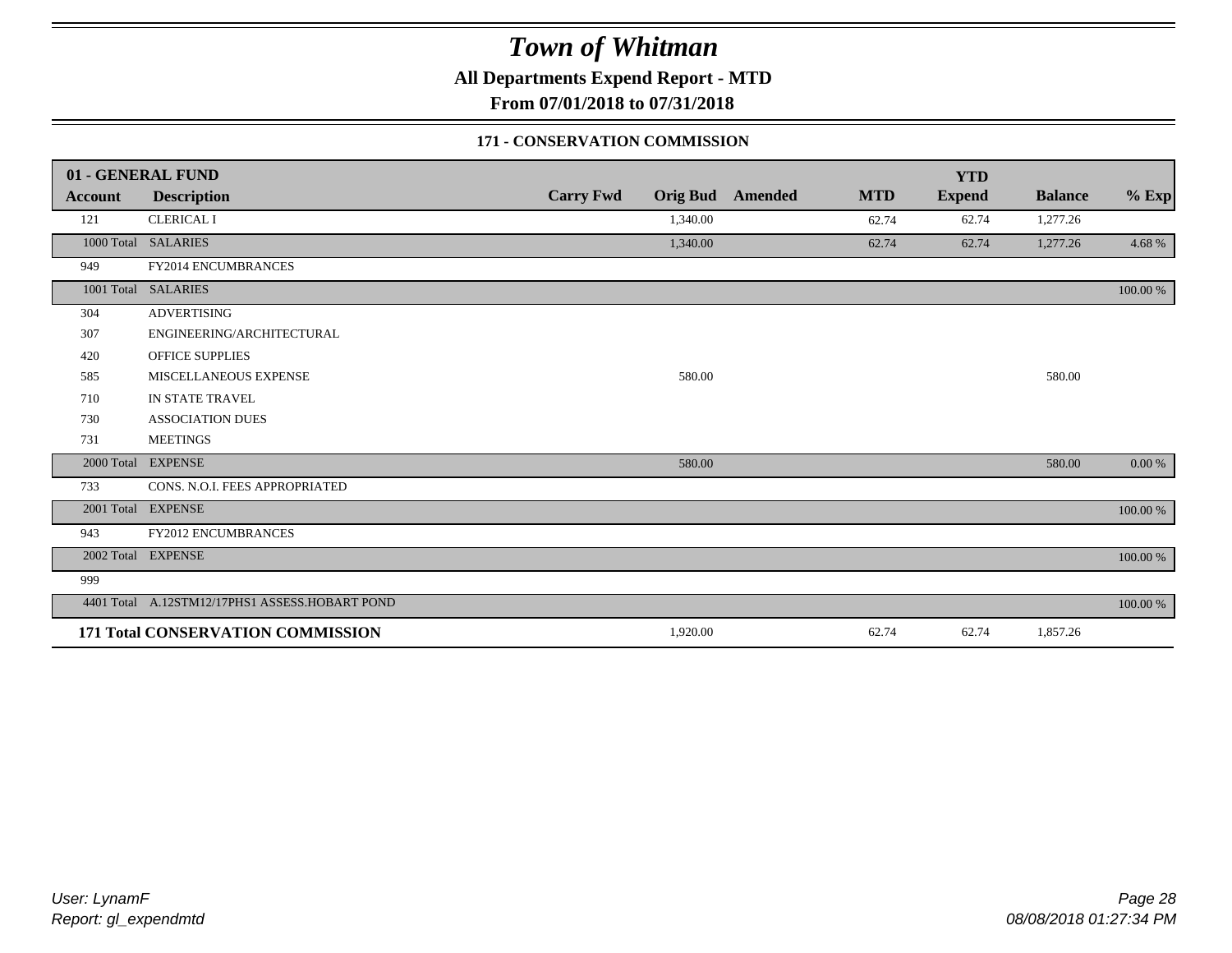**All Departments Expend Report - MTD**

**From 07/01/2018 to 07/31/2018**

#### **175 - PLANNING BOARD**

|                | 01 - GENERAL FUND               |                                     |                              | <b>YTD</b>    |                |          |
|----------------|---------------------------------|-------------------------------------|------------------------------|---------------|----------------|----------|
| <b>Account</b> | <b>Description</b>              | <b>Carry Fwd</b><br><b>Orig Bud</b> | <b>MTD</b><br><b>Amended</b> | <b>Expend</b> | <b>Balance</b> | $%$ Exp  |
| 121            | <b>CLERICAL I</b>               | 6,805.00                            | 157.95                       | 157.95        | 6,647.05       |          |
|                | 1000 Total SALARIES             | 6,805.00                            | 157.95                       | 157.95        | 6,647.05       | 2.32 %   |
| 939            | <b>FY2015 ENCUMBRANCES</b>      |                                     |                              |               |                |          |
| 1001 Total     | <b>SALARIES</b>                 |                                     |                              |               |                | 100.00 % |
| 304            | <b>ADVERTISING</b>              |                                     |                              |               |                |          |
| 420            | <b>OFFICE SUPPLIES</b>          |                                     |                              |               |                |          |
| 585            | MISCELLANEOUS EXPENSE           | 400.00                              |                              |               | 400.00         |          |
| 730            | <b>ASSOCIATION DUES</b>         |                                     |                              |               |                |          |
| 2000 Total     | <b>EXPENSE</b>                  | 400.00                              |                              |               | 400.00         | 0.00 %   |
| 121            | <b>CLERICAL I</b>               |                                     |                              |               |                |          |
| 852            | A.21STM11/00 TOWN MASTER PLAN   |                                     |                              |               |                |          |
|                | 2001 Total EXPENSE              |                                     |                              |               |                | 100.00 % |
|                | <b>175 Total PLANNING BOARD</b> | 7,205.00                            | 157.95                       | 157.95        | 7,047.05       |          |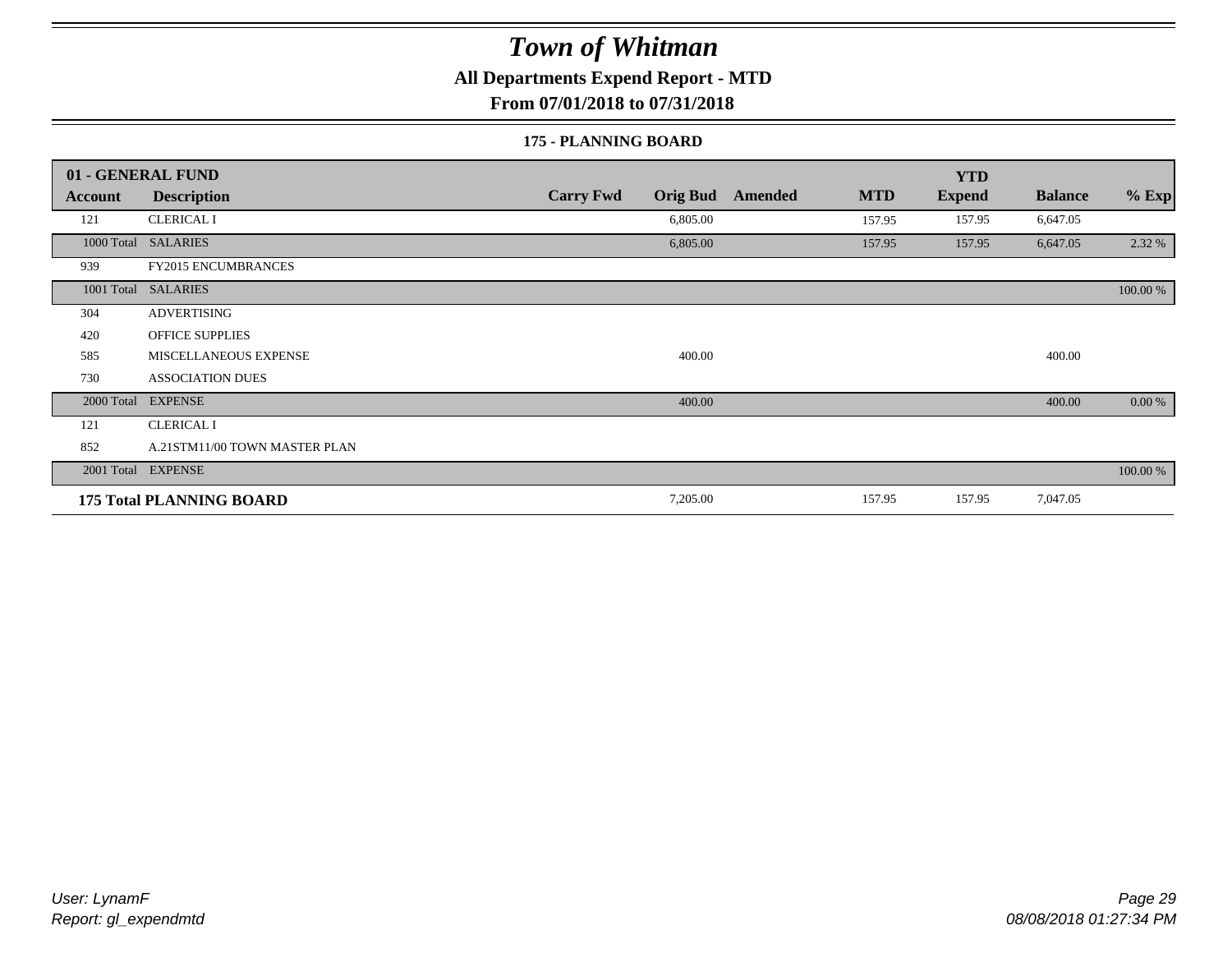**All Departments Expend Report - MTD**

**From 07/01/2018 to 07/31/2018**

#### **176 - ZONING BOARD OF APPEALS**

|            | 01 - GENERAL FUND                 |                                     |                              | <b>YTD</b>    |                |          |
|------------|-----------------------------------|-------------------------------------|------------------------------|---------------|----------------|----------|
| Account    | <b>Description</b>                | <b>Orig Bud</b><br><b>Carry Fwd</b> | <b>MTD</b><br><b>Amended</b> | <b>Expend</b> | <b>Balance</b> | $%$ Exp  |
| 110        | SALARIES-BOARD MEMBERS            |                                     |                              |               |                |          |
|            | 1000 Total SALARIES               |                                     |                              |               |                | 100.00 % |
| 121        | <b>CLERICAL I</b>                 | 5,202.00                            | 221.00                       | 221.00        | 4,981.00       |          |
| 1001 Total | <b>SALARIES</b>                   | 5,202.00                            | 221.00                       | 221.00        | 4,981.00       | 4.24 %   |
| 304        | <b>ADVERTISING</b>                |                                     |                              |               |                |          |
| 420        | <b>OFFICE SUPPLIES</b>            |                                     |                              |               |                |          |
| 585        | MISCELLANEOUS EXPENSE             | 500.00                              |                              |               | 500.00         |          |
| 710        | IN STATE TRAVEL                   |                                     |                              |               |                |          |
| 730        | <b>ASSOCIATION DUES</b>           |                                     |                              |               |                |          |
| 731        | <b>MEETINGS</b>                   |                                     |                              |               |                |          |
| 2000 Total | <b>EXPENSE</b>                    | 500.00                              |                              |               | 500.00         | $0.00\%$ |
|            | 176 Total ZONING BOARD OF APPEALS | 5,702.00                            | 221.00                       | 221.00        | 5,481.00       |          |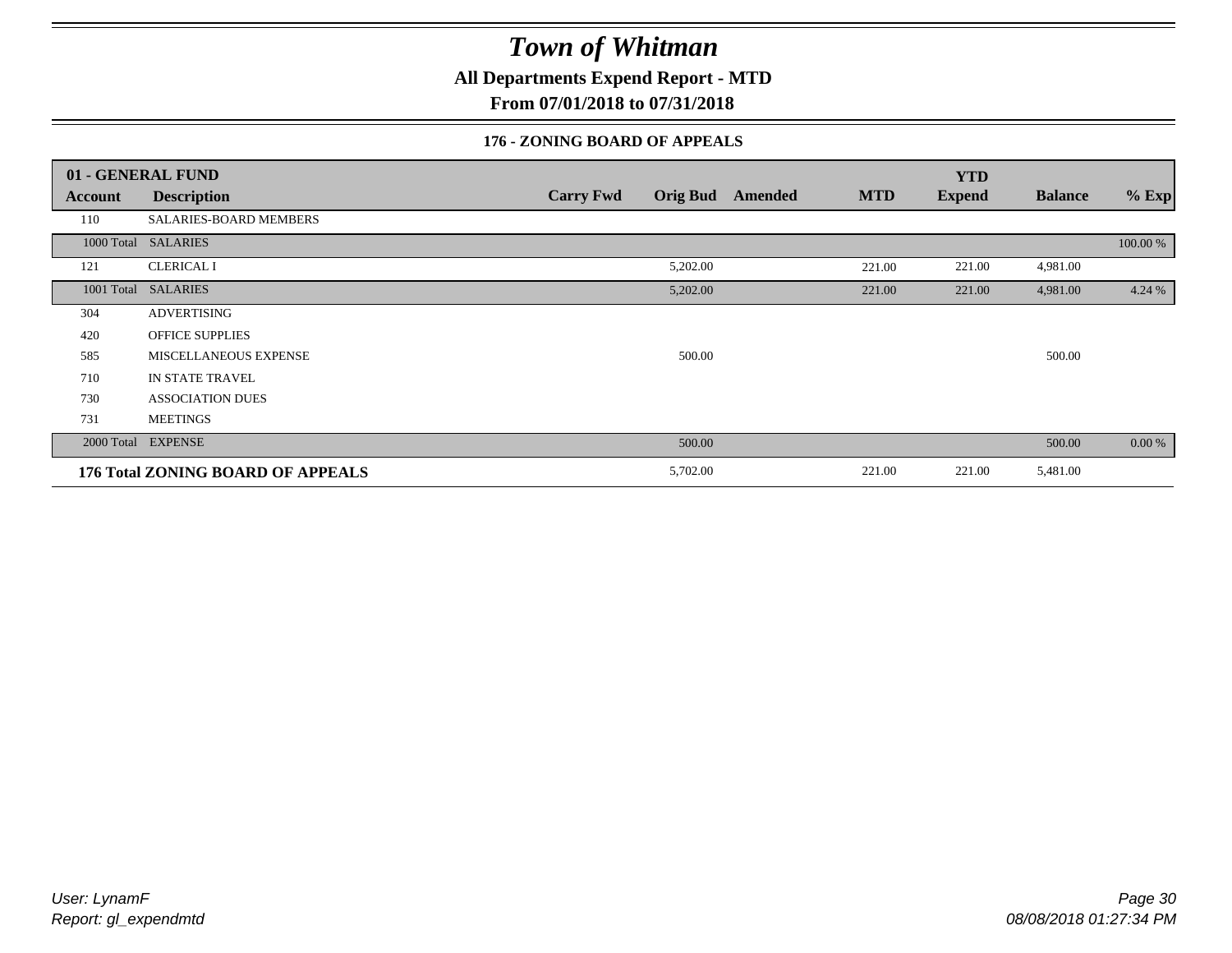**All Departments Expend Report - MTD**

**From 07/01/2018 to 07/31/2018**

#### **189 - AFFIRMATIVE ACTION OFFICER**

|         | 01 - GENERAL FUND                           |                  |        |                         |            | <b>YTD</b>    |                |          |
|---------|---------------------------------------------|------------------|--------|-------------------------|------------|---------------|----------------|----------|
| Account | <b>Description</b>                          | <b>Carry Fwd</b> |        | <b>Orig Bud</b> Amended | <b>MTD</b> | <b>Expend</b> | <b>Balance</b> | $%$ Exp  |
| 112     | <b>SALARIES</b>                             |                  |        |                         |            |               |                |          |
| 167     | <b>INTERPRETIVE SERVICES</b>                |                  |        |                         |            |               |                |          |
|         | 1000 Total SALARIES                         |                  |        |                         |            |               |                | 100.00 % |
| 167     | <b>INTERPRETIVE SERVICES</b>                |                  | 500.00 |                         |            |               | 500.00         |          |
|         | 2000 Total EXPENSE                          |                  | 500.00 |                         |            |               | 500.00         | $0.00\%$ |
|         | <b>189 Total AFFIRMATIVE ACTION OFFICER</b> |                  | 500.00 |                         |            |               | 500.00         |          |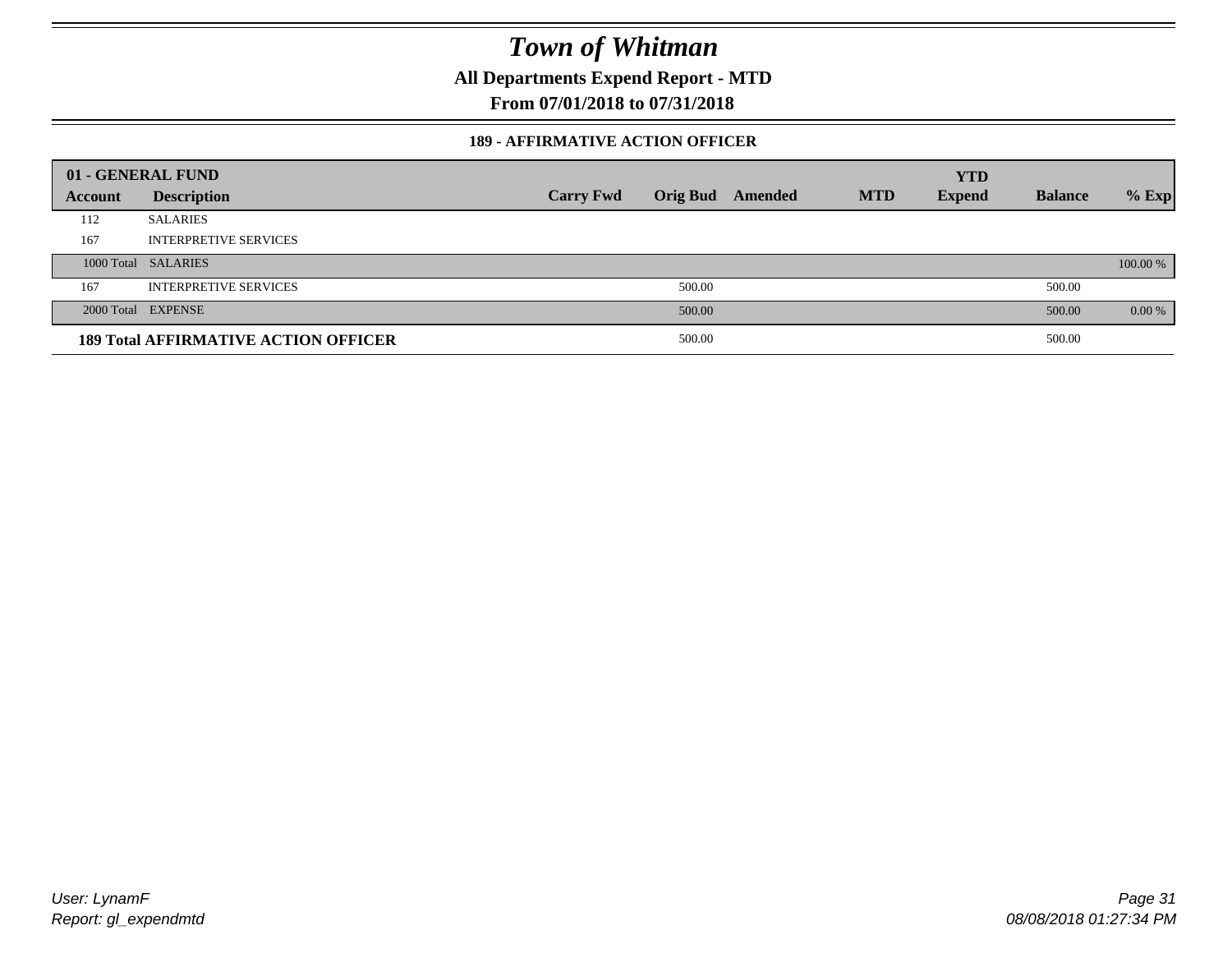**All Departments Expend Report - MTD**

**From 07/01/2018 to 07/31/2018**

#### **192 - TOWN HALL MAINTENANCE**

|                | 01 - GENERAL FUND                        |                  |           |                         |            | <b>YTD</b>    |                |             |
|----------------|------------------------------------------|------------------|-----------|-------------------------|------------|---------------|----------------|-------------|
| <b>Account</b> | <b>Description</b>                       | <b>Carry Fwd</b> |           | <b>Orig Bud</b> Amended | <b>MTD</b> | <b>Expend</b> | <b>Balance</b> | $%$ Exp     |
| 112            | <b>SALARIES</b>                          |                  | 51,173.00 |                         | 3,854.40   | 3,854.40      | 47,318.60      |             |
| 117            | <b>CUSTODIAL</b>                         |                  |           |                         |            |               |                |             |
|                | 1000 Total SALARIES                      |                  | 51,173.00 |                         | 3,854.40   | 3,854.40      | 47,318.60      | 7.53 %      |
| 120            | SALARIES-PART TIME                       |                  | 5,000.00  |                         |            |               | 5,000.00       |             |
| 130            | <b>SALARIES-OVERTIME</b>                 |                  | 4,000.00  |                         |            |               | 4,000.00       |             |
| 188            | MAINTENANCE TECHNICIAN                   |                  | 23,770.00 |                         | 1,857.90   | 1,857.90      | 21,912.10      |             |
|                | 1001 Total SALARIES                      |                  | 32,770.00 |                         | 1,857.90   | 1,857.90      | 30,912.10      | 5.66 %      |
| 943            | <b>FY2012 ENCUMBRANCES</b>               |                  |           |                         |            |               |                |             |
|                | 1002 Total SALARIES                      |                  |           |                         |            |               |                | 100.00 %    |
| 130            | SALARIES-OVERTIME                        |                  |           |                         |            |               |                |             |
|                | 1003 Total SALARIES                      |                  |           |                         |            |               |                | $100.00~\%$ |
| 210            | <b>ELECTRICITY</b>                       |                  |           |                         | 2,686.68   | 2,686.68      | $-2,686.68$    |             |
| 212            | <b>GAS (NATURAL)</b>                     |                  |           |                         | 96.14      | 96.14         | $-96.14$       |             |
| 214            | OIL (HEATING)                            |                  |           |                         |            |               |                |             |
| 243            | EQUIPMENT MAINTENANCE                    |                  |           |                         |            |               |                |             |
| 340            | <b>TELEPHONE</b>                         |                  |           |                         |            |               |                |             |
| 343            | <b>CELL PHONES</b>                       |                  |           |                         |            |               |                |             |
| 430            | <b>BUILDING MAINTENANCE &amp; REPAIR</b> |                  |           |                         |            |               |                |             |
| 450            | <b>CUSTODIAL SUPPLIES</b>                |                  |           |                         | 249.13     | 249.13        | $-249.13$      |             |
| 481            | <b>GASOLINE</b>                          |                  |           |                         |            |               |                |             |
| 585            | MISCELLANEOUS EXPENSE                    |                  | 90,000.00 |                         | 59.00      | 59.00         | 89,941.00      |             |
|                | 2000 Total EXPENSE                       |                  | 90,000.00 |                         | 3,090.95   | 3,090.95      | 86,909.05      | 3.43 %      |
| 221            | <b>CUSTODIAL SERVICES</b>                |                  | 45,320.00 |                         | 337.31     | 337.31        | 44,982.69      |             |
| 239            | ELEVATOR MAINTENANCE                     |                  | 7,500.00  |                         | 200.00     | $200.00\,$    | 7,300.00       |             |
|                | 2001 Total EXPENSE                       |                  | 52,820.00 |                         | 537.31     | 537.31        | 52,282.69      | 1.01%       |
| 948            | FY07 ENCUMBRANCES                        |                  |           |                         |            |               |                |             |
| 949            | <b>FY2014 ENCUMBRANCES</b>               |                  |           |                         |            |               |                |             |
| 941            | FY 2017 ENCUMBRANCES                     |                  |           |                         |            |               |                |             |
| 939            | FY2015 ENCUMBRANCES                      |                  |           |                         |            |               |                |             |
| 940            | FY2016 ENCUMBRANCES                      |                  |           |                         |            |               |                |             |
|                |                                          |                  |           |                         |            |               |                |             |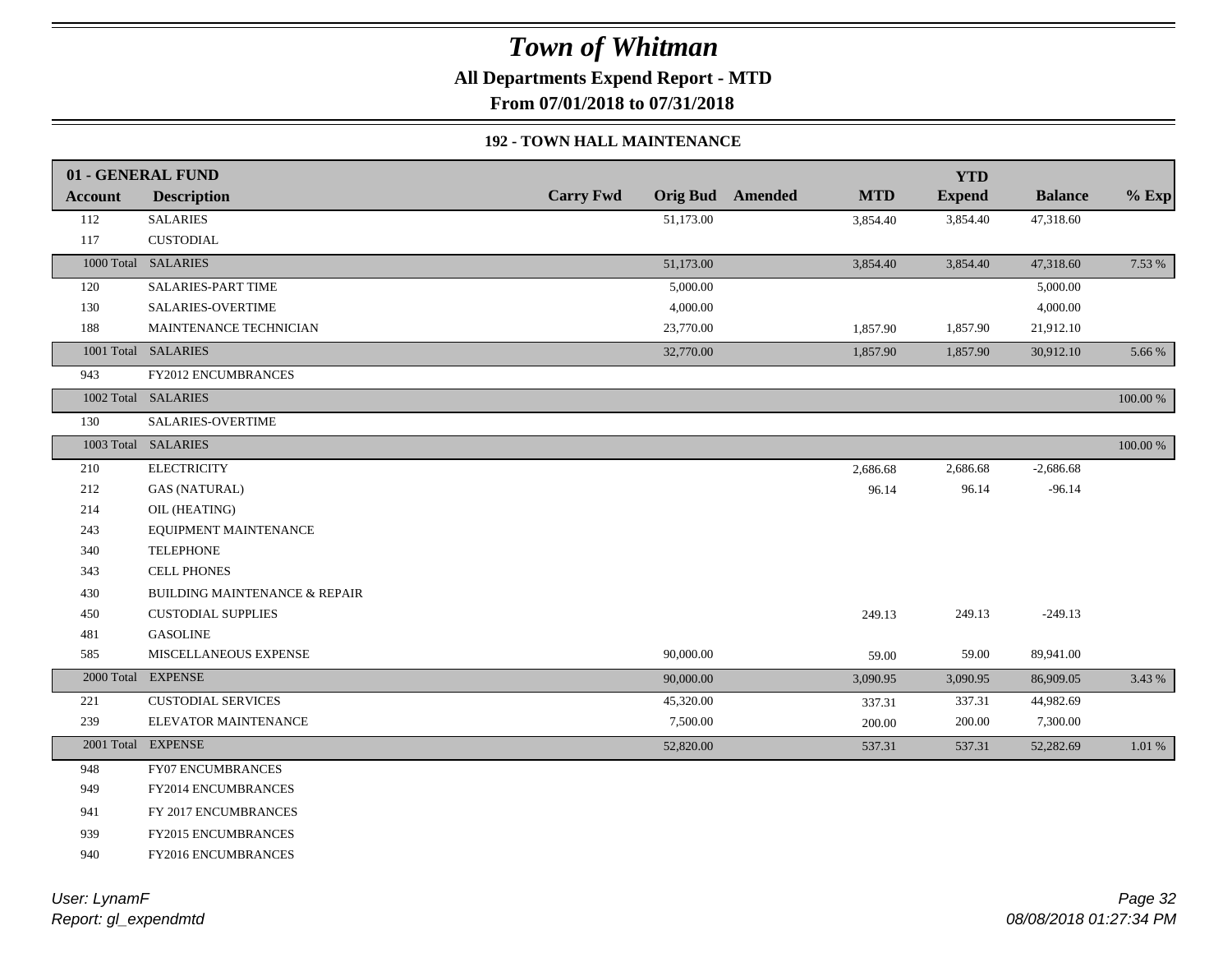**All Departments Expend Report - MTD**

**From 07/01/2018 to 07/31/2018**

#### **192 - TOWN HALL MAINTENANCE**

|         | 01 - GENERAL FUND                                   |                  |            |                         |            | <b>YTD</b>    |                |          |
|---------|-----------------------------------------------------|------------------|------------|-------------------------|------------|---------------|----------------|----------|
| Account | <b>Description</b>                                  | <b>Carry Fwd</b> |            | <b>Orig Bud</b> Amended | <b>MTD</b> | <b>Expend</b> | <b>Balance</b> | $%$ Exp  |
| 943     | <b>FY2012 ENCUMBRANCES</b>                          |                  |            |                         |            |               |                |          |
|         | 2002 Total EXPENSE                                  |                  |            |                         |            |               |                | 100.00 % |
| 999     |                                                     |                  |            |                         |            |               |                |          |
|         | 4400 Total A.41ATM 5/05T.HALL BRICK REPOI           |                  |            |                         |            |               |                | 100.00 % |
| 999     |                                                     |                  |            |                         |            |               |                |          |
|         | 4415 Total A.15ATM5/17REPLACE T.HALL FIRE PANEL     |                  |            |                         |            |               |                | 100.00 % |
| 999     |                                                     |                  |            |                         |            |               |                |          |
|         | 4417 Total A.6STM9/15/03PAVE T.H.PKG.LOT            |                  |            |                         |            |               |                | 100.00 % |
| 999     |                                                     |                  |            |                         |            |               |                |          |
| 999     |                                                     |                  |            |                         |            |               |                |          |
|         | 4418 Total A.37B ATM5/03REPLACE T.H.DOOR            |                  |            |                         |            |               |                | 100.00 % |
| 999     |                                                     |                  |            |                         |            |               |                |          |
|         | 4420 Total A.2STM 5/6/02REPLACE T/H DOORS           |                  |            |                         |            |               |                | 100.00 % |
| 999     |                                                     |                  |            |                         |            |               |                |          |
|         | 4435 Total A27A ATM5/16TN.KEN.-REP.FLR.INST.FENC    |                  |            |                         |            |               |                | 100.00 % |
| 999     |                                                     |                  |            |                         |            |               |                |          |
|         | 4462 Total S3ATM5/18UPDATEEXISTINGCAMARASDUVALSCHOO |                  |            |                         |            |               |                | 100.00 % |
| 999     |                                                     |                  |            |                         |            |               |                |          |
|         | 4468 Total A.28ATM5/16PUR.DOCMT.STOR.SYS-TN.HALL    |                  |            |                         |            |               |                | 100.00 % |
| 999     |                                                     |                  |            |                         |            |               |                |          |
|         | 4553 Total A.16 STM 5/05 RE-KEY ACCESS TO           |                  |            |                         |            |               |                | 100.00 % |
|         | <b>192 Total TOWN HALL MAINTENANCE</b>              |                  | 226,763.00 |                         | 9,340.56   | 9,340.56      | 217,422.44     |          |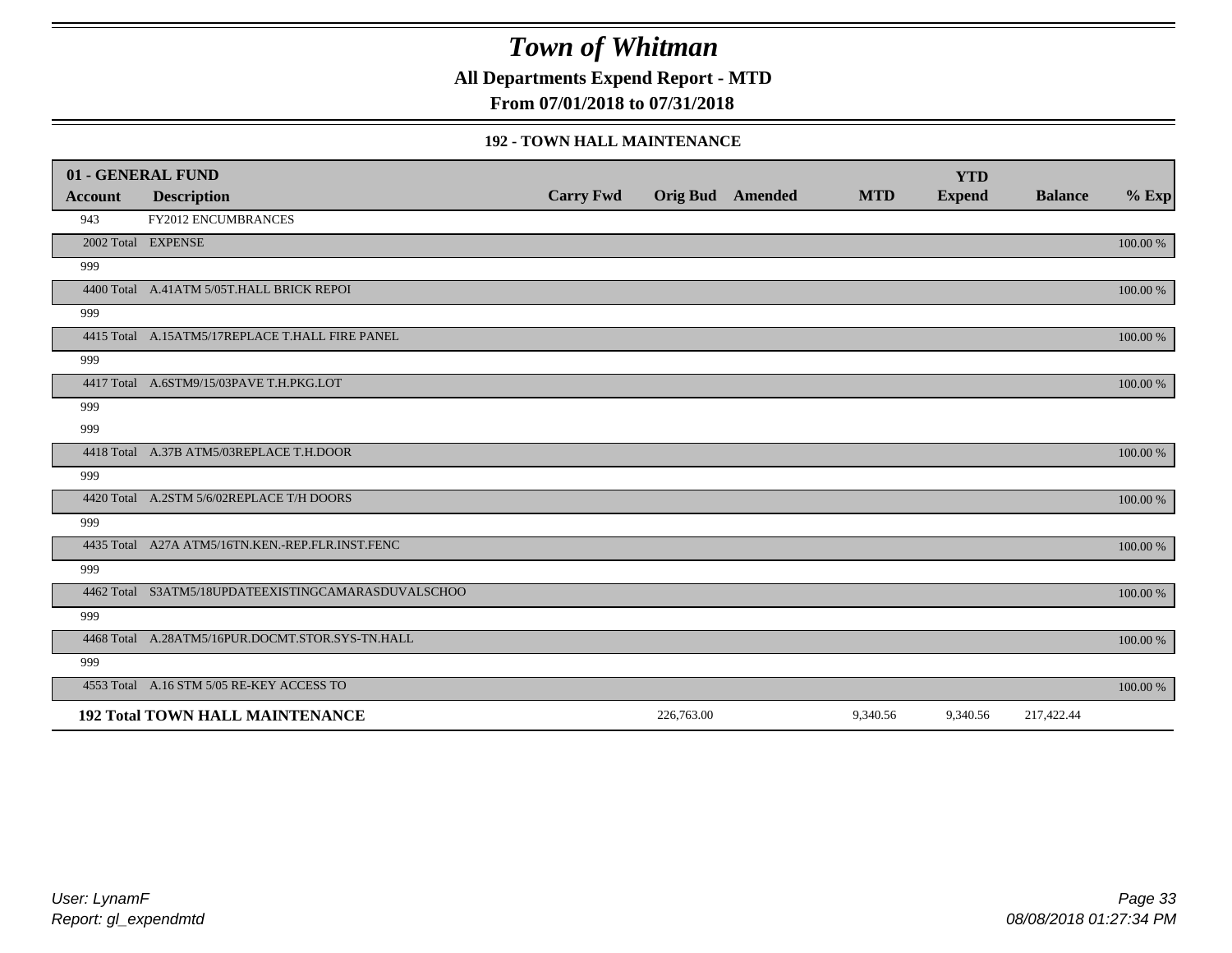### **All Departments Expend Report - MTD**

**From 07/01/2018 to 07/31/2018**

#### **193 - FACILITIES MANAGER**

|         | 01 - GENERAL FUND                   |                  |                 |         |            | YTD           |                |         |
|---------|-------------------------------------|------------------|-----------------|---------|------------|---------------|----------------|---------|
| Account | <b>Description</b>                  | <b>Carry Fwd</b> | <b>Orig Bud</b> | Amended | <b>MTD</b> | <b>Expend</b> | <b>Balance</b> | $%$ Exp |
| 137     | <b>FACILITIES MANAGER</b>           |                  | 13,690.00       |         | 1,053.08   | 1,053.08      | 12,636.92      |         |
|         | 1000 Total SALARIES                 |                  | 13,690.00       |         | 1,053.08   | 1.053.08      | 12,636.92      | 7.69 %  |
|         | <b>193 Total FACILITIES MANAGER</b> |                  | 13,690.00       |         | 1,053.08   | 1,053.08      | 12,636.92      |         |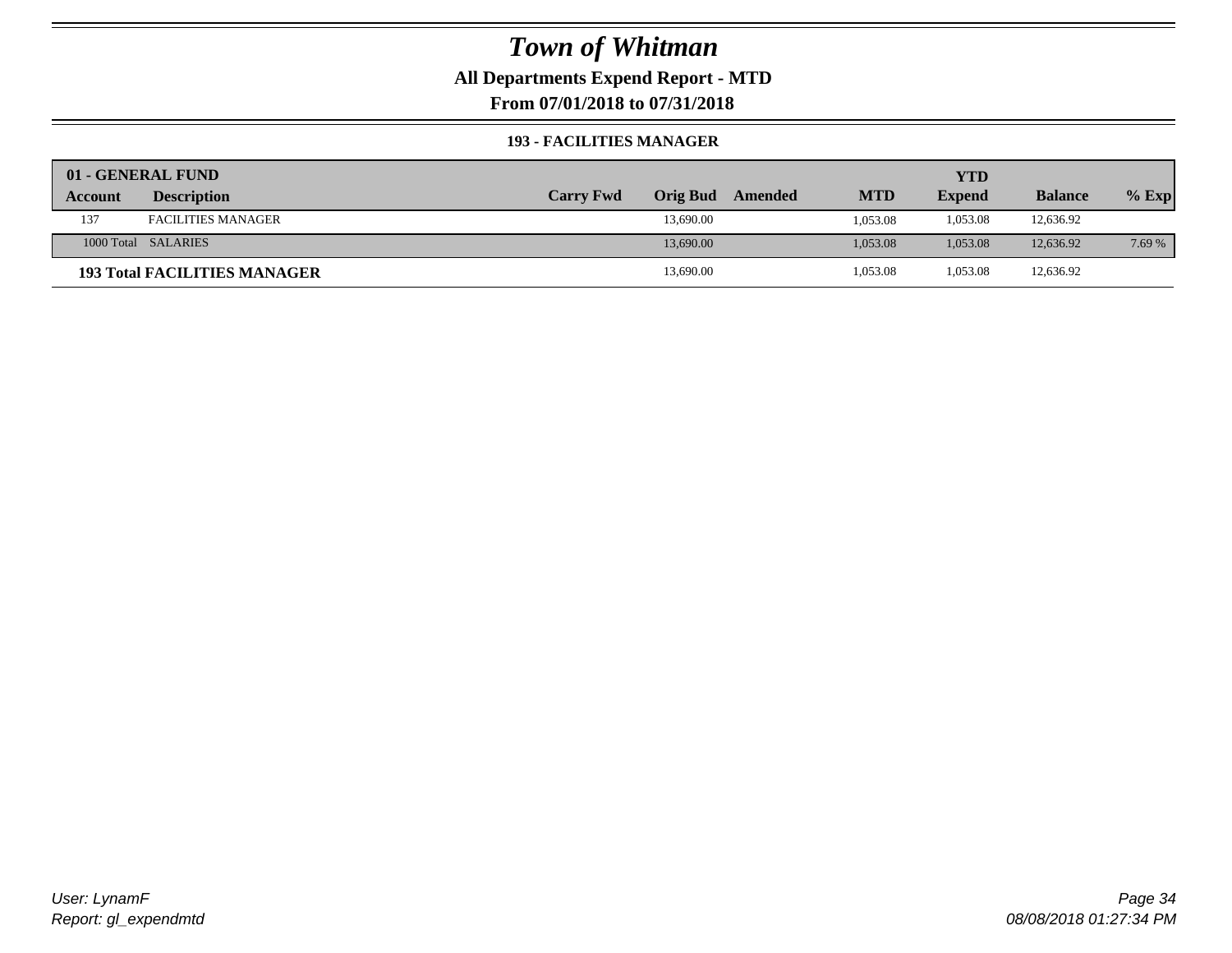### **All Departments Expend Report - MTD**

### **From 07/01/2018 to 07/31/2018**

#### **195 - TOWN REPORTS**

|         | 01 - GENERAL FUND             |                  |          |                  |            | <b>YTD</b>    |                |          |
|---------|-------------------------------|------------------|----------|------------------|------------|---------------|----------------|----------|
| Account | <b>Description</b>            | <b>Carry Fwd</b> |          | Orig Bud Amended | <b>MTD</b> | <b>Expend</b> | <b>Balance</b> | $%$ Exp  |
| 252     | <b>SERVICES</b>               |                  |          |                  |            |               |                |          |
| 342     | PRINTING                      |                  | 7,000.00 |                  |            |               | 7,000.00       |          |
|         | 2000 Total EXPENSE            |                  | 7,000.00 |                  |            |               | 7,000.00       | 0.00 %   |
| 945     | <b>FY2013 ENCUMBRANCES</b>    |                  |          |                  |            |               |                |          |
| 958     | <b>FY2005 ENCUMBRANCES</b>    |                  |          |                  |            |               |                |          |
|         | 2001 Total EXPENSE            |                  |          |                  |            |               |                | 100.00 % |
|         | <b>195 Total TOWN REPORTS</b> |                  | 7,000.00 |                  |            |               | 7,000.00       |          |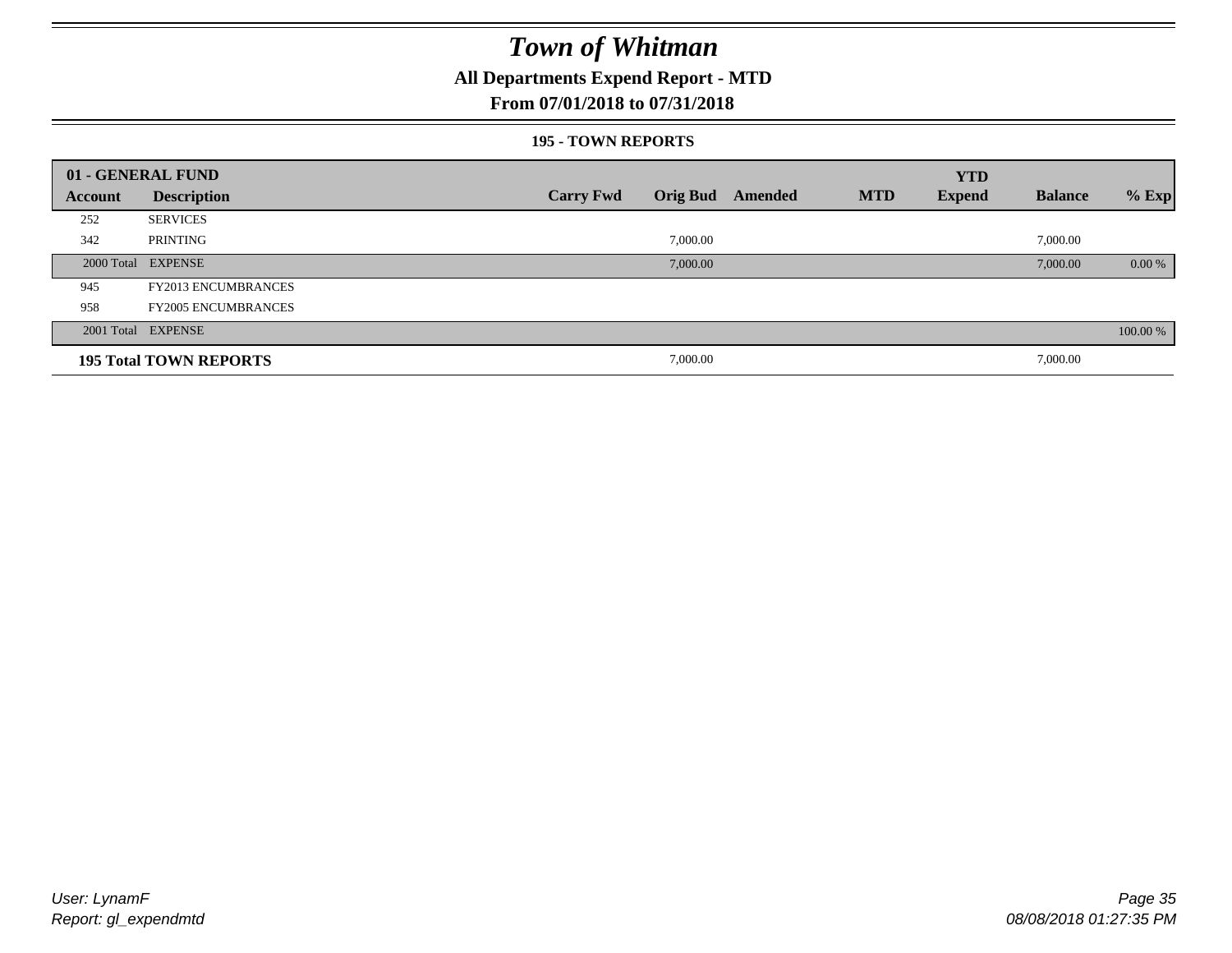### **All Departments Expend Report - MTD**

**From 07/01/2018 to 07/31/2018**

#### **196 - MAILING & DUPLICATING**

|            | 01 - GENERAL FUND                          |                  |                 |         |            | <b>YTD</b>    |                |          |
|------------|--------------------------------------------|------------------|-----------------|---------|------------|---------------|----------------|----------|
| Account    | <b>Description</b>                         | <b>Carry Fwd</b> | <b>Orig Bud</b> | Amended | <b>MTD</b> | <b>Expend</b> | <b>Balance</b> | $%$ Exp  |
| 277        | POSTAGE METER RENTAL                       |                  |                 |         |            |               |                |          |
| 279        | MAILING EQUIPMENT MAINTENANCE              |                  | 4,000.00        |         |            |               | 4,000.00       |          |
| 344        | <b>POSTAGE</b>                             |                  | 48,000.00       |         | 158.00     | 158.00        | 47,842.00      |          |
| 585        | MISCELLANEOUS EXPENSE                      |                  |                 |         | 225.00     | 225.00        | $-225.00$      |          |
|            | 2000 Total EXPENSE                         |                  | 52,000.00       |         | 383.00     | 383.00        | 51,617.00      | 0.73 %   |
| 278        | LEASE/PUR.MAINT.POSTAL METER               |                  |                 |         |            |               |                |          |
| 2001 Total | <b>EXPENSE</b>                             |                  |                 |         |            |               |                | 100.00 % |
| 275        | PHOTOCOPIER MAINTENANCE                    |                  |                 |         | 2,355.00   | 2,355.00      | $-2,355.00$    |          |
| 421        | <b>DUPLICATING SUPPLIES</b>                |                  |                 |         |            |               |                |          |
| 2002 Total | <b>EXPENSE</b>                             |                  |                 |         | 2,355.00   | 2,355.00      | $-2,355.00$    | 100.00 % |
| 940        | FY2016 ENCUMBRANCES                        |                  |                 |         |            |               |                |          |
| 941        | FY 2017 ENCUMBRANCES                       |                  |                 |         |            |               |                |          |
|            | 2003 Total EXPENSE                         |                  |                 |         |            |               |                | 100.00 % |
|            | <b>196 Total MAILING &amp; DUPLICATING</b> |                  | 52,000.00       |         | 2,738.00   | 2,738.00      | 49,262.00      |          |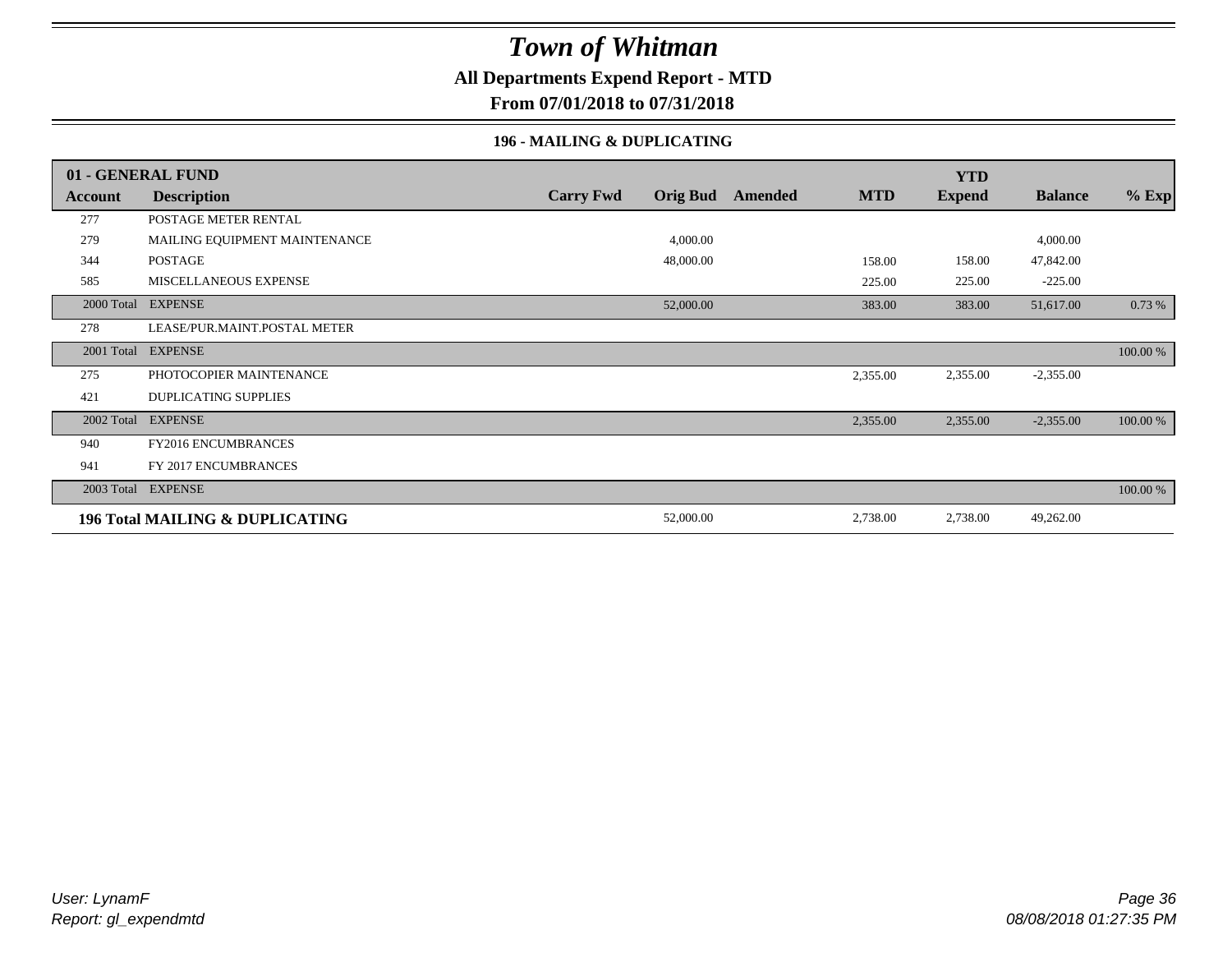**All Departments Expend Report - MTD**

**From 07/01/2018 to 07/31/2018**

#### **197 - CENTRAL TELEPHONE SYSTEM**

|            | 01 - GENERAL FUND                         |                  |                 |         |            | <b>YTD</b>    |                |          |
|------------|-------------------------------------------|------------------|-----------------|---------|------------|---------------|----------------|----------|
| Account    | <b>Description</b>                        | <b>Carry Fwd</b> | <b>Orig Bud</b> | Amended | <b>MTD</b> | <b>Expend</b> | <b>Balance</b> | $%$ Exp  |
| 340        | <b>TELEPHONE</b>                          |                  | 36,000.00       |         | 4,773.66   | 4,773.66      | 31,226.34      |          |
| 343        | <b>CELL PHONES</b>                        |                  |                 |         |            |               |                |          |
| 2000 Total | <b>EXPENSE</b>                            |                  | 36,000.00       |         | 4,773.66   | 4,773.66      | 31,226.34      | 13.26 %  |
| 340        | <b>TELEPHONE</b>                          |                  |                 |         |            |               |                |          |
| 939        | FY2015 ENCUMBRANCES                       |                  |                 |         |            |               |                |          |
| 946        | FY2010 ENCUMBRANCES                       |                  |                 |         |            |               |                |          |
| 2001 Total | <b>EXPENSE</b>                            |                  |                 |         |            |               |                | 100.00 % |
| 939        | <b>FY2015 ENCUMBRANCES</b>                |                  |                 |         |            |               |                |          |
| 940        | <b>FY2016 ENCUMBRANCES</b>                |                  |                 |         |            |               |                |          |
| 943        | <b>FY2012 ENCUMBRANCES</b>                |                  |                 |         |            |               |                |          |
| 945        | FY2013 ENCUMBRANCES                       |                  |                 |         |            |               |                |          |
| 948        | <b>FY07 ENCUMBRANCES</b>                  |                  |                 |         |            |               |                |          |
| 949        | <b>FY2014 ENCUMBRANCES</b>                |                  |                 |         |            |               |                |          |
| 953        | <b>FY2009 ENCUMBRANCES</b>                |                  |                 |         |            |               |                |          |
| 959        | FY2006 ENCUMBRANCES                       |                  |                 |         |            |               |                |          |
| 941        | FY 2017 ENCUMBRANCES                      |                  |                 |         |            |               |                |          |
| 2002 Total | <b>EXPENSE</b>                            |                  |                 |         |            |               |                | 100.00 % |
|            | <b>197 Total CENTRAL TELEPHONE SYSTEM</b> |                  | 36,000.00       |         | 4,773.66   | 4,773.66      | 31,226.34      |          |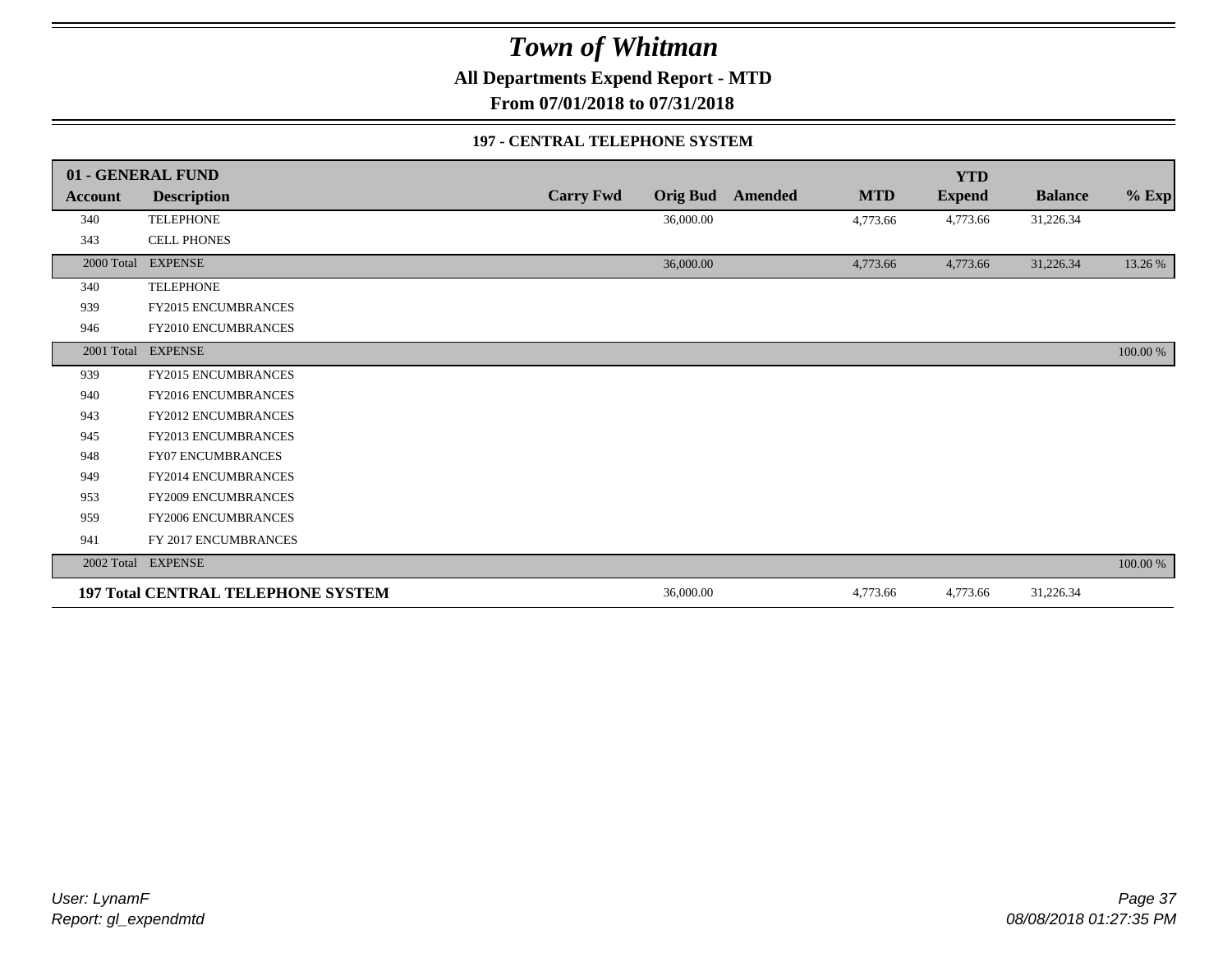**All Departments Expend Report - MTD**

### **From 07/01/2018 to 07/31/2018**

#### **199 - FAIR HOUSING COMMITTEE**

|         | 01 - GENERAL FUND                       |                  |                         |            | <b>YTD</b>    |                |          |
|---------|-----------------------------------------|------------------|-------------------------|------------|---------------|----------------|----------|
| Account | <b>Description</b>                      | <b>Carry Fwd</b> | <b>Orig Bud</b> Amended | <b>MTD</b> | <b>Expend</b> | <b>Balance</b> | $%$ Exp  |
| 111     | <b>SALARIES-ADMINSTRATIVE</b>           |                  |                         |            |               |                |          |
|         | 1000 Total SALARIES                     |                  |                         |            |               |                | 100.00 % |
| 121     | <b>CLERICAL I</b>                       |                  |                         |            |               |                |          |
|         | 1001 Total SALARIES                     |                  |                         |            |               |                | 100.00 % |
| 420     | <b>OFFICE SUPPLIES</b>                  |                  |                         |            |               |                |          |
| 585     | MISCELLANEOUS EXPENSE                   |                  |                         |            |               |                |          |
|         | 2000 Total EXPENSE                      |                  |                         |            |               |                | 100.00 % |
|         | <b>199 Total FAIR HOUSING COMMITTEE</b> |                  |                         |            |               |                |          |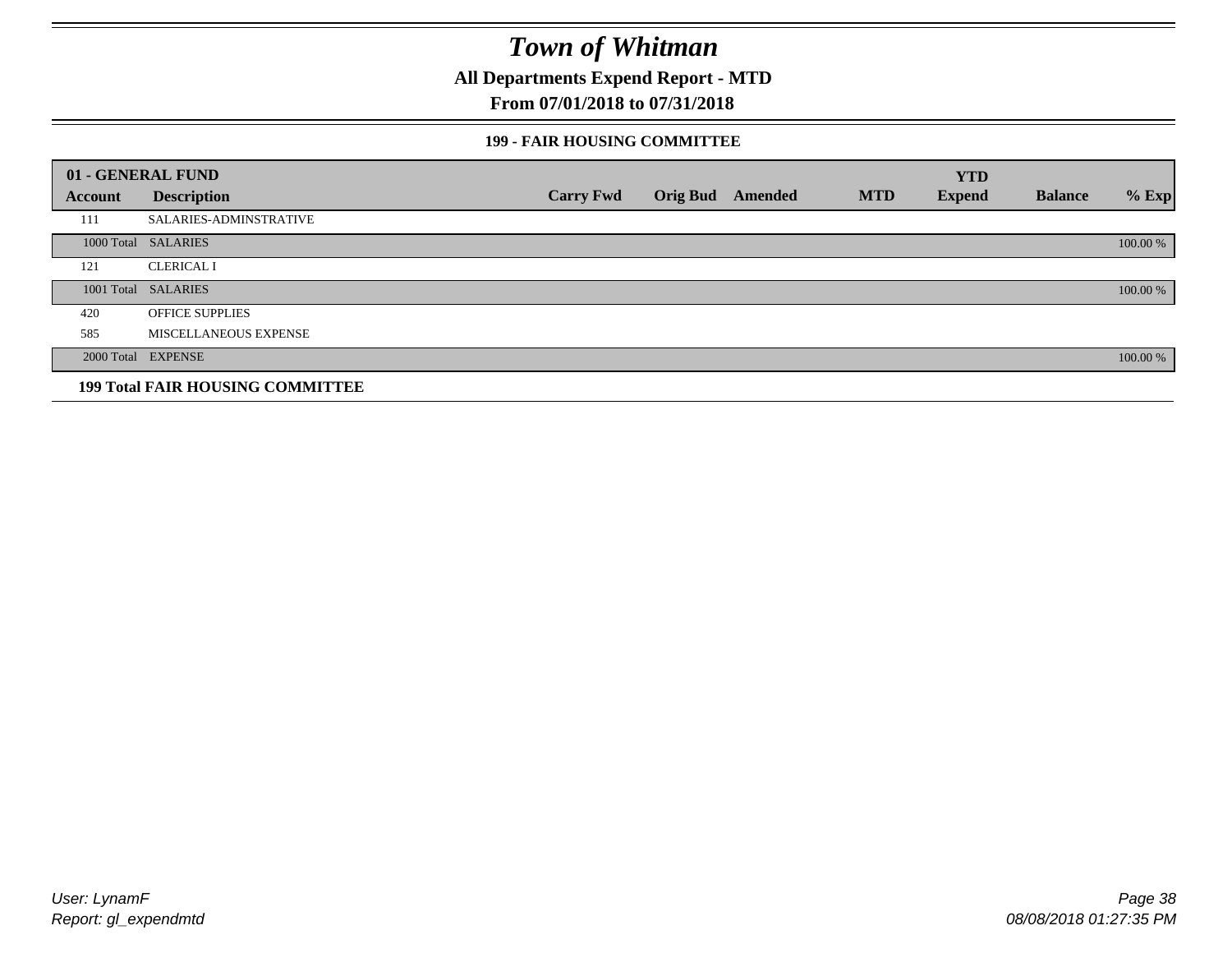## **All Departments Expend Report - MTD**

### **From 07/01/2018 to 07/31/2018**

|                | 01 - GENERAL FUND              |                                     |                |            | <b>YTD</b>    |                |          |
|----------------|--------------------------------|-------------------------------------|----------------|------------|---------------|----------------|----------|
| <b>Account</b> | <b>Description</b>             | <b>Carry Fwd</b><br><b>Orig Bud</b> | <b>Amended</b> | <b>MTD</b> | <b>Expend</b> | <b>Balance</b> | $%$ Exp  |
| 111            | SALARIES-ADMINSTRATIVE         | 171,658.00                          |                | 13,168.28  | 13,168.28     | 158,489.72     |          |
| 282            | DEPUTY CHIEF-SALARY            | 136,222.00                          |                | 10,449.92  | 10,449.92     | 125,772.08     |          |
|                | 1000 Total SALARIES            | 307,880.00                          |                | 23,618.20  | 23,618.20     | 284,261.80     | 7.67 %   |
| 112            | <b>SALARIES</b>                | 2,582,494.00                        |                | 121,675.28 | 121,675.28    | 2,460,818.72   |          |
| 130            | SALARIES-OVERTIME              |                                     |                | 34,471.95  | 34,471.95     | $-34,471.95$   |          |
| 132            | SALARIES-RESERVE SERVICES      |                                     |                |            |               |                |          |
| 134            | SALARIES-DPW COVERAGE          |                                     |                |            |               |                |          |
| 135            | SALARIES-COURT TIME            |                                     |                | 2,942.31   | 2,942.31      | $-2,942.31$    |          |
| 143            | SALARIES-COLLEGE INCENTIVE     |                                     |                | 16,154.14  | 16,154.14     | $-16, 154.14$  |          |
| 145            | SALARIES-HOLIDAY               |                                     |                |            |               |                |          |
| 146            | SALARIES-LONGEVITY             |                                     |                |            |               |                |          |
| 147            | SALARIES-SHIFT DIFFERENTIAL    |                                     |                | 5,926.66   | 5,926.66      | $-5,926.66$    |          |
| 148            | SERVICE TRAINING               |                                     |                | 2,853.72   | 2,853.72      | $-2,853.72$    |          |
| 149            | SERVICE TRAINING-COLLEGE INCEN |                                     |                |            |               |                |          |
| 188            | MAINTENANCE TECHNICIAN         |                                     |                |            |               |                |          |
|                | 1001 Total SALARIES            | 2,582,494.00                        |                | 184,024.06 | 184,024.06    | 2,398,469.94   | 7.12%    |
| 130            | SALARIES-OVERTIME              |                                     |                |            |               |                |          |
|                | 1002 Total SALARIES            |                                     |                |            |               |                | 100.00 % |
| 132            | SALARIES-RESERVE SERVICES      |                                     |                |            |               |                |          |
|                | 1003 Total SALARIES            |                                     |                |            |               |                | 100.00 % |
| 134            | SALARIES-DPW COVERAGE          |                                     |                |            |               |                |          |
|                | 1004 Total SALARIES            |                                     |                |            |               |                | 100.00 % |
| 135            | <b>SALARIES-COURT TIME</b>     |                                     |                |            |               |                |          |
|                | 1005 Total SALARIES            |                                     |                |            |               |                | 100.00 % |
| 140            | SALARIES-CHIEF-COLLEGE INCENT. |                                     |                |            |               |                |          |
| 284            | DEPUTY CHIEF-COLLEGE INCENTIVE |                                     |                |            |               |                |          |
|                | 1006 Total SALARIES            |                                     |                |            |               |                | 100.00 % |
| 141            | SALARIES-CHIEF-HOLIDAY         |                                     |                |            |               |                |          |
| 283            | DEPUTY CHIEF-HOLIDAY PAY       |                                     |                |            |               |                |          |
|                | 1007 Total SALARIES            |                                     |                |            |               |                | 100.00 % |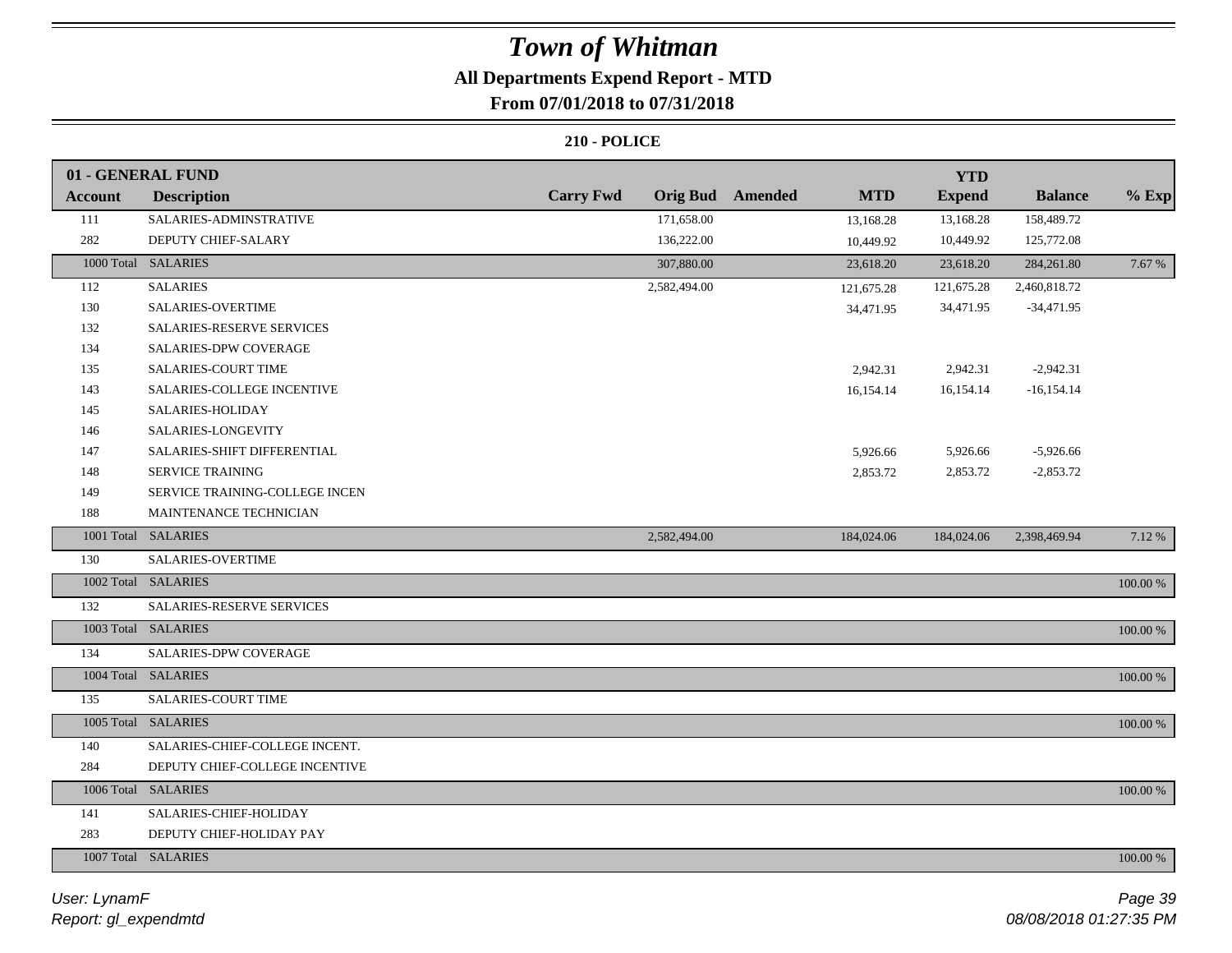### **All Departments Expend Report - MTD**

### **From 07/01/2018 to 07/31/2018**

|                | 01 - GENERAL FUND              |                  |           |                  |            | <b>YTD</b>    |                |             |
|----------------|--------------------------------|------------------|-----------|------------------|------------|---------------|----------------|-------------|
| <b>Account</b> | <b>Description</b>             | <b>Carry Fwd</b> |           | Orig Bud Amended | <b>MTD</b> | <b>Expend</b> | <b>Balance</b> | $%$ Exp     |
| 143            | SALARIES-COLLEGE INCENTIVE     |                  |           |                  |            |               |                |             |
|                | 1008 Total SALARIES            |                  |           |                  |            |               |                | 100.00 %    |
| 145            | SALARIES-HOLIDAY               |                  |           |                  |            |               |                |             |
|                | 1009 Total SALARIES            |                  |           |                  |            |               |                | 100.00 %    |
| 146            | SALARIES-LONGEVITY             |                  |           |                  |            |               |                |             |
|                | 1010 Total SALARIES            |                  |           |                  |            |               |                | $100.00~\%$ |
| 147            | SALARIES-SHIFT DIFFERENTIAL    |                  |           |                  |            |               |                |             |
|                | 1011 Total SALARIES            |                  |           |                  |            |               |                | 100.00 %    |
| 148            | <b>SERVICE TRAINING</b>        |                  |           |                  |            |               |                |             |
|                | 1012 Total SALARIES            |                  |           |                  |            |               |                | 100.00 %    |
| 149            | SERVICE TRAINING-COLLEGE INCEN |                  |           |                  |            |               |                |             |
|                | 1013 Total SALARIES            |                  |           |                  |            |               |                | 100.00 %    |
| 152            | <b>CELL WATCH</b>              |                  |           |                  |            |               |                |             |
|                | 1014 Total SALARIES            |                  |           |                  |            |               |                | 100.00 %    |
| 158            | KEEPER OF THE JAILS            |                  |           |                  |            |               |                |             |
|                | 1015 Total SALARIES            |                  |           |                  |            |               |                | 100.00 %    |
| 116            | <b>CLERICAL</b>                |                  | 48,984.00 |                  | 3,768.00   | 3,768.00      | 45,216.00      |             |
| 120            | <b>SALARIES-PART TIME</b>      |                  | 22,040.00 |                  | 1,651.68   | 1,651.68      | 20,388.32      |             |
|                | 1016 Total SALARIES            |                  | 71,024.00 |                  | 5,419.68   | 5,419.68      | 65,604.32      | 7.63 %      |
| 117            | <b>CUSTODIAL</b>               |                  |           |                  |            |               |                |             |
|                | 1017 Total SALARIES            |                  |           |                  |            |               |                | $100.00~\%$ |
| 210            | <b>ELECTRICITY</b>             |                  |           |                  |            |               |                |             |
| 242            | VEHICLE MAINTENANCE            |                  |           |                  | 1,067.55   | 1,067.55      | $-1,067.55$    |             |
| 243            | EQUIPMENT MAINTENANCE          |                  |           |                  | 23.95      | 23.95         | $-23.95$       |             |
| 275            | PHOTOCOPIER MAINTENANCE        |                  |           |                  |            |               |                |             |
| 303            | RESERVE OFFICERS - STIPEND     |                  |           |                  |            |               |                |             |
| 305            | <b>INSTRUCTIONAL</b>           |                  |           |                  | 295.00     | 295.00        | $-295.00$      |             |
| 311            | <b>COMPUTER SERVICES</b>       |                  |           |                  | 3,746.35   | 3,746.35      | $-3,746.35$    |             |
| 340            | <b>TELEPHONE</b>               |                  |           |                  |            |               |                |             |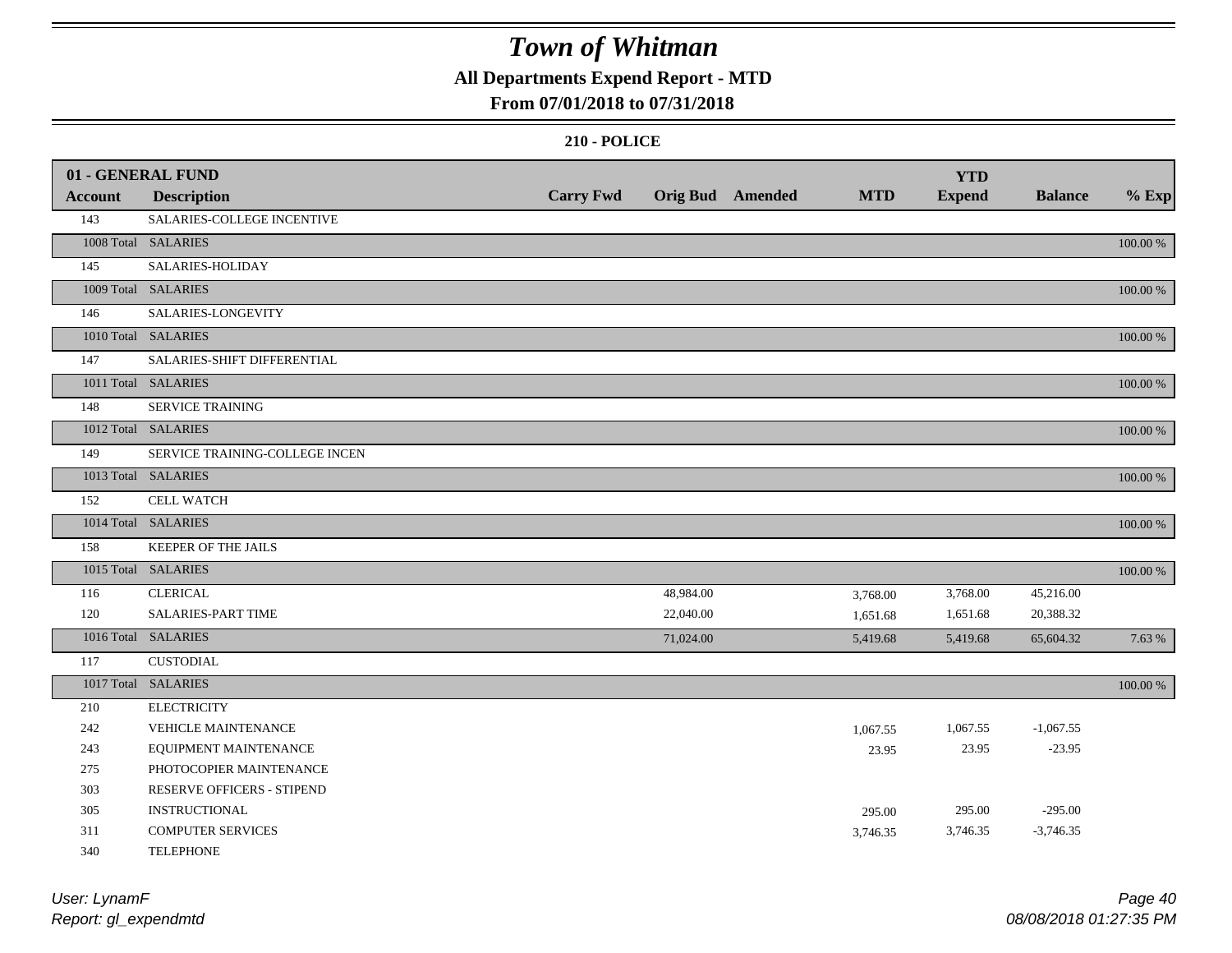## **All Departments Expend Report - MTD**

### **From 07/01/2018 to 07/31/2018**

|                | 01 - GENERAL FUND                                 |                  |            |                         |            | <b>YTD</b>    |                |             |
|----------------|---------------------------------------------------|------------------|------------|-------------------------|------------|---------------|----------------|-------------|
| <b>Account</b> | <b>Description</b>                                | <b>Carry Fwd</b> |            | <b>Orig Bud</b> Amended | <b>MTD</b> | <b>Expend</b> | <b>Balance</b> | $%$ Exp     |
| 343            | <b>CELL PHONES</b>                                |                  |            |                         |            |               |                |             |
| 420            | <b>OFFICE SUPPLIES</b>                            |                  |            |                         | 348.50     | 348.50        | $-348.50$      |             |
| 430            | BUILDING MAINTENANCE & REPAIR                     |                  |            |                         | 5,729.00   | 5,729.00      | $-5,729.00$    |             |
| 450            | <b>CUSTODIAL SUPPLIES</b>                         |                  |            |                         | 271.20     | 271.20        | $-271.20$      |             |
| 481            | <b>GASOLINE</b>                                   |                  |            |                         | 3,491.31   | 3,491.31      | $-3,491.31$    |             |
| 582            | <b>UNIFORMS</b>                                   |                  |            |                         | 239.62     | 239.62        | $-239.62$      |             |
| 583            | <b>CRIME PREVENTION</b>                           |                  |            |                         | 5,099.75   | 5,099.75      | $-5,099.75$    |             |
| 585            | MISCELLANEOUS EXPENSE                             |                  | 236,500.00 |                         | 1,470.15   | 1,470.15      | 235,029.85     |             |
| 320            | HEALTH CLUB MEMBERSHIPS                           |                  |            |                         |            |               |                |             |
| 596            | <b>OCCUPANCY-UTILITIES</b>                        |                  |            |                         |            |               |                |             |
| 730            | <b>ASSOCIATION DUES</b>                           |                  |            |                         | 2,050.00   | 2,050.00      | $-2,050.00$    |             |
| 731            | <b>MEETINGS</b>                                   |                  |            |                         |            |               |                |             |
| 2000 Total     | <b>EXPENSE</b>                                    |                  | 236,500.00 |                         | 23,832.38  | 23,832.38     | 212,667.62     | 10.07 %     |
| 596            | OCCUPANCY-UTILITIES                               |                  | 57,200.00  |                         | 3,750.81   | 3,750.81      | 53,449.19      |             |
| 595            | DRUG ENFORCEMENT EXPENSE                          |                  |            |                         |            |               |                |             |
|                | 2001 Total EXPENSE                                |                  | 57,200.00  |                         | 3,750.81   | 3,750.81      | 53,449.19      | 6.55 %      |
| 939            | FY2015 ENCUMBRANCES                               |                  |            |                         |            |               |                |             |
| 953            | <b>FY2009 ENCUMBRANCES</b>                        |                  |            |                         |            |               |                |             |
| 958            | <b>FY2005 ENCUMBRANCES</b>                        |                  |            |                         |            |               |                |             |
| 948            | <b>FY07 ENCUMBRANCES</b>                          |                  |            |                         |            |               |                |             |
| 959            | FY2006 ENCUMBRANCES                               |                  |            |                         |            |               |                |             |
| 949            | FY2014 ENCUMBRANCES                               |                  |            |                         |            |               |                |             |
| 940            | FY2016 ENCUMBRANCES                               |                  |            |                         |            |               |                |             |
| 945            | FY2013 ENCUMBRANCES                               |                  |            |                         |            |               |                |             |
| 2002 Total     | <b>EXPENSE</b>                                    |                  |            |                         |            |               |                | 100.00 %    |
| 739            | <b>AUXILIARY POLICE</b>                           |                  | 3,833.00   |                         |            |               | 3,833.00       |             |
|                | 2003 Total EXPENSE                                |                  | 3,833.00   |                         |            |               | 3,833.00       | $0.00\ \%$  |
| 999            |                                                   |                  |            |                         |            |               |                |             |
|                | 4426 Total A.20ATM5/17PUR26MOTOROLA POLICE RADIOS |                  |            |                         |            |               |                | $100.00~\%$ |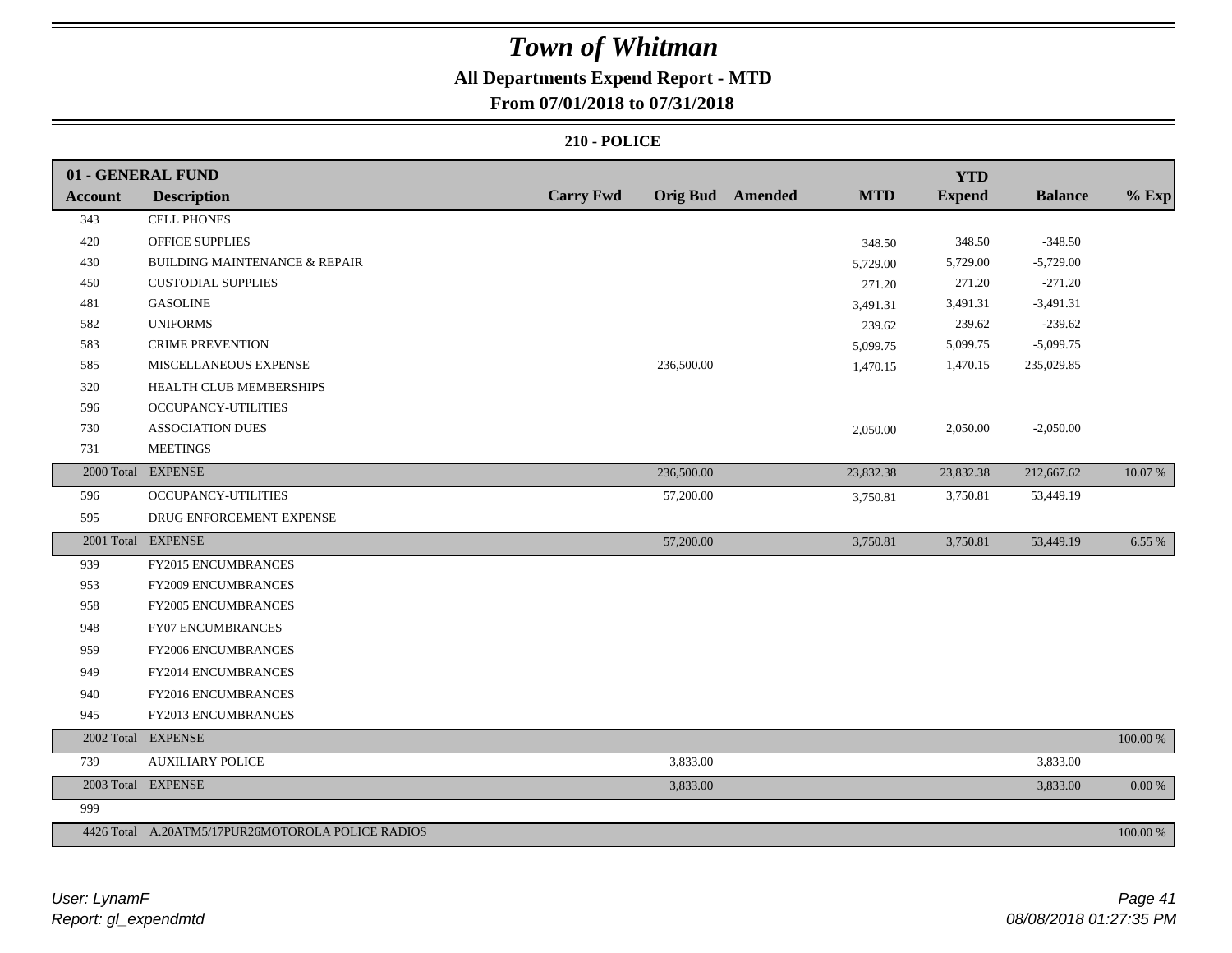### **All Departments Expend Report - MTD**

### **From 07/01/2018 to 07/31/2018**

|                | 01 - GENERAL FUND                                   |                  |                  |            | <b>YTD</b>    |                |          |
|----------------|-----------------------------------------------------|------------------|------------------|------------|---------------|----------------|----------|
| <b>Account</b> | <b>Description</b>                                  | <b>Carry Fwd</b> | Orig Bud Amended | <b>MTD</b> | <b>Expend</b> | <b>Balance</b> | $%$ Exp  |
| 999            |                                                     |                  |                  |            |               |                |          |
|                | 4427 Total A19ATM5/18 LEASE/PCH 2017 FORD EXPLORER  |                  |                  |            |               |                | 100.00 % |
| 999            |                                                     |                  |                  |            |               |                |          |
|                | 4428 Total A25ATM5/15 LEA/PUR CRUIS.1OF3            |                  |                  |            |               |                | 100.00 % |
| 999            |                                                     |                  |                  |            |               |                |          |
|                | 4429 Total A34ATM5/16PUR.45 BULLET PROOF VESTS      |                  |                  |            |               |                | 100.00 % |
| 999            |                                                     |                  |                  |            |               |                |          |
|                | 4430 Total A22ATM5/17 PUR.BODY ARMOR KITS           |                  |                  |            |               |                | 100.00 % |
| 999            |                                                     |                  | 13,772.42        |            |               | 13,772.42      |          |
|                | 4431 Total ART19 ATM5/18 LEASE/PCH 2017 FORD EXPLOR |                  | 13,772.42        |            |               | 13,772.42      | 0.00 %   |
| 999            |                                                     |                  |                  |            |               |                |          |
|                | 4432 Total A.14ATM5/14PUR.ELECTROSHOCK WEAPONS      |                  |                  |            |               |                | 100.00 % |
| 999            |                                                     |                  | 16,398.44        | 16,398.00  | 16,398.00     | 0.44           |          |
|                | 4433 Total ART20ATM5/18LEASE/PCH22017FORDINT(1/3)   |                  | 16,398.44        | 16,398.00  | 16,398.00     | 0.44           | 99.99 %  |
| 999            |                                                     |                  | 30,260.57        |            |               | 30,260.57      |          |
|                | 4434 Total ART19 ATM5/18 LEASE/PCH 2016 FORD INTER  |                  | 30,260.57        |            |               | 30,260.57      | 0.00 %   |
| 999            |                                                     |                  |                  |            |               |                |          |
|                | 4444 Total A25 ATM5/14 PUR. VOICE RECORD. SYS.      |                  |                  |            |               |                | 100.00 % |
| 999            |                                                     |                  |                  |            |               |                |          |
|                | 4445 Total A.21ATM5/17 PUR.6 TASERS-POLICE          |                  |                  |            |               |                | 100.00 % |
| 999            |                                                     |                  |                  |            |               |                |          |
|                | 4446 Total A12 ATM5/16 PUR.6 POLICE TASERS          |                  |                  |            |               |                | 100.00 % |
| 999            |                                                     |                  | 4,000.00         | 4,000.00   | 4,000.00      |                |          |
|                | 4513 Total ART19 ATM5/18 LEASE MOTORCYCLE           |                  | 4,000.00         | 4,000.00   | 4,000.00      |                | 100.00 % |
| 999            |                                                     |                  |                  |            |               |                |          |
|                | 4514 Total A26 ATM 5/15 LEASE MOTORCYCLE            |                  |                  |            |               |                | 100.00 % |
| 999            |                                                     |                  |                  |            |               |                |          |
|                | 4524 Total A18ATM5/17LEASE / HARLEY-DAV (1YR)       |                  |                  |            |               |                | 100.00 % |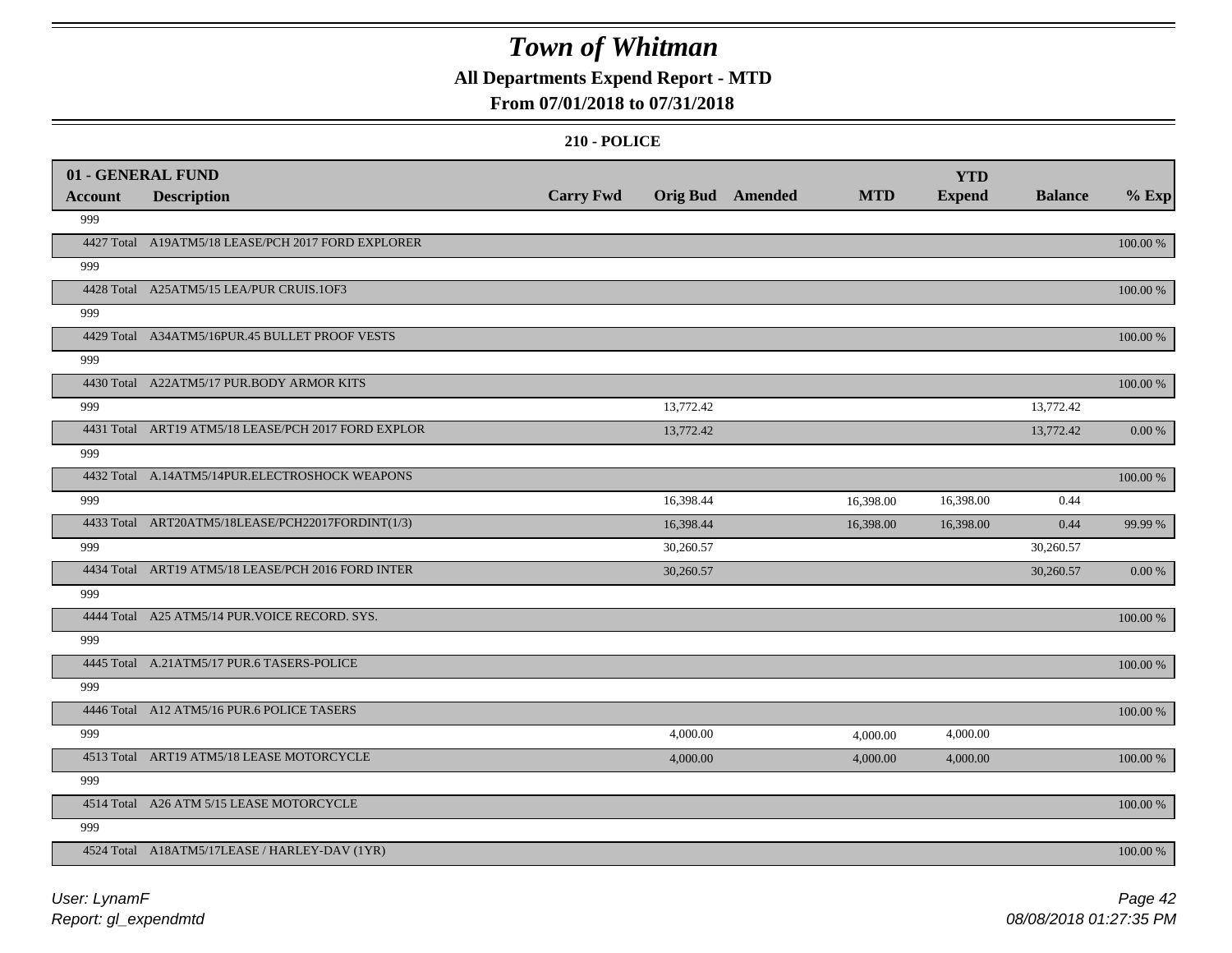### **All Departments Expend Report - MTD**

### **From 07/01/2018 to 07/31/2018**

|                         | 01 - GENERAL FUND                                |                  |                 |         |            | <b>YTD</b>    |                |          |
|-------------------------|--------------------------------------------------|------------------|-----------------|---------|------------|---------------|----------------|----------|
| <b>Account</b>          | <b>Description</b>                               | <b>Carry Fwd</b> | <b>Orig Bud</b> | Amended | <b>MTD</b> | <b>Expend</b> | <b>Balance</b> | $%$ Exp  |
| 999                     |                                                  |                  |                 |         |            |               |                |          |
|                         | 4544 Total A.16ATM 5/17L/P 2016 FORD SUV(2)2ND/3 |                  |                 |         |            |               |                | 100.00 % |
| 999                     |                                                  |                  |                 |         |            |               |                |          |
|                         | 4545 Total A.33ATM 5/16 L/P 2014CRUIS.3RD/3      |                  |                 |         |            |               |                | 100.00 % |
| 999                     |                                                  |                  |                 |         |            |               |                |          |
|                         | 4546 Total A13ATM5/16PUR 2 MOBILE DATA TERM      |                  |                 |         |            |               |                | 100.00 % |
| 999                     |                                                  |                  |                 |         |            |               |                |          |
|                         | 4550 Total A.24 ATM 5/15 L/P CRUISER 2ND 0F 3    |                  |                 |         |            |               |                | 100.00 % |
| 999                     |                                                  |                  |                 |         |            |               |                |          |
|                         | 4551 Total A.19 ATM 5/17 L/P FORD EXPLORER 1/3   |                  |                 |         |            |               |                | 100.00 % |
| 999                     |                                                  |                  |                 |         |            |               |                |          |
|                         | 4571 Total A.17ATM5/17L/P 2015 CRUIS.3/3         |                  |                 |         |            |               |                | 100.00 % |
| <b>210 Total POLICE</b> |                                                  |                  | 3,323,362.43    |         | 261,043.13 | 261,043.13    | 3,062,319.30   |          |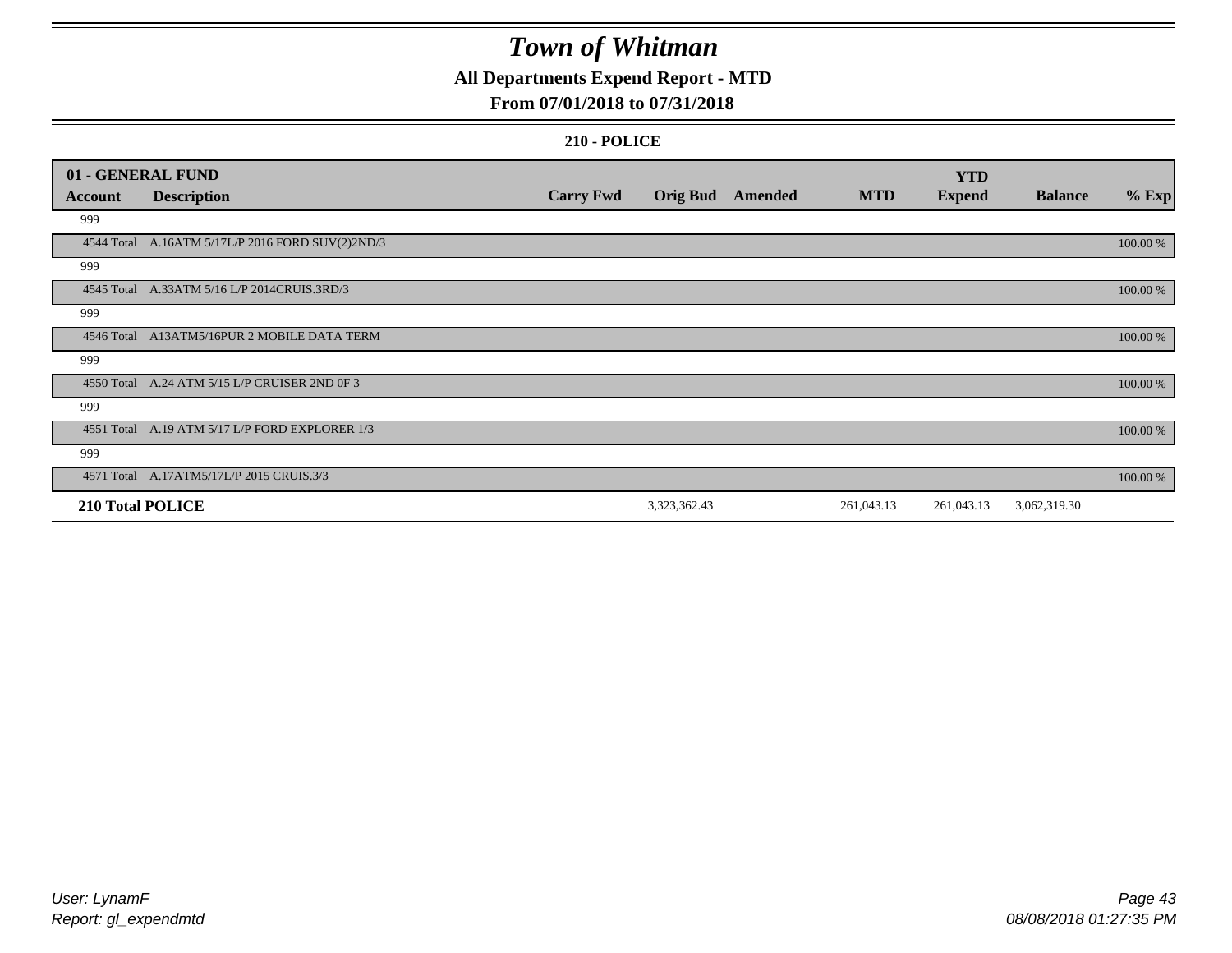## **All Departments Expend Report - MTD**

### **From 07/01/2018 to 07/31/2018**

#### **220 - FIRE**

|                | 01 - GENERAL FUND              |                  |                 |         |            | <b>YTD</b>    |                |          |
|----------------|--------------------------------|------------------|-----------------|---------|------------|---------------|----------------|----------|
| <b>Account</b> | <b>Description</b>             | <b>Carry Fwd</b> | <b>Orig Bud</b> | Amended | <b>MTD</b> | <b>Expend</b> | <b>Balance</b> | $%$ Exp  |
| 111            | SALARIES-ADMINSTRATIVE         |                  | 159,075.00      |         | 12,203.00  | 12,203.00     | 146,872.00     |          |
|                | 1000 Total SALARIES            |                  | 159,075.00      |         | 12,203.00  | 12,203.00     | 146,872.00     | 7.67 %   |
| 112            | <b>SALARIES</b>                |                  | 3,055,609.00    |         | 149,072.59 | 149,072.59    | 2,906,536.41   |          |
| 130            | SALARIES-OVERTIME              |                  |                 |         | 70,549.90  | 70,549.90     | $-70,549.90$   |          |
| 138            | SICK LEAVE BUY-BACK            |                  |                 |         |            |               |                |          |
| 143            | SALARIES-COLLEGE INCENTIVE     |                  |                 |         |            |               |                |          |
| 145            | SALARIES-HOLIDAY               |                  |                 |         |            |               |                |          |
| 146            | SALARIES-LONGEVITY             |                  |                 |         |            |               |                |          |
| 938            | FY 2018 ENCUMBRANCES           | 24,734.90        |                 |         | 6,000.00   | 6,000.00      | 18,734.90      |          |
| 940            | FY2016 ENCUMBRANCES            |                  |                 |         |            |               |                |          |
| 941            | FY 2017 ENCUMBRANCES           |                  |                 |         |            |               |                |          |
| 949            | FY2014 ENCUMBRANCES            |                  |                 |         |            |               |                |          |
| 959            | FY2006 ENCUMBRANCES            |                  |                 |         |            |               |                |          |
|                | 1001 Total SALARIES            | 24,734.90        | 3,055,609.00    |         | 225,622.49 | 225,622.49    | 2,854,721.41   | 7.32 %   |
| 140            | SALARIES-CHIEF-COLLEGE INCENT. |                  |                 |         |            |               |                |          |
|                | 1002 Total SALARIES            |                  |                 |         |            |               |                | 100.00 % |
| 141            | SALARIES-CHIEF-HOLIDAY         |                  |                 |         |            |               |                |          |
|                | 1003 Total SALARIES            |                  |                 |         |            |               |                | 100.00 % |
| 121            | <b>CLERICAL I</b>              |                  | 41,248.00       |         | 3,171.84   | 3,171.84      | 38,076.16      |          |
|                | 1004 Total SALARIES            |                  | 41,248.00       |         | 3,171.84   | 3,171.84      | 38,076.16      | 7.68 %   |
| 130            | SALARIES-OVERTIME              |                  |                 |         |            |               |                |          |
|                | 1005 Total SALARIES            |                  |                 |         |            |               |                | 100.00 % |
| 138            | <b>SICK LEAVE BUY-BACK</b>     |                  |                 |         |            |               |                |          |
|                | 1007 Total SALARIES            |                  |                 |         |            |               |                | 100.00 % |
| 210            | <b>ELECTRICITY</b>             |                  |                 |         |            |               |                |          |
| 212            | <b>GAS (NATURAL)</b>           |                  |                 |         | 149.24     | 149.24        | $-149.24$      |          |
| 214            | OIL (HEATING)                  |                  |                 |         |            |               |                |          |
| 242            | <b>VEHICLE MAINTENANCE</b>     |                  |                 |         | 1,908.83   | 1,908.83      | $-1,908.83$    |          |
| 243            | EQUIPMENT MAINTENANCE          |                  |                 |         |            |               |                |          |
| 271            | VEHICLE RENTAL                 |                  |                 |         |            |               |                |          |

*Report: gl\_expendmtd User: LynamF*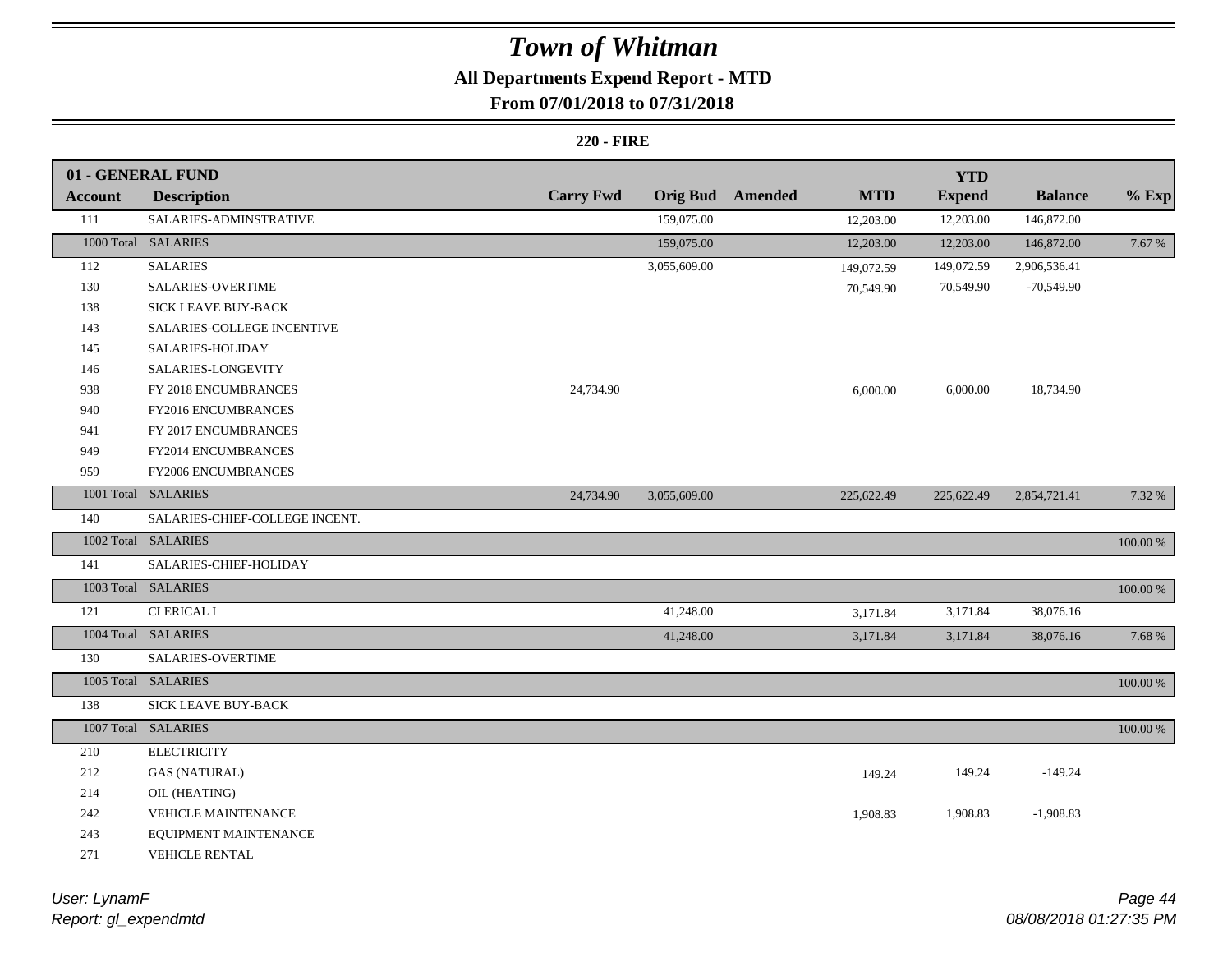### **All Departments Expend Report - MTD**

### **From 07/01/2018 to 07/31/2018**

#### **220 - FIRE**

|         | 01 - GENERAL FUND                        |                  |            |                         |            | <b>YTD</b>    |                |          |
|---------|------------------------------------------|------------------|------------|-------------------------|------------|---------------|----------------|----------|
| Account | <b>Description</b>                       | <b>Carry Fwd</b> |            | <b>Orig Bud</b> Amended | <b>MTD</b> | <b>Expend</b> | <b>Balance</b> | $%$ Exp  |
| 305     | <b>INSTRUCTIONAL</b>                     |                  |            |                         |            |               |                |          |
| 340     | <b>TELEPHONE</b>                         |                  |            |                         |            |               |                |          |
| 341     | <b>AMBULANCE LICENSES</b>                |                  |            |                         | 2,795.00   | 2,795.00      | $-2,795.00$    |          |
| 343     | <b>CELL PHONES</b>                       |                  |            |                         |            |               |                |          |
| 420     | <b>OFFICE SUPPLIES</b>                   |                  |            |                         |            |               |                |          |
| 430     | <b>BUILDING MAINTENANCE &amp; REPAIR</b> |                  |            |                         | 2,068.00   | 2,068.00      | $-2,068.00$    |          |
| 481     | <b>GASOLINE</b>                          |                  |            |                         | 1,699.00   | 1,699.00      | $-1,699.00$    |          |
| 580     | FIRE SUPPLIES/PROTECT GEAR               |                  |            |                         |            |               |                |          |
| 581     | AMBULANCE SUPPLIES & EXPENSE             |                  |            |                         |            |               |                |          |
| 582     | <b>UNIFORMS</b>                          |                  |            |                         | 1,100.00   | 1,100.00      | $-1,100.00$    |          |
| 585     | MISCELLANEOUS EXPENSE                    |                  | 220,000.00 |                         | 157.50     | 157.50        | 219,842.50     |          |
| 320     | HEALTH CLUB MEMBERSHIPS                  |                  |            |                         |            |               |                |          |
| 717     | FIRE/SPRINKLER ALARM SYS.MAINT           |                  |            |                         |            |               |                |          |
| 730     | <b>ASSOCIATION DUES</b>                  |                  |            |                         | 1,099.00   | 1,099.00      | $-1,099.00$    |          |
| 731     | <b>MEETINGS</b>                          |                  |            |                         | 175.00     | 175.00        | $-175.00$      |          |
|         | 2000 Total EXPENSE                       |                  | 220,000.00 |                         | 11,151.57  | 11,151.57     | 208,848.43     | 5.06 %   |
| 354     | FIRE / SPRINKLER ALARM SYSTEM            |                  | 12,500.00  |                         | 2,400.00   | 2,400.00      | 10,100.00      |          |
|         | 2001 Total EXPENSE                       |                  | 12,500.00  |                         | 2,400.00   | 2,400.00      | 10,100.00      | 19.20 %  |
| 948     | <b>FY07 ENCUMBRANCES</b>                 |                  |            |                         |            |               |                |          |
| 939     | <b>FY2015 ENCUMBRANCES</b>               |                  |            |                         |            |               |                |          |
| 940     | FY2016 ENCUMBRANCES                      |                  |            |                         |            |               |                |          |
| 941     | FY 2017 ENCUMBRANCES                     |                  |            |                         |            |               |                |          |
| 943     | FY2012 ENCUMBRANCES                      |                  |            |                         |            |               |                |          |
| 945     | FY2013 ENCUMBRANCES                      |                  |            |                         |            |               |                |          |
| 946     | FY2010 ENCUMBRANCES                      |                  |            |                         |            |               |                |          |
| 949     | FY2014 ENCUMBRANCES                      |                  |            |                         |            |               |                |          |
| 953     | <b>FY2009 ENCUMBRANCES</b>               |                  |            |                         |            |               |                |          |
| 958     | FY2005 ENCUMBRANCES                      |                  |            |                         |            |               |                |          |
| 959     | FY2006 ENCUMBRANCES                      |                  |            |                         |            |               |                |          |
|         | 2002 Total EXPENSE                       |                  |            |                         |            |               |                | 100.00 % |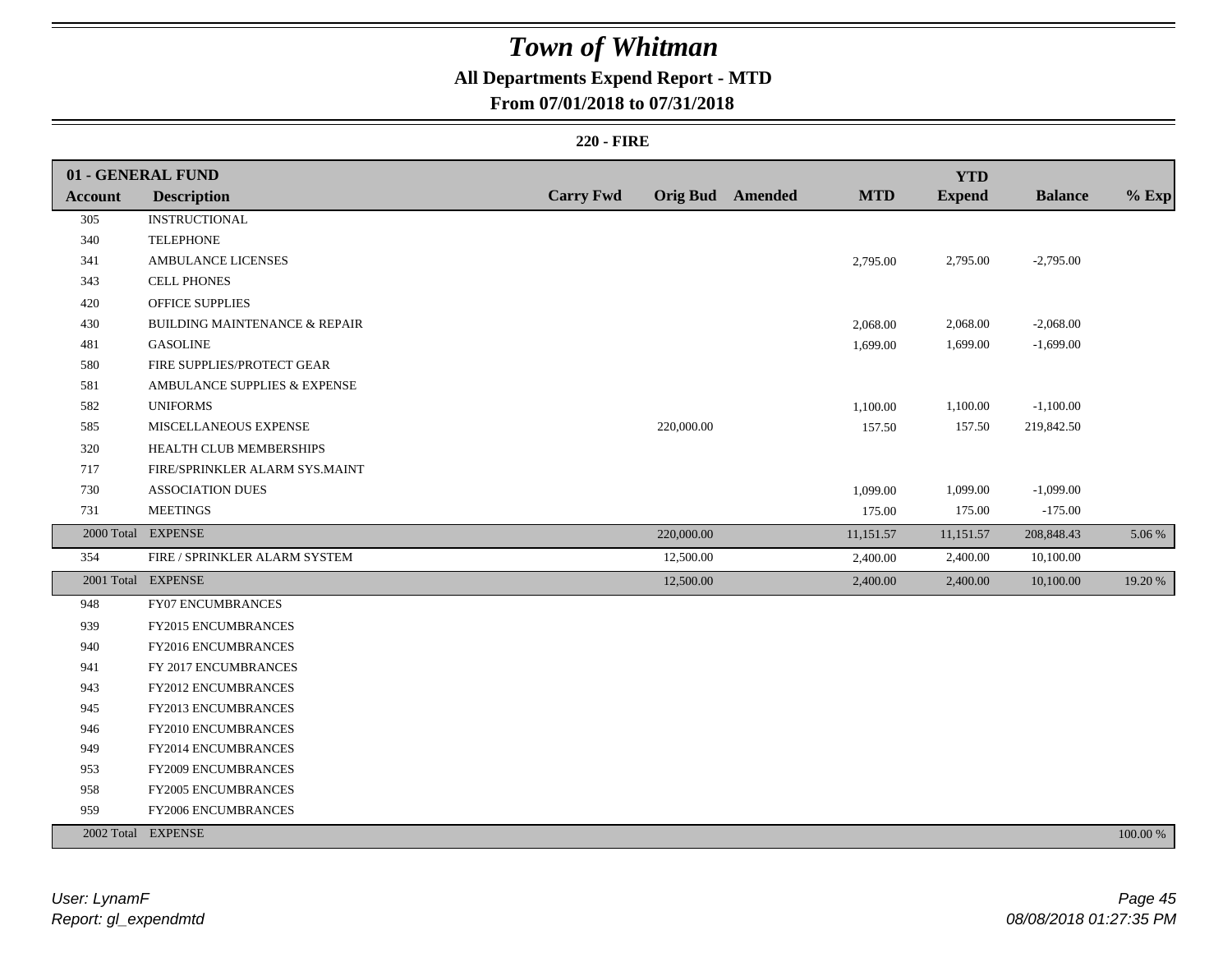### **All Departments Expend Report - MTD**

### **From 07/01/2018 to 07/31/2018**

#### **220 - FIRE**

|                | 01 - GENERAL FUND                                   |                  |                 |         |            | <b>YTD</b>    |                |             |
|----------------|-----------------------------------------------------|------------------|-----------------|---------|------------|---------------|----------------|-------------|
| <b>Account</b> | <b>Description</b>                                  | <b>Carry Fwd</b> | <b>Orig Bud</b> | Amended | <b>MTD</b> | <b>Expend</b> | <b>Balance</b> | $%$ Exp     |
| 382            | ARMORY BUILDING MAINTENANCE                         |                  | 10,000.00       |         | 93.34      | 93.34         | 9,906.66       |             |
|                | 2003 Total EXPENSE                                  |                  | 10,000.00       |         | 93.34      | 93.34         | 9,906.66       | 0.93 %      |
| 353            | REGIONAL DISPATCH                                   |                  | 54,105.00       |         | 13,261.25  | 13,261.25     | 40,843.75      |             |
|                | 2004 Total EXPENSE                                  |                  | 54,105.00       |         | 13,261.25  | 13,261.25     | 40,843.75      | 24.51 %     |
| 999            |                                                     |                  |                 |         |            |               |                |             |
|                | 4436 Total A.2 STM 5/4/15 PUR.FIRE/CHF AUTO         |                  |                 |         |            |               |                | 100.00 %    |
| 999            |                                                     |                  |                 |         |            |               |                |             |
|                | 4437 Total A20ATM5/15LEA/PUR2015PUMP.ENG.1/8        |                  |                 |         |            |               |                | 100.00 %    |
| 580            | FIRE SUPPLIES/PROTECT GEAR                          |                  |                 |         |            |               |                |             |
|                | 4438 Total A.23ATM 5/17EQUIP NEW FIREFIGHTERS       |                  |                 |         |            |               |                | 100.00 %    |
| 999            |                                                     |                  |                 |         |            |               |                |             |
|                | 4439 Total A24ATM5/17L/P 2015 PUMP.ENG.3/8          |                  |                 |         |            |               |                | $100.00~\%$ |
| 999            |                                                     |                  |                 |         |            |               |                |             |
|                | 4440 Total A21ATM 5/09 PUR.FIRE/CHF AUTO            |                  |                 |         |            |               |                | 100.00 %    |
| 999            |                                                     |                  |                 |         |            |               |                |             |
|                | 4441 Total A11ATM5/16 FUND REGIONAL DISPATCH        |                  |                 |         |            |               |                | 100.00 %    |
| 999            |                                                     |                  |                 |         |            |               |                |             |
|                | 4442 Total A.42 ATM5/16 PUR.PROT.EQ./FIRE DEPT      |                  |                 |         |            |               |                | 100.00 %    |
| 999            |                                                     |                  |                 |         |            |               |                |             |
|                | 4443 Total A27ATM5/17 SELF CONT.BR.APPAR.10%MTCH    |                  |                 |         |            |               |                | 100.00 %    |
| 999            |                                                     |                  |                 |         |            |               |                |             |
|                | 4458 Total A.16STM12/17REPL.ROOFTOP UNITS-FIRE STA. |                  |                 |         |            |               |                | 100.00 %    |
| 999            |                                                     |                  | 50,000.00       |         |            |               | 50,000.00      |             |
|                | 4502 Total A15ATM5/18 PURCHASE SUV FOR FIRE DEPT    |                  | 50,000.00       |         |            |               | 50,000.00      | $0.00\ \%$  |
| 999            |                                                     |                  | 70,926.90       |         | 70,926.90  | 70,926.90     |                |             |
|                | 4517 Total A13 ATM 5/18 - LEASE/PCH 2015 PUMP ENG 5 |                  | 70,926.90       |         | 70,926.90  | 70,926.90     |                | 100.00 %    |
| 999            |                                                     |                  | 30,000.00       |         |            |               | 30,000.00      |             |
|                | 4518 Total A17ATM5/18 NEW PPE FOR FIREFIGHTERS      |                  | 30,000.00       |         |            |               | 30,000.00      | 0.00 %      |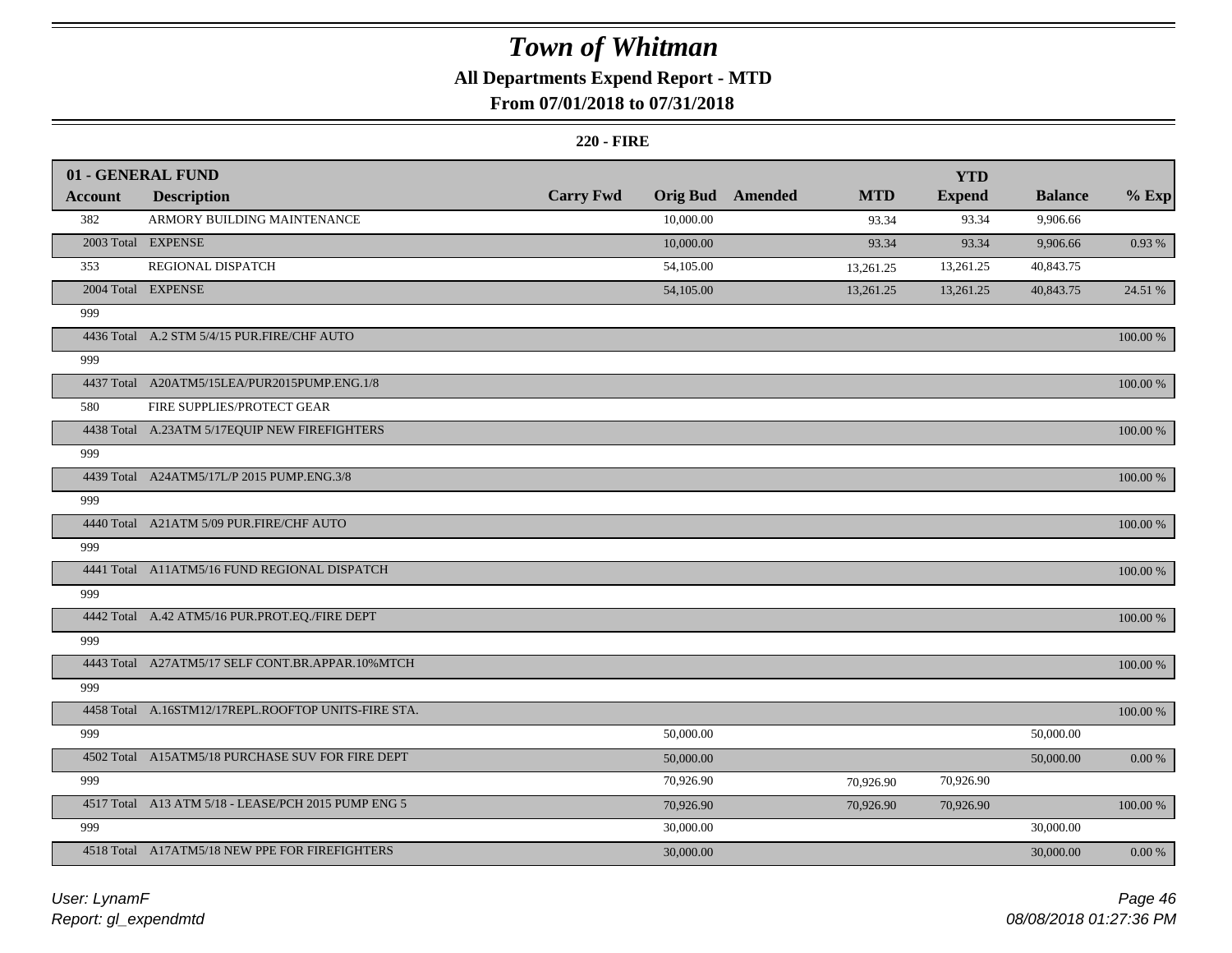### **All Departments Expend Report - MTD**

### **From 07/01/2018 to 07/31/2018**

#### **220 - FIRE**

|                | 01 - GENERAL FUND                                   |                  |                 |         |            | <b>YTD</b>    |                |             |
|----------------|-----------------------------------------------------|------------------|-----------------|---------|------------|---------------|----------------|-------------|
| <b>Account</b> | <b>Description</b>                                  | <b>Carry Fwd</b> | <b>Orig Bud</b> | Amended | <b>MTD</b> | <b>Expend</b> | <b>Balance</b> | $%$ Exp     |
| 999            |                                                     |                  |                 |         | 60,601.00  | 60,601.00     | $-60,601.00$   |             |
|                | 4528 Total A25ATM5/17&19STM12/17REFURB1990PUMP.ENG  |                  |                 |         | 60,601.00  | 60,601.00     | $-60,601.00$   | $100.00~\%$ |
| 999            |                                                     |                  | 17,947.00       |         |            |               | 17,947.00      |             |
|                | 4530 Total A18ATM5/18 5% MATCH - SCBA GEAR          |                  | 17,947.00       |         |            |               | 17,947.00      | $0.00 \%$   |
| 999            |                                                     |                  |                 |         |            |               |                |             |
|                | 4547 Total A.26 STM5/17 LEA/PUR.2017 AMB. 1/5       |                  |                 |         |            |               |                | 100.00 %    |
| 999            |                                                     |                  | 39,599.50       |         | 39,599.50  | 39,599.50     |                |             |
|                | 4554 Total A16ATM5/18 LEASE PMT 2 OF 5 2016 AMBULAN |                  | 39,599.50       |         | 39,599.50  | 39,599.50     |                | 100.00 %    |
| 999            |                                                     |                  |                 |         |            |               |                |             |
|                | 4558 Total A19ATM5/14 REPL. FIRE STA.HEAT UNITS     |                  |                 |         |            |               |                | 100.00 %    |
| 999            |                                                     |                  |                 |         |            |               |                |             |
|                | 4559 Total A.40ATM5/16LEA/PUR&EQ.2012.AMB.4/4       |                  |                 |         |            |               |                | 100.00 %    |
| 999            |                                                     |                  |                 |         |            |               |                |             |
|                | 4566 Total A.18STM12/17RADIO SYSTEM-FIRE DEPT       |                  |                 |         |            |               |                | 100.00 %    |
| 999            |                                                     |                  |                 |         |            |               |                |             |
|                | 4567 Total A.37ATM 5/16PUR2.AMB.STRCHS&STRUC.SYS    |                  |                 |         |            |               |                | 100.00 %    |
| 999            |                                                     |                  |                 |         |            |               |                |             |
|                | 4568 Total A.18ATM 5/14 PUR/EQ.FIRE COMMAND VEH.    |                  |                 |         |            |               |                | 100.00 %    |
| 220 Total FIRE |                                                     | 24,734.90        | 3,761,010.40    |         | 439,030.89 | 439,030.89    | 3,346,714.41   |             |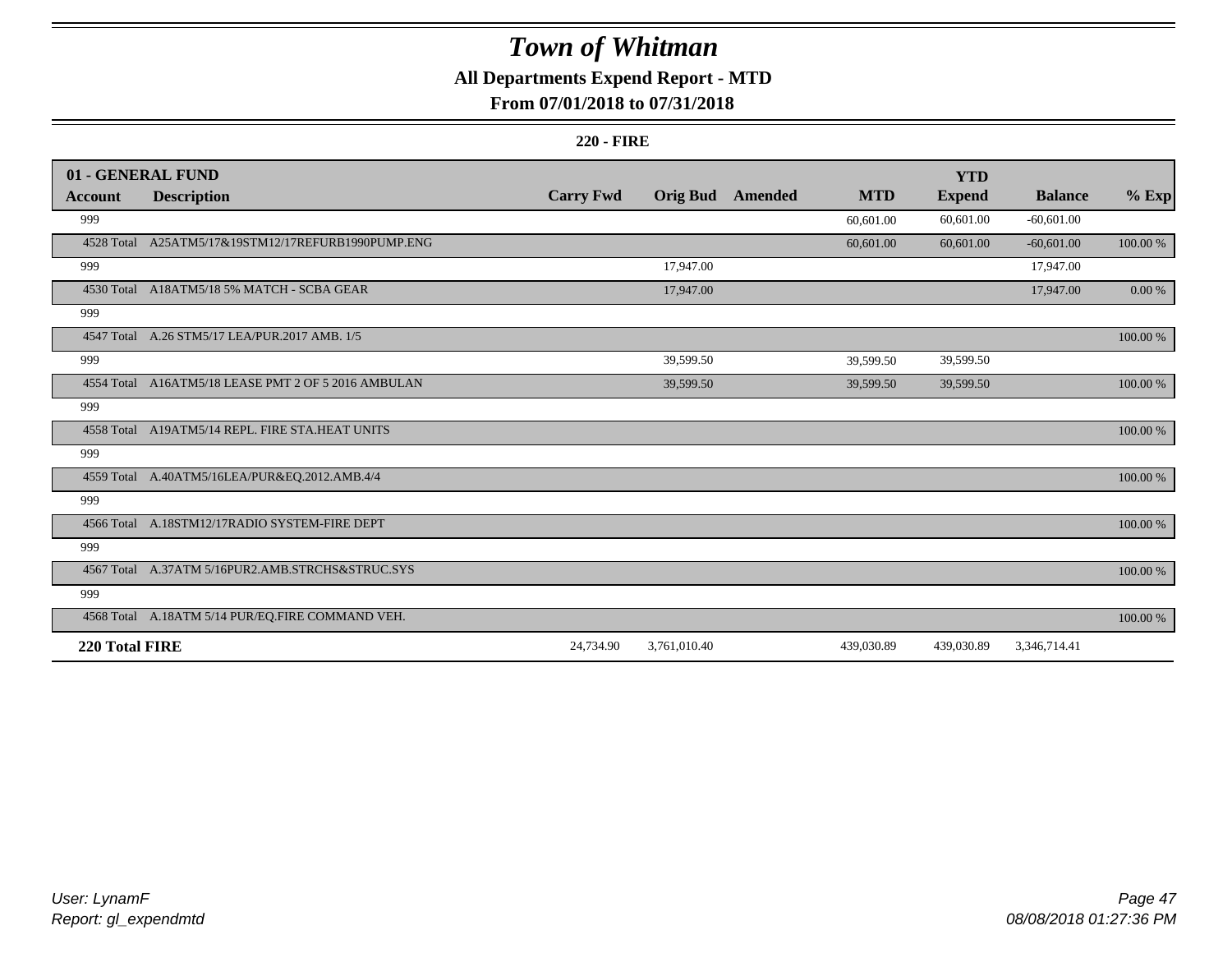**All Departments Expend Report - MTD**

### **From 07/01/2018 to 07/31/2018**

#### **221 - FIRE ALARM MAINTENANCE**

|         | 01 - GENERAL FUND                         |                  |                 |         |            | <b>YTD</b>    |                |          |
|---------|-------------------------------------------|------------------|-----------------|---------|------------|---------------|----------------|----------|
| Account | <b>Description</b>                        | <b>Carry Fwd</b> | <b>Orig Bud</b> | Amended | <b>MTD</b> | <b>Expend</b> | <b>Balance</b> | $%$ Exp  |
| 585     | MISCELLANEOUS EXPENSE                     |                  |                 |         |            |               |                |          |
|         | 2000 Total EXPENSE                        |                  |                 |         |            |               |                | 100.00 % |
| 945     | <b>FY2013 ENCUMBRANCES</b>                |                  |                 |         |            |               |                |          |
| 946     | <b>FY2010 ENCUMBRANCES</b>                |                  |                 |         |            |               |                |          |
| 949     | <b>FY2014 ENCUMBRANCES</b>                |                  |                 |         |            |               |                |          |
|         | 2001 Total EXPENSE                        |                  |                 |         |            |               |                | 100.00 % |
| 999     |                                           |                  |                 |         |            |               |                |          |
|         | 4423 Total A.4STM5/6/02FIRE ALMS.TN.BLDGS |                  |                 |         |            |               |                | 100.00 % |
|         | <b>221 Total FIRE ALARM MAINTENANCE</b>   |                  |                 |         |            |               |                |          |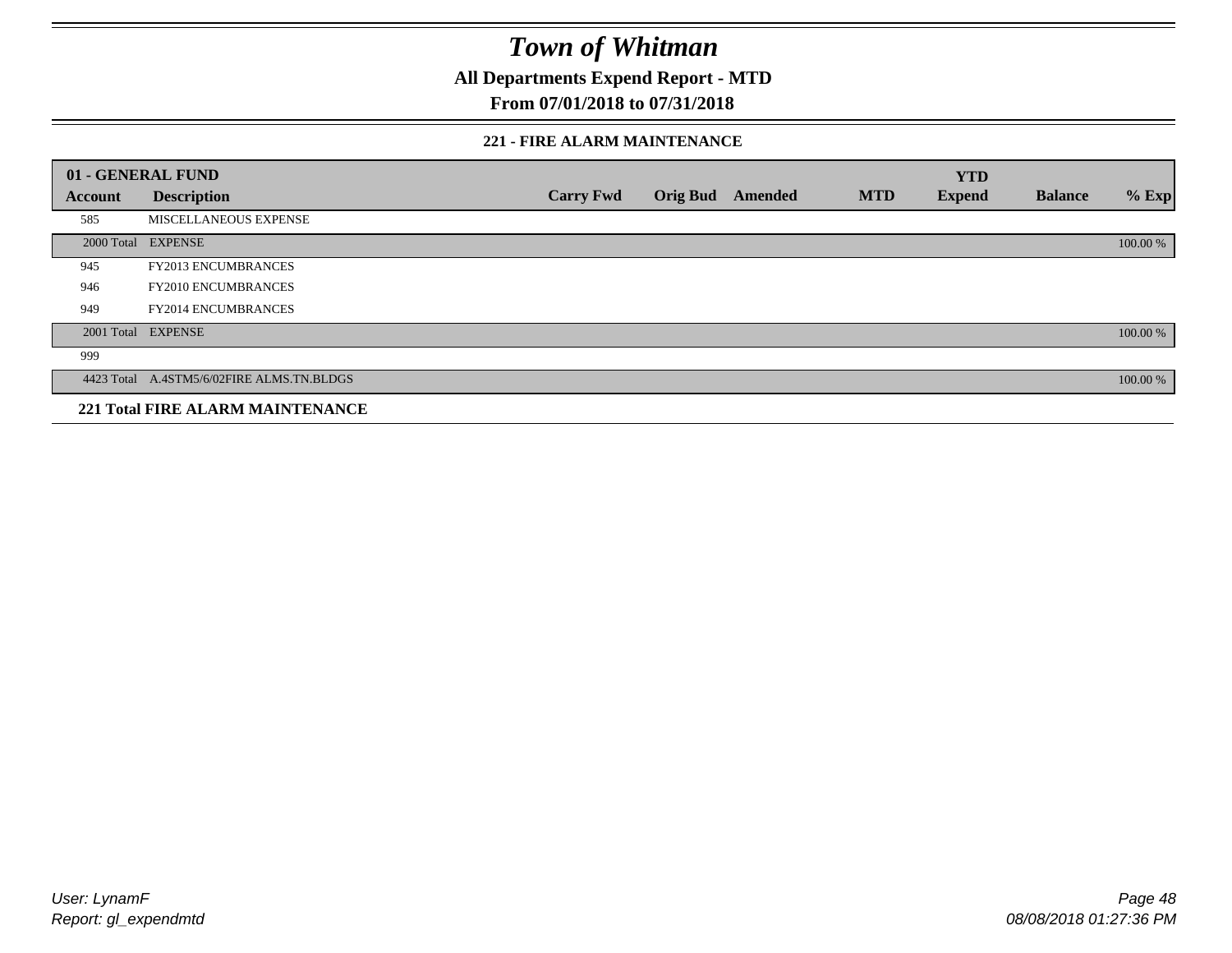**All Departments Expend Report - MTD**

### **From 07/01/2018 to 07/31/2018**

#### **222 - FOREST FIRES**

|         | 01 - GENERAL FUND             |                  |                 |         |            | <b>YTD</b>    |                |          |
|---------|-------------------------------|------------------|-----------------|---------|------------|---------------|----------------|----------|
| Account | <b>Description</b>            | <b>Carry Fwd</b> | <b>Orig Bud</b> | Amended | <b>MTD</b> | <b>Expend</b> | <b>Balance</b> | $%$ Exp  |
| 112     | <b>SALARIES</b>               |                  |                 |         |            |               |                |          |
|         | 1000 Total SALARIES           |                  |                 |         |            |               |                | 100.00 % |
| 585     | <b>MISCELLANEOUS EXPENSE</b>  |                  | 2,000.00        |         |            |               | 2,000.00       |          |
|         | 2000 Total EXPENSE            |                  | 2,000.00        |         |            |               | 2,000.00       | 0.00 %   |
| 943     | <b>FY2012 ENCUMBRANCES</b>    |                  |                 |         |            |               |                |          |
| 945     | <b>FY2013 ENCUMBRANCES</b>    |                  |                 |         |            |               |                |          |
| 946     | <b>FY2010 ENCUMBRANCES</b>    |                  |                 |         |            |               |                |          |
|         | 2001 Total EXPENSE            |                  |                 |         |            |               |                | 100.00 % |
|         | <b>222 Total FOREST FIRES</b> |                  | 2,000.00        |         |            |               | 2,000.00       |          |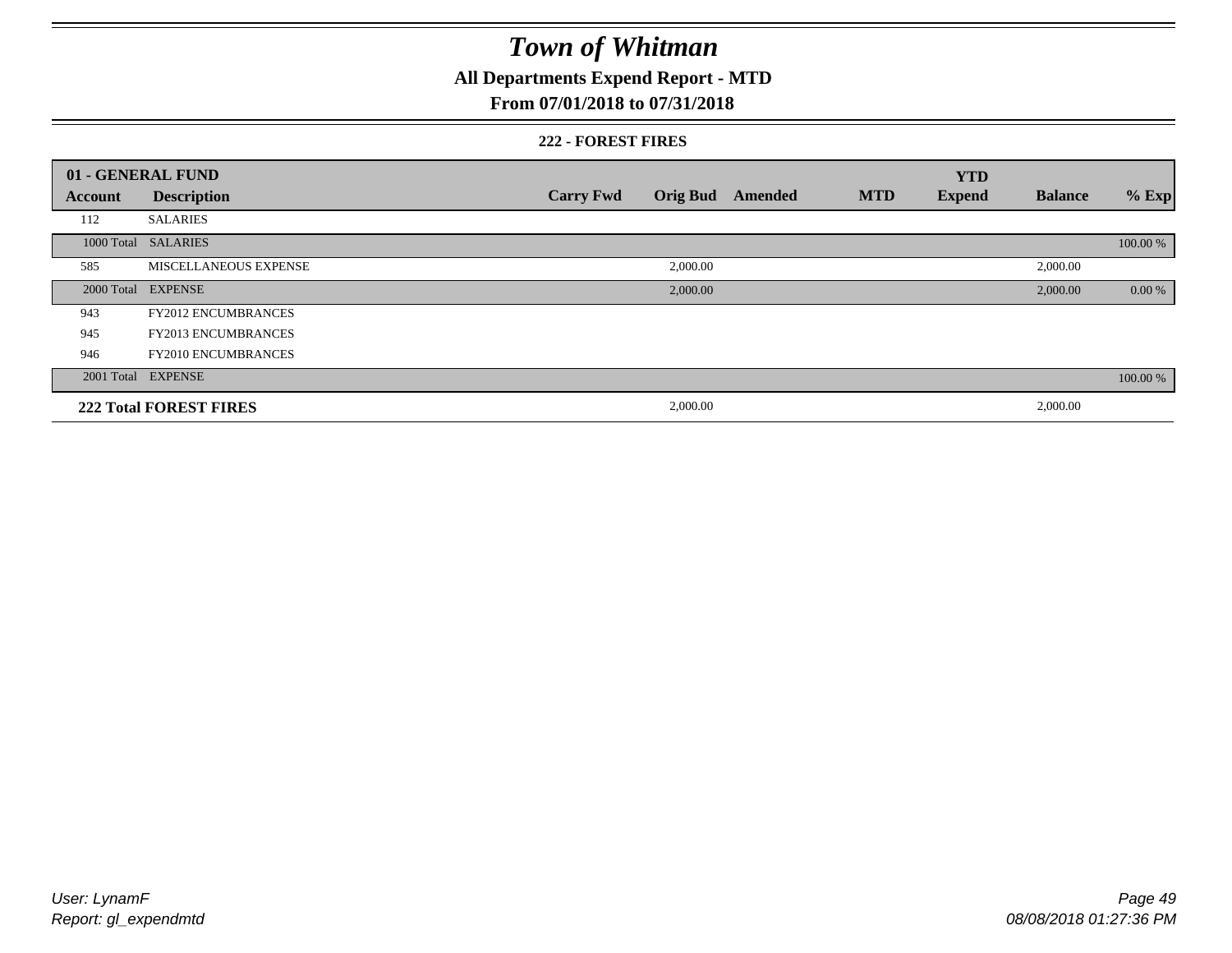**All Departments Expend Report - MTD**

**From 07/01/2018 to 07/31/2018**

#### **230 - RIGHT TO KNOW LAW BUDGET**

|         | 01 - GENERAL FUND                  |                  |                         |            | <b>YTD</b>    |                |          |
|---------|------------------------------------|------------------|-------------------------|------------|---------------|----------------|----------|
| Account | <b>Description</b>                 | <b>Carry Fwd</b> | <b>Orig Bud</b> Amended | <b>MTD</b> | <b>Expend</b> | <b>Balance</b> | $%$ Exp  |
| 585     | MISCELLANEOUS EXPENSE              |                  |                         |            |               |                |          |
|         | 2000 Total EXPENSE                 |                  |                         |            |               |                | 100.00 % |
|         | 230 Total RIGHT TO KNOW LAW BUDGET |                  |                         |            |               |                |          |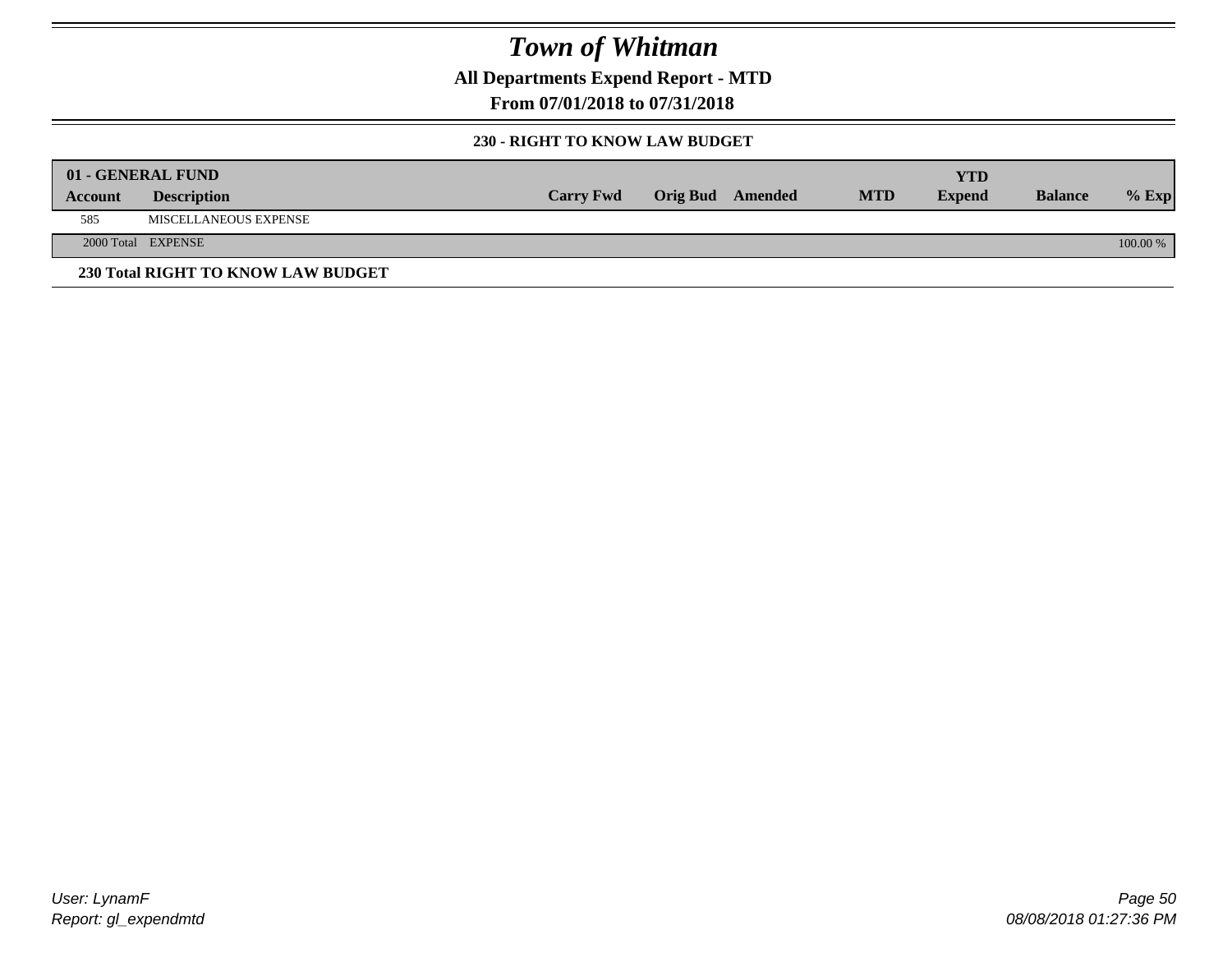### **All Departments Expend Report - MTD**

### **From 07/01/2018 to 07/31/2018**

#### **231 - AMBULANCE REPAIR**

|         | 01 - GENERAL FUND                 |                  |                 |         |            | <b>YTD</b>    |                |          |
|---------|-----------------------------------|------------------|-----------------|---------|------------|---------------|----------------|----------|
| Account | <b>Description</b>                | <b>Carry Fwd</b> | <b>Orig Bud</b> | Amended | <b>MTD</b> | <b>Expend</b> | <b>Balance</b> | $%$ Exp  |
| 585     | MISCELLANEOUS EXPENSE             |                  | 25,000.00       |         | 1.619.15   | 1.619.15      | 23,380.85      |          |
|         | 2000 Total EXPENSE                |                  | 25,000.00       |         | 1.619.15   | 1.619.15      | 23,380.85      | 6.47 %   |
| 939     | <b>FY2015 ENCUMBRANCES</b>        |                  |                 |         |            |               |                |          |
|         | 2001 Total EXPENSE                |                  |                 |         |            |               |                | 100.00 % |
|         | <b>231 Total AMBULANCE REPAIR</b> |                  | 25,000.00       |         | 1,619.15   | 1,619.15      | 23,380.85      |          |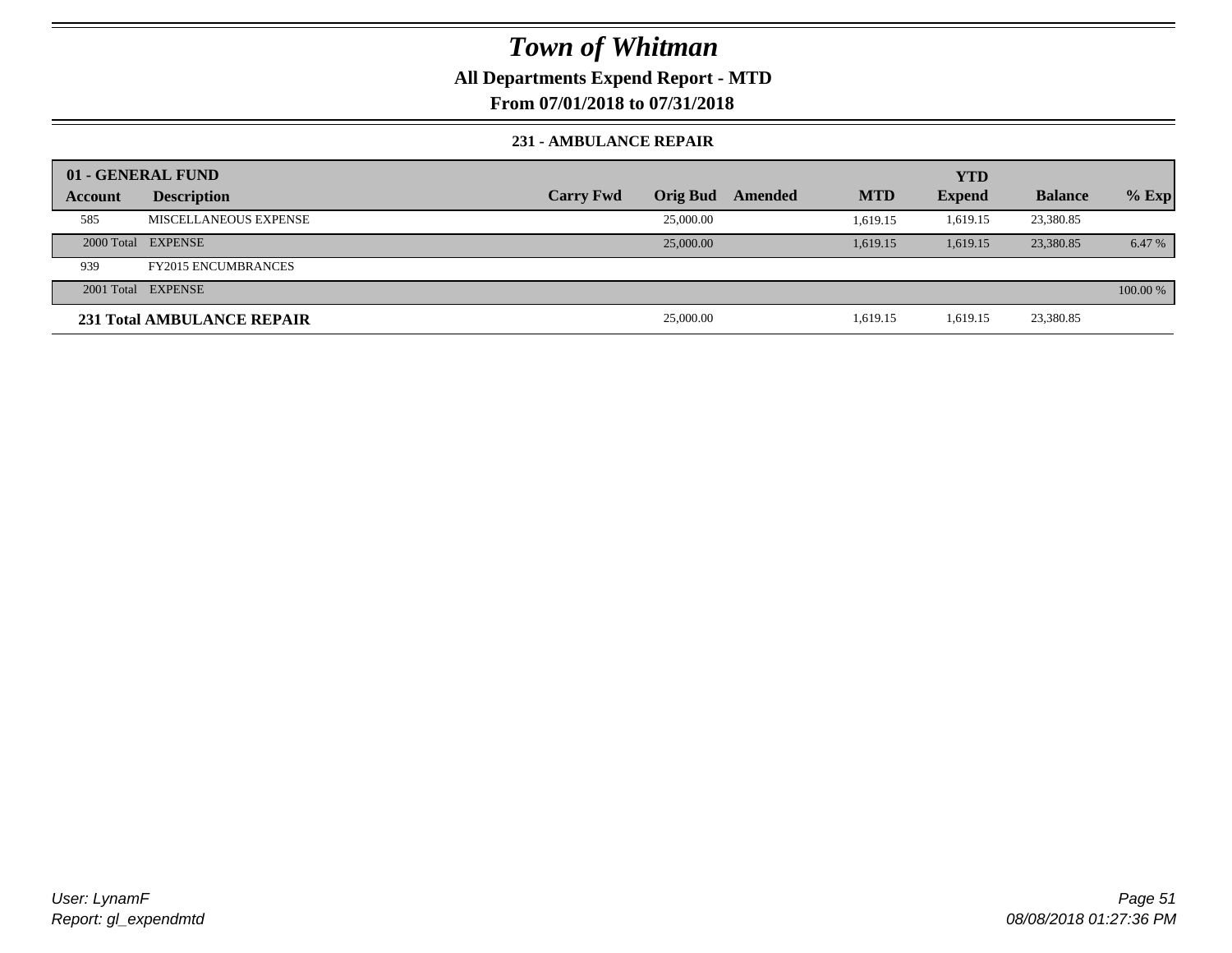**All Departments Expend Report - MTD**

**From 07/01/2018 to 07/31/2018**

#### **233 - AMBULANCE BILLING**

|         | 01 - GENERAL FUND                  |                  |                 |         |            | <b>YTD</b>    |                |          |
|---------|------------------------------------|------------------|-----------------|---------|------------|---------------|----------------|----------|
| Account | <b>Description</b>                 | <b>Carry Fwd</b> | <b>Orig Bud</b> | Amended | <b>MTD</b> | <b>Expend</b> | <b>Balance</b> | $%$ Exp  |
| 252     | <b>SERVICES</b>                    |                  | 35,000.00       |         |            |               | 35,000.00      |          |
|         | 2000 Total EXPENSE                 |                  | 35,000.00       |         |            |               | 35,000.00      | 0.00 %   |
| 941     | FY 2017 ENCUMBRANCES               |                  |                 |         |            |               |                |          |
| 943     | <b>FY2012 ENCUMBRANCES</b>         |                  |                 |         |            |               |                |          |
| 945     | <b>FY2013 ENCUMBRANCES</b>         |                  |                 |         |            |               |                |          |
| 946     | <b>FY2010 ENCUMBRANCES</b>         |                  |                 |         |            |               |                |          |
| 949     | <b>FY2014 ENCUMBRANCES</b>         |                  |                 |         |            |               |                |          |
| 959     | <b>FY2006 ENCUMBRANCES</b>         |                  |                 |         |            |               |                |          |
| 938     | <b>FY 2018 ENCUMBRANCES</b>        | 3,229.36         |                 |         | 3,229.36   | 3,229.36      |                |          |
|         | 2001 Total EXPENSE                 | 3,229.36         |                 |         | 3,229.36   | 3,229.36      |                | 100.00 % |
|         | <b>233 Total AMBULANCE BILLING</b> | 3,229.36         | 35,000.00       |         | 3,229.36   | 3,229.36      | 35,000.00      |          |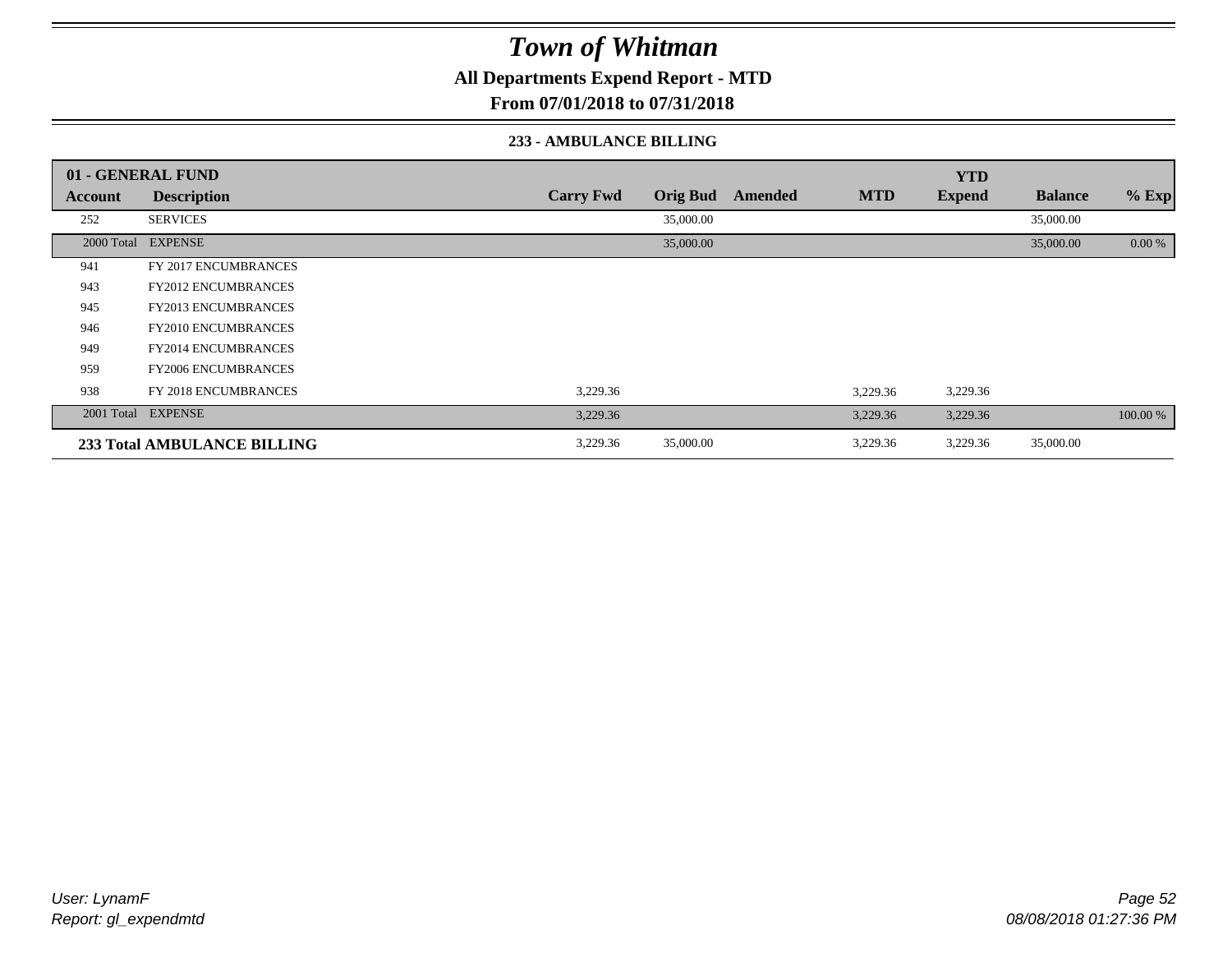### **All Departments Expend Report - MTD**

**From 07/01/2018 to 07/31/2018**

#### **241 - BUILDING INSPECTOR**

|                | 01 - GENERAL FUND                   |                  |                         |            | <b>YTD</b>    |                |             |
|----------------|-------------------------------------|------------------|-------------------------|------------|---------------|----------------|-------------|
| <b>Account</b> | <b>Description</b>                  | <b>Carry Fwd</b> | <b>Orig Bud</b> Amended | <b>MTD</b> | <b>Expend</b> | <b>Balance</b> | $%$ Exp     |
| 120            | <b>SALARIES-PART TIME</b>           | 68,760.00        |                         | 5,289.24   | 5,289.24      | 63,470.76      |             |
|                | 1000 Total SALARIES                 | 68,760.00        |                         | 5,289.24   | 5,289.24      | 63,470.76      | 7.69 %      |
| 121            | <b>CLERICAL I</b>                   | 49,147.00        |                         | 3,265.60   | 3,265.60      | 45,881.40      |             |
|                | 1001 Total SALARIES                 | 49,147.00        |                         | 3,265.60   | 3,265.60      | 45,881.40      | 6.64 %      |
| 126            | <b>CLERICAL II</b>                  |                  |                         |            |               |                |             |
|                | 1002 Total SALARIES                 |                  |                         |            |               |                | $100.00~\%$ |
| 133            | <b>ASSISTANT</b>                    | 1,700.00         |                         |            |               | 1,700.00       |             |
|                | 1003 Total SALARIES                 | 1,700.00         |                         |            |               | 1,700.00       | $0.00\ \%$  |
| 242            | <b>VEHICLE MAINTENANCE</b>          |                  |                         |            |               |                |             |
| 340            | <b>TELEPHONE</b>                    |                  |                         |            |               |                |             |
| 343            | CELL PHONES                         |                  |                         |            |               |                |             |
| 420            | <b>OFFICE SUPPLIES</b>              |                  |                         |            |               |                |             |
| 481            | <b>GASOLINE</b>                     |                  |                         |            |               |                |             |
| 585            | MISCELLANEOUS EXPENSE               | 5,000.00         |                         |            |               | 5,000.00       |             |
| 730            | <b>ASSOCIATION DUES</b>             |                  |                         |            |               |                |             |
| 731            | <b>MEETINGS</b>                     |                  |                         |            |               |                |             |
| 746            | <b>AUTO EXPENSE</b>                 |                  |                         | 153.00     | 153.00        | $-153.00$      |             |
|                | 2000 Total EXPENSE                  | 5,000.00         |                         | 153.00     | 153.00        | 4,847.00       | 3.06 %      |
| 710            | IN STATE TRAVEL                     |                  |                         |            |               |                |             |
| 746            | <b>AUTO EXPENSE</b>                 | 800.00           |                         |            |               | 800.00         |             |
|                | 2001 Total EXPENSE                  | 800.00           |                         |            |               | 800.00         | 0.00 %      |
| 940            | FY2016 ENCUMBRANCES                 |                  |                         |            |               |                |             |
| 943            | <b>FY2012 ENCUMBRANCES</b>          |                  |                         |            |               |                |             |
| 939            | FY2015 ENCUMBRANCES                 |                  |                         |            |               |                |             |
| 949            | FY2014 ENCUMBRANCES                 |                  |                         |            |               |                |             |
|                | 2002 Total EXPENSE                  |                  |                         |            |               |                | 100.00 %    |
| 750            | RS.FD.-DEMO.BARN-655 WASHINGTON ST. |                  |                         |            |               |                |             |
|                | 2003 Total EXPENSE                  |                  |                         |            |               |                | 100.00 %    |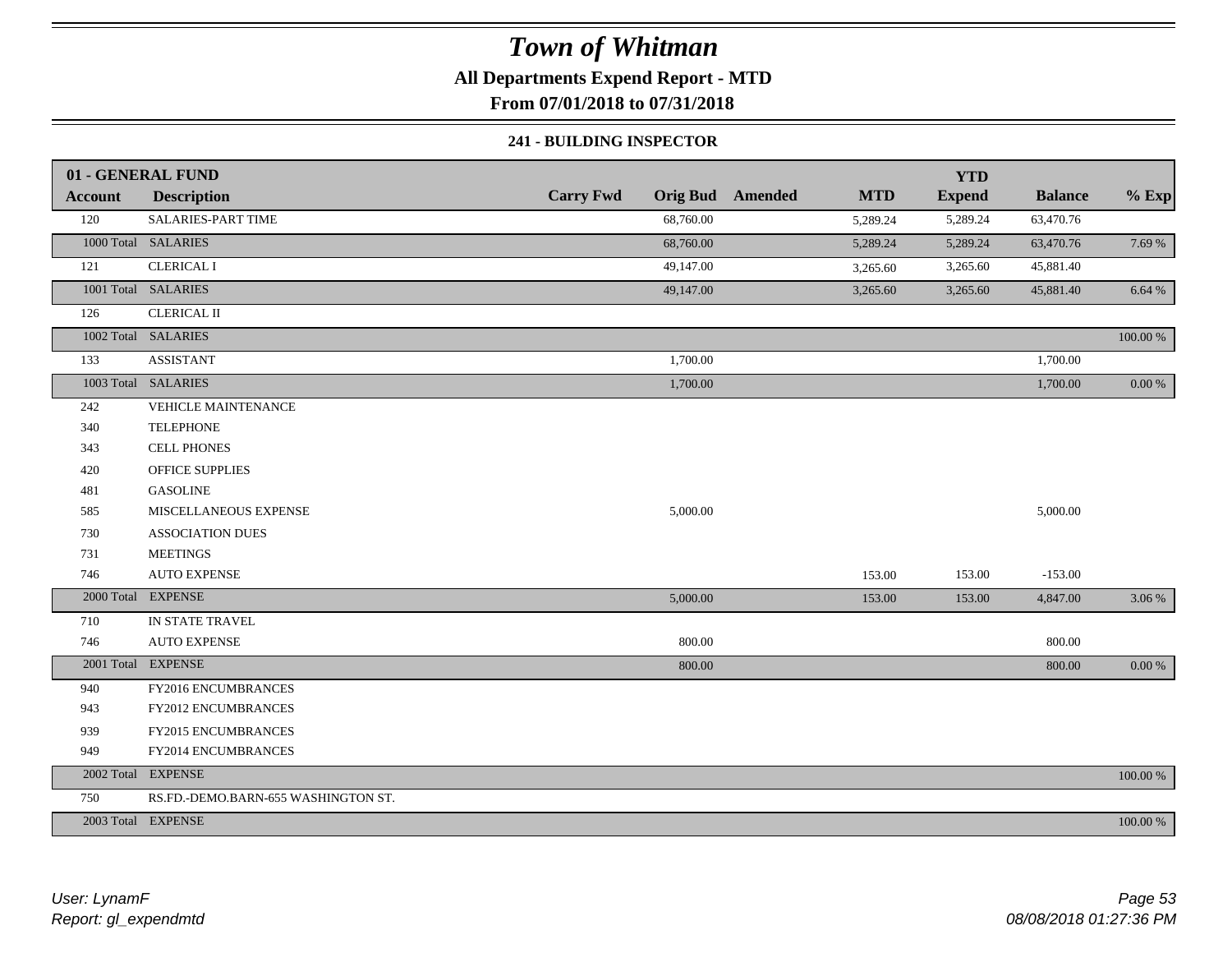### **All Departments Expend Report - MTD**

### **From 07/01/2018 to 07/31/2018**

#### **241 - BUILDING INSPECTOR**

|         | 01 - GENERAL FUND                 |                  |            |         |            | <b>YTD</b>    |                |          |
|---------|-----------------------------------|------------------|------------|---------|------------|---------------|----------------|----------|
| Account | <b>Description</b>                | <b>Carry Fwd</b> | Orig Bud   | Amended | <b>MTD</b> | <b>Expend</b> | <b>Balance</b> | $%$ Exp  |
| 753     | RS.FD.-COND.PROP.- 64 STAR ST.    |                  |            |         |            |               |                |          |
| 754     | RES.FND.TR.-BOARD UP 35 EAST AVE. |                  |            |         |            |               |                |          |
|         | 2004 Total EXPENSE                |                  |            |         |            |               |                | 100.00 % |
|         | 241 Total BUILDING INSPECTOR      |                  | 125,407.00 |         | 8,707.84   | 8.707.84      | 116,699.16     |          |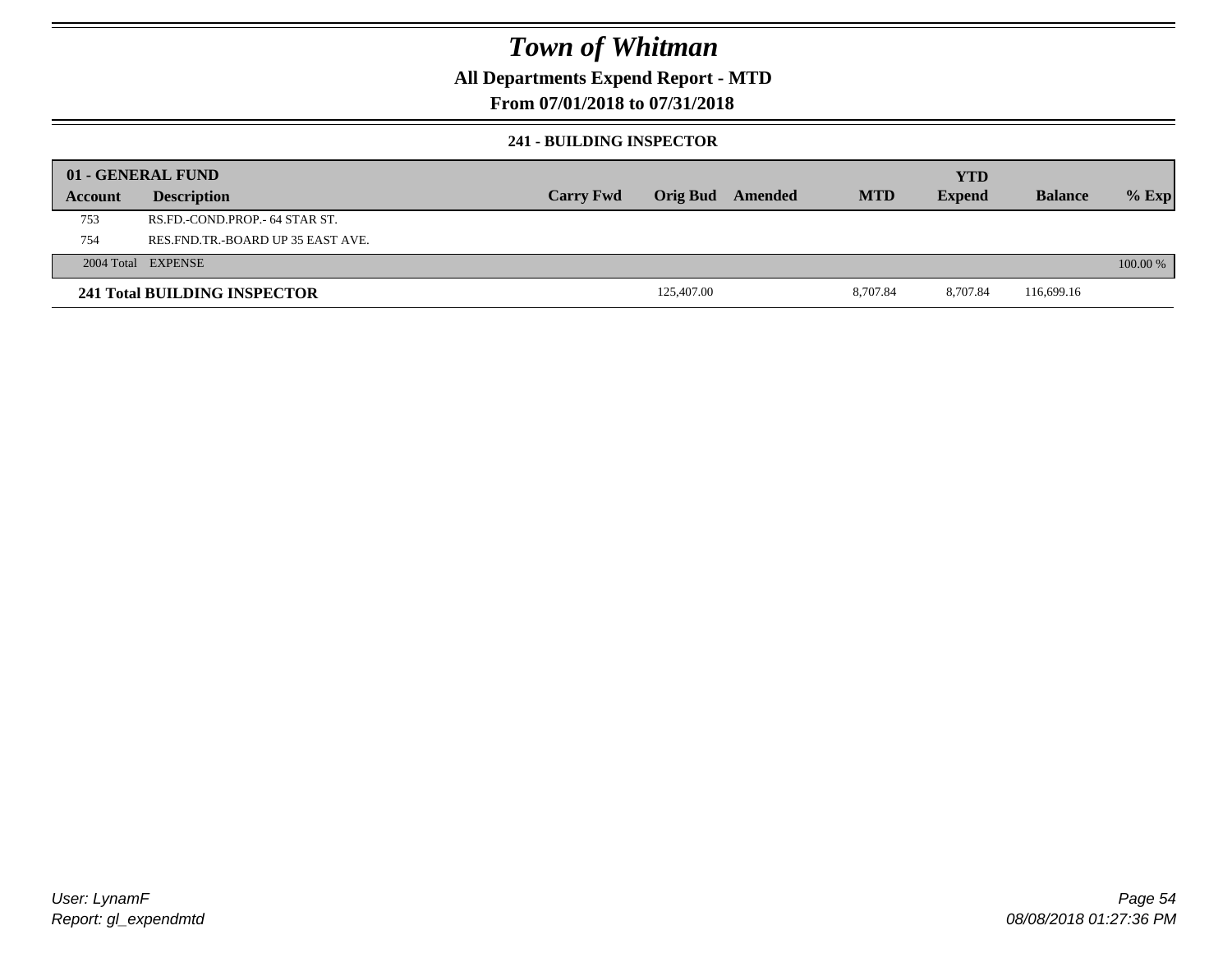### **All Departments Expend Report - MTD**

### **From 07/01/2018 to 07/31/2018**

#### **242 - GAS INSPECTOR**

|         | 01 - GENERAL FUND              |                                     |                       | <b>YTD</b>    |                |         |
|---------|--------------------------------|-------------------------------------|-----------------------|---------------|----------------|---------|
| Account | <b>Description</b>             | <b>Carry Fwd</b><br><b>Orig Bud</b> | <b>MTD</b><br>Amended | <b>Expend</b> | <b>Balance</b> | $%$ Exp |
| 120     | <b>SALARIES-PART TIME</b>      | 4,663.00                            | 388.58                | 388.58        | 4,274.42       |         |
|         | 1000 Total SALARIES            | 4,663.00                            | 388.58                | 388.58        | 4,274.42       | 8.33 %  |
| 420     | <b>OFFICE SUPPLIES</b>         |                                     |                       |               |                |         |
| 585     | MISCELLANEOUS EXPENSE          | 400.00                              |                       |               | 400.00         |         |
| 710     | IN STATE TRAVEL                |                                     |                       |               |                |         |
| 731     | <b>MEETINGS</b>                |                                     |                       |               |                |         |
|         | 2000 Total EXPENSE             | 400.00                              |                       |               | 400.00         | 0.00 %  |
|         | <b>242 Total GAS INSPECTOR</b> | 5,063.00                            | 388.58                | 388.58        | 4,674.42       |         |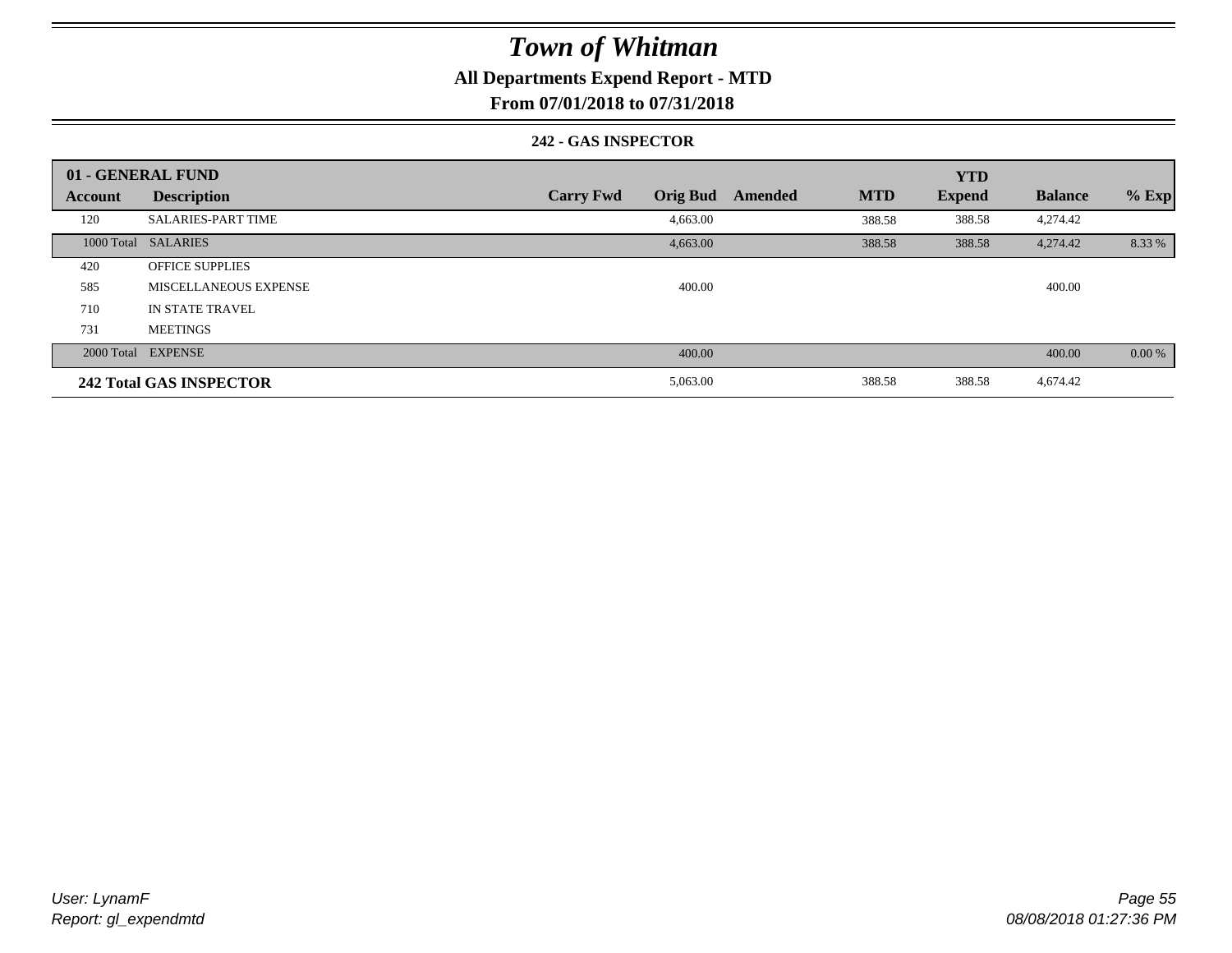### **All Departments Expend Report - MTD**

**From 07/01/2018 to 07/31/2018**

#### **243 - PLUMBING INSPECTOR**

|                | 01 - GENERAL FUND            |                                     |                       | <b>YTD</b>    |                |         |
|----------------|------------------------------|-------------------------------------|-----------------------|---------------|----------------|---------|
| <b>Account</b> | <b>Description</b>           | <b>Carry Fwd</b><br><b>Orig Bud</b> | <b>MTD</b><br>Amended | <b>Expend</b> | <b>Balance</b> | $%$ Exp |
| 120            | <b>SALARIES-PART TIME</b>    | 11,329.00                           | 944.08                | 944.08        | 10,384.92      |         |
|                | 1000 Total SALARIES          | 11,329.00                           | 944.08                | 944.08        | 10,384.92      | 8.33 %  |
| 420            | <b>OFFICE SUPPLIES</b>       |                                     |                       |               |                |         |
| 585            | MISCELLANEOUS EXPENSE        | 500.00                              |                       |               | 500.00         |         |
| 710            | IN STATE TRAVEL              |                                     |                       |               |                |         |
| 731            | <b>MEETINGS</b>              |                                     |                       |               |                |         |
|                | 2000 Total EXPENSE           | 500.00                              |                       |               | 500.00         | 0.00 %  |
|                | 243 Total PLUMBING INSPECTOR | 11,829.00                           | 944.08                | 944.08        | 10,884.92      |         |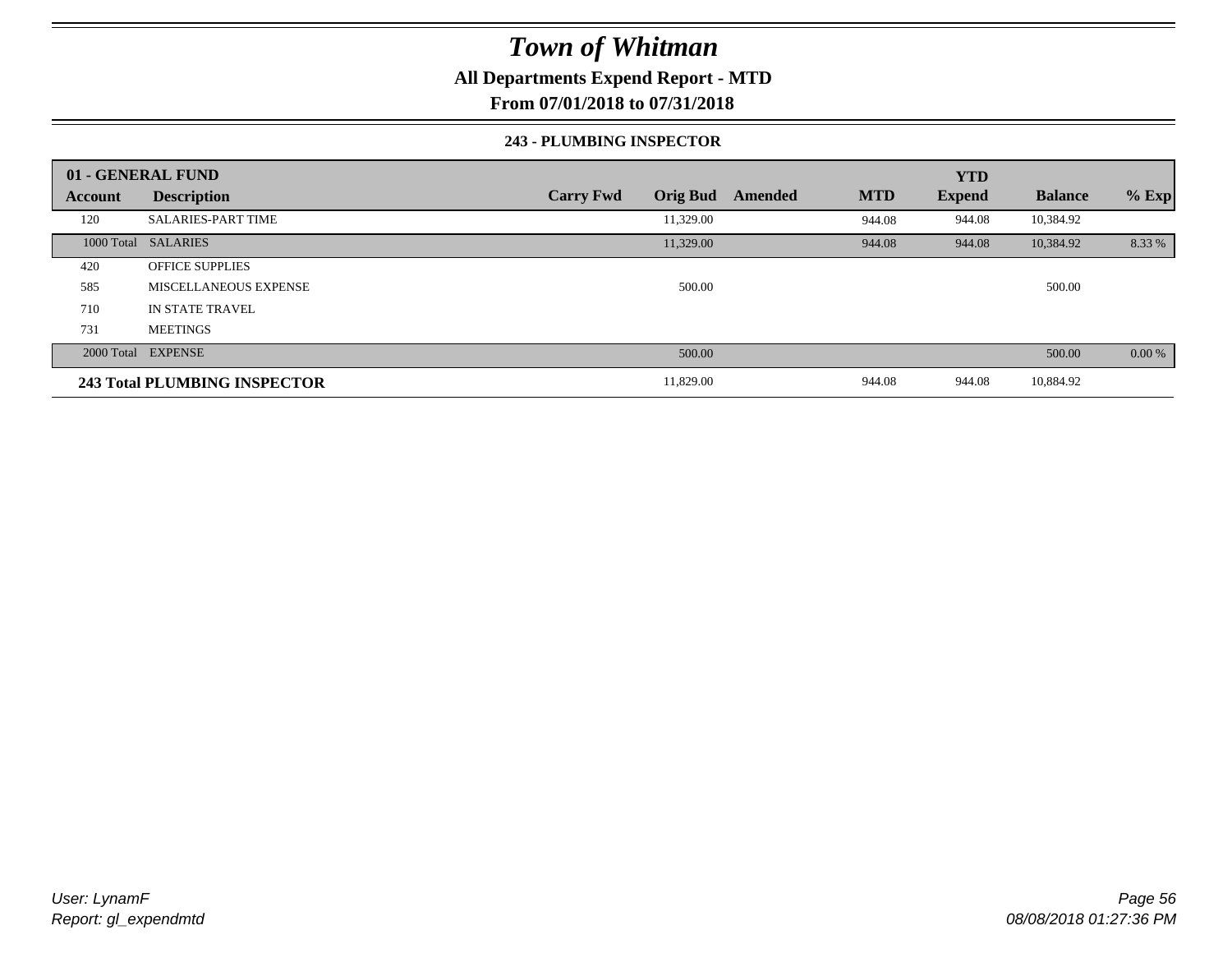**All Departments Expend Report - MTD**

**From 07/01/2018 to 07/31/2018**

#### **244 - SEALER OF WEIGHTS & MEASURES**

|         | 01 - GENERAL FUND                        |                  |                 |         |            | <b>YTD</b>    |                |          |
|---------|------------------------------------------|------------------|-----------------|---------|------------|---------------|----------------|----------|
| Account | <b>Description</b>                       | <b>Carry Fwd</b> | <b>Orig Bud</b> | Amended | <b>MTD</b> | <b>Expend</b> | <b>Balance</b> | $%$ Exp  |
| 120     | SALARIES-PART TIME                       |                  | 4,617.00        |         | 384.75     | 384.75        | 4,232.25       |          |
|         | 1000 Total SALARIES                      |                  | 4,617.00        |         | 384.75     | 384.75        | 4,232.25       | 8.33 %   |
| 420     | <b>OFFICE SUPPLIES</b>                   |                  |                 |         |            |               |                |          |
| 585     | MISCELLANEOUS EXPENSE                    |                  | 800.00          |         |            |               | 800.00         |          |
| 710     | IN STATE TRAVEL                          |                  |                 |         |            |               |                |          |
| 730     | <b>ASSOCIATION DUES</b>                  |                  |                 |         |            |               |                |          |
| 731     | <b>MEETINGS</b>                          |                  |                 |         |            |               |                |          |
|         | 2000 Total EXPENSE                       |                  | 800.00          |         |            |               | 800.00         | 0.00 %   |
| 243     | EQUIPMENT MAINTENANCE                    |                  | 125.00          |         |            |               | 125.00         |          |
|         | 2001 Total EXPENSE                       |                  | 125.00          |         |            |               | 125.00         | 0.00 %   |
| 949     | <b>FY2014 ENCUMBRANCES</b>               |                  |                 |         |            |               |                |          |
|         | 2002 Total EXPENSE                       |                  |                 |         |            |               |                | 100.00 % |
| 999     |                                          |                  |                 |         |            |               |                |          |
|         | 3801 Total RESERVE FND.TRAN. - EQUIPMENT |                  |                 |         |            |               |                | 100.00 % |
|         | 244 Total SEALER OF WEIGHTS & MEASURES   |                  | 5,542.00        |         | 384.75     | 384.75        | 5,157.25       |          |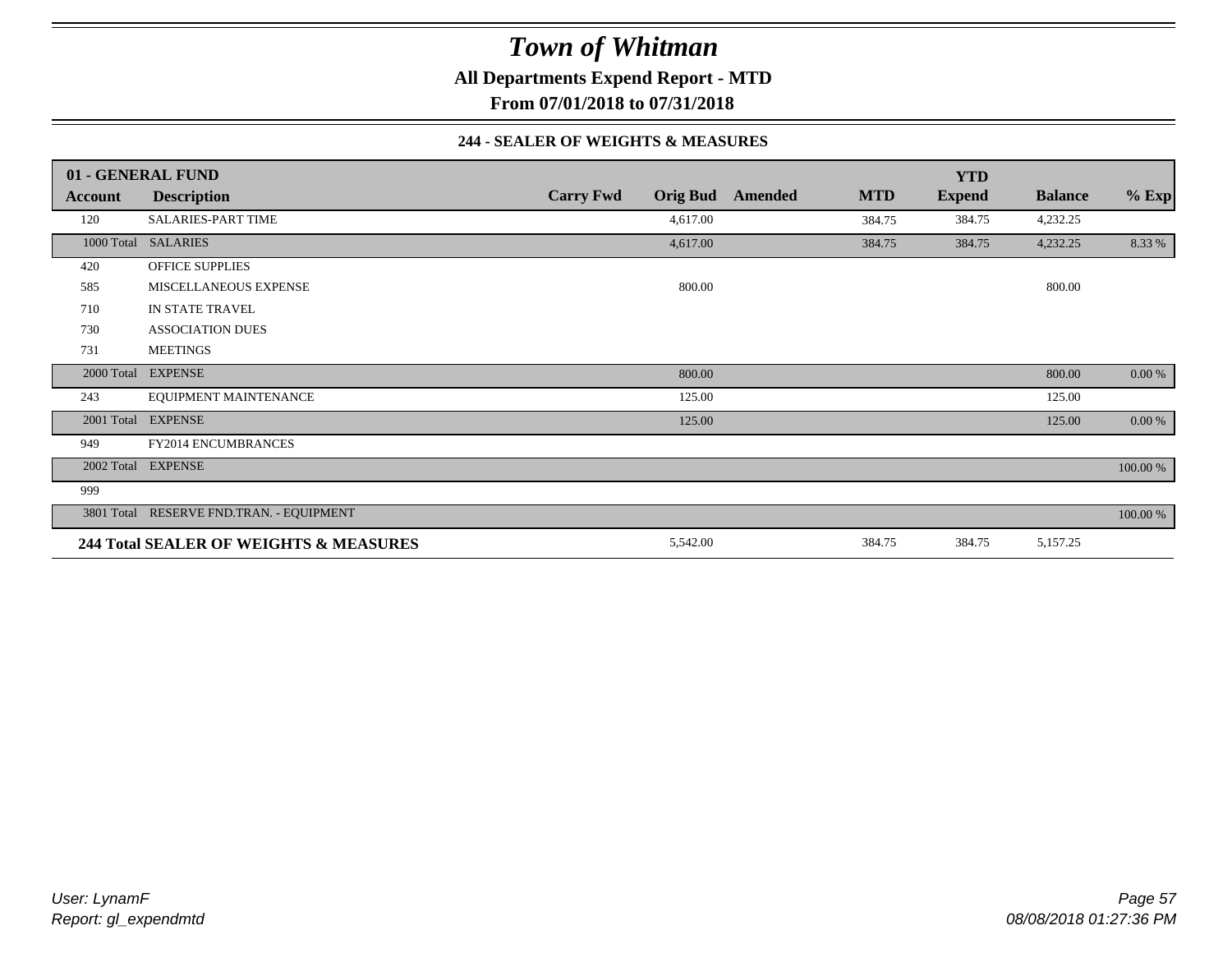**All Departments Expend Report - MTD**

**From 07/01/2018 to 07/31/2018**

#### **245 - ELECTRICAL INSPECTOR**

|         | 01 - GENERAL FUND                     |                                     |         |            | <b>YTD</b>    |                |          |
|---------|---------------------------------------|-------------------------------------|---------|------------|---------------|----------------|----------|
| Account | <b>Description</b>                    | <b>Carry Fwd</b><br><b>Orig Bud</b> | Amended | <b>MTD</b> | <b>Expend</b> | <b>Balance</b> | $%$ Exp  |
| 120     | <b>SALARIES-PART TIME</b>             | 16,784.00                           |         | 1,398.67   | 1,398.67      | 15,385.33      |          |
| 219     | <b>EMERGENCY RESPONSE</b>             | 1,200.00                            |         |            |               | 1,200.00       |          |
|         | 1000 Total SALARIES                   | 17,984.00                           |         | 1,398.67   | 1,398.67      | 16,585.33      | 7.77 %   |
| 340     | <b>TELEPHONE</b>                      |                                     |         |            |               |                |          |
| 343     | <b>CELL PHONES</b>                    |                                     |         |            |               |                |          |
| 420     | <b>OFFICE SUPPLIES</b>                |                                     |         |            |               |                |          |
| 585     | MISCELLANEOUS EXPENSE                 | 2,600.00                            |         |            |               | 2,600.00       |          |
| 710     | IN STATE TRAVEL                       |                                     |         |            |               |                |          |
| 948     | <b>FY07 ENCUMBRANCES</b>              |                                     |         |            |               |                |          |
|         | 2000 Total EXPENSE                    | 2,600.00                            |         |            |               | 2,600.00       | 0.00 %   |
| 948     | <b>FY07 ENCUMBRANCES</b>              |                                     |         |            |               |                |          |
|         | 2001 Total EXPENSE                    |                                     |         |            |               |                | 100.00 % |
|         | <b>245 Total ELECTRICAL INSPECTOR</b> | 20,584.00                           |         | 1,398.67   | 1,398.67      | 19,185.33      |          |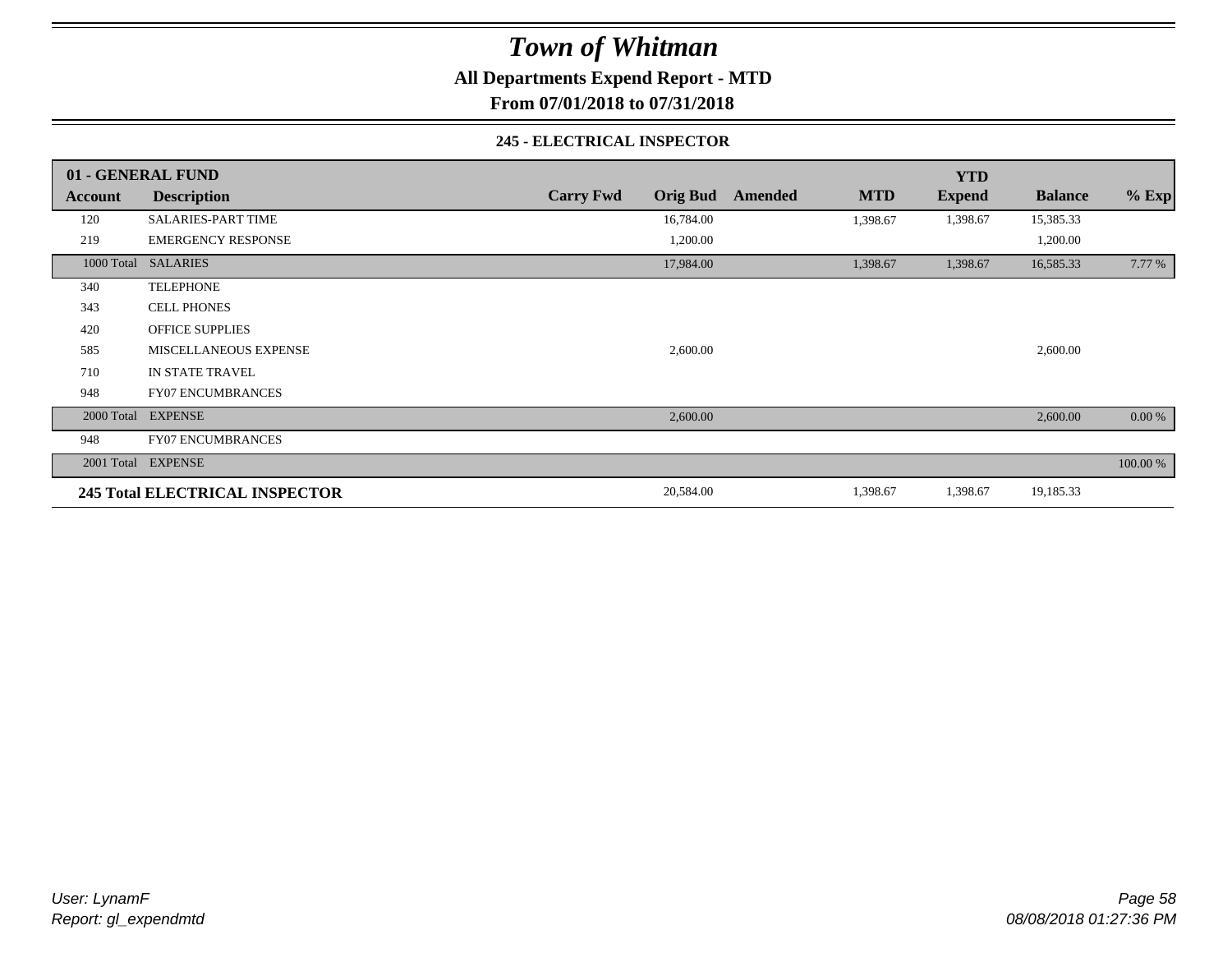**All Departments Expend Report - MTD**

### **From 07/01/2018 to 07/31/2018**

#### **291 - CIVIL DEFENSE**

|                | 01 - GENERAL FUND              |                  |           |                         |            | <b>YTD</b>    |                |             |
|----------------|--------------------------------|------------------|-----------|-------------------------|------------|---------------|----------------|-------------|
| <b>Account</b> | <b>Description</b>             | <b>Carry Fwd</b> |           | <b>Orig Bud</b> Amended | <b>MTD</b> | <b>Expend</b> | <b>Balance</b> | $%$ Exp     |
| 112            | <b>SALARIES</b>                |                  |           |                         |            |               |                |             |
|                | 1000 Total SALARIES            |                  |           |                         |            |               |                | 100.00 %    |
| 116            | <b>CLERICAL</b>                |                  | 3,817.00  |                         |            |               | 3,817.00       |             |
|                | 1001 Total SALARIES            |                  | 3,817.00  |                         |            |               | 3,817.00       | $0.00\,\%$  |
| 242            | <b>VEHICLE MAINTENANCE</b>     |                  |           |                         |            |               |                |             |
| 243            | EQUIPMENT MAINTENANCE          |                  |           |                         |            |               |                |             |
| 311            | <b>COMPUTER SERVICES</b>       |                  |           |                         |            |               |                |             |
| 340            | <b>TELEPHONE</b>               |                  |           |                         |            |               |                |             |
| 343            | <b>CELL PHONES</b>             |                  |           |                         |            |               |                |             |
| 748            | <b>GENERATOR MAINTENANCE</b>   |                  |           |                         |            |               |                |             |
| 420            | <b>OFFICE SUPPLIES</b>         |                  |           |                         |            |               |                |             |
| 582            | <b>UNIFORMS</b>                |                  |           |                         |            |               |                |             |
| 585            | MISCELLANEOUS EXPENSE          |                  | 3,500.00  |                         |            |               | 3,500.00       |             |
| 730            | <b>ASSOCIATION DUES</b>        |                  |           |                         |            |               |                |             |
| 740            | <b>INSURANCE PREMIUMS</b>      |                  |           |                         |            |               |                |             |
|                | 2000 Total EXPENSE             |                  | 3,500.00  |                         |            |               | 3,500.00       | 0.00 %      |
| 311            | <b>COMPUTER SERVICES</b>       |                  |           |                         |            |               |                |             |
| 343            | <b>CELL PHONES</b>             |                  |           |                         |            |               |                |             |
| 739            | <b>AUXILIARY POLICE</b>        |                  |           |                         |            |               |                |             |
|                | 2001 Total EXPENSE             |                  |           |                         |            |               |                | 100.00 %    |
| 943            | FY2012 ENCUMBRANCES            |                  |           |                         |            |               |                |             |
| 946            | FY2010 ENCUMBRANCES            |                  |           |                         |            |               |                |             |
| 949            | FY2014 ENCUMBRANCES            |                  |           |                         |            |               |                |             |
|                | 2002 Total EXPENSE             |                  |           |                         |            |               |                | $100.00~\%$ |
| 748            | GENERATOR MAINTENANCE          |                  | 7,500.00  |                         |            |               | 7,500.00       |             |
|                | 2003 Total EXPENSE             |                  | 7,500.00  |                         |            |               | 7,500.00       | $0.00\,\%$  |
|                | <b>291 Total CIVIL DEFENSE</b> |                  | 14,817.00 |                         |            |               | 14,817.00      |             |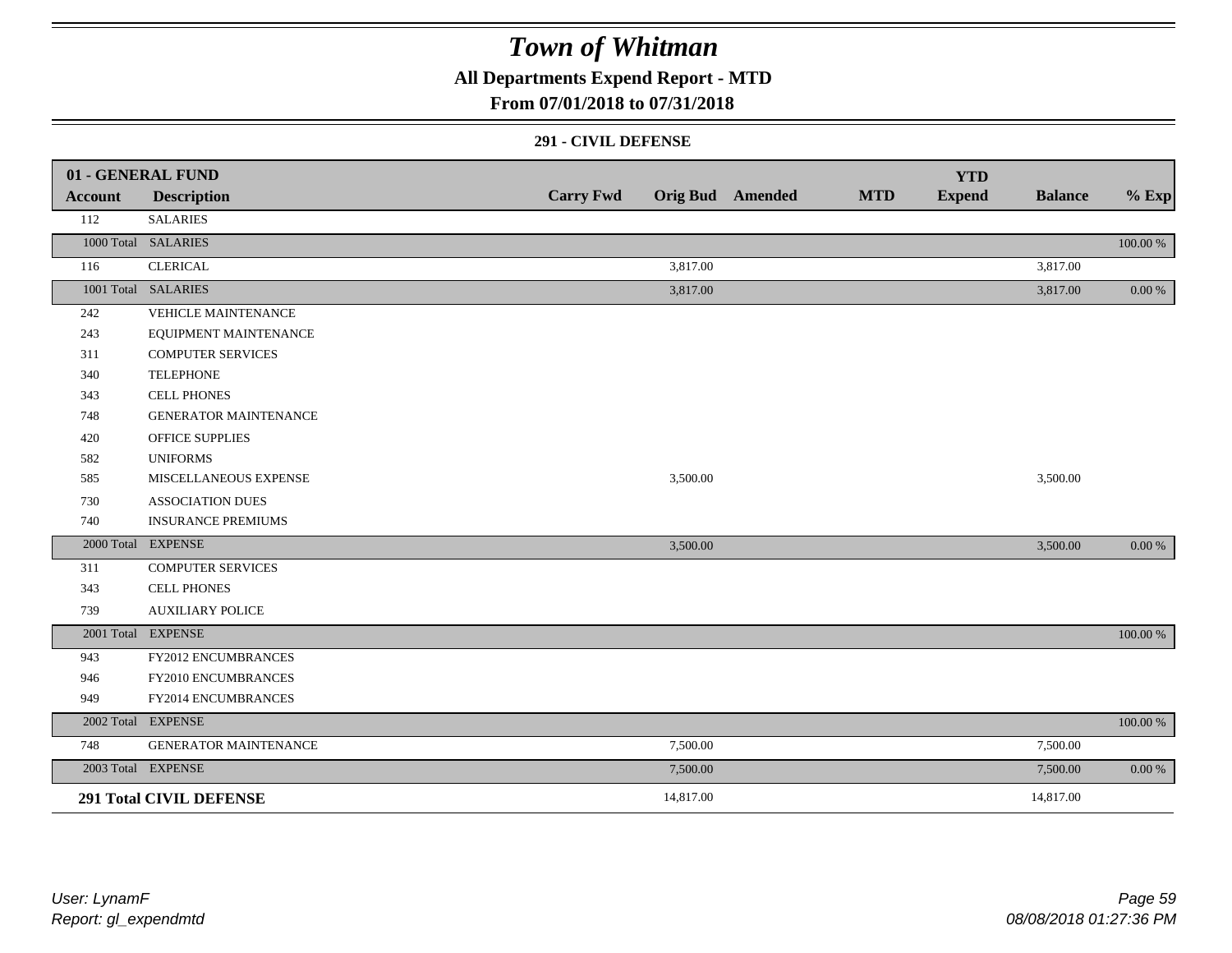**All Departments Expend Report - MTD**

**From 07/01/2018 to 07/31/2018**

#### **292 - SMALL ANIMAL CONTROL**

|                | 01 - GENERAL FUND                                 |                  |           |                         |            | <b>YTD</b>    |                |             |
|----------------|---------------------------------------------------|------------------|-----------|-------------------------|------------|---------------|----------------|-------------|
| <b>Account</b> | <b>Description</b>                                | <b>Carry Fwd</b> |           | <b>Orig Bud</b> Amended | <b>MTD</b> | <b>Expend</b> | <b>Balance</b> | $%$ Exp     |
| 112            | <b>SALARIES</b>                                   |                  | 45,734.00 |                         | 3,442.60   | 3,442.60      | 42,291.40      |             |
|                | 1000 Total SALARIES                               |                  | 45,734.00 |                         | 3,442.60   | 3,442.60      | 42,291.40      | 7.52 %      |
| 120            | SALARIES-PART TIME                                |                  |           |                         |            |               |                |             |
|                | 1001 Total SALARIES                               |                  |           |                         |            |               |                | 100.00 %    |
| 210            | <b>ELECTRICITY</b>                                |                  |           |                         | 64.71      | 64.71         | $-64.71$       |             |
| 212            | <b>GAS (NATURAL)</b>                              |                  |           |                         | 26.44      | 26.44         | $-26.44$       |             |
| 242            | <b>VEHICLE MAINTENANCE</b>                        |                  |           |                         |            |               |                |             |
| 340            | <b>TELEPHONE</b>                                  |                  |           |                         |            |               |                |             |
| 343            | <b>CELL PHONES</b>                                |                  |           |                         |            |               |                |             |
| 430            | BUILDING MAINTENANCE & REPAIR                     |                  |           |                         |            |               |                |             |
| 481            | <b>GASOLINE</b>                                   |                  |           |                         | 71.75      | 71.75         | $-71.75$       |             |
| 585            | MISCELLANEOUS EXPENSE                             |                  | 10,234.00 |                         |            |               | 10,234.00      |             |
| 586            | <b>CARE OF ANIMALS</b>                            |                  |           |                         |            |               |                |             |
| 730            | <b>ASSOCIATION DUES</b>                           |                  |           |                         |            |               |                |             |
|                | 2000 Total EXPENSE                                |                  | 10,234.00 |                         | 162.90     | 162.90        | 10,071.10      | 1.59 %      |
| 200            | <b>BURIAL OF DEAD ANIMALS</b>                     |                  | 4,088.00  |                         |            |               | 4,088.00       |             |
|                | 2001 Total EXPENSE                                |                  | 4,088.00  |                         |            |               | 4,088.00       | $0.00\ \%$  |
| 941            | FY 2017 ENCUMBRANCES                              |                  |           |                         |            |               |                |             |
| 945            | FY2013 ENCUMBRANCES                               |                  |           |                         |            |               |                |             |
| 940            | FY2016 ENCUMBRANCES                               |                  |           |                         |            |               |                |             |
|                | 2002 Total EXPENSE                                |                  |           |                         |            |               |                | $100.00~\%$ |
| 999            |                                                   |                  |           |                         |            |               |                |             |
|                | 4433 Total ART20ATM5/18LEASE/PCH22017FORDINT(1/3) |                  |           |                         |            |               |                | 100.00 %    |
| 999            |                                                   |                  |           |                         |            |               |                |             |
|                | 4435 Total A27A ATM5/16TN.KEN.-REP.FLR.INST.FENC  |                  |           |                         |            |               |                | $100.00~\%$ |
| 999            |                                                   |                  |           |                         |            |               |                |             |
|                | 4463 Total S4ATM5/18INSTALL2ROOF-TOPUNITSWMS      |                  |           |                         |            |               |                | 100.00 %    |
| 999            |                                                   |                  |           |                         |            |               |                |             |
|                | 4464 Total S5ATM5/18REPLACE2UNIVENTSATWMS         |                  |           |                         |            |               |                | 100.00 %    |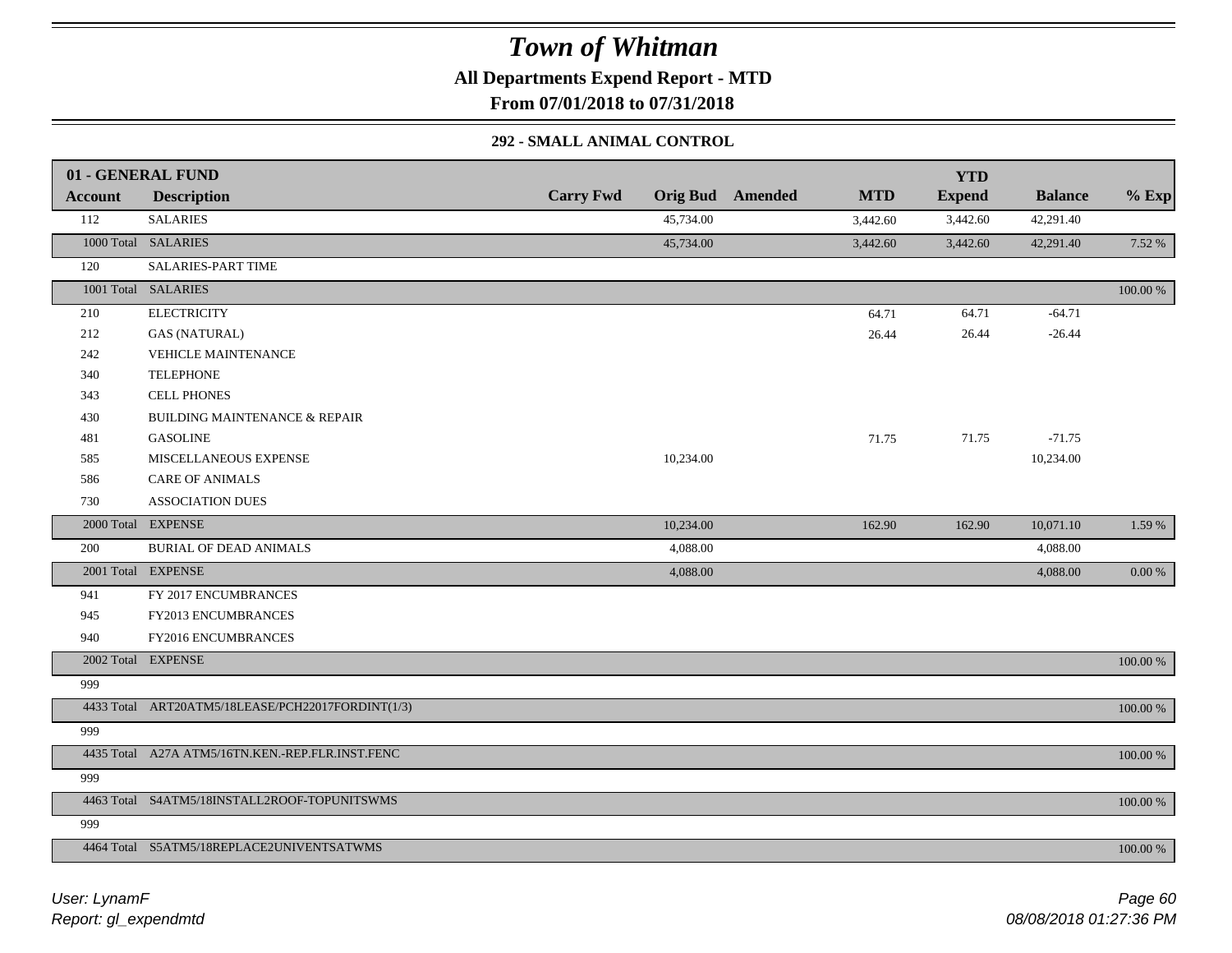**All Departments Expend Report - MTD**

**From 07/01/2018 to 07/31/2018**

#### **292 - SMALL ANIMAL CONTROL**

|         | 01 - GENERAL FUND                     |                  |           |         |            | YTD)          |                |         |
|---------|---------------------------------------|------------------|-----------|---------|------------|---------------|----------------|---------|
| Account | <b>Description</b>                    | <b>Carry Fwd</b> | Orig Bud  | Amended | <b>MTD</b> | <b>Expend</b> | <b>Balance</b> | $%$ Exp |
|         | <b>292 Total SMALL ANIMAL CONTROL</b> |                  | 60,056.00 |         | 3.605.50   | 3.605.50      | 56,450.50      |         |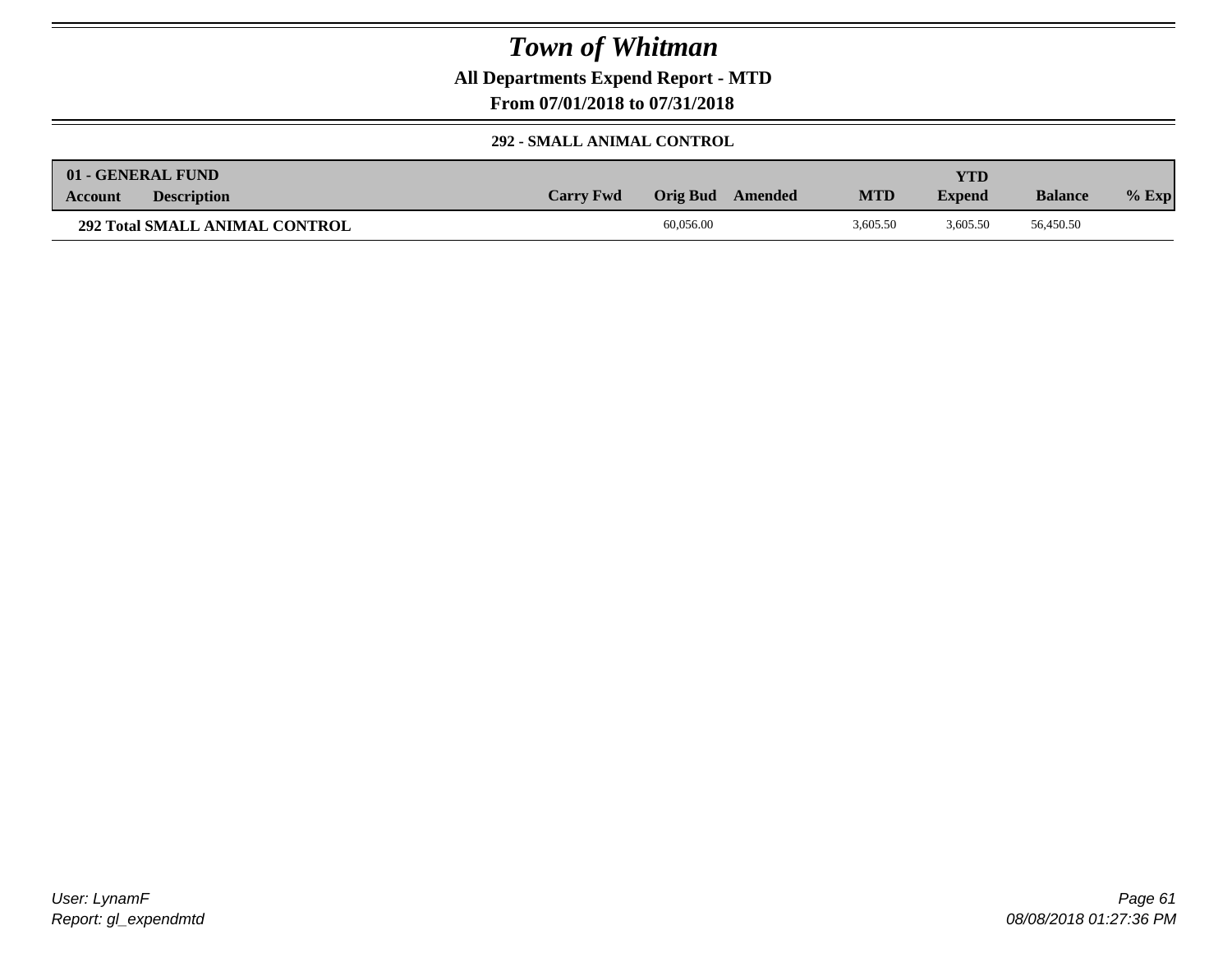**All Departments Expend Report - MTD**

### **From 07/01/2018 to 07/31/2018**

#### **300 - SCHOOL DEPARTMENT**

|         | 01 - GENERAL FUND                                   |                  |           |                         |            | <b>YTD</b>    |                |            |
|---------|-----------------------------------------------------|------------------|-----------|-------------------------|------------|---------------|----------------|------------|
| Account | <b>Description</b>                                  | <b>Carry Fwd</b> |           | <b>Orig Bud</b> Amended | <b>MTD</b> | <b>Expend</b> | <b>Balance</b> | $%$ Exp    |
| 718     | HOLT SCHOOL-MAINTENANCE & EXP.                      |                  |           |                         |            |               |                |            |
|         | 2000 Total EXPENSE                                  |                  |           |                         |            |               |                | 100.00 %   |
| 940     | FY2016 ENCUMBRANCES                                 |                  |           |                         |            |               |                |            |
| 945     | FY2013 ENCUMBRANCES                                 |                  |           |                         |            |               |                |            |
|         | 2001 Total EXPENSE                                  |                  |           |                         |            |               |                | 100.00 %   |
| 999     |                                                     |                  |           |                         |            |               |                |            |
|         | 4447 Total A46BATM5/16&A15STM12/17REP.DUVAL ROOF    |                  |           |                         |            |               |                | 100.00 %   |
| 999     |                                                     |                  |           |                         |            |               |                |            |
|         | 4449 Total A46A ATM5/16ENG.&DESIGN DUVAL ROOF       |                  |           |                         |            |               |                | 100.00 %   |
| 999     |                                                     |                  |           |                         |            |               |                |            |
|         | 4450 Total A.51ATM5/16 PUR.ACOUST.MAT.CON&DUV       |                  |           |                         |            |               |                | 100.00 %   |
| 999     |                                                     |                  | 35,000.00 |                         |            |               | 35,000.00      |            |
|         | 4454 Total S1ATM5/18SECURITYIMPDUVALSCHOOL          |                  | 35,000.00 |                         |            |               | 35,000.00      | 0.00%      |
| 999     |                                                     |                  | 35,000.00 |                         |            |               | 35,000.00      |            |
|         | 4456 Total S2ATM5/18SECURITYIMPCONLEYSCHOOL         |                  | 35,000.00 |                         |            |               | 35,000.00      | 0.00 %     |
| 999     |                                                     |                  |           |                         |            |               |                |            |
|         | 4458 Total A.16STM12/17REPL.ROOFTOP UNITS-FIRE STA. |                  |           |                         |            |               |                | 100.00 %   |
| 999     |                                                     |                  |           |                         |            |               |                |            |
|         | 4461 Total A.13STM12/17REPL2ROOFTOP UNITS-MID.SCH   |                  |           |                         |            |               |                | 100.00 %   |
| 999     |                                                     |                  | 35,000.00 |                         |            |               | 35,000.00      |            |
|         | 4462 Total S3ATM5/18UPDATEEXISTINGCAMARASDUVALSCHOO |                  | 35,000.00 |                         |            |               | 35,000.00      | $0.00\,\%$ |
| 999     |                                                     |                  | 5,600.00  |                         |            |               | 5,600.00       |            |
|         | 4464 Total S5ATM5/18REPLACE2UNIVENTSATWMS           |                  | 5,600.00  |                         |            |               | 5,600.00       | 0.00 %     |
| 999     |                                                     |                  | 15,000.00 |                         |            |               | 15,000.00      |            |
|         | 4469 Total S4 ATM5/18 INSTALL 2 ROOF-TOP UNITS - WM |                  | 15,000.00 |                         |            |               | 15,000.00      | 0.00 %     |
| 999     |                                                     |                  | 35,892.00 |                         |            |               | 35,892.00      |            |
|         | 4470 Total S6ATM5/18INT&EXTSECURITYCAMARAS-H.S.     |                  | 35,892.00 |                         |            |               | 35,892.00      | 0.00 %     |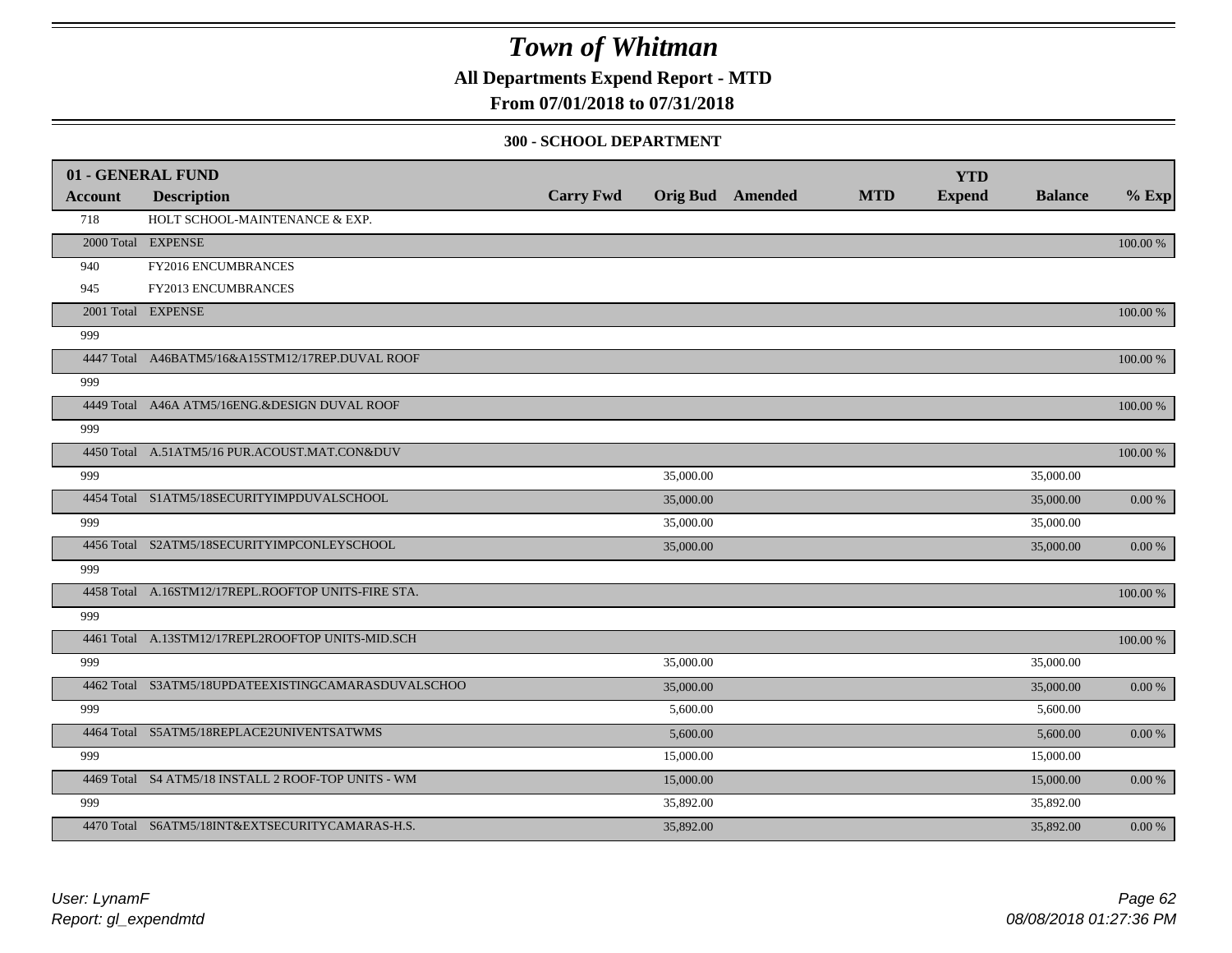**All Departments Expend Report - MTD**

### **From 07/01/2018 to 07/31/2018**

#### **300 - SCHOOL DEPARTMENT**

|            | 01 - GENERAL FUND                                   |                  |                 |         |            | <b>YTD</b>    |                |          |
|------------|-----------------------------------------------------|------------------|-----------------|---------|------------|---------------|----------------|----------|
| Account    | <b>Description</b>                                  | <b>Carry Fwd</b> | <b>Orig Bud</b> | Amended | <b>MTD</b> | <b>Expend</b> | <b>Balance</b> | $%$ Exp  |
| 999        |                                                     |                  |                 |         |            |               |                |          |
| 4540 Total | A.50ATM5/16REPLACE CARPETS CONL&MID.                |                  |                 |         |            |               |                | 100.00 % |
| 999        |                                                     |                  |                 |         |            |               |                |          |
|            | 4574 Total A.S2 ATM5/17 MIDDLE SCH.GYM FLOOR        |                  |                 |         |            |               |                | 100.00 % |
| 999        |                                                     |                  |                 |         |            |               |                |          |
|            | 4580 Total A.S3ATM5/17PHS.ED.CURT.&PORT.BLCH.MID.SC |                  |                 |         |            |               |                | 100.00 % |
| 999        |                                                     |                  |                 |         |            |               |                |          |
|            | 4581 Total A.S4ATM5/17EXT.DOORS-DUV,CON.MID.        |                  |                 |         |            |               |                | 100.00 % |
| 999        |                                                     |                  |                 |         |            |               |                |          |
|            | 4582 Total A.S6ATM5/17 SEAL PLAYGRDS.DUV,CON,MID.   |                  |                 |         |            |               |                | 100.00 % |
| 999        |                                                     |                  |                 |         |            |               |                |          |
|            | 4583 Total A.S7ATM5/17REPAIR SIDEWALKS-DUVAL        |                  |                 |         |            |               |                | 100.00 % |
|            | <b>300 Total SCHOOL DEPARTMENT</b>                  |                  | 161,492.00      |         |            |               | 161,492.00     |          |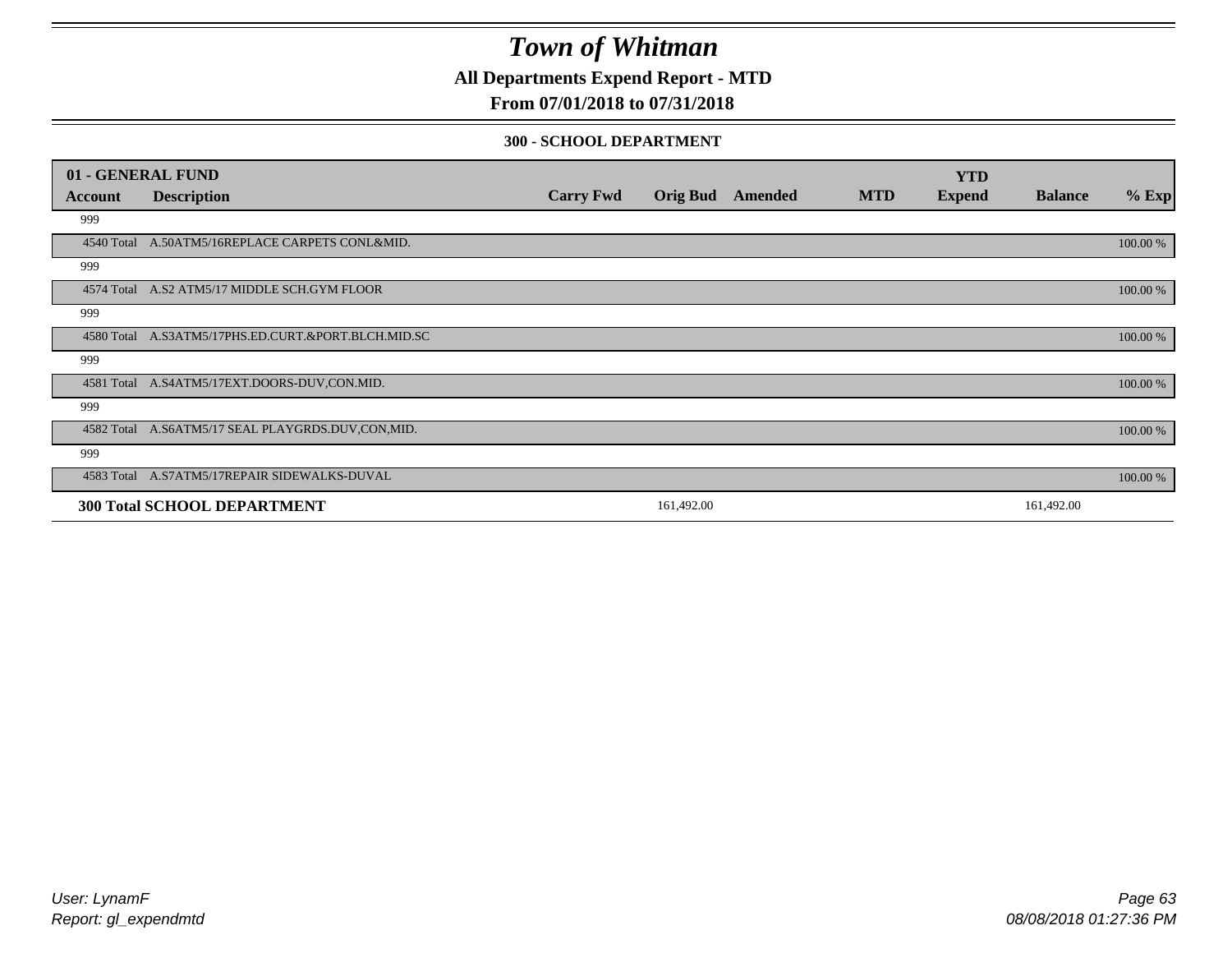### **All Departments Expend Report - MTD**

### **From 07/01/2018 to 07/31/2018**

#### **301 - VOCATIONAL TRAINING**

|         | 01 - GENERAL FUND                    |                  |                 |         |            | <b>YTD</b>    |                |          |
|---------|--------------------------------------|------------------|-----------------|---------|------------|---------------|----------------|----------|
| Account | <b>Description</b>                   | <b>Carry Fwd</b> | <b>Orig Bud</b> | Amended | <b>MTD</b> | <b>Expend</b> | <b>Balance</b> | $%$ Exp  |
| 319     | SO.SH.VO.TEC.ADD'L APP.              |                  |                 |         |            |               |                |          |
| 321     | SOUTH SHORE VOCATIONAL-TECH.         |                  | 1,556,704.00    |         | 389,176.00 | 389,176.00    | 1,167,528.00   |          |
|         | 2000 Total EXPENSE                   |                  | 1,556,704.00    |         | 389,176.00 | 389,176.00    | 1,167,528.00   | 25.00 %  |
| 112     | <b>SALARIES</b>                      |                  |                 |         |            |               |                |          |
| 322     | OTHER VOCATIONAL TUITION             |                  | 294,174.00      |         |            |               | 294,174.00     |          |
|         | 2001 Total EXPENSE                   |                  | 294,174.00      |         |            |               | 294,174.00     | 0.00 %   |
| 710     | <b>IN STATE TRAVEL</b>               |                  | 49,000.00       |         |            |               | 49,000.00      |          |
|         | 2002 Total EXPENSE                   |                  | 49,000.00       |         |            |               | 49,000.00      | $0.00\%$ |
| 946     | <b>FY2010 ENCUMBRANCES</b>           |                  |                 |         |            |               |                |          |
|         | 2003 Total EXPENSE                   |                  |                 |         |            |               |                | 100.00 % |
|         | <b>301 Total VOCATIONAL TRAINING</b> |                  | 1,899,878.00    |         | 389,176.00 | 389,176.00    | 1,510,702.00   |          |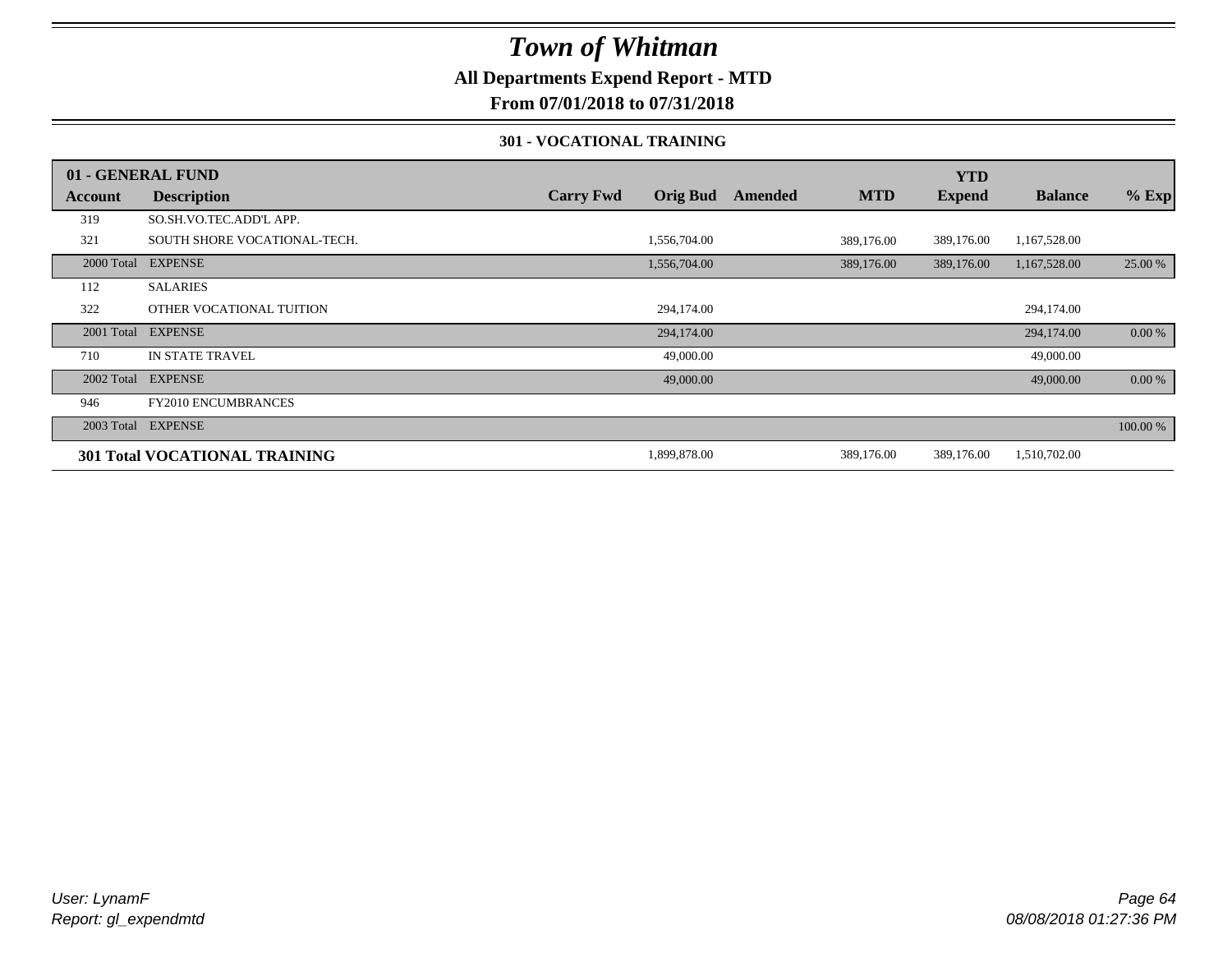## *Town of Whitman* **All Departments Expend Report - MTD**

### **From 07/01/2018 to 07/31/2018**

#### **320 - WHITMAN-HANSON REGIONAL**

|                | 01 - GENERAL FUND                                |                  |                         |              | <b>YTD</b>    |                |            |
|----------------|--------------------------------------------------|------------------|-------------------------|--------------|---------------|----------------|------------|
| <b>Account</b> | <b>Description</b>                               | <b>Carry Fwd</b> | <b>Orig Bud</b> Amended | <b>MTD</b>   | <b>Expend</b> | <b>Balance</b> | $%$ Exp    |
| 324            | <b>CROSSING GUARDS</b>                           | 39,027.00        |                         |              |               | 39,027.00      |            |
|                | 1000 Total SALARIES                              | 39,027.00        |                         |              |               | 39,027.00      | $0.00\,\%$ |
| 305            | <b>INSTRUCTIONAL</b>                             | 13,270,185.00    |                         | 3,317,546.25 | 3,317,546.25  | 9,952,638.75   |            |
|                | 2000 Total EXPENSE                               | 13,270,185.00    |                         | 3,317,546.25 | 3,317,546.25  | 9,952,638.75   | 25.00 %    |
| 323            | NON-MANDATED BUSSING                             | 381,357.00       |                         | 95,339.25    | 95,339.25     | 286,017.75     |            |
| 943            | <b>FY2012 ENCUMBRANCES</b>                       |                  |                         |              |               |                |            |
|                | 2001 Total EXPENSE                               | 381,357.00       |                         | 95,339.25    | 95,339.25     | 286,017.75     | 25.00 %    |
| 324            | <b>CROSSING GUARDS</b>                           |                  |                         |              |               |                |            |
|                | 2002 Total EXPENSE                               |                  |                         |              |               |                | 100.00 %   |
| 999            |                                                  |                  |                         |              |               |                |            |
|                | 4452 Total A.53ATM5/16REPAIR WALKWAYS -WHRS      |                  |                         |              |               |                | 100.00 %   |
| 999            |                                                  |                  |                         |              |               |                |            |
|                | 4453 Total A54ATM5/16REPL.BLCHER CHAIR LIFT WHRS |                  |                         |              |               |                | 100.00 %   |
| 999            |                                                  |                  |                         |              |               |                |            |
|                | 4455 Total A7STM 5/16 REPL.HOT WTR. SYS.WHRHS    |                  |                         |              |               |                | 100.00 %   |
| 999            |                                                  |                  |                         |              |               |                |            |
|                | 4457 Total A.14STM12/17MOVING P-K PROG.TO W-H    |                  |                         |              |               |                | 100.00 %   |
| 999            |                                                  |                  |                         |              |               |                |            |
|                | 4459 Total A.8STM5/17 PUR.W.H.R.SCHL LUNCH VAN   |                  |                         |              |               |                | 100.00 %   |
| 999            |                                                  |                  |                         |              |               |                |            |
|                | 4460 Total A.52ATM5/16RECONSTR.TENNIS CTS.WHRS   |                  |                         |              |               |                | 100.00 %   |
| 999            |                                                  | 468,058.00       |                         | 466,058.00   | 466,058.00    | 2,000.00       |            |
|                | 4465 Total ART.5 ATM5/18 DEBT SERV.HIGH SCH.     | 468,058.00       |                         | 466,058.00   | 466,058.00    | 2,000.00       | 99.57 %    |
| 999            |                                                  |                  |                         |              |               |                |            |
|                | 4466 Total A.9 ATM 5/17 DEBT SERV. HIGH SCHOOL   |                  |                         |              |               |                | 100.00 %   |
| 999            |                                                  |                  |                         |              |               |                |            |
|                | 4467 Total A.6 ATM5/15 DEBT SERV. HIGH SCH       |                  |                         |              |               |                | 100.00 %   |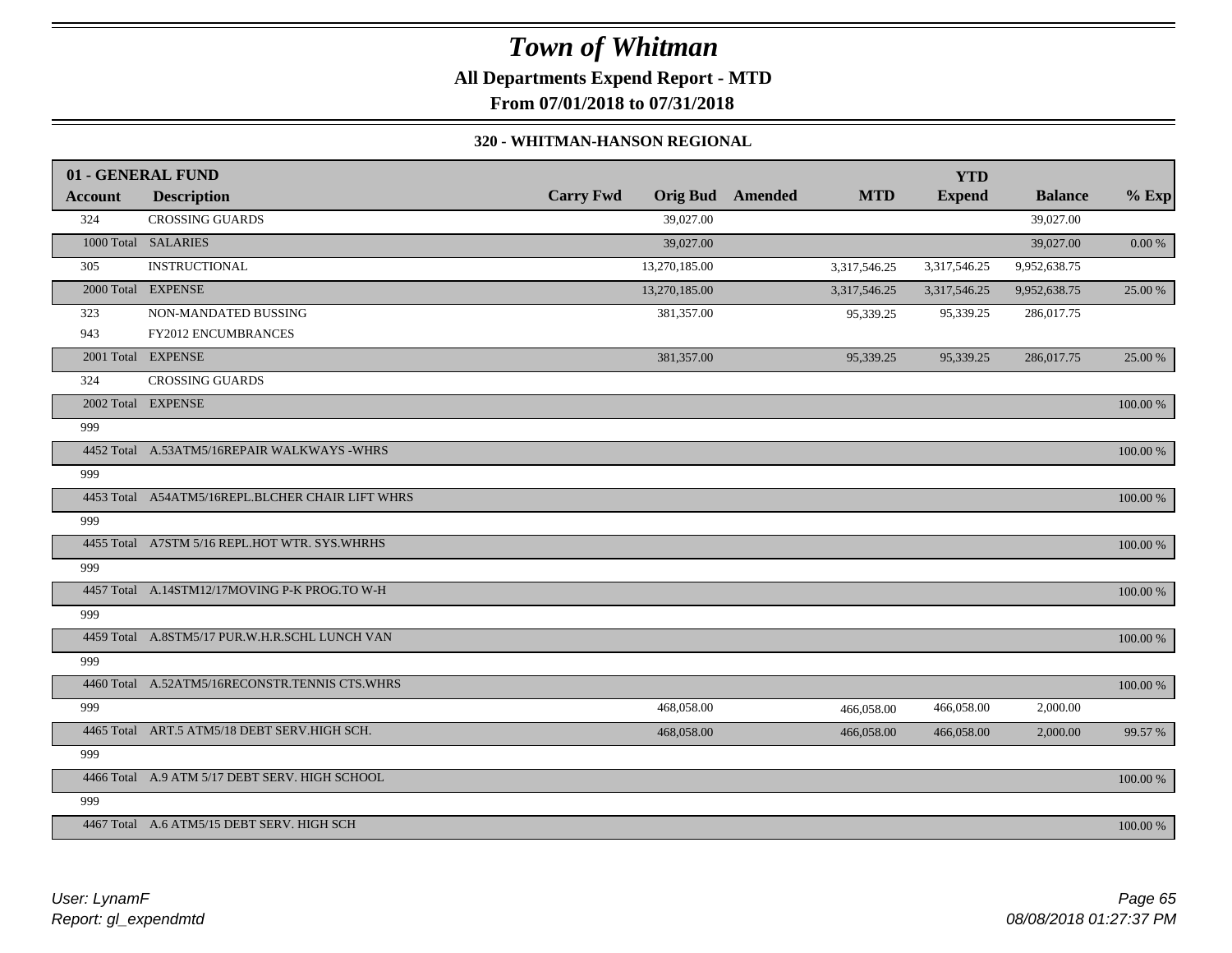**All Departments Expend Report - MTD**

### **From 07/01/2018 to 07/31/2018**

#### **320 - WHITMAN-HANSON REGIONAL**

|            | 01 - GENERAL FUND                               |                  |                 |         |              | <b>YTD</b>    |                |          |
|------------|-------------------------------------------------|------------------|-----------------|---------|--------------|---------------|----------------|----------|
| Account    | <b>Description</b>                              | <b>Carry Fwd</b> | <b>Orig Bud</b> | Amended | <b>MTD</b>   | <b>Expend</b> | <b>Balance</b> | $%$ Exp  |
| 999        |                                                 |                  |                 |         |              |               |                |          |
|            | 4584 Total A1STM3/18 Mov.P-K Fr.Maquan to WHRHS |                  |                 |         |              |               |                | 100.00 % |
| 999        |                                                 |                  |                 |         |              |               |                |          |
|            | 4590 Total A.S8ATM5/17 RESTORE TURF-HIGH SCHOOL |                  |                 |         |              |               |                | 100.00 % |
| 999        |                                                 |                  |                 |         |              |               |                |          |
|            | 4591 Total A.S10ATM 5/17REP.POTHOLES&CRAKS-H.S. |                  |                 |         |              |               |                | 100.00 % |
| 999        |                                                 |                  |                 |         |              |               |                |          |
| 4592 Total | A.S11ATM5/17CROSSING LIGHTS-H.S.                |                  |                 |         |              |               |                | 100.00 % |
| 999        |                                                 |                  |                 |         |              |               |                |          |
| 4593 Total | A.S13ATM5/17ENVELOPE REPAIRS-H.S.               |                  |                 |         |              |               |                | 100.00 % |
| 999        |                                                 |                  |                 |         |              |               |                |          |
| 4594 Total | A.S14ATM5/17 HOT WATER HEATER -H.S.             |                  |                 |         |              |               |                | 100.00 % |
|            | 320 Total WHITMAN-HANSON REGIONAL               |                  | 14,158,627.00   |         | 3,878,943.50 | 3,878,943.50  | 10,279,683.50  |          |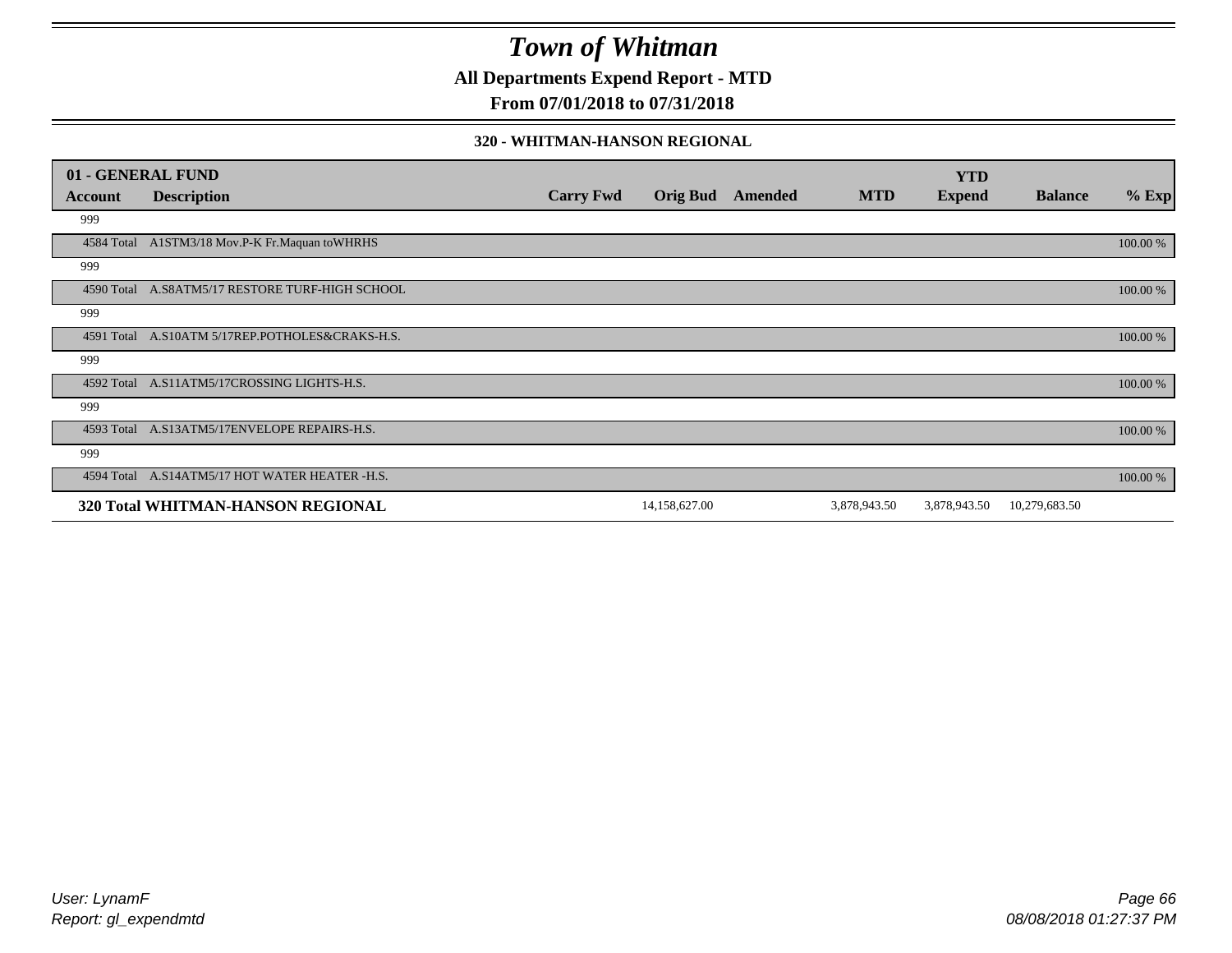### **All Departments Expend Report - MTD**

### **From 07/01/2018 to 07/31/2018**

#### **294 - DPW-TREE DEPARTMENT**

|         | 01 - GENERAL FUND              |                  |                         |            | <b>YTD</b>    |                |          |
|---------|--------------------------------|------------------|-------------------------|------------|---------------|----------------|----------|
| Account | <b>Description</b>             | <b>Carry Fwd</b> | <b>Orig Bud</b> Amended | <b>MTD</b> | <b>Expend</b> | <b>Balance</b> | $%$ Exp  |
| 247     | <b>INSECT CONTROL</b>          |                  |                         |            |               |                |          |
| 460     | <b>GROUNDSKEEPING SUPPLIES</b> |                  |                         |            |               |                |          |
| 585     | MISCELLANEOUS EXPENSE          |                  |                         |            |               |                |          |
|         | 2000 Total EXPENSE             |                  |                         |            |               |                | 100.00 % |
|         | 294 Total DPW-TREE DEPARTMENT  |                  |                         |            |               |                |          |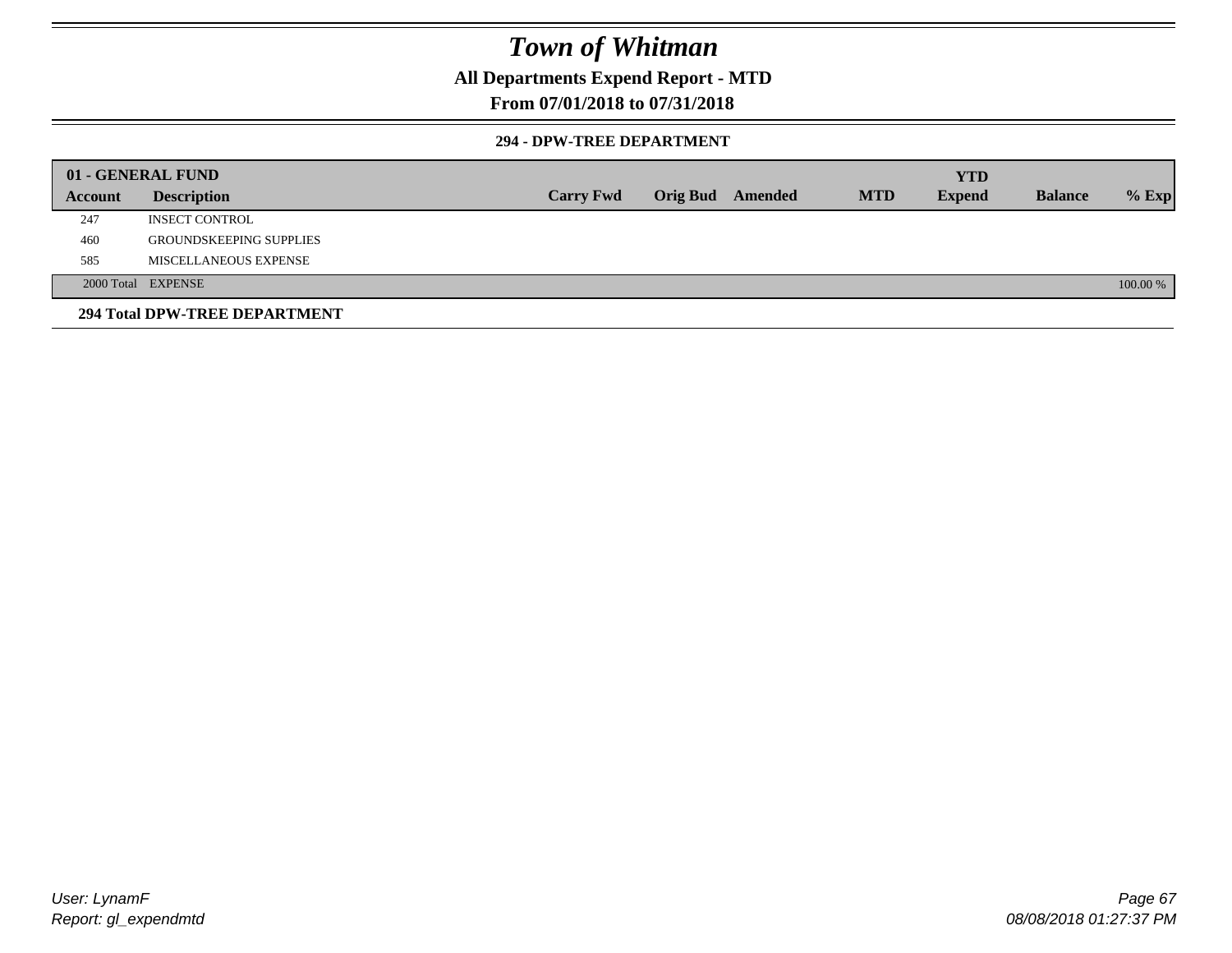### **All Departments Expend Report - MTD From 07/01/2018 to 07/31/2018**

#### **400 - DPW SALARIES**

|         | 01 - GENERAL FUND                             |                                     |                       | <b>YTD</b>    |                |          |
|---------|-----------------------------------------------|-------------------------------------|-----------------------|---------------|----------------|----------|
| Account | <b>Description</b>                            | <b>Carry Fwd</b><br><b>Orig Bud</b> | <b>MTD</b><br>Amended | <b>Expend</b> | <b>Balance</b> | $%$ Exp  |
| 113     | DIVISIONAL LABOR-REGULAR                      | 474,011.00                          | 29,415.20             | 29,415.20     | 444,595.80     |          |
| 114     | DIVISIONAL LABOR-O.T.                         |                                     | 1,587.84              | 1,587.84      | $-1,587.84$    |          |
| 116     | <b>CLERICAL</b>                               | 43,680.00                           | 3,360.00              | 3,360.00      | 40,320.00      |          |
| 123     | RECORDING SECRETARY                           | 1,620.00                            | 108.00                | 108.00        | 1,512.00       |          |
| 144     | <b>EDUCATION INCENTIVE</b>                    |                                     |                       |               |                |          |
| 146     | SALARIES-LONGEVITY                            | 1,900.00                            |                       |               | 1,900.00       |          |
| 222     | CDL LIC. / STIPEND                            |                                     |                       |               |                |          |
| 939     | <b>FY2015 ENCUMBRANCES</b>                    |                                     |                       |               |                |          |
|         | 1000 Total SALARIES                           | 521,211.00                          | 34,471.04             | 34,471.04     | 486,739.96     | 6.61 %   |
| 119     | SALARY-ASSIST.SUPERINTENDENT                  | 98,387.00                           | 7,547.48              | 7,547.48      | 90,839.52      |          |
| 222     | CDL LIC. / STIPEND                            | 983.00                              | 983.00                | 983.00        |                |          |
| 234     | <b>SALARIES - UNUSED SICK &amp; VAC. TIME</b> |                                     |                       |               |                |          |
|         | 1001 Total SALARIES                           | 99,370.00                           | 8,530.48              | 8,530.48      | 90,839.52      | 8.58 %   |
| 138     | <b>SICK LEAVE BUY-BACK</b>                    |                                     |                       |               |                |          |
|         | 1002 Total SALARIES                           |                                     |                       |               |                | 100.00 % |
|         | <b>400 Total DPW SALARIES</b>                 | 620,581.00                          | 43,001.52             | 43,001.52     | 577,579.48     |          |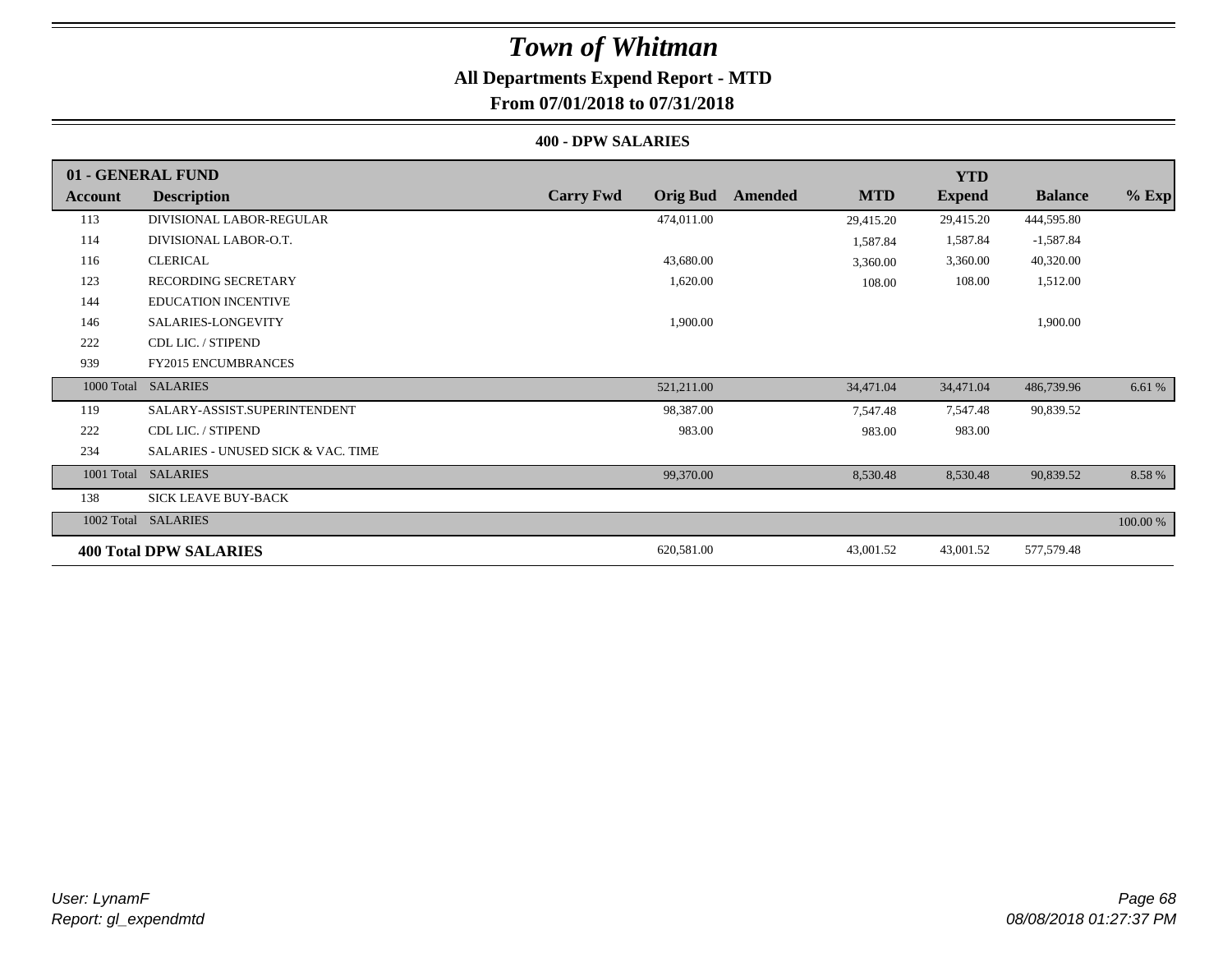### **All Departments Expend Report - MTD**

### **From 07/01/2018 to 07/31/2018**

#### **402 - DPW-DIVISIONAL EXPENSE**

| Account           | 01 - GENERAL FUND<br><b>Description</b> | <b>Carry Fwd</b> |            | <b>Orig Bud</b> Amended | <b>MTD</b> | <b>YTD</b><br><b>Expend</b> | <b>Balance</b> | $%$ Exp           |
|-------------------|-----------------------------------------|------------------|------------|-------------------------|------------|-----------------------------|----------------|-------------------|
| 247               | <b>INSECT CONTROL</b>                   |                  |            |                         |            |                             |                |                   |
| 460               | GROUNDSKEEPING SUPPLIES                 |                  |            |                         |            |                             |                |                   |
| 582               | <b>UNIFORMS</b>                         |                  |            |                         |            |                             |                |                   |
| 585               | MISCELLANEOUS EXPENSE                   |                  | 176,100.00 |                         |            |                             | 176,100.00     |                   |
|                   | 2294 Total DPW-TREE DEPARTMENT          |                  | 176,100.00 |                         |            |                             | 176,100.00     | 0.00 %            |
| 144               | EDUCATION INCENTIVE                     |                  |            |                         |            |                             |                |                   |
| 244               | OFFICE EQUIPMENT MAINTENANCE            |                  |            |                         |            |                             |                |                   |
| 340               | <b>TELEPHONE</b>                        |                  |            |                         |            |                             |                |                   |
| 343               | <b>CELL PHONES</b>                      |                  |            |                         |            |                             |                |                   |
| 948               | FY07 ENCUMBRANCES                       |                  |            |                         |            |                             |                |                   |
| 949               | FY2014 ENCUMBRANCES                     |                  |            |                         |            |                             |                |                   |
| 420               | OFFICE SUPPLIES                         |                  |            |                         | 349.82     | 349.82                      | $-349.82$      |                   |
| 422               | <b>COPY EXPENSE</b>                     |                  |            |                         |            |                             |                |                   |
| 582               | <b>UNIFORMS</b>                         |                  |            |                         | 400.00     | 400.00                      | $-400.00$      |                   |
| 585               | MISCELLANEOUS EXPENSE                   |                  |            |                         | 12.47      | 12.47                       | $-12.47$       |                   |
| 939               | FY2015 ENCUMBRANCES                     |                  |            |                         |            |                             |                |                   |
| 730               | ASSOCIATION DUES                        |                  |            |                         |            |                             |                |                   |
| 870               | OFFICE EQUIPMENT                        |                  |            |                         |            |                             |                |                   |
| 2405 Total        | DPW-ADMINISTRATION                      |                  |            |                         | 762.29     | 762.29                      | $-762.29$      | 100.00 %          |
| 530               | <b>CHEMICALS</b>                        |                  |            |                         |            |                             |                |                   |
| 582               | <b>UNIFORMS</b>                         |                  |            |                         |            |                             |                |                   |
| 585               | MISCELLANEOUS EXPENSE                   |                  |            |                         |            |                             |                |                   |
| 730               | <b>ASSOCIATION DUES</b>                 |                  |            |                         |            |                             |                |                   |
| 731               | <b>MEETINGS</b>                         |                  |            |                         |            |                             |                |                   |
| 943               | FY2012 ENCUMBRANCES                     |                  |            |                         |            |                             |                |                   |
|                   | 2411 Total DPW-ENGINEERING              |                  |            |                         |            |                             |                | 100.00 %          |
| 245               | ROADWAY MAINTENANCE                     |                  |            |                         | 809.76     | 809.76                      | $-809.76$      |                   |
| 248               | STREET SIGNS & MARKINGS                 |                  |            |                         |            |                             |                |                   |
| 250               | <b>DRAINAGE</b>                         |                  |            |                         |            |                             |                |                   |
| 272               | EQUIPMENT RENTAL                        |                  |            |                         |            |                             |                |                   |
| 582               | <b>UNIFORMS</b>                         |                  |            |                         | 928.14     | 928.14                      | $-928.14$      |                   |
| $112221$ $122222$ |                                         |                  |            |                         |            |                             |                | $D - \cdots$ $D'$ |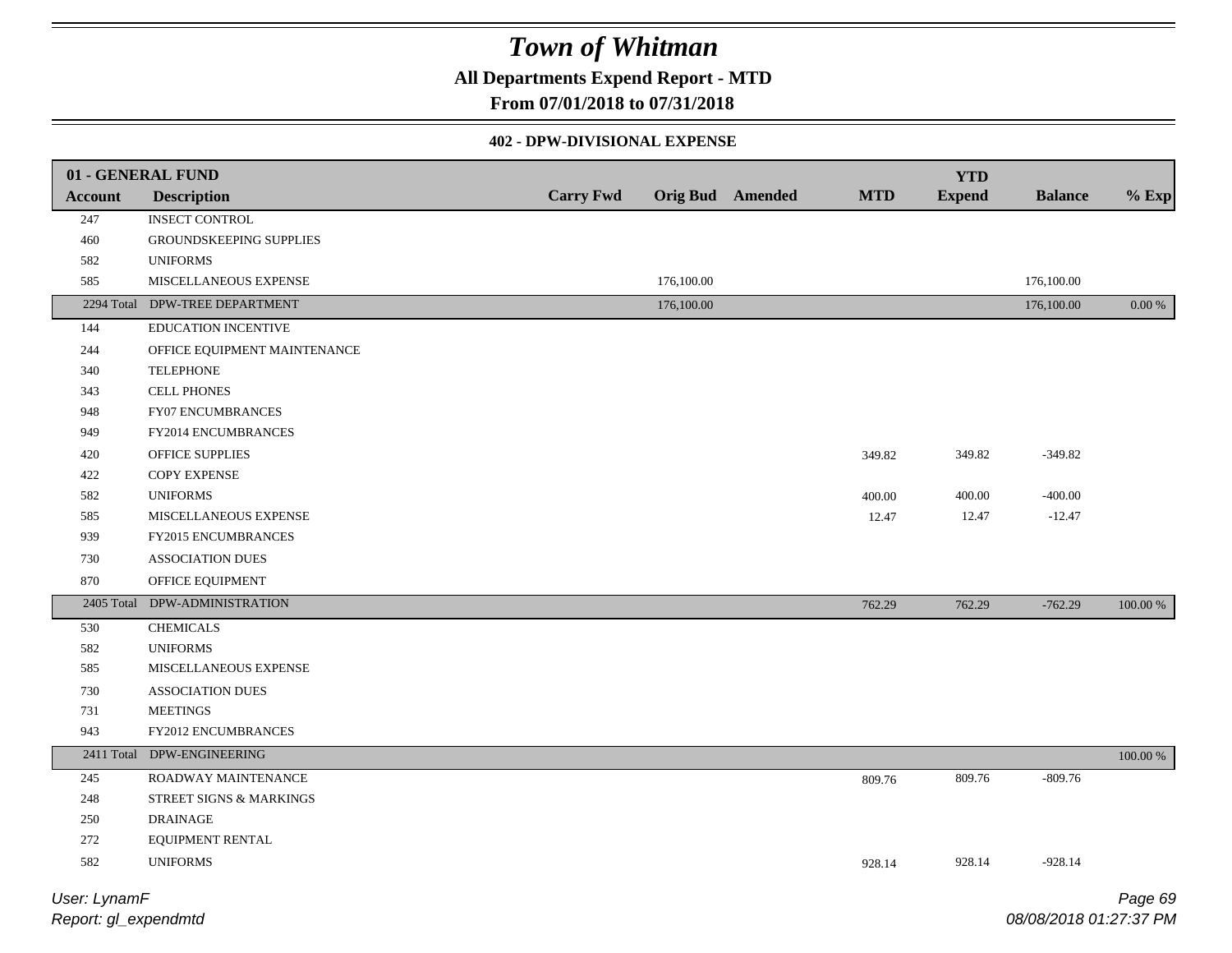**All Departments Expend Report - MTD**

**From 07/01/2018 to 07/31/2018**

#### **402 - DPW-DIVISIONAL EXPENSE**

|                | 01 - GENERAL FUND                         |                  |                         |            | <b>YTD</b>    |                |            |
|----------------|-------------------------------------------|------------------|-------------------------|------------|---------------|----------------|------------|
| <b>Account</b> | <b>Description</b>                        | <b>Carry Fwd</b> | <b>Orig Bud</b> Amended | <b>MTD</b> | <b>Expend</b> | <b>Balance</b> | $%$ Exp    |
| 585            | MISCELLANEOUS EXPENSE                     |                  |                         | 818.43     | 818.43        | $-818.43$      |            |
| 938            | FY 2018 ENCUMBRANCES                      | 120.00           |                         |            |               | 120.00         |            |
|                | 2422 Total DPW-HIGHWAY CONSTRUCT. & MAINT | 120.00           |                         | 2,556.33   | 2,556.33      | $-2,436.33$    | 2,130.27 % |
| 582            | <b>UNIFORMS</b>                           |                  |                         |            |               |                |            |
| 585            | MISCELLANEOUS EXPENSE                     |                  |                         |            |               |                |            |
|                | 2427 Total FUEL DEPOT MAINTENANCE         |                  |                         |            |               |                | 100.00 %   |
| 210            | <b>ELECTRICITY</b>                        |                  |                         | 580.92     | 580.92        | $-580.92$      |            |
| 212            | <b>GAS (NATURAL)</b>                      |                  |                         | 58.20      | 58.20         | $-58.20$       |            |
| 214            | OIL (HEATING)                             |                  |                         |            |               |                |            |
| 430            | <b>BUILDING MAINTENANCE &amp; REPAIR</b>  |                  |                         | 3,402.74   | 3,402.74      | $-3,402.74$    |            |
| 530            | <b>CHEMICALS</b>                          |                  |                         |            |               |                |            |
| 582            | <b>UNIFORMS</b>                           |                  |                         |            |               |                |            |
| 585            | MISCELLANEOUS EXPENSE                     |                  |                         |            |               |                |            |
|                | 2428 Total DPW-BUILDING & YARD MAINT.     |                  |                         | 4,041.86   | 4,041.86      | $-4,041.86$    | 100.00 %   |
| 242            | VEHICLE MAINTENANCE                       |                  |                         | 2,210.04   | 2,210.04      | $-2,210.04$    |            |
| 481            | <b>GASOLINE</b>                           |                  |                         | 1,653.53   | 1,653.53      | $-1,653.53$    |            |
| 582            | <b>UNIFORMS</b>                           |                  |                         |            |               |                |            |
| 585            | MISCELLANEOUS EXPENSE                     |                  |                         | 1.99       | 1.99          | $-1.99$        |            |
| 945            | FY2013 ENCUMBRANCES                       |                  |                         |            |               |                |            |
| 2429 Total     | DPW-EQUIPMENT MAINTENANCE                 |                  |                         | 3,865.56   | 3,865.56      | $-3,865.56$    | 100.00 %   |
| 272            | EQUIPMENT RENTAL                          |                  |                         |            |               |                |            |
| 311            | <b>COMPUTER SERVICES</b>                  |                  |                         |            |               |                |            |
|                | 2450 Total DPW-WATER                      |                  |                         |            |               |                | 100.00 %   |
| 241            | RECREATIONAL FACILITIES MAINT.            |                  |                         |            |               |                |            |
| 460            | GROUNDSKEEPING SUPPLIES                   |                  |                         | 9.99       | 9.99          | $-9.99$        |            |
| 582            | <b>UNIFORMS</b>                           |                  |                         |            |               |                |            |
| 585            | MISCELLANEOUS EXPENSE                     |                  |                         | 160.46     | 160.46        | $-160.46$      |            |
|                | 2650 Total DPW-PARK MAINTENANCE           |                  |                         | 170.45     | 170.45        | $-170.45$      | 100.00 %   |
|                | <b>402 Total DPW-DIVISIONAL EXPENSE</b>   | 120.00           | 176,100.00              | 11,396.49  | 11,396.49     | 164,823.51     |            |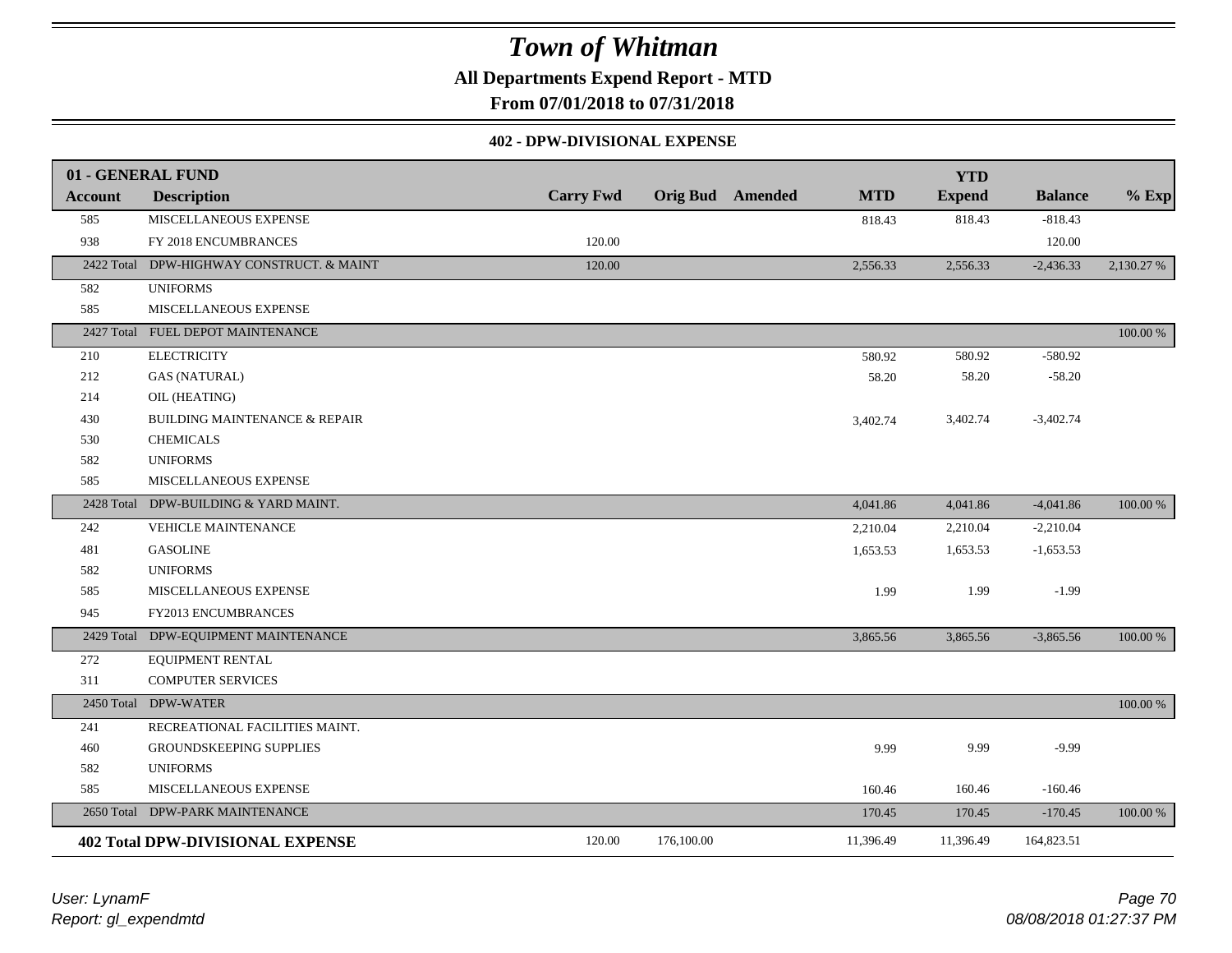**All Departments Expend Report - MTD**

### **From 07/01/2018 to 07/31/2018**

#### **403 - DPW - SPECIAL ARTICLES**

| 01 - GENERAL FUND |                                                     |                  |                         |            | <b>YTD</b>    |                |          |
|-------------------|-----------------------------------------------------|------------------|-------------------------|------------|---------------|----------------|----------|
| <b>Account</b>    | <b>Description</b>                                  | <b>Carry Fwd</b> | <b>Orig Bud</b> Amended | <b>MTD</b> | <b>Expend</b> | <b>Balance</b> | $%$ Exp  |
| 999               |                                                     |                  |                         |            |               |                |          |
|                   | 4498 Total A.32ATM5/17LEA/PUR.2017SDWALK PLOW       |                  |                         |            |               |                | 100.00 % |
| 999               |                                                     |                  | 42,105.55               |            |               | 42,105.55      |          |
|                   | 4503 Total ART9ATM5/18 LEASE PMT #2OF4 SIDEWALK PLO |                  | 42,105.55               |            |               | 42,105.55      | 0.00 %   |
| 999               |                                                     |                  |                         |            |               |                |          |
|                   | 4504 Total A14ATM 5/15 INSTALL TRAFFIC CNTRL.SIGNAL |                  |                         |            |               |                | 100.00 % |
| 999               |                                                     |                  |                         |            |               |                |          |
|                   | 4505 Total A17ATM 5/15 PUR.48" LAWN MOWER           |                  |                         |            |               |                | 100.00 % |
| 999               |                                                     |                  |                         |            |               |                |          |
|                   | 4506 Total ART24ATM5/18PCH100REMOTEDSKTOPUSERLICENS |                  |                         |            |               |                | 100.00 % |
| 999               |                                                     |                  |                         |            |               |                |          |
|                   | 4507 Total A10ATM5/16Pur&instdump trk.body&lift     |                  |                         |            |               |                | 100.00 % |
| 999               |                                                     |                  |                         |            |               |                |          |
|                   | 4508 Total A.23ATM5/14PUR.3 SOLAR TRAFIC BEACONS    |                  |                         |            |               |                | 100.00 % |
| 999               |                                                     |                  |                         |            |               |                |          |
|                   | 4509 Total ART22ATM5/18PCHMLTIFUNCPRTFORTWNNTWK     |                  |                         |            |               |                | 100.00 % |
| 999               |                                                     |                  |                         |            |               |                |          |
|                   | 4525 Total A.25ATM5/13CONSTRUCT STS&SIDEWKS         |                  |                         |            |               |                | 100.00 % |
| 999               |                                                     |                  |                         |            |               |                |          |
|                   | 4529 Total A31ATM 5/17CH90 REPAIR STS.& S/WALKS     |                  |                         |            |               |                | 100.00 % |
| 999               |                                                     |                  |                         |            |               |                |          |
|                   | 4531 Total A13 ATM 5/15 CH90 REPAIR STS.& S/WALKS   |                  |                         |            |               |                | 100.00 % |
| 999               |                                                     |                  |                         |            |               |                |          |
|                   | 4535 Total A24ATM5/10CH90PUR.PRE-MIX HEATER TRAILER |                  |                         |            |               |                | 100.00 % |
| 999               |                                                     |                  |                         |            |               |                |          |
|                   | 4537 Total A15 ATM 5/15 CH 90 REPAIR STS.& S/WALKS  |                  |                         |            |               |                | 100.00 % |
| 999               |                                                     |                  |                         |            |               |                |          |
|                   | 4541 Total A.39 ATM 5/04STS - WHIT.WDS              |                  |                         |            |               |                | 100.00 % |

*Report: gl\_expendmtd User: LynamF*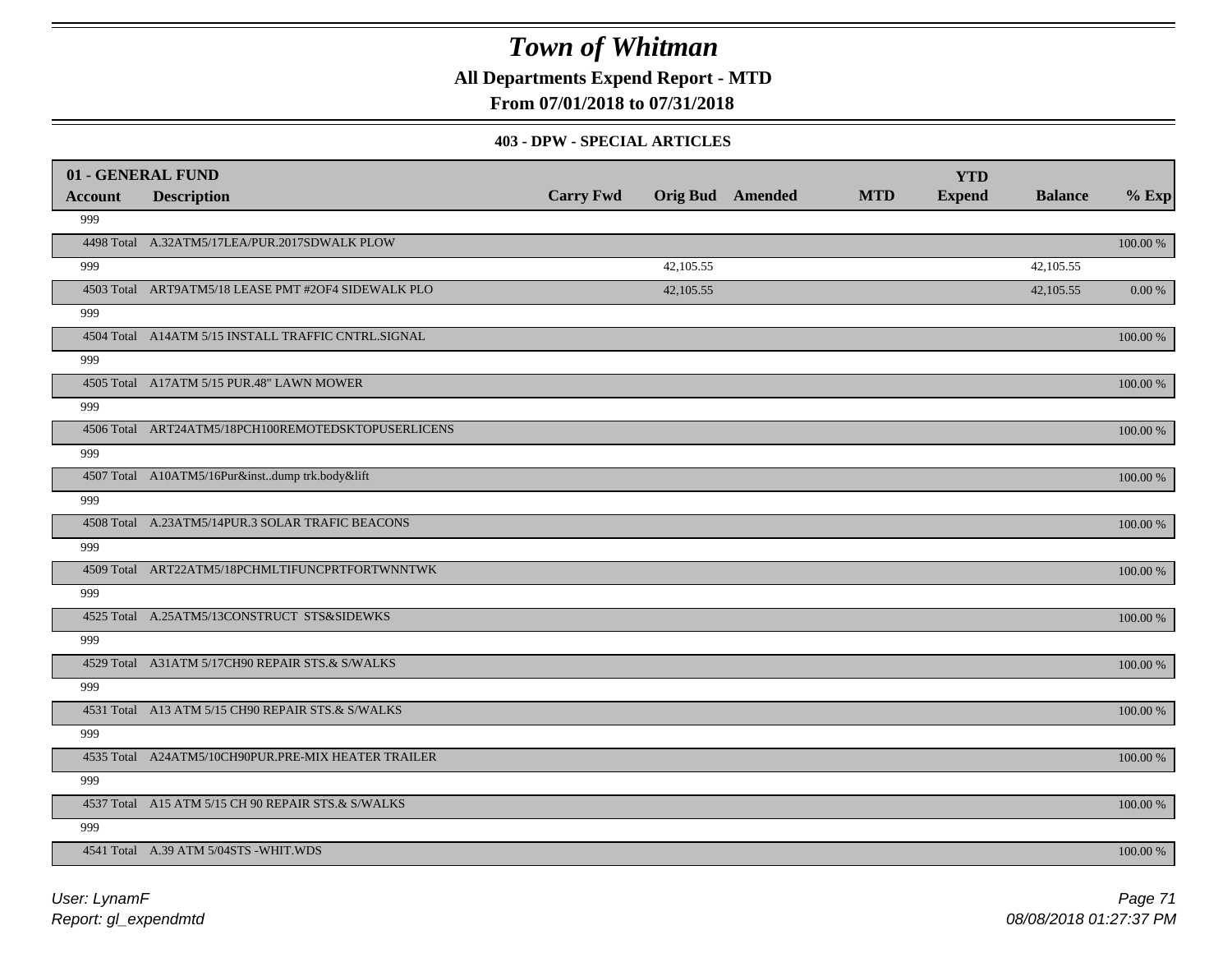**All Departments Expend Report - MTD**

### **From 07/01/2018 to 07/31/2018**

#### **403 - DPW - SPECIAL ARTICLES**

|         | 01 - GENERAL FUND                         |                  |                 |         |            | <b>YTD</b>    |                |          |
|---------|-------------------------------------------|------------------|-----------------|---------|------------|---------------|----------------|----------|
| Account | <b>Description</b>                        | <b>Carry Fwd</b> | <b>Orig Bud</b> | Amended | <b>MTD</b> | <b>Expend</b> | <b>Balance</b> | $%$ Exp  |
| 999     |                                           |                  |                 |         |            |               |                |          |
|         | 4542 Total A.40ATM5/04 PREP.STS.FOR ACCEP |                  |                 |         |            |               |                | 100.00 % |
| 999     |                                           |                  |                 |         |            |               |                |          |
|         | 4561 Total A.27B ATM 5/16 DPW SITE EVAL.  |                  |                 |         |            |               |                | 100.00 % |
| 999     |                                           |                  |                 |         |            |               |                |          |
|         | 4569 Total A6 STM12/17INSTALL GEN.@ DPW   |                  |                 |         |            |               |                | 100.00 % |
| 999     |                                           |                  |                 |         |            |               |                |          |
|         | 4576 Total ESTABLISH PETTY CASH-DPW       |                  |                 |         |            |               |                | 100.00 % |
|         | <b>403 Total DPW - SPECIAL ARTICLES</b>   |                  | 42,105.55       |         |            |               | 42,105.55      |          |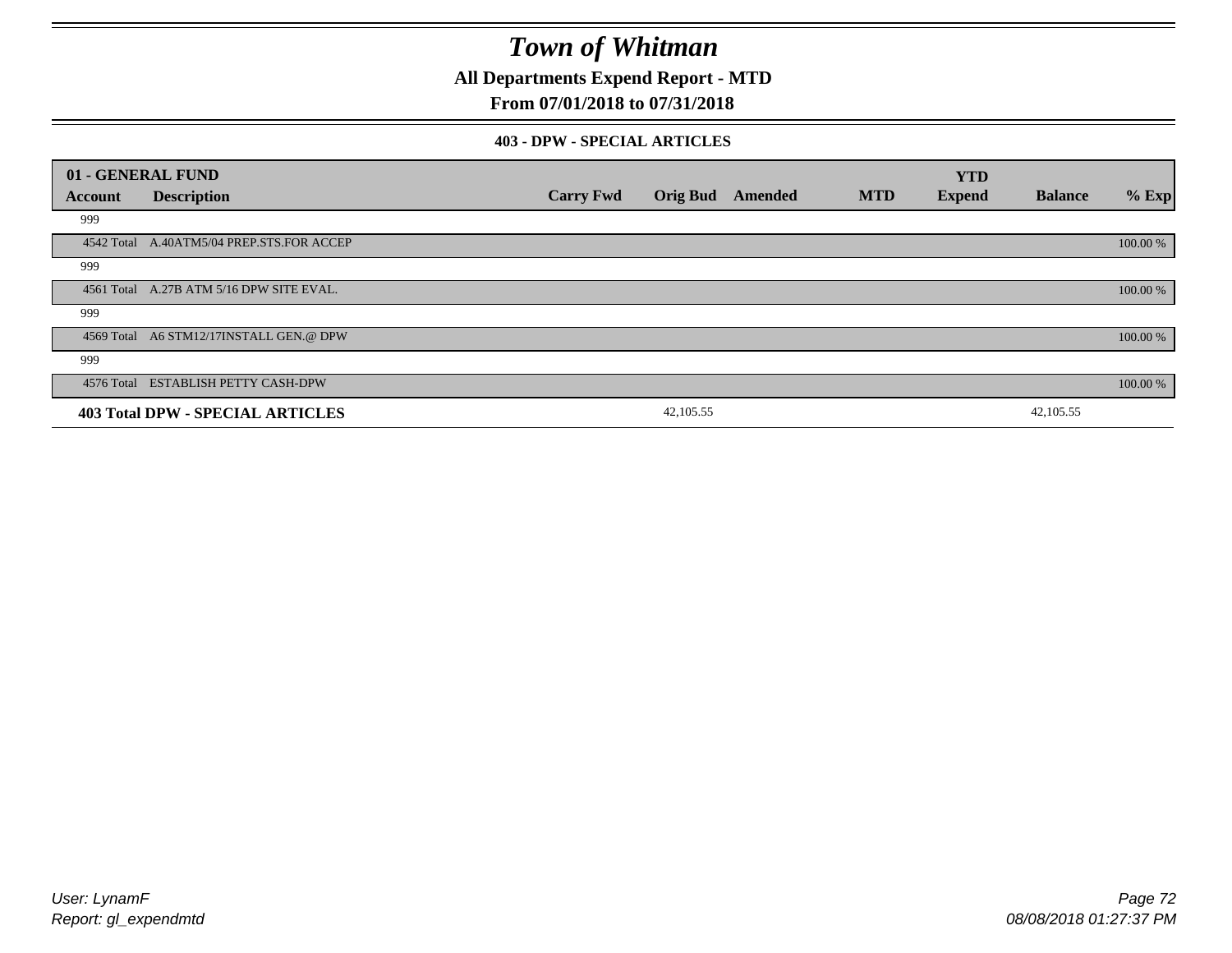**All Departments Expend Report - MTD**

### **From 07/01/2018 to 07/31/2018**

#### **405 - DPW-ADMINSTRATION**

|         | 01 - GENERAL FUND                  |                  |                         |            | <b>YTD</b>    |                |          |
|---------|------------------------------------|------------------|-------------------------|------------|---------------|----------------|----------|
| Account | <b>Description</b>                 | <b>Carry Fwd</b> | <b>Orig Bud</b> Amended | <b>MTD</b> | <b>Expend</b> | <b>Balance</b> | $%$ Exp  |
| 111     | SALARIES-ADMINSTRATIVE             |                  |                         |            |               |                |          |
|         | 1000 Total SALARIES                |                  |                         |            |               |                | 100.00 % |
| 244     | OFFICE EQUIPMENT MAINTENANCE       |                  |                         |            |               |                |          |
| 340     | <b>TELEPHONE</b>                   |                  |                         |            |               |                |          |
| 871     | OPERATING EQUIPMENT                |                  |                         |            |               |                |          |
| 877     | DEP ADMINISTRATIVE ASSESSMENT      |                  |                         |            |               |                |          |
| 420     | <b>OFFICE SUPPLIES</b>             |                  |                         |            |               |                |          |
| 422     | <b>COPY EXPENSE</b>                |                  |                         |            |               |                |          |
| 585     | <b>MISCELLANEOUS EXPENSE</b>       |                  |                         |            |               |                |          |
| 730     | <b>ASSOCIATION DUES</b>            |                  |                         |            |               |                |          |
| 870     | OFFICE EQUIPMENT                   |                  |                         |            |               |                |          |
|         | 2000 Total EXPENSE                 |                  |                         |            |               |                | 100.00 % |
|         | <b>405 Total DPW-ADMINSTRATION</b> |                  |                         |            |               |                |          |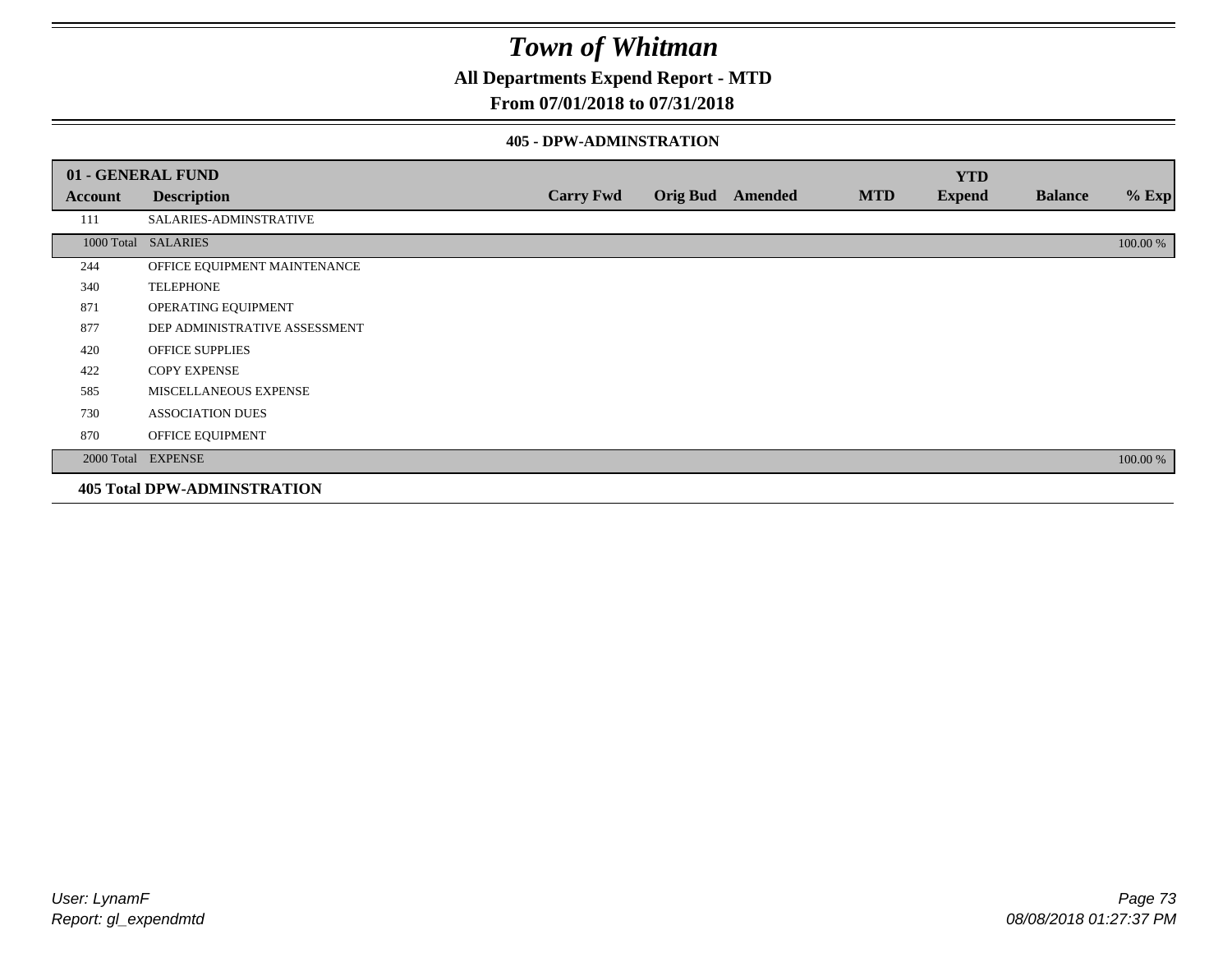### **All Departments Expend Report - MTD**

**From 07/01/2018 to 07/31/2018**

#### **414 - DPW-POLICE COVERAGE**

|         | 01 - GENERAL FUND             |                  |                 |         | <b>YTD</b> |               |                |          |
|---------|-------------------------------|------------------|-----------------|---------|------------|---------------|----------------|----------|
| Account | <b>Description</b>            | <b>Carry Fwd</b> | <b>Orig Bud</b> | Amended | <b>MTD</b> | <b>Expend</b> | <b>Balance</b> | $%$ Exp  |
| 134     | <b>SALARIES-DPW COVERAGE</b>  |                  | 19,000.00       |         | 2.410.64   | 2.410.64      | 16,589.36      |          |
|         | 1000 Total SALARIES           |                  | 19,000.00       |         | 2.410.64   | 2.410.64      | 16.589.36      | 12.68 %  |
| 941     | FY 2017 ENCUMBRANCES          |                  |                 |         |            |               |                |          |
|         | 2001 Total EXPENSE            |                  |                 |         |            |               |                | 100.00 % |
|         | 414 Total DPW-POLICE COVERAGE |                  | 19,000.00       |         | 2,410.64   | 2,410.64      | 16,589.36      |          |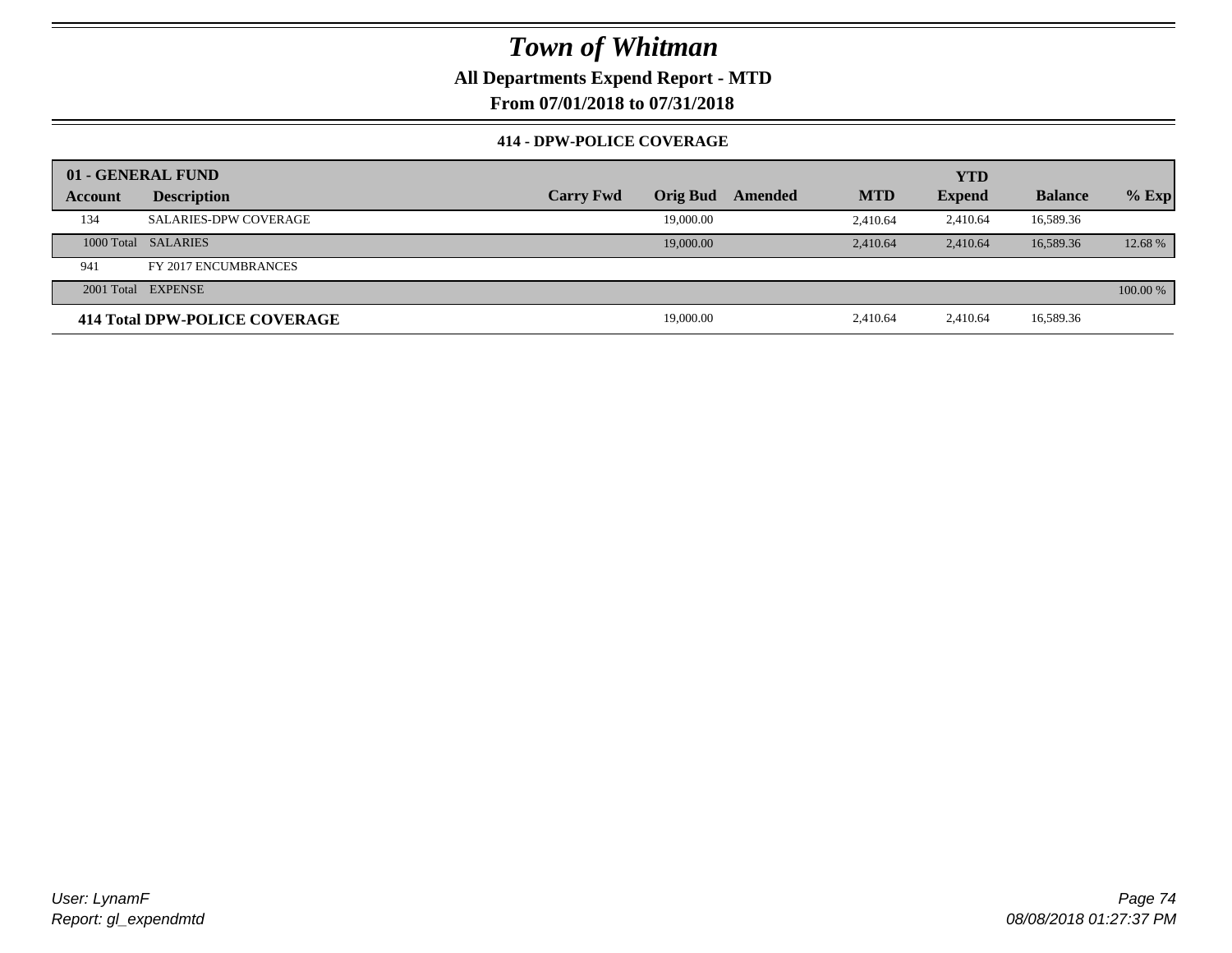**All Departments Expend Report - MTD**

### **From 07/01/2018 to 07/31/2018**

#### **423 - SNOW & ICE CONTROL**

|         | 01 - GENERAL FUND            |                  |            |                         |            | <b>YTD</b>    |                |          |
|---------|------------------------------|------------------|------------|-------------------------|------------|---------------|----------------|----------|
| Account | <b>Description</b>           | <b>Carry Fwd</b> |            | <b>Orig Bud</b> Amended | <b>MTD</b> | <b>Expend</b> | <b>Balance</b> | $%$ Exp  |
| 114     | DIVISIONAL LABOR-O.T.        |                  |            |                         |            |               |                |          |
|         | 1000 Total SALARIES          |                  |            |                         |            |               |                | 100.00 % |
| 272     | <b>EQUIPMENT RENTAL</b>      |                  |            |                         |            |               |                |          |
| 530     | <b>CHEMICALS</b>             |                  |            |                         |            |               |                |          |
| 585     | MISCELLANEOUS EXPENSE        |                  | 120,000.00 |                         |            |               | 120,000.00     |          |
|         | 2000 Total EXPENSE           |                  | 120,000.00 |                         |            |               | 120,000.00     | 0.00 %   |
|         | 423 Total SNOW & ICE CONTROL |                  | 120,000.00 |                         |            |               | 120,000.00     |          |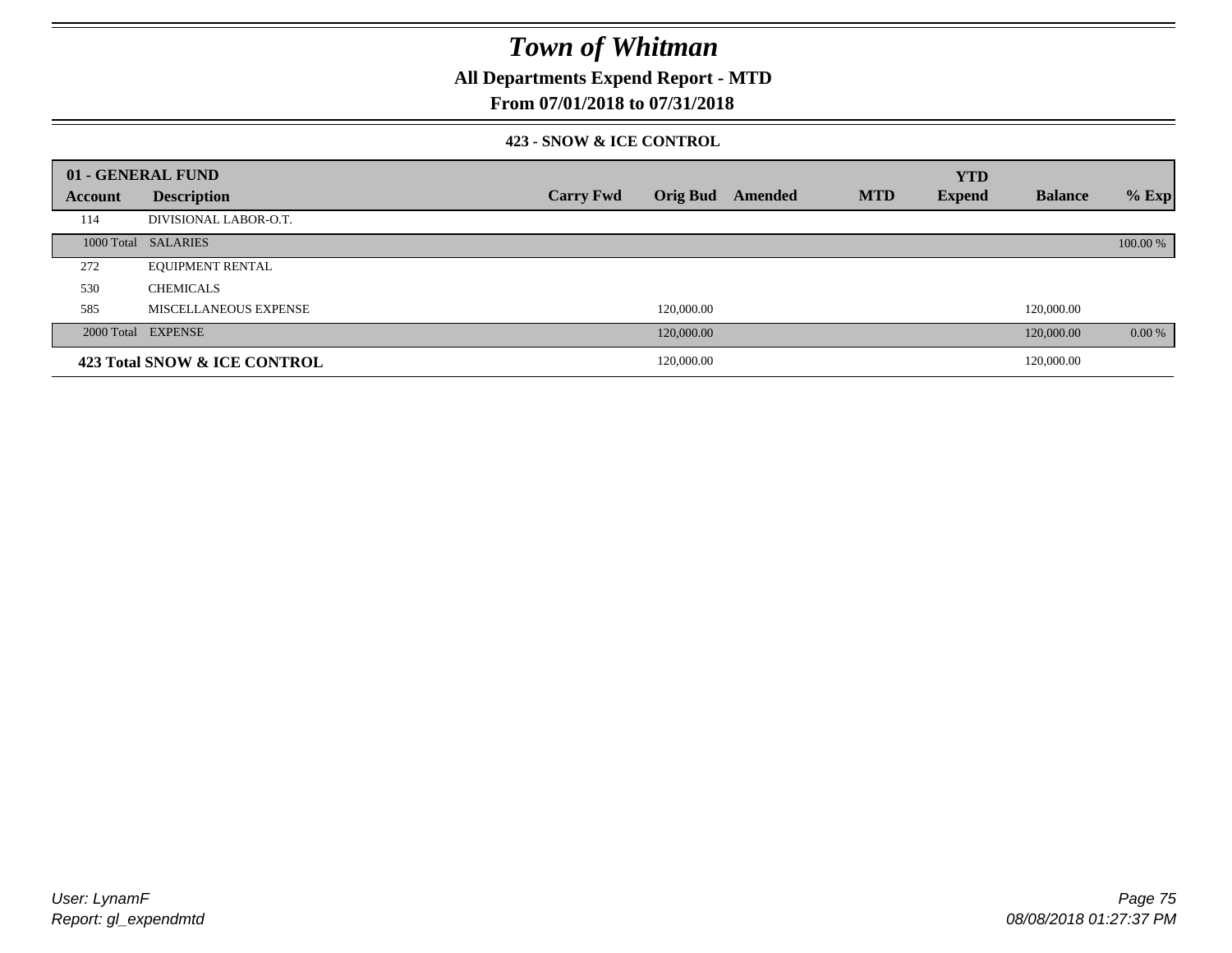### **All Departments Expend Report - MTD**

### **From 07/01/2018 to 07/31/2018**

#### **424 - STREET LIGHTS**

|         | 01 - GENERAL FUND          |                  |                 |         |            | <b>YTD</b>    |                |          |  |
|---------|----------------------------|------------------|-----------------|---------|------------|---------------|----------------|----------|--|
| Account | <b>Description</b>         | <b>Carry Fwd</b> | <b>Orig Bud</b> | Amended | <b>MTD</b> | <b>Expend</b> | <b>Balance</b> | $%$ Exp  |  |
| 210     | <b>ELECTRICITY</b>         |                  | 143,000.00      |         | 391.89     | 391.89        | 142,608.11     |          |  |
|         | 2000 Total EXPENSE         |                  | 143,000.00      |         | 391.89     | 391.89        | 142,608.11     | 0.27%    |  |
| 940     | <b>FY2016 ENCUMBRANCES</b> |                  |                 |         |            |               |                |          |  |
| 945     | <b>FY2013 ENCUMBRANCES</b> |                  |                 |         |            |               |                |          |  |
| 953     | <b>FY2009 ENCUMBRANCES</b> |                  |                 |         |            |               |                |          |  |
|         | 2001 Total EXPENSE         |                  |                 |         |            |               |                | 100.00 % |  |
|         | 424 Total STREET LIGHTS    |                  | 143,000.00      |         | 391.89     | 391.89        | 142,608.11     |          |  |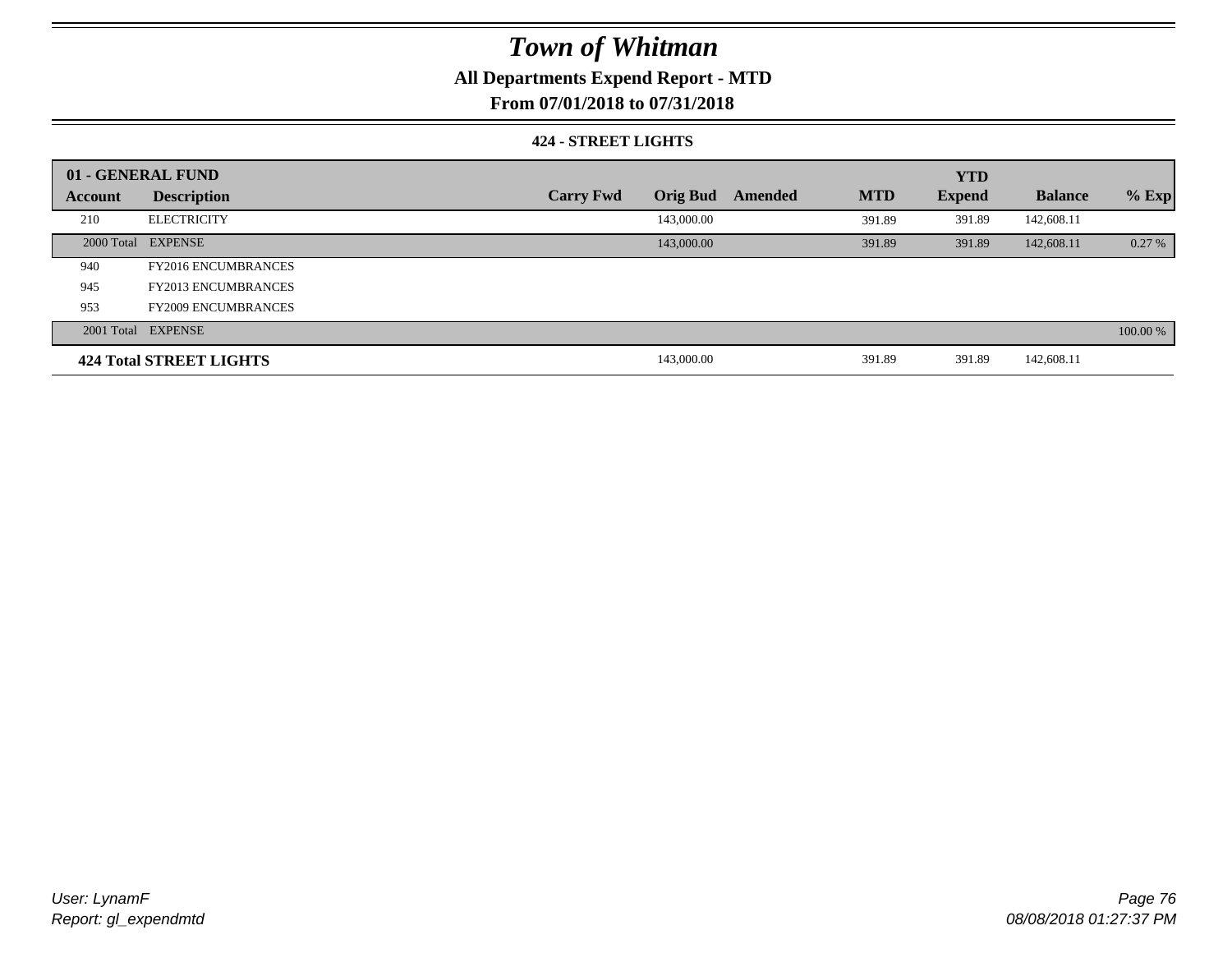**All Departments Expend Report - MTD**

**From 07/01/2018 to 07/31/2018**

#### **433 - DPW-WASTE COLLECTION & DISP.**

|            | 01 - GENERAL FUND                      |                  |                 |         |            | <b>YTD</b>    |                |          |
|------------|----------------------------------------|------------------|-----------------|---------|------------|---------------|----------------|----------|
| Account    | <b>Description</b>                     | <b>Carry Fwd</b> | <b>Orig Bud</b> | Amended | <b>MTD</b> | <b>Expend</b> | <b>Balance</b> | $%$ Exp  |
| 112        | <b>SALARIES</b>                        |                  |                 |         |            |               |                |          |
| 380        | <b>DISPOSAL COSTS</b>                  |                  | 1,199,800.00    |         |            |               | 1,199,800.00   |          |
| 585        | <b>MISCELLANEOUS EXPENSE</b>           |                  |                 |         | 6,858.82   | 6,858.82      | $-6,858.82$    |          |
| 2000 Total | <b>EXPENSE</b>                         |                  | 1,199,800.00    |         | 6,858.82   | 6,858.82      | 1,192,941.18   | 0.57%    |
| 939        | <b>FY2015 ENCUMBRANCES</b>             |                  |                 |         |            |               |                |          |
| 943        | <b>FY2012 ENCUMBRANCES</b>             |                  |                 |         |            |               |                |          |
| 945        | <b>FY2013 ENCUMBRANCES</b>             |                  |                 |         |            |               |                |          |
| 938        | FY 2018 ENCUMBRANCES                   | 62,146.95        |                 |         | 62,146.95  | 62,146.95     |                |          |
|            | 2001 Total EXPENSE                     | 62,146.95        |                 |         | 62,146.95  | 62,146.95     |                | 100.00 % |
| 999        |                                        |                  |                 |         |            |               |                |          |
| 4496 Total | A.9STM6/5/97PUR.RECYCLING BINS         |                  |                 |         |            |               |                | 100.00 % |
|            | 433 Total DPW-WASTE COLLECTION & DISP. | 62,146.95        | 1,199,800.00    |         | 69,005.77  | 69,005.77     | 1,192,941.18   |          |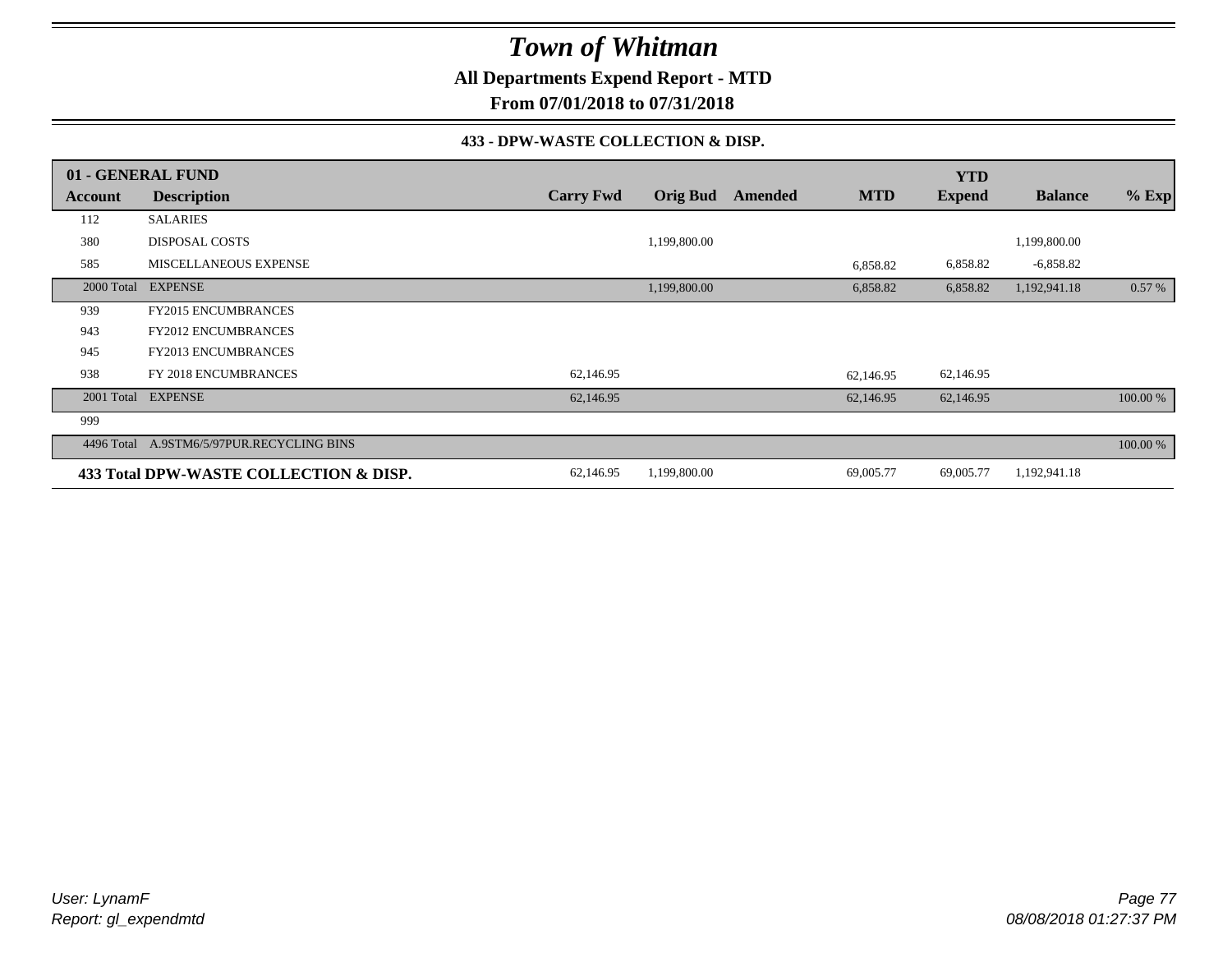**All Departments Expend Report - MTD**

### **From 07/01/2018 to 07/31/2018**

#### **452 - WATER PURCHASE**

|         | 01 - GENERAL FUND               |                  |                 |         |            | <b>YTD</b>    |                |          |
|---------|---------------------------------|------------------|-----------------|---------|------------|---------------|----------------|----------|
| Account | <b>Description</b>              | <b>Carry Fwd</b> | <b>Orig Bud</b> | Amended | <b>MTD</b> | <b>Expend</b> | <b>Balance</b> | $%$ Exp  |
| 230     | <b>WATER PURCHASE</b>           |                  |                 |         |            |               |                |          |
| 585     | MISCELLANEOUS EXPENSE           |                  |                 |         |            |               |                |          |
|         | 2000 Total EXPENSE              |                  |                 |         |            |               |                | 100.00 % |
| 940     | <b>FY2016 ENCUMBRANCES</b>      |                  |                 |         |            |               |                |          |
| 949     | <b>FY2014 ENCUMBRANCES</b>      |                  |                 |         |            |               |                |          |
|         | 2001 Total EXPENSE              |                  |                 |         |            |               |                | 100.00 % |
|         | <b>452 Total WATER PURCHASE</b> |                  |                 |         |            |               |                |          |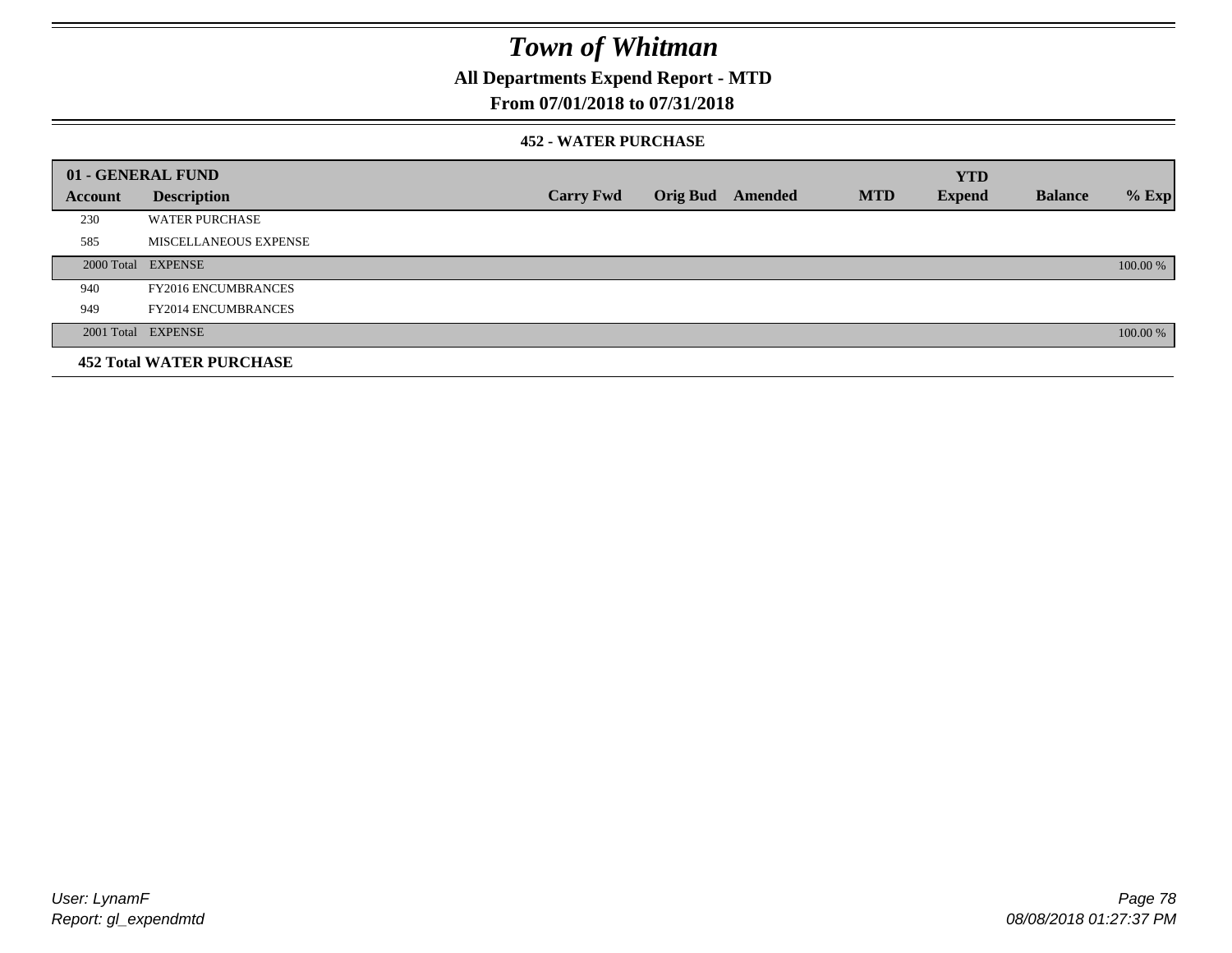### **All Departments Expend Report - MTD**

**From 07/01/2018 to 07/31/2018**

#### **492 - CARE OF SOLDIERS GRAVES**

|         | 01 - GENERAL FUND                 |                  |                 |         |            | YTD           |                |          |
|---------|-----------------------------------|------------------|-----------------|---------|------------|---------------|----------------|----------|
| Account | <b>Description</b>                | <b>Carry Fwd</b> | <b>Orig Bud</b> | Amended | <b>MTD</b> | <b>Expend</b> | <b>Balance</b> | $%$ Exp  |
| 240     | BUILDING & GROUNDS MAINT.         |                  | 1,500.00        |         | 1.500.00   | 1,500.00      |                |          |
|         | 2000 Total EXPENSE                |                  | 1,500.00        |         | 1,500.00   | 1,500.00      |                | 100.00 % |
|         | 492 Total CARE OF SOLDIERS GRAVES |                  | 1,500.00        |         | 1,500.00   | 1,500.00      |                |          |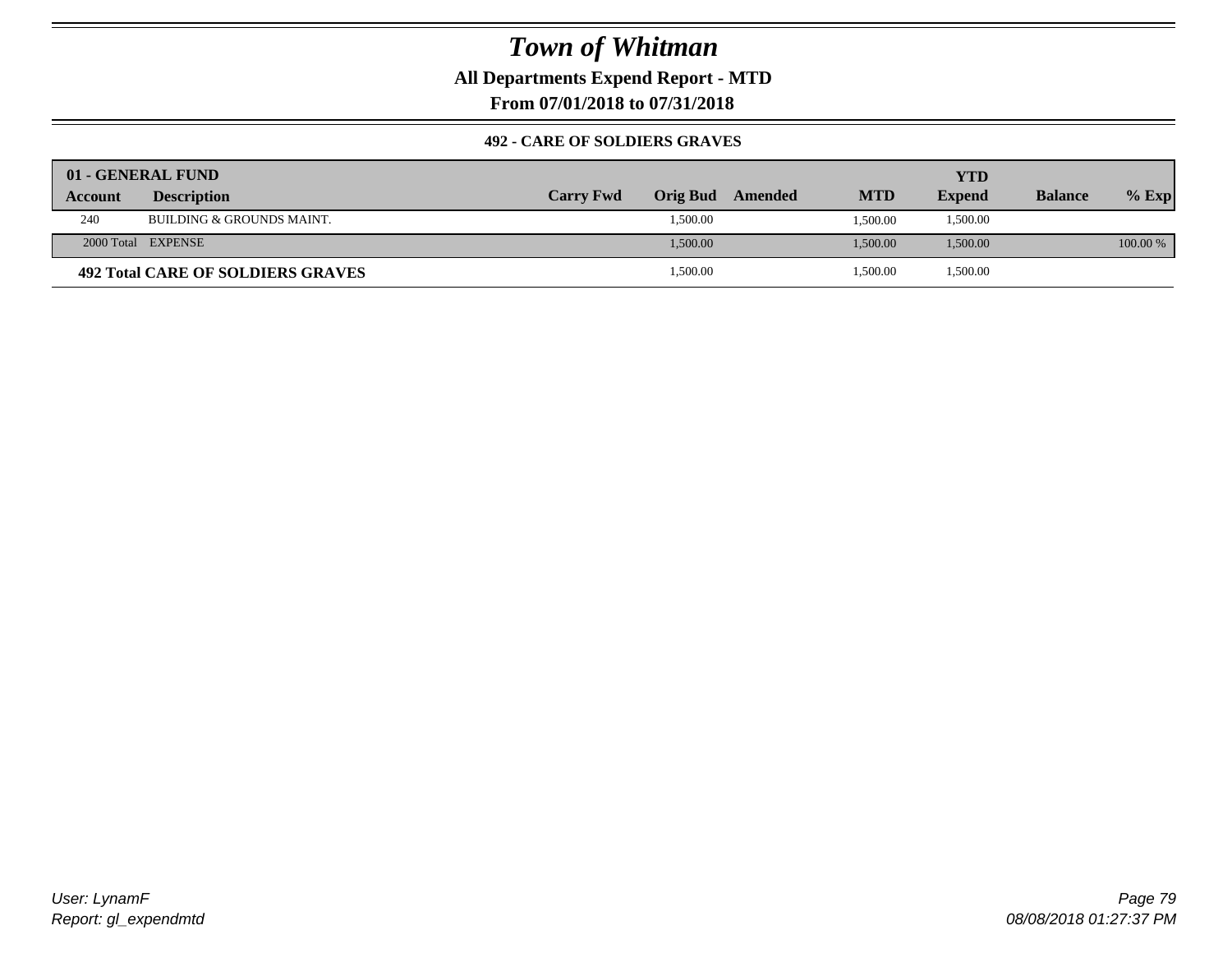### **All Departments Expend Report - MTD**

**From 07/01/2018 to 07/31/2018**

#### **510 - BOARD OF HEALTH**

|                | 01 - GENERAL FUND            |                  |                                       | <b>YTD</b>    |                |             |
|----------------|------------------------------|------------------|---------------------------------------|---------------|----------------|-------------|
| <b>Account</b> | <b>Description</b>           | <b>Carry Fwd</b> | <b>Orig Bud</b> Amended<br><b>MTD</b> | <b>Expend</b> | <b>Balance</b> | $%$ Exp     |
| 110            | SALARIES-BOARD MEMBERS       |                  |                                       |               |                |             |
|                | 1001 Total SALARIES          |                  |                                       |               |                | 100.00 %    |
| 120            | SALARIES-PART TIME           | 66,127.00        | 5,086.68                              | 5,086.68      | 61,040.32      |             |
|                | 1002 Total SALARIES          | 66,127.00        | 5,086.68                              | 5,086.68      | 61,040.32      | 7.69 %      |
| 121            | <b>CLERICAL I</b>            | 25,366.00        | 1,975.60                              | 1,975.60      | 23,390.40      |             |
|                | 1003 Total SALARIES          | 25,366.00        | 1,975.60                              | 1,975.60      | 23,390.40      | 7.78 %      |
| 123            | RECORDING SECRETARY          | 3,571.00         | 130.00                                | 130.00        | 3,441.00       |             |
|                | 1004 Total SALARIES          | 3,571.00         | 130.00                                | 130.00        | 3,441.00       | 3.64 %      |
| 133            | <b>ASSISTANT</b>             |                  |                                       |               |                |             |
|                | 1005 Total SALARIES          |                  |                                       |               |                | 100.00 %    |
| 126            | <b>CLERICAL II</b>           | 1,400.00         | 91.46                                 | 91.46         | 1,308.54       |             |
|                | 1006 Total SALARIES          | 1,400.00         | 91.46                                 | 91.46         | 1,308.54       | 6.53 %      |
| 482            | RESERVE FUND TRANS.-SALARIES |                  |                                       |               |                |             |
| 483            | RESERVE FUND TRANS.-VACATION |                  |                                       |               |                |             |
|                | 1019 Total SALARIES          |                  |                                       |               |                | $100.00~\%$ |
| 150            | ANIMAL INSPECTOR             | 990.00           |                                       |               | 990.00         |             |
| 151            | <b>BURIAL DEAD ANIMALS</b>   |                  |                                       |               |                |             |
| 315            | <b>BURIAL AGENT</b>          | 275.00           |                                       |               | 275.00         |             |
| 316            | <b>LABORATORY FEES</b>       |                  |                                       |               |                |             |
| 340            | <b>TELEPHONE</b>             |                  |                                       |               |                |             |
| 343            | CELL PHONES                  |                  |                                       |               |                |             |
| 420            | <b>OFFICE SUPPLIES</b>       |                  |                                       |               |                |             |
| 501            | PREMIUM ON SALE OF BONDS     |                  |                                       |               |                |             |
| 585            | MISCELLANEOUS EXPENSE        | 2,500.00         |                                       |               | 2,500.00       |             |
| 730            | <b>ASSOCIATION DUES</b>      |                  |                                       |               |                |             |
| 731            | <b>MEETINGS</b>              |                  |                                       |               |                |             |
| 737            | RABID ANIMAL EXPENSE         | 200.00           |                                       |               | 200.00         |             |
| 738            | HOUSEHOLD HAZARDOUS WASTE    | 3,500.00         |                                       |               | 3,500.00       |             |
|                | 2000 Total EXPENSE           | 7,465.00         |                                       |               | 7,465.00       | 0.00 %      |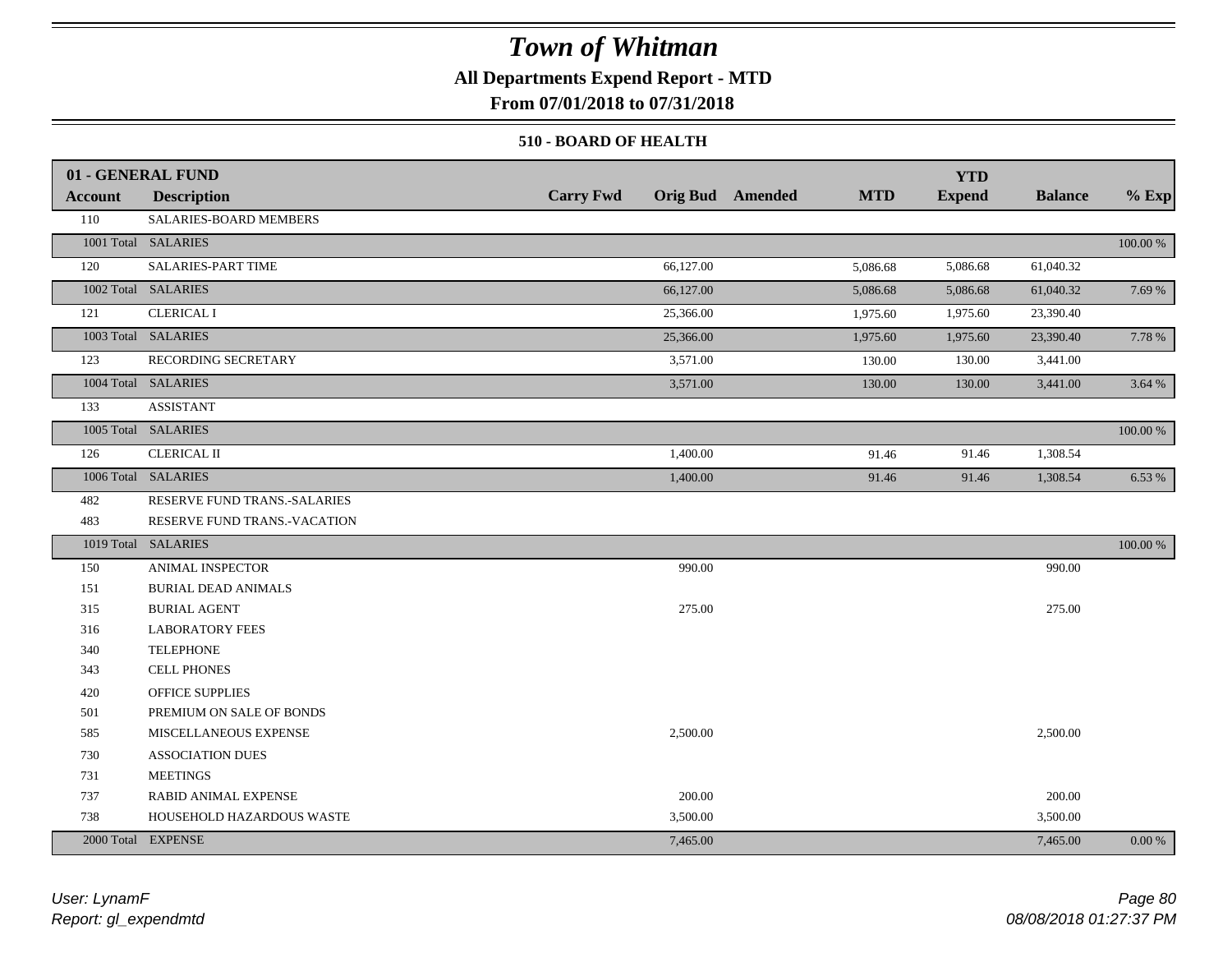**All Departments Expend Report - MTD**

**From 07/01/2018 to 07/31/2018**

#### **510 - BOARD OF HEALTH**

|            | 01 - GENERAL FUND                                |                  |                 |         |            | <b>YTD</b>    |                |          |
|------------|--------------------------------------------------|------------------|-----------------|---------|------------|---------------|----------------|----------|
| Account    | <b>Description</b>                               | <b>Carry Fwd</b> | <b>Orig Bud</b> | Amended | <b>MTD</b> | <b>Expend</b> | <b>Balance</b> | $%$ Exp  |
| 710        | IN STATE TRAVEL                                  |                  | 1,443.00        |         |            |               | 1,443.00       |          |
| 938        | FY 2018 ENCUMBRANCES                             | 131.50           |                 |         |            |               | 131.50         |          |
| 2001 Total | <b>EXPENSE</b>                                   | 131.50           | 1,443.00        |         |            |               | 1,574.50       | 0.00 %   |
| 940        | FY2016 ENCUMBRANCES                              |                  |                 |         |            |               |                |          |
|            | 2002 Total EXPENSE                               |                  |                 |         |            |               |                | 100.00 % |
| 999        |                                                  |                  | 3,000.00        |         |            |               | 3,000.00       |          |
|            | 4448 Total ART12 ATM5/18 SHARPS COLLECTION KIOSK |                  | 3,000.00        |         |            |               | 3,000.00       | 0.00 %   |
| 999        |                                                  |                  |                 |         |            |               |                |          |
|            | 4451 Total A.6 ATM 5/16 HAZ.WASTE.DAY            |                  |                 |         |            |               |                | 100.00 % |
| 999        |                                                  |                  |                 |         |            |               |                |          |
| 4456 Total | S2ATM5/18SECURITYIMPCONLEYSCHOOL                 |                  |                 |         |            |               |                | 100.00 % |
| 999        |                                                  |                  |                 |         |            |               |                |          |
|            | 4543 Total A.14 ATM5/17 B.O.H.SITE TRAINING      |                  |                 |         |            |               |                | 100.00 % |
|            | <b>510 Total BOARD OF HEALTH</b>                 | 131.50           | 108,372.00      |         | 7,283.74   | 7,283.74      | 101,219.76     |          |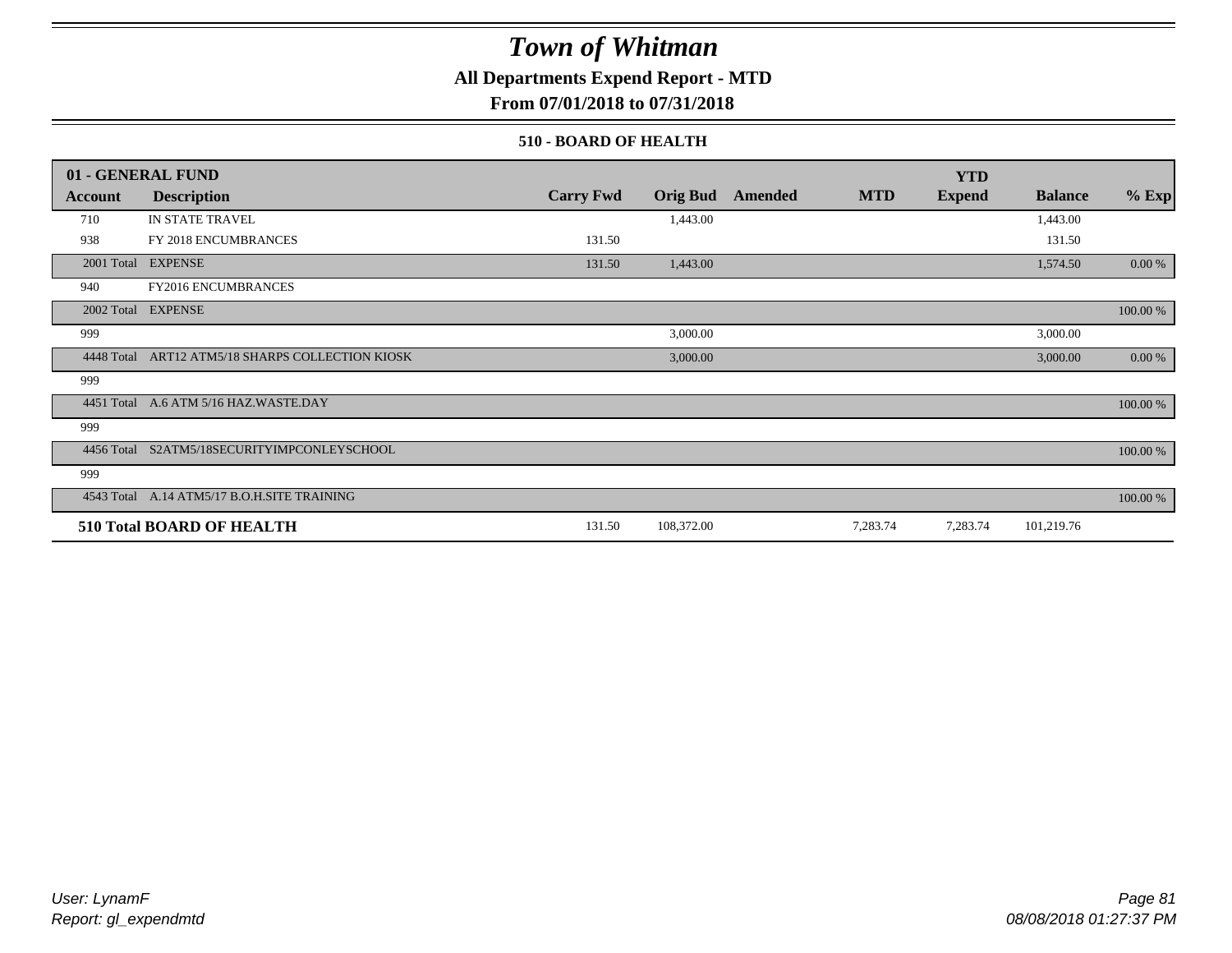**All Departments Expend Report - MTD**

**From 07/01/2018 to 07/31/2018**

#### **519 - BOH-SEWER HOOK-UP INSPECTORS**

|         | 01 - GENERAL FUND                      |                  |                  |            | YTD           |                |          |
|---------|----------------------------------------|------------------|------------------|------------|---------------|----------------|----------|
| Account | <b>Description</b>                     | <b>Carry Fwd</b> | Orig Bud Amended | <b>MTD</b> | <b>Expend</b> | <b>Balance</b> | $%$ Exp  |
| 120     | SALARIES-PART TIME                     |                  |                  |            |               |                |          |
|         | 1000 Total SALARIES                    |                  |                  |            |               |                | 100.00 % |
|         | 519 Total BOH-SEWER HOOK-UP INSPECTORS |                  |                  |            |               |                |          |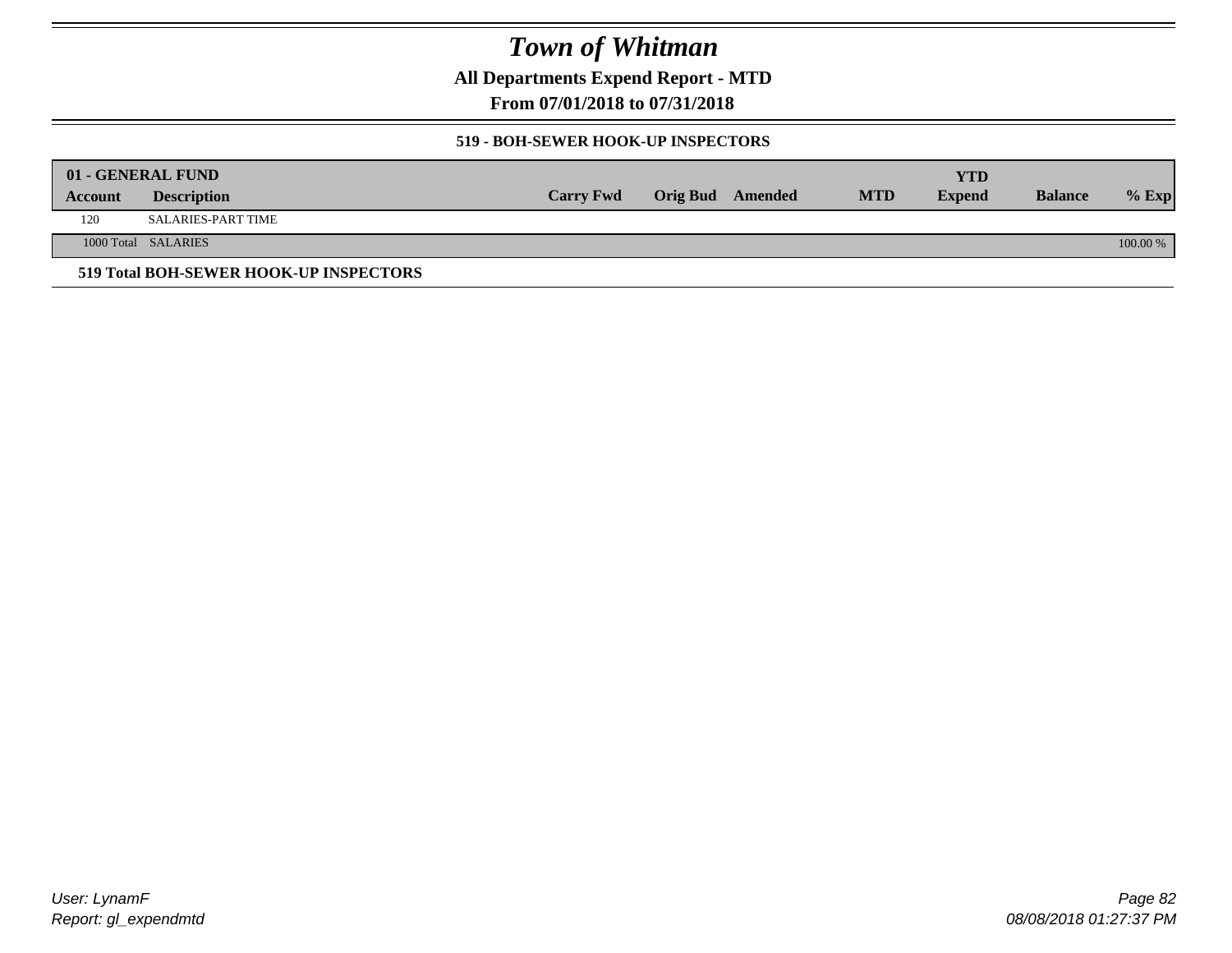## **All Departments Expend Report - MTD**

### **From 07/01/2018 to 07/31/2018**

#### **522 - VISITING NURSE**

| 01 - GENERAL FUND |                            |                  |                 |         |            | <b>YTD</b>    |                |          |
|-------------------|----------------------------|------------------|-----------------|---------|------------|---------------|----------------|----------|
| Account           | <b>Description</b>         | <b>Carry Fwd</b> | <b>Orig Bud</b> | Amended | <b>MTD</b> | <b>Expend</b> | <b>Balance</b> | $%$ Exp  |
| 300               | MEDICAL & DENTAL EXPENSE   |                  | 15,000.00       |         |            |               | 15,000.00      |          |
|                   | 2000 Total EXPENSE         |                  | 15,000.00       |         |            |               | 15,000.00      | $0.00\%$ |
| 946               | <b>FY2010 ENCUMBRANCES</b> |                  |                 |         |            |               |                |          |
|                   | 2001 Total EXPENSE         |                  |                 |         |            |               |                | 100.00 % |
|                   | 522 Total VISITING NURSE   |                  | 15,000.00       |         |            |               | 15,000.00      |          |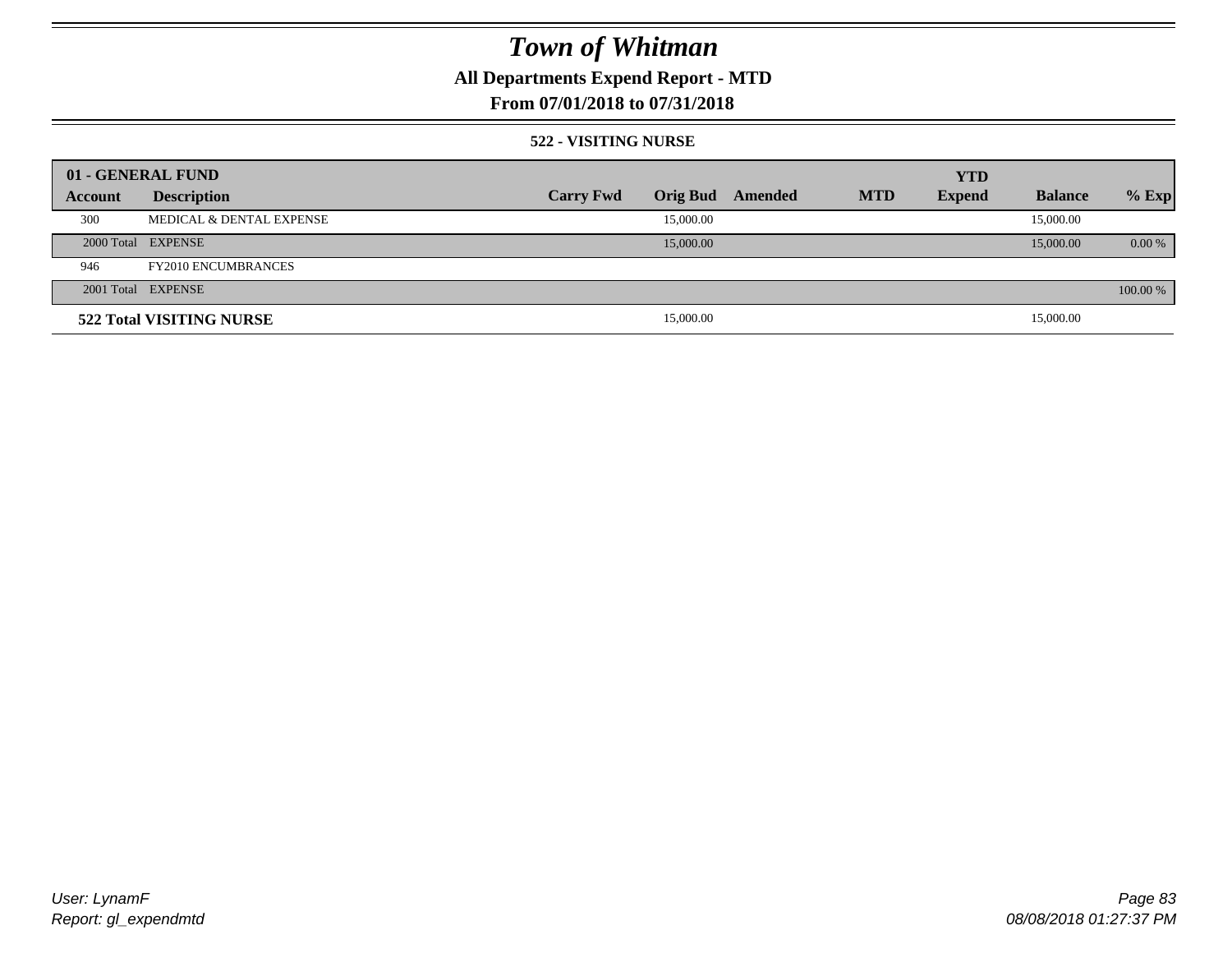### **All Departments Expend Report - MTD**

### **From 07/01/2018 to 07/31/2018**

#### **524 - DENTAL**

|         | 01 - GENERAL FUND       |                  |                  |            | <b>YTD</b>    |                |          |
|---------|-------------------------|------------------|------------------|------------|---------------|----------------|----------|
| Account | <b>Description</b>      | <b>Carry Fwd</b> | Orig Bud Amended | <b>MTD</b> | <b>Expend</b> | <b>Balance</b> | $%$ Exp  |
| 730     | <b>ASSOCIATION DUES</b> |                  |                  |            |               |                |          |
|         | 2000 Total EXPENSE      |                  |                  |            |               |                | 100.00 % |
|         | <b>524 Total DENTAL</b> |                  |                  |            |               |                |          |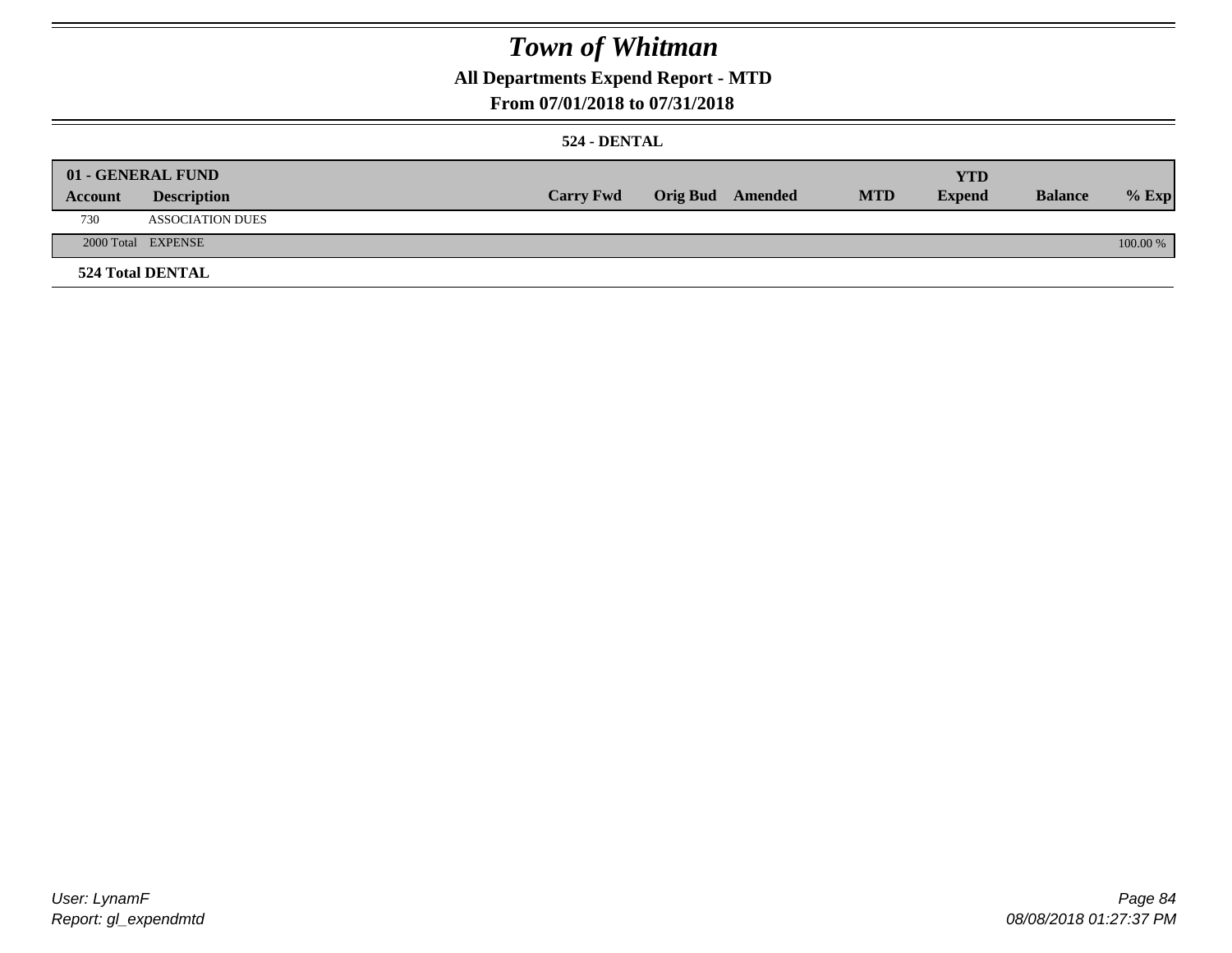### **All Departments Expend Report - MTD**

**From 07/01/2018 to 07/31/2018**

#### **541 - COUNCIL ON AGING**

|                | 01 - GENERAL FUND                        |                                     |                              | <b>YTD</b>    |                |          |
|----------------|------------------------------------------|-------------------------------------|------------------------------|---------------|----------------|----------|
| <b>Account</b> | <b>Description</b>                       | <b>Carry Fwd</b><br><b>Orig Bud</b> | <b>Amended</b><br><b>MTD</b> | <b>Expend</b> | <b>Balance</b> | $%$ Exp  |
| 111            | SALARIES-ADMINSTRATIVE                   | 67,449.00                           | 5,188.40                     | 5,188.40      | 62,260.60      |          |
| 138            | <b>SICK LEAVE BUY-BACK</b>               |                                     |                              |               |                |          |
| 146            | SALARIES-LONGEVITY                       |                                     |                              |               |                |          |
|                | 1000 Total SALARIES                      | 67,449.00                           | 5,188.40                     | 5,188.40      | 62,260.60      | 7.69 %   |
| 121            | <b>CLERICAL I</b>                        | 41,828.00                           | 3,195.78                     | 3,195.78      | 38,632.22      |          |
|                | 1001 Total SALARIES                      | 41,828.00                           | 3,195.78                     | 3,195.78      | 38,632.22      | 7.64 %   |
| 117            | <b>CUSTODIAL</b>                         |                                     |                              |               |                |          |
|                | 1002 Total SALARIES                      |                                     |                              |               |                | 100.00 % |
| 157            | <b>BUS DRIVER</b>                        | 35,924.00                           | 2,363.40                     | 2,363.40      | 33,560.60      |          |
|                | 1003 Total SALARIES                      | 35,924.00                           | 2,363.40                     | 2,363.40      | 33,560.60      | 6.57 %   |
| 129            | ADDITIONAL CLERICAL                      | 33,634.00                           | 2,587.20                     | 2,587.20      | 31,046.80      |          |
|                | 1004 Total SALARIES                      | 33,634.00                           | 2,587.20                     | 2,587.20      | 31,046.80      | 7.69 %   |
| 131            | SOCIAL WORKER                            | 33,109.00                           | 2,546.04                     | 2,546.04      | 30,562.96      |          |
|                | 1005 Total SALARIES                      | 33,109.00                           | 2,546.04                     | 2,546.04      | 30,562.96      | 7.68 %   |
| 210            | <b>ELECTRICITY</b>                       |                                     | 331.01                       | 331.01        | $-331.01$      |          |
| 212            | <b>GAS (NATURAL)</b>                     |                                     | 25.43                        | 25.43         | $-25.43$       |          |
| 242            | <b>VEHICLE MAINTENANCE</b>               |                                     |                              |               |                |          |
| 340            | <b>TELEPHONE</b>                         |                                     |                              |               |                |          |
| 343            | <b>CELL PHONES</b>                       |                                     |                              |               |                |          |
| 420            | <b>OFFICE SUPPLIES</b>                   |                                     |                              |               |                |          |
| 481            | <b>GASOLINE</b>                          |                                     |                              |               |                |          |
| 585            | MISCELLANEOUS EXPENSE                    | 15,157.00                           |                              |               | 15,157.00      |          |
| 430            | <b>BUILDING MAINTENANCE &amp; REPAIR</b> |                                     | 1,301.60                     | 1,301.60      | $-1,301.60$    |          |
| 710            | IN STATE TRAVEL                          |                                     |                              |               |                |          |
| 730            | <b>ASSOCIATION DUES</b>                  |                                     |                              |               |                |          |
| 731            | <b>MEETINGS</b>                          |                                     |                              |               |                |          |
| 870            | OFFICE EQUIPMENT                         |                                     |                              |               |                |          |
|                | 2000 Total EXPENSE                       | 15,157.00                           | 1,658.04                     | 1,658.04      | 13,498.96      | 10.93 %  |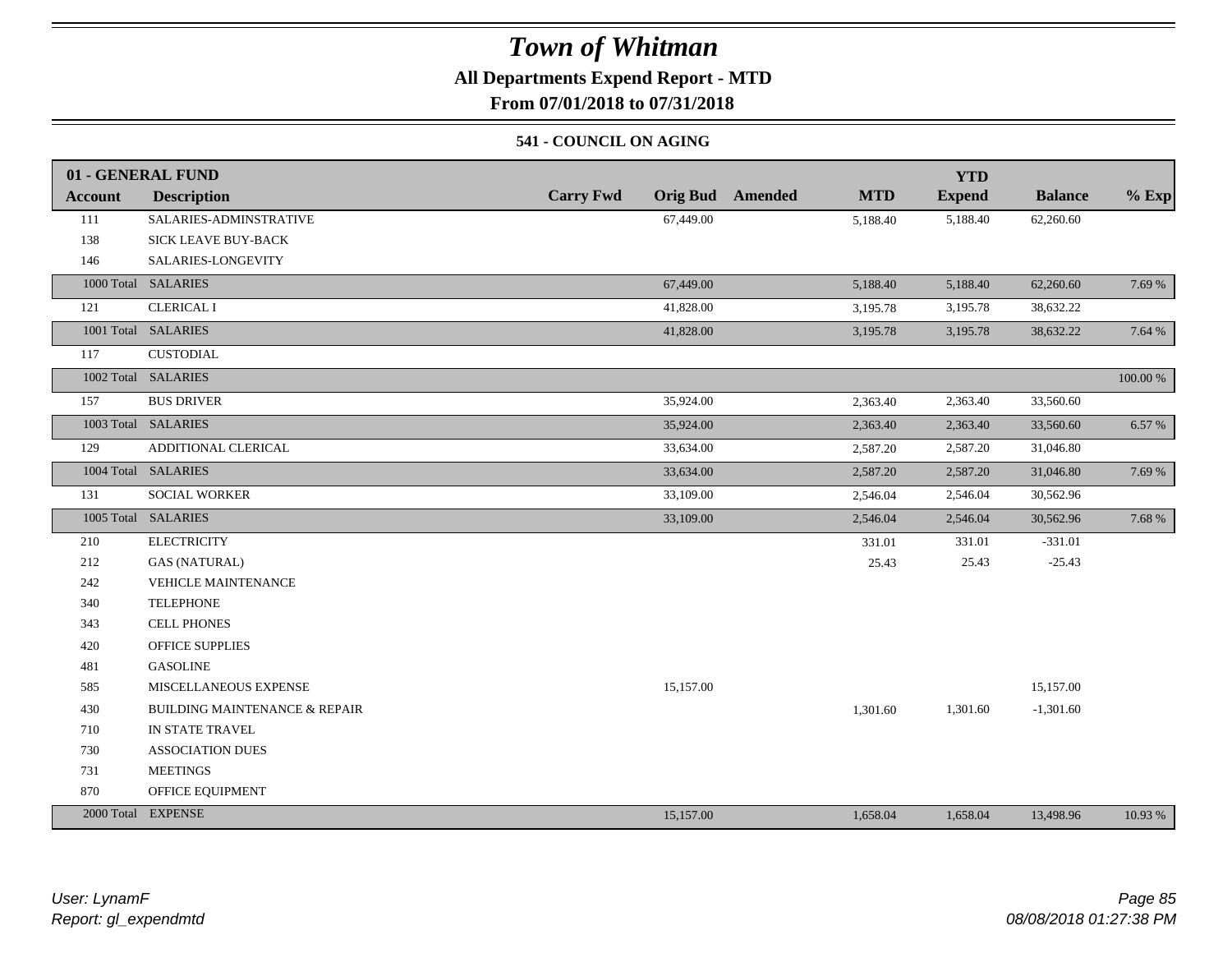### **All Departments Expend Report - MTD**

### **From 07/01/2018 to 07/31/2018**

#### **541 - COUNCIL ON AGING**

|         | 01 - GENERAL FUND                                |                  |                 |         |            | <b>YTD</b>    |                |          |
|---------|--------------------------------------------------|------------------|-----------------|---------|------------|---------------|----------------|----------|
| Account | <b>Description</b>                               | <b>Carry Fwd</b> | <b>Orig Bud</b> | Amended | <b>MTD</b> | <b>Expend</b> | <b>Balance</b> | $%$ Exp  |
| 940     | FY2016 ENCUMBRANCES                              |                  |                 |         |            |               |                |          |
| 941     | FY 2017 ENCUMBRANCES                             |                  |                 |         |            |               |                |          |
| 943     | <b>FY2012 ENCUMBRANCES</b>                       |                  |                 |         |            |               |                |          |
| 945     | <b>FY2013 ENCUMBRANCES</b>                       |                  |                 |         |            |               |                |          |
|         | 2002 Total EXPENSE                               |                  |                 |         |            |               |                | 100.00 % |
| 999     |                                                  |                  |                 |         |            |               |                |          |
|         | 4492 Total A.6 STM 5/7/12 PUR.CHAIRS-SENIOR CTR. |                  |                 |         |            |               |                | 100.00 % |
| 999     |                                                  |                  |                 |         |            |               |                |          |
|         | 4493 Total A19 ATM 5/12 C.O.A. BUILDING REPAIRS  |                  |                 |         |            |               |                | 100.00 % |
| 999     |                                                  |                  |                 |         |            |               |                |          |
|         | 4494 Total A.5STM5/17TOWN SHR.WHL CHR.EQ.BUS     |                  |                 |         |            |               |                | 100.00 % |
| 999     |                                                  |                  |                 |         |            |               |                |          |
|         | 4557 Total A.17 ATM 5/13 REPAVE COA PARKING LOT  |                  |                 |         |            |               |                | 100.00 % |
| 999     |                                                  |                  |                 |         |            |               |                |          |
|         | 4563 Total A.27A ATM 5/16 AIR COND. SEN.CTR.     |                  |                 |         |            |               |                | 100.00 % |
|         | <b>541 Total COUNCIL ON AGING</b>                |                  | 227,101.00      |         | 17,538.86  | 17,538.86     | 209,562.14     |          |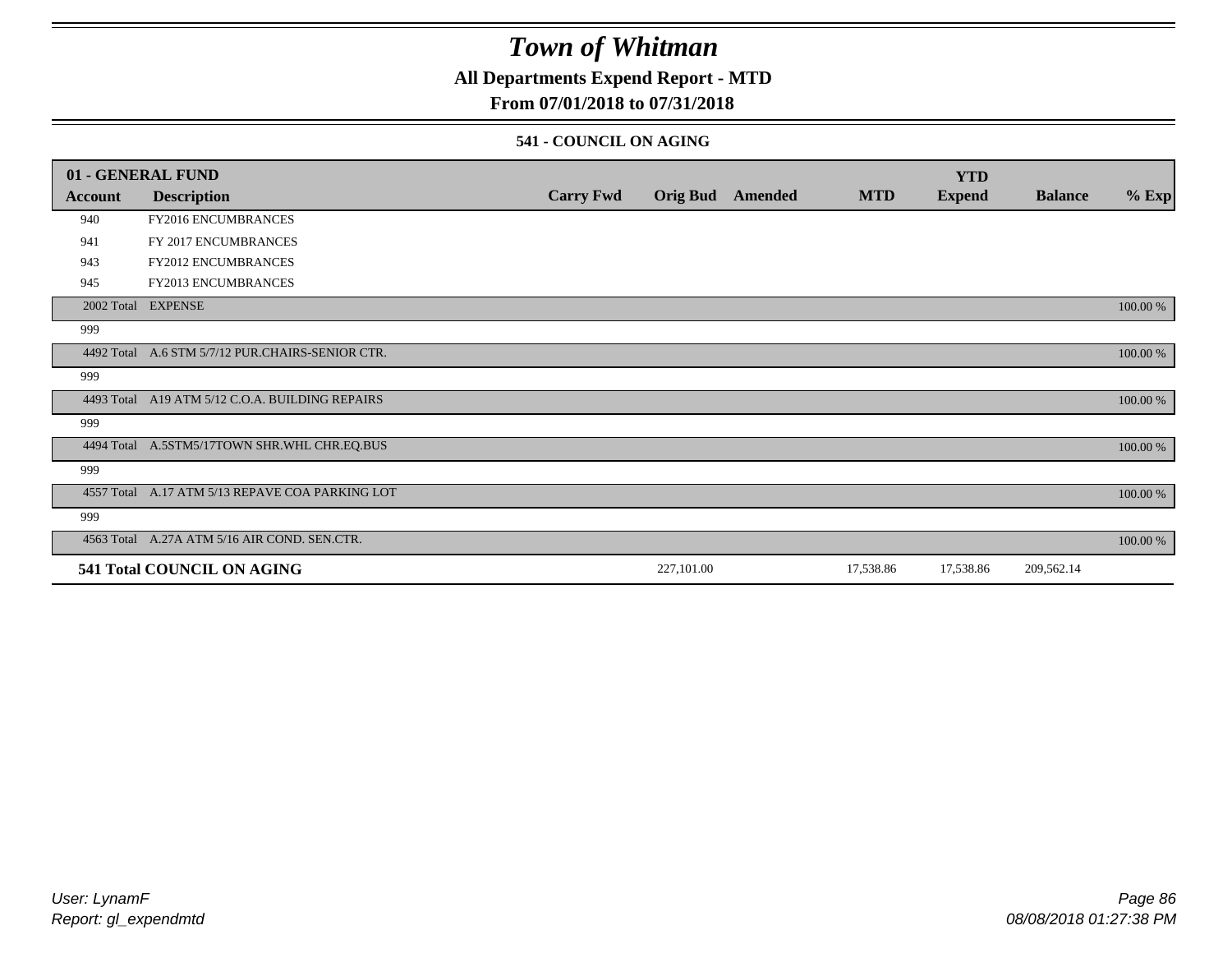**All Departments Expend Report - MTD**

### **From 07/01/2018 to 07/31/2018**

#### **543 - VETERANS SERVICES**

|            | 01 - GENERAL FUND                  |                  |                 |         |            | <b>YTD</b>    |                |          |
|------------|------------------------------------|------------------|-----------------|---------|------------|---------------|----------------|----------|
| Account    | <b>Description</b>                 | <b>Carry Fwd</b> | <b>Orig Bud</b> | Amended | <b>MTD</b> | <b>Expend</b> | <b>Balance</b> | $%$ Exp  |
| 112        | <b>SALARIES</b>                    |                  |                 |         |            |               |                |          |
|            | 1000 Total SALARIES                |                  |                 |         |            |               |                | 100.00 % |
| 120        | SALARIES-PART TIME                 |                  |                 |         |            |               |                |          |
|            | 1001 Total SALARIES                |                  |                 |         |            |               |                | 100.00 % |
| 330        | <b>DISTRICT SERVICES</b>           |                  | 50,000.00       |         |            |               | 50,000.00      |          |
| 340        | <b>TELEPHONE</b>                   |                  |                 |         |            |               |                |          |
| 343        | <b>CELL PHONES</b>                 |                  |                 |         |            |               |                |          |
| 420        | <b>OFFICE SUPPLIES</b>             |                  |                 |         |            |               |                |          |
| 585        | MISCELLANEOUS EXPENSE              |                  | 1,500.00        |         |            |               | 1,500.00       |          |
| 730        | <b>ASSOCIATION DUES</b>            |                  |                 |         |            |               |                |          |
| 731        | <b>MEETINGS</b>                    |                  |                 |         |            |               |                |          |
| 2000 Total | <b>EXPENSE</b>                     |                  | 51,500.00       |         |            |               | 51,500.00      | 0.00 %   |
| 710        | IN STATE TRAVEL                    |                  | 1,000.00        |         |            |               | 1,000.00       |          |
|            | 2001 Total EXPENSE                 |                  | 1,000.00        |         |            |               | 1,000.00       | $0.00\%$ |
| 999        |                                    |                  |                 |         |            |               |                |          |
| 4412 Total | <b>TRI-TOWN PARADE</b>             |                  |                 |         |            |               |                | 100.00 % |
|            | <b>543 Total VETERANS SERVICES</b> |                  | 52,500.00       |         |            |               | 52,500.00      |          |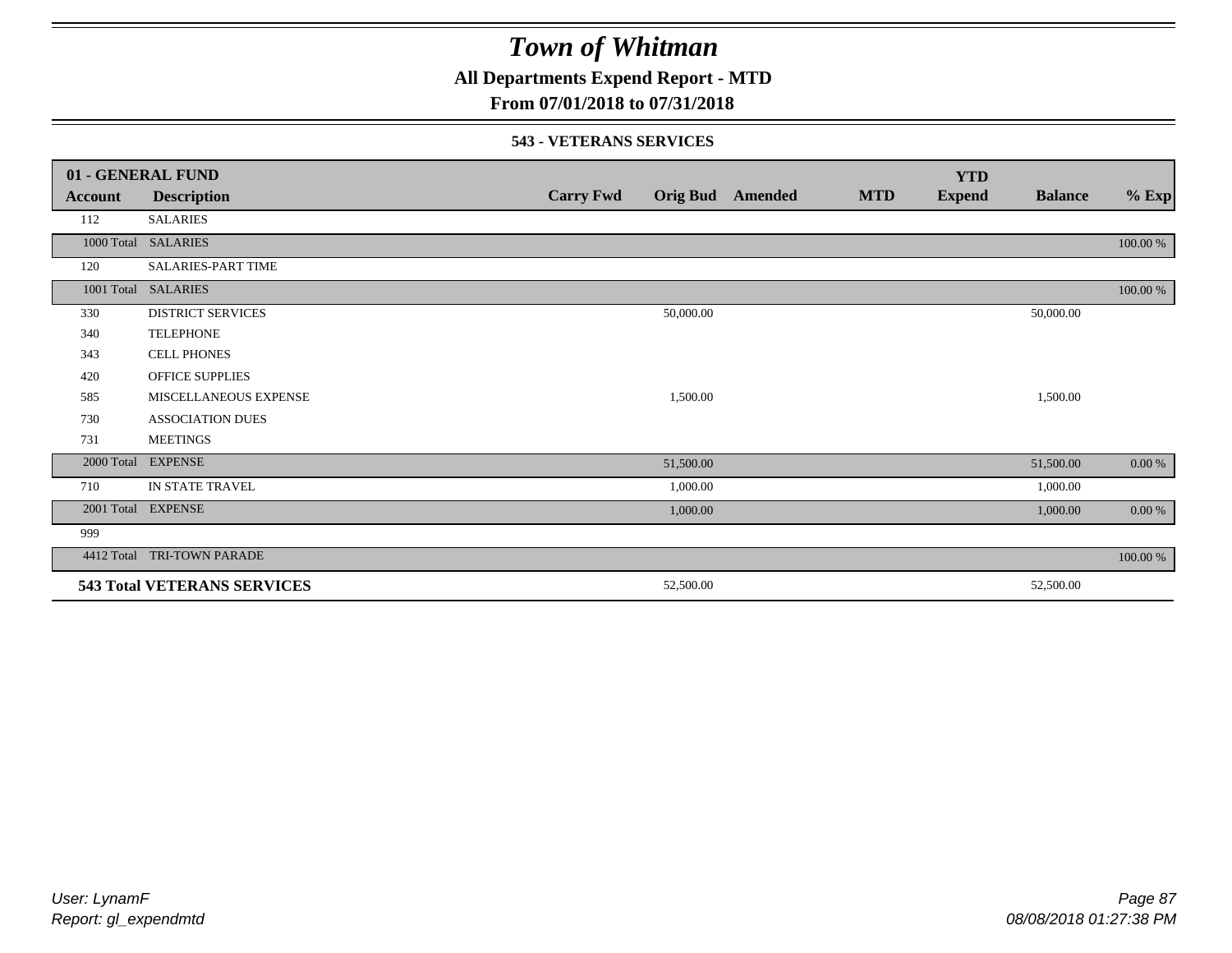### **All Departments Expend Report - MTD**

#### **From 07/01/2018 to 07/31/2018**

#### **544 - VETERANS BENEFITS**

|         | 01 - GENERAL FUND                  |                  |                 |         |            | <b>YTD</b>    |                |         |
|---------|------------------------------------|------------------|-----------------|---------|------------|---------------|----------------|---------|
| Account | <b>Description</b>                 | <b>Carry Fwd</b> | <b>Orig Bud</b> | Amended | <b>MTD</b> | <b>Expend</b> | <b>Balance</b> | $%$ Exp |
| 585     | MISCELLANEOUS EXPENSE              |                  |                 |         |            |               |                |         |
| 770     | <b>SUBSISTENCE</b>                 |                  | 180,000.00      |         | 13,473.55  | 13,473.55     | 166,526.45     |         |
| 771     | <b>FOOD</b>                        |                  |                 |         |            |               |                |         |
| 772     | <b>FUEL</b>                        |                  |                 |         |            |               |                |         |
| 773     | <b>HOSPITAL</b>                    |                  |                 |         |            |               |                |         |
| 774     | <b>MEDICAL CARE</b>                |                  |                 |         |            |               |                |         |
| 775     | <b>MEDICAL SUPPLIES</b>            |                  |                 |         |            |               |                |         |
| 776     | <b>HOUSING</b>                     |                  |                 |         |            |               |                |         |
|         | 2000 Total EXPENSE                 |                  | 180,000.00      |         | 13,473.55  | 13,473.55     | 166,526.45     | 7.48 %  |
|         | <b>544 Total VETERANS BENEFITS</b> |                  | 180,000.00      |         | 13,473.55  | 13,473.55     | 166,526.45     |         |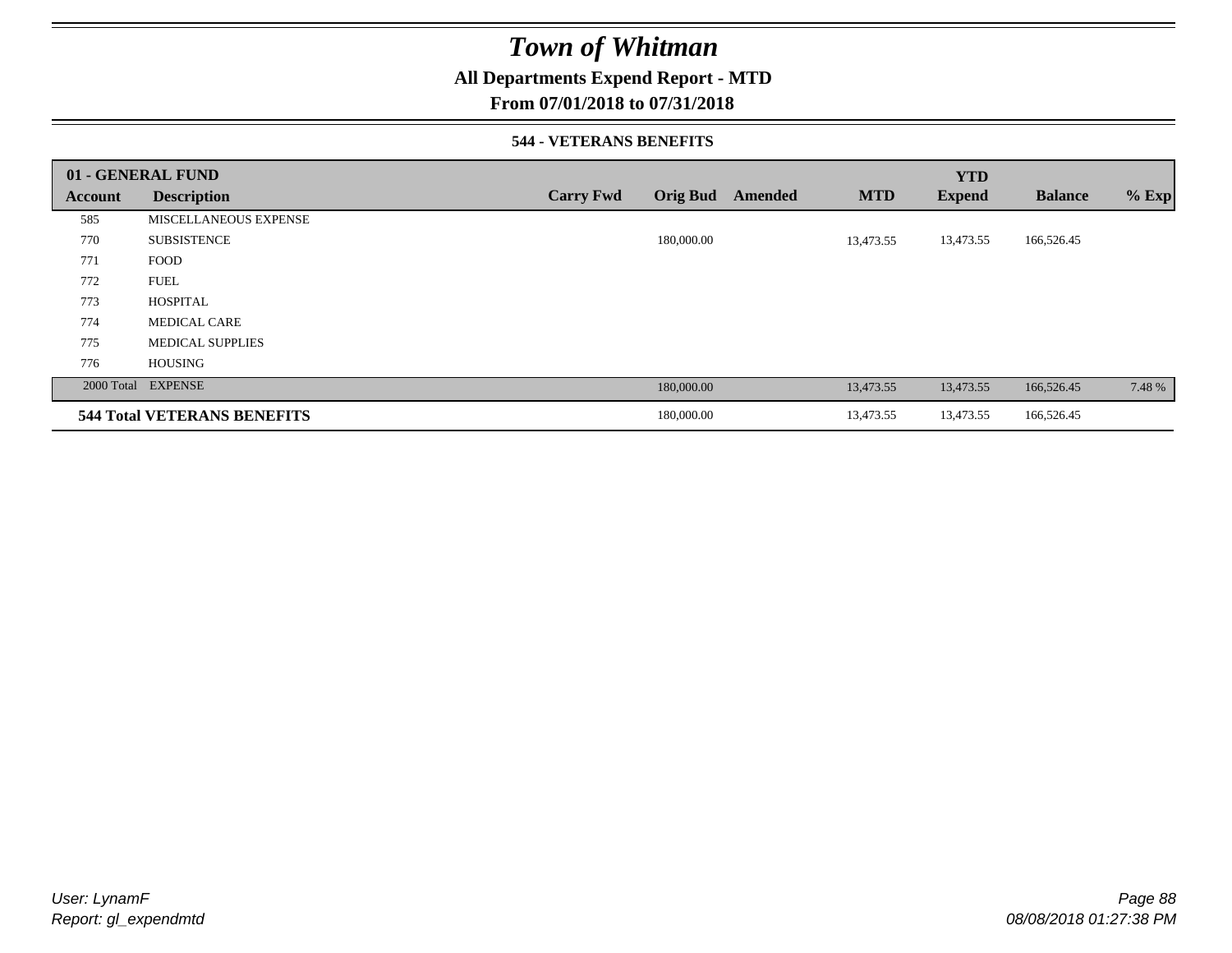**All Departments Expend Report - MTD**

### **From 07/01/2018 to 07/31/2018**

#### **545 - DAV RENTAL**

|         | 01 - GENERAL FUND           |                  |                  |            | <b>YTD</b>    |                |          |
|---------|-----------------------------|------------------|------------------|------------|---------------|----------------|----------|
| Account | <b>Description</b>          | <b>Carry Fwd</b> | Orig Bud Amended | <b>MTD</b> | <b>Expend</b> | <b>Balance</b> | $%$ Exp  |
| 270     | <b>BUILDING RENTAL</b>      |                  |                  |            |               |                |          |
|         | 2000 Total EXPENSE          |                  |                  |            |               |                | 100.00 % |
|         | <b>545 Total DAV RENTAL</b> |                  |                  |            |               |                |          |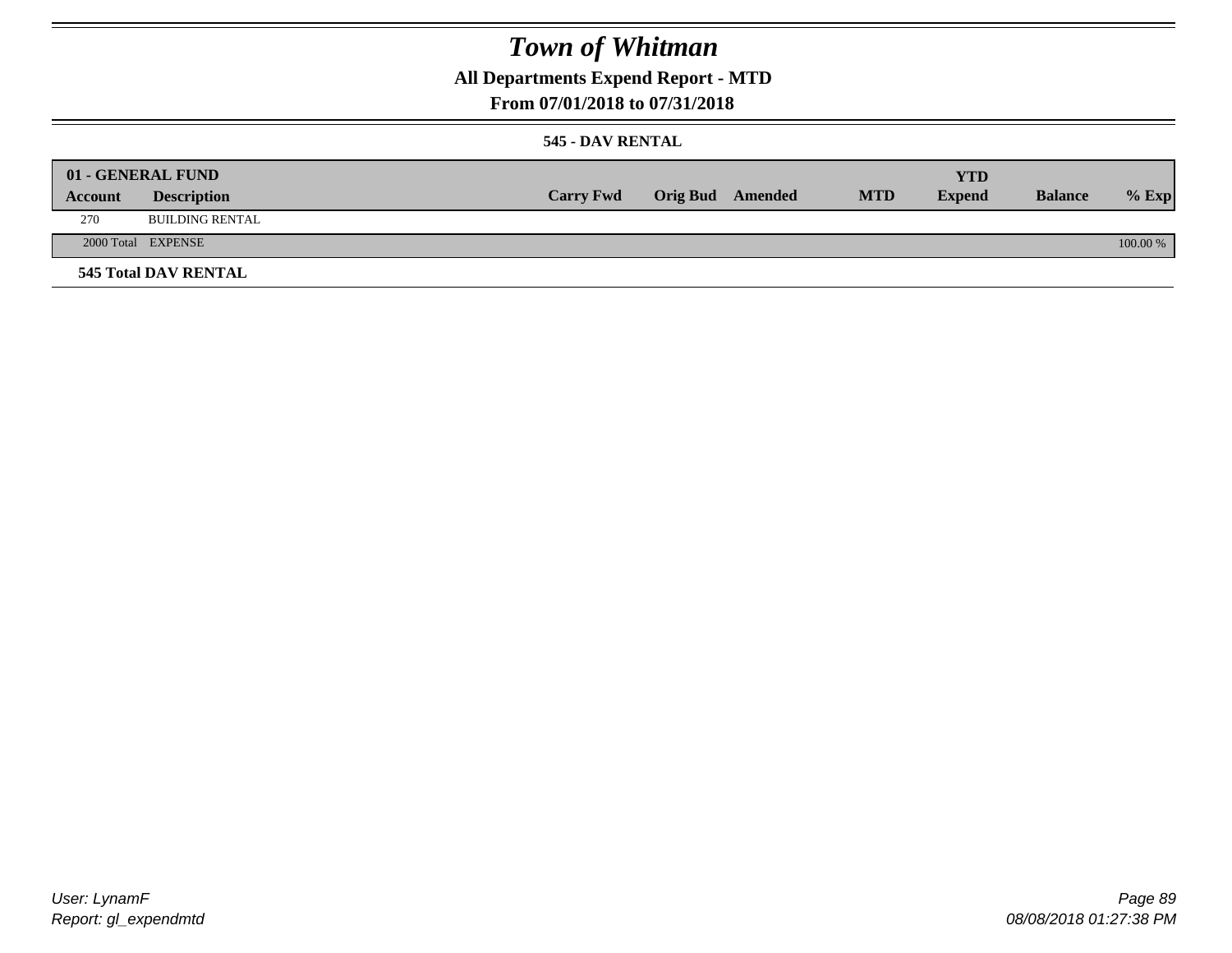**All Departments Expend Report - MTD**

### **From 07/01/2018 to 07/31/2018**

#### **550 - MISC. HUMAN SERVICES**

|            | 01 - GENERAL FUND                         |                  |                 |         |            | <b>YTD</b>    |                |          |
|------------|-------------------------------------------|------------------|-----------------|---------|------------|---------------|----------------|----------|
| Account    | <b>Description</b>                        | <b>Carry Fwd</b> | <b>Orig Bud</b> | Amended | <b>MTD</b> | <b>Expend</b> | <b>Balance</b> | $%$ Exp  |
| 939        | <b>FY2015 ENCUMBRANCES</b>                |                  |                 |         |            |               |                |          |
| 943        | <b>FY2012 ENCUMBRANCES</b>                |                  |                 |         |            |               |                |          |
| 945        | <b>FY2013 ENCUMBRANCES</b>                |                  |                 |         |            |               |                |          |
| 999        |                                           |                  | 12,000.00       |         |            |               | 12,000.00      |          |
| 4414 Total | ART26ATM5/18CODIFY/DIGITIZETOWNBY-LAWS    |                  | 12,000.00       |         |            |               | 12,000.00      | 0.00 %   |
| 999        |                                           |                  | 500.00          |         |            |               | 500.00         |          |
|            | 4416 Total A.2 ATM 5/12 PLYMOUTH CTY.EXT. |                  | 500.00          |         |            |               | 500.00         | 0.00 %   |
| 999        |                                           |                  |                 |         |            |               |                |          |
|            | 4522 Total COMPLETE STREETS GRANT -TIER 2 |                  |                 |         |            |               |                | 100.00 % |
|            | 550 Total MISC. HUMAN SERVICES            |                  | 12,500.00       |         |            |               | 12,500.00      |          |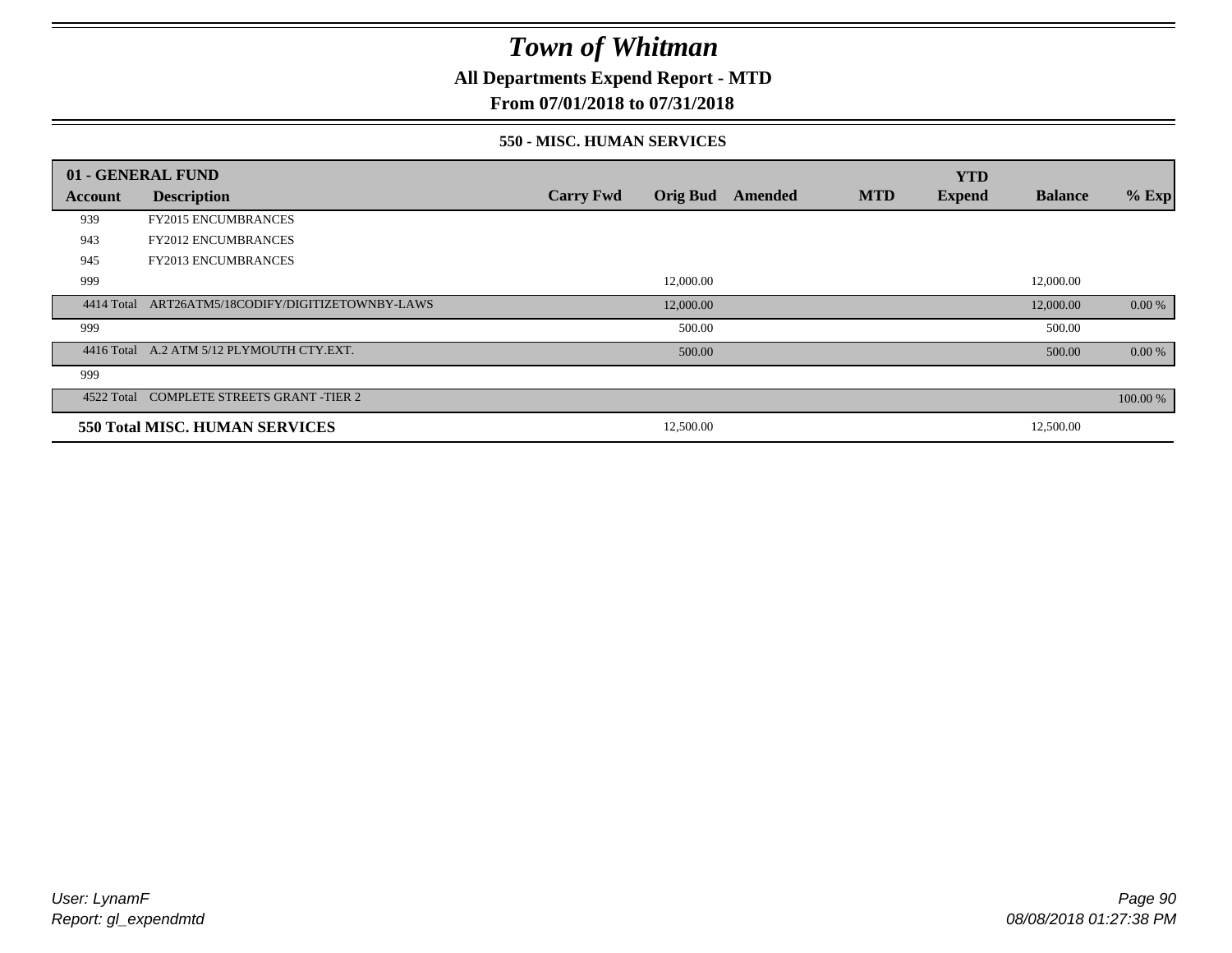### **All Departments Expend Report - MTD From 07/01/2018 to 07/31/2018**

#### **610 - LIBRARY**

|                | 01 - GENERAL FUND                        |                  |           |                         |            | <b>YTD</b>    |                |          |
|----------------|------------------------------------------|------------------|-----------|-------------------------|------------|---------------|----------------|----------|
| <b>Account</b> | <b>Description</b>                       | <b>Carry Fwd</b> |           | <b>Orig Bud</b> Amended | <b>MTD</b> | <b>Expend</b> | <b>Balance</b> | $%$ Exp  |
| 111            | SALARIES-ADMINSTRATIVE                   |                  | 68,437.00 |                         | 7,915.38   | 7,915.38      | 60,521.62      |          |
| 138            | SICK LEAVE BUY-BACK                      |                  |           |                         |            |               |                |          |
| 146            | SALARIES-LONGEVITY                       |                  | 1,375.00  |                         | 1,250.00   | 1,250.00      | 125.00         |          |
|                | 1000 Total SALARIES                      |                  | 69,812.00 |                         | 9,165.38   | 9,165.38      | 60,646.62      | 13.12 %  |
| 153            | SALARY-REF.LIBRARIAN-P.T.                |                  |           |                         |            |               |                |          |
|                | 1001 Total SALARIES                      |                  |           |                         |            |               |                | 100.00 % |
| 154            | SALARY-ASSISTANT DIRECTOR                |                  | 51,736.00 |                         | 3,979.68   | 3,979.68      | 47,756.32      |          |
|                | 1002 Total SALARIES                      |                  | 51,736.00 |                         | 3,979.68   | 3,979.68      | 47,756.32      | 7.69 %   |
| 155            | SALARY-CIRCULATION SUPERVISOR            |                  | 49,540.00 |                         | 3,810.80   | 3,810.80      | 45,729.20      |          |
|                | 1003 Total SALARIES                      |                  | 49,540.00 |                         | 3,810.80   | 3,810.80      | 45,729.20      | 7.69 %   |
| 156            | SALARY-YOUTH SERV. LIBRARIAN             |                  | 47,014.00 |                         | 3,560.20   | 3,560.20      | 43,453.80      |          |
|                | 1004 Total SALARIES                      |                  | 47,014.00 |                         | 3,560.20   | 3,560.20      | 43,453.80      | 7.57 %   |
| 159            | SALARY-LIBRARY TECHNICIANS-P.T.          |                  | 76,300.00 |                         | 5,394.72   | 5,394.72      | 70,905.28      |          |
|                | 1005 Total SALARIES                      |                  | 76,300.00 |                         | 5,394.72   | 5,394.72      | 70,905.28      | 7.07 %   |
| 117            | <b>CUSTODIAL</b>                         |                  |           |                         |            |               |                |          |
|                | 1006 Total SALARIES                      |                  |           |                         |            |               |                | 100.00 % |
| 220            | SENIOR LIBRARY TECHNICIAN                |                  | 42,260.00 |                         | 3,250.80   | 3,250.80      | 39,009.20      |          |
|                | 1007 Total SALARIES                      |                  | 42,260.00 |                         | 3,250.80   | 3,250.80      | 39,009.20      | 7.69 %   |
| 949            | FY2014 ENCUMBRANCES                      |                  |           |                         |            |               |                |          |
|                | 1008 Total SALARIES                      |                  |           |                         |            |               |                | 100.00 % |
| 210            | <b>ELECTRICITY</b>                       |                  |           |                         |            |               |                |          |
| 212            | <b>GAS (NATURAL)</b>                     |                  |           |                         |            |               |                |          |
| 244            | OFFICE EQUIPMENT MAINTENANCE             |                  |           |                         | 1,750.00   | 1,750.00      | $-1,750.00$    |          |
| 311            | <b>COMPUTER SERVICES</b>                 |                  |           |                         |            |               |                |          |
| 340            | <b>TELEPHONE</b>                         |                  |           |                         |            |               |                |          |
| 589            | CATALOGING                               |                  |           |                         |            |               |                |          |
| 420            | <b>OFFICE SUPPLIES</b>                   |                  |           |                         | 10.58      | 10.58         | $-10.58$       |          |
| 430            | <b>BUILDING MAINTENANCE &amp; REPAIR</b> |                  |           |                         |            |               |                |          |
| 585            | MISCELLANEOUS EXPENSE                    |                  | 45,637.00 |                         | 1,367.00   | 1,367.00      | 44,270.00      |          |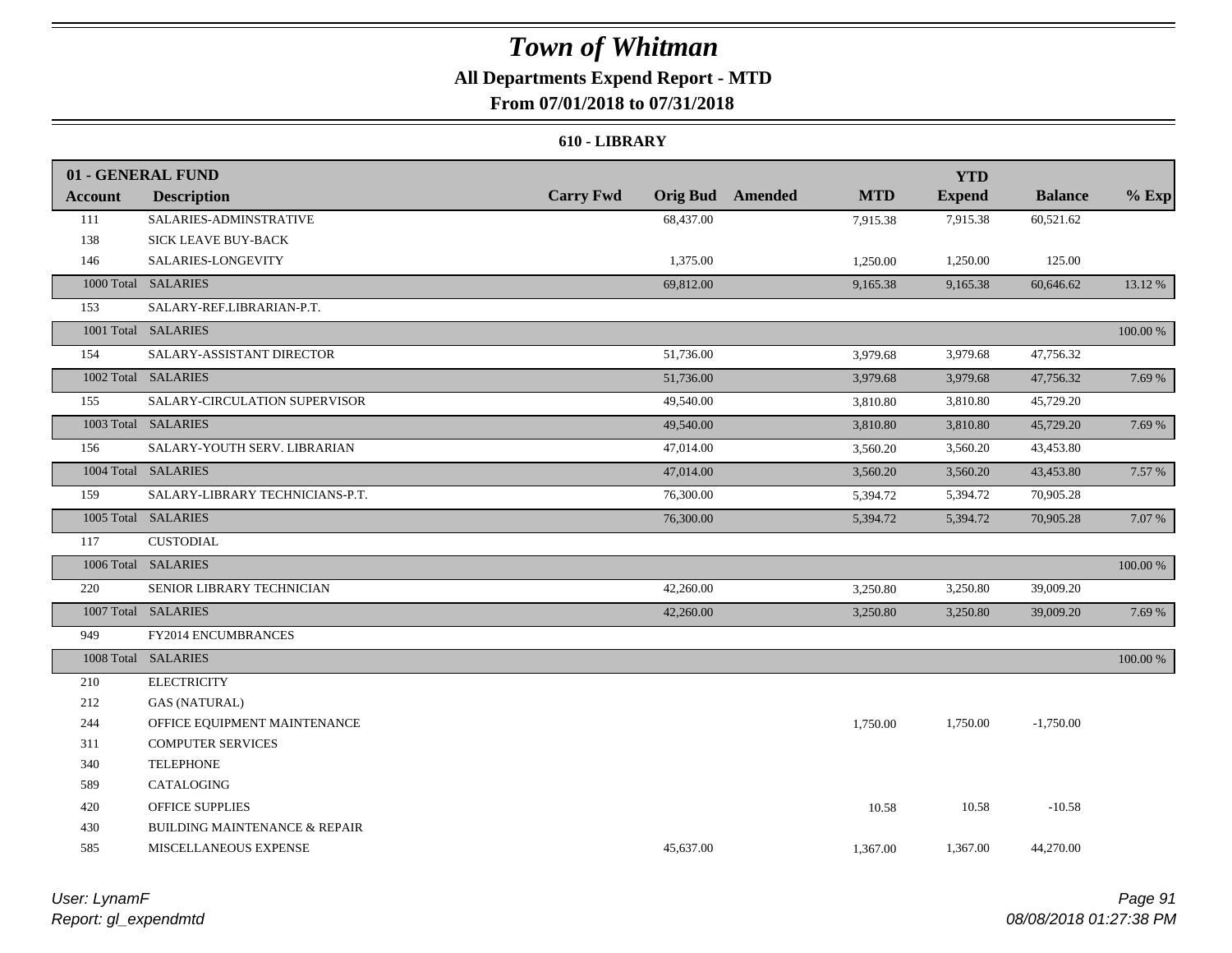## **All Departments Expend Report - MTD**

### **From 07/01/2018 to 07/31/2018**

#### **610 - LIBRARY**

|                | 01 - GENERAL FUND                               |                  |           |                         |            | <b>YTD</b>    |                |             |
|----------------|-------------------------------------------------|------------------|-----------|-------------------------|------------|---------------|----------------|-------------|
| <b>Account</b> | <b>Description</b>                              | <b>Carry Fwd</b> |           | <b>Orig Bud</b> Amended | <b>MTD</b> | <b>Expend</b> | <b>Balance</b> | $%$ Exp     |
| 587            | <b>BOOKS</b>                                    |                  |           |                         | 5,345.69   | 5,345.69      | $-5,345.69$    |             |
| 588            | <b>PERIODICALS</b>                              |                  |           |                         | 324.00     | 324.00        | $-324.00$      |             |
| 939            | <b>FY2015 ENCUMBRANCES</b>                      |                  |           |                         |            |               |                |             |
| 710            | IN STATE TRAVEL                                 |                  |           |                         |            |               |                |             |
| 730            | <b>ASSOCIATION DUES</b>                         |                  |           |                         |            |               |                |             |
| 731            | <b>MEETINGS</b>                                 |                  |           |                         |            |               |                |             |
|                | 2000 Total EXPENSE                              |                  | 45,637.00 |                         | 8,797.27   | 8,797.27      | 36,839.73      | 19.27 %     |
| 210            | <b>ELECTRICITY</b>                              |                  | 24,284.00 |                         |            |               | 24,284.00      |             |
| 212            | <b>GAS (NATURAL)</b>                            |                  |           |                         | 34.34      | 34.34         | $-34.34$       |             |
| 213            | MAINTENANCE CONTRACTS                           |                  |           |                         |            |               |                |             |
| 240            | BUILDING & GROUNDS MAINT.                       |                  |           |                         | 239.47     | 239.47        | $-239.47$      |             |
|                | 2001 Total EXPENSE                              |                  | 24,284.00 |                         | 273.81     | 273.81        | 24,010.19      | 1.12 %      |
| 940            | FY2016 ENCUMBRANCES                             |                  |           |                         |            |               |                |             |
| 946            | FY2010 ENCUMBRANCES                             |                  |           |                         |            |               |                |             |
|                | 2002 Total EXPENSE                              |                  |           |                         |            |               |                | 100.00 %    |
| 940            | FY2016 ENCUMBRANCES                             |                  |           |                         |            |               |                |             |
|                | 2003 Total EXPENSE                              |                  |           |                         |            |               |                | 100.00 %    |
| 215            | <b>OCLN MEMBERSHIP</b>                          |                  | 22,053.00 |                         |            |               | 22,053.00      |             |
| 943            | <b>FY2012 ENCUMBRANCES</b>                      |                  |           |                         |            |               |                |             |
|                | 2004 Total EXPENSE                              |                  | 22,053.00 |                         |            |               | 22,053.00      | 0.00 %      |
| 949            | FY2014 ENCUMBRANCES                             |                  |           |                         |            |               |                |             |
| 943            | <b>FY2012 ENCUMBRANCES</b>                      |                  |           |                         |            |               |                |             |
| 945            | FY2013 ENCUMBRANCES                             |                  |           |                         |            |               |                |             |
|                | 2009 Total EXPENSE                              |                  |           |                         |            |               |                | $100.00~\%$ |
| 999            |                                                 |                  |           |                         |            |               |                |             |
|                | 4490 Total A19 ATM 5/12 REPAIR&PAINT LIBRARY    |                  |           |                         |            |               |                | 100.00 %    |
| 999            |                                                 |                  |           |                         |            |               |                |             |
|                | 4501 Total A.17 ATM 5/13 PAINT & REPAIR LIBRARY |                  |           |                         |            |               |                | 100.00 %    |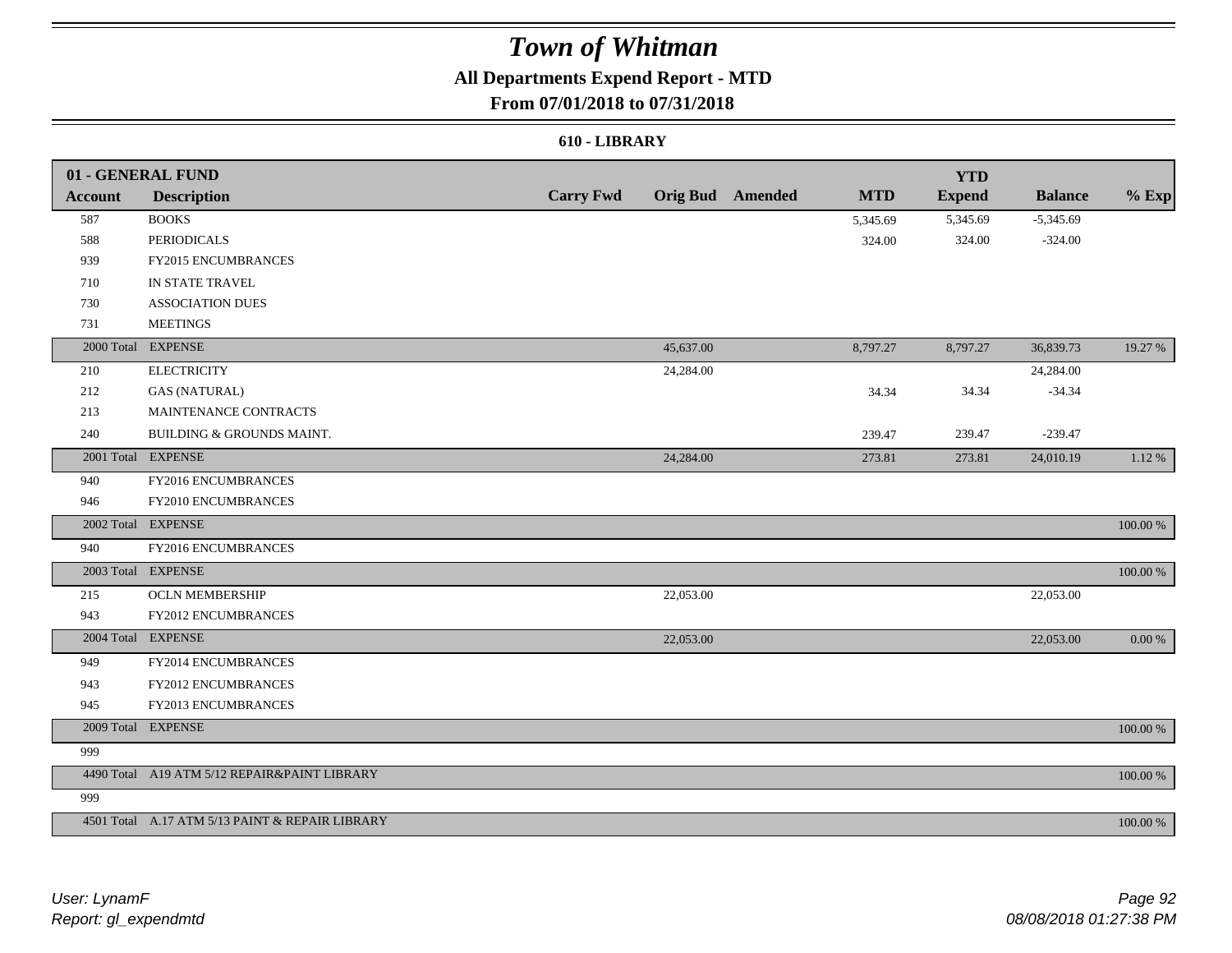### **All Departments Expend Report - MTD**

### **From 07/01/2018 to 07/31/2018**

#### **610 - LIBRARY**

| 01 - GENERAL FUND |                                                     |                  |                 |         |            | <b>YTD</b>    |                |          |
|-------------------|-----------------------------------------------------|------------------|-----------------|---------|------------|---------------|----------------|----------|
| Account           | <b>Description</b>                                  | <b>Carry Fwd</b> | <b>Orig Bud</b> | Amended | <b>MTD</b> | <b>Expend</b> | <b>Balance</b> | $%$ Exp  |
| 999               |                                                     |                  |                 |         |            |               |                |          |
|                   | 4523 Total ART25 ATM5/18 PCH & INSTALL 6 SURVEILL C |                  |                 |         |            |               |                | 100.00 % |
| 999               |                                                     |                  |                 |         |            |               |                |          |
|                   | 4573 Total A.10ATM5/14 PAVE LIB. PARKING LOT        |                  |                 |         |            |               |                | 100.00 % |
|                   | <b>610 Total LIBRARY</b>                            |                  | 428,636.00      |         | 38,232.66  | 38,232.66     | 390,403.34     |          |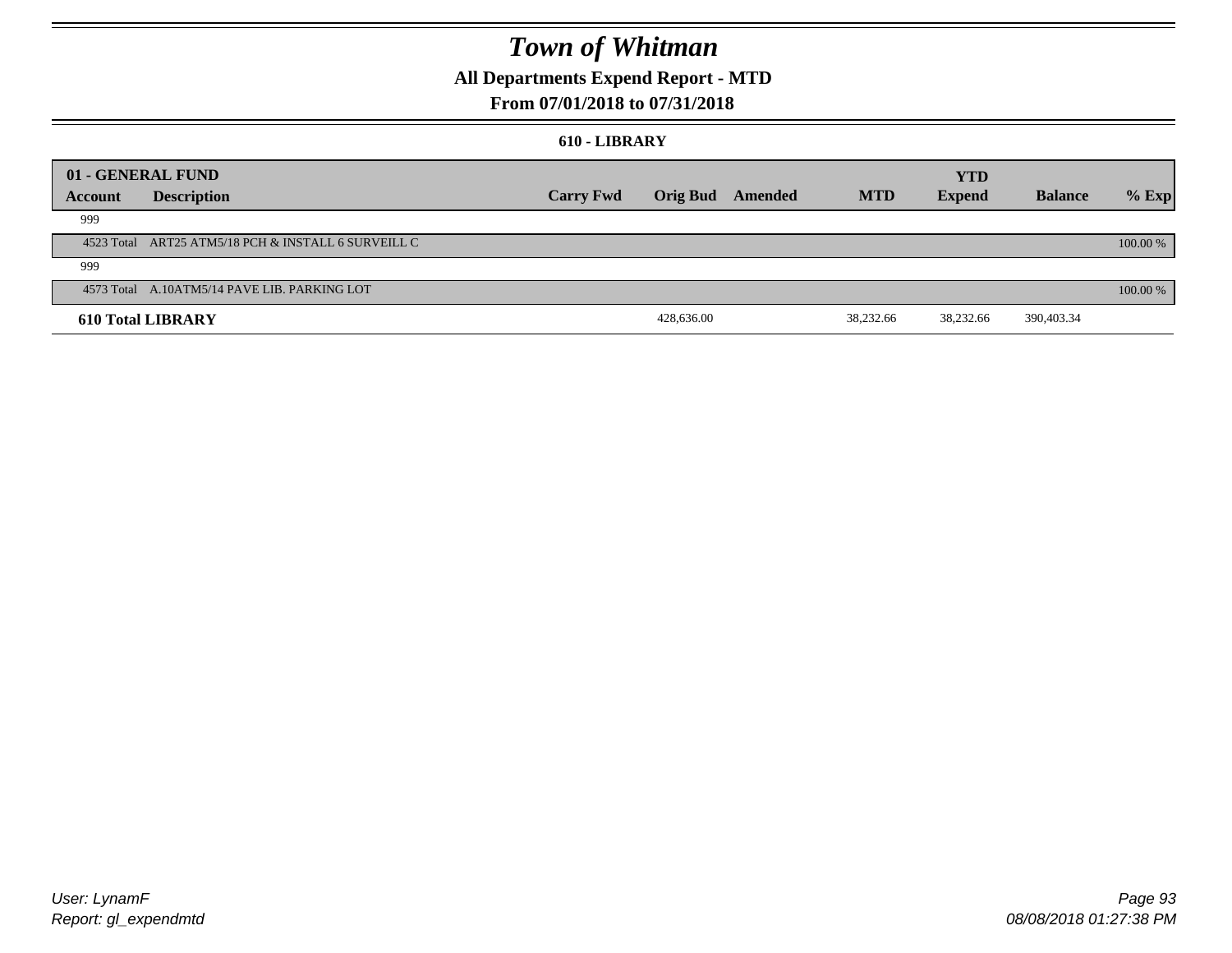## **All Departments Expend Report - MTD**

### **From 07/01/2018 to 07/31/2018**

#### **630 - RECREATION**

|         | 01 - GENERAL FUND                        |                  |           |                         |            | <b>YTD</b>    |                |             |
|---------|------------------------------------------|------------------|-----------|-------------------------|------------|---------------|----------------|-------------|
| Account | <b>Description</b>                       | <b>Carry Fwd</b> |           | <b>Orig Bud</b> Amended | <b>MTD</b> | <b>Expend</b> | <b>Balance</b> | $%$ Exp     |
| 111     | SALARIES-ADMINSTRATIVE                   |                  | 21,360.00 |                         | 1,780.00   | 1,780.00      | 19,580.00      |             |
|         | 1000 Total SALARIES                      |                  | 21,360.00 |                         | 1,780.00   | 1,780.00      | 19,580.00      | 8.33 %      |
| 124     | SALARIES-POOL                            |                  | 8,000.00  |                         | 8,000.00   | 8,000.00      |                |             |
|         | 1001 Total SALARIES                      |                  | 8,000.00  |                         | 8,000.00   | 8,000.00      |                | $100.00~\%$ |
| 120     | SALARIES-PART TIME                       |                  |           |                         |            |               |                |             |
|         | 1002 Total SALARIES                      |                  |           |                         |            |               |                | 100.00 %    |
| 125     | SALARIES-WINTER PROGRAM                  |                  |           |                         |            |               |                |             |
|         | 1003 Total SALARIES                      |                  |           |                         |            |               |                | 100.00 %    |
| 127     | PARK PROGRAM                             |                  |           |                         |            |               |                |             |
|         | 1004 Total SALARIES                      |                  |           |                         |            |               |                | 100.00 %    |
| 210     | <b>ELECTRICITY</b>                       |                  |           |                         |            |               |                |             |
| 340     | <b>TELEPHONE</b>                         |                  |           |                         |            |               |                |             |
| 430     | <b>BUILDING MAINTENANCE &amp; REPAIR</b> |                  |           |                         |            |               |                |             |
| 584     | RECREATIONAL SUPPLIES                    |                  |           |                         |            |               |                |             |
| 585     | MISCELLANEOUS EXPENSE                    |                  | 6,100.00  |                         | 85.00      | 85.00         | 6,015.00       |             |
| 591     | FOURTH OF JULY                           |                  |           |                         | 2,287.50   | 2,287.50      | $-2,287.50$    |             |
| 710     | IN STATE TRAVEL                          |                  |           |                         |            |               |                |             |
| 730     | <b>ASSOCIATION DUES</b>                  |                  |           |                         |            |               |                |             |
| 731     | <b>MEETINGS</b>                          |                  |           |                         |            |               |                |             |
| 749     | POOL MAINTENANCE                         |                  |           |                         | 1,770.00   | 1,770.00      | $-1,770.00$    |             |
|         | 2000 Total EXPENSE                       |                  | 6,100.00  |                         | 4,142.50   | 4,142.50      | 1,957.50       | 67.90 %     |
| 939     | FY2015 ENCUMBRANCES                      |                  |           |                         |            |               |                |             |
| 948     | <b>FY07 ENCUMBRANCES</b>                 |                  |           |                         |            |               |                |             |
| 959     | FY2006 ENCUMBRANCES                      |                  |           |                         |            |               |                |             |
|         | 2001 Total EXPENSE                       |                  |           |                         |            |               |                | 100.00 %    |
| 999     |                                          |                  |           |                         |            |               |                |             |
|         | 4412 Total TRI-TOWN PARADE               |                  |           |                         |            |               |                | 100.00 %    |
| 999     |                                          |                  |           |                         |            |               |                |             |
|         | 4413 Total RES.FD.TR.POOL FILTER REPAIRS |                  |           |                         |            |               |                | 100.00 %    |

*Report: gl\_expendmtd User: LynamF*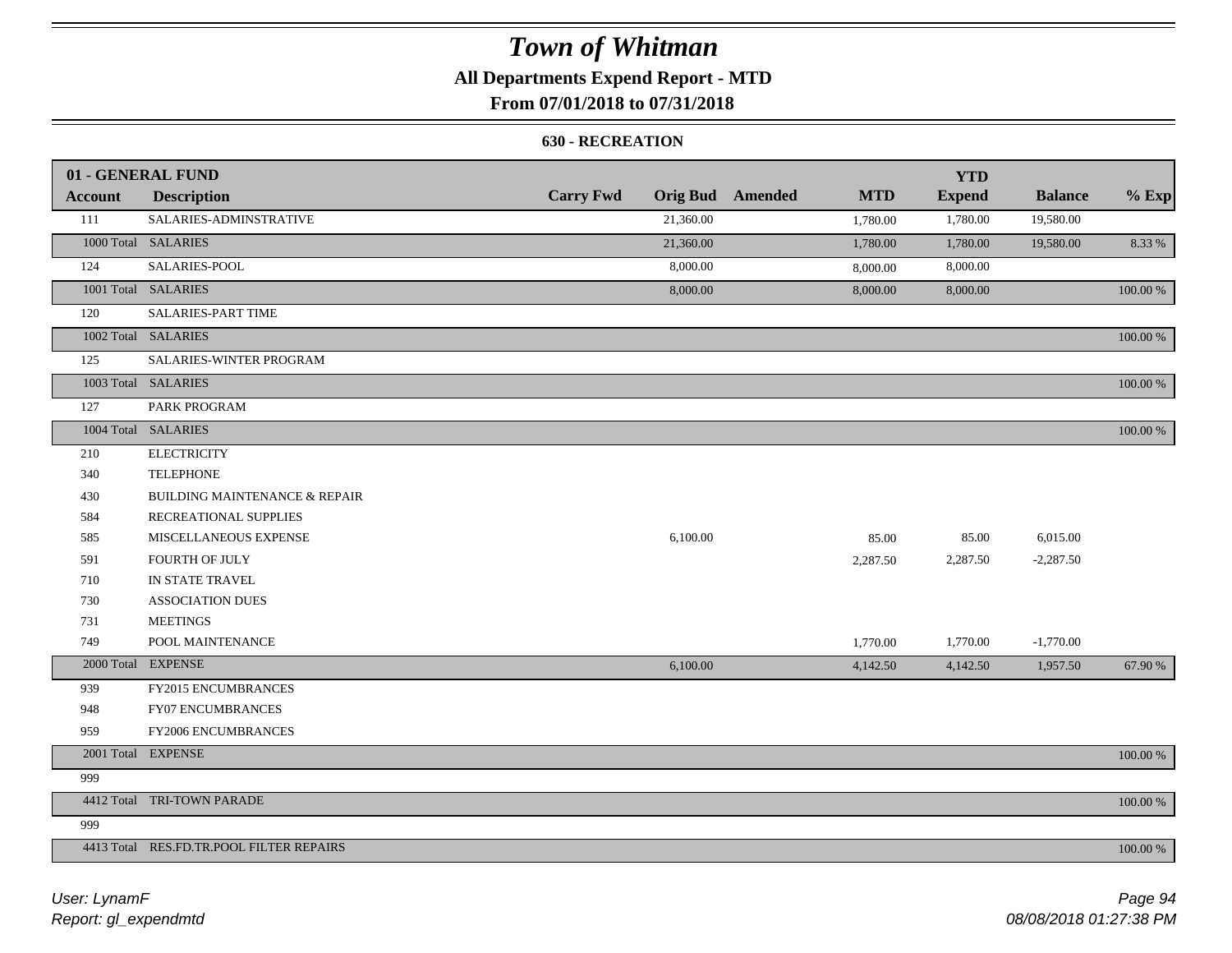### **All Departments Expend Report - MTD**

#### **From 07/01/2018 to 07/31/2018**

#### **630 - RECREATION**

| 01 - GENERAL FUND |                                                     |                  |                 |         |            | <b>YTD</b>    |                |          |
|-------------------|-----------------------------------------------------|------------------|-----------------|---------|------------|---------------|----------------|----------|
| Account           | <b>Description</b>                                  | <b>Carry Fwd</b> | <b>Orig Bud</b> | Amended | <b>MTD</b> | <b>Expend</b> | <b>Balance</b> | $%$ Exp  |
| 999               |                                                     |                  |                 |         |            |               |                |          |
| 4489 Total        | A18STM11/00 PLAYGROUND REPAIRS                      |                  |                 |         |            |               |                | 100.00 % |
| 999               |                                                     |                  |                 |         |            |               |                |          |
|                   | 4491 Total A14STM5/6/13REP/UPGR.POOL FILTRATION SYS |                  |                 |         |            |               |                | 100.00 % |
| 999               |                                                     |                  |                 |         |            |               |                |          |
|                   | 4555 Total ESTABLISH PETTY CASH-PARK PROGRAM        |                  |                 |         |            |               |                | 100.00 % |
| 999               |                                                     |                  |                 |         |            |               |                |          |
|                   | 4556 Total ESTABLISH PETTY CASH-POOL PROGRAM        |                  |                 |         |            |               |                | 100.00 % |
|                   | <b>630 Total RECREATION</b>                         |                  | 35,460.00       |         | 13,922.50  | 13,922.50     | 21,537.50      |          |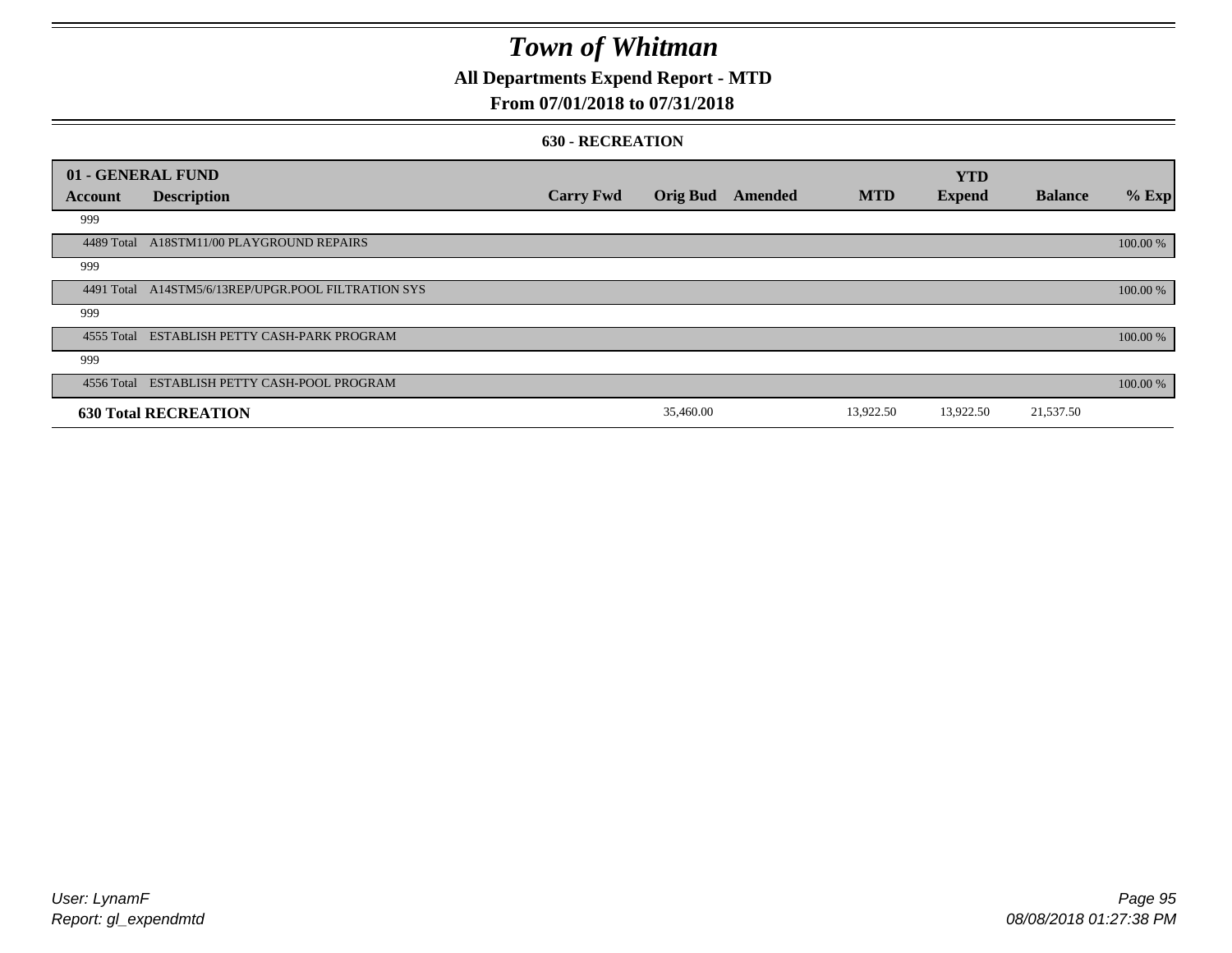**All Departments Expend Report - MTD**

**From 07/01/2018 to 07/31/2018**

#### **650 - DPW-BANDSTAND & PARK MAINTENANCE**

|            | 01 - GENERAL FUND                          |                  |                 |         |            | <b>YTD</b>    |                |          |
|------------|--------------------------------------------|------------------|-----------------|---------|------------|---------------|----------------|----------|
| Account    | <b>Description</b>                         | <b>Carry Fwd</b> | <b>Orig Bud</b> | Amended | <b>MTD</b> | <b>Expend</b> | <b>Balance</b> | $%$ Exp  |
| 241        | RECREATIONAL FACILITIES MAINT.             |                  |                 |         |            |               |                |          |
| 460        | <b>GROUNDSKEEPING SUPPLIES</b>             |                  |                 |         |            |               |                |          |
| 585        | MISCELLANEOUS EXPENSE                      |                  | 2,000.00        |         |            |               | 2,000.00       |          |
| 2000 Total | <b>EXPENSE</b>                             |                  | 2,000.00        |         |            |               | 2,000.00       | 0.00 %   |
| 999        |                                            |                  |                 |         |            |               |                |          |
| 4485 Total | A.40ATM05/07PARK GRTS-TN.MATCH             |                  |                 |         |            |               |                | 100.00 % |
| 999        |                                            |                  |                 |         |            |               |                |          |
| 4486 Total | A6 STM5/17 TOWN PARK UPGRADES              |                  |                 |         |            |               |                | 100.00 % |
| 999        |                                            |                  |                 |         |            |               |                |          |
|            | 4487 Total A.19STM11/00 MSTR PLAN-TN.PARK  |                  |                 |         |            |               |                | 100.00 % |
| 999        |                                            |                  |                 |         |            |               |                |          |
| 4488 Total | A10STM5/14TOWN PARK ADA IMPROVE            |                  |                 |         |            |               |                | 100.00 % |
|            | 650 Total DPW-BANDSTAND & PARK MAINTENANCE |                  | 2,000.00        |         |            |               | 2,000.00       |          |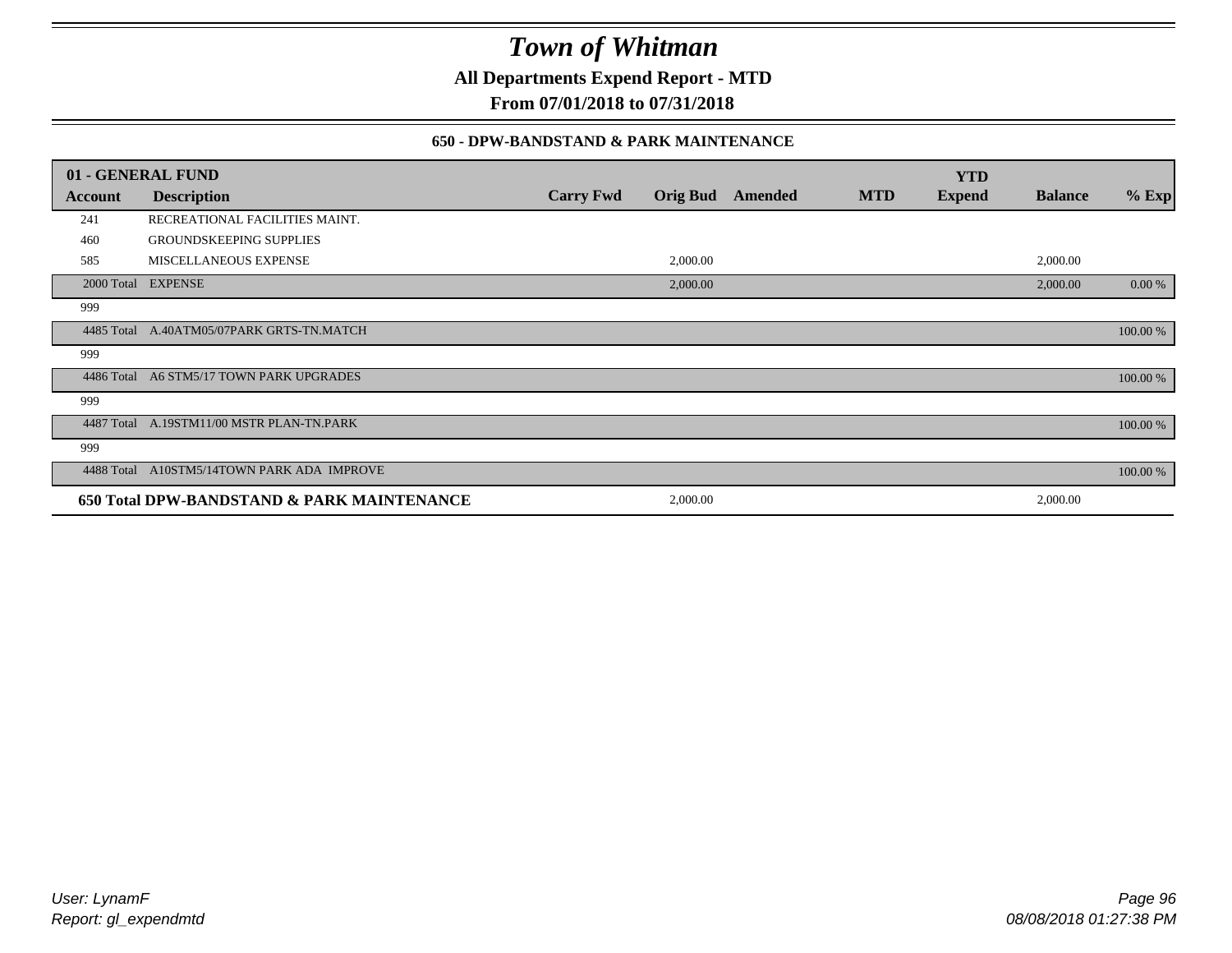**All Departments Expend Report - MTD**

### **From 07/01/2018 to 07/31/2018**

#### **651 - BANDSTAND MAINTENANCE**

|                | 01 - GENERAL FUND                          |                  |                  |            | <b>YTD</b>    |                |          |
|----------------|--------------------------------------------|------------------|------------------|------------|---------------|----------------|----------|
| <b>Account</b> | <b>Description</b>                         | <b>Carry Fwd</b> | Orig Bud Amended | <b>MTD</b> | <b>Expend</b> | <b>Balance</b> | $%$ Exp  |
| 585            | MISCELLANEOUS EXPENSE                      |                  |                  |            |               |                |          |
|                | 2000 Total EXPENSE                         |                  |                  |            |               |                | 100.00 % |
| 999            |                                            |                  |                  |            |               |                |          |
|                | 4488 Total A10STM5/14TOWN PARK ADA IMPROVE |                  |                  |            |               |                | 100.00 % |
|                | <b>651 Total BANDSTAND MAINTENANCE</b>     |                  |                  |            |               |                |          |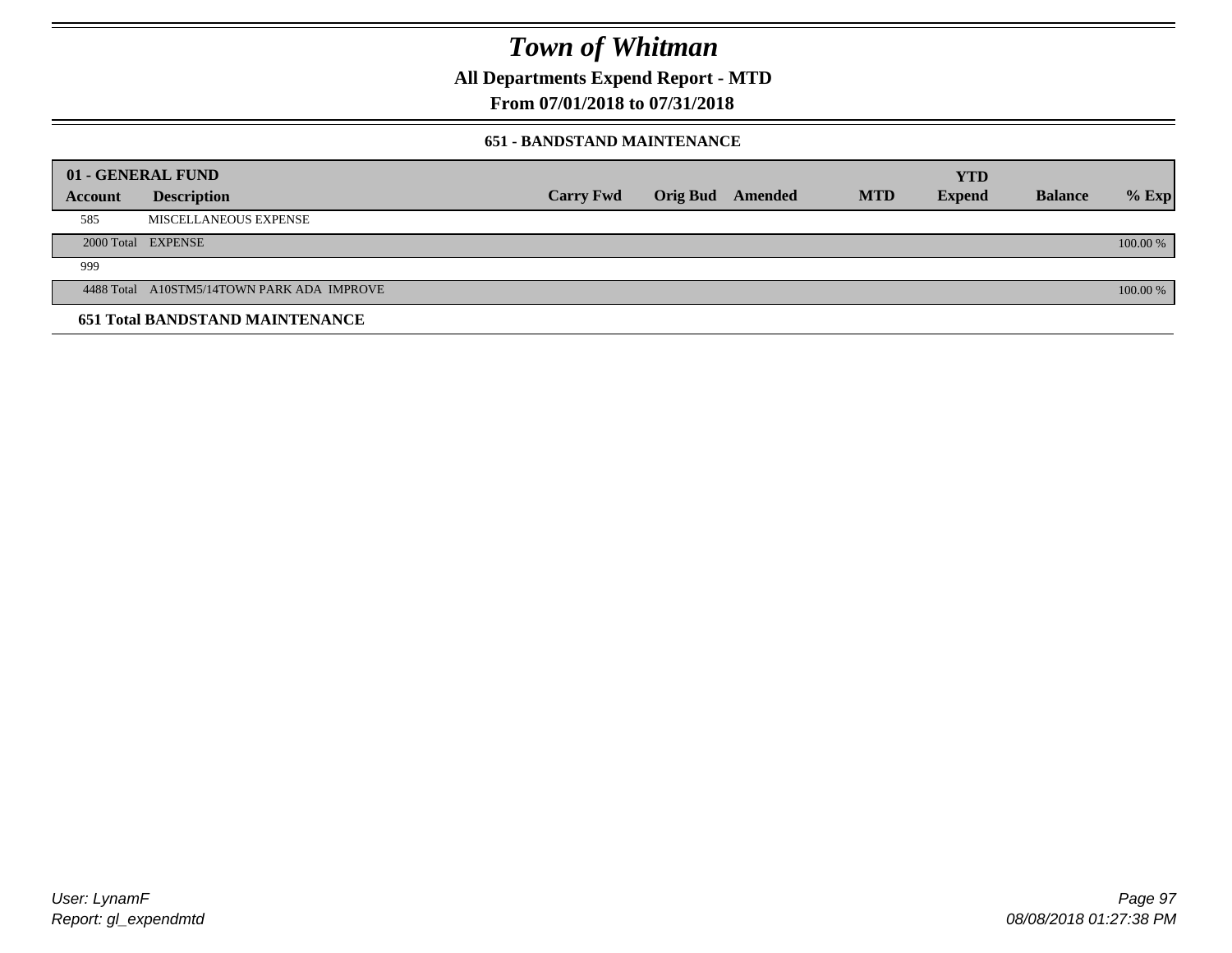### **All Departments Expend Report - MTD**

#### **From 07/01/2018 to 07/31/2018**

#### **691 - HISTORICAL COMMISSION**

|         | 01 - GENERAL FUND                               |                  |        |                         |            | <b>YTD</b>    |                |          |
|---------|-------------------------------------------------|------------------|--------|-------------------------|------------|---------------|----------------|----------|
| Account | <b>Description</b>                              | <b>Carry Fwd</b> |        | <b>Orig Bud</b> Amended | <b>MTD</b> | <b>Expend</b> | <b>Balance</b> | $%$ Exp  |
| 420     | <b>OFFICE SUPPLIES</b>                          |                  |        |                         |            |               |                |          |
| 585     | MISCELLANEOUS EXPENSE                           |                  | 500.00 |                         |            |               | 500.00         |          |
| 730     | <b>ASSOCIATION DUES</b>                         |                  |        |                         |            |               |                |          |
| 731     | <b>MEETINGS</b>                                 |                  |        |                         |            |               |                |          |
|         | 2000 Total EXPENSE                              |                  | 500.00 |                         |            |               | 500.00         | 0.00 %   |
| 945     | FY2013 ENCUMBRANCES                             |                  |        |                         |            |               |                |          |
| 953     | <b>FY2009 ENCUMBRANCES</b>                      |                  |        |                         |            |               |                |          |
|         | 2001 Total EXPENSE                              |                  |        |                         |            |               |                | 100.00 % |
| 999     |                                                 |                  |        |                         |            |               |                |          |
|         | 4484 Total A.3STM5/13TN.HALL HIST.REG.MTCH.FNDS |                  |        |                         |            |               |                | 100.00 % |
|         | 691 Total HISTORICAL COMMISSION                 |                  | 500.00 |                         |            |               | 500.00         |          |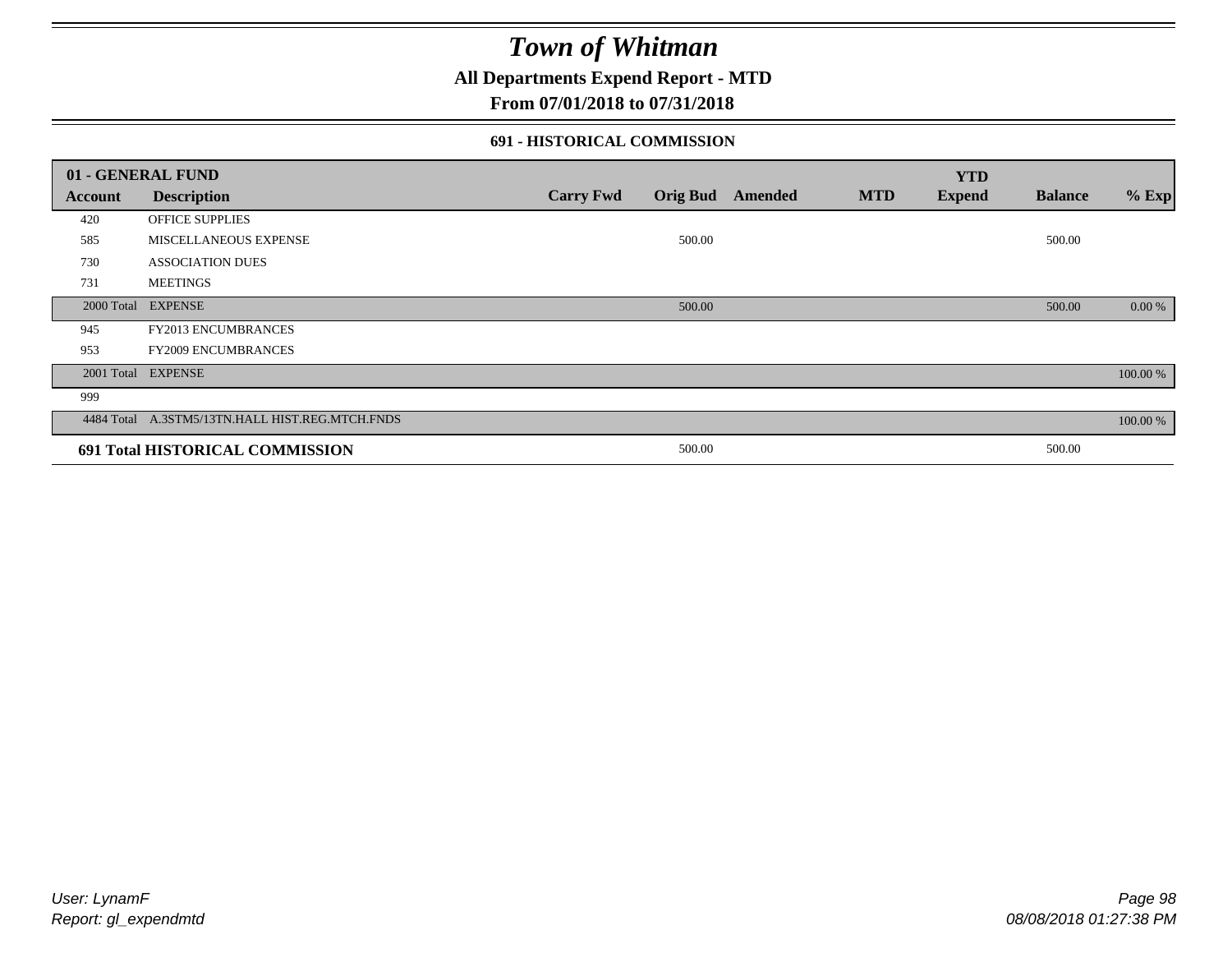## **All Departments Expend Report - MTD**

### **From 07/01/2018 to 07/31/2018**

#### **692 - MEMORIAL DAY**

|         | 01 - GENERAL FUND             |                  |          |                         |            | <b>YTD</b>    |                |          |
|---------|-------------------------------|------------------|----------|-------------------------|------------|---------------|----------------|----------|
| Account | <b>Description</b>            | <b>Carry Fwd</b> |          | <b>Orig Bud</b> Amended | <b>MTD</b> | <b>Expend</b> | <b>Balance</b> | $%$ Exp  |
| 585     | MISCELLANEOUS EXPENSE         |                  | 2.200.00 |                         |            |               | 2,200.00       |          |
|         | 2000 Total EXPENSE            |                  | 2,200.00 |                         |            |               | 2,200.00       | $0.00\%$ |
| 945     | <b>FY2013 ENCUMBRANCES</b>    |                  |          |                         |            |               |                |          |
|         | 2001 Total EXPENSE            |                  |          |                         |            |               |                | 100.00 % |
|         | <b>692 Total MEMORIAL DAY</b> |                  | 2,200.00 |                         |            |               | 2,200.00       |          |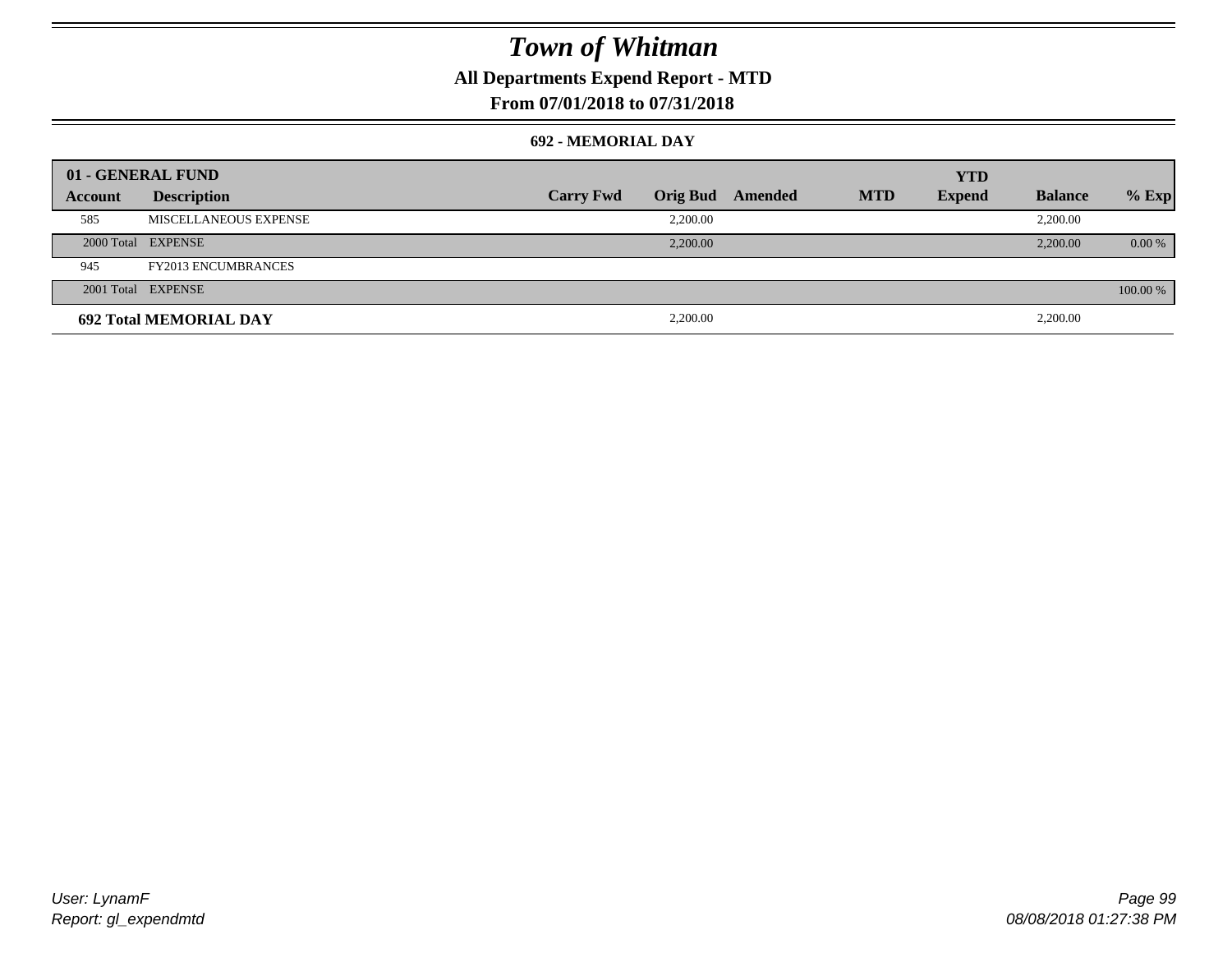**All Departments Expend Report - MTD**

**From 07/01/2018 to 07/31/2018**

#### **693 - 125TH ANNIVERSARY CELEBRATION**

|         | 01 - GENERAL FUND                       |                  |                         |            | YTD           |                |          |
|---------|-----------------------------------------|------------------|-------------------------|------------|---------------|----------------|----------|
| Account | <b>Description</b>                      | <b>Carry Fwd</b> | <b>Orig Bud</b> Amended | <b>MTD</b> | <b>Expend</b> | <b>Balance</b> | $%$ Exp  |
| 585     | MISCELLANEOUS EXPENSE                   |                  |                         |            |               |                |          |
|         | 2000 Total EXPENSE                      |                  |                         |            |               |                | 100.00 % |
|         | 693 Total 125TH ANNIVERSARY CELEBRATION |                  |                         |            |               |                |          |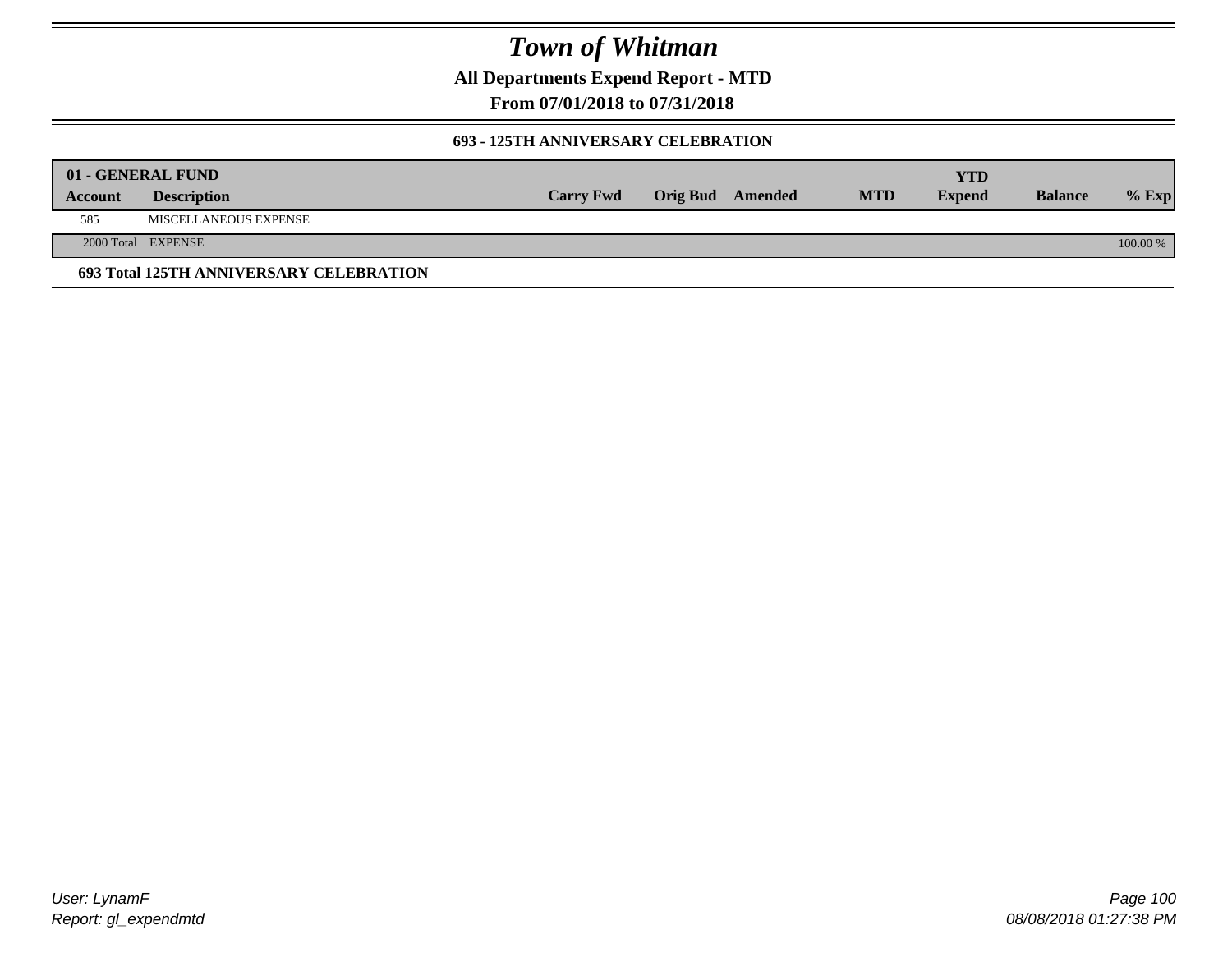### **All Departments Expend Report - MTD**

### **From 07/01/2018 to 07/31/2018**

#### **710 - RETIREMENT OF DEBT**

|                | 01 - GENERAL FUND                                 |                  |            |                         |            | <b>YTD</b>    |                |          |
|----------------|---------------------------------------------------|------------------|------------|-------------------------|------------|---------------|----------------|----------|
| <b>Account</b> | <b>Description</b>                                | <b>Carry Fwd</b> |            | <b>Orig Bud</b> Amended | <b>MTD</b> | <b>Expend</b> | <b>Balance</b> | $%$ Exp  |
| 910            | MAT.PRIN.L.T.DEBT 6/1/2008                        |                  |            |                         |            |               |                |          |
| 911            | INT.LONG TERM DEBT WTR/SWR                        |                  |            |                         |            |               |                |          |
| 912            | MAT.PRIN.-L.TERM DEBT TN.BLDGS                    |                  |            |                         |            |               |                |          |
| 919            | <b>INT.LONG TERM DEBT - WATER</b>                 |                  |            |                         |            |               |                |          |
| 921            | MAT.PRIN.-REVENUE ANT.NOTES                       |                  |            |                         |            |               |                |          |
|                | 2000 Total EXPENSE                                |                  |            |                         |            |               |                | 100.00 % |
| 912            | MAT.PRIN.-L.TERM DEBT TN.BLDGS                    |                  |            |                         |            |               |                |          |
| 922            | MAT.PRIN.-BANS-TH/POL/FIRE STA                    |                  |            |                         |            |               |                |          |
| 923            | PRINCIPAL LONG TERM - SEWER                       |                  |            |                         |            |               |                |          |
| 925            | INTEREST TEMPORARY LOANS                          |                  |            |                         |            |               |                |          |
|                | 2001 Total EXPENSE                                |                  |            |                         |            |               |                | 100.00 % |
| 924            | DEBT MISCELLANEOUS - WATER                        |                  |            |                         |            |               |                |          |
|                | 2002 Total EXPENSE                                |                  |            |                         |            |               |                | 100.00 % |
| 928            | A. 8 ATM 5/14 TITLE V LOAN PMT.                   |                  |            |                         |            |               |                |          |
| 929            | A.7 ATM 5/16 TITLE V LOAN PMN                     |                  |            |                         |            |               |                |          |
| 934            | ART.8 ATM 5/18 - TITLE V DEBT SERVICE             |                  | 6,714.29   |                         | 5,873.20   | 5,873.20      | 841.09         |          |
| 936            | A.10 ATM 5/15 TITLE V LOAN PMN                    |                  |            |                         |            |               |                |          |
|                | 2003 Total EXPENSE                                |                  | 6,714.29   |                         | 5,873.20   | 5,873.20      | 841.09         | 87.47 %  |
| 912            | MAT.PRIN.-L.TERM DEBT TN.BLDGS                    |                  |            |                         |            |               |                |          |
| 916            | <b>INTEREST LONG TERM DEBT</b>                    |                  |            |                         |            |               |                |          |
|                | 4601 Total A.7 ATM 5/14 DEBT TN.BLDGS.POLICE STA. |                  |            |                         |            |               |                | 100.00 % |
| 912            | MAT.PRIN.-L.TERM DEBT TN.BLDGS                    |                  |            |                         |            |               |                |          |
| 916            | <b>INTEREST LONG TERM DEBT</b>                    |                  |            |                         |            |               |                |          |
|                | 4602 Total A.8 ATM 5/15 DEBT SERV. TN.BLDGS.      |                  |            |                         |            |               |                | 100.00 % |
| 912            | MAT.PRIN.-L.TERM DEBT TN.BLDGS                    |                  |            |                         |            |               |                |          |
| 916            | INTEREST LONG TERM DEBT                           |                  |            |                         |            |               |                |          |
|                | 4603 Total A.24 ATM5/16 DEBT SERV.TN.BLDGS        |                  |            |                         |            |               |                | 100.00 % |
| 912            | MAT.PRIN.-L.TERM DEBT TN.BLDGS                    |                  | 100,000.00 |                         |            |               | 100,000.00     |          |
| 916            | <b>INTEREST LONG TERM DEBT</b>                    |                  |            |                         |            |               |                |          |
|                | 4604 Total A.10 ATM5/17 DEBT TN.BLDGS.            |                  | 100,000.00 |                         |            |               | 100,000.00     | 0.00 %   |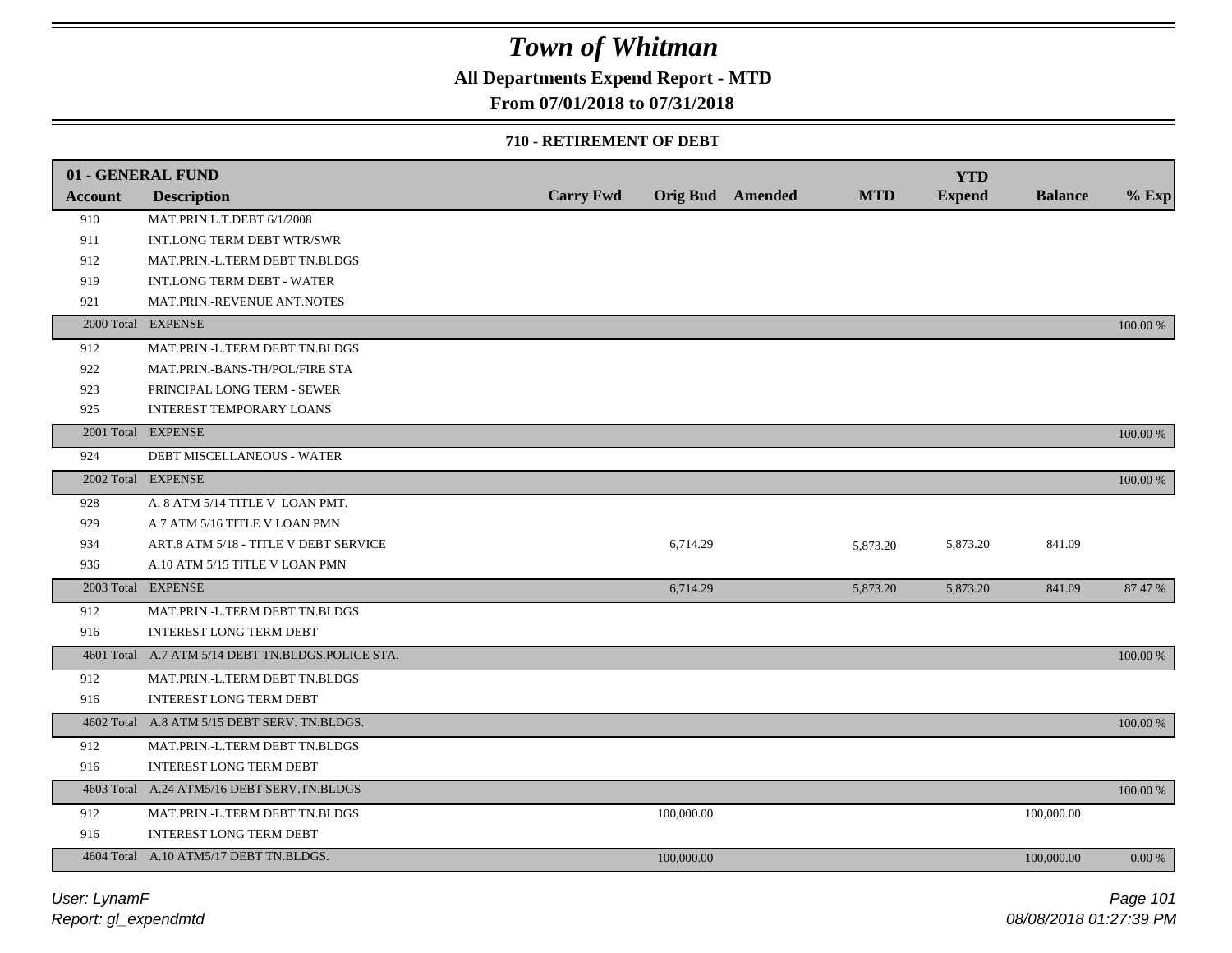### **All Departments Expend Report - MTD**

### **From 07/01/2018 to 07/31/2018**

#### **710 - RETIREMENT OF DEBT**

|         | 01 - GENERAL FUND                                |                  |            |                         |            | <b>YTD</b>    |                |            |
|---------|--------------------------------------------------|------------------|------------|-------------------------|------------|---------------|----------------|------------|
| Account | <b>Description</b>                               | <b>Carry Fwd</b> |            | <b>Orig Bud</b> Amended | <b>MTD</b> | <b>Expend</b> | <b>Balance</b> | $%$ Exp    |
| 912     | MAT PRIN -L TERM DEBT TN BLDGS                   |                  |            |                         |            |               |                |            |
| 916     | INTEREST LONG TERM DEBT                          |                  |            |                         |            |               |                |            |
|         | 4605 Total A.12ATM5/17DEBT SERV.TN.BLDGS-POL.STA |                  |            |                         |            |               |                | $100.00\%$ |
|         | <b>710 Total RETIREMENT OF DEBT</b>              |                  | 106,714.29 |                         | 5,873.20   | 5,873.20      | 100,841.09     |            |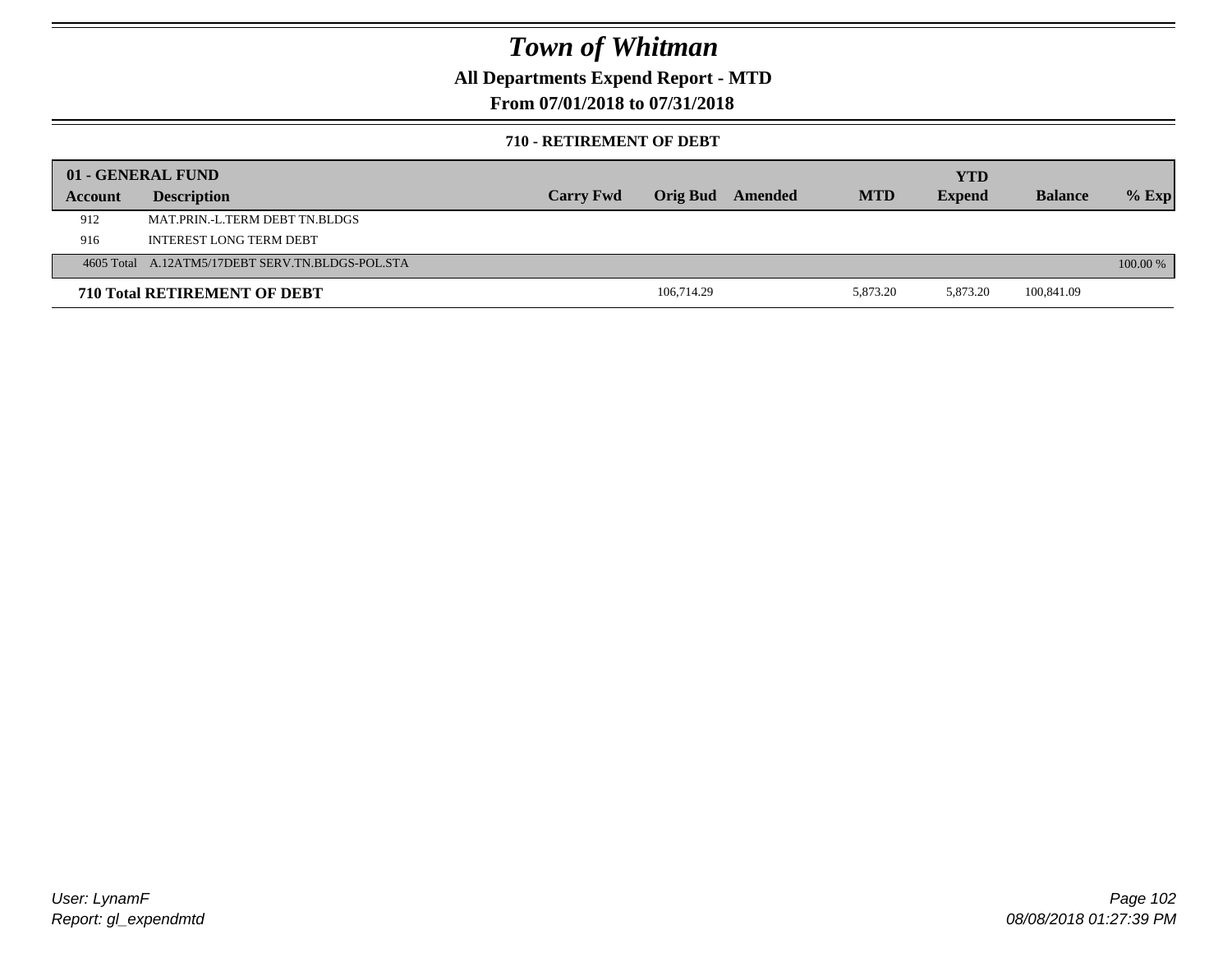### **All Departments Expend Report - MTD**

### **From 07/01/2018 to 07/31/2018**

#### **751 - INTEREST-LONG TERM DEBT**

|         | 01 - GENERAL FUND                 |                  |  |                  |            | <b>YTD</b>    |                |          |
|---------|-----------------------------------|------------------|--|------------------|------------|---------------|----------------|----------|
| Account | <b>Description</b>                | <b>Carry Fwd</b> |  | Orig Bud Amended | <b>MTD</b> | <b>Expend</b> | <b>Balance</b> | $%$ Exp  |
| 916     | <b>INTEREST LONG TERM DEBT</b>    |                  |  |                  |            |               |                |          |
| 917     | INTEREST LONG TERM DEBT-T.HALL    |                  |  |                  |            |               |                |          |
| 918     | INT.LONG TERM DEBT-LIBRARY        |                  |  |                  |            |               |                |          |
|         | 2000 Total EXPENSE                |                  |  |                  |            |               |                | 100.00 % |
|         | 751 Total INTEREST-LONG TERM DEBT |                  |  |                  |            |               |                |          |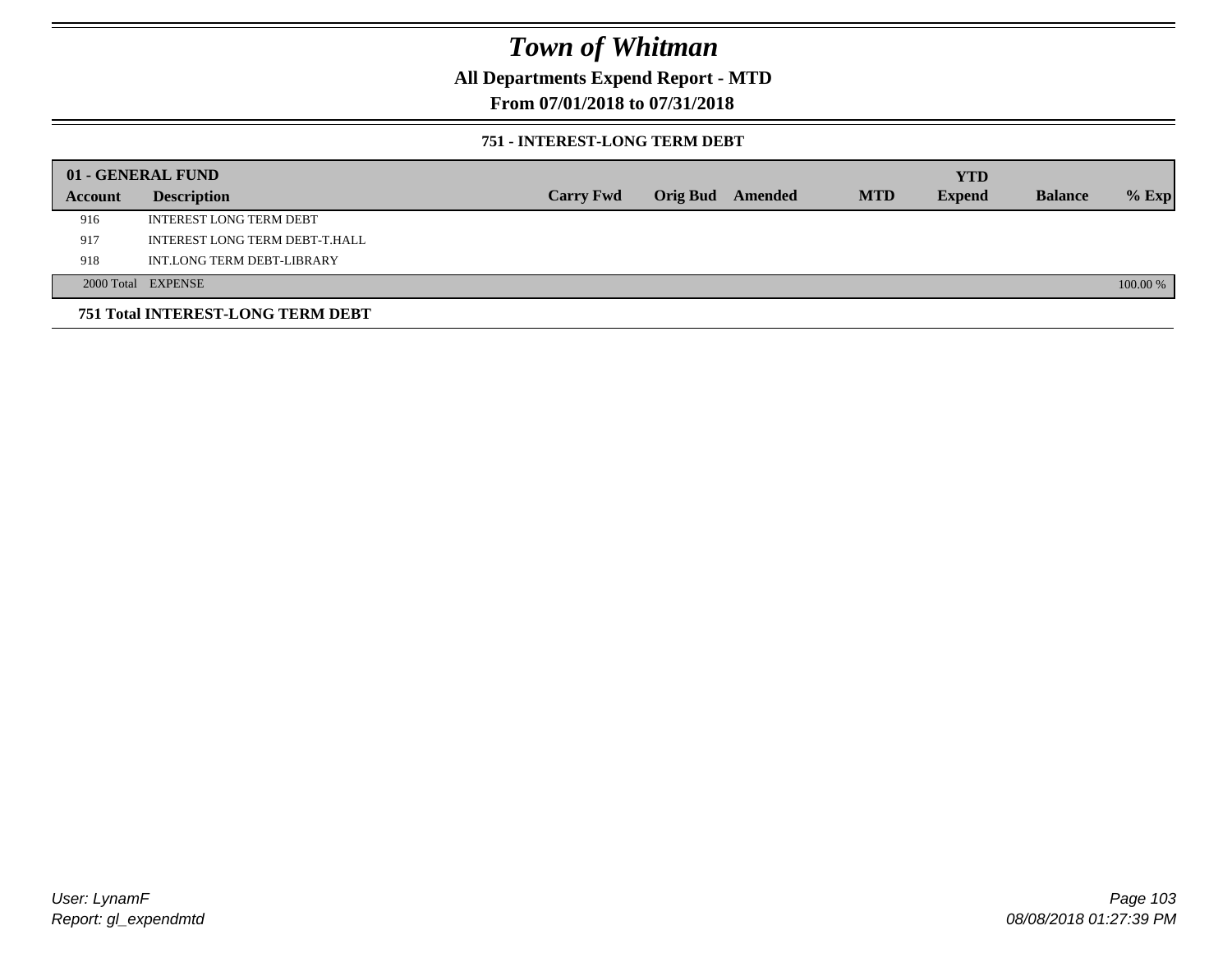### **All Departments Expend Report - MTD**

### **From 07/01/2018 to 07/31/2018**

#### **752 - INTEREST-SHORT TERM DEBT**

|         | 01 - GENERAL FUND                  |                  |          |         |            | <b>YTD</b>    |                |          |
|---------|------------------------------------|------------------|----------|---------|------------|---------------|----------------|----------|
| Account | <b>Description</b>                 | <b>Carry Fwd</b> | Orig Bud | Amended | <b>MTD</b> | <b>Expend</b> | <b>Balance</b> | $%$ Exp  |
| 925     | INTEREST TEMPORARY LOANS           |                  |          |         |            |               |                |          |
| 927     | <b>INTEREST ON TAX ABATEMENTS</b>  |                  |          |         |            |               |                |          |
| 951     | <b>DEBT ISSUANCE EXPENSE</b>       |                  |          |         |            |               |                |          |
|         | 2000 Total EXPENSE                 |                  |          |         |            |               |                | 100.00 % |
|         | 752 Total INTEREST-SHORT TERM DEBT |                  |          |         |            |               |                |          |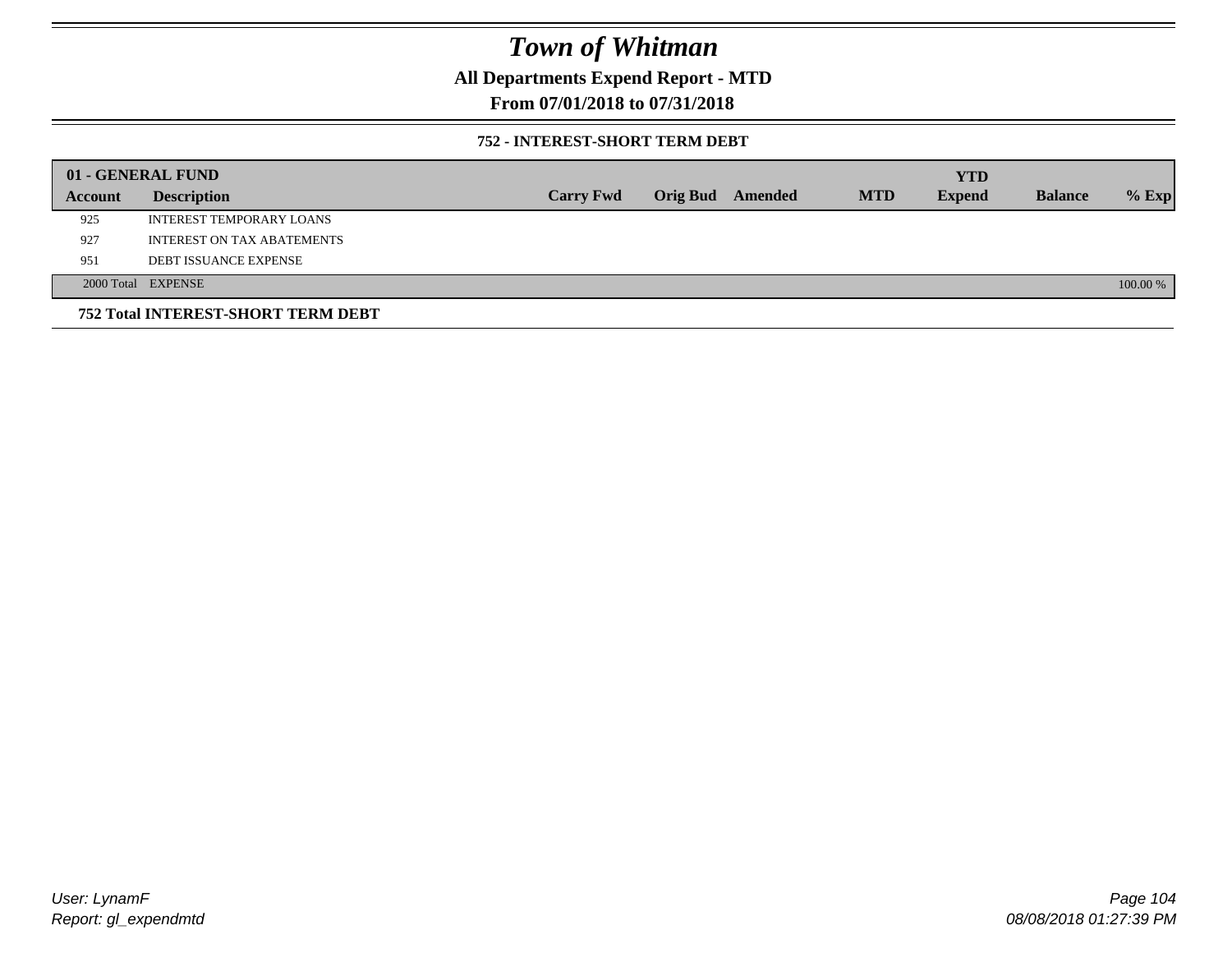**All Departments Expend Report - MTD**

**From 07/01/2018 to 07/31/2018**

#### **760 - AGENCY & REGISTRATION FEES**

|         | 01 - GENERAL FUND                    |                  |                         |            | YTD           |                |          |
|---------|--------------------------------------|------------------|-------------------------|------------|---------------|----------------|----------|
| Account | <b>Description</b>                   | <b>Carry Fwd</b> | <b>Orig Bud</b> Amended | <b>MTD</b> | <b>Expend</b> | <b>Balance</b> | $%$ Exp  |
| 252     | <b>SERVICES</b>                      |                  |                         |            |               |                |          |
|         | 2000 Total EXPENSE                   |                  |                         |            |               |                | 100.00 % |
|         | 760 Total AGENCY & REGISTRATION FEES |                  |                         |            |               |                |          |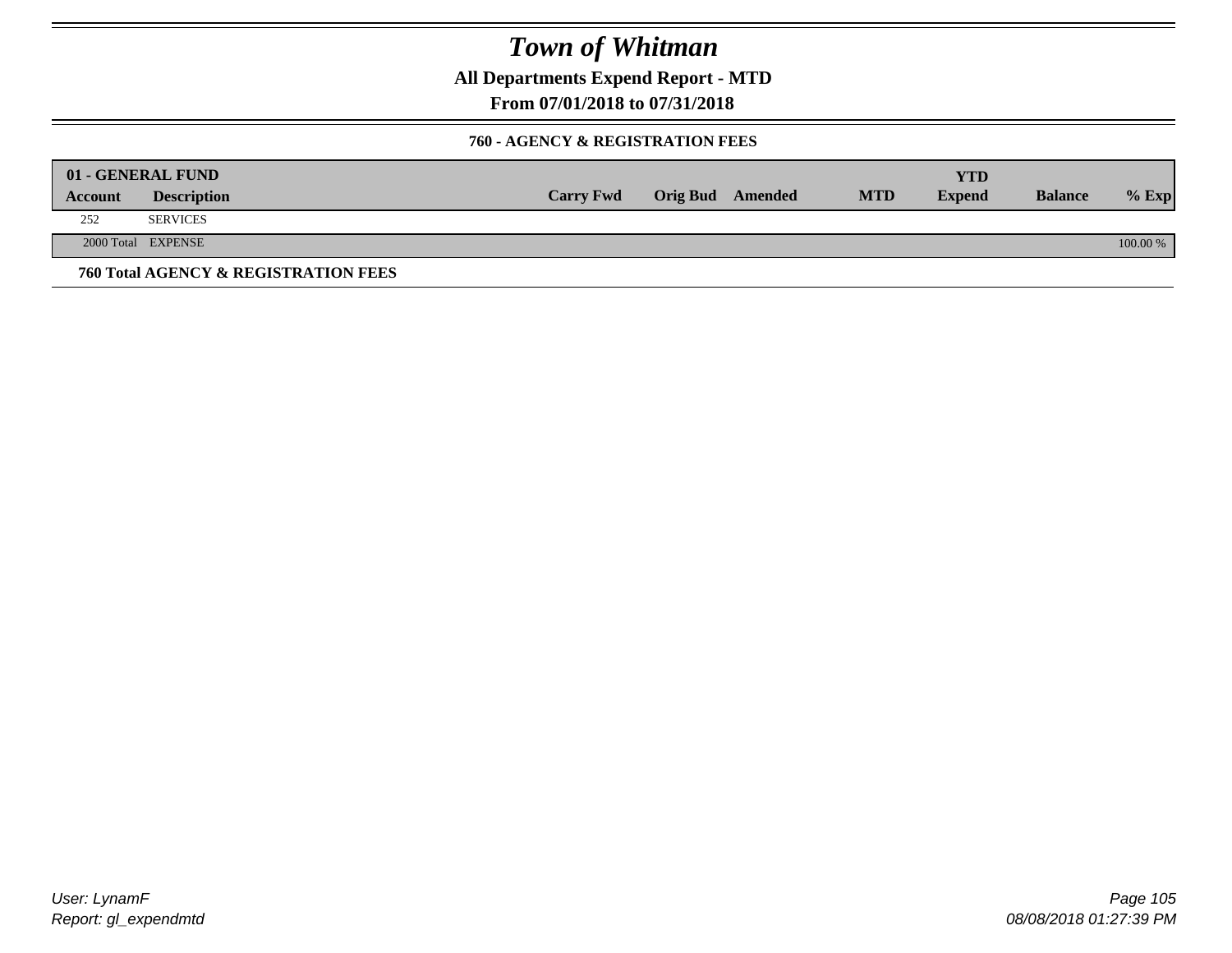### **All Departments Expend Report - MTD**

### **From 07/01/2018 to 07/31/2018**

#### **761 - DEBT ISSUE EXPENSE**

|         | 01 - GENERAL FUND                       |                  |                 |         |            | <b>YTD</b>    |                |         |
|---------|-----------------------------------------|------------------|-----------------|---------|------------|---------------|----------------|---------|
| Account | <b>Description</b>                      | <b>Carry Fwd</b> | <b>Orig Bud</b> | Amended | <b>MTD</b> | <b>Expend</b> | <b>Balance</b> | $%$ Exp |
| 252     | <b>SERVICES</b>                         |                  | 2,000.00        |         |            |               | 2,000.00       |         |
| 255     | PRIOR YEAR ADJUSTMENT                   |                  |                 |         |            |               |                |         |
| 298     | RES. FND. TRAN. TITLE V DEBT ISSUE EXP. |                  |                 |         |            |               |                |         |
|         | 2000 Total EXPENSE                      |                  | 2,000.00        |         |            |               | 2,000.00       | 0.00 %  |
|         | <b>761 Total DEBT ISSUE EXPENSE</b>     |                  | 2,000.00        |         |            |               | 2,000.00       |         |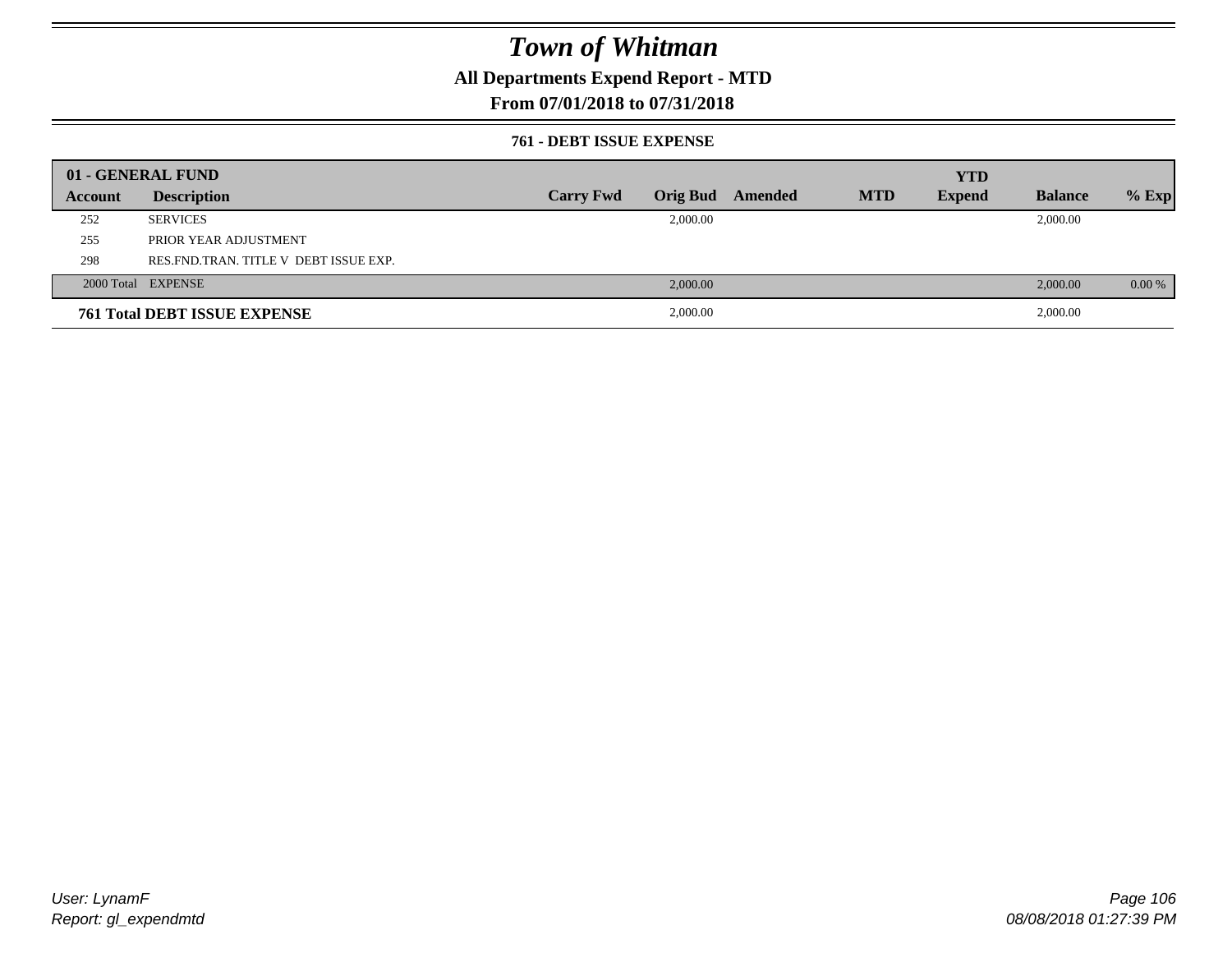**All Departments Expend Report - MTD**

### **From 07/01/2018 to 07/31/2018**

#### **820 - STATE ASSESSMENTS**

|         | 01 - GENERAL FUND                  |                  |                         |            | <b>YTD</b>    |                |          |
|---------|------------------------------------|------------------|-------------------------|------------|---------------|----------------|----------|
| Account | <b>Description</b>                 | <b>Carry Fwd</b> | <b>Orig Bud</b> Amended | <b>MTD</b> | <b>Expend</b> | <b>Balance</b> | $%$ Exp  |
| 640     | AIR POLLUTION CONTROL DISTRICT     |                  |                         |            |               |                |          |
|         | 2002 Total EXPENSE                 |                  |                         |            |               |                | 100.00 % |
| 642     | OLD COLONY PLANNING COUNCIL        |                  |                         |            |               |                |          |
|         | 2003 Total EXPENSE                 |                  |                         |            |               |                | 100.00 % |
| 644     | REGIONAL TRANSPORTATION AUTH.      |                  |                         |            |               |                |          |
|         | 2005 Total EXPENSE                 |                  |                         |            |               |                | 100.00 % |
| 645     | RMV NON-RENEWAL SURCHARGE          |                  |                         |            |               |                |          |
|         | 2006 Total EXPENSE                 |                  |                         |            |               |                | 100.00 % |
| 646     | MOSQUITO CONTROL                   |                  |                         |            |               |                |          |
|         | 2007 Total EXPENSE                 |                  |                         |            |               |                | 100.00 % |
| 647     | <b>MBTA</b>                        |                  |                         |            |               |                |          |
|         | 2009 Total EXPENSE                 |                  |                         |            |               |                | 100.00 % |
|         | <b>820 Total STATE ASSESSMENTS</b> |                  |                         |            |               |                |          |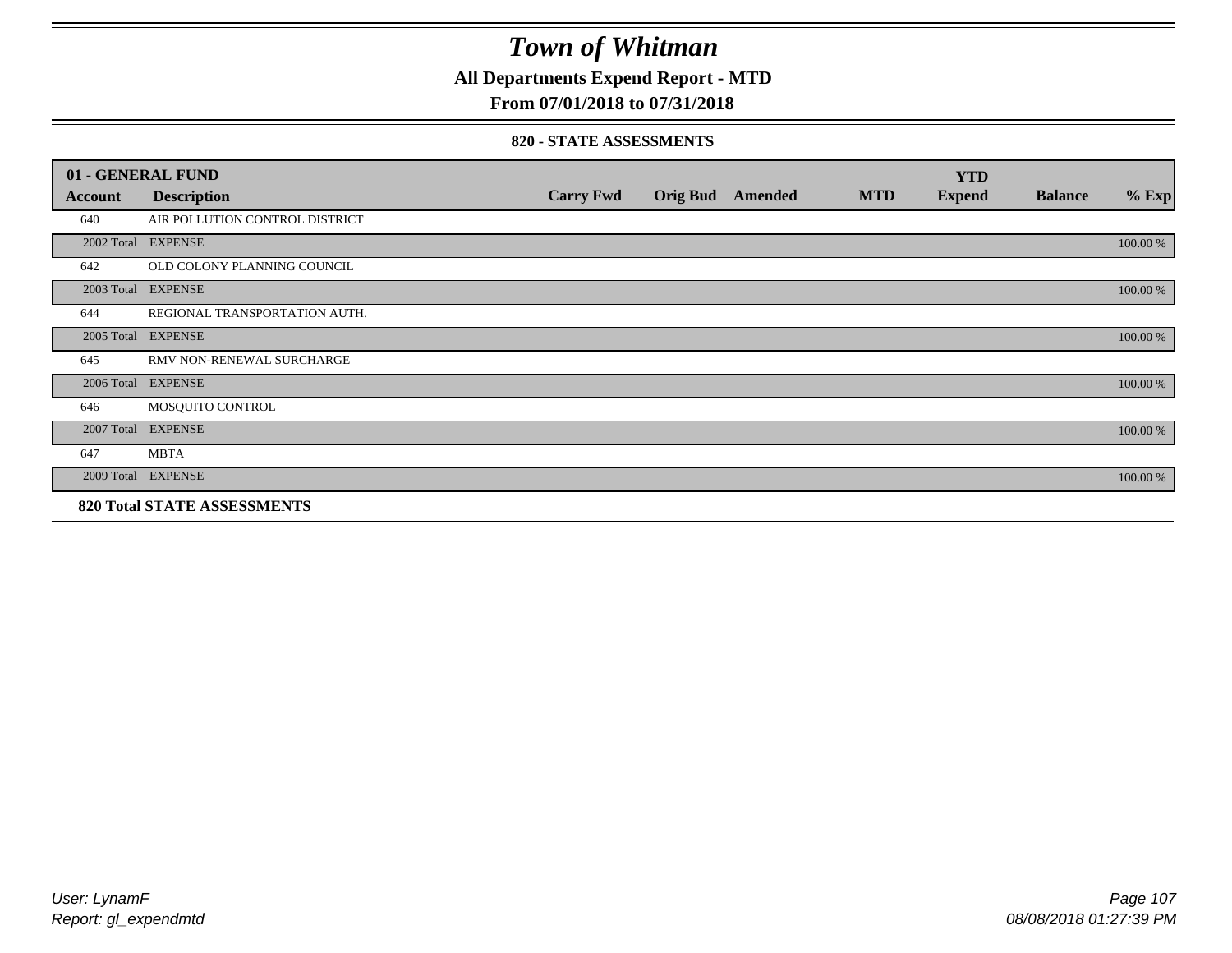**All Departments Expend Report - MTD**

### **From 07/01/2018 to 07/31/2018**

#### **830 - COUNTY ASSESSMENT**

|         | 01 - GENERAL FUND           |                  |                         |            | <b>YTD</b>    |                |          |
|---------|-----------------------------|------------------|-------------------------|------------|---------------|----------------|----------|
| Account | <b>Description</b>          | <b>Carry Fwd</b> | <b>Orig Bud</b> Amended | <b>MTD</b> | <b>Expend</b> | <b>Balance</b> | $%$ Exp  |
| 622     | <b>COUNTY TAX</b>           |                  |                         |            |               |                |          |
|         | 2000 Total EXPENSE          |                  |                         |            |               |                | 100.00 % |
|         | 830 Total COUNTY ASSESSMENT |                  |                         |            |               |                |          |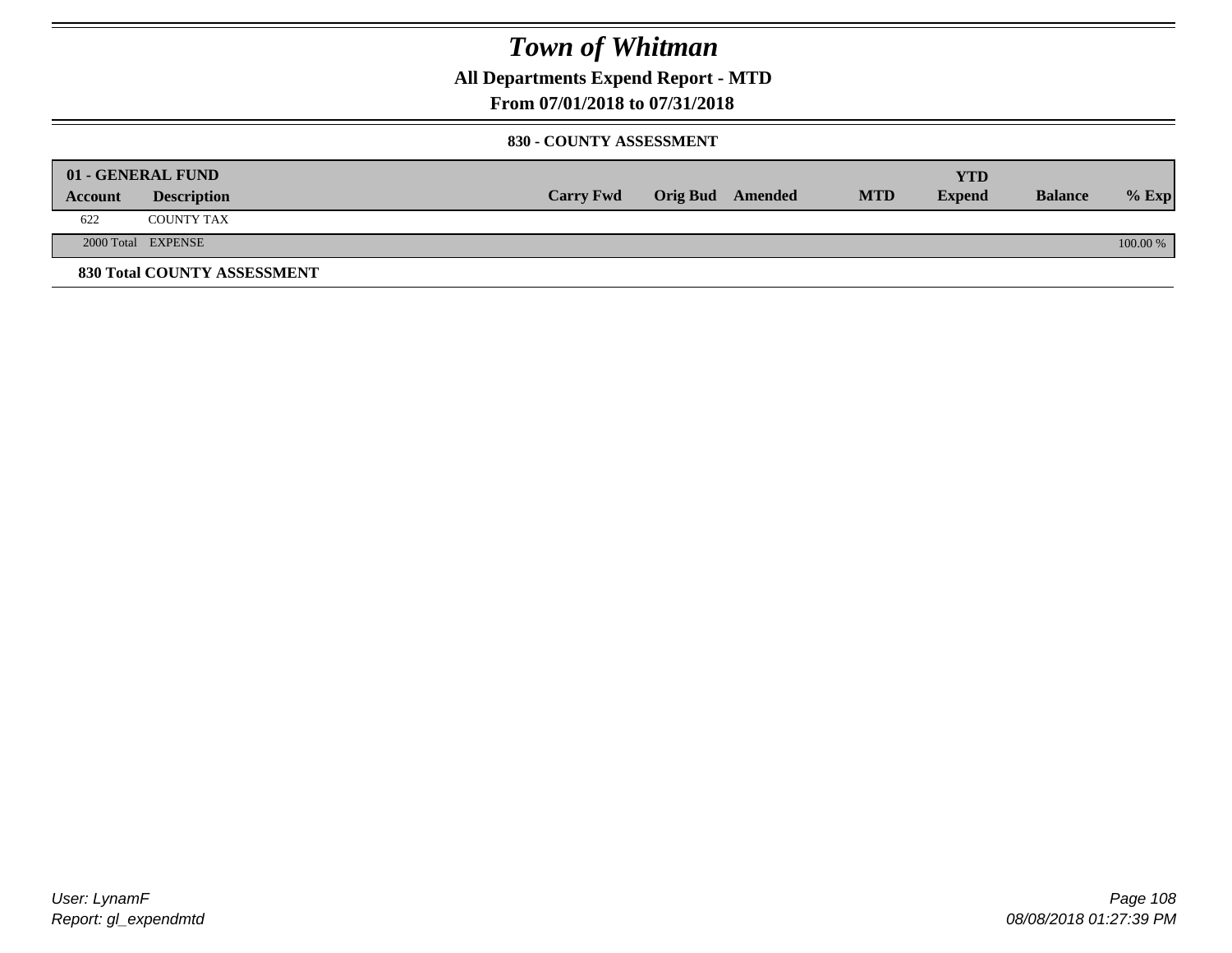### **All Departments Expend Report - MTD**

### **From 07/01/2018 to 07/31/2018**

#### **870 - AGENCY**

| Account | 01 - GENERAL FUND<br><b>Description</b> | <b>Carry Fwd</b> | <b>Orig Bud</b> Amended | <b>MTD</b> | <b>YTD</b><br><b>Expend</b> | <b>Balance</b> | $%$ Exp  |
|---------|-----------------------------------------|------------------|-------------------------|------------|-----------------------------|----------------|----------|
| 899     | EXCHANGE ACCOUNT                        |                  |                         |            |                             |                |          |
|         | 2002 Total EXPENSE                      |                  |                         |            |                             |                | 100.00 % |
|         | <b>870 Total AGENCY</b>                 |                  |                         |            |                             |                |          |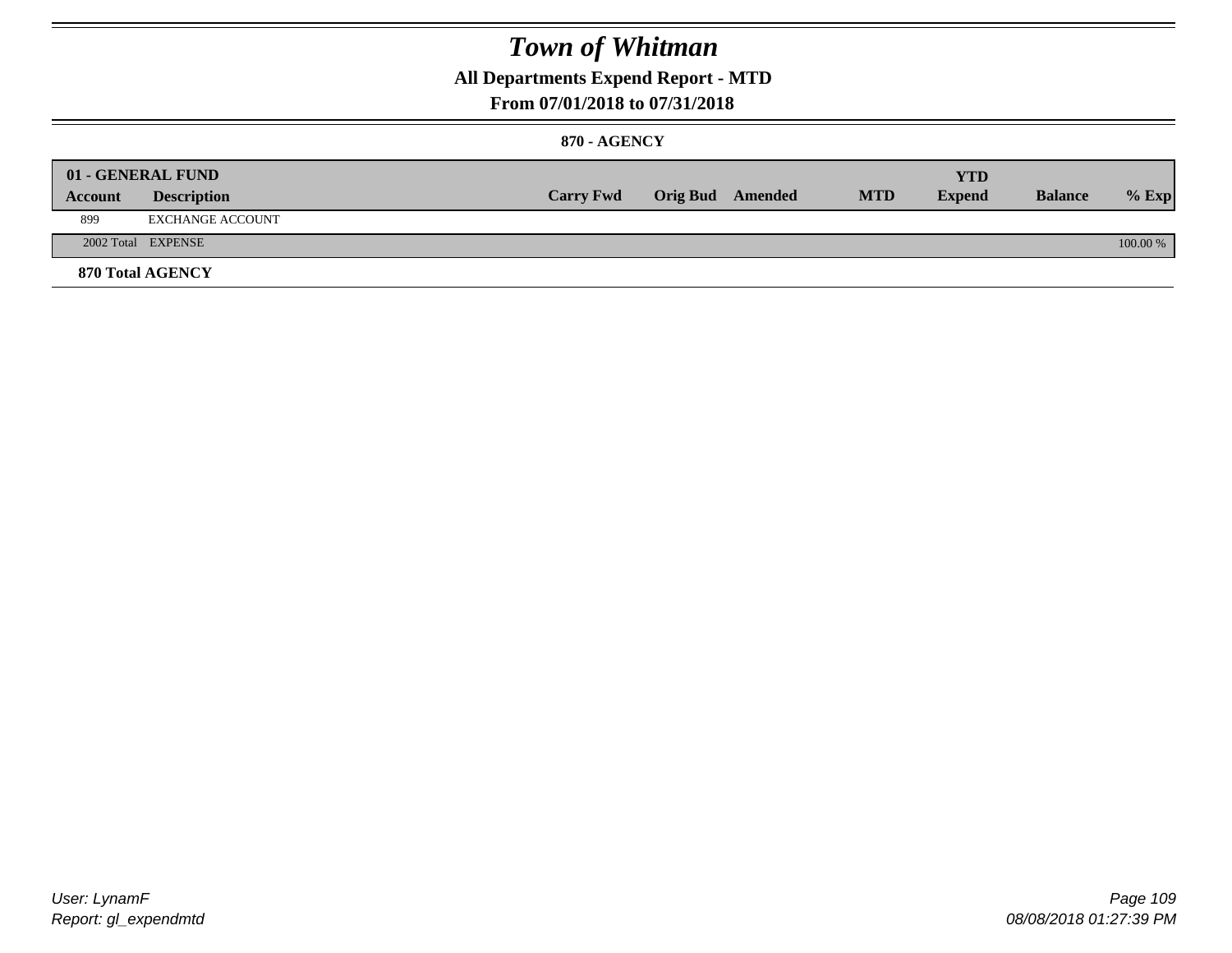**All Departments Expend Report - MTD**

**From 07/01/2018 to 07/31/2018**

#### **877 - OFF-SITE STOR.RECORDS RETENT.**

|         | 01 - GENERAL FUND                       |                  |                         |            | YTD           |                |          |
|---------|-----------------------------------------|------------------|-------------------------|------------|---------------|----------------|----------|
| Account | <b>Description</b>                      | <b>Carry Fwd</b> | <b>Orig Bud</b> Amended | <b>MTD</b> | <b>Expend</b> | <b>Balance</b> | $%$ Exp  |
| 585     | MISCELLANEOUS EXPENSE                   |                  |                         |            |               |                |          |
|         | 2000 Total EXPENSE                      |                  |                         |            |               |                | 100.00 % |
|         | 877 Total OFF-SITE STOR.RECORDS RETENT. |                  |                         |            |               |                |          |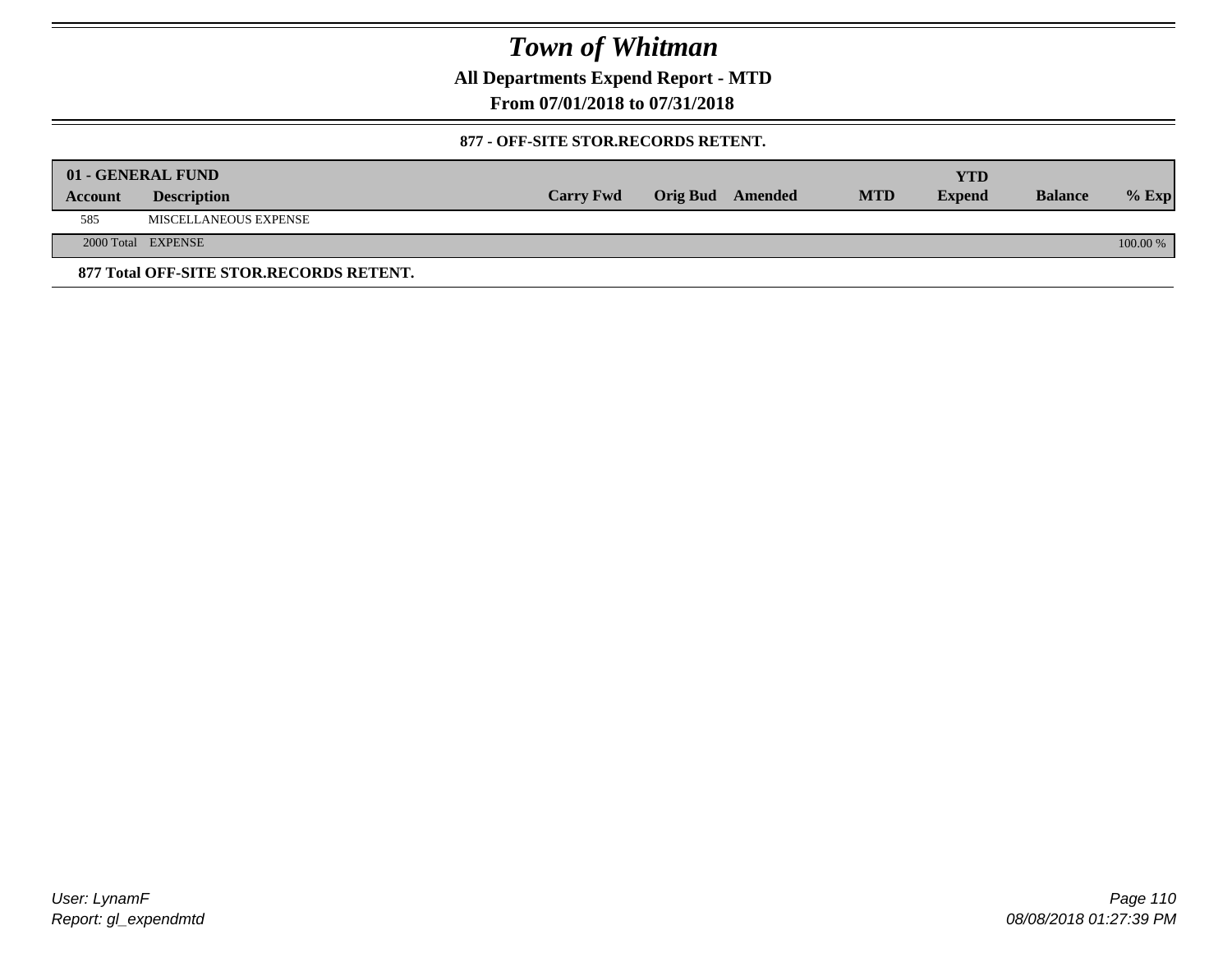### **All Departments Expend Report - MTD**

### **From 07/01/2018 to 07/31/2018**

#### **878 - OTHER FINANCING USES**

|         | 01 - GENERAL FUND                     |                  |                 |         |            | <b>YTD</b>    |                |         |
|---------|---------------------------------------|------------------|-----------------|---------|------------|---------------|----------------|---------|
| Account | <b>Description</b>                    | <b>Carry Fwd</b> | <b>Orig Bud</b> | Amended | <b>MTD</b> | <b>Expend</b> | <b>Balance</b> | $%$ Exp |
| 401     | WTR/SWR CAPITAL PROJ. FUND            |                  |                 |         |            |               |                |         |
| 403     | CAPITAL PROJECT FUND                  |                  |                 |         |            |               |                |         |
| 404     | <b>SPECIAL REVENUE FUND</b>           |                  |                 |         |            |               |                |         |
| 405     | WATER/SEWER ENTERPRISE FUND           |                  |                 |         |            |               |                |         |
| 406     | <b>TRUST FUNDS</b>                    |                  | 140,000.00      |         |            |               | 140,000.00     |         |
| 407     | <b>AGENCY FUND</b>                    |                  |                 |         |            |               |                |         |
|         | 2100 Total INTERFUND TRANSFERS        |                  | 140,000.00      |         |            |               | 140,000.00     | 0.00 %  |
|         | <b>878 Total OTHER FINANCING USES</b> |                  | 140,000.00      |         |            |               | 140,000.00     |         |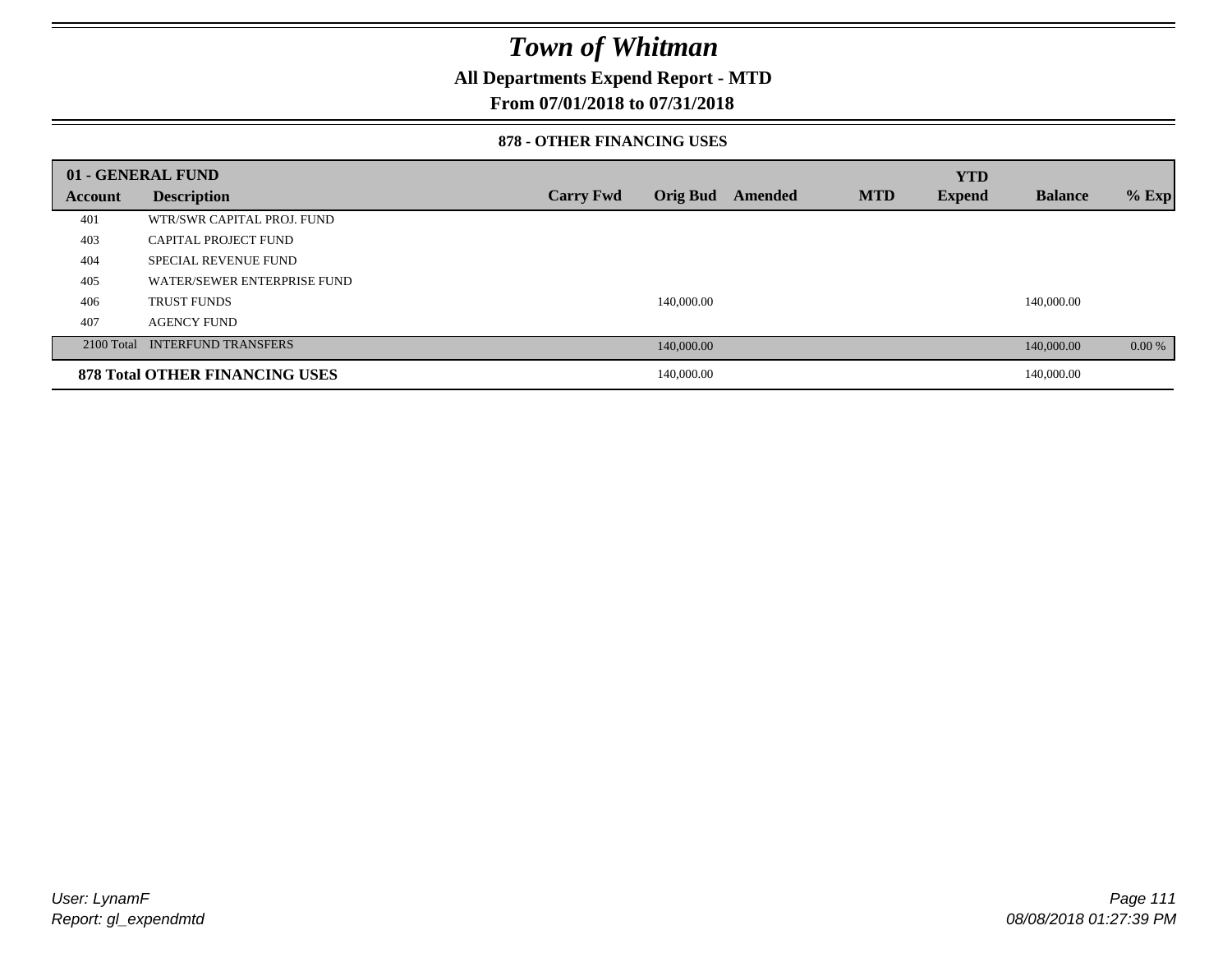### **All Departments Expend Report - MTD**

### **From 07/01/2018 to 07/31/2018**

#### **910 - UNPAID BILLS**

|         | 01 - GENERAL FUND          |                  |                  |            | <b>YTD</b>    |                |          |
|---------|----------------------------|------------------|------------------|------------|---------------|----------------|----------|
| Account | <b>Description</b>         | <b>Carry Fwd</b> | Orig Bud Amended | <b>MTD</b> | <b>Expend</b> | <b>Balance</b> | $%$ Exp  |
| 112     | <b>SALARIES</b>            |                  |                  |            |               |                |          |
|         | 1000 Total SALARIES        |                  |                  |            |               |                | 100.00 % |
| 585     | MISCELLANEOUS EXPENSE      |                  |                  |            |               |                |          |
|         | 2000 Total EXPENSE         |                  |                  |            |               |                | 100.00 % |
| 945     | <b>FY2013 ENCUMBRANCES</b> |                  |                  |            |               |                |          |
|         | 2001 Total EXPENSE         |                  |                  |            |               |                | 100.00 % |
|         | 910 Total UNPAID BILLS     |                  |                  |            |               |                |          |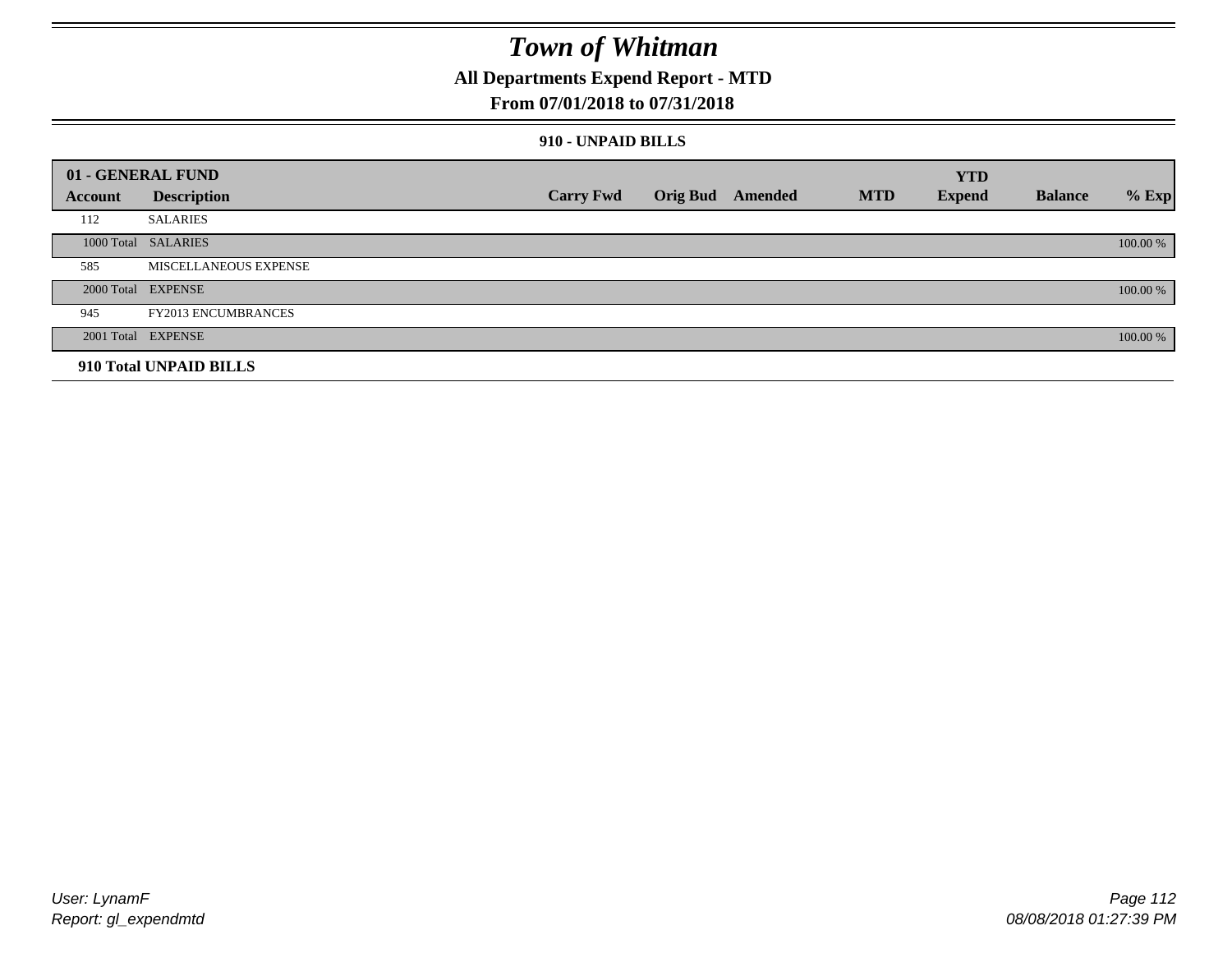### **All Departments Expend Report - MTD**

### **From 07/01/2018 to 07/31/2018**

#### **911 - RETIREMENT**

|         | 01 - GENERAL FUND          |                  |              |         |              | <b>YTD</b>    |                |          |
|---------|----------------------------|------------------|--------------|---------|--------------|---------------|----------------|----------|
| Account | <b>Description</b>         | <b>Carry Fwd</b> | Orig Bud     | Amended | <b>MTD</b>   | <b>Expend</b> | <b>Balance</b> | $%$ Exp  |
| 170     | <b>COUNTY RETIREMENT</b>   |                  | 1,933,377.00 |         | 1,933,377.00 | 1,933,377.00  |                |          |
|         | 2000 Total EXPENSE         |                  | 1,933,377.00 |         | 1,933,377.00 | 1,933,377.00  |                | 100.00 % |
| 169     | STATE RETIREMENT-SECT.59A  |                  |              |         |              |               |                |          |
|         | 2001 Total EXPENSE         |                  |              |         |              |               |                | 100.00 % |
| 943     | <b>FY2012 ENCUMBRANCES</b> |                  |              |         |              |               |                |          |
|         | 2002 Total EXPENSE         |                  |              |         |              |               |                | 100.00 % |
|         | 911 Total RETIREMENT       |                  | 1,933,377.00 |         | 1.933.377.00 | 1,933,377.00  |                |          |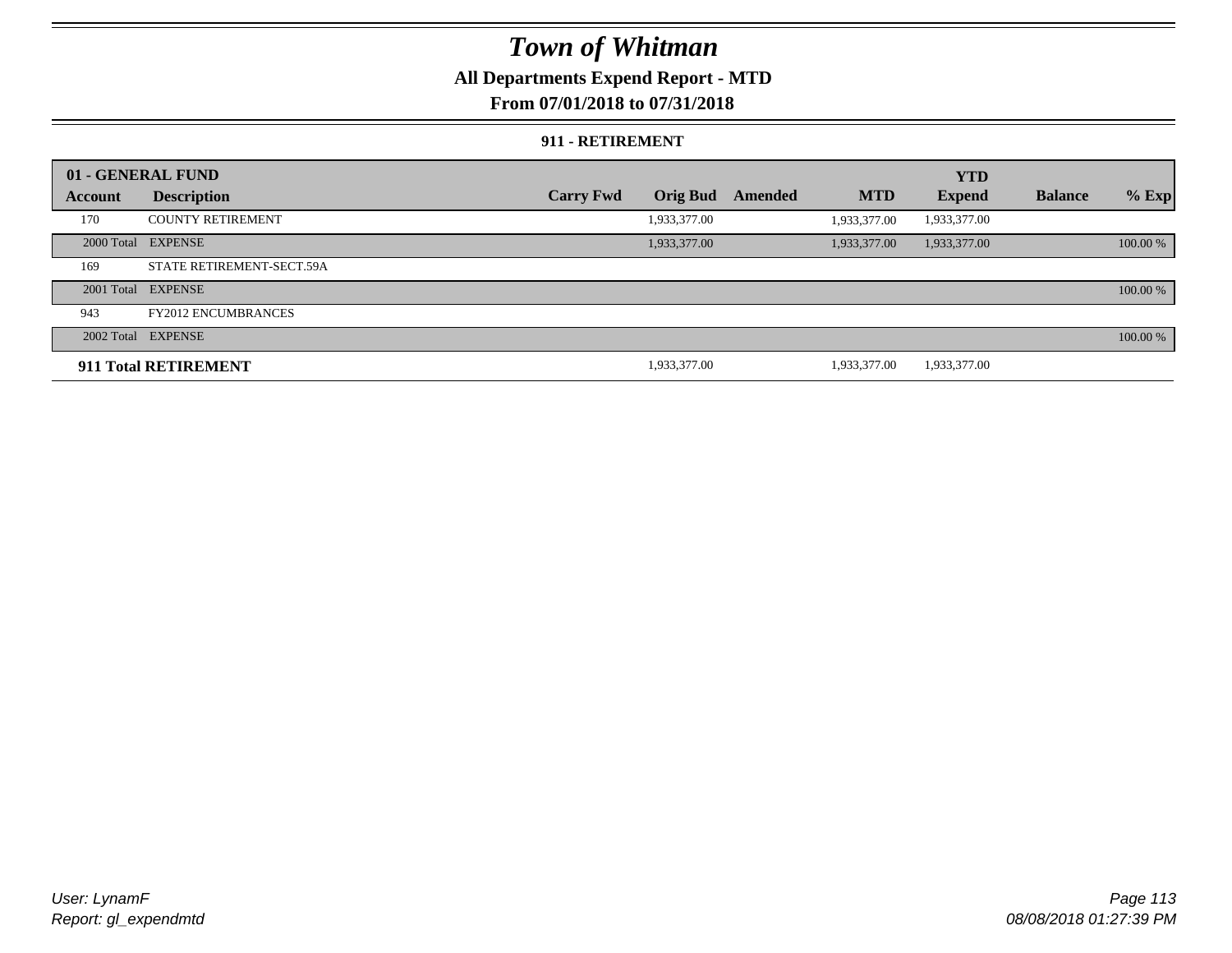**All Departments Expend Report - MTD**

### **From 07/01/2018 to 07/31/2018**

#### **912 - WORKER'S COMPENSATION**

|         | 01 - GENERAL FUND               |                  |                         |            | YTD           |                |            |
|---------|---------------------------------|------------------|-------------------------|------------|---------------|----------------|------------|
| Account | <b>Description</b>              | <b>Carry Fwd</b> | <b>Orig Bud</b> Amended | <b>MTD</b> | <b>Expend</b> | <b>Balance</b> | $%$ Exp    |
| 171     | <b>WORKER'S COMPENSATION</b>    |                  |                         |            |               |                |            |
|         | 2000 Total EXPENSE              |                  |                         |            |               |                | $100.00\%$ |
|         | 912 Total WORKER'S COMPENSATION |                  |                         |            |               |                |            |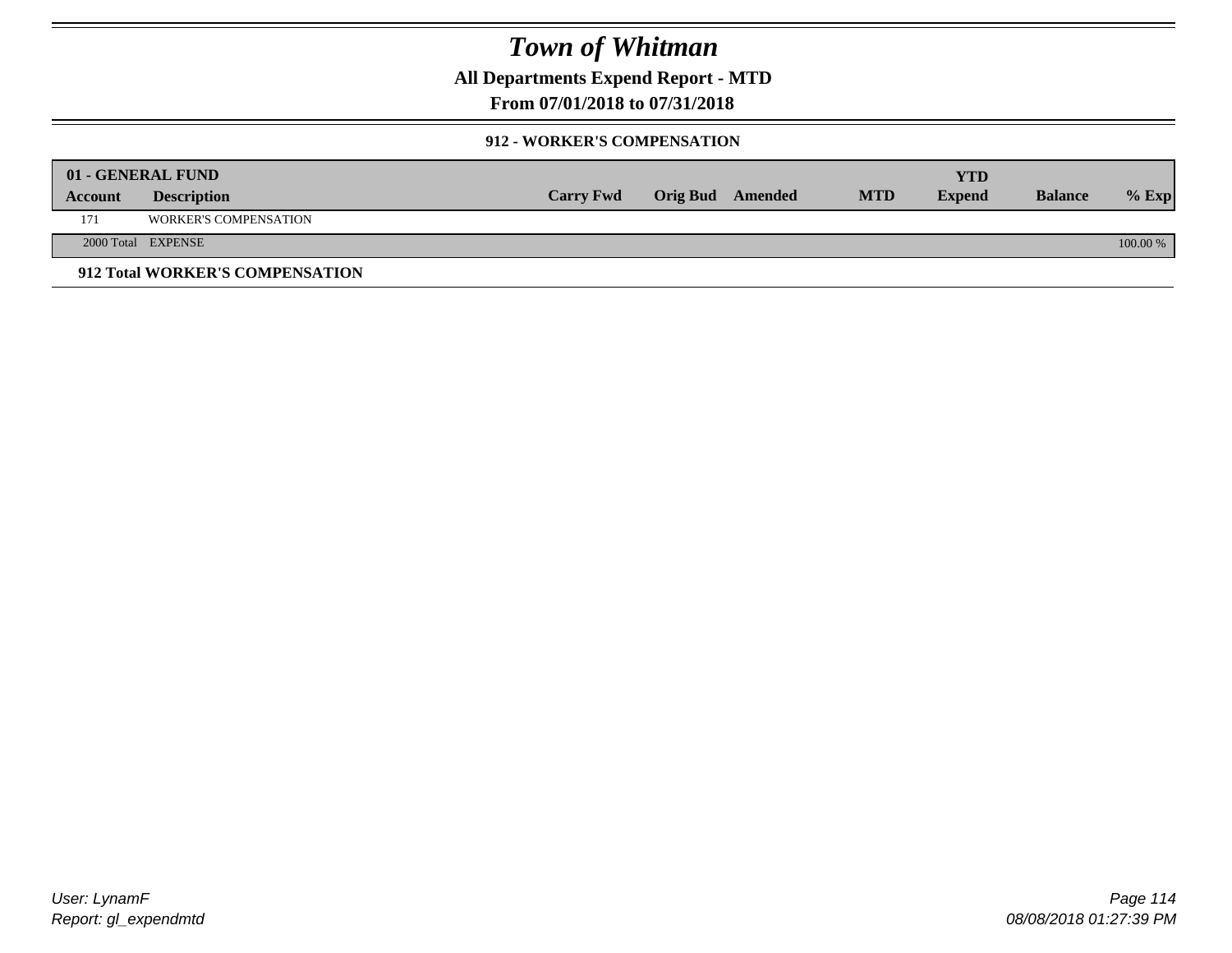**All Departments Expend Report - MTD**

**From 07/01/2018 to 07/31/2018**

#### **913 - UNEMPLOYMENT COMPENSATION**

|         | 01 - GENERAL FUND                   |                  |                 |         |            | <b>YTD</b>    |                |          |
|---------|-------------------------------------|------------------|-----------------|---------|------------|---------------|----------------|----------|
| Account | <b>Description</b>                  | <b>Carry Fwd</b> | <b>Orig Bud</b> | Amended | <b>MTD</b> | <b>Expend</b> | <b>Balance</b> | % Exp    |
| 172     | UNEMPLOYMENT INSURANCE              |                  | 8,000.00        |         |            |               | 8,000.00       |          |
|         | 2000 Total EXPENSE                  |                  | 8,000.00        |         |            |               | 8,000.00       | 0.00 %   |
| 939     | <b>FY2015 ENCUMBRANCES</b>          |                  |                 |         |            |               |                |          |
| 940     | <b>FY2016 ENCUMBRANCES</b>          |                  |                 |         |            |               |                |          |
| 948     | <b>FY07 ENCUMBRANCES</b>            |                  |                 |         |            |               |                |          |
| 958     | <b>FY2005 ENCUMBRANCES</b>          |                  |                 |         |            |               |                |          |
| 959     | <b>FY2006 ENCUMBRANCES</b>          |                  |                 |         |            |               |                |          |
| 943     | <b>FY2012 ENCUMBRANCES</b>          |                  |                 |         |            |               |                |          |
|         | 2001 Total EXPENSE                  |                  |                 |         |            |               |                | 100.00 % |
|         | 913 Total UNEMPLOYMENT COMPENSATION |                  | 8,000.00        |         |            |               | 8,000.00       |          |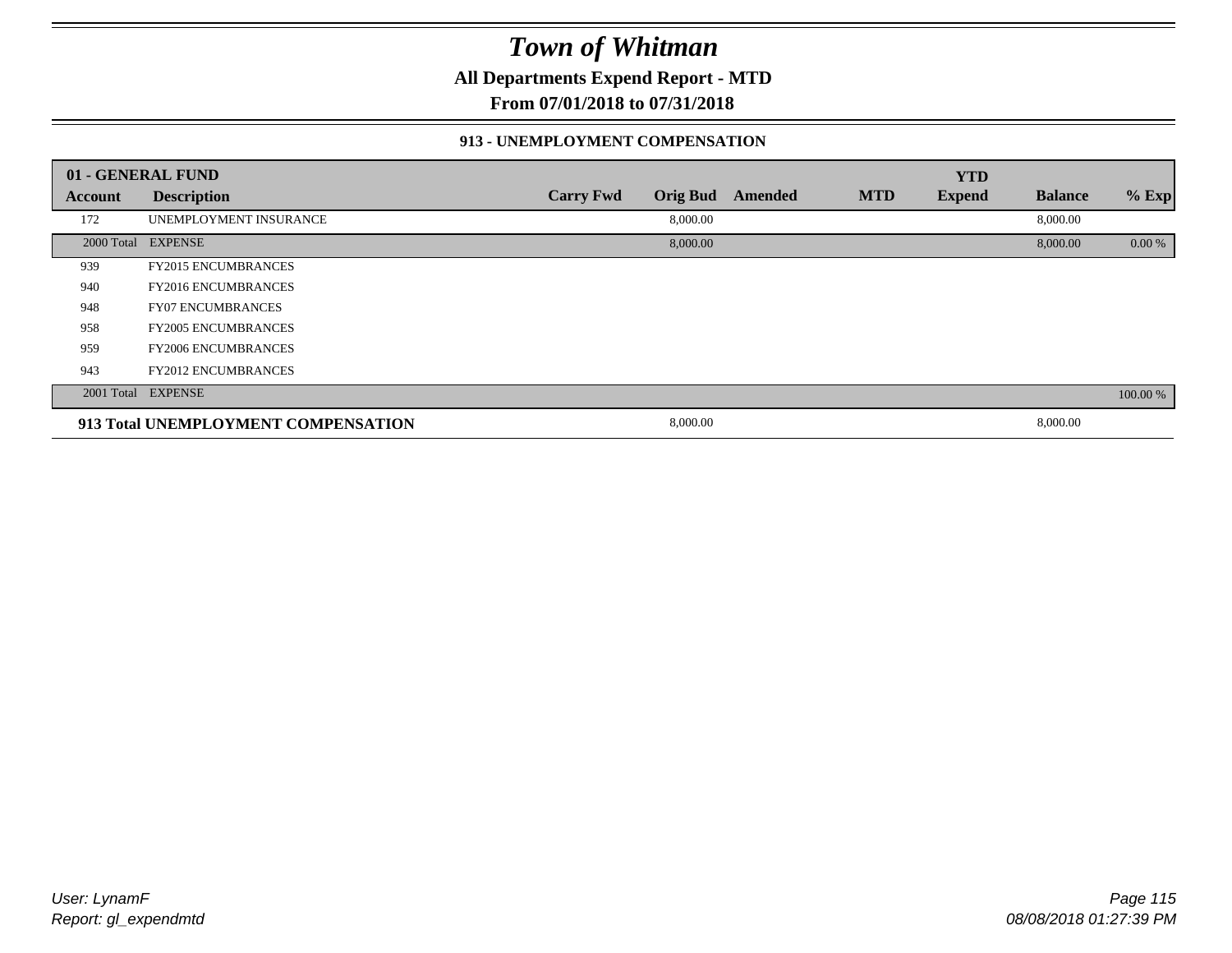**All Departments Expend Report - MTD**

**From 07/01/2018 to 07/31/2018**

#### **914 - HEALTH/LIFE INSURANCE-TOWN MATCH**

|            | 01 - GENERAL FUND                          |                  |                 |         |            | <b>YTD</b>    |                |         |
|------------|--------------------------------------------|------------------|-----------------|---------|------------|---------------|----------------|---------|
| Account    | <b>Description</b>                         | <b>Carry Fwd</b> | <b>Orig Bud</b> | Amended | <b>MTD</b> | <b>Expend</b> | <b>Balance</b> | $%$ Exp |
| 175        | <b>LIFE INSURANCE</b>                      |                  |                 |         | 1,472.59   | 1,472.59      | $-1,472.59$    |         |
| 180        | <b>FLEX BENEFITS FEES</b>                  |                  |                 |         |            |               |                |         |
| 181        | MANDATORY DEF.COMP.EXP.                    |                  |                 |         |            |               |                |         |
| 174        | <b>HEALTH INSURANCE</b>                    |                  | 1,595,370.00    |         | 245,114.89 | 245,114.89    | 1,350,255.11   |         |
| 2000 Total | <b>EXPENSE</b>                             |                  | 1,595,370.00    |         | 246,587.48 | 246,587.48    | 1,348,782.52   | 15.45 % |
| 941        | FY 2017 ENCUMBRANCES                       |                  |                 |         |            |               |                |         |
| 945        | <b>FY2013 ENCUMBRANCES</b>                 |                  |                 |         |            |               |                |         |
| 949        | <b>FY2014 ENCUMBRANCES</b>                 |                  |                 |         |            |               |                |         |
| 953        | <b>FY2009 ENCUMBRANCES</b>                 |                  |                 |         |            |               |                |         |
| 958        | <b>FY2005 ENCUMBRANCES</b>                 |                  |                 |         |            |               |                |         |
| 943        | <b>FY2012 ENCUMBRANCES</b>                 |                  |                 |         |            |               |                |         |
| 938        | FY 2018 ENCUMBRANCES                       | 350.00           |                 |         |            |               | 350.00         |         |
| 2001 Total | <b>EXPENSE</b>                             | 350.00           |                 |         |            |               | 350.00         | 0.00 %  |
|            | 914 Total HEALTH/LIFE INSURANCE-TOWN MATCH | 350.00           | 1,595,370.00    |         | 246,587.48 | 246,587.48    | 1,349,132.52   |         |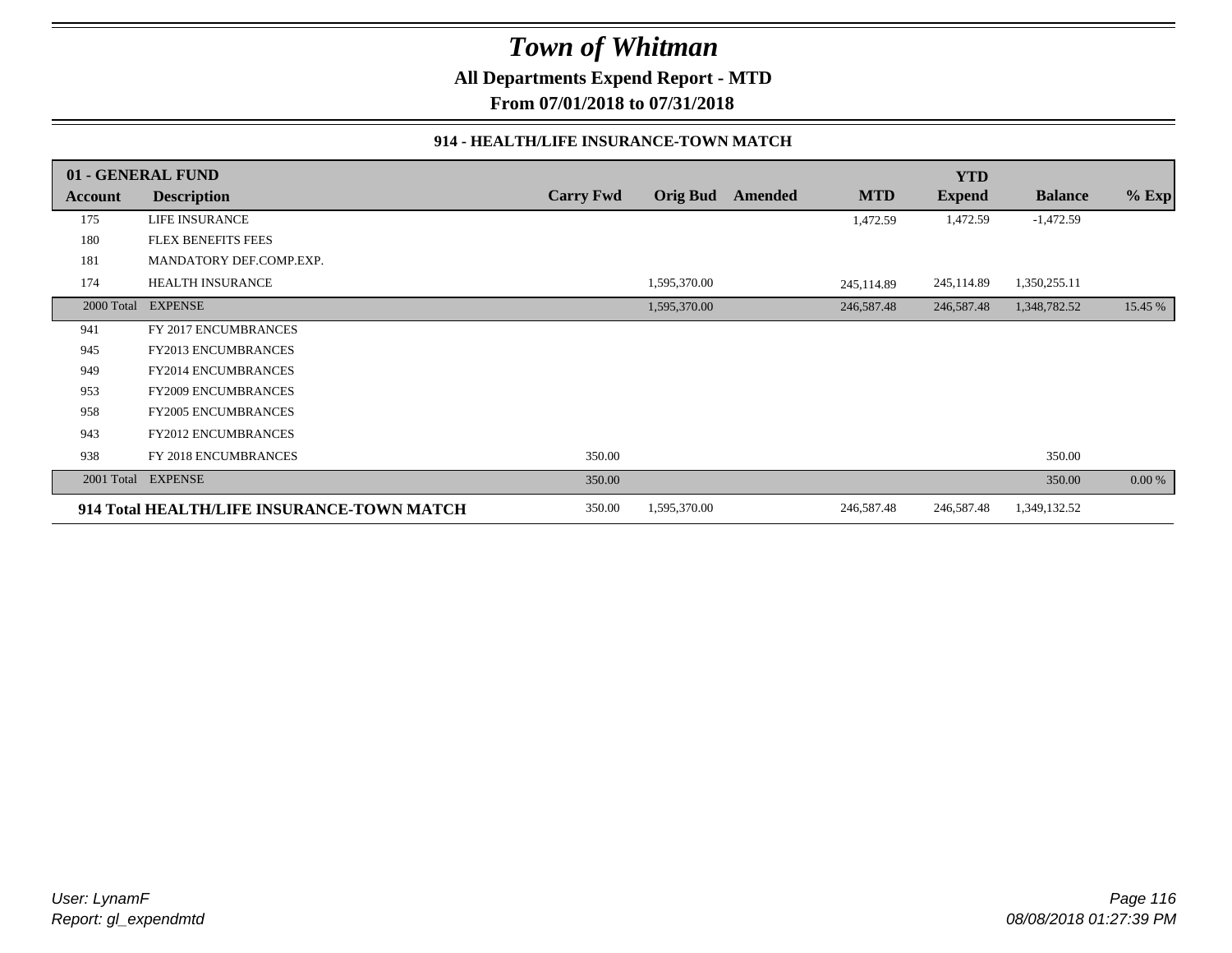**All Departments Expend Report - MTD**

**From 07/01/2018 to 07/31/2018**

#### **915 - OPEIU SICK LEAVE BUY-OUT**

|         | 01 - GENERAL FUND                  |                  |                         |            | YTD           |                |            |
|---------|------------------------------------|------------------|-------------------------|------------|---------------|----------------|------------|
| Account | <b>Description</b>                 | <b>Carry Fwd</b> | <b>Orig Bud</b> Amended | <b>MTD</b> | <b>Expend</b> | <b>Balance</b> | $%$ Exp    |
| 112     | <b>SALARIES</b>                    |                  |                         |            |               |                |            |
|         | 1000 Total SALARIES                |                  |                         |            |               |                | $100.00\%$ |
|         | 915 Total OPEIU SICK LEAVE BUY-OUT |                  |                         |            |               |                |            |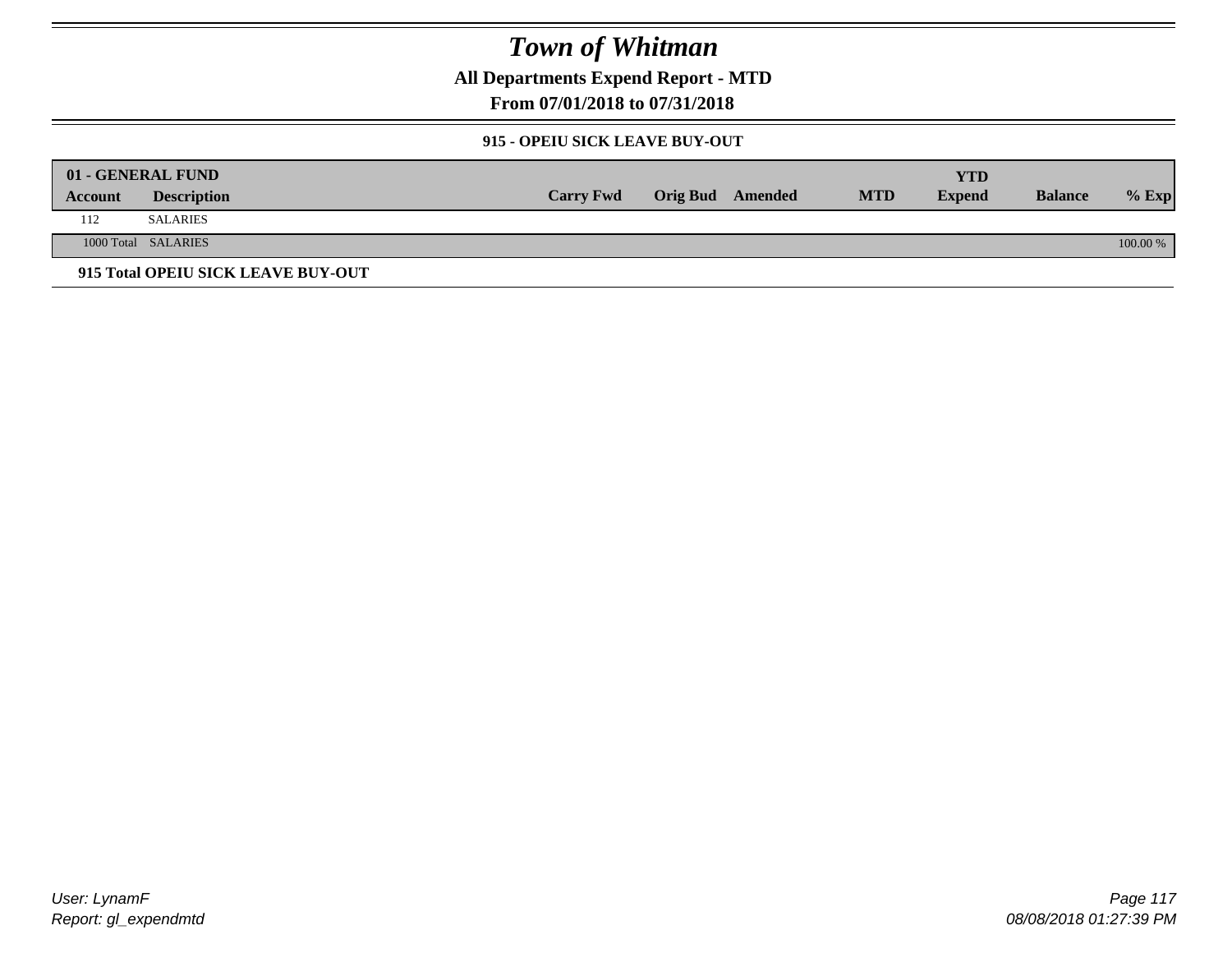**All Departments Expend Report - MTD**

### **From 07/01/2018 to 07/31/2018**

#### **916 - OPEIU FY01 RETROACTIVE**

|         | 01 - GENERAL FUND                |                  |                         |            | YTD           |                |          |
|---------|----------------------------------|------------------|-------------------------|------------|---------------|----------------|----------|
| Account | <b>Description</b>               | <b>Carry Fwd</b> | <b>Orig Bud</b> Amended | <b>MTD</b> | <b>Expend</b> | <b>Balance</b> | $%$ Exp  |
| 112     | <b>SALARIES</b>                  |                  |                         |            |               |                |          |
|         | 1000 Total SALARIES              |                  |                         |            |               |                | 100.00 % |
|         | 916 Total OPEIU FY01 RETROACTIVE |                  |                         |            |               |                |          |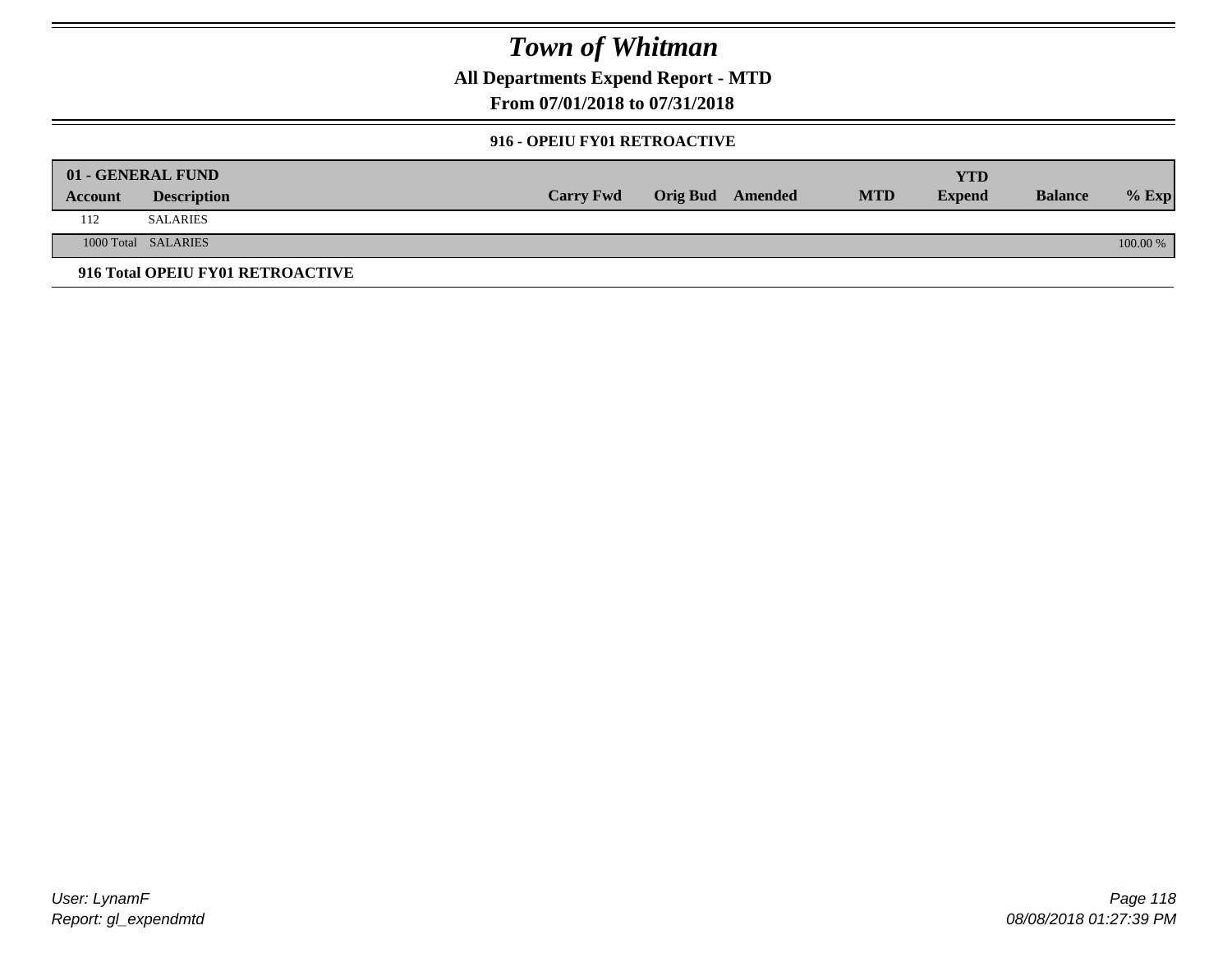**All Departments Expend Report - MTD**

**From 07/01/2018 to 07/31/2018**

#### **917 - OPEIU DEPARTMENT HEAD COVERAGE**

|         | 01 - GENERAL FUND                        |                  |                  |            | YTD           |                |            |
|---------|------------------------------------------|------------------|------------------|------------|---------------|----------------|------------|
| Account | <b>Description</b>                       | <b>Carry Fwd</b> | Orig Bud Amended | <b>MTD</b> | <b>Expend</b> | <b>Balance</b> | $%$ Exp    |
| 112     | SALARIES                                 |                  |                  |            |               |                |            |
|         | 1000 Total SALARIES                      |                  |                  |            |               |                | $100.00\%$ |
|         | 917 Total OPEIU DEPARTMENT HEAD COVERAGE |                  |                  |            |               |                |            |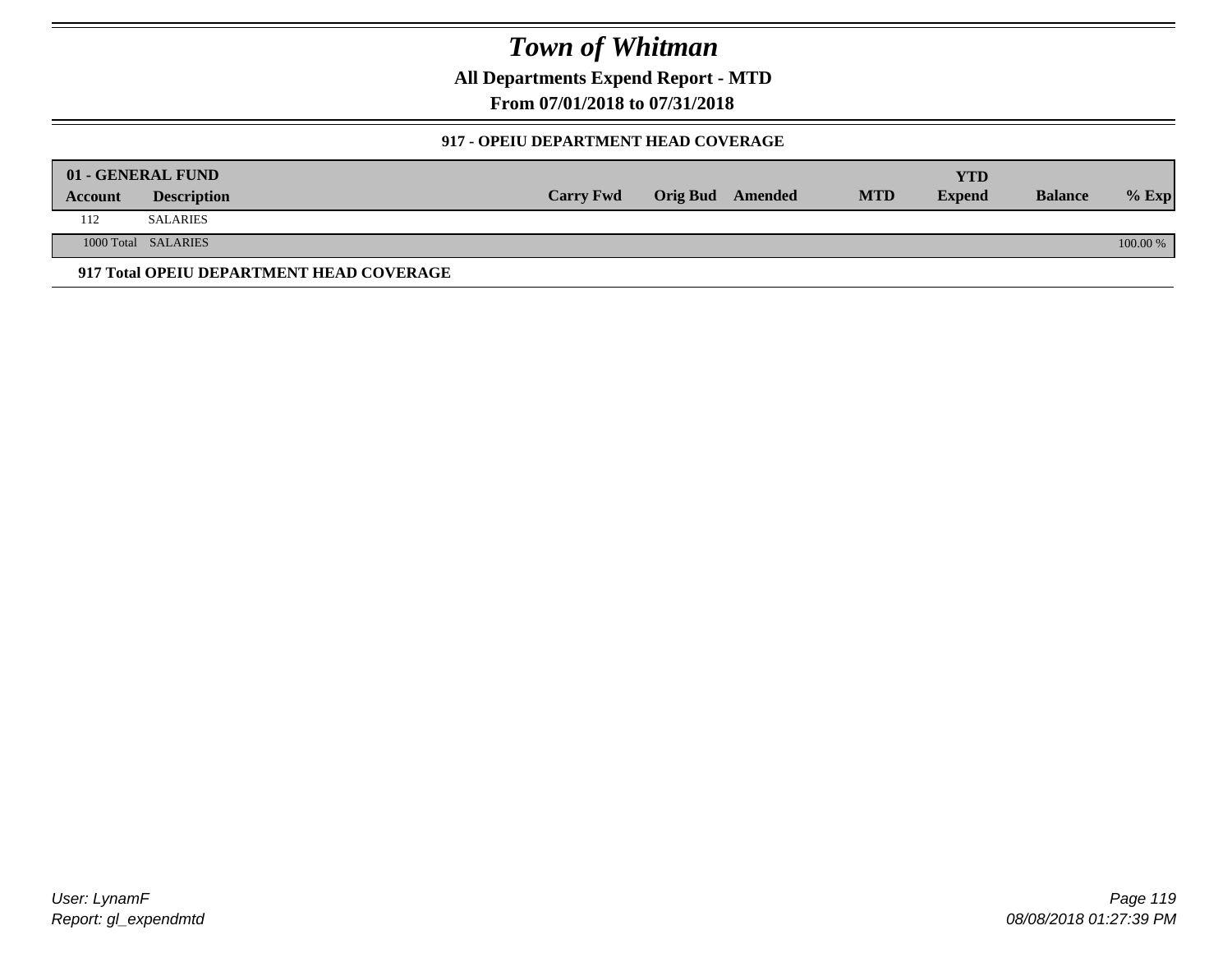**All Departments Expend Report - MTD**

**From 07/01/2018 to 07/31/2018**

#### **919 - PAYROLL TAXES - TOWN MATCH**

|         | 01 - GENERAL FUND                    |                  |                 |         |            | <b>YTD</b>    |                |          |
|---------|--------------------------------------|------------------|-----------------|---------|------------|---------------|----------------|----------|
| Account | <b>Description</b>                   | <b>Carry Fwd</b> | <b>Orig Bud</b> | Amended | <b>MTD</b> | <b>Expend</b> | <b>Balance</b> | $%$ Exp  |
| 177     | F.I.C.A.                             |                  |                 |         |            |               |                |          |
| 181     | MANDATORY DEF.COMP.EXP.              |                  |                 |         |            |               |                |          |
| 176     | <b>MEDICARE TAX</b>                  |                  | 132,250.00      |         | 10.536.92  | 10,536.92     | 121,713.08     |          |
|         | 2000 Total EXPENSE                   |                  | 132,250.00      |         | 10.536.92  | 10,536.92     | 121,713.08     | 7.96 %   |
| 941     | FY 2017 ENCUMBRANCES                 |                  |                 |         |            |               |                |          |
|         | 2001 Total EXPENSE                   |                  |                 |         |            |               |                | 100.00 % |
|         | 919 Total PAYROLL TAXES - TOWN MATCH |                  | 132,250.00      |         | 10,536.92  | 10,536.92     | 121,713.08     |          |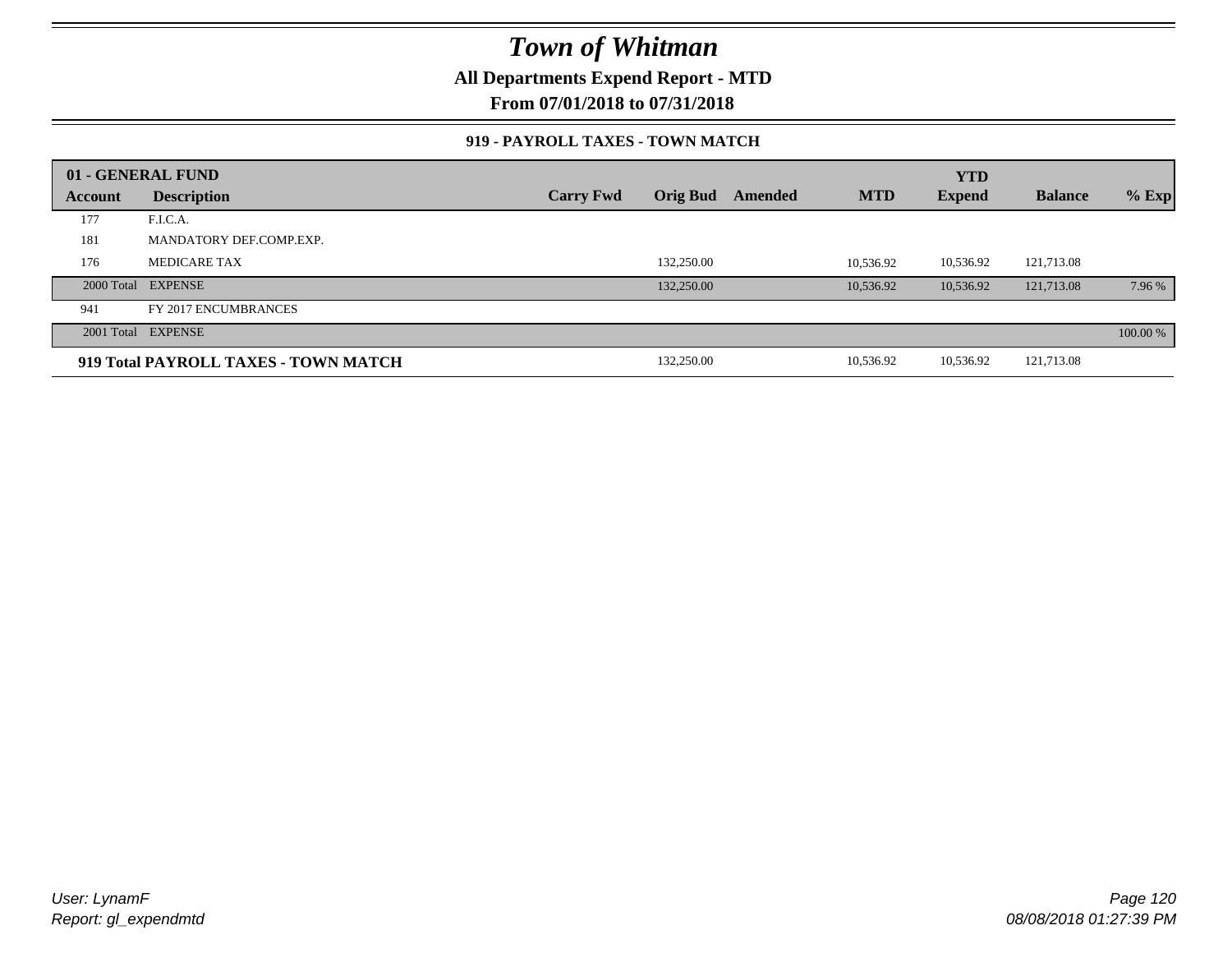### **All Departments Expend Report - MTD**

### **From 07/01/2018 to 07/31/2018**

#### **945 - LIABILITY INSURANCE**

|         | 01 - GENERAL FUND                |                  |                 |         |            | <b>YTD</b>    |                |          |
|---------|----------------------------------|------------------|-----------------|---------|------------|---------------|----------------|----------|
| Account | <b>Description</b>               | <b>Carry Fwd</b> | <b>Orig Bud</b> | Amended | <b>MTD</b> | <b>Expend</b> | <b>Balance</b> | $%$ Exp  |
| 740     | <b>INSURANCE PREMIUMS</b>        |                  | 354,900.00      |         | 283,114.34 | 283,114.34    | 71,785.66      |          |
| 742     | <b>INSURANCE SEMINARS</b>        |                  |                 |         |            |               |                |          |
| 743     | <b>INSURANCE-BID ADVERTISING</b> |                  |                 |         |            |               |                |          |
|         | 2000 Total EXPENSE               |                  | 354,900.00      |         | 283,114.34 | 283,114.34    | 71,785.66      | 79.77 %  |
| 939     | <b>FY2015 ENCUMBRANCES</b>       |                  |                 |         |            |               |                |          |
| 943     | <b>FY2012 ENCUMBRANCES</b>       |                  |                 |         |            |               |                |          |
| 945     | <b>FY2013 ENCUMBRANCES</b>       |                  |                 |         |            |               |                |          |
|         | 2001 Total EXPENSE               |                  |                 |         |            |               |                | 100.00 % |
|         | 945 Total LIABILITY INSURANCE    |                  | 354,900.00      |         | 283,114.34 | 283,114.34    | 71,785.66      |          |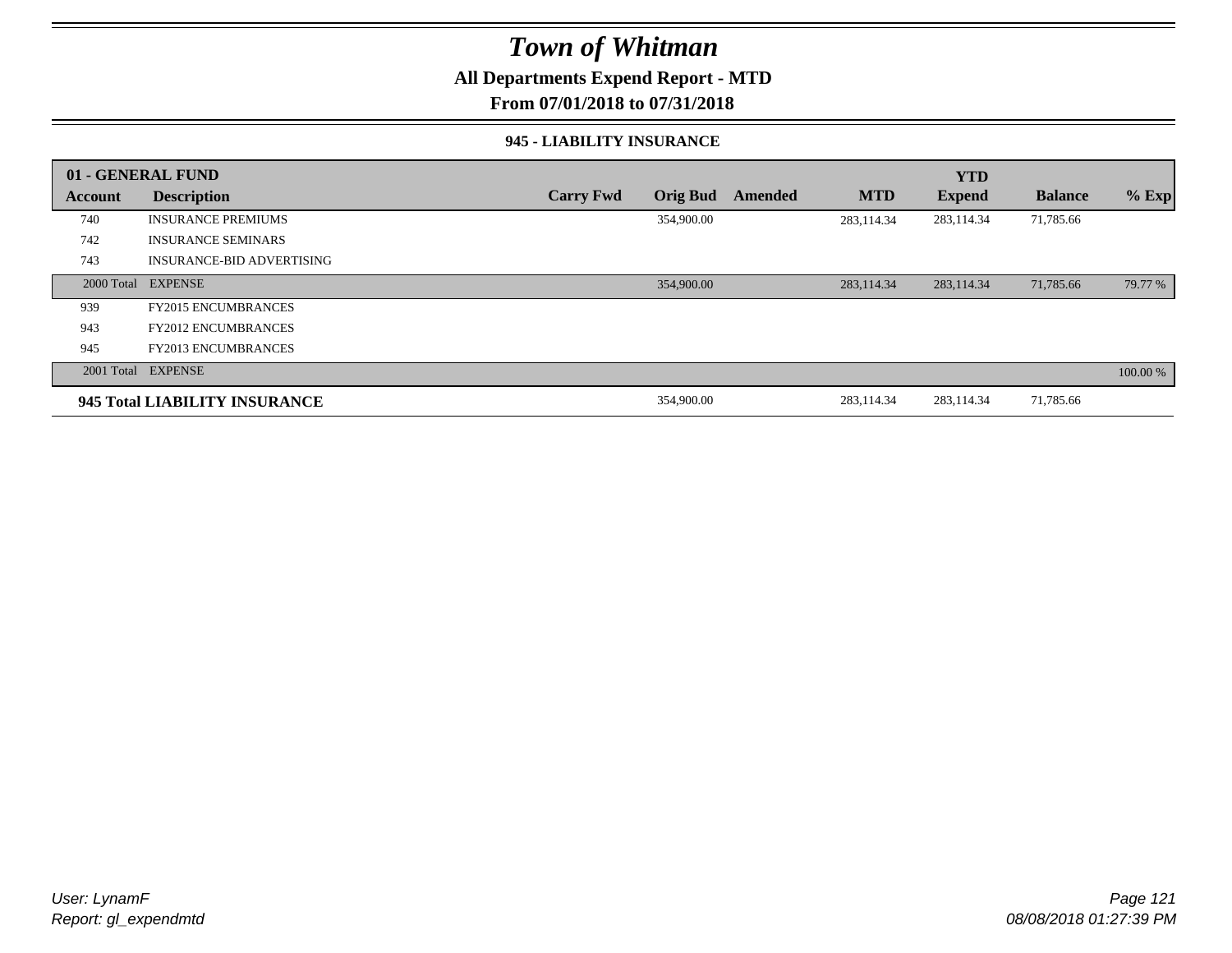**All Departments Expend Report - MTD**

### **From 07/01/2018 to 07/31/2018**

#### **996 - TRANSFERS TO TRUST FUNDS**

|         | 01 - GENERAL FUND                         |                  |                 |         |            | <b>YTD</b>    |                |            |
|---------|-------------------------------------------|------------------|-----------------|---------|------------|---------------|----------------|------------|
| Account | <b>Description</b>                        | <b>Carry Fwd</b> | <b>Orig Bud</b> | Amended | <b>MTD</b> | <b>Expend</b> | <b>Balance</b> | $%$ Exp    |
| 999     |                                           |                  |                 |         |            |               |                |            |
|         | 4001 Total A8 ATM 5/16 O.P.E.B.TRUST FUND |                  |                 |         |            |               |                | $100.00\%$ |
| 999     |                                           |                  |                 |         |            |               |                |            |
|         | 4002 Total ART.1 STM 1/17/95              |                  |                 |         |            |               |                | 100.00 %   |
|         | 996 Total TRANSFERS TO TRUST FUNDS        |                  |                 |         |            |               |                |            |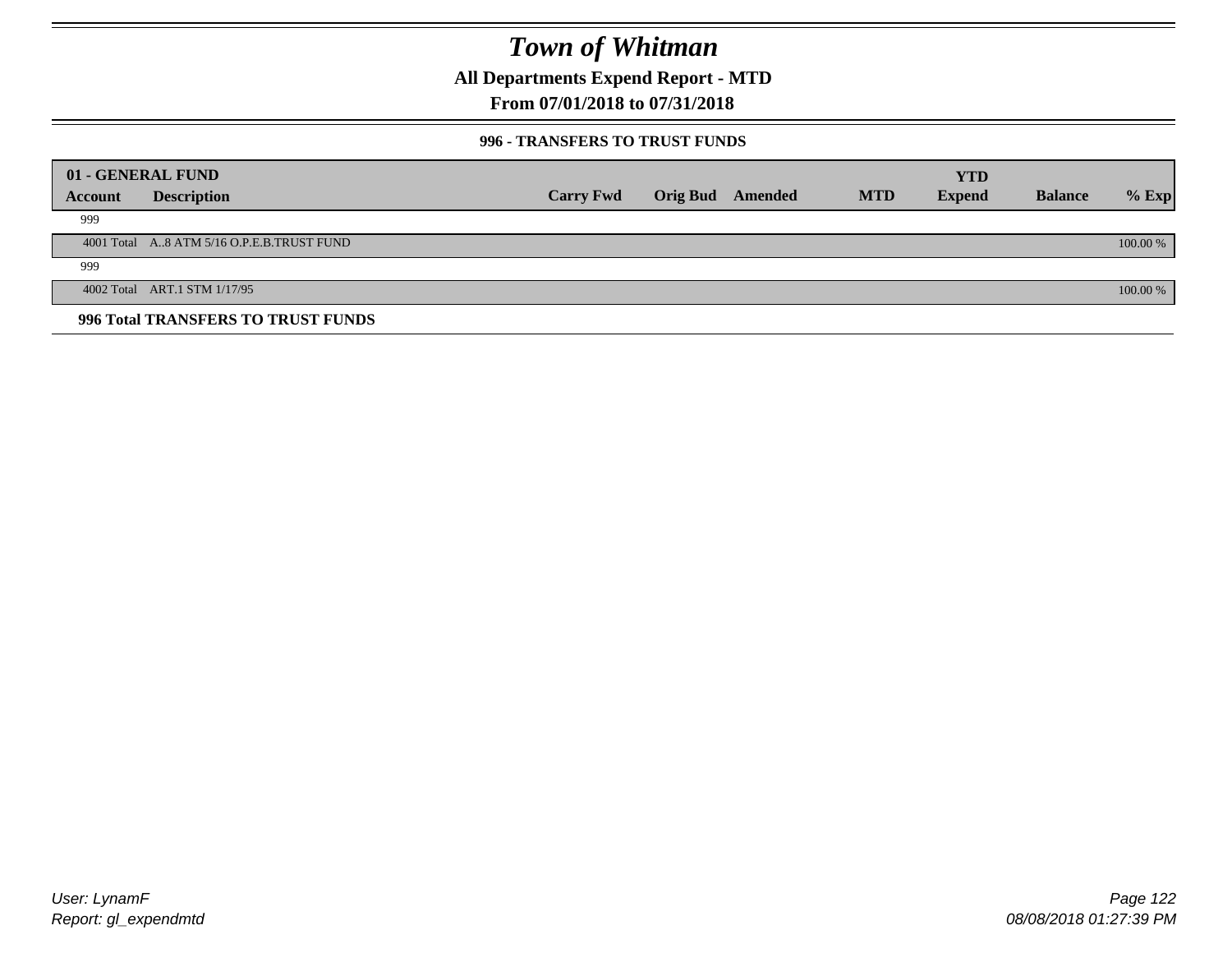**All Departments Expend Report - MTD**

### **From 07/01/2018 to 07/31/2018**

#### **997 - TRANSFERS TO AGENCY FUND**

|         | 01 - GENERAL FUND                  |                  |               |         |              | <b>YTD</b>    |                |          |
|---------|------------------------------------|------------------|---------------|---------|--------------|---------------|----------------|----------|
| Account | <b>Description</b>                 | <b>Carry Fwd</b> | Orig Bud      | Amended | <b>MTD</b>   | <b>Expend</b> | <b>Balance</b> | $%$ Exp  |
| 999     |                                    |                  |               |         |              |               |                |          |
|         | 4003 Total PRIOR YEAR ADJUSTMENT   |                  |               |         |              |               |                | 100.00 % |
|         | 997 Total TRANSFERS TO AGENCY FUND |                  |               |         |              |               |                |          |
|         | 01 Total GENERAL FUND              | 91,394.69        | 33,414,103.67 |         | 7,843,266.82 | 7,843,266.82  | 25,662,231.54  |          |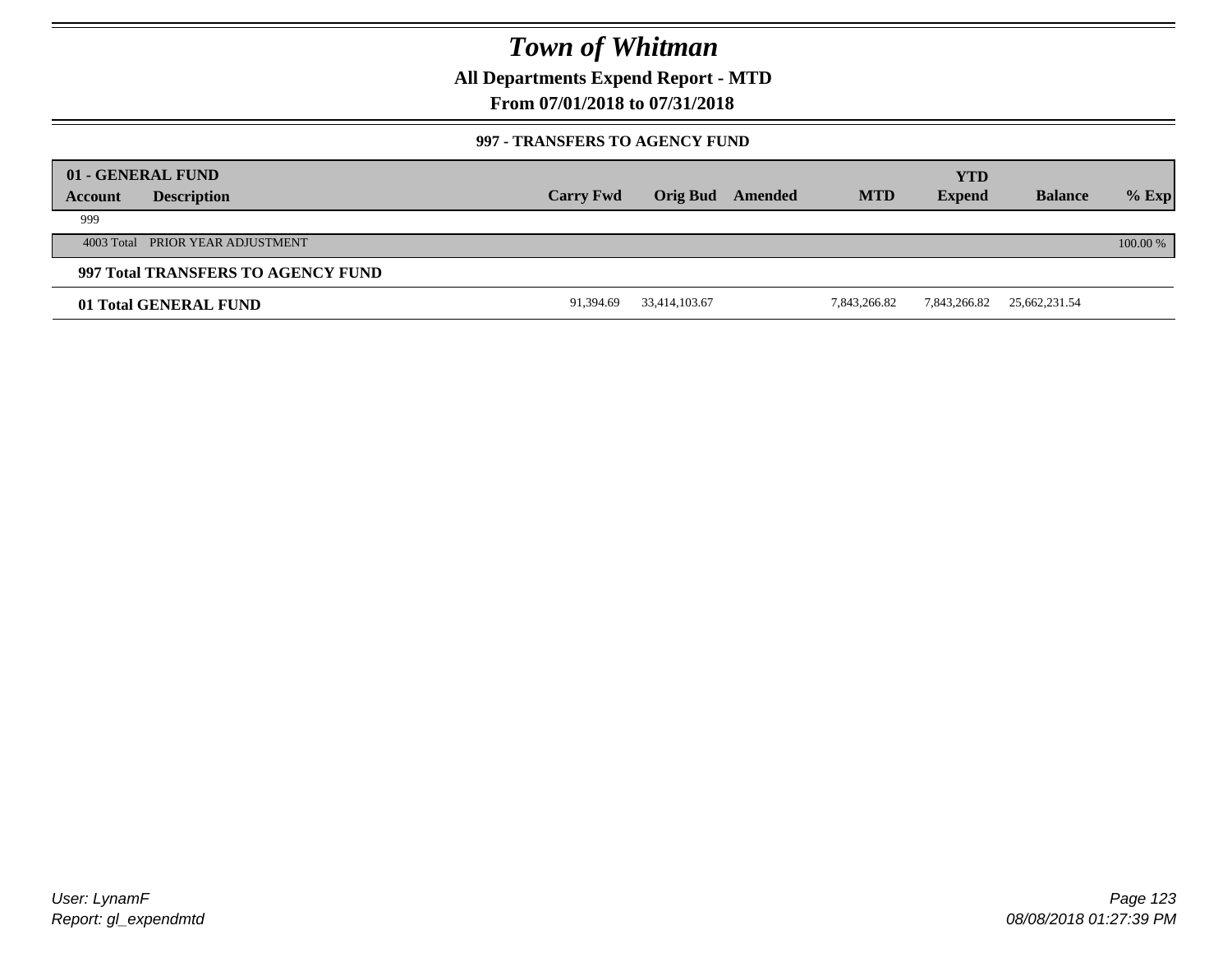**All Departments Expend Report - MTD**

**From 07/01/2018 to 07/31/2018**

#### **853 - PLANNING BOARD REVOLVING CH53G**

|         | <b>05 - SPECIAL REVENUE FUND</b>         |                  |                  |            | <b>YTD</b>    |                |             |
|---------|------------------------------------------|------------------|------------------|------------|---------------|----------------|-------------|
| Account | <b>Description</b>                       | <b>Carry Fwd</b> | Orig Bud Amended | <b>MTD</b> | <b>Expend</b> | <b>Balance</b> | $%$ Exp     |
| 359     | PL.BD.REV.WINDSOR EST.C44S53G            |                  |                  |            |               |                |             |
|         | 2004 Total EXPENSE                       |                  |                  |            |               |                | 100.00 %    |
| 360     | PL.BD.REV. DANECCA EST.C44S53G           |                  |                  |            |               |                |             |
|         | 2005 Total EXPENSE                       |                  |                  |            |               |                | 100.00 %    |
| 361     | PL.BD.REV.BUTTERNUT CH44 S53G            |                  |                  |            |               |                |             |
|         | 2007 Total EXPENSE                       |                  |                  |            |               |                | 100.00 %    |
| 362     | PL.BD.REV.OAKDALE FM.I C44S53G           |                  |                  |            |               |                |             |
|         | 2008 Total EXPENSE                       |                  |                  |            |               |                | $100.00~\%$ |
| 358     | PLANNG.BD.REV.R.R.AVE.CH44S53G           |                  |                  |            |               |                |             |
|         | 2009 Total EXPENSE                       |                  |                  |            |               |                | 100.00 %    |
| 364     | PLANNING BOARD                           |                  |                  |            |               |                |             |
|         | 2010 Total EXPENSE                       |                  |                  |            |               |                | $100.00~\%$ |
| 365     | PL.BD.RV.VICTORIA EST.CH44S53G           |                  |                  |            |               |                |             |
|         | 2011 Total EXPENSE                       |                  |                  |            |               |                | 100.00 %    |
| 369     | PL.BD.REV.MEADOWBROOK CH44S53G           |                  |                  |            |               |                |             |
|         | 2016 Total EXPENSE                       |                  |                  |            |               |                | 100.00 %    |
| 370     | PL.BD.RV.CATHERINE RD.CH44S53G           |                  |                  |            |               |                |             |
|         | 2017 Total EXPENSE                       |                  |                  |            |               |                | 100.00 %    |
| 371     | PL.BD.RV.J.YOUNG EST.CH44S53G            |                  |                  |            |               |                |             |
|         | 2018 Total EXPENSE                       |                  |                  |            |               |                | $100.00~\%$ |
| 372     | PL.BD.REV.ERIN ST.EXT.C44S53G            |                  |                  |            |               |                |             |
|         | 2019 Total EXPENSE                       |                  |                  |            |               |                | 100.00 %    |
| 373     | PL.BD.RV.HIGHLND ST.EX.C44S53G           |                  |                  |            |               |                |             |
|         | 2020 Total EXPENSE                       |                  |                  |            |               |                | 100.00 %    |
| 357     | PLANNG.BD.REV.HARV.LN.CH44S53G           |                  |                  |            |               |                |             |
|         | 2021 Total EXPENSE                       |                  |                  |            |               |                | 100.00 %    |
|         | 853 Total PLANNING BOARD REVOLVING CH53G |                  |                  |            |               |                |             |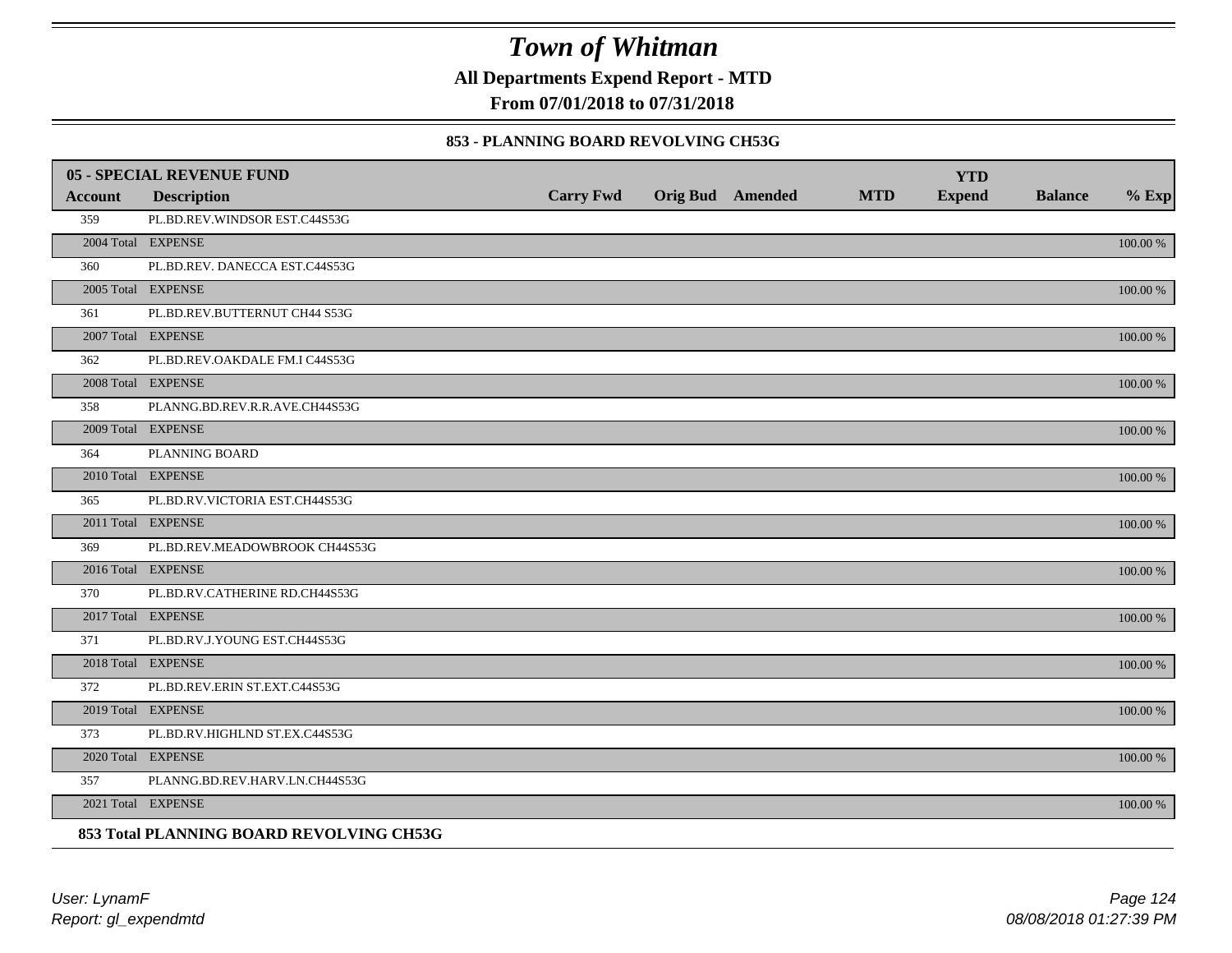**All Departments Expend Report - MTD**

**From 07/01/2018 to 07/31/2018**

#### **855 - REVOLVING ACCOUNTS CH53E 1/2**

|                | <b>05 - SPECIAL REVENUE FUND</b>       |                  |                 |         |            | <b>YTD</b>    |                |          |
|----------------|----------------------------------------|------------------|-----------------|---------|------------|---------------|----------------|----------|
| <b>Account</b> | <b>Description</b>                     | <b>Carry Fwd</b> | <b>Orig Bud</b> | Amended | <b>MTD</b> | <b>Expend</b> | <b>Balance</b> | $%$ Exp  |
| 355            | C.O.A.PROGRAM REV. CH 53E 1/2          |                  |                 | 262.00  | 744.50     | 744.50        | $-482.50$      |          |
| 2000 Total     | <b>EXPENSE</b>                         |                  |                 | 262.00  | 744.50     | 744.50        | $-482.50$      | 284.16 % |
| 356            | LIB.FINES & FEES REV.CH53E1/2          |                  |                 | 558.04  |            |               | 558.04         |          |
| 2001 Total     | <b>EXPENSE</b>                         |                  |                 | 558.04  |            |               | 558.04         | 0.00 %   |
| 363            | CROSS CONN.TESTING EXPENSE             |                  |                 |         |            |               |                |          |
| 2002 Total     | <b>EXPENSE</b>                         |                  |                 |         |            |               |                | 100.00 % |
| 350            | SEMLAC REV.CH44S53E1/2 (POLICE)        |                  |                 |         |            |               |                |          |
| 351            | ANIMAL CONTROL REV.CH44 S53E1/2        |                  |                 |         |            |               |                |          |
| 374            | PLANNING BOARD REV.C44 S53E1/2         |                  |                 |         |            |               |                |          |
| 377            | PASSPORT PHOTO REV.CH44S53E1/2         |                  |                 | 40.00   |            |               | 40.00          |          |
| 378            | FIRE ALARM REV.CH44S53E1/2             |                  |                 |         |            |               |                |          |
| 379            | MARIHUANA FINES CH44S53E1/2            |                  |                 |         |            |               |                |          |
|                | 2003 Total EXPENSE                     |                  |                 | 40.00   |            |               | 40.00          | 0.00 %   |
|                | 855 Total REVOLVING ACCOUNTS CH53E 1/2 |                  |                 | 860.04  | 744.50     | 744.50        | 115.54         |          |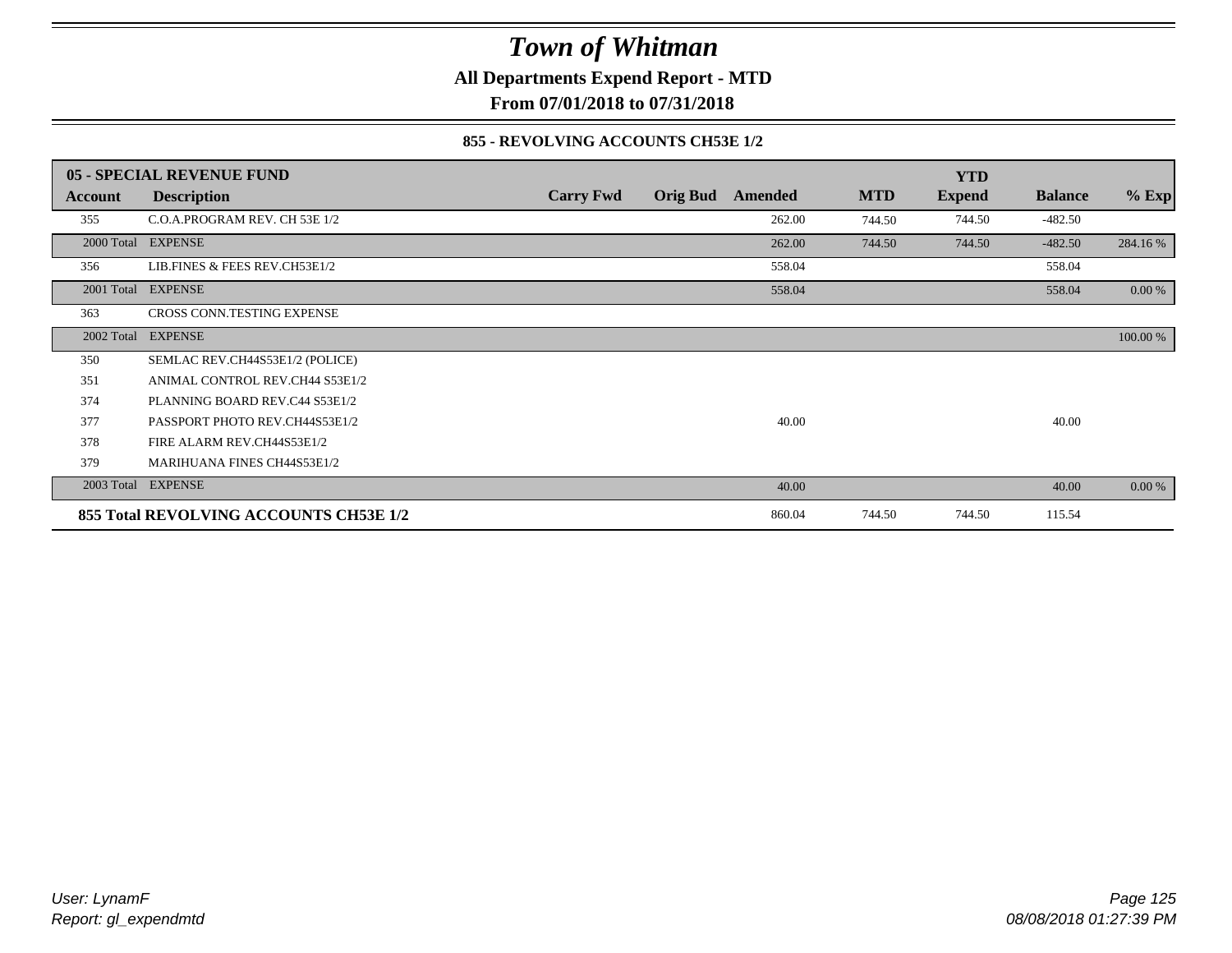**All Departments Expend Report - MTD**

**From 07/01/2018 to 07/31/2018**

#### **857 - REVOLVING ACCOUNTS - MISC.**

|                | 05 - SPECIAL REVENUE FUND            |                  |                  |            | YTD           |                |            |
|----------------|--------------------------------------|------------------|------------------|------------|---------------|----------------|------------|
| <b>Account</b> | <b>Description</b>                   | <b>Carry Fwd</b> | Orig Bud Amended | <b>MTD</b> | <b>Expend</b> | <b>Balance</b> | $%$ Exp    |
| 376            | WETLANDS PROT.FND.CH43S218A.97       |                  |                  |            |               |                |            |
|                | 2023 Total EXPENSE                   |                  |                  |            |               |                | $100.00\%$ |
|                | 857 Total REVOLVING ACCOUNTS - MISC. |                  |                  |            |               |                |            |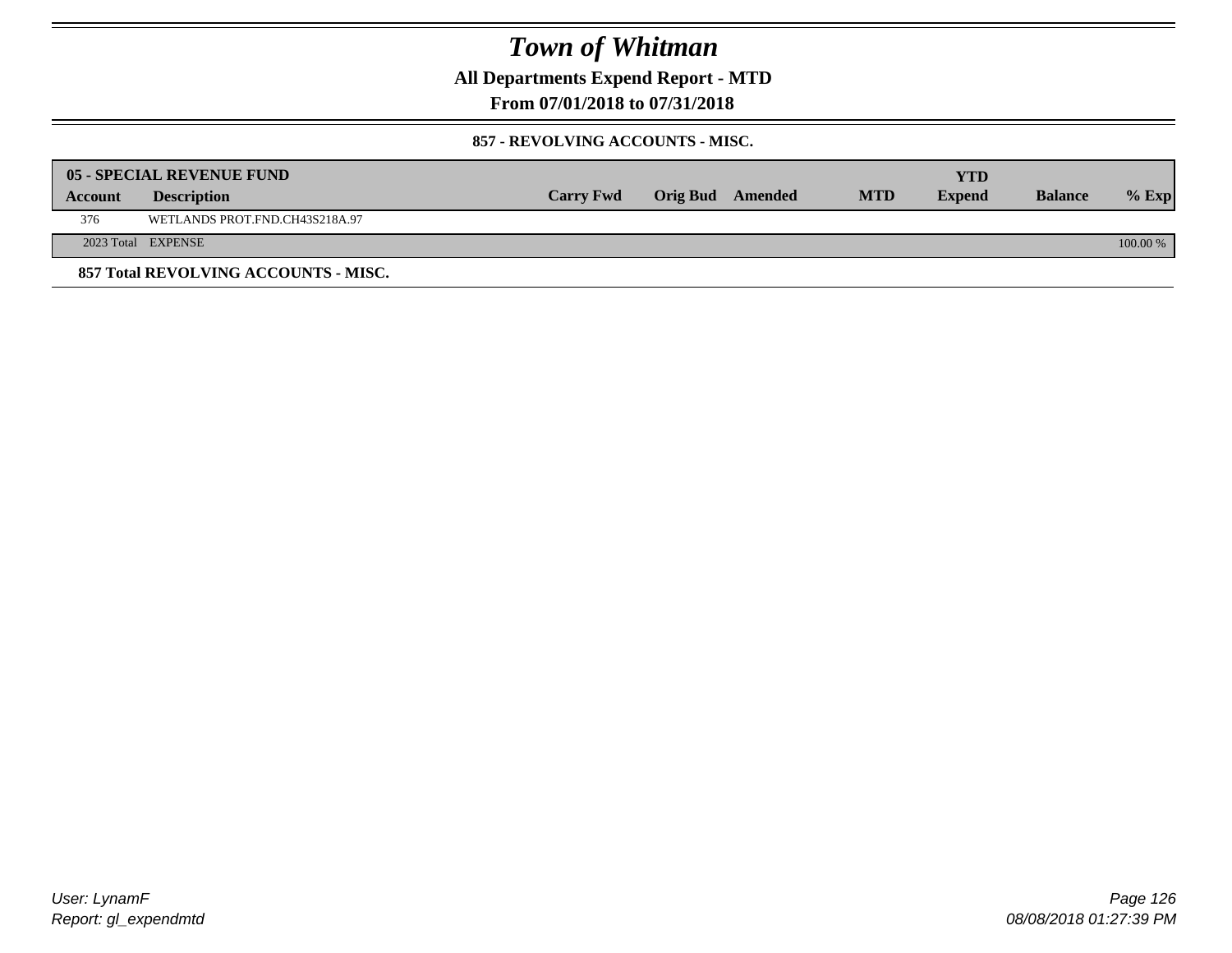**All Departments Expend Report - MTD**

**From 07/01/2018 to 07/31/2018**

#### **858 - APPEALS BD.REVOLVING S53G**

|         | 05 - SPECIAL REVENUE FUND           |                  |                  |            | YTD           |                |            |
|---------|-------------------------------------|------------------|------------------|------------|---------------|----------------|------------|
| Account | <b>Description</b>                  | <b>Carry Fwd</b> | Orig Bud Amended | <b>MTD</b> | <b>Expend</b> | <b>Balance</b> | $\%$ Exp   |
| 367     | APPEALS BD.-TWOCAN PROP. S53G       |                  |                  |            |               |                |            |
|         | 2014 Total EXPENSE                  |                  |                  |            |               |                | $100.00\%$ |
|         | 858 Total APPEALS BD.REVOLVING S53G |                  |                  |            |               |                |            |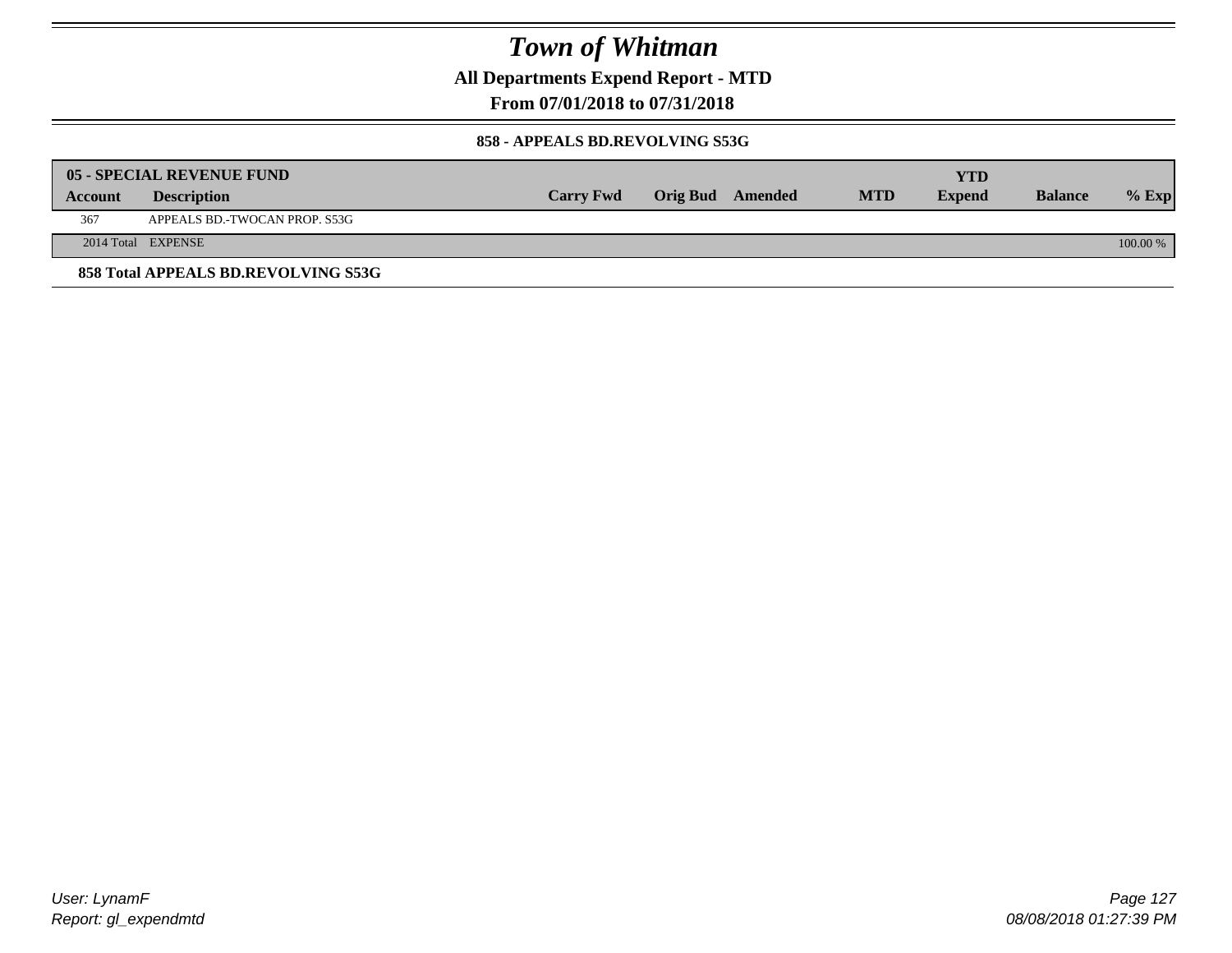**All Departments Expend Report - MTD**

### **From 07/01/2018 to 07/31/2018**

#### **862 - RECREATION REVOLVING**

|                | 05 - SPECIAL REVENUE FUND        |                  |                         |            | <b>YTD</b>    |                |             |
|----------------|----------------------------------|------------------|-------------------------|------------|---------------|----------------|-------------|
| <b>Account</b> | <b>Description</b>               | <b>Carry Fwd</b> | <b>Orig Bud Amended</b> | <b>MTD</b> | <b>Expend</b> | <b>Balance</b> | $%$ Exp     |
| 010            | <b>BASKETBALL</b>                |                  |                         |            |               |                |             |
|                | 2000 Total EXPENSE               |                  |                         |            |               |                | $100.00~\%$ |
| 011            | <b>FIELD TRIP</b>                |                  |                         |            |               |                |             |
|                | 2001 Total EXPENSE               |                  |                         |            |               |                | $100.00~\%$ |
| 012            | <b>GOLF</b>                      |                  |                         |            |               |                |             |
|                | 2002 Total EXPENSE               |                  |                         |            |               |                | $100.00~\%$ |
| 013            | <b>RECREATION</b>                |                  | 17,358.75               | 19,464.75  | 19,464.75     | $-2,106.00$    |             |
|                | 2003 Total EXPENSE               |                  | 17,358.75               | 19,464.75  | 19,464.75     | $-2,106.00$    | 112.13 %    |
| 014            | <b>PRESCHOOL</b>                 |                  |                         |            |               |                |             |
|                | 2004 Total EXPENSE               |                  |                         |            |               |                | 100.00 %    |
| 015            | <b>TENNIS</b>                    |                  |                         |            |               |                |             |
|                | 2005 Total EXPENSE               |                  |                         |            |               |                | 100.00 %    |
| 016            | TAI CHI                          |                  |                         |            |               |                |             |
|                | 2006 Total EXPENSE               |                  |                         |            |               |                | 100.00 %    |
| 017            | <b>WOMENS GYM</b>                |                  |                         |            |               |                |             |
|                | 2007 Total EXPENSE               |                  |                         |            |               |                | $100.00~\%$ |
| 018            | <b>FIELD MAINT</b>               |                  |                         | 115.00     | 115.00        | $-115.00$      |             |
|                | 2008 Total EXPENSE               |                  |                         | 115.00     | 115.00        | $-115.00$      | 100.00 %    |
| 019            | ARTS & CRAFTS REVOLVING          |                  |                         |            |               |                |             |
|                | 2009 Total EXPENSE               |                  |                         |            |               |                | $100.00~\%$ |
| 020            | FIELD LIGHTING                   |                  |                         |            |               |                |             |
|                | 2010 Total EXPENSE               |                  |                         |            |               |                | $100.00~\%$ |
| 009            | PLAYGROUND                       |                  |                         |            |               |                |             |
|                | 2013 Total EXPENSE               |                  |                         |            |               |                | $100.00~\%$ |
| 033            | DANCE PROGRAMS                   |                  |                         |            |               |                |             |
|                | 2014 Total EXPENSE               |                  |                         |            |               |                | $100.00~\%$ |
| 056            | GUARANTEE DEP.REFND.-J. KELLEHER |                  |                         |            |               |                |             |
|                | 2015 Total EXPENSE               |                  |                         |            |               |                | 100.00 %    |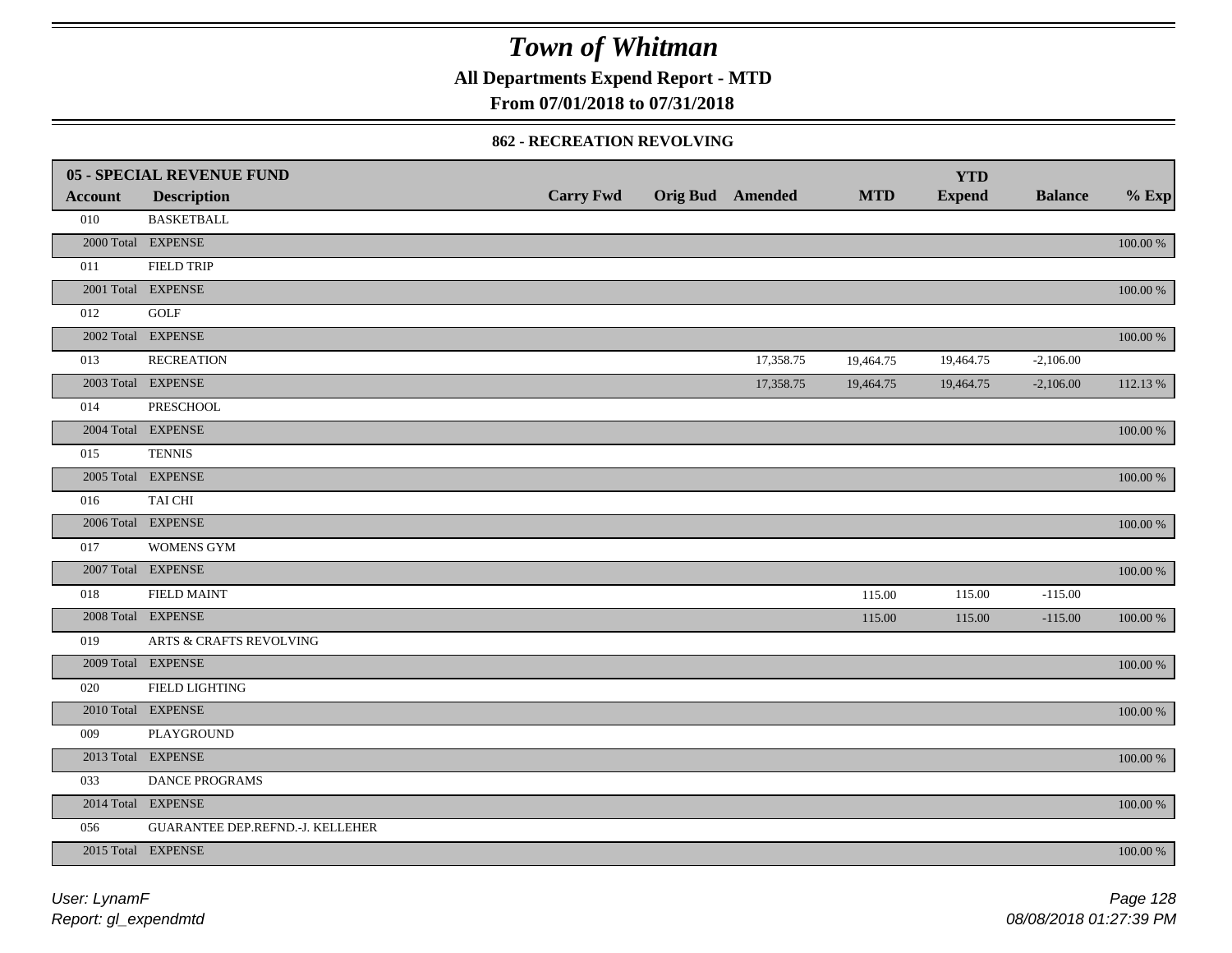**All Departments Expend Report - MTD**

### **From 07/01/2018 to 07/31/2018**

#### **862 - RECREATION REVOLVING**

|         | 05 - SPECIAL REVENUE FUND             |                  |                 |           |            | <b>YTD</b>    |                |            |
|---------|---------------------------------------|------------------|-----------------|-----------|------------|---------------|----------------|------------|
| Account | <b>Description</b>                    | <b>Carry Fwd</b> | <b>Orig Bud</b> | Amended   | <b>MTD</b> | <b>Expend</b> | <b>Balance</b> | $%$ Exp    |
| 216     | RECREATION-SUMMER PROGRAMS            |                  |                 |           |            |               |                |            |
|         | 2024 Total EXPENSE                    |                  |                 |           |            |               |                | $100.00\%$ |
| 217     | RECREATION-WINTER PROGRAMS            |                  |                 |           |            |               |                |            |
|         | 2025 Total EXPENSE                    |                  |                 |           |            |               |                | 100.00 %   |
|         | <b>862 Total RECREATION REVOLVING</b> |                  |                 | 17,358.75 | 19,579.75  | 19.579.75     | $-2,221.00$    |            |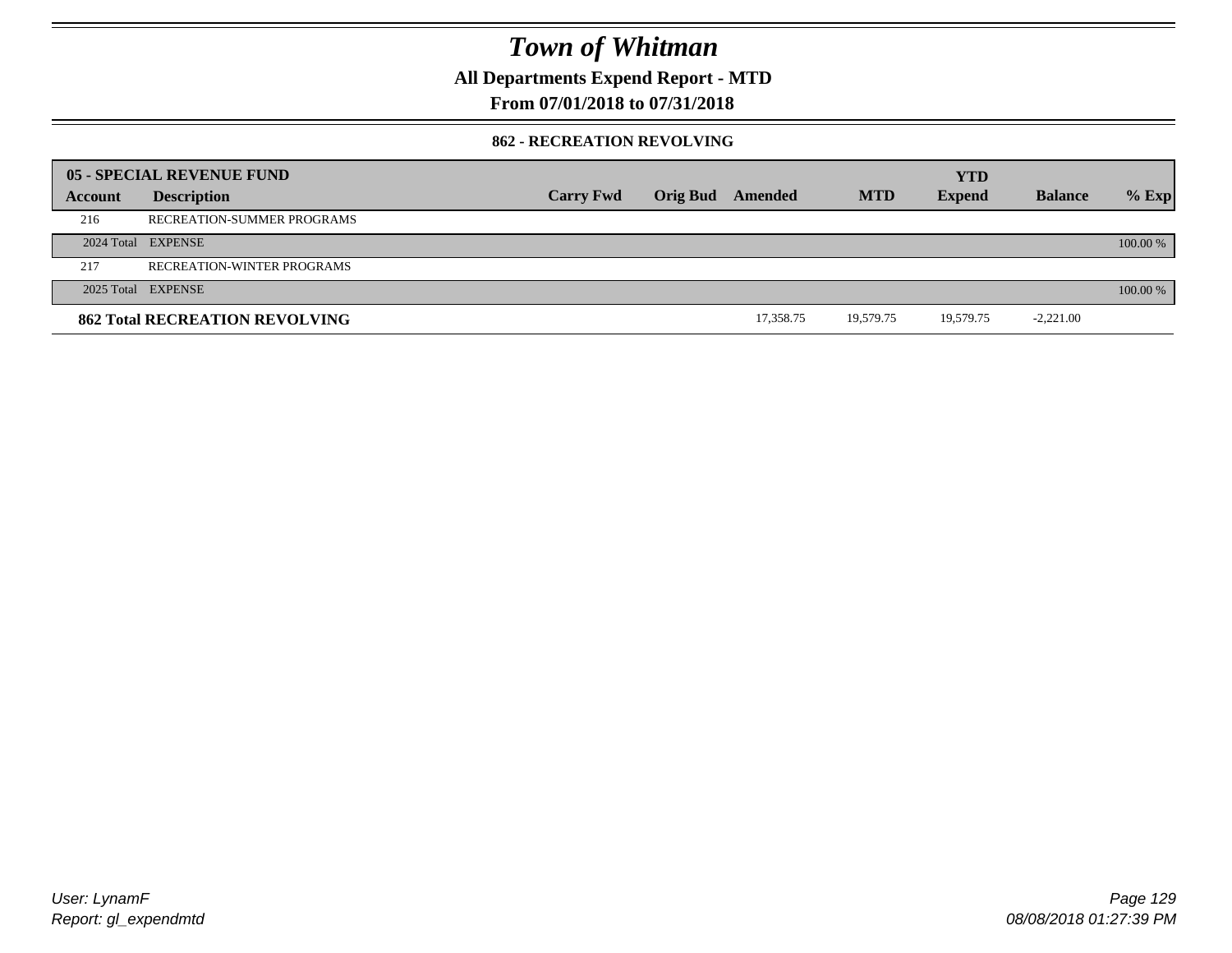### **All Departments Expend Report - MTD**

#### **From 07/01/2018 to 07/31/2018**

#### **875 - MISCELLANEOUS**

|                | 05 - SPECIAL REVENUE FUND                |                  |                         |            | <b>YTD</b>    |                |          |
|----------------|------------------------------------------|------------------|-------------------------|------------|---------------|----------------|----------|
| <b>Account</b> | <b>Description</b>                       | <b>Carry Fwd</b> | <b>Orig Bud</b> Amended | <b>MTD</b> | <b>Expend</b> | <b>Balance</b> | $%$ Exp  |
| 022            | POLICE DEPT.RESTITUTION                  |                  |                         |            |               |                |          |
| 023            | FIRE DEPT. RESTITUTION                   |                  |                         |            |               |                |          |
| 025            | <b>DPW - RESTITUTION</b>                 |                  |                         |            |               |                |          |
| 047            | <b>LIBRARY RESTITUTION</b>               |                  | 35.00                   |            |               | 35.00          |          |
|                | 2000 Total EXPENSE                       |                  | 35.00                   |            |               | 35.00          | 0.00 %   |
| 041            | <b>AMBULANCE REFUNDS</b>                 |                  |                         |            |               |                |          |
|                | 2001 Total EXPENSE                       |                  |                         |            |               |                | 100.00 % |
| 045            | PARKING TICKET REFUNDS                   |                  |                         |            |               |                |          |
|                | 2002 Total EXPENSE                       |                  |                         |            |               |                | 100.00 % |
| 049            | <b>INSURANCE PROCEEDS</b>                |                  |                         |            |               |                |          |
|                | 2003 Total EXPENSE                       |                  |                         |            |               |                | 100.00 % |
| 259            | LIBRARY AWARD-HEALTH ACCESS 2009         |                  |                         |            |               |                |          |
|                | 2004 Total EXPENSE                       |                  |                         |            |               |                | 100.00 % |
| 262            | FRIENDS OF WHITMAN PARK GRANT            |                  |                         |            |               |                |          |
| 265            | NESTLE MATCH.GR.-WHITMAN PARK            |                  |                         |            |               |                |          |
|                | 2005 Total EXPENSE                       |                  |                         |            |               |                | 100.00 % |
| 264            | MAYFL.MUN.HLTH.-WELLNESS GRANT           |                  |                         |            |               |                |          |
|                | 2006 Total EXPENSE                       |                  |                         |            |               |                | 100.00 % |
| 266            | FIRE DEPT-ARSON REWARD PROGRAM           |                  |                         |            |               |                |          |
|                | 2007 Total EXPENSE                       |                  |                         |            |               |                | 100.00 % |
| 267            | TOWN ADM - MIIA ACCESS CARD SYSTEM       |                  |                         |            |               |                |          |
| 268            | REC RESV FOR APPROP - DPW TRNSPRT INFRAS |                  |                         |            |               |                |          |
|                | 2008 Total EXPENSE                       |                  |                         |            |               |                | 100.00 % |
|                | <b>875 Total MISCELLANEOUS</b>           |                  | 35.00                   |            |               | 35.00          |          |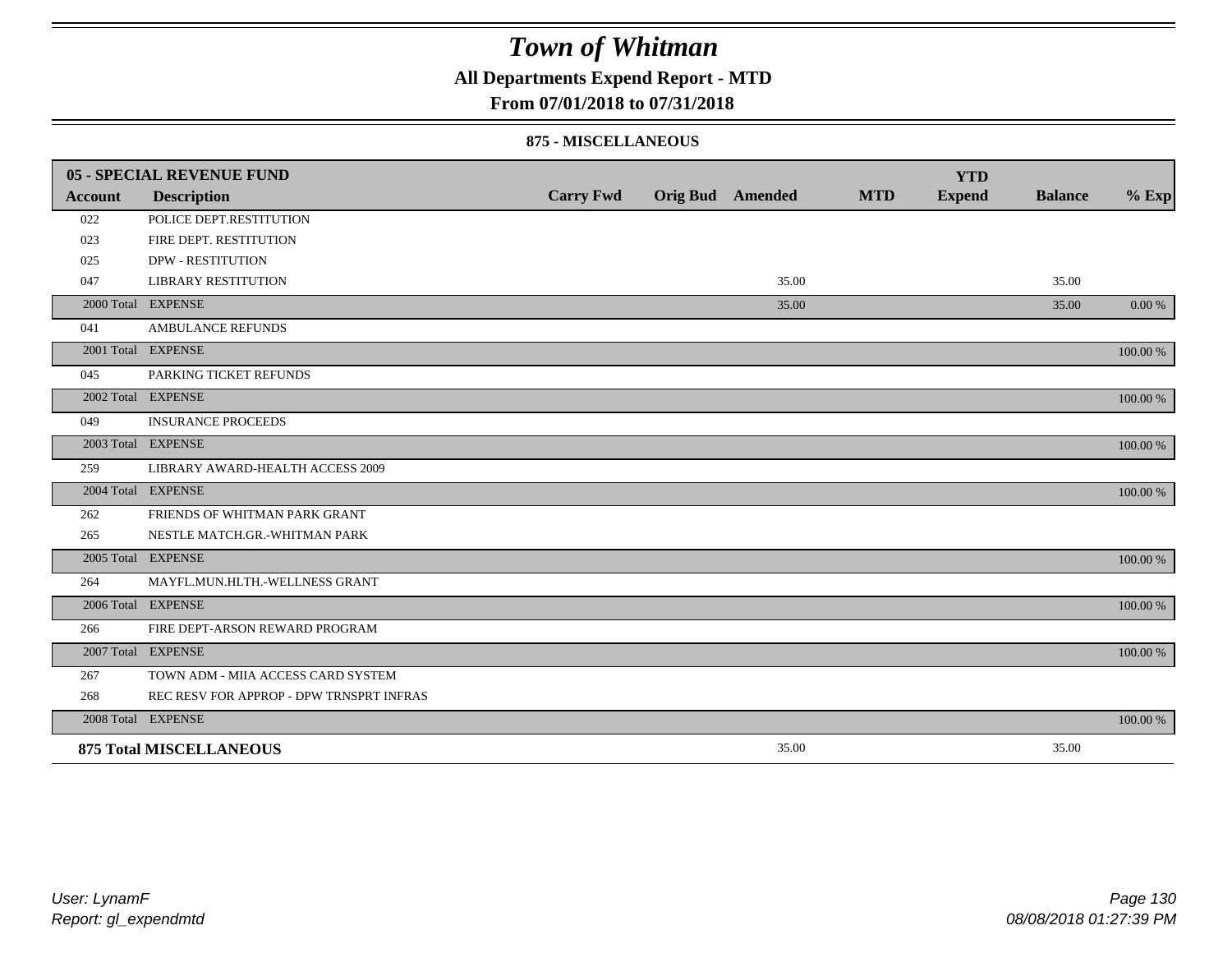**All Departments Expend Report - MTD**

**From 07/01/2018 to 07/31/2018**

#### **878 - OTHER FINANCING USES**

|         | 05 - SPECIAL REVENUE FUND      |                  |                  |            | YTD           |                |          |
|---------|--------------------------------|------------------|------------------|------------|---------------|----------------|----------|
| Account | <b>Description</b>             | <b>Carry Fwd</b> | Orig Bud Amended | <b>MTD</b> | <b>Expend</b> | <b>Balance</b> | $%$ Exp  |
| 400     | <b>GENERAL FUND</b>            |                  | 809,726.68       | 809,726.68 | 809.726.68    |                |          |
|         | 2100 Total INTERFUND TRANSFERS |                  | 809,726.68       | 809,726.68 | 809,726.68    |                | 100.00 % |
|         | 878 Total OTHER FINANCING USES |                  | 809,726.68       | 809.726.68 | 809,726.68    |                |          |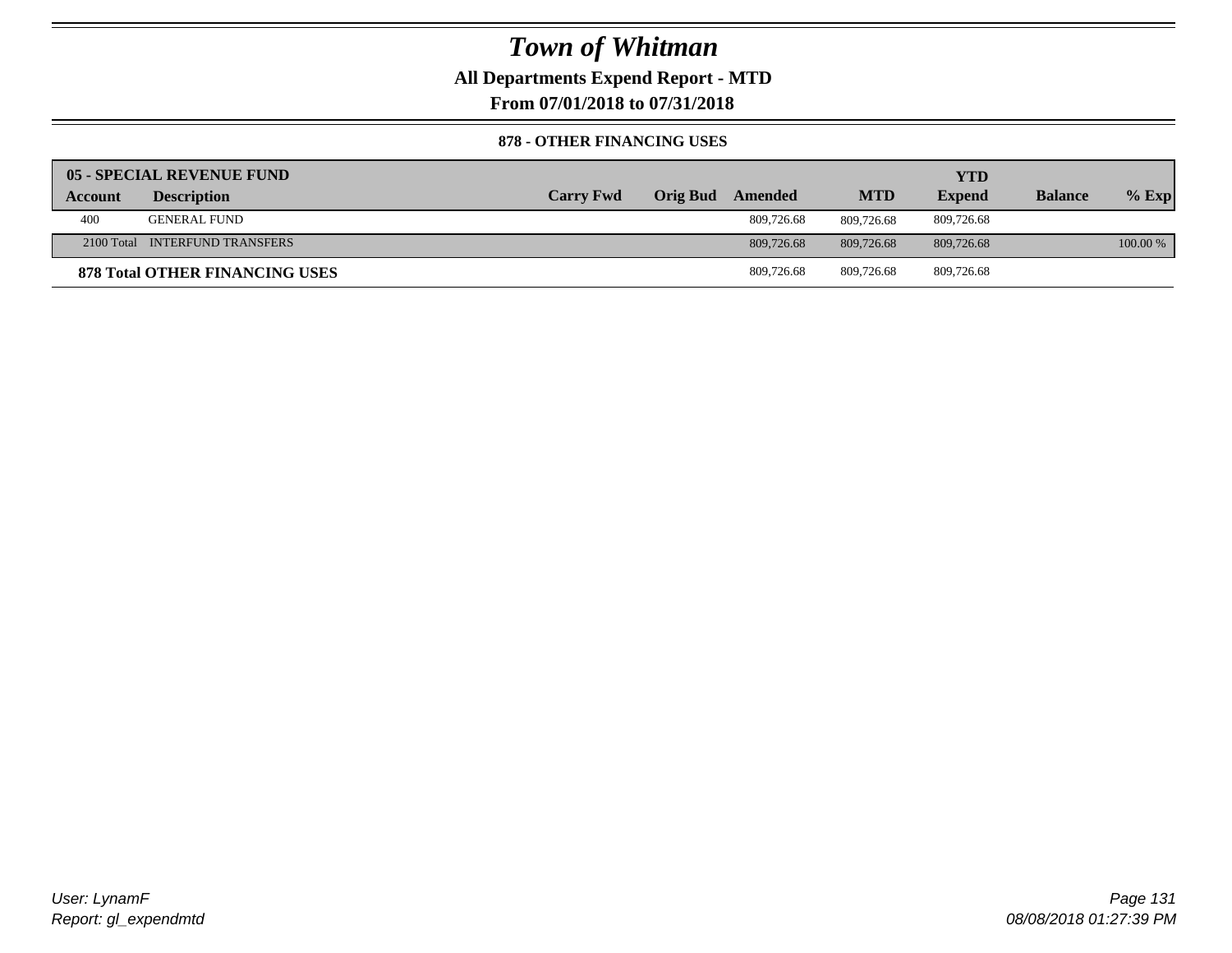### **All Departments Expend Report - MTD**

### **From 07/01/2018 to 07/31/2018**

#### **880 - FEDERAL GRANTS-TOWN**

|                | 05 - SPECIAL REVENUE FUND              |                  |                         |            | <b>YTD</b>    |                |          |
|----------------|----------------------------------------|------------------|-------------------------|------------|---------------|----------------|----------|
| <b>Account</b> | <b>Description</b>                     | <b>Carry Fwd</b> | <b>Orig Bud</b> Amended | <b>MTD</b> | <b>Expend</b> | <b>Balance</b> | $%$ Exp  |
| 218            | FED.GRANT-POL. CLICKIT OR TICK         |                  |                         |            |               |                |          |
| 026            | FED.GRANT-COPS MORE                    |                  |                         |            |               |                |          |
| 057            | FED.GRANT-COPS IN SCHOOL               |                  |                         |            |               |                |          |
| 084            | FED.GRANT-COPS FAST                    |                  |                         |            |               |                |          |
| 086            | FED.EQUIT.SHARING FNDS-DEPT.OF JUSTICE |                  |                         |            |               |                |          |
|                | 2002 Total EXPENSE                     |                  |                         |            |               |                | 100.00 % |
| 075            | LSTA HEALTH INFORMATION GRANT          |                  |                         |            |               |                |          |
| 207            | FED.GRANT THRU ST.- HIGHWAY SAFETY     |                  |                         |            |               |                |          |
|                | 2005 Total EXPENSE                     |                  |                         |            |               |                | 100.00 % |
| 099            | FED.GRANT TITLE IIIE OCPC              |                  |                         |            |               |                |          |
|                | 2006 Total EXPENSE                     |                  |                         |            |               |                | 100.00 % |
| 600            | FED.GR.-THRU STATE-CERT FY09           |                  |                         |            |               |                |          |
| 601            | FY05 EMA-CITIZEN CORP/CERT GRA         |                  |                         |            |               |                |          |
| 607            | FED.GR-THRU ST.FFY13EMA-CIT.CORP/CERT  |                  |                         |            |               |                |          |
| 610            | FED.GRNT.-THRU ST.FY14 CIT.CORP.PROG.  |                  |                         |            |               |                |          |
|                | 2007 Total EXPENSE                     |                  |                         |            |               |                | 100.00 % |
| 602            | LIB.EQUAL ACCESS GRANT                 |                  |                         |            |               |                |          |
| 606            | FY11LIBRARIES FOR JOB SEEKERS GR.      |                  |                         |            |               |                |          |
| 615            | <b>FAIR GR.-MA HUMANITIES</b>          |                  |                         |            |               |                |          |
| 616            | LIBRARY-FULL STEAM AHEAD GRANT         |                  |                         |            |               |                |          |
|                | 2008 Total EXPENSE                     |                  |                         |            |               |                | 100.00 % |
| 603            | FED.GRANT LOCAL PREP.GR.FY05           |                  |                         |            |               |                |          |
| 609            | FED.GRANT LOCAL PREP.GRNT.FY06         |                  |                         |            |               |                |          |
|                | 2009 Total EXPENSE                     |                  |                         |            |               |                | 100.00 % |
| 604            | FED.GR.-FY04ASST.TO FIREFIGHTE         |                  |                         |            |               |                |          |
|                | 2010 Total EXPENSE                     |                  |                         |            |               |                | 100.00 % |
| 608            | FED.GRANT-(SRAC)HOMELAND SECUR         |                  |                         |            |               |                |          |
| 612            | FED.GRNT-THRU STATE FY11 EMPG          |                  |                         |            |               |                |          |
| 613            | FED.GRNT-THRU STATE FY10 EMPG          |                  |                         |            |               |                |          |
| 614            | FED.GRNT-THRU STATE EMPG               |                  |                         |            |               |                |          |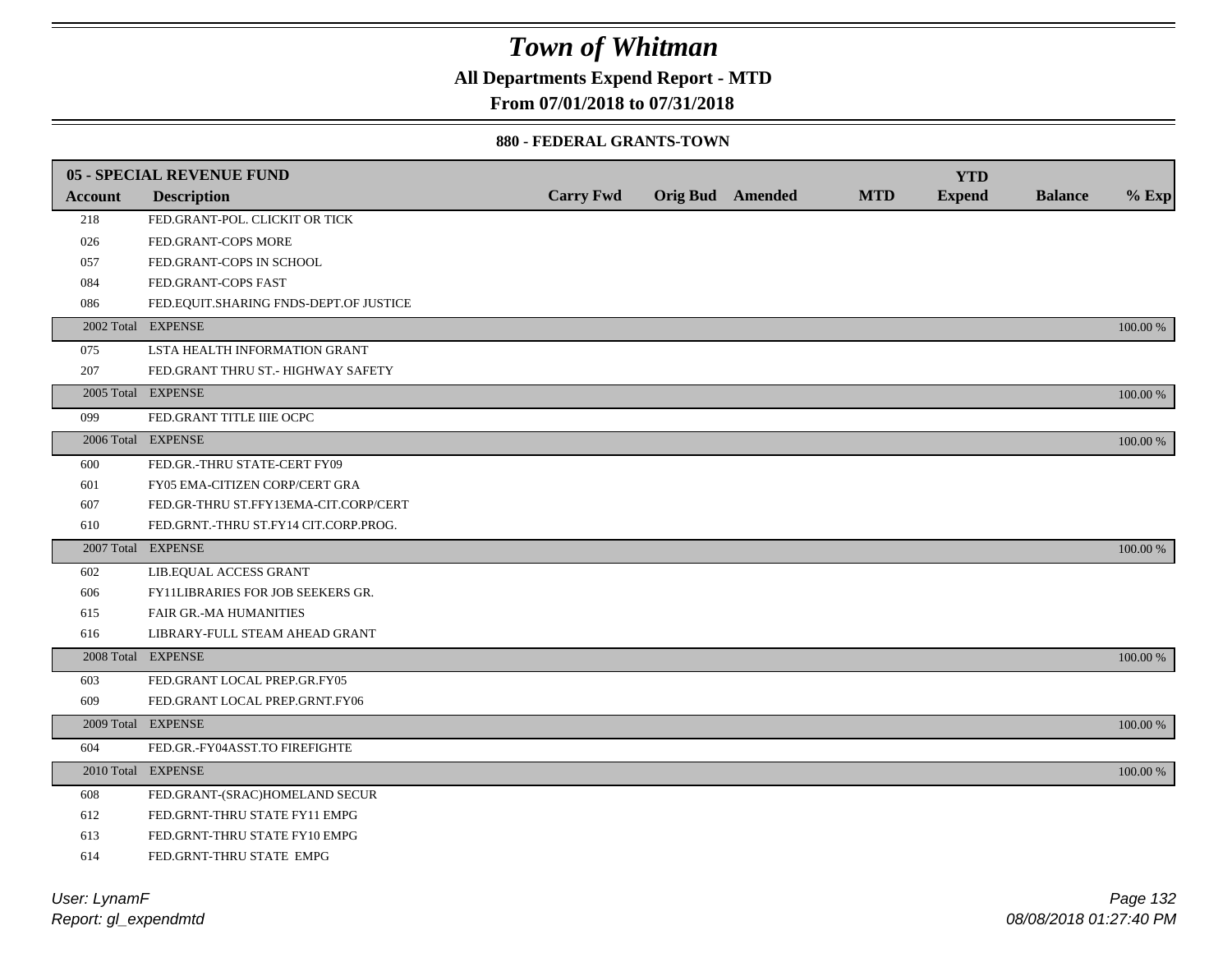**All Departments Expend Report - MTD**

**From 07/01/2018 to 07/31/2018**

#### **880 - FEDERAL GRANTS-TOWN**

| <b>Account</b> | 05 - SPECIAL REVENUE FUND<br><b>Description</b> | <b>Carry Fwd</b> | Orig Bud Amended | <b>MTD</b> | YTD<br><b>Expend</b> | <b>Balance</b> | $%$ Exp  |
|----------------|-------------------------------------------------|------------------|------------------|------------|----------------------|----------------|----------|
|                | 2011 Total EXPENSE                              |                  |                  |            |                      |                | 100.00 % |
|                | <b>880 Total FEDERAL GRANTS-TOWN</b>            |                  |                  |            |                      |                |          |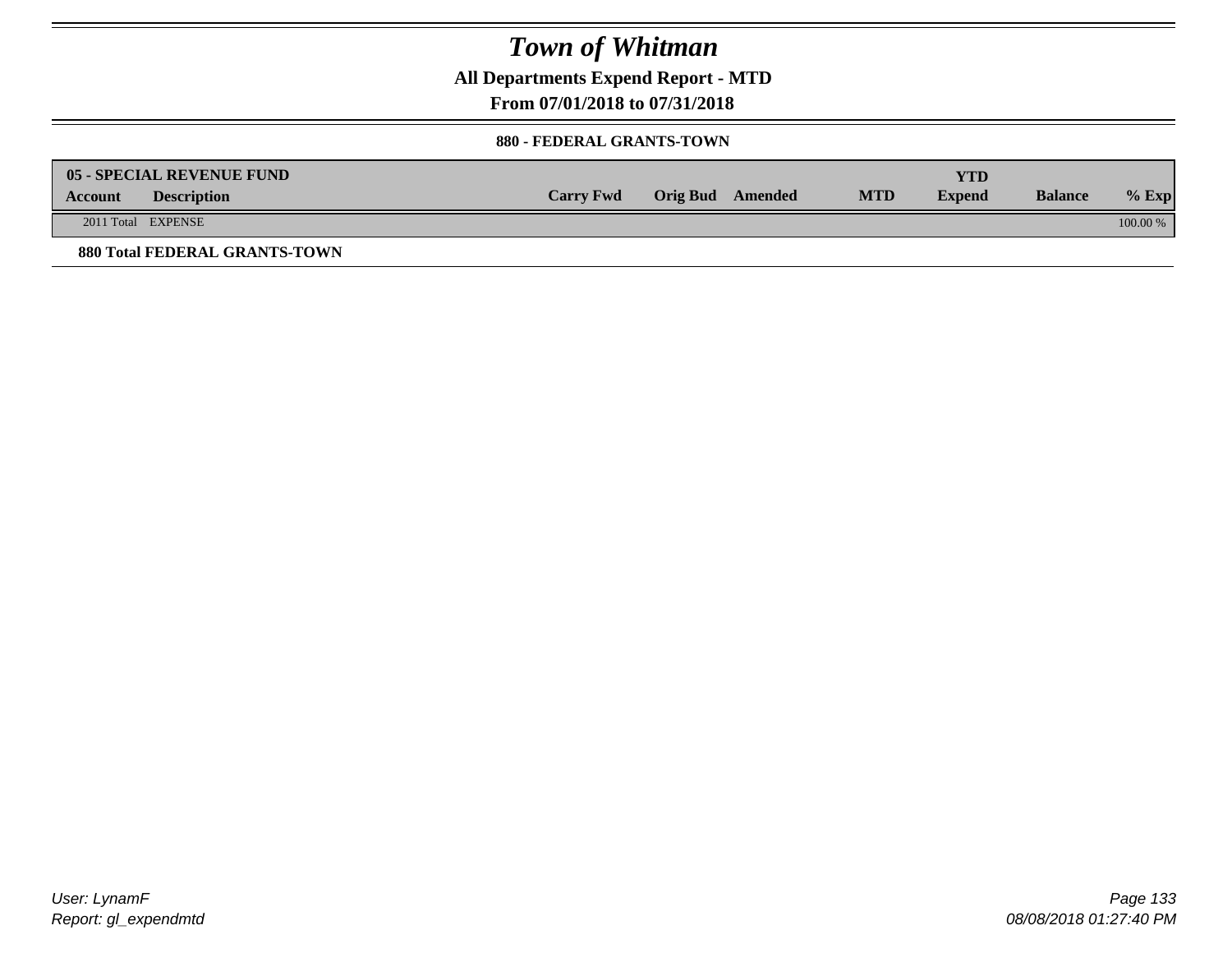**All Departments Expend Report - MTD**

**From 07/01/2018 to 07/31/2018**

#### **881 - FEDERAL REVENUE DIRECT**

|         | <b>05 - SPECIAL REVENUE FUND</b>        |                  |                  |            | YTD           |                |          |
|---------|-----------------------------------------|------------------|------------------|------------|---------------|----------------|----------|
| Account | <b>Description</b>                      | <b>Carry Fwd</b> | Orig Bud Amended | <b>MTD</b> | <b>Expend</b> | <b>Balance</b> | $%$ Exp  |
| 086     | FED.EQUIT.SHARING FNDS-DEPT.OF JUSTICE  |                  |                  |            |               |                |          |
|         | 2002 Total EXPENSE                      |                  |                  |            |               |                | 100.00 % |
|         | <b>881 Total FEDERAL REVENUE DIRECT</b> |                  |                  |            |               |                |          |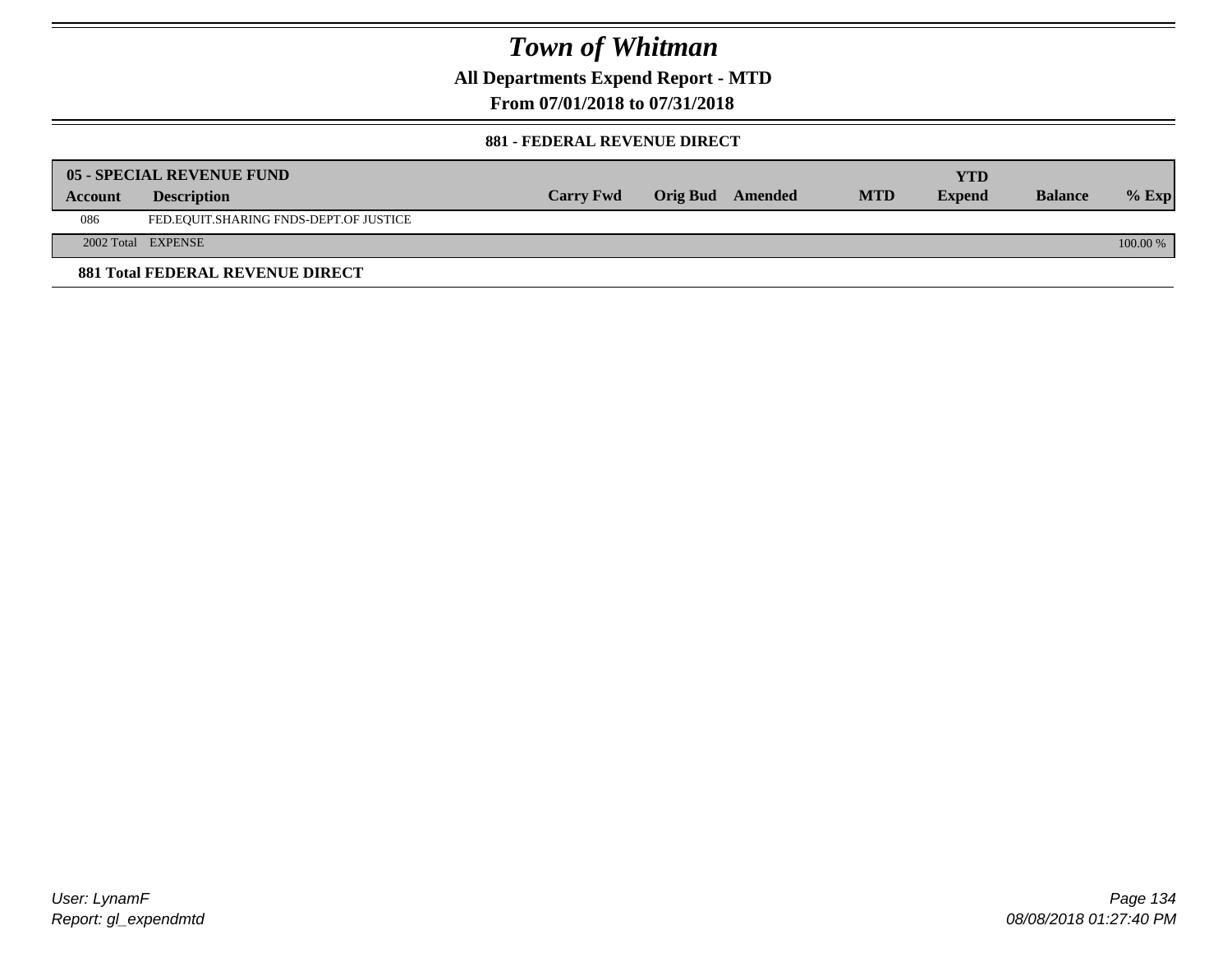**All Departments Expend Report - MTD**

### **From 07/01/2018 to 07/31/2018**

#### **882 - STATE GRANTS-TOWN**

|         | 05 - SPECIAL REVENUE FUND         |                  |                         |            | <b>YTD</b>    |                |          |
|---------|-----------------------------------|------------------|-------------------------|------------|---------------|----------------|----------|
| Account | <b>Description</b>                | <b>Carry Fwd</b> | <b>Orig Bud</b> Amended | <b>MTD</b> | <b>Expend</b> | <b>Balance</b> | $%$ Exp  |
| 061     | STATE MANDATE - POLLING HOURS     |                  |                         |            |               |                |          |
|         | 2000 Total EXPENSE                |                  |                         |            |               |                | 100.00 % |
| 069     | <b>CHAPTER 90</b>                 |                  |                         |            |               |                |          |
| 070     | <b>CHAPTER 811</b>                |                  |                         |            |               |                |          |
|         | 2001 Total EXPENSE                |                  |                         |            |               |                | 100.00 % |
| 065     | WHITMAN CULTURAL COUNCIL          |                  |                         | 500.00     | 500.00        | $-500.00$      |          |
|         | 2002 Total EXPENSE                |                  |                         | 500.00     | 500.00        | $-500.00$      | 100.00 % |
| 073     | LIB. INCENTIVE/MUN. EQUAL.        |                  |                         | 53.00      | 53.00         | $-53.00$       |          |
|         | 2003 Total EXPENSE                |                  |                         | 53.00      | 53.00         | $-53.00$       | 100.00 % |
| 074     | C.O.A.SERV.INCENT.GR(ELDER AFF    |                  |                         |            |               |                |          |
| 076     | SENIOR CIT.FORMULA GRANT          |                  |                         | 2,497.41   | 2,497.41      | $-2,497.41$    |          |
| 197     | <b>OCES NUTRITION GRANT</b>       |                  |                         |            |               |                |          |
|         | 2004 Total EXPENSE                |                  |                         | 2,497.41   | 2,497.41      | $-2,497.41$    | 100.00 % |
| 077     | D.A.R.E.                          |                  |                         |            |               |                |          |
| 078     | <b>BULLET-PROOF VESTS</b>         |                  |                         |            |               |                |          |
| 079     | CCJ-POLICE PUBLIC SFTY.EQUIP.     |                  |                         |            |               |                |          |
| 082     | <b>COMMUNITY POLICING</b>         |                  |                         |            |               |                |          |
| 083     | <b>GOV.ALLIANCE AGAINST DRUGS</b> |                  |                         |            |               |                |          |
|         | 2005 Total EXPENSE                |                  |                         |            |               |                | 100.00 % |
| 085     | WPAT TITLE 5 PROGRAM              |                  |                         |            |               |                |          |
| 194     | SP.REV.WPAT TITLE 5 PROG.LOAN     |                  |                         |            |               |                |          |
| 325     | ST.GRANT - B.O.H. PHEP FUNDS      |                  |                         |            |               |                |          |
| 326     | ST.GRANT - B.O.H. PHER 3          |                  |                         |            |               |                |          |
| 329     | ST.GR.LOCAL PUB.HLTH.MINI GR.2013 |                  |                         |            |               |                |          |
|         | 2006 Total EXPENSE                |                  |                         |            |               |                | 100.00 % |
| 087     | MHC-HISTORICAL PROPERTIES         |                  |                         |            |               |                |          |
| 198     | CIVIL WAR MONUMENT                |                  |                         |            |               |                |          |
|         | 2007 Total EXPENSE                |                  |                         |            |               |                | 100.00 % |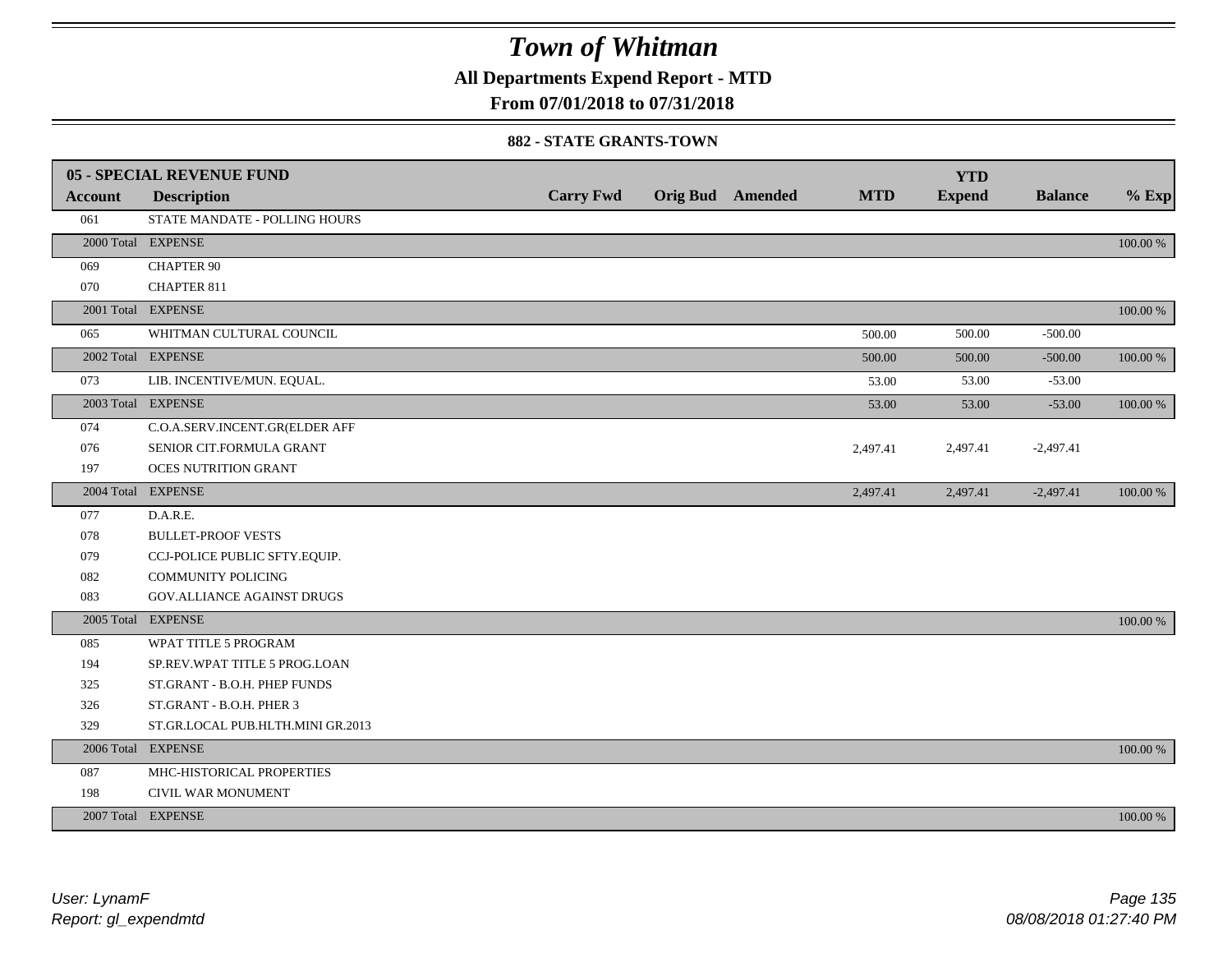**All Departments Expend Report - MTD**

### **From 07/01/2018 to 07/31/2018**

#### **882 - STATE GRANTS-TOWN**

|                | <b>05 - SPECIAL REVENUE FUND</b>   |                  |                         |            | <b>YTD</b>    |                |          |
|----------------|------------------------------------|------------------|-------------------------|------------|---------------|----------------|----------|
| <b>Account</b> | <b>Description</b>                 | <b>Carry Fwd</b> | <b>Orig Bud</b> Amended | <b>MTD</b> | <b>Expend</b> | <b>Balance</b> | $%$ Exp  |
| 089            | FIRE DEPT. S.A.F.E. GRANT          |                  |                         |            |               |                |          |
| 189            | ST.GRANT-CCJ-FIRE EQUIPMENT        |                  |                         |            |               |                |          |
|                | 2008 Total EXPENSE                 |                  |                         |            |               |                | 100.00 % |
| 190            | ST.GR-GREEN COMMUNITIES-ENRGY GR.  |                  |                         |            |               |                |          |
| 191            | SUST.MAT.RECYC.GR.- CARTS          |                  |                         |            |               |                |          |
| 192            | COMM.COMPACT-WAGE &CLASS STUDY     |                  |                         |            |               |                |          |
| 193            | COMM.COMPACT--SOLAR DEVELPMENT     |                  |                         |            |               |                |          |
| 199            | COMM.COMPACT-MFG.SITE DEVELOPMENT  |                  |                         |            |               |                |          |
|                | 2009 Total EXPENSE                 |                  |                         |            |               |                | 100.00 % |
| 195            | PLYM.CNTY.GRNT.OPER.SAFE PROM      |                  |                         |            |               |                |          |
|                | 2010 Total EXPENSE                 |                  |                         |            |               |                | 100.00 % |
| 196            | FIRE-PUBLIC SAFETY EQUIPMENT       |                  |                         |            |               |                |          |
|                | 2011 Total EXPENSE                 |                  |                         |            |               |                | 100.00 % |
| 201            | ST.GRANT - FIREFIGHTING EQUIPM     |                  |                         |            |               |                |          |
|                | 2013 Total EXPENSE                 |                  |                         |            |               |                | 100.00 % |
| 202            | ST.GRANT-HOMELAND SECURITY         |                  |                         |            |               |                |          |
| 203            | MDPH-AMB.TASK FORCE GRANT          |                  |                         |            |               |                |          |
|                | 2014 Total EXPENSE                 |                  |                         |            |               |                | 100.00 % |
| 225            | ST.GR.MA.HIST.PRES.PARK LIGHT.     |                  |                         |            |               |                |          |
|                | 2015 Total EXPENSE                 |                  |                         |            |               |                | 100.00 % |
| 227            | ST.GRANT-MC/VFA EMA GRANT          |                  |                         |            |               |                |          |
|                | 2016 Total EXPENSE                 |                  |                         |            |               |                | 100.00 % |
|                | <b>882 Total STATE GRANTS-TOWN</b> |                  |                         | 3,050.41   | 3,050.41      | $-3,050.41$    |          |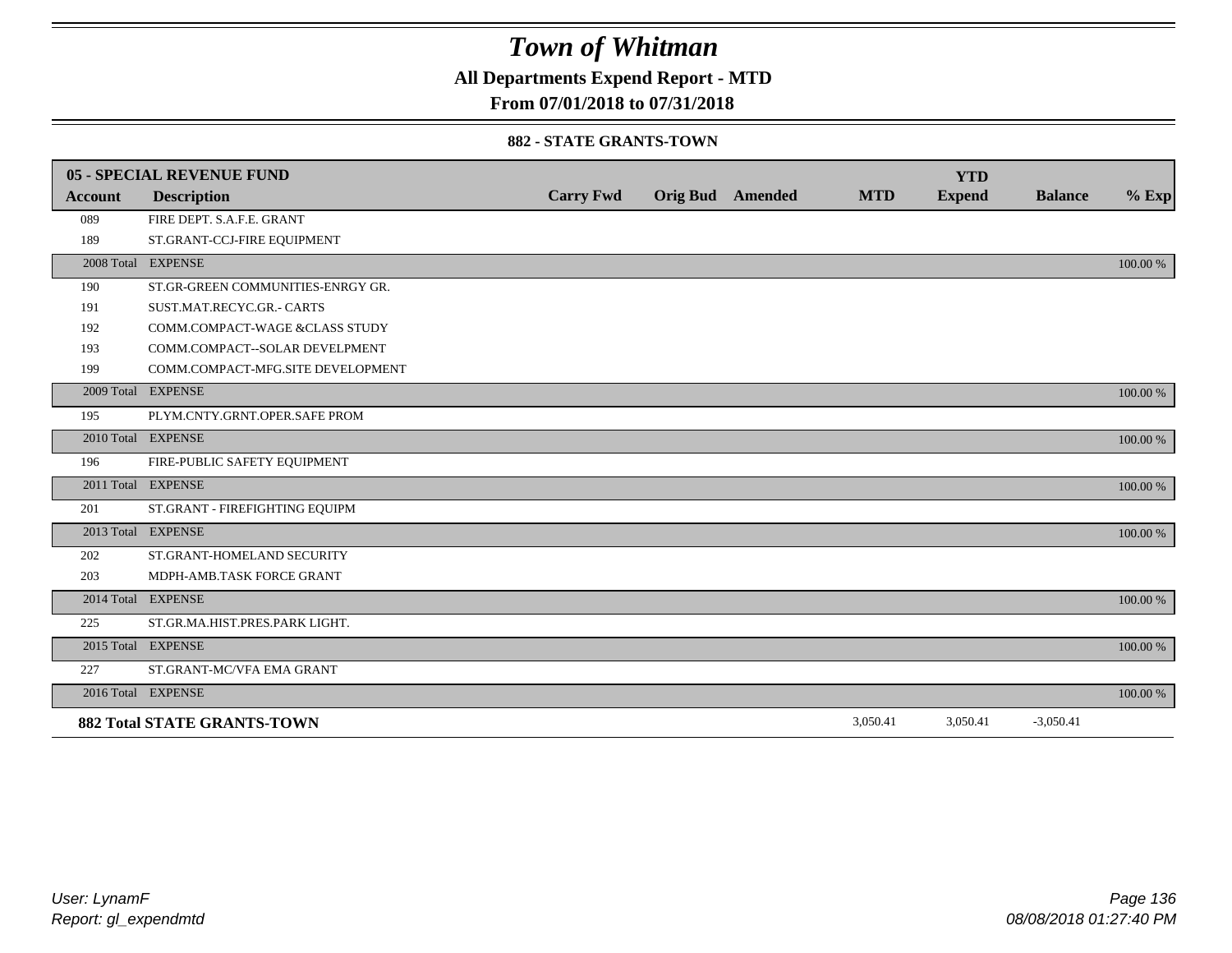### **All Departments Expend Report - MTD**

### **From 07/01/2018 to 07/31/2018**

#### **895 - GIFTS**

|         | <b>05 - SPECIAL REVENUE FUND</b> |                  |                         |            | <b>YTD</b>    |                |            |
|---------|----------------------------------|------------------|-------------------------|------------|---------------|----------------|------------|
| Account | <b>Description</b>               | <b>Carry Fwd</b> | <b>Orig Bud</b> Amended | <b>MTD</b> | <b>Expend</b> | <b>Balance</b> | $%$ Exp    |
| 100     | <b>GIFT-COUNCIL ON AGING</b>     |                  |                         |            |               |                |            |
|         | 2000 Total EXPENSE               |                  |                         |            |               |                | 100.00 %   |
| 101     | GIFT-RECREATION-POOL             |                  |                         |            |               |                |            |
|         | 2001 Total EXPENSE               |                  |                         |            |               |                | 100.00 %   |
| 102     | <b>GIFT-TOWN HALL</b>            |                  |                         |            |               |                |            |
|         | 2003 Total EXPENSE               |                  |                         |            |               |                | 100.00 %   |
| 103     | <b>GIFTS-DARE PROGRAM</b>        |                  |                         |            |               |                |            |
|         | 2004 Total EXPENSE               |                  |                         |            |               |                | 100.00 %   |
| 108     | <b>GIFT-FIRE DEPT</b>            |                  |                         |            |               |                |            |
| 256     | GIFT-EMERGENCY MANAGEMENT        |                  |                         | 79.60      | 79.60         | $-79.60$       |            |
|         | 2005 Total EXPENSE               |                  |                         | 79.60      | 79.60         | $-79.60$       | 100.00 %   |
| 104     | GIFT-RECREATION COMMISSION       |                  |                         |            |               |                |            |
|         | 2006 Total EXPENSE               |                  |                         |            |               |                | 100.00 %   |
| 098     | GIFT-GOLD STAR SIGN PROJECT      |                  |                         |            |               |                |            |
| 105     | GIFT-HISTORICAL COMMISSION       |                  | 200.00                  |            |               | 200.00         |            |
|         | 2007 Total EXPENSE               |                  | 200.00                  |            |               | 200.00         | $0.00\%$   |
| 107     | <b>GIFT-LEARN NOT TO BURN</b>    |                  |                         |            |               |                |            |
|         | 2008 Total EXPENSE               |                  |                         |            |               |                | 100.00 %   |
| 160     | GIFT-DARE,CLASSROOM EDUCATION    |                  | 5,000.00                |            |               | 5,000.00       |            |
| 208     | POLICE DEPT.LOJACK GIFT ACCT.    |                  |                         |            |               |                |            |
| 238     | GIFT-POLICE DEPT.                |                  |                         |            |               |                |            |
|         | 2009 Total EXPENSE               |                  | 5,000.00                |            |               | 5,000.00       | $0.00\ \%$ |
| 161     | <b>GIFT-YOUTH CENTER</b>         |                  |                         |            |               |                |            |
|         | 2010 Total EXPENSE               |                  |                         |            |               |                | 100.00 %   |
| 162     | GIFT-SMALL ANIMAL CONTROL        |                  | 6,000.00                | 148.80     | 148.80        | 5,851.20       |            |
| 185     | GIFT-SMALL ANIMAL CONT.-CAT US   |                  |                         |            |               |                |            |
|         | 2011 Total EXPENSE               |                  | 6,000.00                | 148.80     | 148.80        | 5,851.20       | 2.48 %     |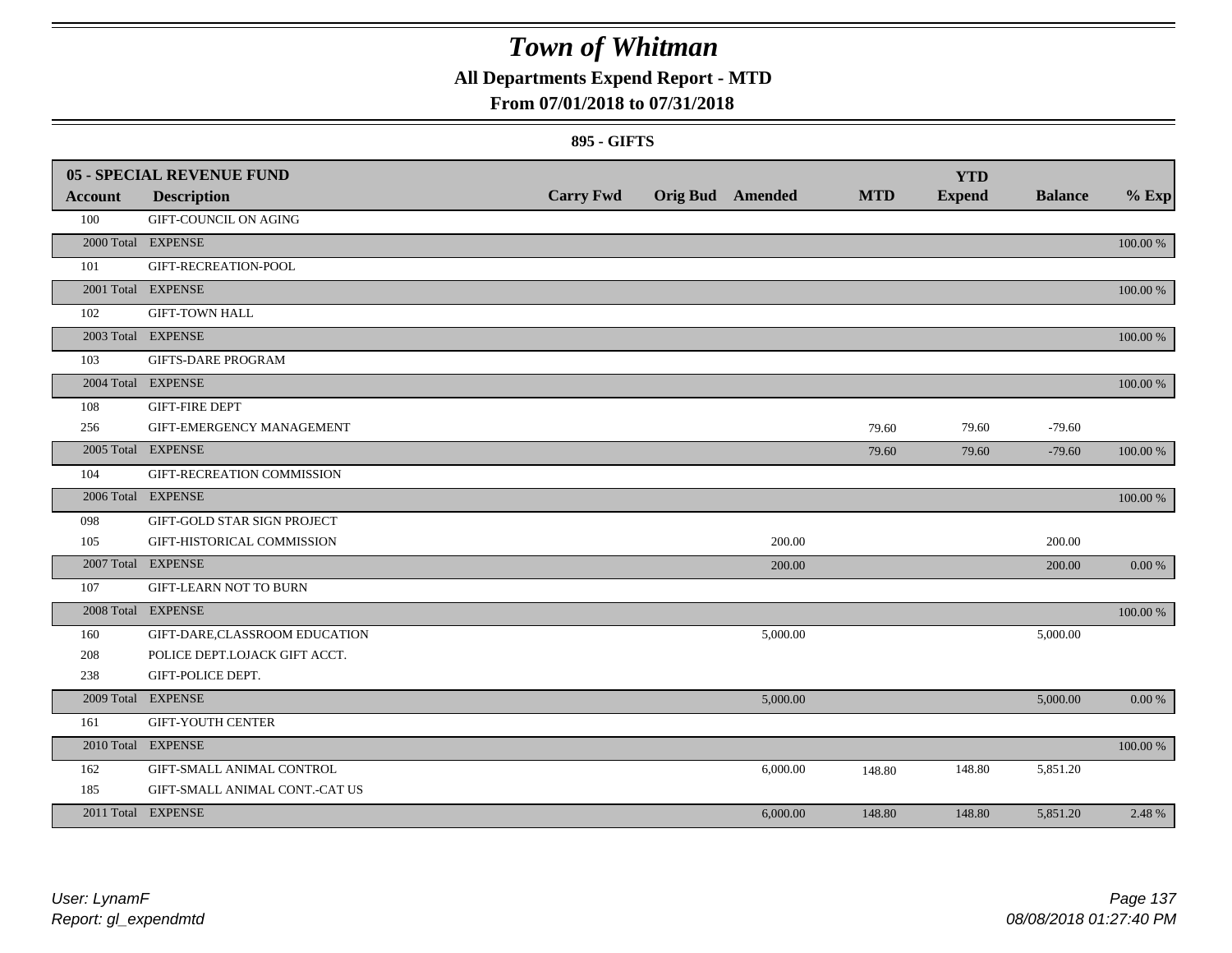### **All Departments Expend Report - MTD**

### **From 07/01/2018 to 07/31/2018**

#### **895 - GIFTS**

|                 | 05 - SPECIAL REVENUE FUND            |                  |                         |            |            | <b>YTD</b>    |                |            |
|-----------------|--------------------------------------|------------------|-------------------------|------------|------------|---------------|----------------|------------|
| <b>Account</b>  | <b>Description</b>                   | <b>Carry Fwd</b> | <b>Orig Bud</b> Amended |            | <b>MTD</b> | <b>Expend</b> | <b>Balance</b> | $%$ Exp    |
| 163             | GIFT-PLAYGROUND RESTORATION          |                  |                         |            |            |               |                |            |
|                 | 2013 Total EXPENSE                   |                  |                         |            |            |               |                | 100.00 %   |
| 106             | <b>GIFT-LIBRARY GIFT FUND</b>        |                  |                         | 21.12      | 765.97     | 765.97        | $-744.85$      |            |
| 166             | GIFT-LIBRARY LARGE PRINT BOOKS       |                  |                         |            |            |               |                |            |
|                 | 2014 Total EXPENSE                   |                  |                         | 21.12      | 765.97     | 765.97        | $-744.85$      | 3,626.75 % |
| 164             | GIFT-RECREATION-BASKETBALL           |                  |                         |            |            |               |                |            |
|                 | 2015 Total EXPENSE                   |                  |                         |            |            |               |                | 100.00 %   |
| 165             | GIFT-R.ROSEN-POOL & BASKETBALL       |                  |                         |            |            |               |                |            |
|                 | 2016 Total EXPENSE                   |                  |                         |            |            |               |                | 100.00 %   |
| 168             | GIFT - NESTLE PLAYGROUND ACCT.       |                  |                         |            |            |               |                |            |
|                 | 2017 Total EXPENSE                   |                  |                         |            |            |               |                | 100.00 %   |
| 109             | GIFT-CONSERVATION COMMISSION         |                  |                         | 1,000.00   |            |               | 1,000.00       |            |
| 205             | <b>GIFT - PARK RESTORATION</b>       |                  |                         |            |            |               |                |            |
|                 | 2018 Total EXPENSE                   |                  |                         | 1,000.00   |            |               | 1,000.00       | 0.00 %     |
| 224             | <b>GIFT - CULTURAL COUNCIL</b>       |                  |                         |            | 150.00     | 150.00        | $-150.00$      |            |
|                 | 2019 Total EXPENSE                   |                  |                         |            | 150.00     | 150.00        | $-150.00$      | 100.00 %   |
| 233             | GIFT - PUB.LIB.MTCHG.INCENT.GR       |                  |                         |            |            |               |                |            |
|                 | 2020 Total EXPENSE                   |                  |                         |            |            |               |                | 100.00 %   |
| 235             | GIFT - FIRE / HARVARD PILG. HEALTH   |                  |                         |            |            |               |                |            |
|                 | 2021 Total EXPENSE                   |                  |                         |            |            |               |                | 100.00 %   |
| 895 Total GIFTS |                                      |                  |                         | 12,221.12  | 1,144.37   | 1,144.37      | 11,076.75      |            |
|                 | <b>05 Total SPECIAL REVENUE FUND</b> |                  |                         | 840,201.59 | 834,245.71 | 834,245.71    | 5,955.88       |            |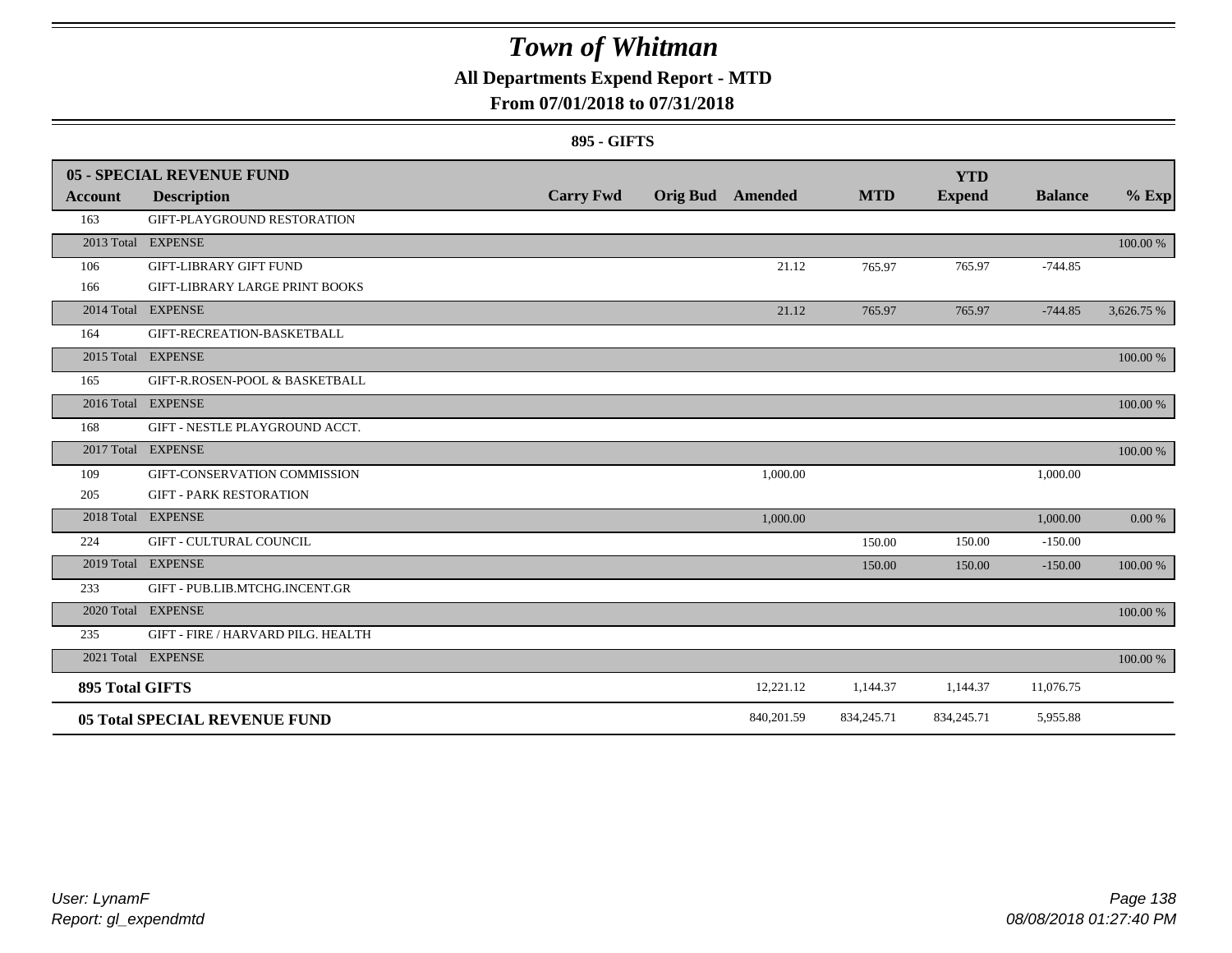**All Departments Expend Report - MTD**

### **From 07/01/2018 to 07/31/2018**

#### **710 - RETIREMENT OF DEBT**

|         | <b>06 - CAPITAL PROJECTS FUND</b> |                  |                  |            | YTD           |                |          |
|---------|-----------------------------------|------------------|------------------|------------|---------------|----------------|----------|
| Account | <b>Description</b>                | <b>Carry Fwd</b> | Orig Bud Amended | <b>MTD</b> | <b>Expend</b> | <b>Balance</b> | $%$ Exp  |
| 922     | MAT.PRIN.-BANS-TH/POL/FIRE STA    |                  |                  |            |               |                |          |
|         | 2001 Total EXPENSE                |                  |                  |            |               |                | 100.00 % |
|         | 710 Total RETIREMENT OF DEBT      |                  |                  |            |               |                |          |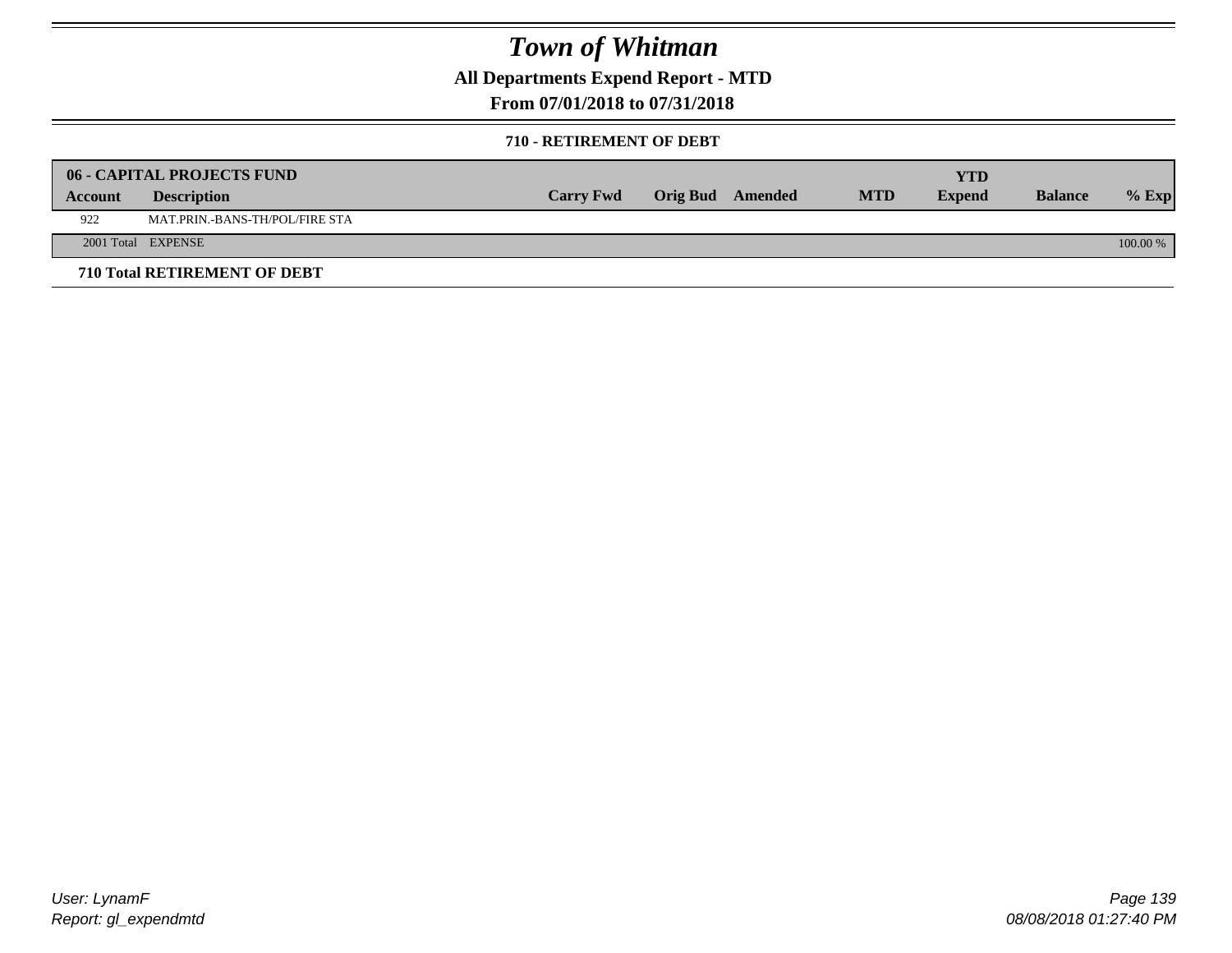### **All Departments Expend Report - MTD**

#### **From 07/01/2018 to 07/31/2018**

#### **930 - CAPITAL PROJECTS**

|            | <b>06 - CAPITAL PROJECTS FUND</b>                                     |                  |                         |            | <b>YTD</b>    |                |          |
|------------|-----------------------------------------------------------------------|------------------|-------------------------|------------|---------------|----------------|----------|
| Account    | <b>Description</b>                                                    | <b>Carry Fwd</b> | <b>Orig Bud</b> Amended | <b>MTD</b> | <b>Expend</b> | <b>Balance</b> | $%$ Exp  |
| 832        | PROJECT MANAGEMENT SERVICES                                           |                  |                         |            |               |                |          |
| 833        | <b>EQUIPMENT &amp; FURNISHINGS</b>                                    |                  |                         |            |               |                |          |
| 834        | <b>ISSUANCE COSTS</b>                                                 |                  |                         |            |               |                |          |
| 835        | CAP.PROJ.-BUDGET ONLY                                                 |                  |                         |            |               |                |          |
| 836        | <b>FIRE STATION</b>                                                   |                  |                         |            |               |                |          |
| 837        | TOWN HALL - AIR CONDITIONING                                          |                  |                         |            |               |                |          |
| 839        | POLICE STATION                                                        |                  |                         |            |               |                |          |
|            | 4510 Total ART23ATM5/18DEPTHEADERPKGSFORP&FWEBSITE                    |                  |                         |            |               |                | 100.00 % |
| 837        | TOWN HALL - AIR CONDITIONING                                          |                  |                         |            |               |                |          |
| 4511 Total | ART25ATM5/18PCH/INSTALL6SURVEILCAMARAS                                |                  |                         |            |               |                | 100.00 % |
| 837        | TOWN HALL - AIR CONDITIONING                                          |                  |                         |            |               |                |          |
|            | 4578 Total A.1 STM1/12/15 AIR COND.TOWN HALL                          |                  |                         |            |               |                | 100.00 % |
| 850        | ADDITIONAL EQUIPMENT                                                  |                  |                         |            |               |                |          |
|            | 4617 Total ART 2 STM 5_7_18: PURCHASE & UPDATE STRE                   |                  |                         |            |               |                | 100.00 % |
|            | 930 Total CAPITAL PROJECTS                                            |                  |                         |            |               |                |          |
|            | $\alpha \in \mathbb{R}$ is a interest production $\alpha$ in $\alpha$ |                  |                         |            |               |                |          |

#### **06 Total CAPITAL PROJECTS FUND**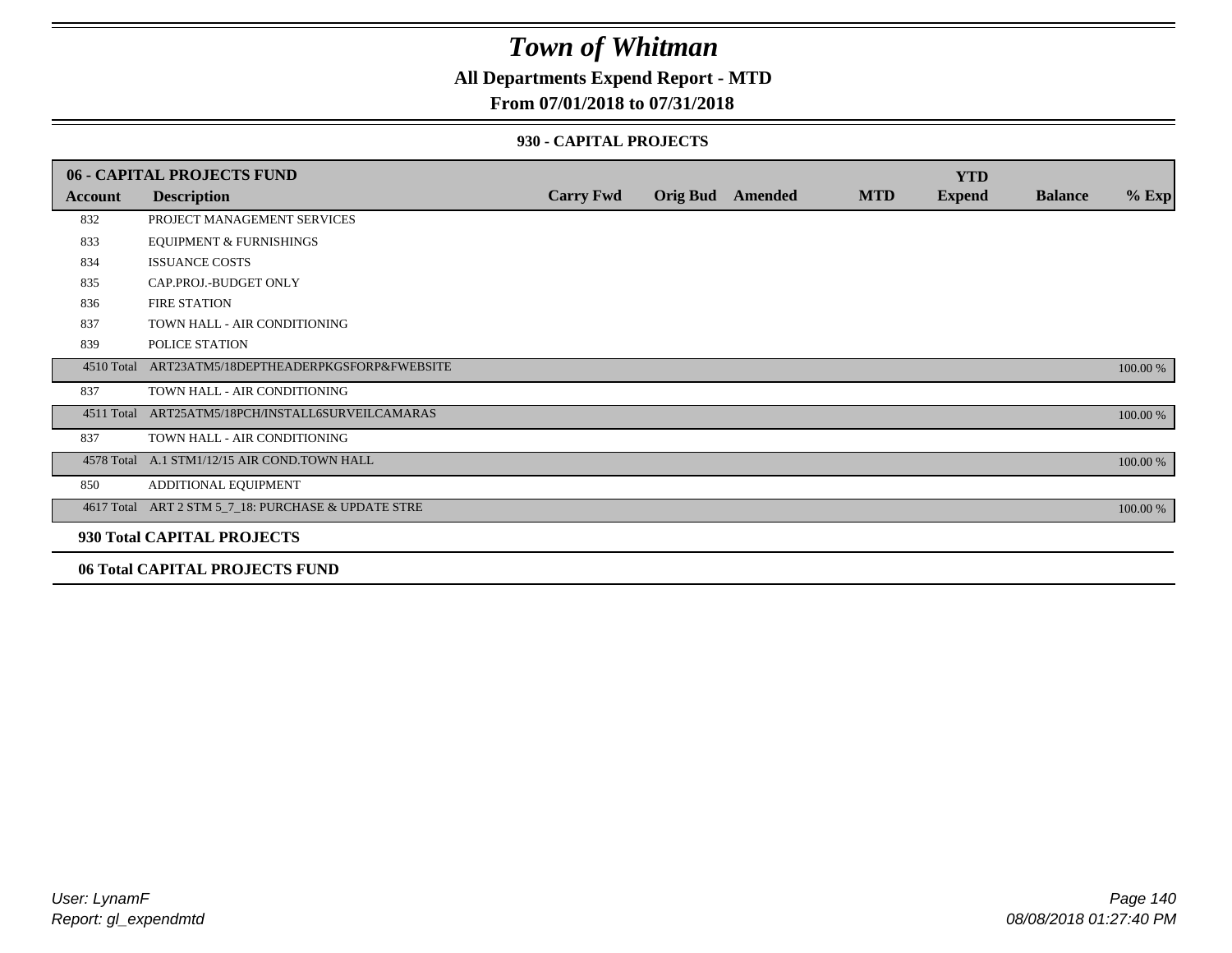**All Departments Expend Report - MTD**

### **From 07/01/2018 to 07/31/2018**

#### **403 - DPW - SPECIAL ARTICLES**

|                | 07 - CHAPTER 90 HIGHWAY FUND                        |                  |                         |            | <b>YTD</b>    |                |             |
|----------------|-----------------------------------------------------|------------------|-------------------------|------------|---------------|----------------|-------------|
| <b>Account</b> | <b>Description</b>                                  | <b>Carry Fwd</b> | <b>Orig Bud</b> Amended | <b>MTD</b> | <b>Expend</b> | <b>Balance</b> | $%$ Exp     |
| 069            | <b>CHAPTER 90</b>                                   |                  |                         |            |               |                |             |
| 070            | <b>CHAPTER 811</b>                                  |                  |                         |            |               |                |             |
|                | 2001 Total EXPENSE                                  |                  |                         |            |               |                | 100.00 %    |
| 999            |                                                     |                  |                         |            |               |                |             |
|                | 4504 Total A14ATM 5/15 INSTALL TRAFFIC CNTRL.SIGNAL |                  |                         |            |               |                | 100.00 %    |
| 999            |                                                     |                  |                         |            |               |                |             |
|                | 4506 Total ART24ATM5/18PCH100REMOTEDSKTOPUSERLICENS |                  |                         |            |               |                | 100.00 %    |
| 999            |                                                     |                  |                         |            |               |                |             |
|                | 4521 Total WINTER RECOVERY ASSIST.FY15 MDOT         |                  |                         |            |               |                | 100.00 %    |
| 999            |                                                     |                  | 25,123.14               |            |               | 25,123.14      |             |
|                | 4522 Total COMPLETE STREETS GRANT -TIER 2           |                  | 25,123.14               |            |               | 25,123.14      | 0.00 %      |
| 999            |                                                     |                  |                         |            |               |                |             |
|                | 4525 Total A.25ATM5/13CONSTRUCT STS&SIDEWKS         |                  |                         |            |               |                | 100.00 %    |
| 999            |                                                     |                  |                         |            |               |                |             |
|                | 4529 Total A31ATM 5/17CH90 REPAIR STS.& S/WALKS     |                  |                         |            |               |                | 100.00 %    |
| 999            |                                                     |                  |                         |            |               |                |             |
|                | 4531 Total A13 ATM 5/15 CH90 REPAIR STS.& S/WALKS   |                  |                         |            |               |                | $100.00~\%$ |
| 999            |                                                     |                  |                         |            |               |                |             |
|                | 4533 Total A.32ATM5/16 CH90 PUR.6 WHEEL DMP.TRK.    |                  |                         |            |               |                | 100.00 %    |
| 999            |                                                     |                  |                         |            |               |                |             |
|                | 4534 Total A.3 STM 11/13 CH90 REPAIR STS.& S/WALKS  |                  |                         |            |               |                | 100.00 %    |
| 999            |                                                     |                  |                         |            |               |                |             |
|                | 4535 Total A24ATM5/10CH90PUR.PRE-MIX HEATER TRAILER |                  |                         |            |               |                | 100.00 %    |
| 999            |                                                     |                  |                         |            |               |                |             |
|                | 4537 Total A15 ATM 5/15 CH 90 REPAIR STS.& S/WALKS  |                  |                         |            |               |                | 100.00 %    |
| 999            |                                                     |                  |                         |            |               |                |             |
|                | 4618 Total ART. 10 ATM 5/18 CH 90 REPAIR STS & SIDE |                  |                         |            |               |                | 100.00 %    |
|                | <b>403 Total DPW - SPECIAL ARTICLES</b>             |                  | 25,123.14               |            |               | 25,123.14      |             |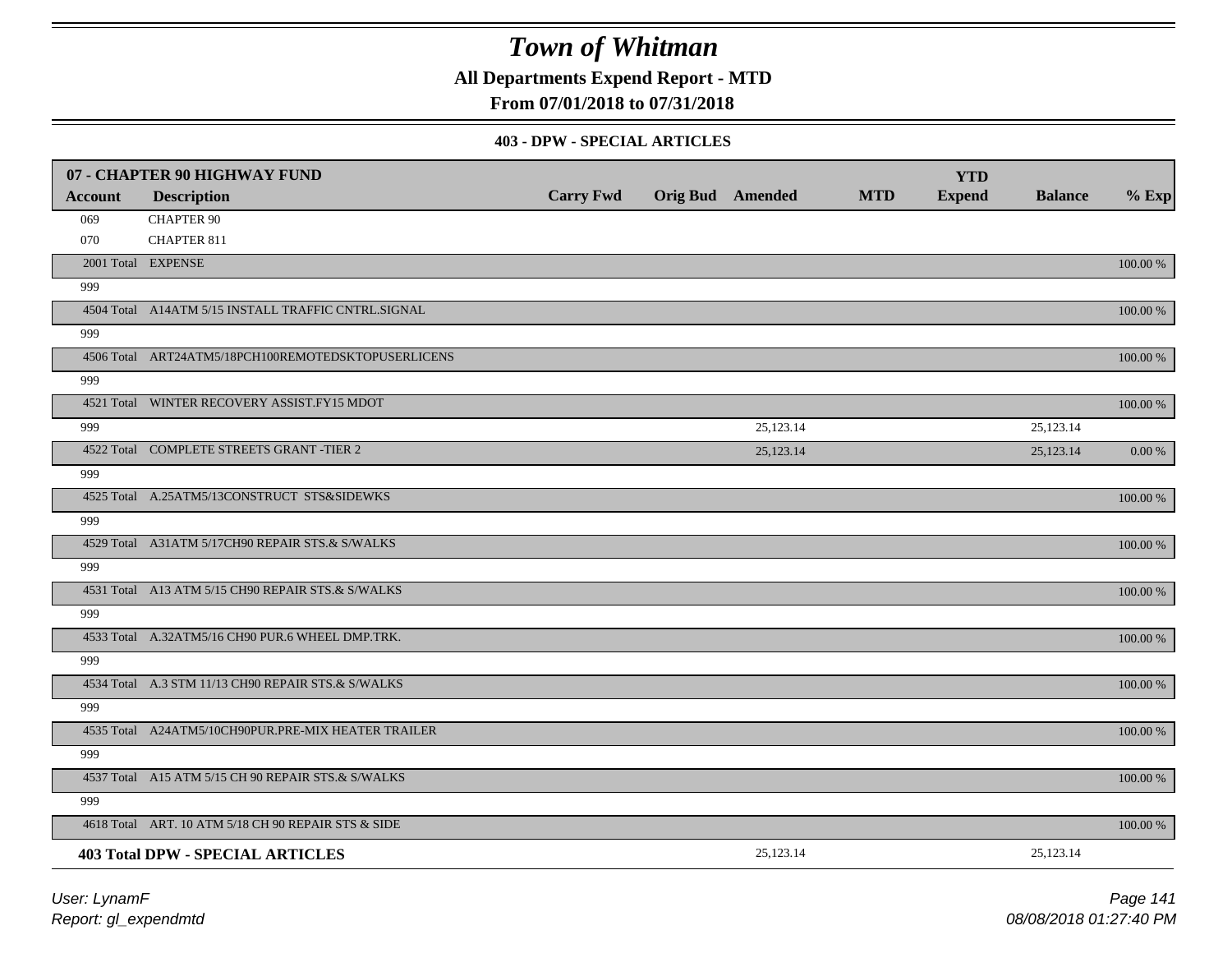**All Departments Expend Report - MTD**

**From 07/01/2018 to 07/31/2018**

#### **403 - DPW - SPECIAL ARTICLES**

| 07 - CHAPTER 90 HIGHWAY FUND     |                  |                  |           |            | <b>YTD</b>    |                |         |
|----------------------------------|------------------|------------------|-----------|------------|---------------|----------------|---------|
| <b>Description</b><br>Account    | <b>Carry Fwd</b> | Orig Bud Amended |           | <b>MTD</b> | <b>Expend</b> | <b>Balance</b> | $%$ Exp |
| 07 Total CHAPTER 90 HIGHWAY FUND |                  |                  | 25.123.14 |            |               | 25,123.14      |         |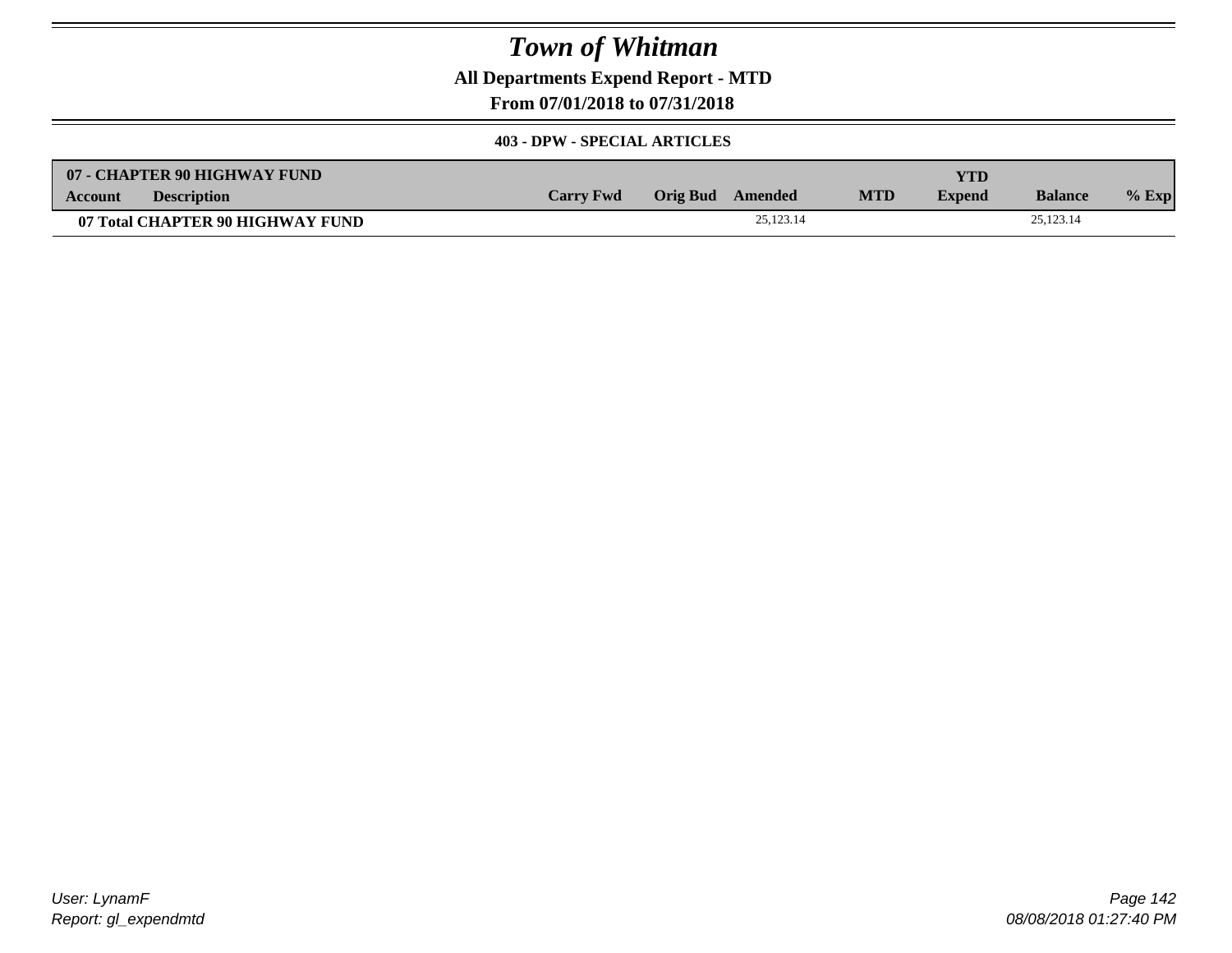### **All Departments Expend Report - MTD**

**From 07/01/2018 to 07/31/2018**

#### **852 - POLICE REVOLVING**

| 09 - AGENCY FUND |                                   |                  |                 |         |            | <b>YTD</b>    |                |          |
|------------------|-----------------------------------|------------------|-----------------|---------|------------|---------------|----------------|----------|
| Account          | <b>Description</b>                | <b>Carry Fwd</b> | <b>Orig Bud</b> | Amended | <b>MTD</b> | <b>Expend</b> | <b>Balance</b> | $%$ Exp  |
| 007              | <b>REGULAR DETAILS</b>            |                  |                 |         | 17.290.00  | 17,290.00     | $-17,290.00$   |          |
|                  | 1000 Total SALARIES               |                  |                 |         | 17,290.00  | 17,290.00     | $-17,290,00$   | 100.00 % |
|                  | <b>852 Total POLICE REVOLVING</b> |                  |                 |         | 17,290.00  | 17.290.00     | $-17,290.00$   |          |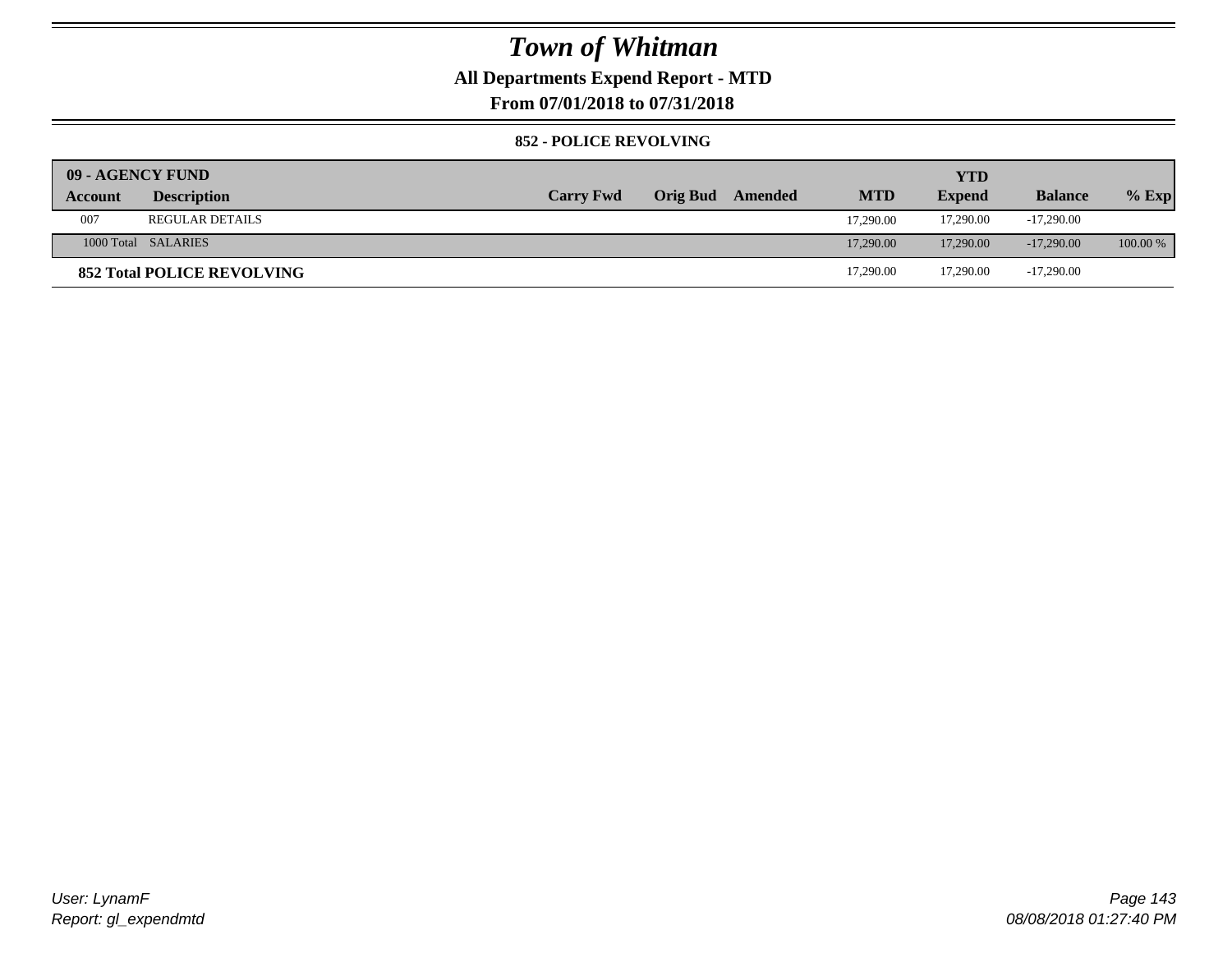**All Departments Expend Report - MTD**

**From 07/01/2018 to 07/31/2018**

#### **853 - PLANNING BOARD REVOLVING CH53G**

| 09 - AGENCY FUND |                                          |                  |                         |            | <b>YTD</b>    |                |          |
|------------------|------------------------------------------|------------------|-------------------------|------------|---------------|----------------|----------|
| <b>Account</b>   | <b>Description</b>                       | <b>Carry Fwd</b> | <b>Orig Bud</b> Amended | <b>MTD</b> | <b>Expend</b> | <b>Balance</b> | $%$ Exp  |
| 359              | PL.BD.REV.WINDSOR EST.C44S53G            |                  |                         |            |               |                |          |
|                  | 2004 Total EXPENSE                       |                  |                         |            |               |                | 100.00 % |
| 360              | PL.BD.REV. DANECCA EST.C44S53G           |                  |                         |            |               |                |          |
|                  | 2005 Total EXPENSE                       |                  |                         |            |               |                | 100.00 % |
| 361              | PL.BD.REV.BUTTERNUT CH44 S53G            |                  |                         |            |               |                |          |
|                  | 2007 Total EXPENSE                       |                  |                         |            |               |                | 100.00 % |
| 362              | PL.BD.REV.OAKDALE FM.I C44S53G           |                  |                         |            |               |                |          |
|                  | 2008 Total EXPENSE                       |                  |                         |            |               |                | 100.00 % |
| 358              | PLANNG.BD.REV.R.R.AVE.CH44S53G           |                  |                         |            |               |                |          |
|                  | 2009 Total EXPENSE                       |                  |                         |            |               |                | 100.00 % |
| 365              | PL.BD.RV.VICTORIA EST.CH44S53G           |                  |                         |            |               |                |          |
|                  | 2011 Total EXPENSE                       |                  |                         |            |               |                | 100.00 % |
| 369              | PL.BD.REV.MEADOWBROOK CH44S53G           |                  |                         |            |               |                |          |
|                  | 2016 Total EXPENSE                       |                  |                         |            |               |                | 100.00 % |
| 370              | PL.BD.RV.CATHERINE RD.CH44S53G           |                  |                         |            |               |                |          |
|                  | 2017 Total EXPENSE                       |                  |                         |            |               |                | 100.00 % |
| 371              | PL.BD.RV.J.YOUNG EST.CH44S53G            |                  |                         |            |               |                |          |
|                  | 2018 Total EXPENSE                       |                  |                         |            |               |                | 100.00 % |
| 372              | PL.BD.REV.ERIN ST.EXT.C44S53G            |                  |                         |            |               |                |          |
|                  | 2019 Total EXPENSE                       |                  |                         |            |               |                | 100.00 % |
| 373              | PL.BD.RV.HIGHLND ST.EX.C44S53G           |                  |                         |            |               |                |          |
|                  | 2020 Total EXPENSE                       |                  |                         |            |               |                | 100.00 % |
| 357              | PLANNG.BD.REV.HARV.LN.CH44S53G           |                  |                         |            |               |                |          |
|                  | 2021 Total EXPENSE                       |                  |                         |            |               |                | 100.00 % |
|                  | 853 Total PLANNING BOARD REVOLVING CH53G |                  |                         |            |               |                |          |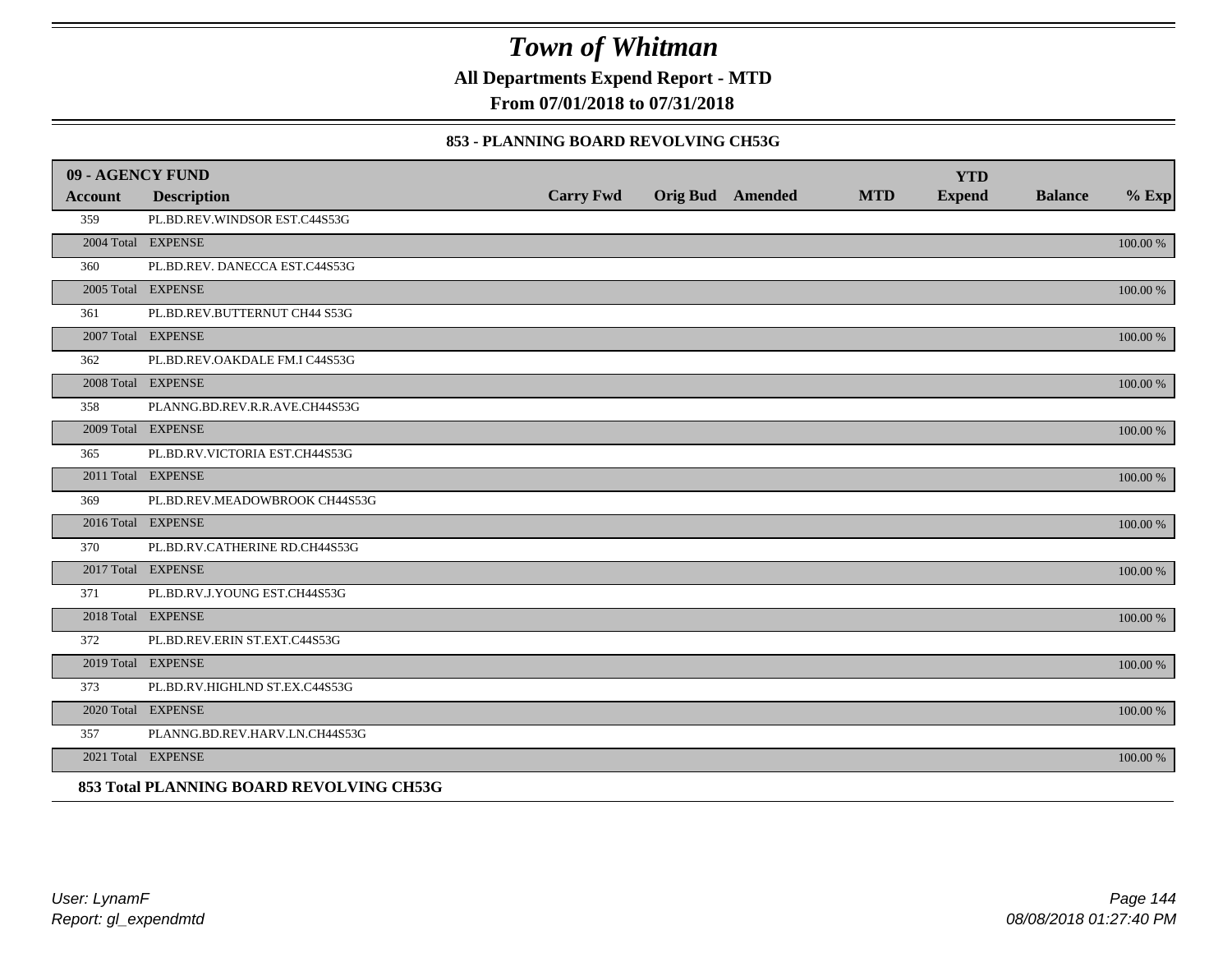**All Departments Expend Report - MTD**

### **From 07/01/2018 to 07/31/2018**

#### **854 - DPW DETAILS**

|         | <b>09 - AGENCY FUND</b>      |                  |                  |            | <b>YTD</b>    |                |          |
|---------|------------------------------|------------------|------------------|------------|---------------|----------------|----------|
| Account | <b>Description</b>           | <b>Carry Fwd</b> | Orig Bud Amended | <b>MTD</b> | <b>Expend</b> | <b>Balance</b> | $%$ Exp  |
| 007     | <b>REGULAR DETAILS</b>       |                  |                  |            |               |                |          |
|         | 1000 Total SALARIES          |                  |                  |            |               |                | 100.00 % |
|         | <b>854 Total DPW DETAILS</b> |                  |                  |            |               |                |          |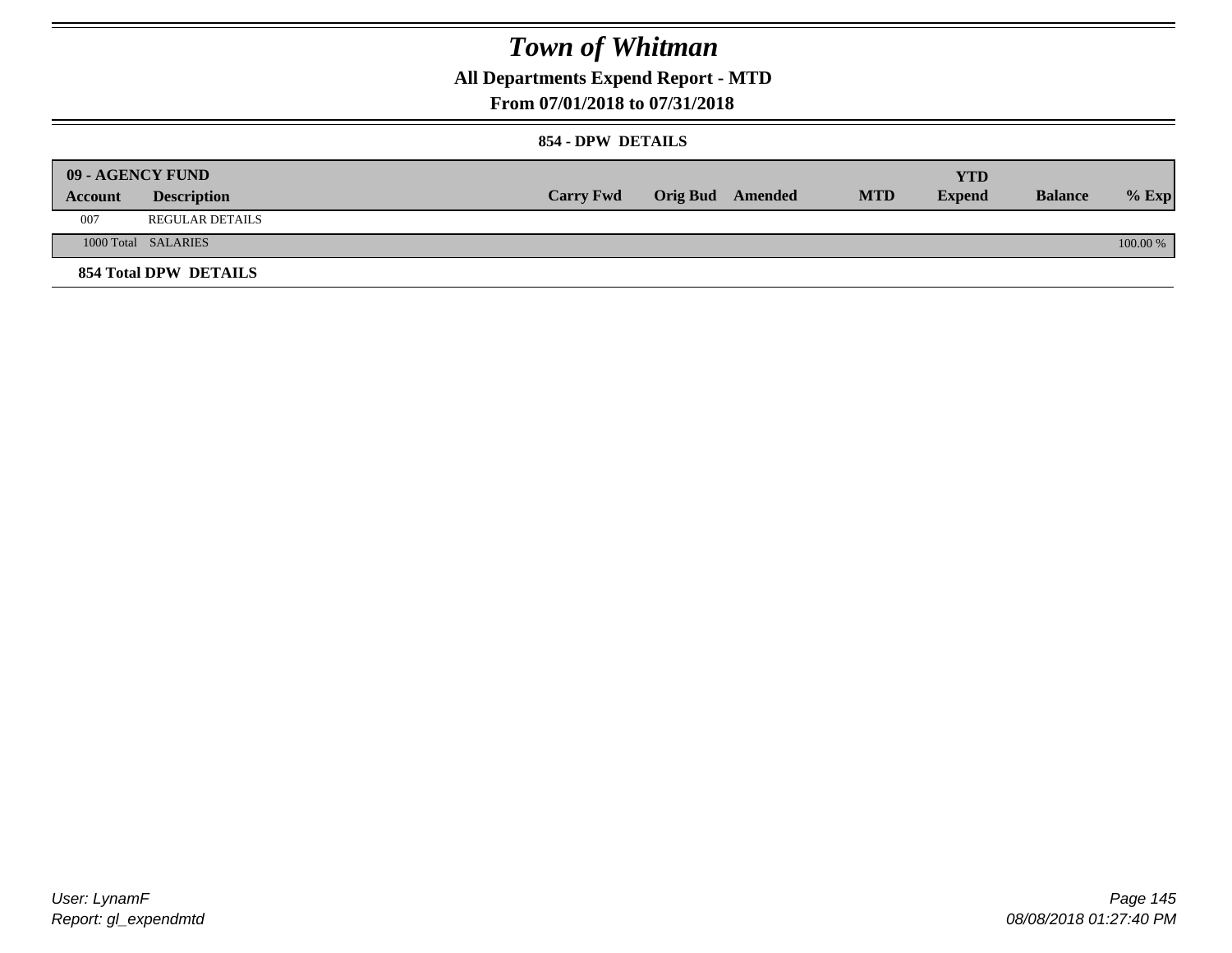## **All Departments Expend Report - MTD**

**From 07/01/2018 to 07/31/2018**

#### **856 - FIRE DETAILS**

| <b>09 - AGENCY FUND</b> |                        |                  |                 |         |            | YTD           |                |            |
|-------------------------|------------------------|------------------|-----------------|---------|------------|---------------|----------------|------------|
| Account                 | <b>Description</b>     | <b>Carry Fwd</b> | <b>Orig Bud</b> | Amended | <b>MTD</b> | <b>Expend</b> | <b>Balance</b> | $%$ Exp    |
| 007                     | <b>REGULAR DETAILS</b> |                  |                 |         | 3.456.00   | 3,456.00      | $-3,456.00$    |            |
|                         | 1000 Total SALARIES    |                  |                 |         | 3.456.00   | 3.456.00      | $-3.456.00$    | $100.00\%$ |
|                         | 856 Total FIRE DETAILS |                  |                 |         | 3,456.00   | 3,456.00      | $-3,456.00$    |            |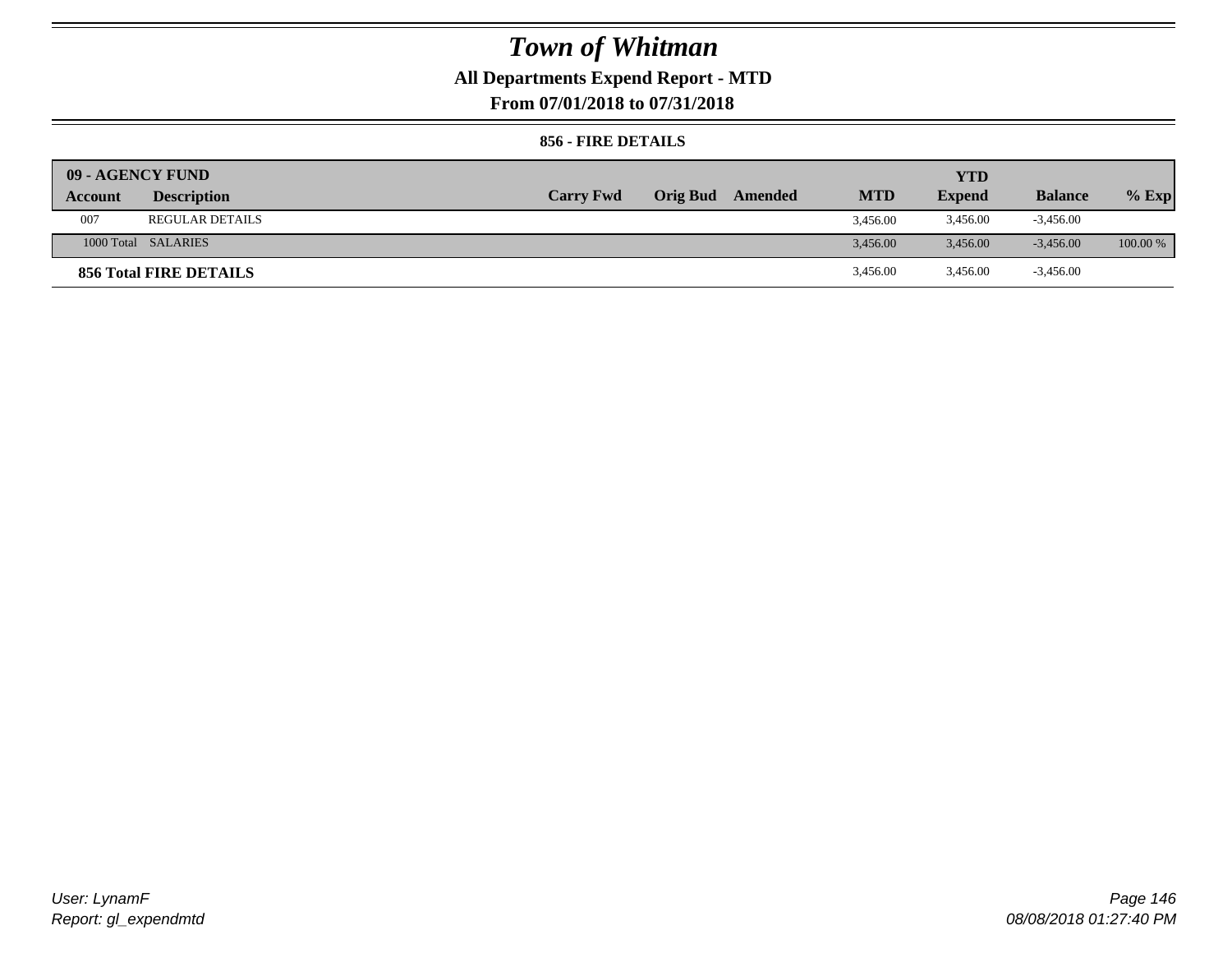**All Departments Expend Report - MTD**

### **From 07/01/2018 to 07/31/2018**

#### **858 - APPEALS BD.REVOLVING S53G**

|         | 09 - AGENCY FUND                    |                  |                         |            | <b>YTD</b>    |                |            |
|---------|-------------------------------------|------------------|-------------------------|------------|---------------|----------------|------------|
| Account | <b>Description</b>                  | <b>Carry Fwd</b> | <b>Orig Bud</b> Amended | <b>MTD</b> | <b>Expend</b> | <b>Balance</b> | $%$ Exp    |
| 367     | APPEALS BD.-TWOCAN PROP. S53G       |                  |                         |            |               |                |            |
|         | 2014 Total EXPENSE                  |                  |                         |            |               |                | $100.00\%$ |
|         | 858 Total APPEALS BD.REVOLVING S53G |                  |                         |            |               |                |            |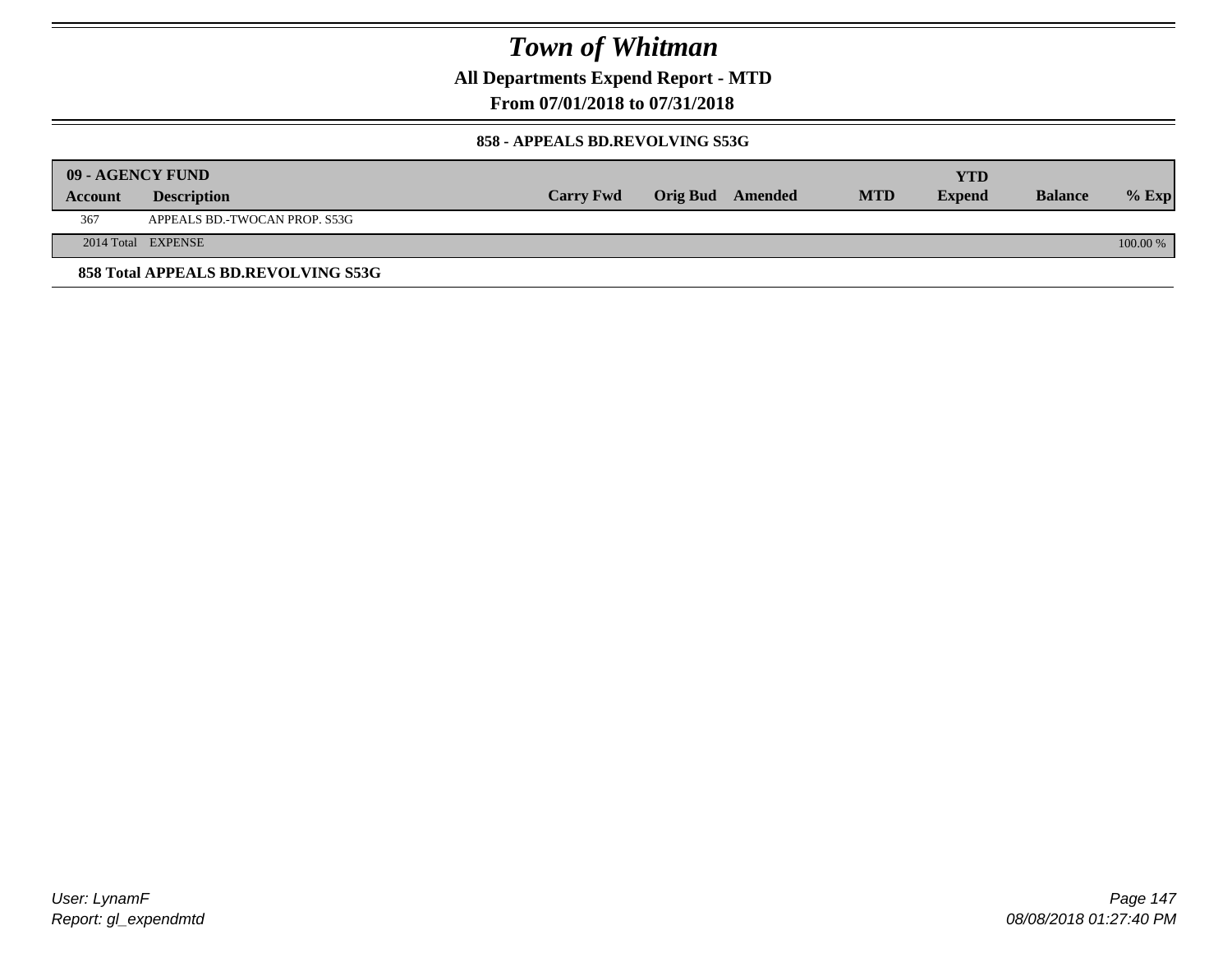### **All Departments Expend Report - MTD**

**From 07/01/2018 to 07/31/2018**

#### **870 - AGENCY**

| 09 - AGENCY FUND |                                 |                  |                         |            | <b>YTD</b>    |                |             |
|------------------|---------------------------------|------------------|-------------------------|------------|---------------|----------------|-------------|
| Account          | <b>Description</b>              | <b>Carry Fwd</b> | <b>Orig Bud</b> Amended | <b>MTD</b> | <b>Expend</b> | <b>Balance</b> | $%$ Exp     |
| 030              | DEPUTY COLLECTOR'S FEES         |                  |                         | 8,697.00   | 8,697.00      | $-8,697.00$    |             |
|                  | 2000 Total EXPENSE              |                  |                         | 8,697.00   | 8,697.00      | $-8,697.00$    | 100.00 %    |
| 031              | SPORTING LICENSES STATE         |                  |                         |            |               |                |             |
| 032              | DUE TO STATE-GUN PERMITS        |                  |                         |            |               |                |             |
|                  | 2001 Total EXPENSE              |                  |                         |            |               |                | $100.00~\%$ |
| 780              | F.I.C.A. WITHHOLDING            |                  |                         |            |               |                |             |
| 781              | FEDERAL WITHHOLDING             |                  |                         | 78,969.54  | 78,969.54     | $-78,969.54$   |             |
| 782              | STATE WITHHOLDING               |                  |                         | 34,761.83  | 34,761.83     | $-34,761.83$   |             |
| 783              | <b>COUNTY RETIREMENT</b>        |                  |                         |            |               |                |             |
| 785              | MEDICARE TAX WITHHOLDING        |                  |                         | 10,536.92  | 10,536.92     | $-10,536.92$   |             |
| 786              | <b>CREDIT UNION-TOWN</b>        |                  |                         | 42,040.00  | 42,040.00     | $-42,040.00$   |             |
| 788              | DEFERRED COMPENSATION-TOWN      |                  |                         | 22,068.00  | 22,068.00     | $-22,068.00$   |             |
| 790              | <b>COURT ORDERED DEDUCTIONS</b> |                  |                         | 1,165.00   | 1,165.00      | $-1,165.00$    |             |
| 791              | <b>DUES-POLICE</b>              |                  |                         |            |               |                |             |
| 792              | <b>DUES-FIRE</b>                |                  |                         |            |               |                |             |
| 793              | <b>DUES-DPW</b>                 |                  |                         |            |               |                |             |
| 794              | DUES-T.H.EMPLOYEES UNION        |                  |                         |            |               |                |             |
| 795              | DUES-T.H. EMPLOYEES-VOLUNTARY   |                  |                         |            |               |                |             |
| 796              | <b>INSURANCE 1</b>              |                  |                         | 1,143.31   | 1,143.31      | $-1,143.31$    |             |
| 797              | <b>INSURANCE 2</b>              |                  |                         | 3,284.48   | 3,284.48      | $-3,284.48$    |             |
| 799              | WAGE GARNISHMENTS               |                  |                         |            |               |                |             |
| 800              | BLUE CARE-PREF.PROVIDER OPTION  |                  |                         | 9,823.80   | 9,823.80      | $-9,823.80$    |             |
| 801              | MASTER HEALTH PLUS-TOWN         |                  |                         |            |               |                |             |
| 802              | MASTER HEALTH PLUS-PENSION      |                  |                         |            |               |                |             |
| 803              | <b>MEDEX</b>                    |                  |                         | 26,894.30  | 26,894.30     | $-26,894.30$   |             |
| 804              | PILGRIM-TOWN                    |                  |                         | 26,261.90  | 26,261.90     | $-26,261.90$   |             |
| 805              | TEFRA-TOWM                      |                  |                         |            |               |                |             |
| 806              | CARVE OUT GROUPS-MEDICARE       |                  |                         |            |               |                |             |
| 812              | MANDATORY DEFFR'D COMPENSATION  |                  |                         |            |               |                |             |
| 813              | DELTA DENTAL PLAN               |                  |                         | 11,864.70  | 11,864.70     | $-11,864.70$   |             |
| 816              | CAFETERIA PLAN-FSA CARD FEE     |                  |                         |            |               |                |             |
| 818              | CAFETERIA BENEFITS-TOWN         |                  |                         | 3,186.92   | 3,186.92      | $-3,186.92$    |             |
|                  |                                 |                  |                         |            |               |                |             |

*Report: gl\_expendmtd User: LynamF*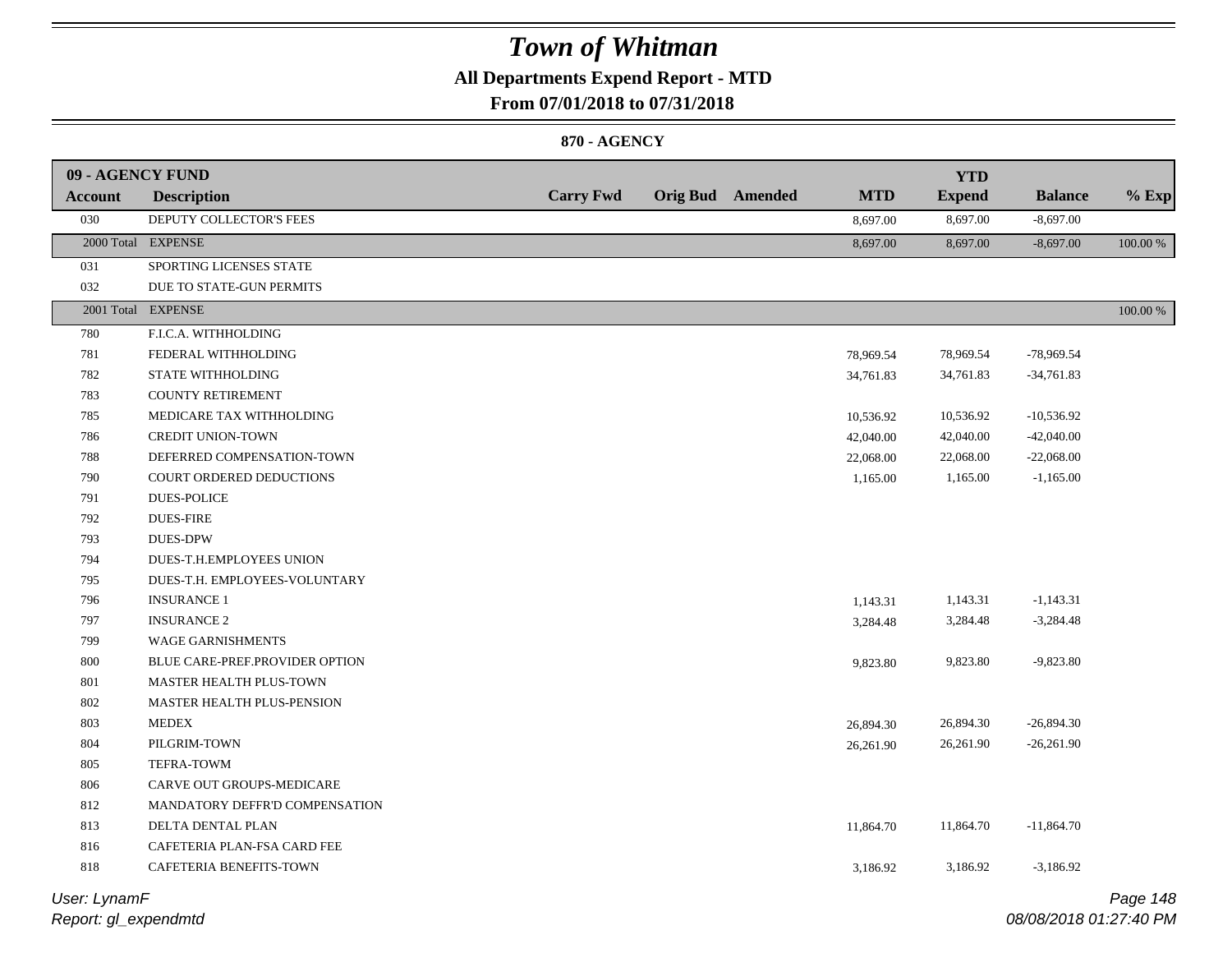## **All Departments Expend Report - MTD**

### **From 07/01/2018 to 07/31/2018**

#### **870 - AGENCY**

| 09 - AGENCY FUND |                                   |                  |                 |         |            | <b>YTD</b>    |                |          |
|------------------|-----------------------------------|------------------|-----------------|---------|------------|---------------|----------------|----------|
| <b>Account</b>   | <b>Description</b>                | <b>Carry Fwd</b> | <b>Orig Bud</b> | Amended | <b>MTD</b> | <b>Expend</b> | <b>Balance</b> | $%$ Exp  |
| 819              | <b>TAXABLE FRINGE BENEFITS</b>    |                  |                 |         | 118.19     | 118.19        | $-118.19$      |          |
| 821              | <b>NETWORK BLUE</b>               |                  |                 |         | 52,100.65  | 52,100.65     | $-52,100.65$   |          |
| 823              | <b>HPHC MEDICARE ENHANCE</b>      |                  |                 |         |            |               |                |          |
| 824              | MPA - LEGAL DEFENSE FUND          |                  |                 |         |            |               |                |          |
| 827              | <b>DUES - LIBRARY</b>             |                  |                 |         |            |               |                |          |
| 828              | NETWORK BLUE-RATE SAVER           |                  |                 |         | 16,065.00  | 16,065.00     | $-16,065.00$   |          |
| 829              | <b>HARVARD PILGRIM-RATE SAVER</b> |                  |                 |         | 629.30     | 629.30        | $-629.30$      |          |
| 881              | DIRECT DEPOSIT-PAYROLL            |                  |                 |         |            |               |                |          |
| 899              | <b>EXCHANGE ACCOUNT</b>           |                  |                 |         |            |               |                |          |
|                  | 2002 Total EXPENSE                |                  |                 |         | 340,913.84 | 340,913.84    | $-340,913.84$  | 100.00 % |
|                  | 870 Total AGENCY                  |                  |                 |         | 349,610.84 | 349,610.84    | $-349,610.84$  |          |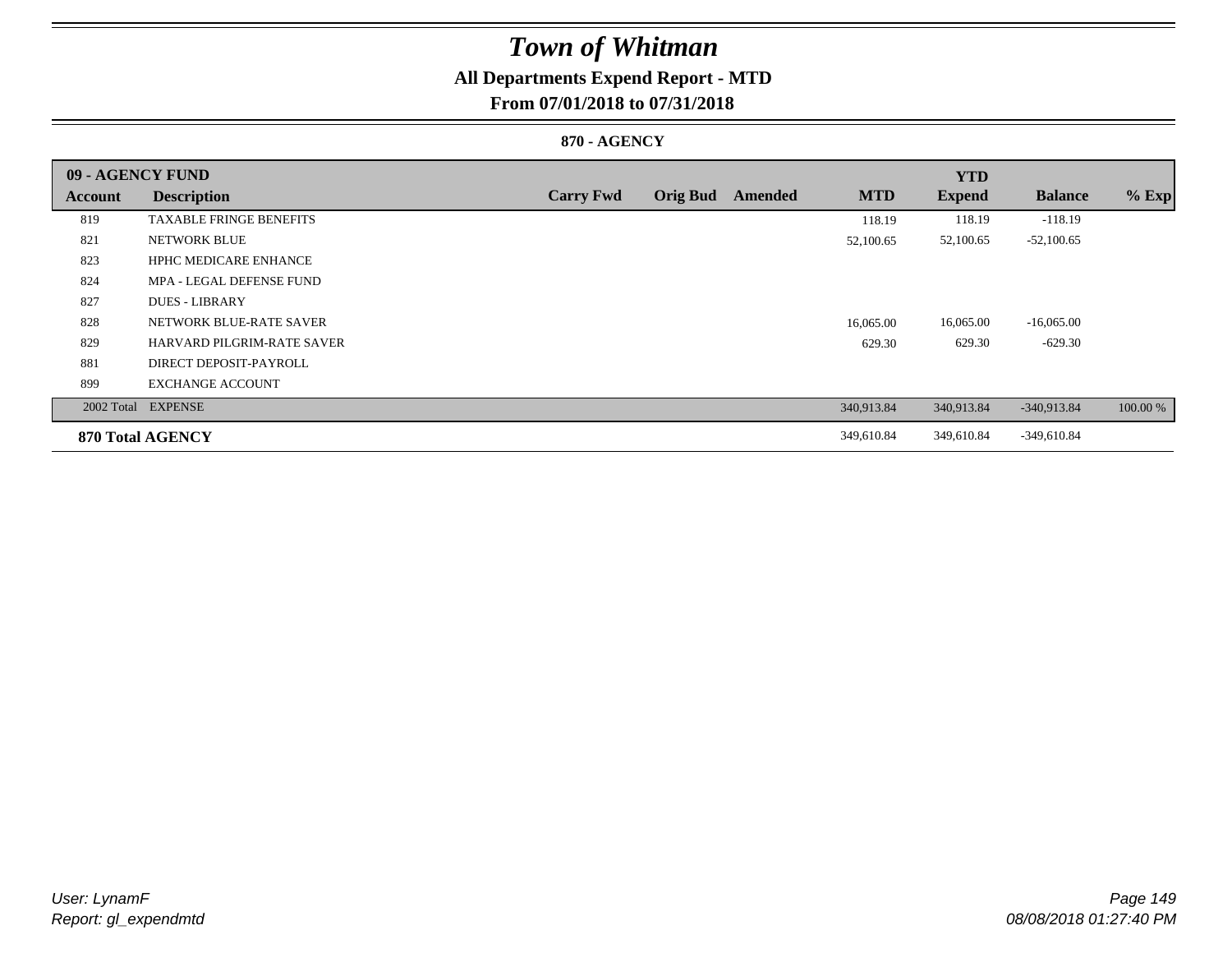**All Departments Expend Report - MTD**

**From 07/01/2018 to 07/31/2018**

#### **980 - PERFORMANCE BONDS**

|         | 09 - AGENCY FUND            |                  |                         |            | <b>YTD</b>    |                |          |
|---------|-----------------------------|------------------|-------------------------|------------|---------------|----------------|----------|
| Account | <b>Description</b>          | <b>Carry Fwd</b> | <b>Orig Bud</b> Amended | <b>MTD</b> | <b>Expend</b> | <b>Balance</b> | $%$ Exp  |
| 364     | PLANNING BOARD              |                  |                         |            |               |                |          |
|         | 2004 Total EXPENSE          |                  |                         |            |               |                | 100.00 % |
|         | 980 Total PERFORMANCE BONDS |                  |                         |            |               |                |          |
|         | 09 Total AGENCY FUND        |                  |                         | 370,356.84 | 370,356.84    | -370,356.84    |          |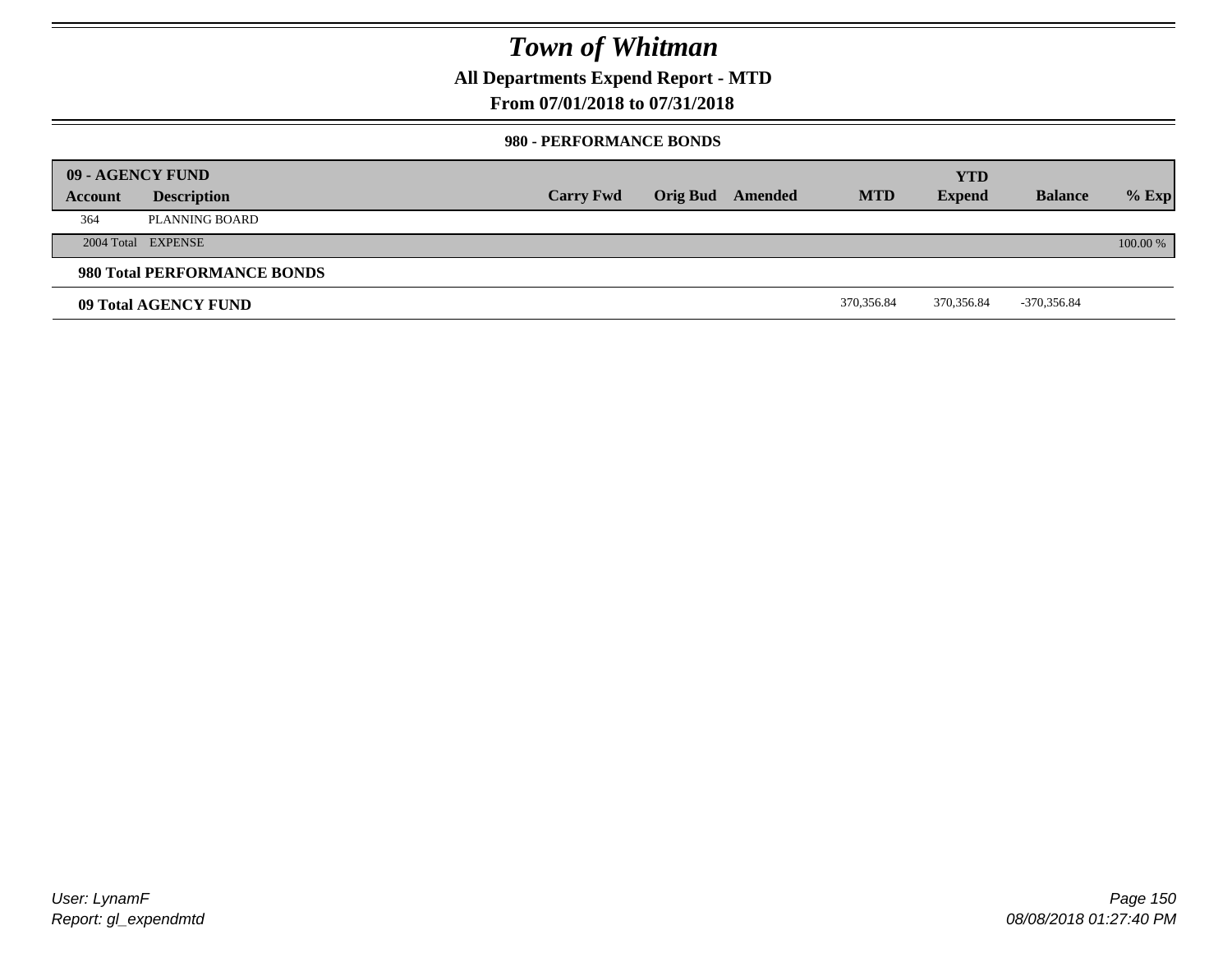**All Departments Expend Report - MTD**

### **From 07/01/2018 to 07/31/2018**

|                | 60 - WATER/SEWER ENTERPRISE FUND                    |                  |                  |            | YTD           |                |            |
|----------------|-----------------------------------------------------|------------------|------------------|------------|---------------|----------------|------------|
| <b>Account</b> | <b>Description</b>                                  | <b>Carry Fwd</b> | Orig Bud Amended | <b>MTD</b> | <b>Expend</b> | <b>Balance</b> | $\%$ Exp   |
| 999            |                                                     |                  |                  |            |               |                |            |
|                | 4615 Total ART. 3 STM MAY 7, 2018: FY 19 WATER DEBT |                  |                  |            |               |                | $100.00\%$ |
|                | <b>440 Total WATER/SEWER</b>                        |                  |                  |            |               |                |            |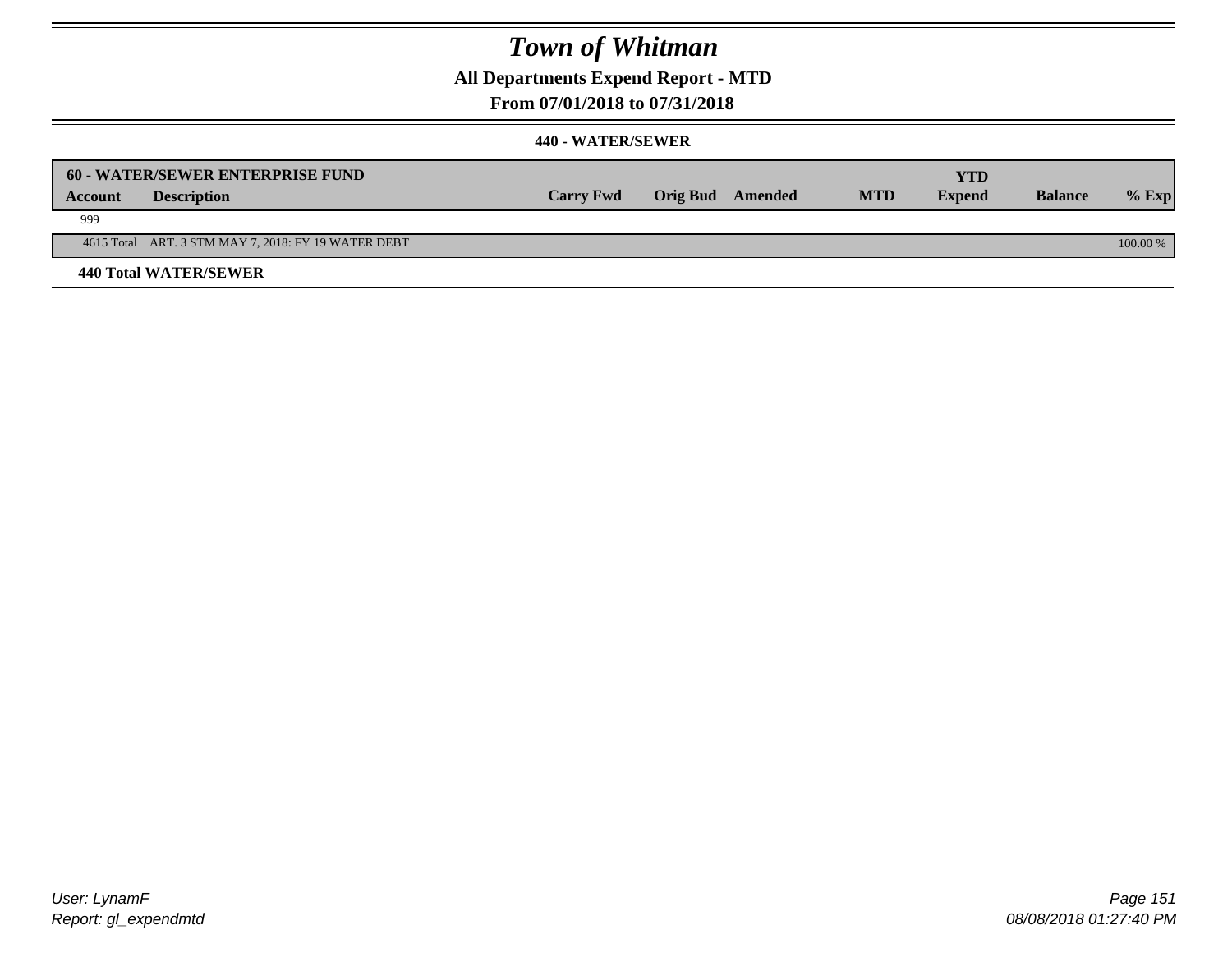# **All Departments Expend Report - MTD**

## **From 07/01/2018 to 07/31/2018**

|                | <b>60 - WATER/SEWER ENTERPRISE FUND</b> |                  |                                       | <b>YTD</b>    |                |          |
|----------------|-----------------------------------------|------------------|---------------------------------------|---------------|----------------|----------|
| <b>Account</b> | <b>Description</b>                      | <b>Carry Fwd</b> | <b>Orig Bud</b> Amended<br><b>MTD</b> | <b>Expend</b> | <b>Balance</b> | $%$ Exp  |
| 111            | SALARIES-ADMINSTRATIVE                  | 109,650.00       | 8,075.80                              | 8,075.80      | 101,574.20     |          |
| 112            | <b>SALARIES</b>                         |                  |                                       |               |                |          |
| 113            | DIVISIONAL LABOR-REGULAR                | 463,539.00       | 30,680.48                             | 30,680.48     | 432,858.52     |          |
| 114            | DIVISIONAL LABOR-O.T.                   |                  | 2,364.82                              | 2,364.82      | $-2,364.82$    |          |
| 116            | <b>CLERICAL</b>                         | 49,560.00        | 5,965.40                              | 5,965.40      | 43,594.60      |          |
| 119            | SALARY-ASSIST.SUPERINTENDENT            |                  |                                       |               |                |          |
| 136            | POLICE DETAILS                          | 16,000.00        | 393.04                                | 393.04        | 15,606.96      |          |
| 144            | EDUCATION INCENTIVE                     |                  |                                       |               |                |          |
| 146            | SALARIES-LONGEVITY                      | 2,925.00         | 425.00                                | 425.00        | 2,500.00       |          |
| 222            | CDL LIC. / STIPEND                      | 1,645.00         | 1,645.00                              | 1,645.00      |                |          |
| 228            | CDL STIPEND - UNION                     |                  |                                       |               |                |          |
| 234            | SALARIES - UNUSED SICK & VAC. TIME      |                  |                                       |               |                |          |
|                | 1000 Total SALARIES                     | 643,319.00       | 49,549.54                             | 49,549.54     | 593,769.46     | 7.70 %   |
| 949            | FY2014 ENCUMBRANCES                     |                  |                                       |               |                |          |
|                | 1003 Total SALARIES                     |                  |                                       |               |                | 100.00 % |
| 210            | <b>ELECTRICITY</b>                      | 70,000.00        | 4,016.25                              | 4,016.25      | 65,983.75      |          |
| 212            | <b>GAS (NATURAL)</b>                    | 15,000.00        | 77.31                                 | 77.31         | 14,922.69      |          |
| 230            | <b>WATER PURCHASE</b>                   | 1,400,000.00     |                                       |               | 1,400,000.00   |          |
| 243            | EQUIPMENT MAINTENANCE                   |                  |                                       |               |                |          |
| 309            | <b>TECHNICAL SERVICES</b>               |                  |                                       |               |                |          |
| 340            | <b>TELEPHONE</b>                        | 8,000.00         | 22.97                                 | 22.97         | 7,977.03       |          |
| 380            | <b>DISPOSAL COSTS</b>                   | 900,000.00       |                                       |               | 900,000.00     |          |
| 381            | PRIOR YEAR USER FEE                     |                  |                                       |               |                |          |
| 420            | <b>OFFICE SUPPLIES</b>                  |                  |                                       |               |                |          |
| 430            | BUILDING MAINTENANCE & REPAIR           | 50,000.00        | 3,310.72                              | 3,310.72      | 46,689.28      |          |
| 481            | <b>GASOLINE</b>                         | 1,500.00         |                                       |               | 1,500.00       |          |
| 530            | <b>CHEMICALS</b>                        | 80,000.00        | 510.00                                | 510.00        | 79,490.00      |          |
| 582            | <b>UNIFORMS</b>                         |                  |                                       |               |                |          |
| 585            | MISCELLANEOUS EXPENSE                   | 15,000.00        |                                       |               | 15,000.00      |          |
| 363            | CROSS CONN.TESTING EXPENSE              | 3,500.00         |                                       |               | 3,500.00       |          |
| 710            | IN STATE TRAVEL                         |                  |                                       |               |                |          |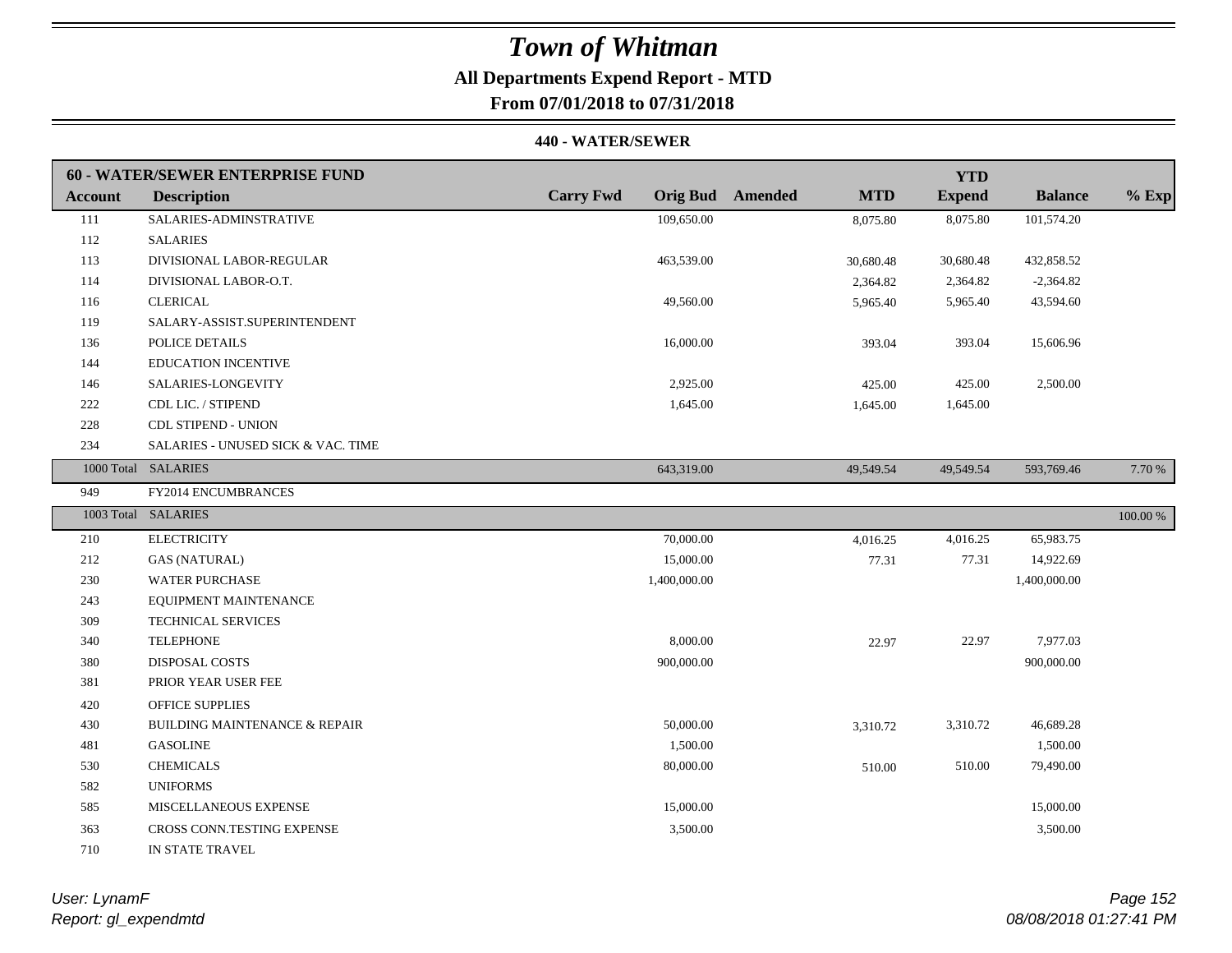### **All Departments Expend Report - MTD**

### **From 07/01/2018 to 07/31/2018**

|         | <b>60 - WATER/SEWER ENTERPRISE FUND</b> |                  |              |                         |            | <b>YTD</b>    |                |         |
|---------|-----------------------------------------|------------------|--------------|-------------------------|------------|---------------|----------------|---------|
| Account | <b>Description</b>                      | <b>Carry Fwd</b> |              | <b>Orig Bud</b> Amended | <b>MTD</b> | <b>Expend</b> | <b>Balance</b> | $%$ Exp |
| 720     | OUT OF STATE TRAVEL                     |                  |              |                         |            |               |                |         |
| 730     | <b>ASSOCIATION DUES</b>                 |                  |              |                         |            |               |                |         |
| 734     | AGENCY AND REGISTRATION FEES            |                  |              |                         |            |               |                |         |
| 735     | <b>BANK CHARGES</b>                     |                  | 3,800.00     |                         |            |               | 3,800.00       |         |
| 924     | DEBT MISCELLANEOUS - WATER              |                  | 33,150.00    |                         | 1,828.15   | 1,828.15      | 31,321.85      |         |
| 926     | DEBT MISCELLANEOUS-SEWER                |                  |              |                         |            |               |                |         |
| 777     | <b>BUDGET RESERVE</b>                   |                  | 52,928.00    |                         |            |               | 52,928.00      |         |
| 825     | <b>LAND</b>                             |                  |              |                         |            |               |                |         |
| 826     | <b>BUILDINGS</b>                        |                  |              |                         |            |               |                |         |
| 830     | <b>PLANT</b>                            |                  |              |                         |            |               |                |         |
| 840     | SITE IMPROVEMENT                        |                  |              |                         |            |               |                |         |
| 850     | ADDITIONAL EQUIPMENT                    |                  |              |                         |            |               |                |         |
| 875     | REPLACE EQUIPMENT                       |                  |              |                         |            |               |                |         |
| 890     | CAPITAL PROJECT                         |                  |              |                         |            |               |                |         |
| 910     | MAT.PRIN.L.T.DEBT 6/1/2008              |                  |              |                         |            |               |                |         |
| 911     | INT.LONG TERM DEBT WTR/SWR              |                  |              |                         |            |               |                |         |
| 913     | PRIN.-L.T. DEBT WTR.RE-FUNDED 3/8/12    |                  |              |                         |            |               |                |         |
| 914     | PRINCIPAL LONG TERM-WATER               |                  |              |                         |            |               |                |         |
| 915     | <b>INT.LONG TERM DEBT-SEWER</b>         |                  | 119,000.00   |                         | 3,704.98   | 3,704.98      | 115,295.02     |         |
| 916     | INTEREST LONG TERM DEBT                 |                  |              |                         |            |               |                |         |
| 919     | INT.LONG TERM DEBT - WATER              |                  |              |                         |            |               |                |         |
| 925     | <b>INTEREST TEMPORARY LOANS</b>         |                  |              |                         |            |               |                |         |
| 942     | SEWER PRIN.-L.T.DEBT 2030               |                  | 533,000.00   |                         | 339,636.80 | 339,636.80    | 193,363.20     |         |
| 944     | PRIN.LONG TERM-WTR/SWR                  |                  |              |                         |            |               |                |         |
| 950     | <b>REPAYMENT OF BANS</b>                |                  |              |                         |            |               |                |         |
| 951     | DEBT ISSUANCE EXPENSE                   |                  |              |                         |            |               |                |         |
| 955     | REPAYMENT OF GANS-PRINCIPAL             |                  |              |                         |            |               |                |         |
| 957     | MAT.PRIN.-L.T.DEBT 1/15/2013            |                  |              |                         |            |               |                |         |
| 960     | INDIRECT COSTS-TO GENERAL FUND          |                  | 509,003.00   |                         |            |               | 509,003.00     |         |
| 961     | INDIRECT COSTS-TO WATER ENT.FD          |                  |              |                         |            |               |                |         |
|         | 2000 Total EXPENSE                      |                  | 3,793,881.00 |                         | 353,107.18 | 353, 107. 18  | 3,440,773.82   | 9.30 %  |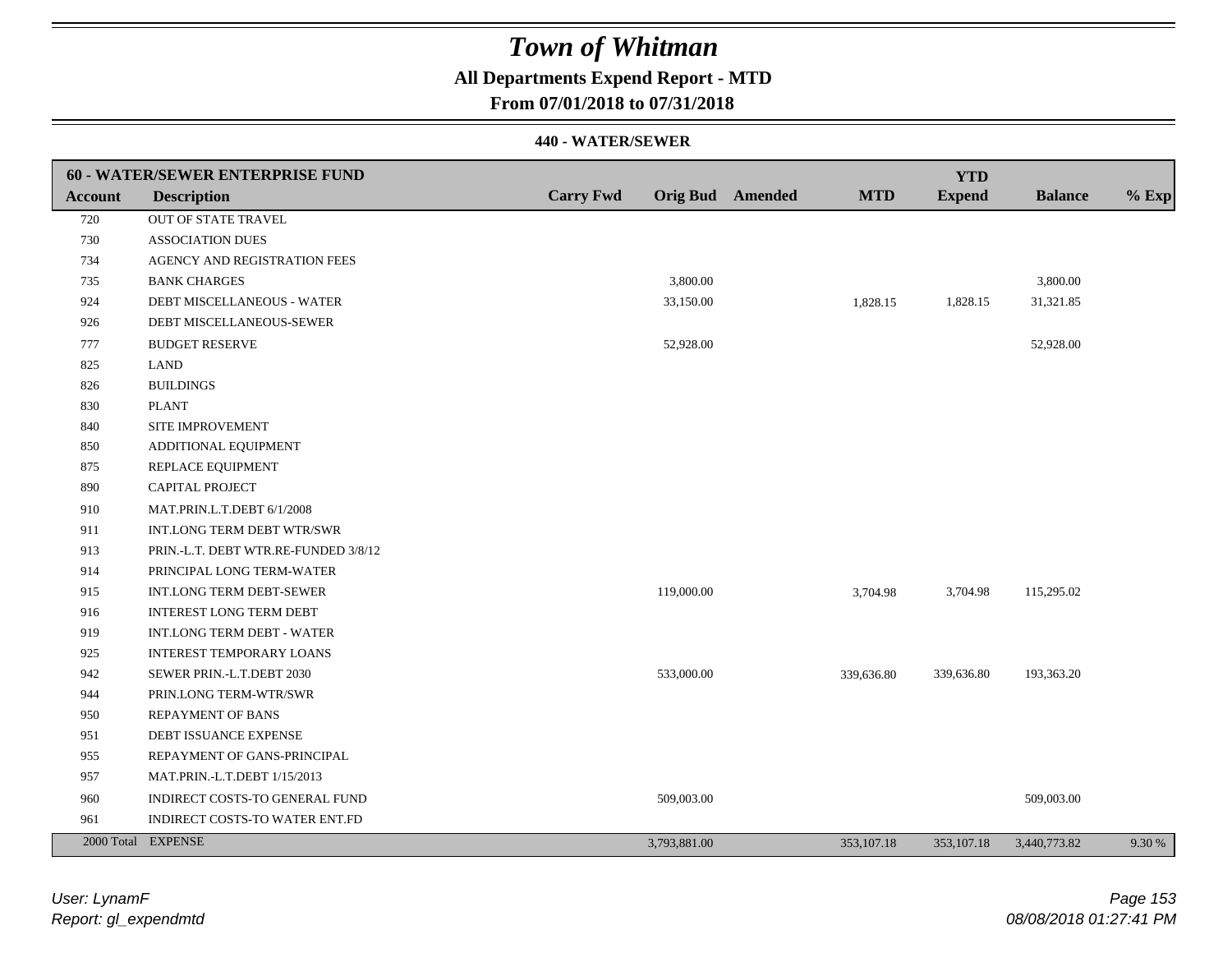**All Departments Expend Report - MTD**

### **From 07/01/2018 to 07/31/2018**

|                | <b>60 - WATER/SEWER ENTERPRISE FUND</b>             |                  |                         |            | <b>YTD</b>    |                |          |
|----------------|-----------------------------------------------------|------------------|-------------------------|------------|---------------|----------------|----------|
| <b>Account</b> | <b>Description</b>                                  | <b>Carry Fwd</b> | <b>Orig Bud</b> Amended | <b>MTD</b> | <b>Expend</b> | <b>Balance</b> | $%$ Exp  |
| 956            | REPAYMENT OF BANS-PRINCIPAL                         |                  |                         |            |               |                |          |
|                | 2004 Total EXPENSE                                  |                  |                         |            |               |                | 100.00 % |
| 962            | SEWER BOND REFUNDING EXPENSE                        |                  |                         |            |               |                |          |
|                | 2005 Total EXPENSE                                  |                  |                         |            |               |                | 100.00 % |
| 311            | <b>COMPUTER SERVICES</b>                            | 12,000.00        |                         | 3,043.64   | 3,043.64      | 8,956.36       |          |
| 344            | <b>POSTAGE</b>                                      |                  |                         | 393.56     | 393.56        | $-393.56$      |          |
|                | 2050 Total DATA PROCESSING AND MAILING              | 12,000.00        |                         | 3,437.20   | 3,437.20      | 8,562.80       | 28.64 %  |
| 272            | EQUIPMENT RENTAL                                    |                  |                         |            |               |                |          |
| 317            | <b>WATER TESTING</b>                                |                  |                         | 300.00     | 300.00        | $-300.00$      |          |
| 251            | <b>WATER MAINS</b>                                  |                  |                         |            |               |                |          |
| 253            | <b>HYDRANTS</b>                                     |                  |                         |            |               |                |          |
| 254            | <b>METERS</b>                                       |                  |                         |            |               |                |          |
| 582            | <b>UNIFORMS</b>                                     |                  |                         |            |               |                |          |
| 585            | MISCELLANEOUS EXPENSE                               | 65,300.00        |                         | 255.73     | 255.73        | 65,044.27      |          |
|                | 2200 Total DIVISIONAL EXPENSE                       | 65,300.00        |                         | 555.73     | 555.73        | 64,744.27      | 0.85 %   |
| 286            | WATER LEAK DETECTION                                | 8,000.00         |                         |            |               | 8,000.00       |          |
|                | 2201 Total EXPENSE                                  | 8,000.00         |                         |            |               | 8,000.00       | 0.00 %   |
| 999            |                                                     |                  |                         |            |               |                |          |
|                | 4469 Total S4 ATM5/18 INSTALL 2 ROOF-TOP UNITS - WM |                  |                         |            |               |                | 100.00 % |
| 911            | INT.LONG TERM DEBT WTR/SWR                          |                  |                         |            |               |                |          |
| 944            | PRIN.LONG TERM-WTR/SWR                              |                  |                         |            |               |                |          |
| 999            |                                                     |                  |                         |            |               |                |          |
|                | 4472 Total A.6STM5/15DEBT SER.FY16 1ST PMT.BNDS.R.E |                  |                         |            |               |                | 100.00 % |
| 999            |                                                     |                  |                         |            |               |                |          |
|                | 4473 Total A10STM5/15ENG.SERV.UNIDIR.FLSH.PR.R.E.   |                  |                         |            |               |                | 100.00 % |
| 999            |                                                     |                  |                         |            |               |                |          |
|                | 4480 Total A31ATM5/16PUR2016CHEV.4W/D PICKUP W/PLOW |                  |                         |            |               |                | 100.00 % |
| 999            |                                                     |                  |                         |            |               |                |          |
|                | 4482 Total A5STM5/15 DEBT SER.-TEMP.BORROWING-R.E.  |                  |                         |            |               |                | 100.00 % |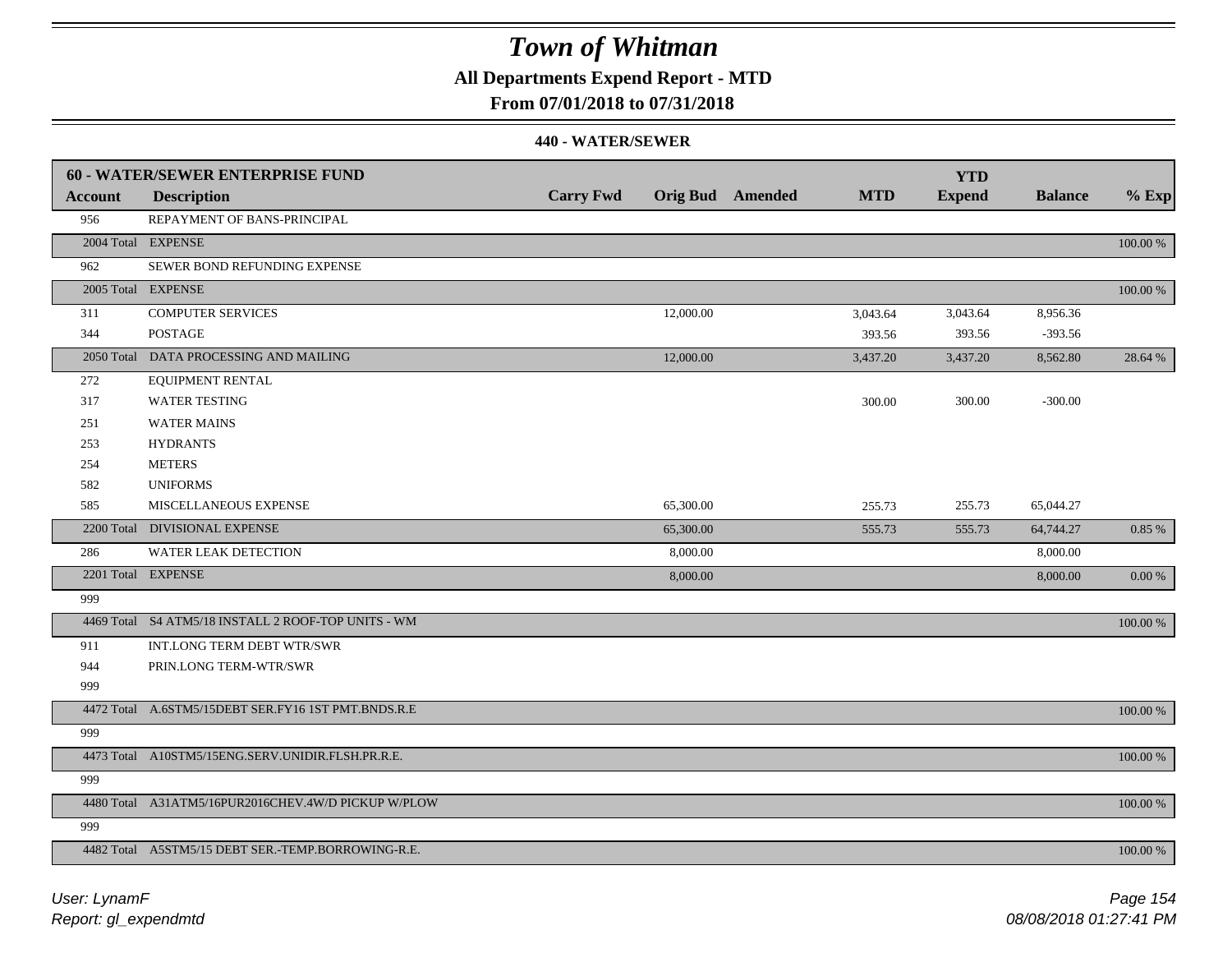**All Departments Expend Report - MTD**

### **From 07/01/2018 to 07/31/2018**

|                | 60 - WATER/SEWER ENTERPRISE FUND                     |                  |                         |            | <b>YTD</b>    |                |          |
|----------------|------------------------------------------------------|------------------|-------------------------|------------|---------------|----------------|----------|
| <b>Account</b> | <b>Description</b>                                   | <b>Carry Fwd</b> | <b>Orig Bud</b> Amended | <b>MTD</b> | <b>Expend</b> | <b>Balance</b> | $%$ Exp  |
| 999            |                                                      |                  |                         |            |               |                |          |
|                | 4483 Total A.33ATM5/09RELIN.3500FT.PIPE/REP.MANHOLE  |                  |                         |            |               |                | 100.00 % |
| 999            |                                                      |                  |                         |            |               |                |          |
|                | 4532 Total A.20ATM5/12FR.R.EARN.TO REP.SEW.SYS       |                  |                         |            |               |                | 100.00 % |
| 999            |                                                      |                  |                         |            |               |                |          |
|                | 4538 Total A.31 ATM 5/10 50% PUR.E350 FORD CARGO VAN |                  |                         |            |               |                | 100.00 % |
| 999            |                                                      |                  |                         |            |               |                |          |
|                | 4539 Total A13STM5/15FR.R.E.SEW.SERV.BROCK-PR.YRS    |                  |                         |            |               |                | 100.00 % |
| 999            |                                                      |                  |                         |            |               |                |          |
|                | 4548 Total A.25ATM5/11FR.R.E. TO REP. WSTEWTR PUMPS  |                  |                         |            |               |                | 100.00 % |
| 999            |                                                      |                  |                         |            |               |                |          |
|                | 4560 Total A.30 ATM 5/10 REPAIR WASTEWTR.PUMPS       |                  |                         |            |               |                | 100.00 % |
| 999            |                                                      |                  |                         |            |               |                |          |
|                | 4562 Total A.30ATM5/16 REPLACE TRUCK BODY            |                  |                         |            |               |                | 100.00 % |
| 999            |                                                      |                  |                         |            |               |                |          |
|                | 4577 Total DPW-SITE WORK & PERMIT/FACILITY IMPROV.   |                  |                         |            |               |                | 100.00 % |
| 999            |                                                      |                  |                         |            |               |                |          |
|                | 4579 Total A.5STM12/17 SWR.F.MAIN REP.& BY-PASS      |                  |                         |            |               |                | 100.00 % |
| 999            |                                                      |                  |                         |            |               |                |          |
|                | 4606 Total Res.Fnd. Trans.-Engin.Costs Rte.18 & 27   |                  |                         |            |               |                | 100.00 % |
| 999            |                                                      |                  |                         |            |               |                |          |
|                | 4608 Total A.21ATM5/12 FR.R.EARN.TO LEAK DETECT.     |                  |                         |            |               |                | 100.00 % |
| 999            |                                                      |                  |                         |            |               |                |          |
|                | 4609 Total A.21 ATM5/14 FR.R.E.PUR&INST.BACK-UP GEN  |                  |                         |            |               |                | 100.00 % |
| 999            |                                                      |                  |                         |            |               |                |          |
|                | 4610 Total A.22ATM5/14FR.R.E.REP.&REPL.EQ@PUMP STA.  |                  |                         |            |               |                | 100.00 % |
| 999            |                                                      |                  |                         |            |               |                |          |
|                | 4611 Total A2 STM 5/17 PRIOR YEAR BILL               |                  |                         |            |               |                | 100.00 % |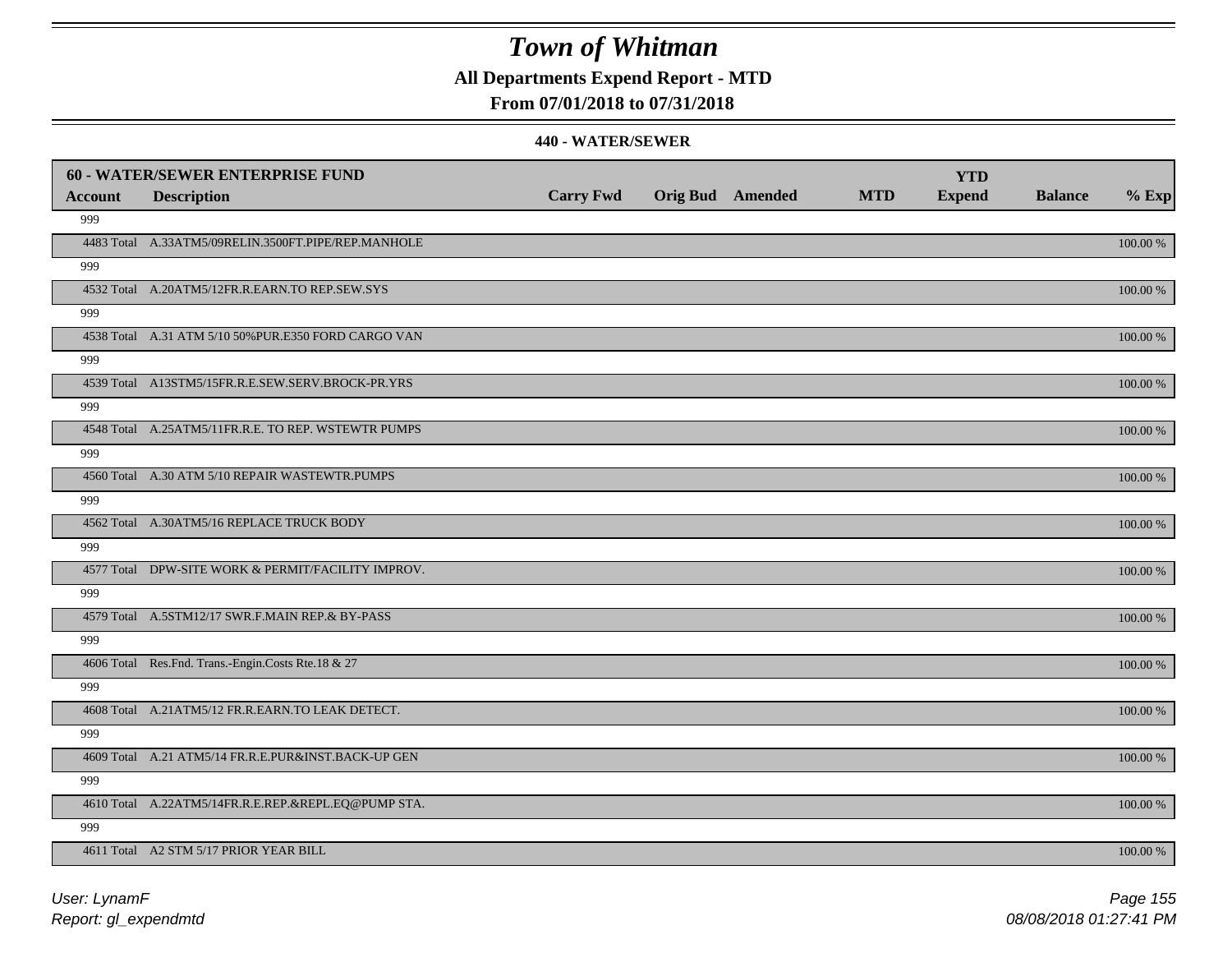**All Departments Expend Report - MTD**

### **From 07/01/2018 to 07/31/2018**

|         | 60 - WATER/SEWER ENTERPRISE FUND               |                  |              |         |            | <b>YTD</b>    |                |          |
|---------|------------------------------------------------|------------------|--------------|---------|------------|---------------|----------------|----------|
| Account | <b>Description</b>                             | <b>Carry Fwd</b> | Orig Bud     | Amended | <b>MTD</b> | <b>Expend</b> | <b>Balance</b> | $%$ Exp  |
| 999     |                                                |                  |              |         |            |               |                |          |
|         | 4612 Total A.3STM 12/17 PUR. WATER METERS      |                  |              |         |            |               |                | 100.00 % |
| 999     |                                                |                  |              |         |            |               |                |          |
|         | 4613 Total A.4STM12/17 SWR.EASEMNT SURVEYG ETC |                  |              |         |            |               |                | 100.00 % |
| 999     |                                                |                  |              |         |            |               |                |          |
|         | 4614 Total A.30ATM 5/10 WASTEWTR.UPGRADES FY06 |                  |              |         |            |               |                | 100.00 % |
|         | 440 Total WATER/SEWER                          |                  | 4,522,500.00 |         | 406,649.65 | 406,649.65    | 4,115,850.35   |          |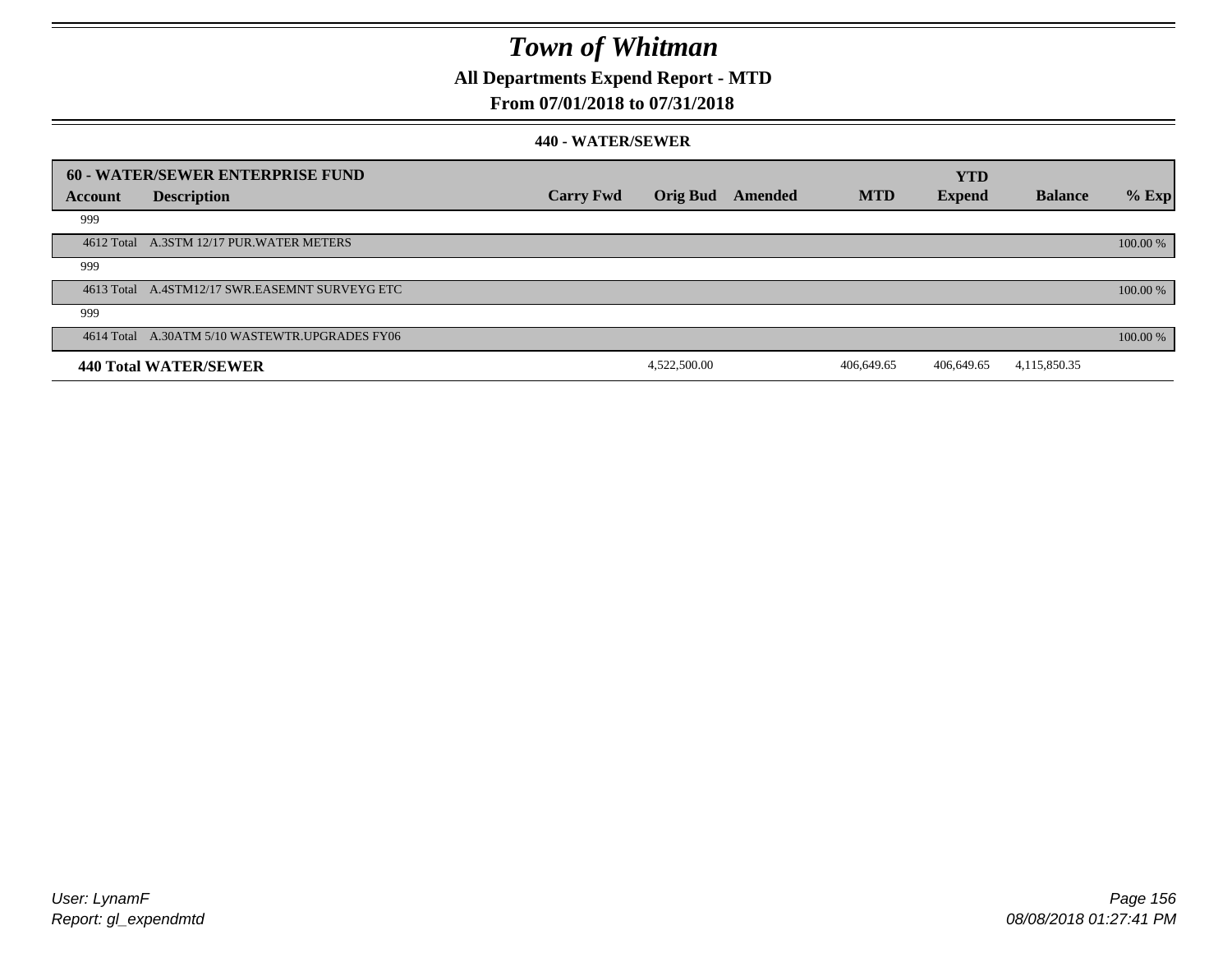**All Departments Expend Report - MTD**

### **From 07/01/2018 to 07/31/2018**

#### **441 - SEWER ENCUMBRANCE**

|                | <b>60 - WATER/SEWER ENTERPRISE FUND</b> |                  |                         |            | <b>YTD</b>    |                |          |
|----------------|-----------------------------------------|------------------|-------------------------|------------|---------------|----------------|----------|
| <b>Account</b> | <b>Description</b>                      | <b>Carry Fwd</b> | <b>Orig Bud</b> Amended | <b>MTD</b> | <b>Expend</b> | <b>Balance</b> | $%$ Exp  |
| 380            | <b>DISPOSAL COSTS</b>                   |                  |                         |            |               |                |          |
|                | 2000 Total EXPENSE                      |                  |                         |            |               |                | 100.00 % |
| 938            | FY 2018 ENCUMBRANCES                    | 850,000.00       |                         |            |               | 850,000.00     |          |
| 939            | FY2015 ENCUMBRANCES                     |                  |                         |            |               |                |          |
| 940            | FY2016 ENCUMBRANCES                     |                  |                         |            |               |                |          |
| 943            | <b>FY2012 ENCUMBRANCES</b>              |                  |                         |            |               |                |          |
| 945            | FY2013 ENCUMBRANCES                     |                  |                         |            |               |                |          |
| 946            | FY2010 ENCUMBRANCES                     |                  |                         |            |               |                |          |
| 948            | <b>FY07 ENCUMBRANCES</b>                |                  |                         |            |               |                |          |
| 949            | FY2014 ENCUMBRANCES                     |                  |                         |            |               |                |          |
| 953            | FY2009 ENCUMBRANCES                     |                  |                         |            |               |                |          |
| 958            | FY2005 ENCUMBRANCES                     |                  |                         |            |               |                |          |
| 959            | <b>FY2006 ENCUMBRANCES</b>              |                  |                         |            |               |                |          |
| 965            | SEWER FY13 DISPOSAL COSTS ENCUMBERED    |                  |                         |            |               |                |          |
| 966            | SEWER FY14 DISPOSAL COSTS ENCUMBERED    |                  |                         |            |               |                |          |
| 967            | SEWER FY15 DISPOSAL COSTS ENCUMBERED    |                  |                         |            |               |                |          |
| 941            | FY 2017 ENCUMBRANCES                    |                  |                         |            |               |                |          |
|                | 2001 Total EXPENSE                      | 850,000.00       |                         |            |               | 850,000.00     | 0.00 %   |
| 765            | INDIR.COSTS DUE TO GEN.FD.FY95          |                  |                         |            |               |                |          |
| 766            | INDIR.COSTS DUE TO GEN.FD.FY96          |                  |                         |            |               |                |          |
| 767            | INDIR.COSTS DUE TO GEN.FD FY97          |                  |                         |            |               |                |          |
| 768            | INDIR.COSTS DUE TO GEN.FD.FY98          |                  |                         |            |               |                |          |
| 769            | INDIR.COSTS DUE TO GEN.FD.FY99          |                  |                         |            |               |                |          |
| 2002 Total     | <b>EXPENSE</b>                          |                  |                         |            |               |                | 100.00 % |
| 863            | IND.COSTS FY00 DUE TO GF-PR.YR          |                  |                         |            |               |                |          |
| 869            | INDIR.COSTS DUE TO G.FND-PR.YR          |                  |                         |            |               |                |          |
|                | 2003 Total EXPENSE                      |                  |                         |            |               |                | 100.00 % |
|                | <b>441 Total SEWER ENCUMBRANCE</b>      | 850,000.00       |                         |            |               | 850,000.00     |          |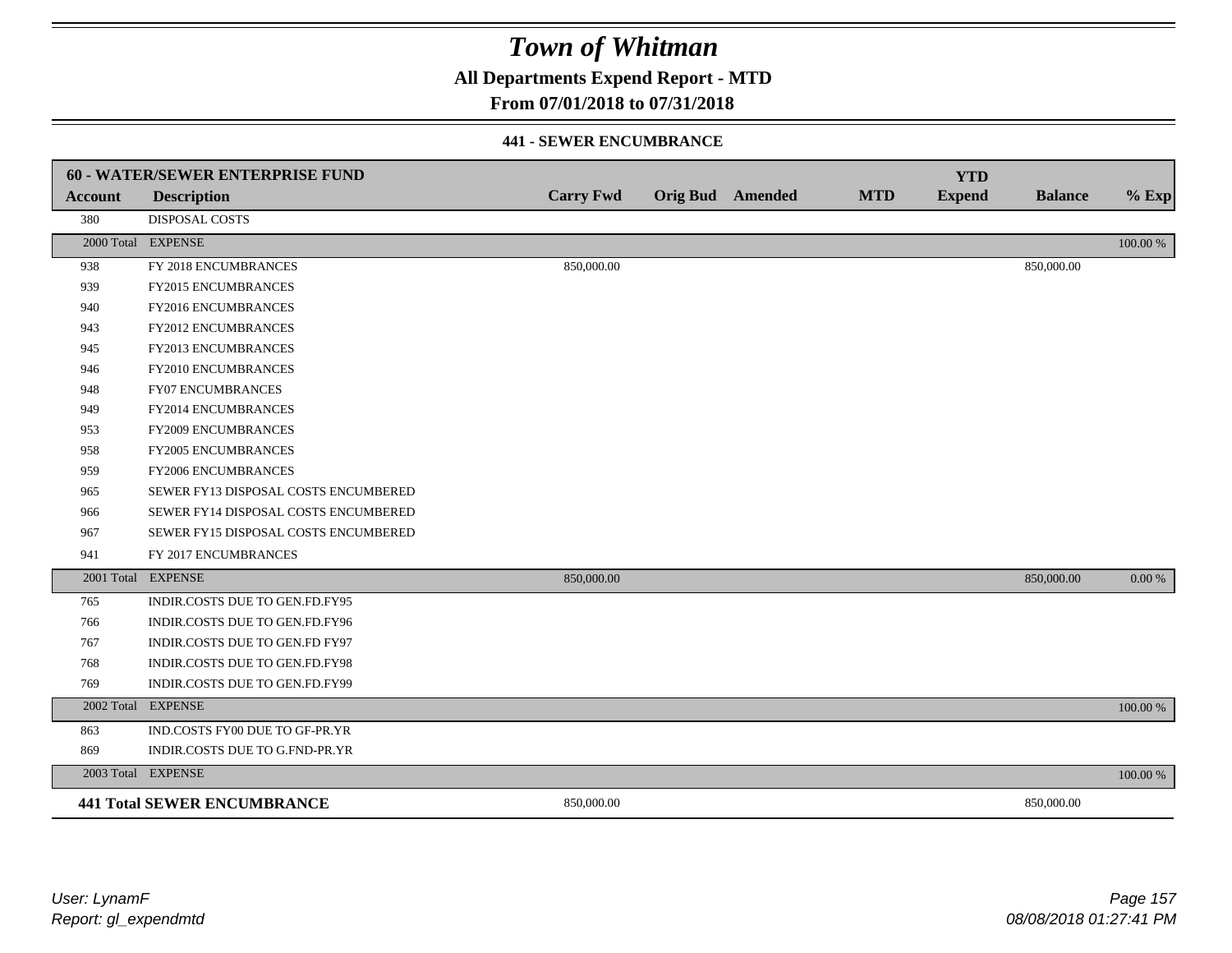**All Departments Expend Report - MTD**

### **From 07/01/2018 to 07/31/2018**

#### **451 - WATER ENCUMBRANCE**

|         | <b>60 - WATER/SEWER ENTERPRISE FUND</b> |                  |                 |         |            | <b>YTD</b>    |                |          |
|---------|-----------------------------------------|------------------|-----------------|---------|------------|---------------|----------------|----------|
| Account | <b>Description</b>                      | <b>Carry Fwd</b> | <b>Orig Bud</b> | Amended | <b>MTD</b> | <b>Expend</b> | <b>Balance</b> | $%$ Exp  |
| 941     | FY 2017 ENCUMBRANCES                    |                  |                 |         |            |               |                |          |
|         | 2000 Total EXPENSE                      |                  |                 |         |            |               |                | 100.00 % |
| 938     | FY 2018 ENCUMBRANCES                    | 22,174.78        |                 |         | 124.08     | 124.08        | 22,050.70      |          |
| 939     | <b>FY2015 ENCUMBRANCES</b>              |                  |                 |         |            |               |                |          |
| 940     | <b>FY2016 ENCUMBRANCES</b>              |                  |                 |         |            |               |                |          |
| 949     | <b>FY2014 ENCUMBRANCES</b>              |                  |                 |         |            |               |                |          |
|         | 2001 Total EXPENSE                      | 22,174.78        |                 |         | 124.08     | 124.08        | 22,050.70      | 0.55%    |
|         | <b>451 Total WATER ENCUMBRANCE</b>      | 22,174.78        |                 |         | 124.08     | 124.08        | 22,050.70      |          |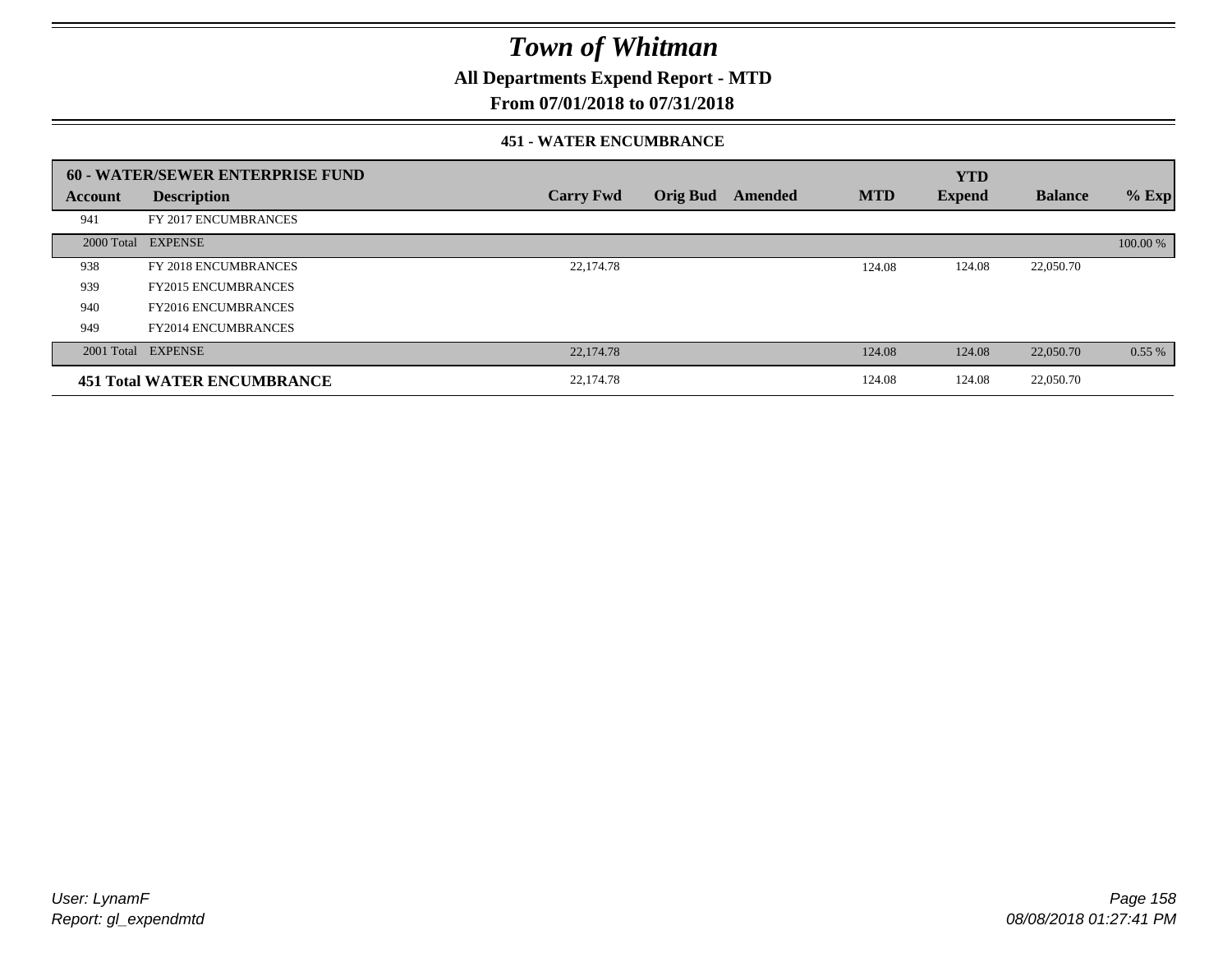**All Departments Expend Report - MTD**

### **From 07/01/2018 to 07/31/2018**

|                 | <b>60 - WATER/SEWER ENTERPRISE FUND</b> |                  |                         |            | YTD           |                |            |
|-----------------|-----------------------------------------|------------------|-------------------------|------------|---------------|----------------|------------|
| Account         | <b>Description</b>                      | <b>Carry Fwd</b> | <b>Orig Bud</b> Amended | <b>MTD</b> | <b>Expend</b> | <b>Balance</b> | $%$ Exp    |
| 005             | <b>TRASH FEE REFUNDS</b>                |                  |                         |            |               |                |            |
| 1997 Total 1997 |                                         |                  |                         |            |               |                | $100.00\%$ |
|                 | <b>850 Total TAX REFUNDS</b>            |                  |                         |            |               |                |            |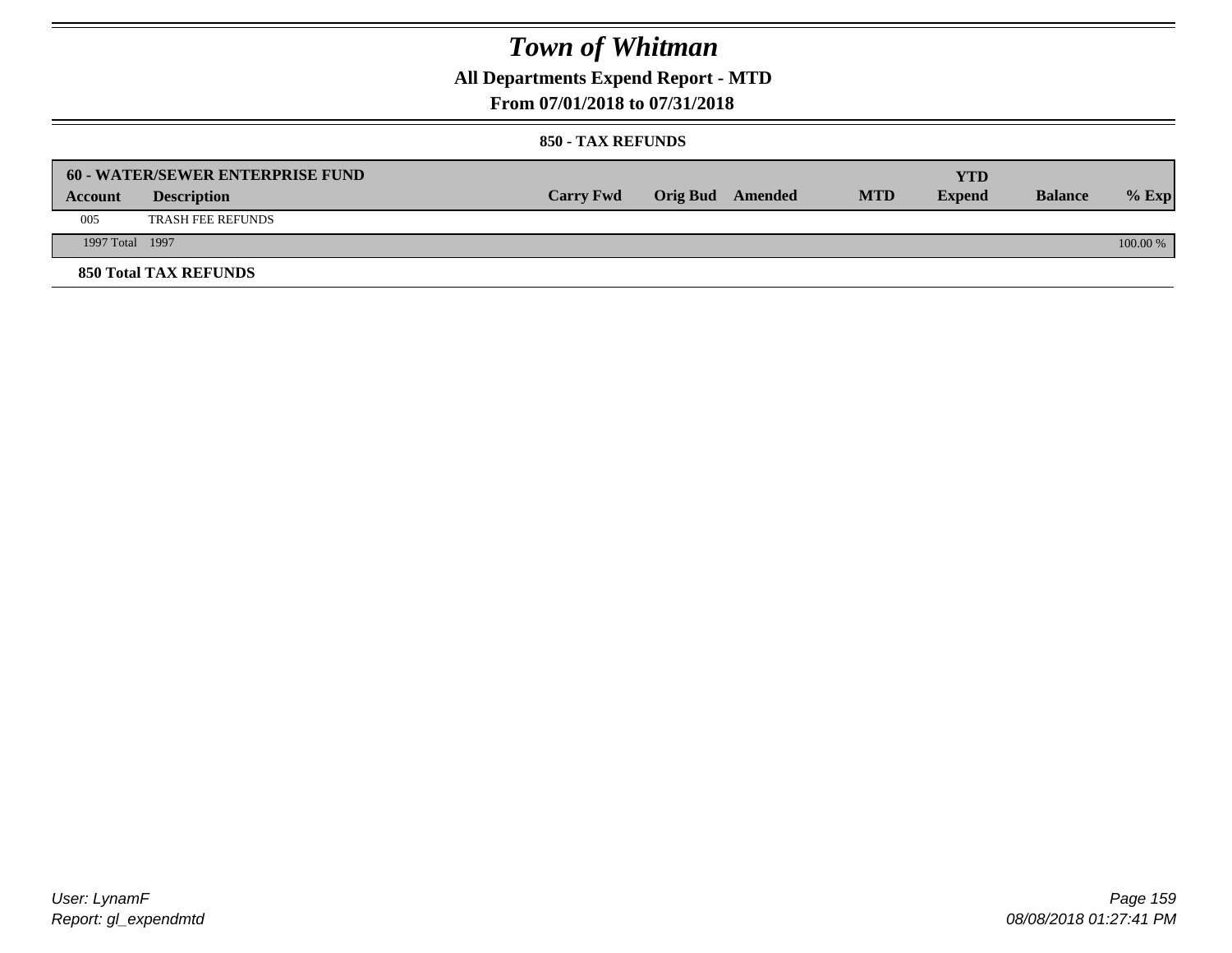**All Departments Expend Report - MTD**

### **From 07/01/2018 to 07/31/2018**

#### **851 - FIRE REVOLVING**

|         | <b>60 - WATER/SEWER ENTERPRISE FUND</b> |                  |                  |            | YTD           |                |            |
|---------|-----------------------------------------|------------------|------------------|------------|---------------|----------------|------------|
| Account | <b>Description</b>                      | <b>Carry Fwd</b> | Orig Bud Amended | <b>MTD</b> | <b>Expend</b> | <b>Balance</b> | $%$ Exp    |
| 008     | SEWER DETAILS                           |                  |                  |            |               |                |            |
|         | 1000 Total SALARIES                     |                  |                  |            |               |                | $100.00\%$ |
|         | <b>851 Total FIRE REVOLVING</b>         |                  |                  |            |               |                |            |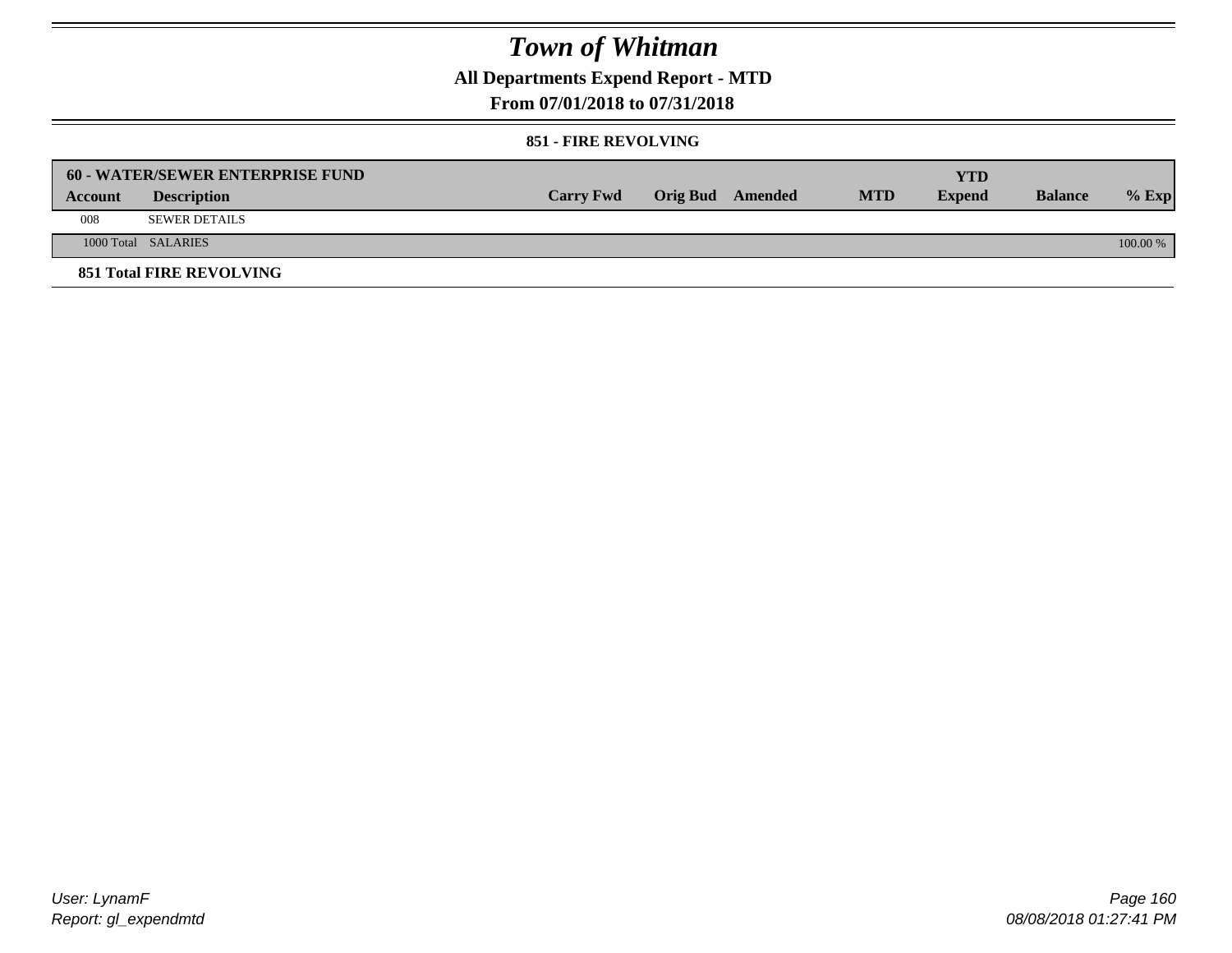**All Departments Expend Report - MTD**

### **From 07/01/2018 to 07/31/2018**

#### **852 - POLICE REVOLVING**

|         | 60 - WATER/SEWER ENTERPRISE FUND  |                  |                  |            | YTD           |                |            |
|---------|-----------------------------------|------------------|------------------|------------|---------------|----------------|------------|
| Account | <b>Description</b>                | <b>Carry Fwd</b> | Orig Bud Amended | <b>MTD</b> | <b>Expend</b> | <b>Balance</b> | $%$ Exp    |
| 008     | <b>SEWER DETAILS</b>              |                  |                  |            |               |                |            |
|         | 1000 Total SALARIES               |                  |                  |            |               |                | $100.00\%$ |
|         | <b>852 Total POLICE REVOLVING</b> |                  |                  |            |               |                |            |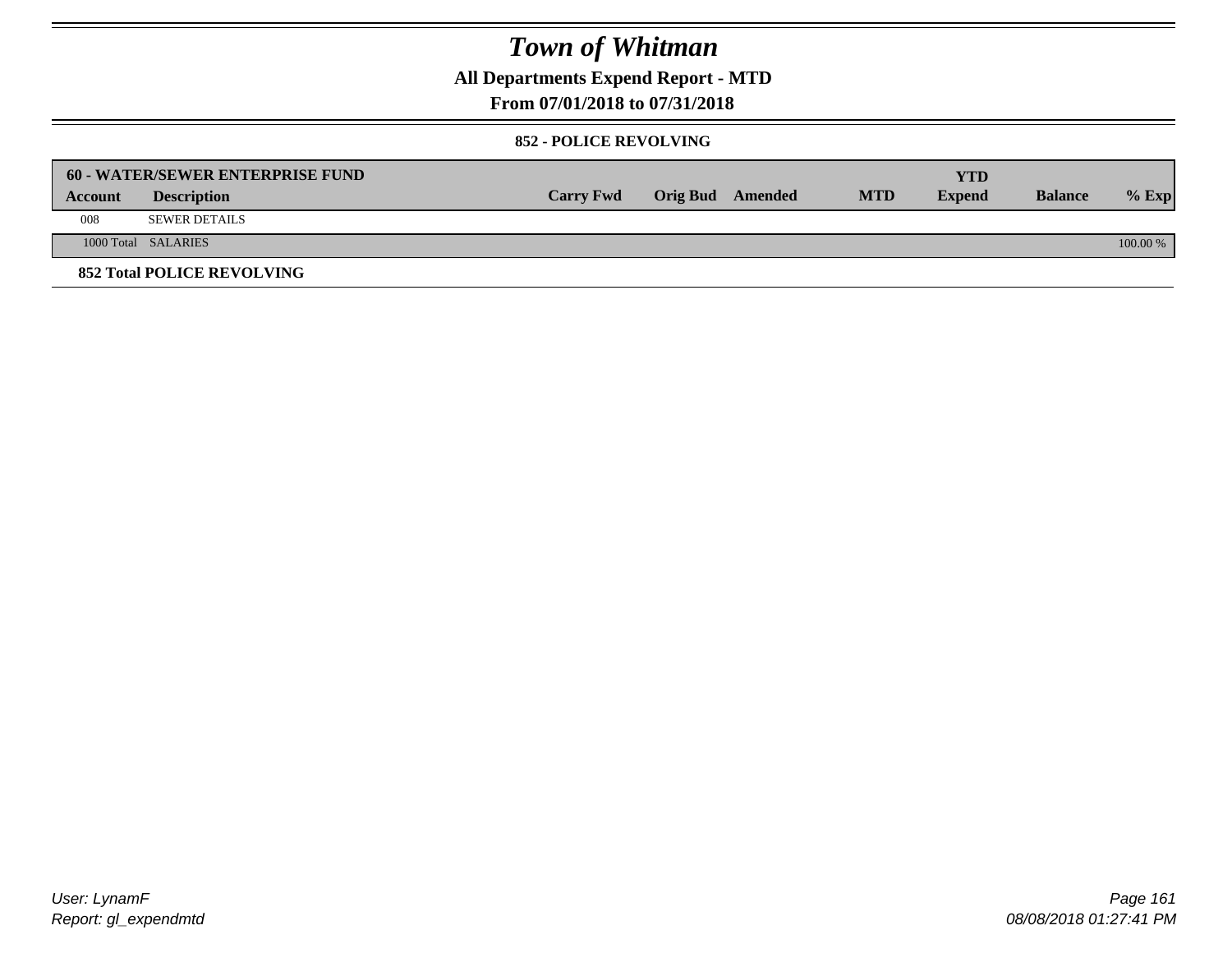## **All Departments Expend Report - MTD**

### **From 07/01/2018 to 07/31/2018**

#### **870 - AGENCY**

|         | 60 - WATER/SEWER ENTERPRISE FUND        |                  |                 |         |            | <b>YTD</b>    |                |          |
|---------|-----------------------------------------|------------------|-----------------|---------|------------|---------------|----------------|----------|
| Account | <b>Description</b>                      | <b>Carry Fwd</b> | <b>Orig Bud</b> | Amended | <b>MTD</b> | <b>Expend</b> | <b>Balance</b> | $%$ Exp  |
| 027     | <b>GUAR DEPOSIT INTEREST-REFUND</b>     |                  |                 |         |            |               |                |          |
| 029     | <b>GUARANTEED DEPOSITS REFUNDED</b>     |                  |                 |         |            |               |                |          |
| 055     | <b>GUARANTEED DEP.J.TASSINARI</b>       |                  |                 |         |            |               |                |          |
| 056     | <b>GUARANTEE DEP.REFND.-J. KELLEHER</b> |                  |                 |         |            |               |                |          |
| 059     | <b>GUARANTEE DEPOSITS FORFIETED</b>     |                  |                 |         |            |               |                |          |
| 236     | GUAR.DEPOSITS REFUNDED-CONSTR.TECH.     |                  |                 |         |            |               |                |          |
| 237     | <b>GUARENTEE DEPOSITS REFUNDED</b>      |                  |                 |         |            |               |                |          |
| 410     | GUAR.DEP.REFNDED-R. Robertson           |                  |                 |         |            |               |                |          |
|         | 2000 Total EXPENSE                      |                  |                 |         |            |               |                | 100.00 % |
| 899     | <b>EXCHANGE ACCOUNT</b>                 |                  |                 |         |            |               |                |          |
|         | 2002 Total EXPENSE                      |                  |                 |         |            |               |                | 100.00 % |
|         | <b>870 Total AGENCY</b>                 |                  |                 |         |            |               |                |          |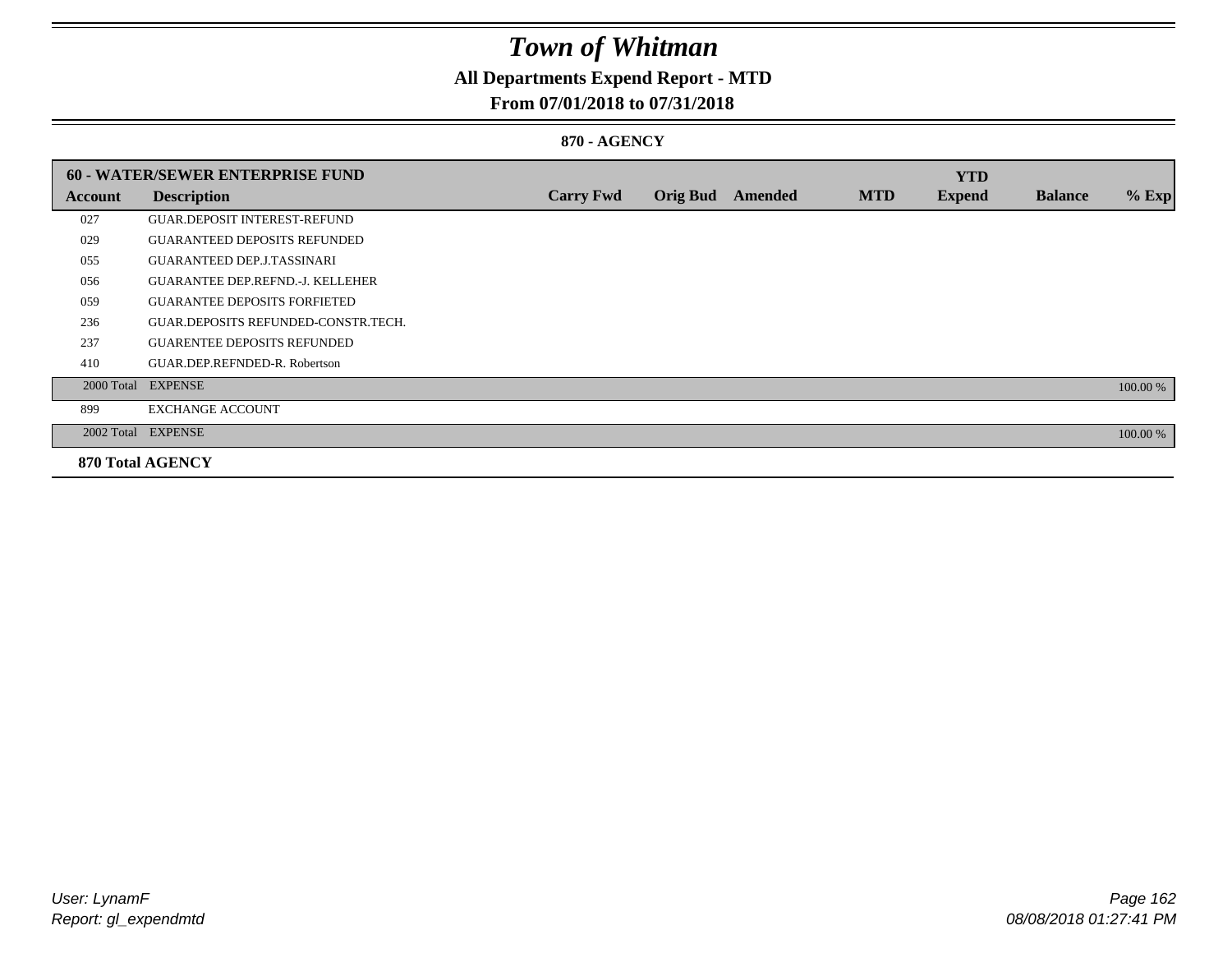**All Departments Expend Report - MTD**

### **From 07/01/2018 to 07/31/2018**

#### **873 - USER CHARGES REFUNDS**

|                 | 60 - WATER/SEWER ENTERPRISE FUND |                  |                         |            | <b>YTD</b>    |                |             |
|-----------------|----------------------------------|------------------|-------------------------|------------|---------------|----------------|-------------|
| <b>Account</b>  | <b>Description</b>               | <b>Carry Fwd</b> | <b>Orig Bud</b> Amended | <b>MTD</b> | <b>Expend</b> | <b>Balance</b> | $%$ Exp     |
| 053             | SEWER RATES REFUNDS              |                  |                         |            |               |                |             |
| 1999 Total 1999 |                                  |                  |                         |            |               |                | 100.00 %    |
| 053             | SEWER RATES REFUNDS              |                  |                         |            |               |                |             |
|                 | 2001 Total EXPENSE               |                  |                         |            |               |                | 100.00 %    |
| 053             | SEWER RATES REFUNDS              |                  |                         |            |               |                |             |
|                 | 2002 Total EXPENSE               |                  |                         |            |               |                | 100.00 %    |
| 053             | <b>SEWER RATES REFUNDS</b>       |                  |                         |            |               |                |             |
|                 | 2003 Total EXPENSE               |                  |                         |            |               |                | 100.00 %    |
| 053             | SEWER RATES REFUNDS              |                  |                         |            |               |                |             |
| 178             | SEWER LIEN REFUNDS               |                  |                         |            |               |                |             |
|                 | 2004 Total EXPENSE               |                  |                         |            |               |                | 100.00 %    |
| 053             | <b>SEWER RATES REFUNDS</b>       |                  |                         |            |               |                |             |
| 178             | SEWER LIEN REFUNDS               |                  |                         |            |               |                |             |
|                 | 2005 Total EXPENSE               |                  |                         |            |               |                | 100.00 %    |
| 053             | SEWER RATES REFUNDS              |                  |                         |            |               |                |             |
|                 | 2006 Total EXPENSE               |                  |                         |            |               |                | 100.00 %    |
| 053             | <b>SEWER RATES REFUNDS</b>       |                  |                         |            |               |                |             |
| 178             | SEWER LIEN REFUNDS               |                  |                         |            |               |                |             |
|                 | 2007 Total EXPENSE               |                  |                         |            |               |                | 100.00 %    |
| 053             | SEWER RATES REFUNDS              |                  |                         |            |               |                |             |
| 178             | SEWER LIEN REFUNDS               |                  |                         |            |               |                |             |
|                 | 2008 Total EXPENSE               |                  |                         |            |               |                | 100.00 %    |
| 053             | SEWER RATES REFUNDS              |                  |                         |            |               |                |             |
| 178             | SEWER LIEN REFUNDS               |                  |                         |            |               |                |             |
|                 | 2009 Total EXPENSE               |                  |                         |            |               |                | 100.00 %    |
| 053             | SEWER RATES REFUNDS              |                  |                         |            |               |                |             |
| 178             | SEWER LIEN REFUNDS               |                  |                         |            |               |                |             |
|                 | 2010 Total EXPENSE               |                  |                         |            |               |                | $100.00~\%$ |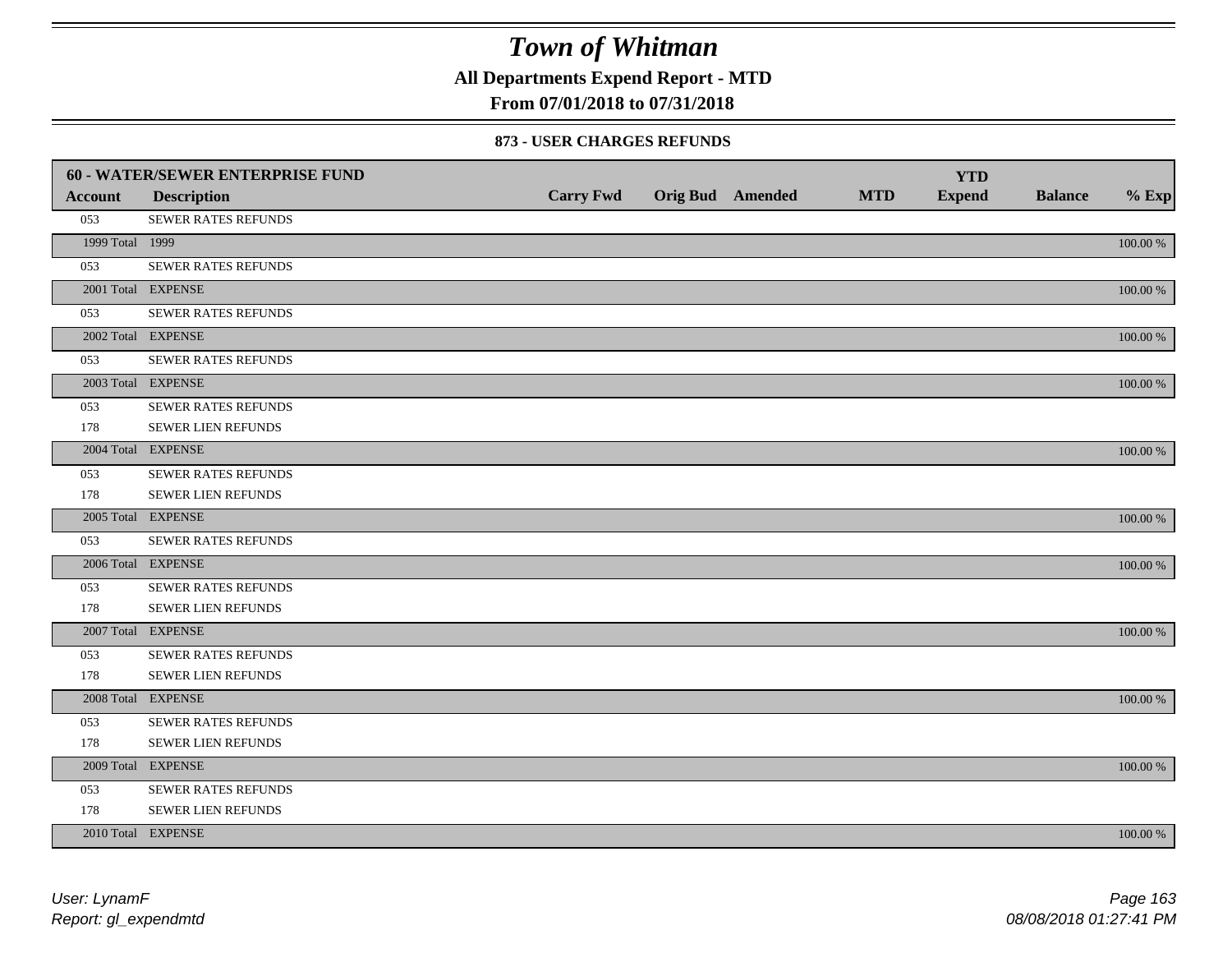**All Departments Expend Report - MTD**

### **From 07/01/2018 to 07/31/2018**

#### **873 - USER CHARGES REFUNDS**

|         | <b>60 - WATER/SEWER ENTERPRISE FUND</b> |                  |                         |            | <b>YTD</b>    |                |          |
|---------|-----------------------------------------|------------------|-------------------------|------------|---------------|----------------|----------|
| Account | <b>Description</b>                      | <b>Carry Fwd</b> | <b>Orig Bud</b> Amended | <b>MTD</b> | <b>Expend</b> | <b>Balance</b> | $%$ Exp  |
| 053     | SEWER RATES REFUNDS                     |                  |                         |            |               |                |          |
|         | 2011 Total EXPENSE                      |                  |                         |            |               |                | 100.00 % |
| 053     | SEWER RATES REFUNDS                     |                  |                         |            |               |                |          |
| 178     | SEWER LIEN REFUNDS                      |                  |                         |            |               |                |          |
|         | 2012 Total EXPENSE                      |                  |                         |            |               |                | 100.00 % |
| 053     | SEWER RATES REFUNDS                     |                  |                         |            |               |                |          |
| 173     | <b>WATER LIEN REFUNDS</b>               |                  |                         |            |               |                |          |
| 178     | SEWER LIEN REFUNDS                      |                  |                         |            |               |                |          |
|         | 2013 Total EXPENSE                      |                  |                         |            |               |                | 100.00 % |
| 046     | WATER RATES REFUNDS                     |                  |                         |            |               |                |          |
| 053     | <b>SEWER RATES REFUNDS</b>              |                  |                         |            |               |                |          |
| 173     | WATER LIEN REFUNDS                      |                  |                         |            |               |                |          |
| 178     | <b>SEWER LIEN REFUNDS</b>               |                  |                         |            |               |                |          |
|         | 2014 Total EXPENSE                      |                  |                         |            |               |                | 100.00 % |
| 046     | <b>WATER RATES REFUNDS</b>              |                  |                         |            |               |                |          |
| 053     | SEWER RATES REFUNDS                     |                  |                         |            |               |                |          |
| 173     | WATER LIEN REFUNDS                      |                  |                         |            |               |                |          |
| 178     | SEWER LIEN REFUNDS                      |                  |                         |            |               |                |          |
|         | 2015 Total EXPENSE                      |                  |                         |            |               |                | 100.00 % |
| 046     | WATER RATES REFUNDS                     |                  |                         |            |               |                |          |
| 053     | SEWER RATES REFUNDS                     |                  |                         |            |               |                |          |
| 173     | <b>WATER LIEN REFUNDS</b>               |                  |                         |            |               |                |          |
| 178     | SEWER LIEN REFUNDS                      |                  |                         |            |               |                |          |
|         | 2016 Total EXPENSE                      |                  |                         |            |               |                | 100.00 % |
| 046     | <b>WATER RATES REFUNDS</b>              |                  |                         |            |               |                |          |
| 053     | <b>SEWER RATES REFUNDS</b>              |                  |                         |            |               |                |          |
| 173     | WATER LIEN REFUNDS                      |                  |                         |            |               |                |          |
| 178     | SEWER LIEN REFUNDS                      |                  |                         |            |               |                |          |
|         | 2017 Total EXPENSE                      |                  |                         |            |               |                | 100.00 % |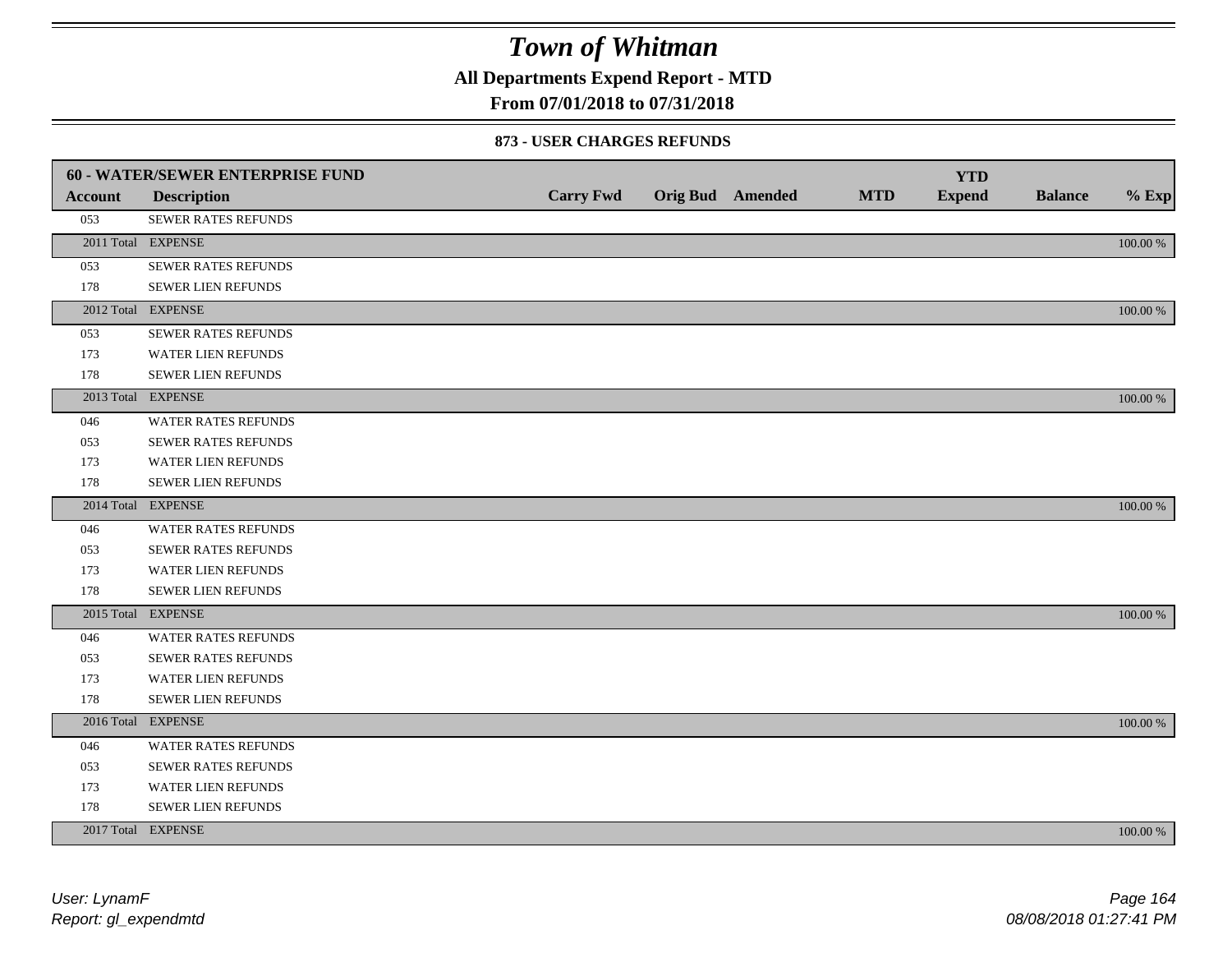### **All Departments Expend Report - MTD**

### **From 07/01/2018 to 07/31/2018**

#### **873 - USER CHARGES REFUNDS**

|         | 60 - WATER/SEWER ENTERPRISE FUND      |                  |                 |         |            | <b>YTD</b>    |                |          |
|---------|---------------------------------------|------------------|-----------------|---------|------------|---------------|----------------|----------|
| Account | <b>Description</b>                    | <b>Carry Fwd</b> | <b>Orig Bud</b> | Amended | <b>MTD</b> | <b>Expend</b> | <b>Balance</b> | $%$ Exp  |
| 046     | <b>WATER RATES REFUNDS</b>            |                  |                 |         |            |               |                |          |
| 053     | <b>SEWER RATES REFUNDS</b>            |                  |                 |         |            |               |                |          |
| 173     | <b>WATER LIEN REFUNDS</b>             |                  |                 |         |            |               |                |          |
| 178     | <b>SEWER LIEN REFUNDS</b>             |                  |                 |         |            |               |                |          |
|         | 2018 Total EXPENSE                    |                  |                 |         |            |               |                | 100.00 % |
| 046     | <b>WATER RATES REFUNDS</b>            |                  |                 |         |            |               |                |          |
| 053     | <b>SEWER RATES REFUNDS</b>            |                  |                 |         |            |               |                |          |
| 173     | <b>WATER LIEN REFUNDS</b>             |                  |                 |         |            |               |                |          |
| 178     | <b>SEWER LIEN REFUNDS</b>             |                  |                 |         |            |               |                |          |
|         | 2019 Total EXPENSE                    |                  |                 |         |            |               |                | 100.00 % |
|         | <b>873 Total USER CHARGES REFUNDS</b> |                  |                 |         |            |               |                |          |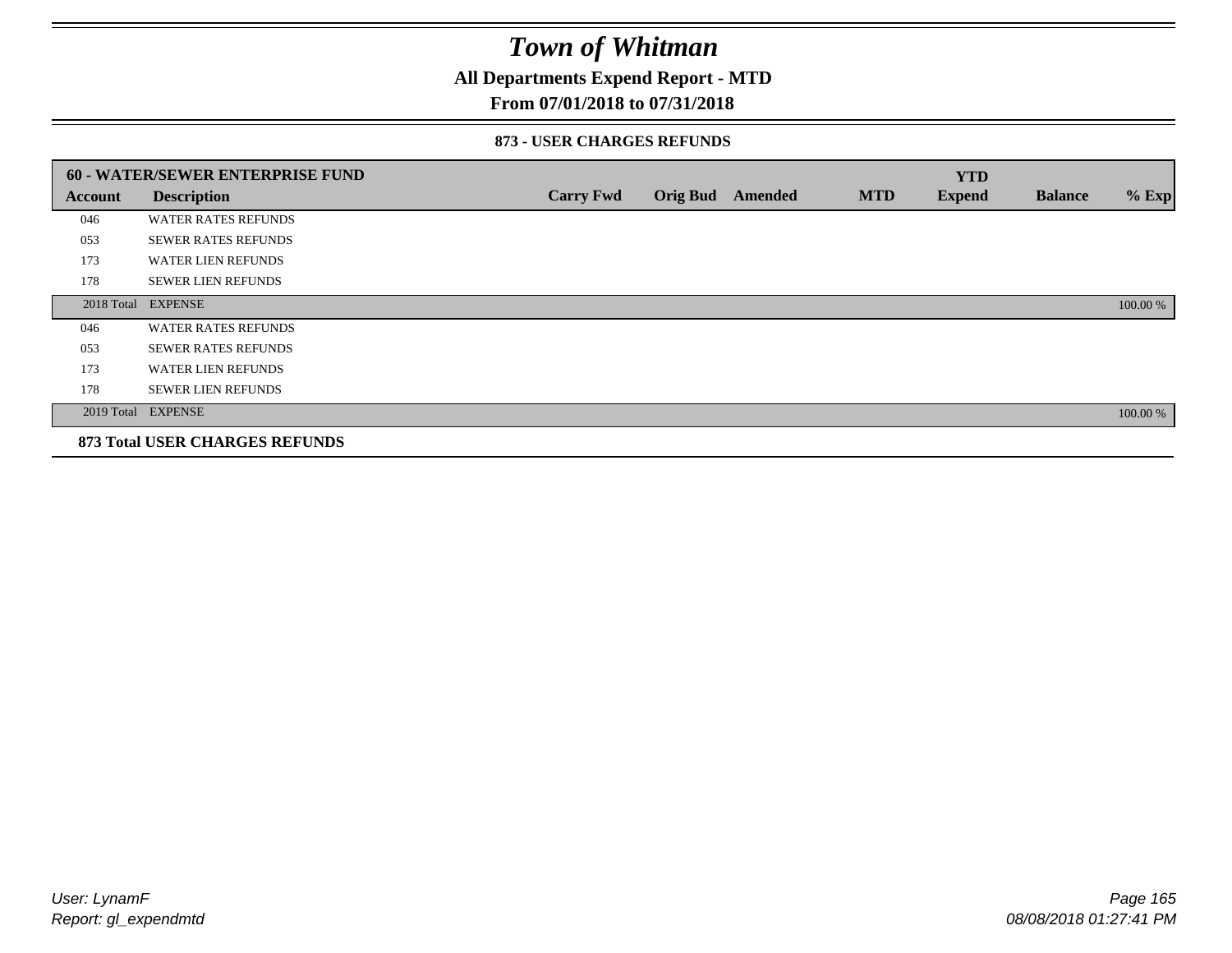### **All Departments Expend Report - MTD**

### **From 07/01/2018 to 07/31/2018**

#### **875 - MISCELLANEOUS**

|         | <b>60 - WATER/SEWER ENTERPRISE FUND</b> |                  |  |                  |            | <b>YTD</b>    |                |            |
|---------|-----------------------------------------|------------------|--|------------------|------------|---------------|----------------|------------|
| Account | <b>Description</b>                      | <b>Carry Fwd</b> |  | Orig Bud Amended | <b>MTD</b> | <b>Expend</b> | <b>Balance</b> | $%$ Exp    |
| 044     | REFUNDS-PRIOR YEARS                     |                  |  |                  |            |               |                |            |
| 080     | WTR/SWR REFUNDS-PEN.&INT.               |                  |  |                  |            |               |                |            |
|         | 2000 Total EXPENSE                      |                  |  |                  |            |               |                | $100.00\%$ |
|         | <b>875 Total MISCELLANEOUS</b>          |                  |  |                  |            |               |                |            |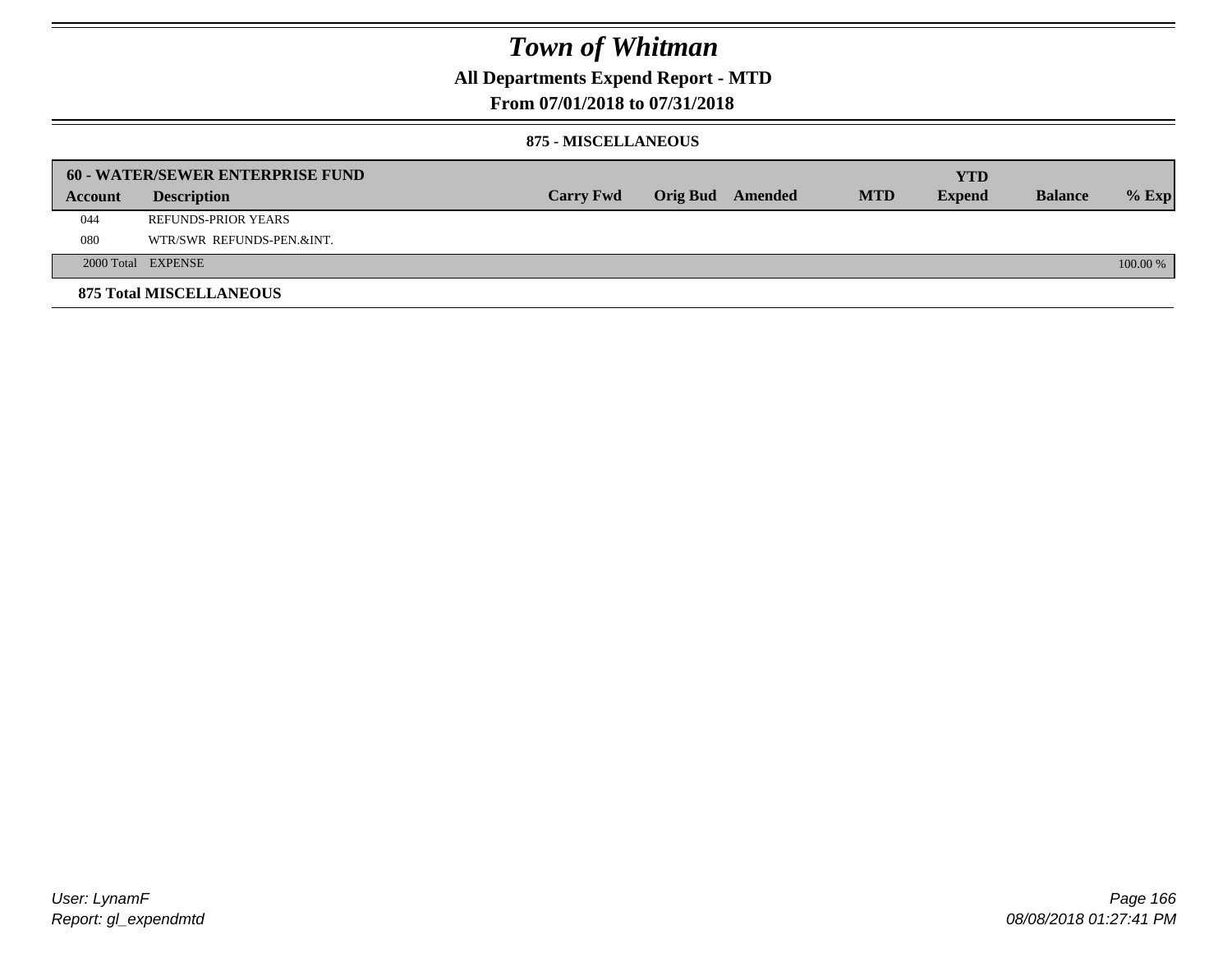**All Departments Expend Report - MTD**

### **From 07/01/2018 to 07/31/2018**

#### **878 - OTHER FINANCING USES**

|         | 60 - WATER/SEWER ENTERPRISE FUND            |                  |                 |         |            | <b>YTD</b>    |                |          |
|---------|---------------------------------------------|------------------|-----------------|---------|------------|---------------|----------------|----------|
| Account | <b>Description</b>                          | <b>Carry Fwd</b> | <b>Orig Bud</b> | Amended | <b>MTD</b> | <b>Expend</b> | <b>Balance</b> | $%$ Exp  |
| 400     | <b>GENERAL FUND</b>                         |                  |                 |         |            |               |                |          |
| 401     | WTR/SWR CAPITAL PROJ. FUND                  |                  |                 |         |            |               |                |          |
|         | 2100 Total INTERFUND TRANSFERS              |                  |                 |         |            |               |                | 100.00 % |
| 501     | PREMIUM ON SALE OF BONDS                    |                  |                 |         |            |               |                |          |
|         | 2101 Total INTERFUND TRANSFERS              |                  |                 |         |            |               |                | 100.00 % |
|         | <b>878 Total OTHER FINANCING USES</b>       |                  |                 |         |            |               |                |          |
|         | <b>60 Total WATER/SEWER ENTERPRISE FUND</b> | 872.174.78       | 4,522,500.00    |         | 406,773.73 | 406,773.73    | 4,987,901.05   |          |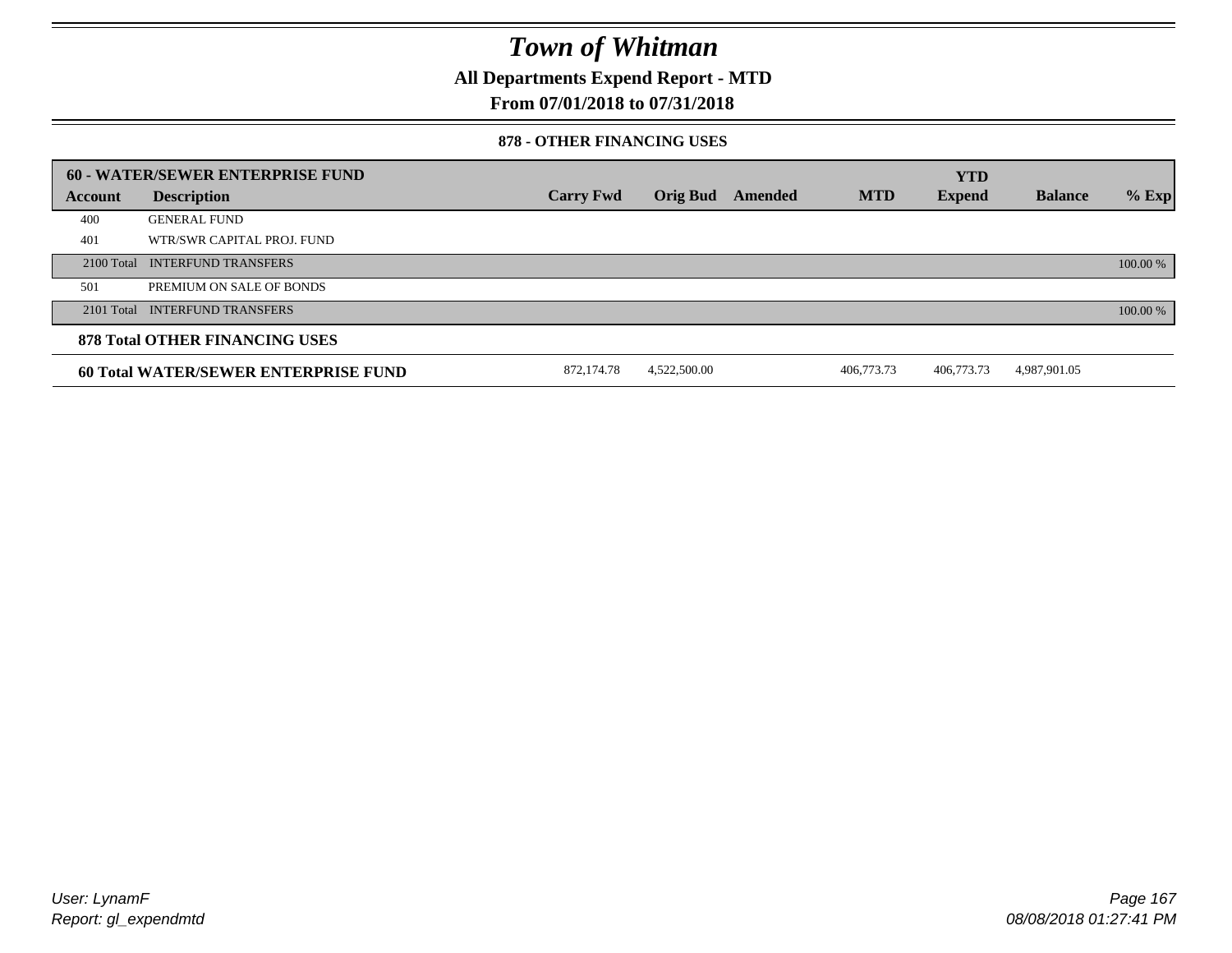**All Departments Expend Report - MTD**

### **From 07/01/2018 to 07/31/2018**

#### **878 - OTHER FINANCING USES**

|         | 62 - WATER/SEWER ENT.CAP.PROJ.FUND    |                  |                  |            | <b>YTD</b>    |                |            |
|---------|---------------------------------------|------------------|------------------|------------|---------------|----------------|------------|
| Account | <b>Description</b>                    | <b>Carry Fwd</b> | Orig Bud Amended | <b>MTD</b> | <b>Expend</b> | <b>Balance</b> | $%$ Exp    |
| 950     | <b>REPAYMENT OF BANS</b>              |                  |                  |            |               |                |            |
|         | 2000 Total EXPENSE                    |                  |                  |            |               |                | $100.00\%$ |
|         | <b>878 Total OTHER FINANCING USES</b> |                  |                  |            |               |                |            |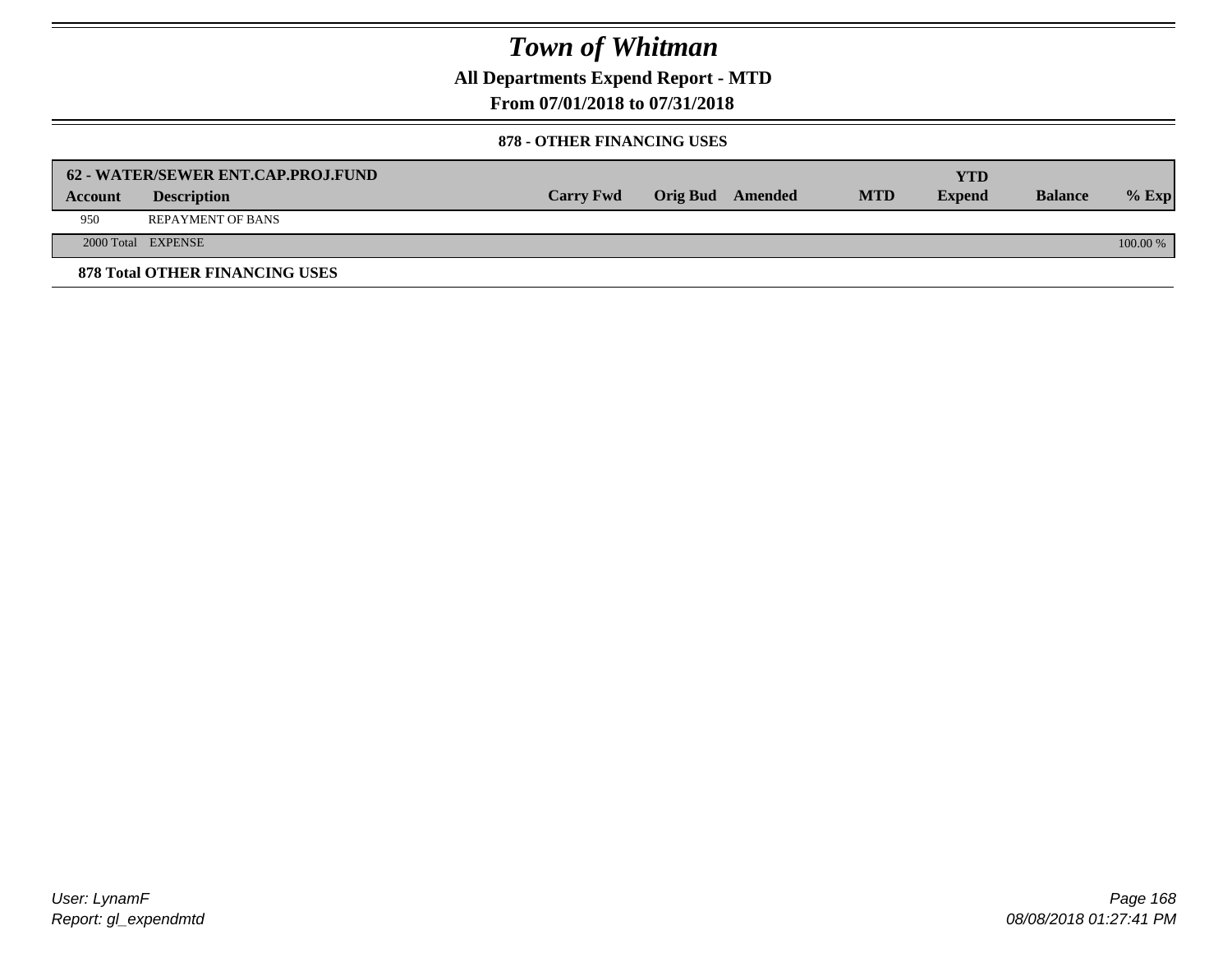**All Departments Expend Report - MTD**

### **From 07/01/2018 to 07/31/2018**

#### **930 - CAPITAL PROJECTS**

|         | 62 - WATER/SEWER ENT.CAP.PROJ.FUND          |                  |                 |         |            | <b>YTD</b>    |                |          |
|---------|---------------------------------------------|------------------|-----------------|---------|------------|---------------|----------------|----------|
| Account | <b>Description</b>                          | <b>Carry Fwd</b> | <b>Orig Bud</b> | Amended | <b>MTD</b> | <b>Expend</b> | <b>Balance</b> | $%$ Exp  |
| 925     | <b>INTEREST TEMPORARY LOANS</b>             |                  |                 |         |            |               |                |          |
|         | 2000 Total EXPENSE                          |                  |                 |         |            |               |                | 100.00 % |
| 999     |                                             |                  |                 |         |            |               |                |          |
|         | 4515 Total A.30 ATM5/13 WATER MAIN PROJECT  |                  |                 |         |            |               |                | 100.00 % |
| 999     |                                             |                  |                 |         |            |               |                |          |
|         | 4588 Total A2STM12/17DPW2018WTR.MAIN PROJ.  |                  |                 |         |            |               |                | 100.00 % |
| 999     |                                             |                  |                 |         |            |               |                |          |
|         | 4589 Total A2STM12/17DPW2018WTR.METERS PROJ |                  |                 |         |            |               |                | 100.00 % |
|         | 930 Total CAPITAL PROJECTS                  |                  |                 |         |            |               |                |          |
|         | 62 Total WATER/SEWER ENT.CAP.PROJ.FUND      |                  |                 |         |            |               |                |          |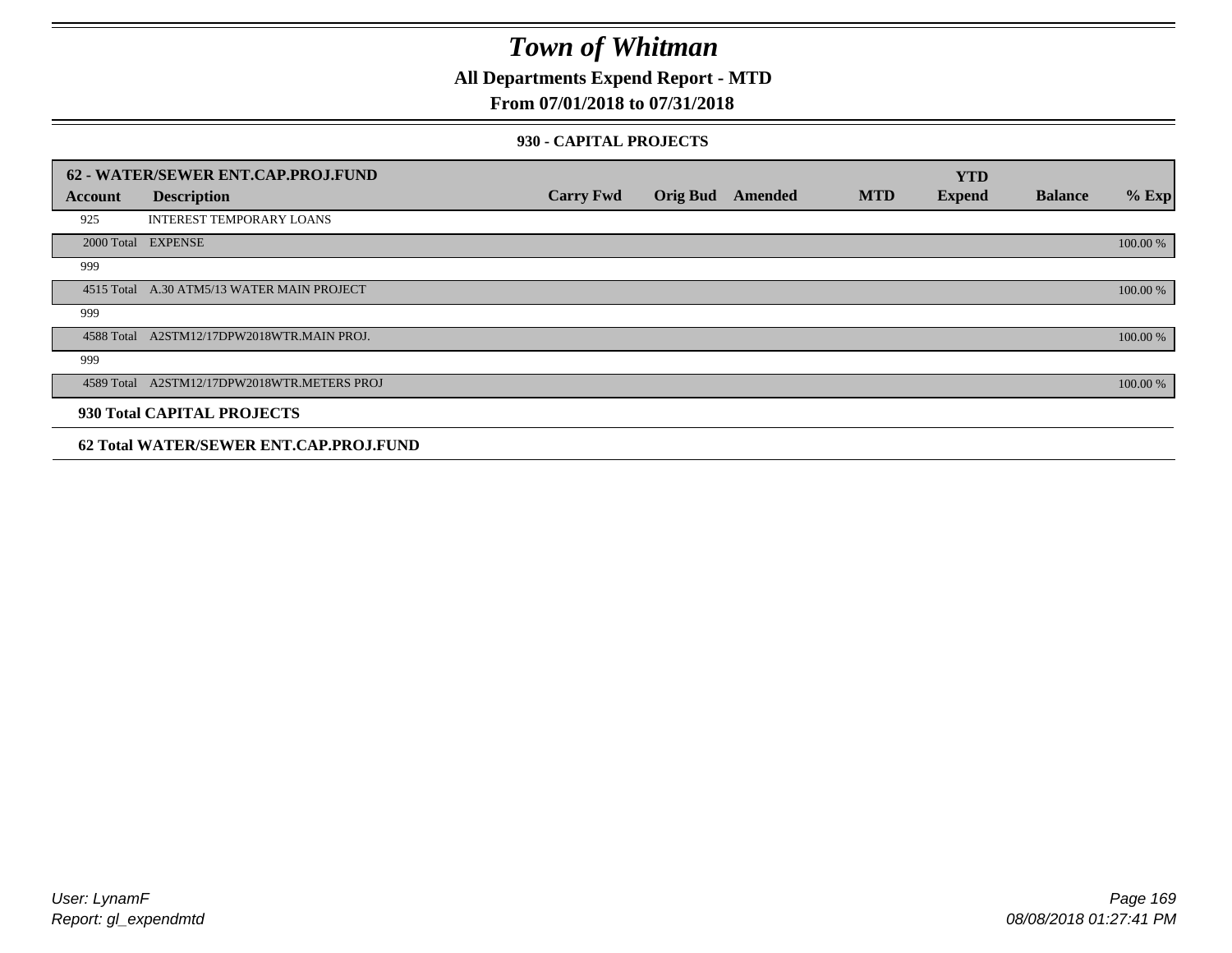**All Departments Expend Report - MTD**

### **From 07/01/2018 to 07/31/2018**

#### **878 - OTHER FINANCING USES**

|         | 70 - SEWER ENTERPRISE-REFUNDED                 |                  |                 |         |            | <b>YTD</b>    |                |          |
|---------|------------------------------------------------|------------------|-----------------|---------|------------|---------------|----------------|----------|
| Account | <b>Description</b>                             | <b>Carry Fwd</b> | <b>Orig Bud</b> | Amended | <b>MTD</b> | <b>Expend</b> | <b>Balance</b> | $%$ Exp  |
| 999     |                                                |                  |                 |         |            |               |                |          |
|         | 2000 Total EXPENSE                             |                  |                 |         |            |               |                | 100.00 % |
|         | <b>878 Total OTHER FINANCING USES</b>          |                  |                 |         |            |               |                |          |
|         | <b>70 Total SEWER ENTERPRISE-REFUNDED DEBT</b> |                  |                 |         |            |               |                |          |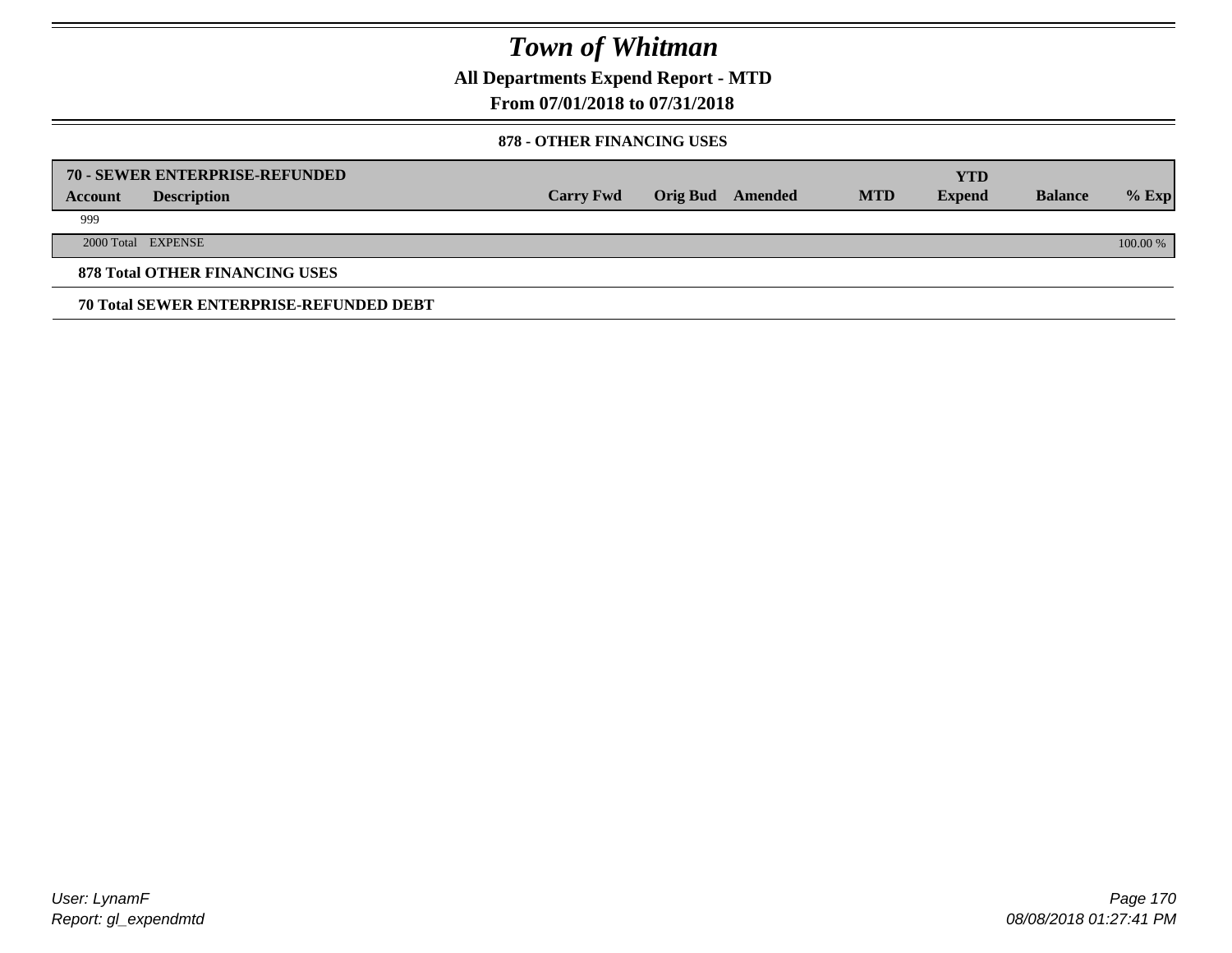**All Departments Expend Report - MTD**

### **From 07/01/2018 to 07/31/2018**

#### **998 - TRUST FUNDS**

| <b>Account</b> | 83 - TRUST FUNDS - EXPENDABLE<br><b>Description</b> | <b>Carry Fwd</b> | <b>Orig Bud</b> Amended | <b>MTD</b> | <b>YTD</b><br><b>Expend</b> | <b>Balance</b> | $%$ Exp     |
|----------------|-----------------------------------------------------|------------------|-------------------------|------------|-----------------------------|----------------|-------------|
| 999            |                                                     |                  |                         |            |                             |                |             |
|                | 8301 Total WILMOT V. EVERSON RECREATION             |                  |                         |            |                             |                | 100.00 %    |
| 999            |                                                     |                  |                         |            |                             |                |             |
|                | 8302 Total ELLEN CONWAY SPELLMAN FUND               |                  |                         |            |                             |                | 100.00 %    |
| 999            |                                                     |                  |                         |            |                             |                |             |
|                | 8303 Total PRESTON GURNEY JEWELL FUND               |                  |                         |            |                             |                | 100.00 %    |
| 999            |                                                     |                  |                         |            |                             |                |             |
|                | 8304 Total HELEN L. POOLE SCHOOL FUND               |                  |                         |            |                             |                | 100.00 %    |
| 999            |                                                     |                  |                         |            |                             |                |             |
|                | 8305 Total CHARLES POOLE HIGH SCH.FUND              |                  |                         |            |                             |                | 100.00 %    |
| 999            |                                                     |                  |                         |            |                             |                |             |
|                | 8306 Total CARRIE POOLE HIGH SCH.FUND               |                  |                         |            |                             |                | 100.00 %    |
| 999            |                                                     |                  |                         |            |                             |                |             |
|                | 8307 Total GEOGAN NEEDY FUND                        |                  |                         |            |                             |                | 100.00 %    |
| 999            |                                                     |                  |                         |            |                             |                |             |
|                | 8308 Total BENJAMIN & LUCY CHURCHILL FUND           |                  |                         |            |                             |                | 100.00 %    |
| 999            | 8309 Total ANNA CLIFFORD HOWARD FUND                |                  |                         |            |                             |                |             |
| 999            |                                                     |                  |                         |            |                             |                | 100.00 %    |
|                | 8310 Total J.C. GILBERT FOUNTAIN FUND               |                  |                         |            |                             |                | $100.00~\%$ |
| 999            |                                                     |                  |                         |            |                             |                |             |
|                | 8311 Total HIGH STREET CEMETERY FUND                |                  |                         |            |                             |                | $100.00~\%$ |
| 999            |                                                     |                  |                         |            |                             |                |             |
|                | 8312 Total MOUNT ZION CEMETERY FUND                 |                  |                         |            |                             |                | 100.00 %    |
| 999            |                                                     |                  |                         |            |                             |                |             |
|                | 8313 Total WORLD WAR II MEMORIAL FUND               |                  |                         |            |                             |                | 100.00 %    |
| 999            |                                                     |                  |                         |            |                             |                |             |
|                | 8314 Total GAR ARTIFACTS FUND                       |                  |                         |            |                             |                | 100.00 %    |
|                |                                                     |                  |                         |            |                             |                |             |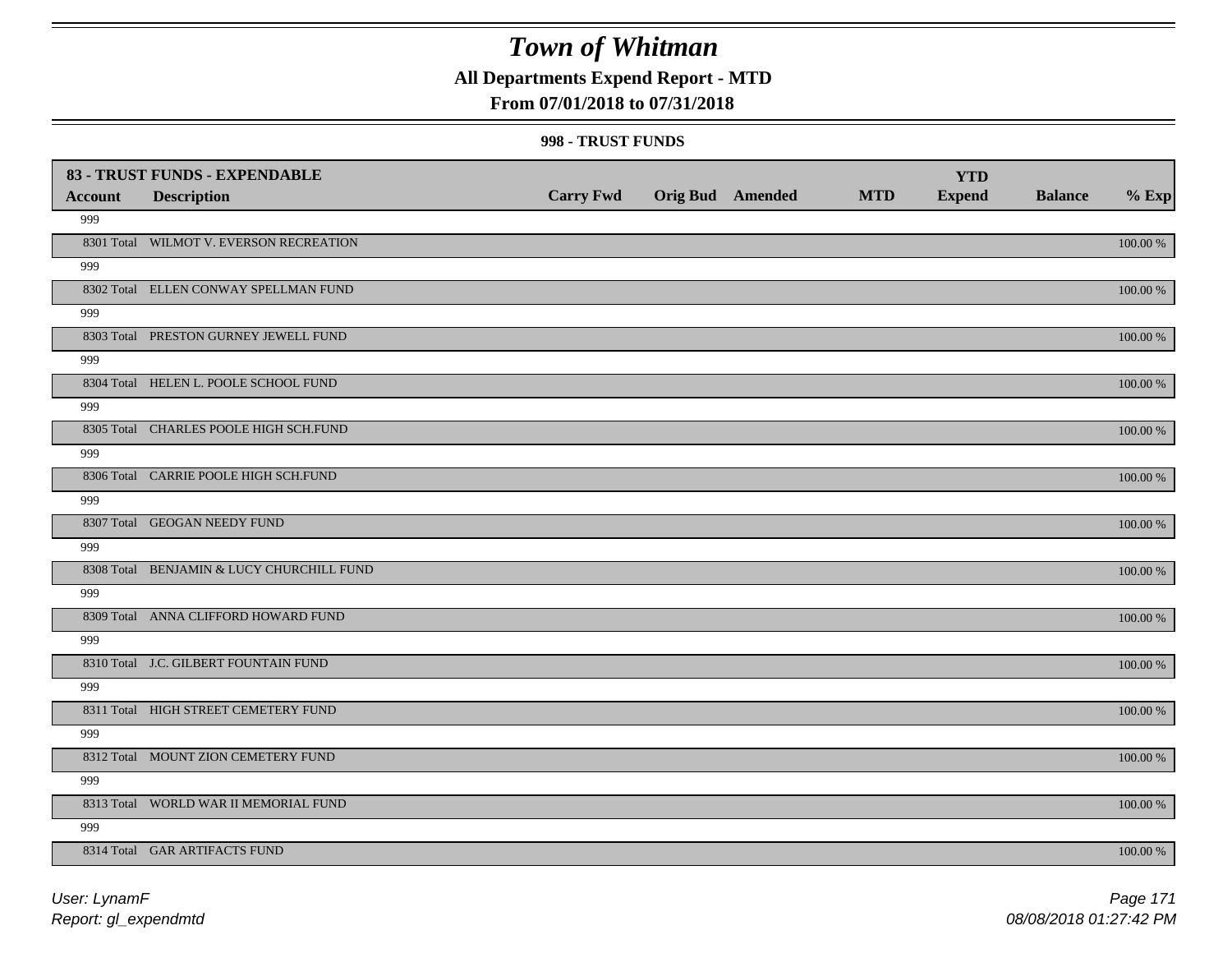**All Departments Expend Report - MTD**

### **From 07/01/2018 to 07/31/2018**

#### **998 - TRUST FUNDS**

|                | 83 - TRUST FUNDS - EXPENDABLE             |                  |                  |            | <b>YTD</b>    |                |             |
|----------------|-------------------------------------------|------------------|------------------|------------|---------------|----------------|-------------|
| <b>Account</b> | <b>Description</b>                        | <b>Carry Fwd</b> | Orig Bud Amended | <b>MTD</b> | <b>Expend</b> | <b>Balance</b> | $%$ Exp     |
| 999            |                                           |                  |                  |            |               |                |             |
|                | 8315 Total BATH HOUSE PROJECT FUND        |                  |                  |            |               |                | $100.00~\%$ |
| 999            |                                           |                  |                  |            |               |                |             |
|                | 8316 Total STABILIZATION FUND             |                  |                  |            |               |                | 100.00 %    |
| 999            |                                           |                  |                  |            |               |                |             |
|                | 8317 Total TOWN HALL RESTORATION FUND     |                  |                  |            |               |                | 100.00 %    |
| 999            |                                           |                  |                  |            |               |                |             |
|                | 8318 Total BICENTENNIAL VITALIZATION FUND |                  |                  |            |               |                | 100.00 %    |
| 999            |                                           |                  |                  |            |               |                |             |
|                | 8319 Total CONSERVATION FUND              |                  |                  |            |               |                | 100.00 %    |
| 999            |                                           |                  |                  |            |               |                |             |
|                | 8320 Total M.ANNIS PEARSON LIBRARY FUND   |                  |                  |            |               |                | 100.00 %    |
| 999            |                                           |                  |                  |            |               |                |             |
|                | 8321 Total ABBEY CHAMPNEY LIBRARY FUND    |                  |                  |            |               |                | 100.00 %    |
| 999            |                                           |                  |                  |            |               |                |             |
|                | 8322 Total BURRILL LIB.FND-(EXP.INC.ONLY) |                  |                  |            |               |                | $100.00~\%$ |
| 999            |                                           |                  |                  |            |               |                |             |
|                | 8323 Total BURRILL LIB.FND-CAP.PROJECTS   |                  |                  |            |               |                | $100.00~\%$ |
| 999            |                                           |                  |                  |            |               |                |             |
|                | 8324 Total ANNA CLIFFORD LIBRARY FUND     |                  |                  |            |               |                | 100.00 %    |
| 999            |                                           |                  |                  |            |               |                |             |
|                | 8325 Total CARRIE E. POOLE LIBRARY FUND   |                  |                  |            |               |                | 100.00 %    |
| 999            |                                           |                  |                  |            |               |                |             |
|                | 8326 Total WILLIAM POOLE LIBRARY FUND     |                  |                  |            |               |                | 100.00 %    |
| 999            |                                           |                  |                  |            |               |                |             |
|                | 8327 Total CHARLES H. POOLE LIBRARY FUND  |                  |                  |            |               |                | 100.00 %    |
| 999            |                                           |                  |                  |            |               |                |             |
|                | 8328 Total HIRAM POOLE LIBRARY FUND       |                  |                  |            |               |                | 100.00 %    |

*Report: gl\_expendmtd User: LynamF*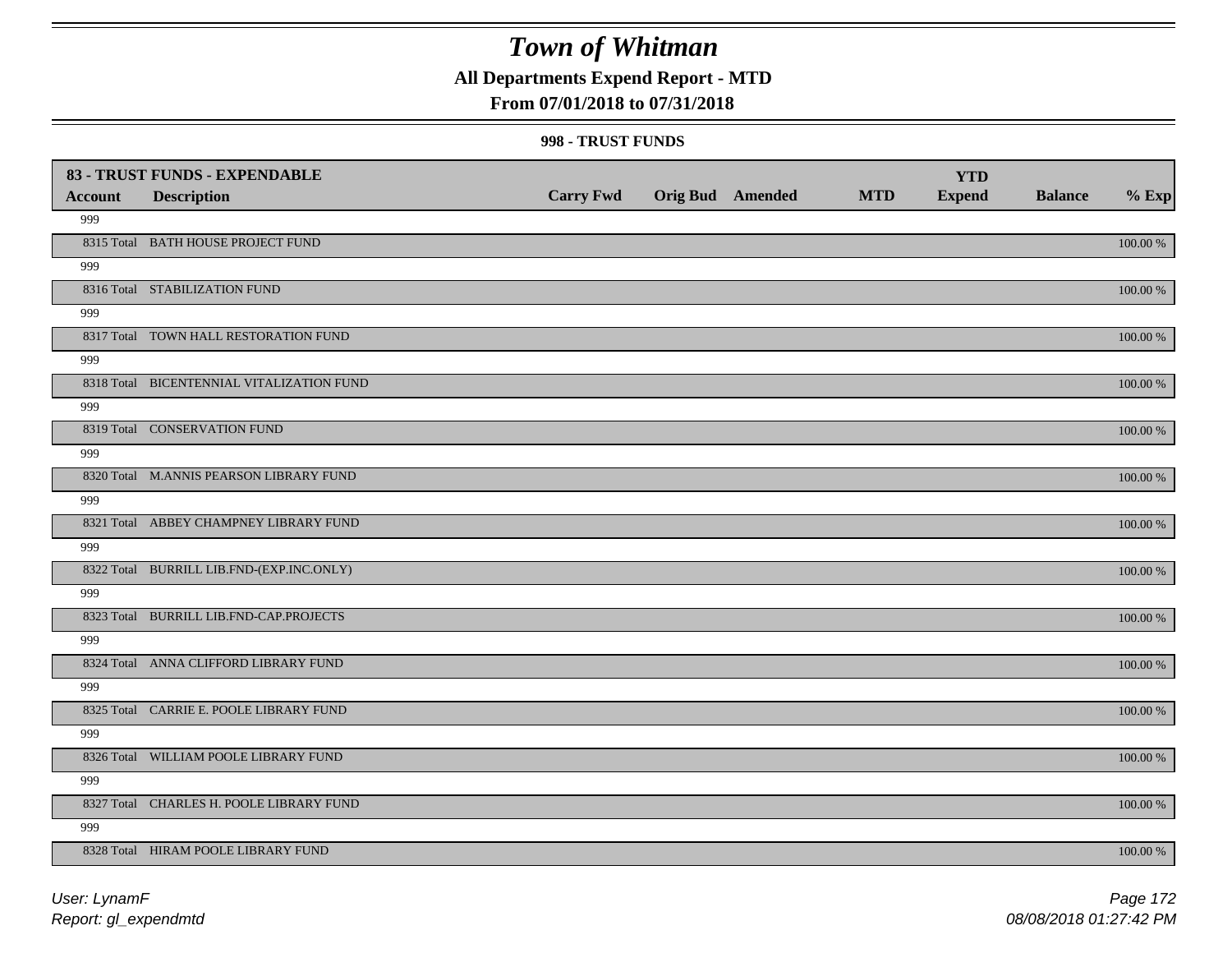**All Departments Expend Report - MTD**

### **From 07/01/2018 to 07/31/2018**

#### **998 - TRUST FUNDS**

| <b>Account</b> | 83 - TRUST FUNDS - EXPENDABLE<br><b>Description</b> | <b>Carry Fwd</b> | <b>Orig Bud</b> Amended | <b>MTD</b> | <b>YTD</b><br><b>Expend</b> | <b>Balance</b> | $%$ Exp     |
|----------------|-----------------------------------------------------|------------------|-------------------------|------------|-----------------------------|----------------|-------------|
| 999            |                                                     |                  |                         |            |                             |                |             |
|                | 8329 Total MABEL RAND LIBRARY FUND                  |                  |                         |            |                             |                | 100.00 %    |
| 999            |                                                     |                  |                         |            |                             |                |             |
|                | 8330 Total LEO F.RYAN LIBRARY TRUST FUND            |                  |                         |            |                             |                | 100.00 %    |
| 999            |                                                     |                  |                         |            |                             |                |             |
|                | 8331 Total ANNA CLIFFORD HOWARD RELIEF              |                  |                         |            |                             |                | 100.00 %    |
| 999            |                                                     |                  |                         |            |                             |                |             |
|                | 8332 Total SARAH POOLE LIBRARY FUND                 |                  |                         |            |                             |                | 100.00 %    |
| 999            |                                                     |                  |                         |            |                             |                |             |
|                | 8333 Total LYDIA POOLE LIBRARY FUND                 |                  |                         |            |                             |                | 100.00 %    |
| 999            |                                                     |                  |                         |            |                             |                |             |
|                | 8334 Total LOUIS SHARP LIBRARY FUND                 |                  |                         |            |                             |                | 100.00 %    |
| 999            |                                                     |                  |                         |            |                             |                |             |
|                | 8335 Total DANIEL REED LIBRARY FUND                 |                  |                         |            |                             |                | 100.00 %    |
| 999            |                                                     |                  |                         |            |                             |                |             |
|                | 8336 Total C & L BURRILL SCHOLARSHIP FUND           |                  |                         |            |                             |                | 100.00 %    |
| 999            |                                                     |                  |                         |            |                             |                |             |
|                | 8337 Total W.J. & A.C. HOWARD SCHOLARSHIP           |                  |                         |            |                             |                | 100.00 %    |
| 999            |                                                     |                  |                         |            |                             |                |             |
|                | 8338 Total CHARLES POOLE ORGAN FUND                 |                  |                         |            |                             |                | $100.00~\%$ |
| 999            |                                                     |                  |                         |            |                             |                |             |
|                | 8339 Total HELENE POOLE LIBRARY FUND                |                  |                         |            |                             |                | $100.00~\%$ |
| 999            |                                                     |                  |                         |            |                             |                |             |
|                | 8340 Total E.P.FITZGIBBONS PERPETUAL CARE           |                  |                         |            |                             |                | 100.00 %    |
| 999            |                                                     |                  |                         |            |                             |                |             |
|                | 8341 Total M.M.FITZGIBBONS, PERPETUAL CARE          |                  |                         |            |                             |                | 100.00 %    |
| 999            |                                                     |                  |                         |            |                             |                |             |
|                | 8342 Total SAMUEL HUTCHINSON PERPETUAL C.           |                  |                         |            |                             |                | 100.00 %    |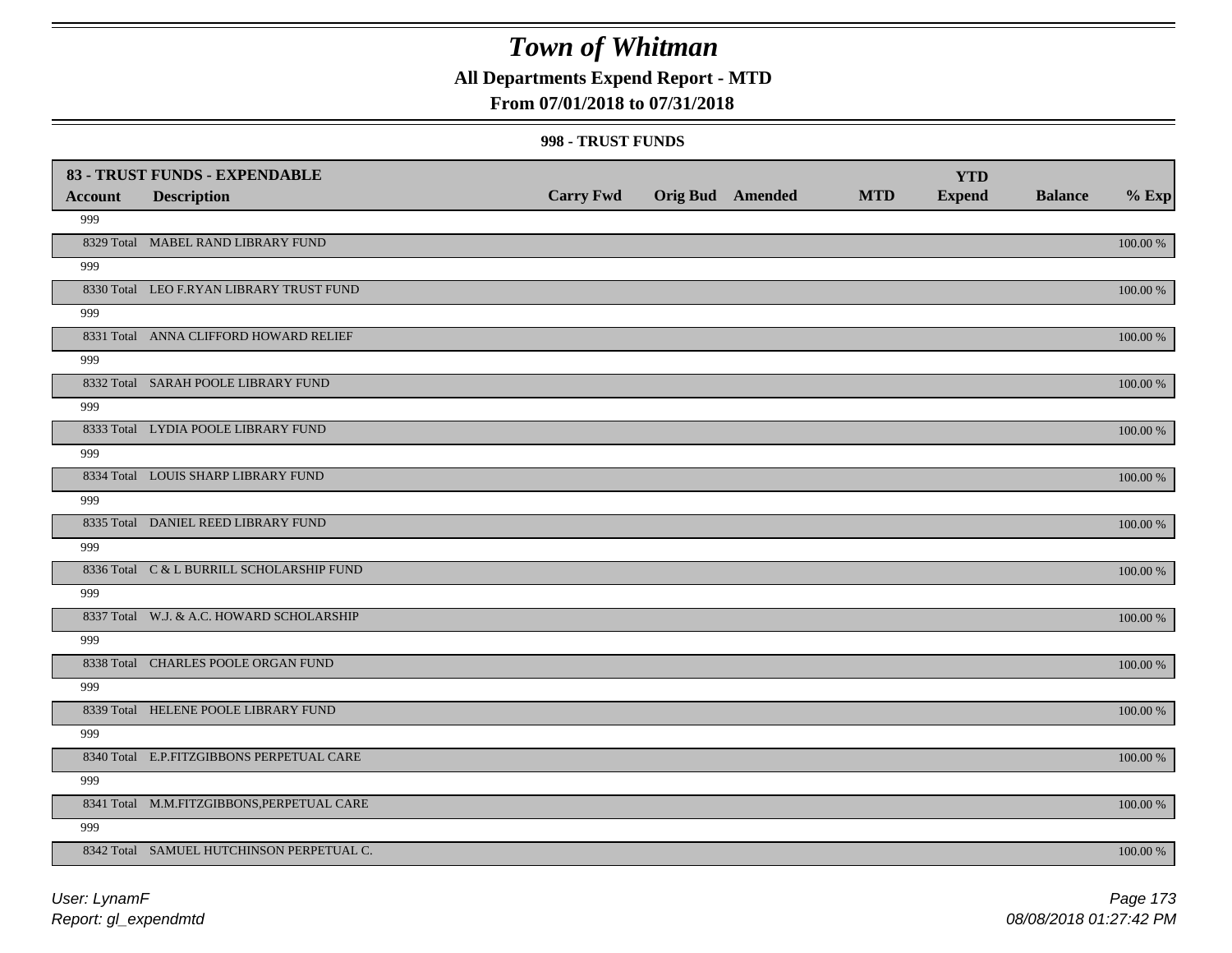### **All Departments Expend Report - MTD**

### **From 07/01/2018 to 07/31/2018**

#### **998 - TRUST FUNDS**

|                | 83 - TRUST FUNDS - EXPENDABLE              |                  |                         |            | <b>YTD</b>    |                |             |
|----------------|--------------------------------------------|------------------|-------------------------|------------|---------------|----------------|-------------|
| <b>Account</b> | <b>Description</b>                         | <b>Carry Fwd</b> | <b>Orig Bud</b> Amended | <b>MTD</b> | <b>Expend</b> | <b>Balance</b> | $%$ Exp     |
| 999            |                                            |                  |                         |            |               |                |             |
|                | 8343 Total J.A.&W.A.MURPHY PERPETUAL CARE  |                  |                         |            |               |                | 100.00 %    |
| 999            |                                            |                  |                         |            |               |                |             |
|                | 8344 Total LUCIA RYAN, PERPETUAL CARE      |                  |                         |            |               |                | 100.00 %    |
| 999            |                                            |                  |                         |            |               |                |             |
|                | 8345 Total JOHN F. GURNEY, PERPETUAL CARE  |                  |                         |            |               |                | 100.00 %    |
| 999            |                                            |                  |                         |            |               |                |             |
|                | 8346 Total WILLIAM H. FOGARTY, PERPETUAL C |                  |                         |            |               |                | 100.00 %    |
| 999            |                                            |                  |                         |            |               |                |             |
|                | 8348 Total BANDSTAND RESTORATION FUND      |                  |                         |            |               |                | 100.00 %    |
| 999            |                                            |                  |                         |            |               |                |             |
|                | 8350 Total MARY E. PIERCE CONSTRUCTION FD  |                  |                         |            |               |                | 100.00 %    |
| 999            |                                            |                  |                         |            |               |                |             |
|                | 8351 Total MARY E. PIERCE LIBRARY FUND     |                  |                         |            |               |                | 100.00 %    |
| 999            |                                            |                  |                         |            |               |                |             |
|                | 8352 Total CLAIMS TRUST FUND               |                  |                         |            |               |                | 100.00 %    |
| 999            |                                            |                  |                         | 746.39     | 746.39        | $-746.39$      |             |
|                | 8353 Total LAW ENFORCEMENT TRUST FUND      |                  |                         | 746.39     | 746.39        | $-746.39$      | 100.00 %    |
| 999            |                                            |                  |                         |            |               |                |             |
|                | 8354 Total HENNING W. HANSON BEQUEST-COA   |                  |                         |            |               |                | 100.00 %    |
| 999            |                                            |                  |                         |            |               |                |             |
|                | 8355 Total HENNING W.HANSON BEQUEST-LIBR.  |                  |                         |            |               |                | 100.00 %    |
| 999            |                                            |                  |                         |            |               |                |             |
|                | 8357 Total B.G.GUERRA LIBRARY TRUST FUND   |                  |                         |            |               |                | $100.00~\%$ |
|                | 998 Total TRUST FUNDS                      |                  |                         | 746.39     | 746.39        | $-746.39$      |             |
|                | 83 Total TRUST FUNDS - EXPENDABLE          |                  |                         | 746.39     | 746.39        | $-746.39$      |             |

*Report: gl\_expendmtd User: LynamF*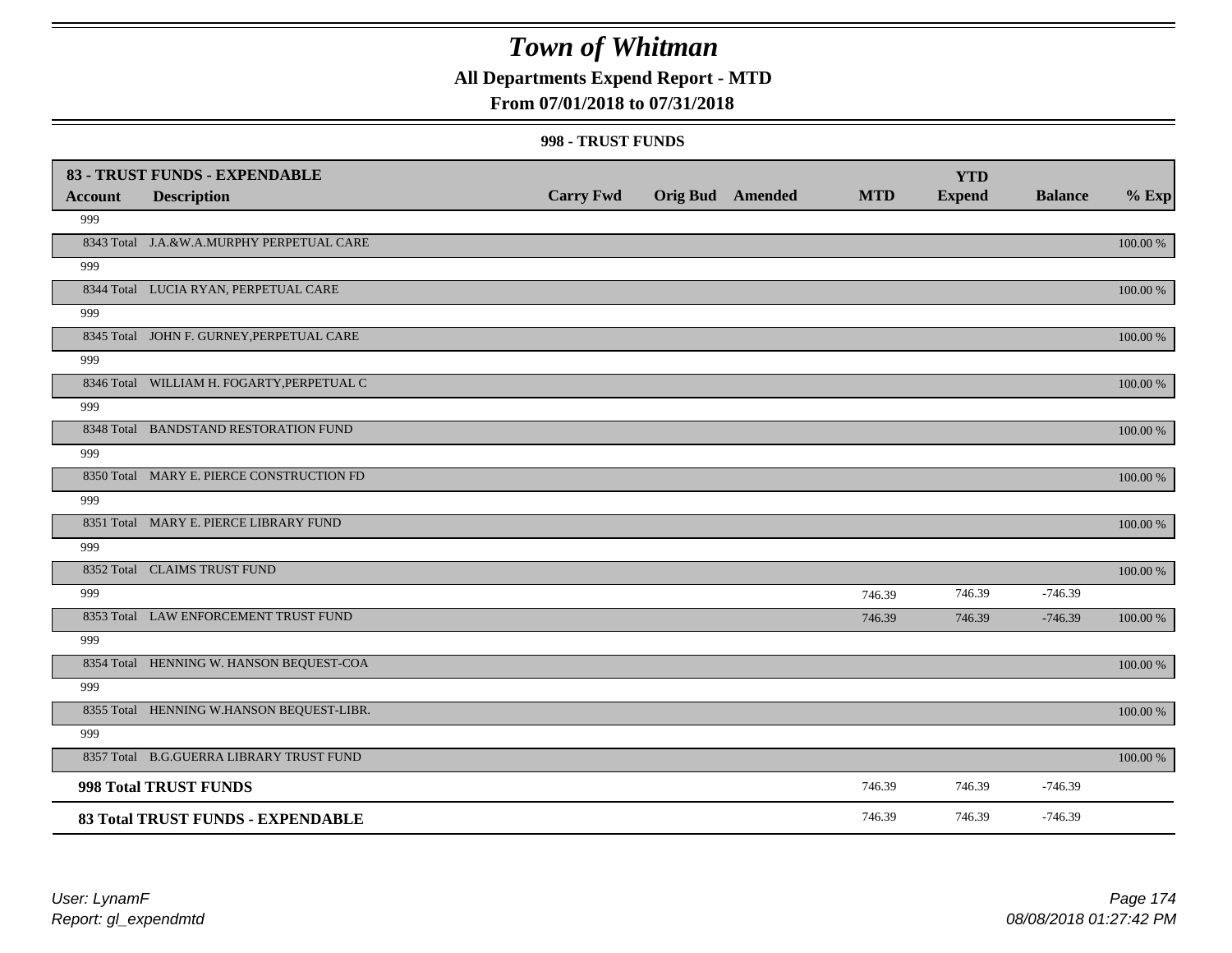**All Departments Expend Report - MTD**

### **From 07/01/2018 to 07/31/2018**

#### **820 - STATE ASSESSMENTS**

|                | 91 - GENERAL LEDGER EXPENSE ACCTS  |                  |                         |            | <b>YTD</b>    |                |          |
|----------------|------------------------------------|------------------|-------------------------|------------|---------------|----------------|----------|
| <b>Account</b> | <b>Description</b>                 | <b>Carry Fwd</b> | <b>Orig Bud</b> Amended | <b>MTD</b> | <b>Expend</b> | <b>Balance</b> | $%$ Exp  |
| 631            | <b>SPECIAL EDUCATION</b>           |                  |                         |            |               |                |          |
|                | 2000 Total EXPENSE                 |                  |                         |            |               |                | 100.00 % |
| 634            | MOTOR VEHICLE EXCISE BILLS         |                  |                         |            |               |                |          |
|                | 2001 Total EXPENSE                 |                  |                         |            |               |                | 100.00 % |
| 640            | AIR POLLUTION CONTROL DISTRICT     |                  |                         |            |               |                |          |
|                | 2002 Total EXPENSE                 |                  |                         |            |               |                | 100.00 % |
| 642            | OLD COLONY PLANNING COUNCIL        |                  |                         |            |               |                |          |
|                | 2003 Total EXPENSE                 |                  |                         |            |               |                | 100.00 % |
| 643            | PARKING SURCHARGE                  |                  |                         |            |               |                |          |
|                | 2004 Total EXPENSE                 |                  |                         |            |               |                | 100.00 % |
| 644            | REGIONAL TRANSPORTATION AUTH.      |                  |                         |            |               |                |          |
|                | 2005 Total EXPENSE                 |                  |                         |            |               |                | 100.00 % |
| 645            | RMV NON-RENEWAL SURCHARGE          |                  |                         |            |               |                |          |
|                | 2006 Total EXPENSE                 |                  |                         |            |               |                | 100.00 % |
| 646            | MOSQUITO CONTROL                   |                  |                         |            |               |                |          |
|                | 2007 Total EXPENSE                 |                  |                         |            |               |                | 100.00 % |
| 648            | CRIMINAL JUSTICE TRAINING          |                  |                         |            |               |                |          |
|                | 2008 Total EXPENSE                 |                  |                         |            |               |                | 100.00 % |
| 647            | <b>MBTA</b>                        |                  |                         |            |               |                |          |
|                | 2009 Total EXPENSE                 |                  |                         |            |               |                | 100.00 % |
|                | <b>820 Total STATE ASSESSMENTS</b> |                  |                         |            |               |                |          |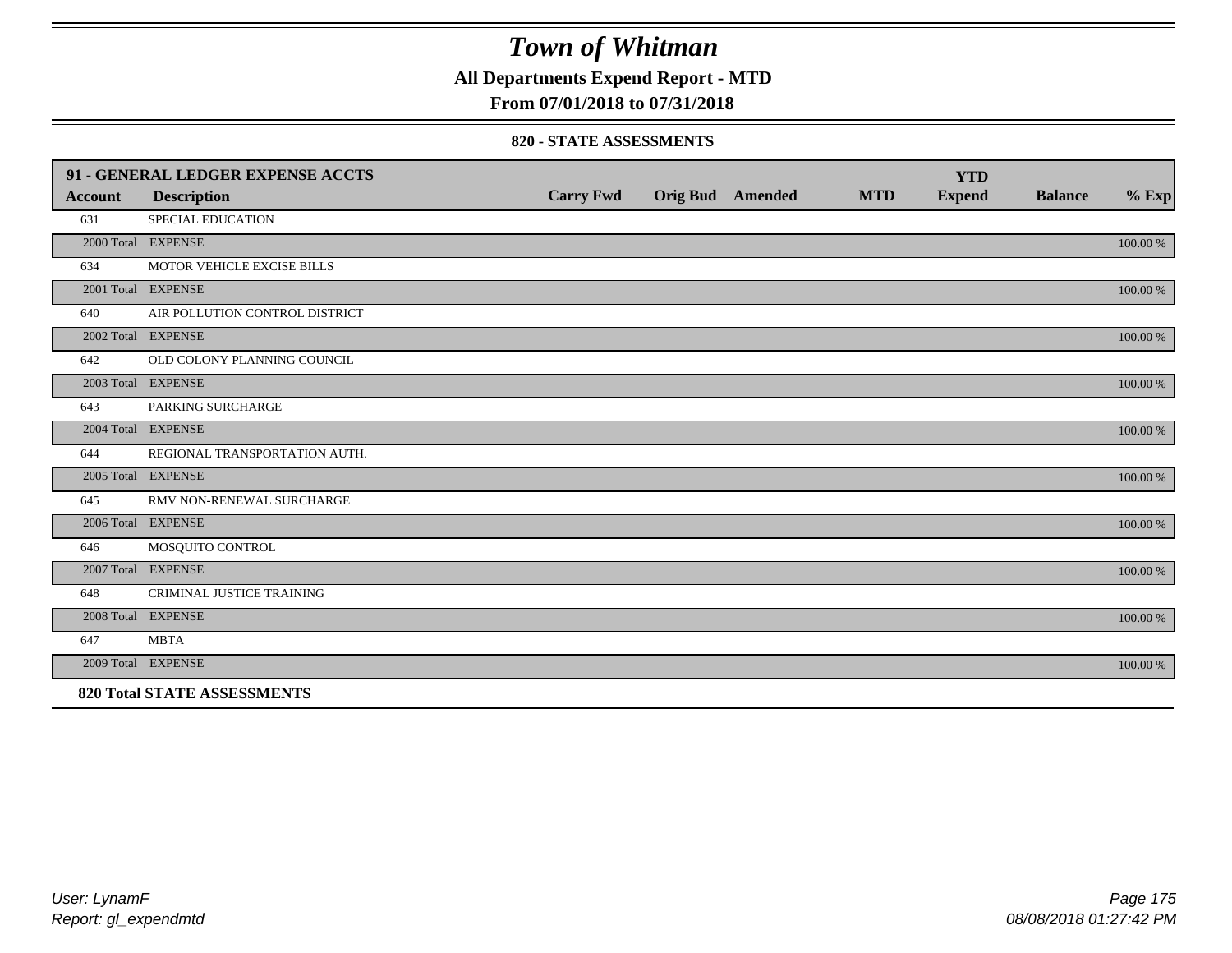**All Departments Expend Report - MTD**

### **From 07/01/2018 to 07/31/2018**

#### **830 - COUNTY ASSESSMENT**

|         | 91 - GENERAL LEDGER EXPENSE ACCTS |                  |                         |            | YTD           |                |            |
|---------|-----------------------------------|------------------|-------------------------|------------|---------------|----------------|------------|
| Account | <b>Description</b>                | <b>Carry Fwd</b> | <b>Orig Bud</b> Amended | <b>MTD</b> | <b>Expend</b> | <b>Balance</b> | $%$ Exp    |
| 622     | <b>COUNTY TAX</b>                 |                  |                         |            |               |                |            |
|         | 2000 Total EXPENSE                |                  |                         |            |               |                | $100.00\%$ |
|         | 830 Total COUNTY ASSESSMENT       |                  |                         |            |               |                |            |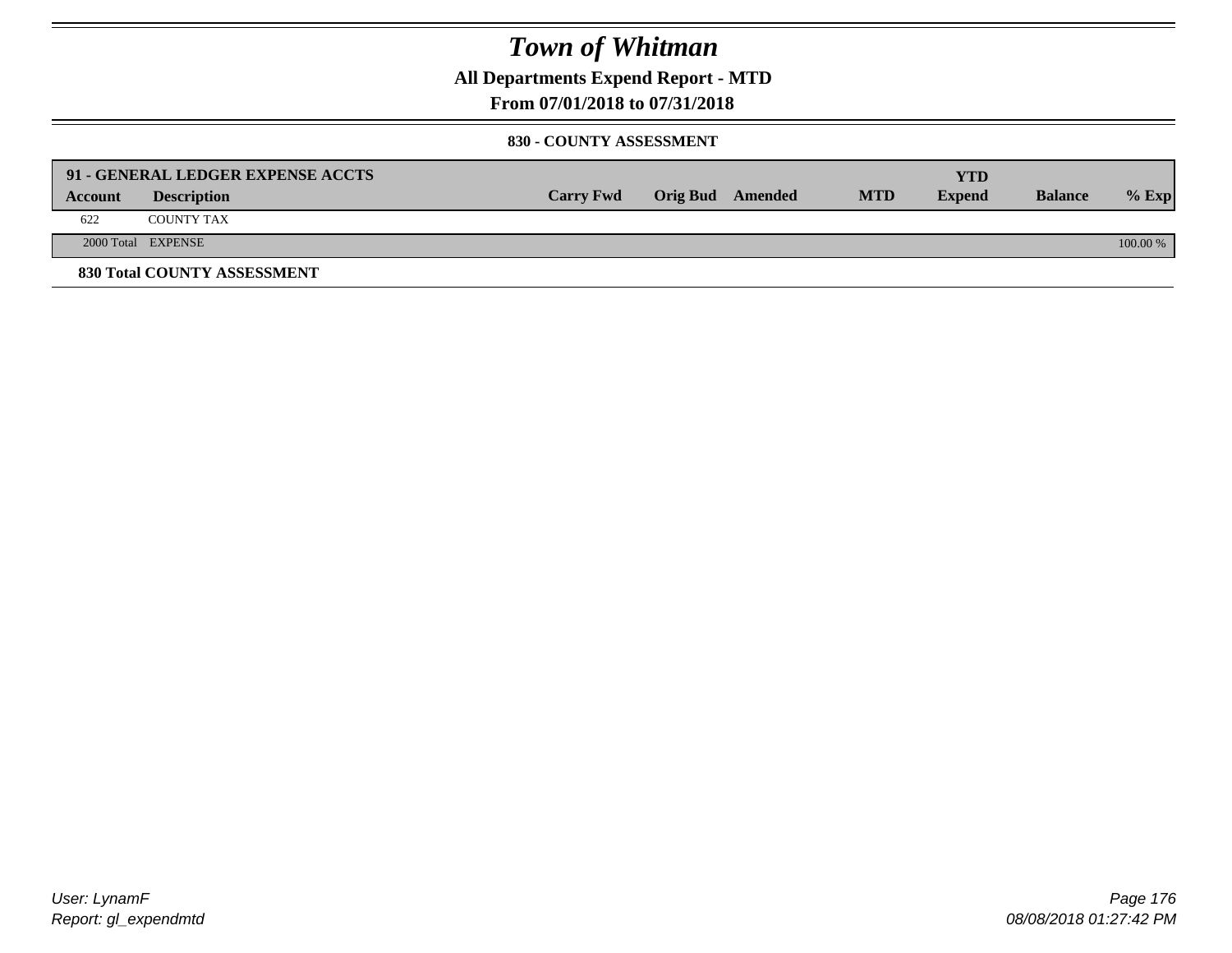**All Departments Expend Report - MTD**

### **From 07/01/2018 to 07/31/2018**

#### **850 - TAX REFUNDS**

|                 | 91 - GENERAL LEDGER EXPENSE ACCTS |                  |                         |            | <b>YTD</b>    |                |             |
|-----------------|-----------------------------------|------------------|-------------------------|------------|---------------|----------------|-------------|
| <b>Account</b>  | <b>Description</b>                | <b>Carry Fwd</b> | <b>Orig Bud</b> Amended | <b>MTD</b> | <b>Expend</b> | <b>Balance</b> | $%$ Exp     |
| 003             | MOTOR VEHICLE EXCISE              |                  |                         |            |               |                |             |
| 1984 Total 1984 |                                   |                  |                         |            |               |                | $100.00~\%$ |
| 003             | MOTOR VEHICLE EXCISE              |                  |                         |            |               |                |             |
| 1985 Total 1985 |                                   |                  |                         |            |               |                | 100.00 %    |
| 003             | MOTOR VEHICLE EXCISE              |                  |                         |            |               |                |             |
| 1986 Total 1986 |                                   |                  |                         |            |               |                | 100.00 %    |
| 001             | PERSONAL PROPERTY TAX             |                  |                         |            |               |                |             |
| 003             | MOTOR VEHICLE EXCISE              |                  |                         |            |               |                |             |
| 1987 Total 1987 |                                   |                  |                         |            |               |                | 100.00 %    |
| 001             | PERSONAL PROPERTY TAX             |                  |                         |            |               |                |             |
| 003             | MOTOR VEHICLE EXCISE              |                  |                         |            |               |                |             |
| 1988 Total 1988 |                                   |                  |                         |            |               |                | 100.00 %    |
| 002             | <b>REAL ESTATE TAX</b>            |                  |                         |            |               |                |             |
| 003             | MOTOR VEHICLE EXCISE              |                  |                         |            |               |                |             |
| 1989 Total 1989 |                                   |                  |                         |            |               |                | 100.00 %    |
| 001             | PERSONAL PROPERTY TAX             |                  |                         |            |               |                |             |
| 002             | <b>REAL ESTATE TAX</b>            |                  |                         |            |               |                |             |
| 003             | MOTOR VEHICLE EXCISE              |                  |                         |            |               |                |             |
| 1990 Total 1990 |                                   |                  |                         |            |               |                | 100.00 %    |
| $001\,$         | PERSONAL PROPERTY TAX             |                  |                         |            |               |                |             |
| 002             | REAL ESTATE TAX                   |                  |                         |            |               |                |             |
| 003             | MOTOR VEHICLE EXCISE              |                  |                         |            |               |                |             |
| 1991 Total 1991 |                                   |                  |                         |            |               |                | 100.00 %    |
| 001             | PERSONAL PROPERTY TAX             |                  |                         |            |               |                |             |
| 003             | MOTOR VEHICLE EXCISE              |                  |                         |            |               |                |             |
| 1992 Total 1992 |                                   |                  |                         |            |               |                | 100.00 %    |
| 001             | PERSONAL PROPERTY TAX             |                  |                         |            |               |                |             |
| 002             | <b>REAL ESTATE TAX</b>            |                  |                         |            |               |                |             |
| 003             | MOTOR VEHICLE EXCISE              |                  |                         |            |               |                |             |
| 005             | TRASH FEE REFUNDS                 |                  |                         |            |               |                |             |
| User: LynamF    |                                   |                  |                         |            |               |                | Page 177    |
|                 |                                   |                  |                         |            |               |                |             |

*Report: gl\_expendmtd*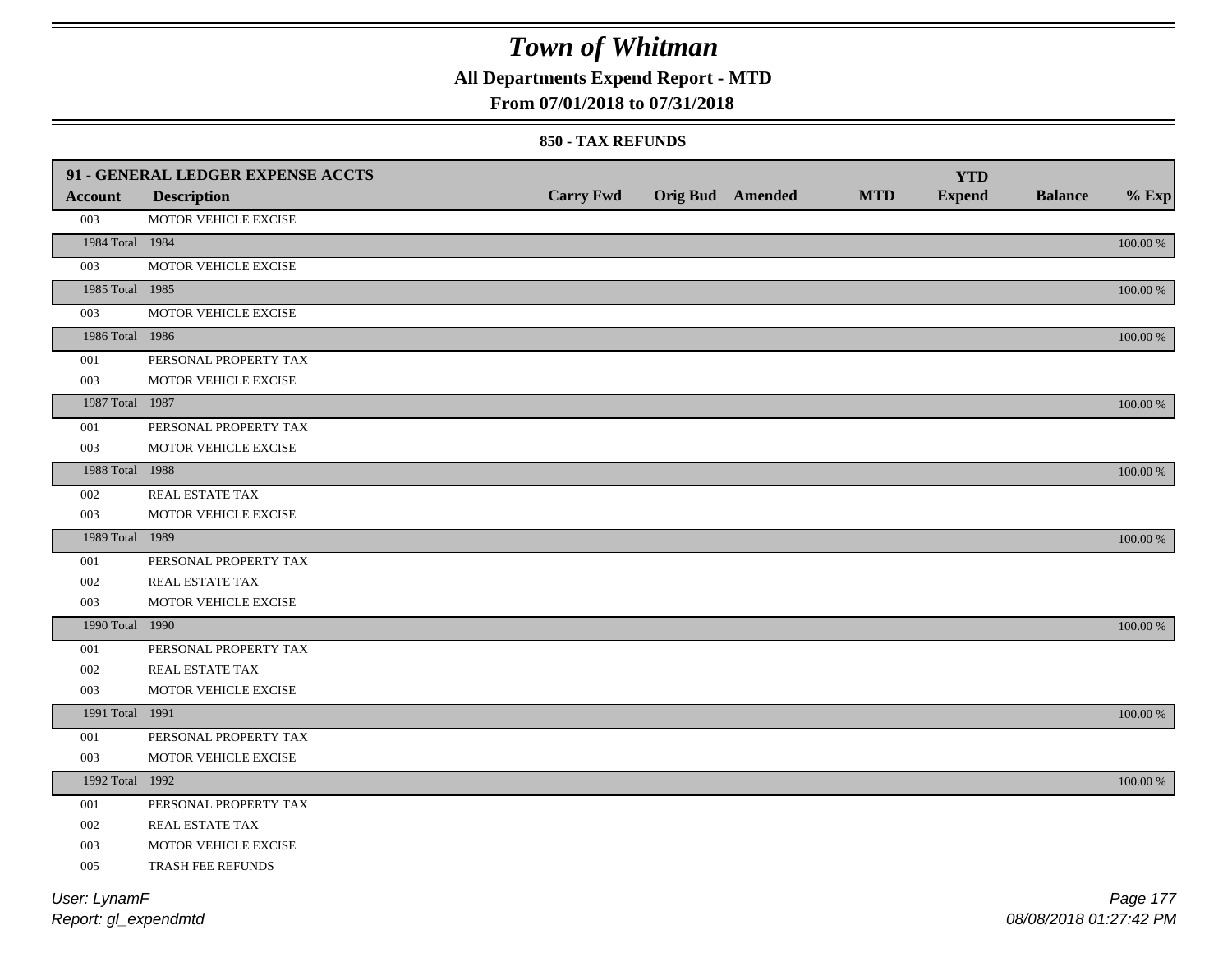**All Departments Expend Report - MTD**

### **From 07/01/2018 to 07/31/2018**

|                 | 91 - GENERAL LEDGER EXPENSE ACCTS |                  |                         |            | <b>YTD</b>    |                |          |
|-----------------|-----------------------------------|------------------|-------------------------|------------|---------------|----------------|----------|
| Account         | <b>Description</b>                | <b>Carry Fwd</b> | <b>Orig Bud</b> Amended | <b>MTD</b> | <b>Expend</b> | <b>Balance</b> | $%$ Exp  |
| 006             | TRASH LIEN REFUNDS                |                  |                         |            |               |                |          |
| 1993 Total 1993 |                                   |                  |                         |            |               |                | 100.00 % |
| 001             | PERSONAL PROPERTY TAX             |                  |                         |            |               |                |          |
| 002             | REAL ESTATE TAX                   |                  |                         |            |               |                |          |
| 003             | MOTOR VEHICLE EXCISE              |                  |                         |            |               |                |          |
| 005             | TRASH FEE REFUNDS                 |                  |                         |            |               |                |          |
| 006             | TRASH LIEN REFUNDS                |                  |                         |            |               |                |          |
| 1994 Total 1994 |                                   |                  |                         |            |               |                | 100.00 % |
| 001             | PERSONAL PROPERTY TAX             |                  |                         |            |               |                |          |
| 002             | REAL ESTATE TAX                   |                  |                         |            |               |                |          |
| 003             | MOTOR VEHICLE EXCISE              |                  |                         |            |               |                |          |
| 1995 Total 1995 |                                   |                  |                         |            |               |                | 100.00 % |
| 001             | PERSONAL PROPERTY TAX             |                  |                         |            |               |                |          |
| 002             | REAL ESTATE TAX                   |                  |                         |            |               |                |          |
| 003             | MOTOR VEHICLE EXCISE              |                  |                         |            |               |                |          |
| 1996 Total 1996 |                                   |                  |                         |            |               |                | 100.00 % |
| 001             | PERSONAL PROPERTY TAX             |                  |                         |            |               |                |          |
| 002             | REAL ESTATE TAX                   |                  |                         |            |               |                |          |
| 003             | MOTOR VEHICLE EXCISE              |                  |                         |            |               |                |          |
| 005             | TRASH FEE REFUNDS                 |                  |                         |            |               |                |          |
| 1997 Total 1997 |                                   |                  |                         |            |               |                | 100.00 % |
| 001             | PERSONAL PROPERTY TAX             |                  |                         |            |               |                |          |
| 002             | REAL ESTATE TAX                   |                  |                         |            |               |                |          |
| 003             | MOTOR VEHICLE EXCISE              |                  |                         |            |               |                |          |
| 1998 Total 1998 |                                   |                  |                         |            |               |                | 100.00 % |
| 001             | PERSONAL PROPERTY TAX             |                  |                         |            |               |                |          |
| 002             | REAL ESTATE TAX                   |                  |                         |            |               |                |          |
| 003             | MOTOR VEHICLE EXCISE              |                  |                         |            |               |                |          |
| 1999 Total 1999 |                                   |                  |                         |            |               |                | 100.00 % |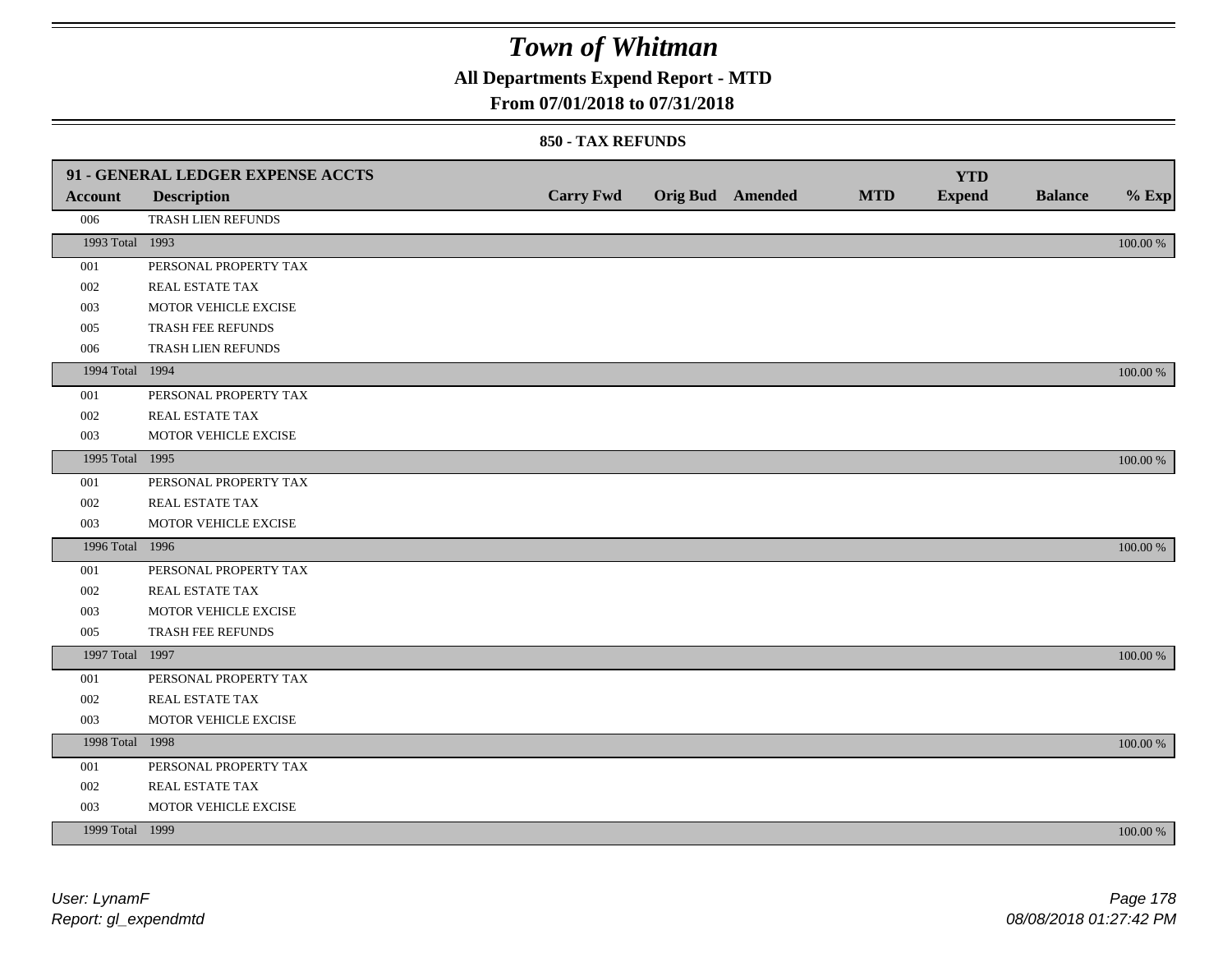### **All Departments Expend Report - MTD**

#### **From 07/01/2018 to 07/31/2018**

|                | 91 - GENERAL LEDGER EXPENSE ACCTS |                  |                         |            | <b>YTD</b>    |                |             |
|----------------|-----------------------------------|------------------|-------------------------|------------|---------------|----------------|-------------|
| <b>Account</b> | <b>Description</b>                | <b>Carry Fwd</b> | <b>Orig Bud</b> Amended | <b>MTD</b> | <b>Expend</b> | <b>Balance</b> | $%$ Exp     |
| 001            | PERSONAL PROPERTY TAX             |                  |                         |            |               |                |             |
| 002            | <b>REAL ESTATE TAX</b>            |                  |                         |            |               |                |             |
| 003            | MOTOR VEHICLE EXCISE              |                  |                         |            |               |                |             |
|                | 2000 Total EXPENSE                |                  |                         |            |               |                | 100.00 %    |
| 001            | PERSONAL PROPERTY TAX             |                  |                         |            |               |                |             |
| 002            | REAL ESTATE TAX                   |                  |                         |            |               |                |             |
| 003            | MOTOR VEHICLE EXCISE              |                  |                         |            |               |                |             |
|                | 2001 Total EXPENSE                |                  |                         |            |               |                | 100.00 %    |
| 001            | PERSONAL PROPERTY TAX             |                  |                         |            |               |                |             |
| 002            | REAL ESTATE TAX                   |                  |                         |            |               |                |             |
| 003            | MOTOR VEHICLE EXCISE              |                  |                         |            |               |                |             |
| 004            | <b>BOAT EXCISE</b>                |                  |                         |            |               |                |             |
|                | 2002 Total EXPENSE                |                  |                         |            |               |                | 100.00 %    |
| 001            | PERSONAL PROPERTY TAX             |                  |                         |            |               |                |             |
| 002            | REAL ESTATE TAX                   |                  |                         |            |               |                |             |
| 003            | MOTOR VEHICLE EXCISE              |                  |                         |            |               |                |             |
| 004            | <b>BOAT EXCISE</b>                |                  |                         |            |               |                |             |
| 006            | TRASH LIEN REFUNDS                |                  |                         |            |               |                |             |
|                | 2003 Total EXPENSE                |                  |                         |            |               |                | 100.00 %    |
| 001            | PERSONAL PROPERTY TAX             |                  |                         |            |               |                |             |
| 002            | REAL ESTATE TAX                   |                  |                         |            |               |                |             |
| 003            | MOTOR VEHICLE EXCISE              |                  |                         |            |               |                |             |
| 004            | <b>BOAT EXCISE</b>                |                  |                         |            |               |                |             |
|                | 2004 Total EXPENSE                |                  |                         |            |               |                | 100.00 %    |
| 001            | PERSONAL PROPERTY TAX             |                  |                         |            |               |                |             |
| 002            | REAL ESTATE TAX                   |                  |                         |            |               |                |             |
| 003            | MOTOR VEHICLE EXCISE              |                  |                         |            |               |                |             |
| 004            | <b>BOAT EXCISE</b>                |                  |                         |            |               |                |             |
|                | 2005 Total EXPENSE                |                  |                         |            |               |                | $100.00~\%$ |
|                |                                   |                  |                         |            |               |                |             |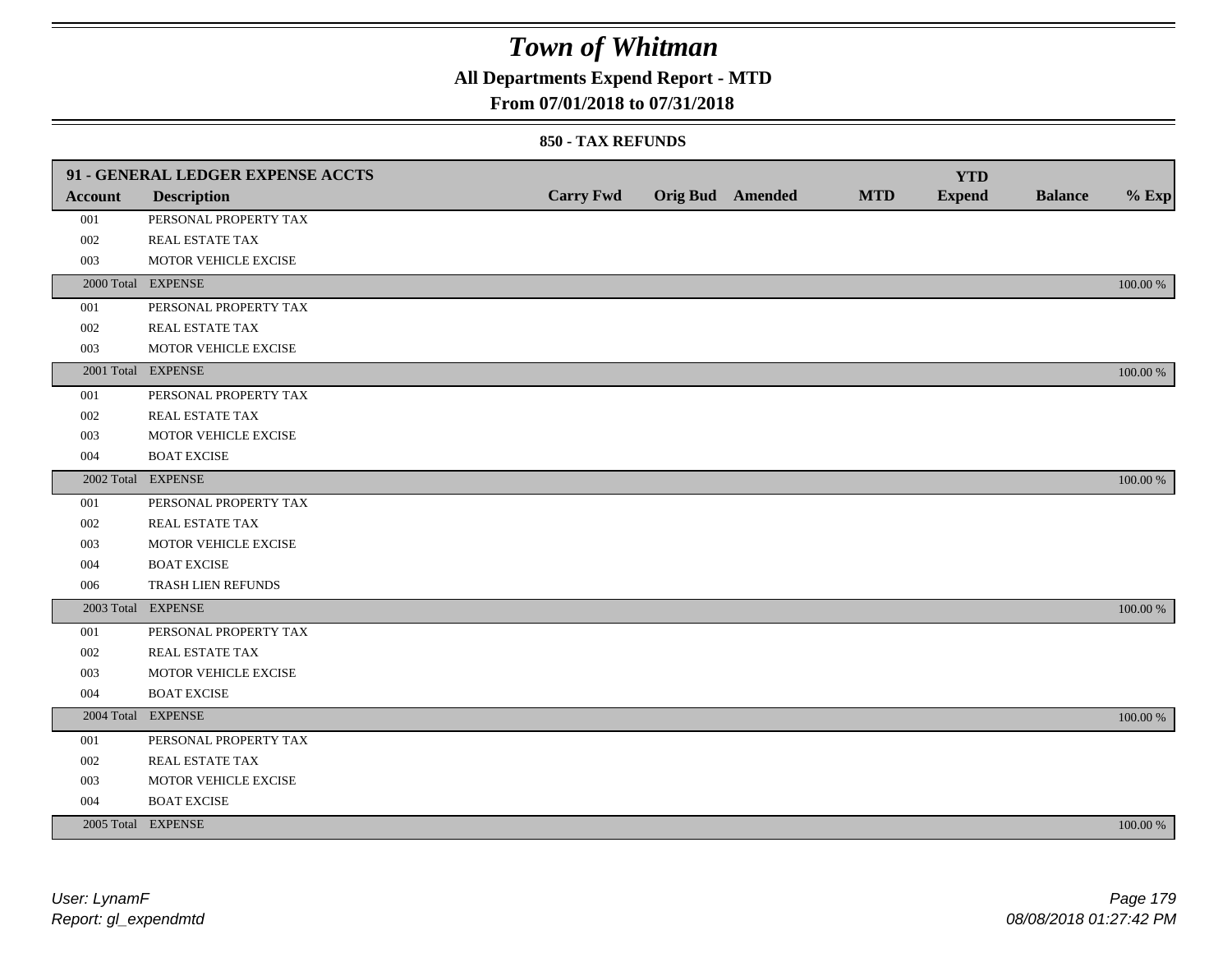## **All Departments Expend Report - MTD**

#### **From 07/01/2018 to 07/31/2018**

|         | 91 - GENERAL LEDGER EXPENSE ACCTS |                  |                         |            | <b>YTD</b>    |                |             |
|---------|-----------------------------------|------------------|-------------------------|------------|---------------|----------------|-------------|
| Account | <b>Description</b>                | <b>Carry Fwd</b> | <b>Orig Bud</b> Amended | <b>MTD</b> | <b>Expend</b> | <b>Balance</b> | $%$ Exp     |
| 001     | PERSONAL PROPERTY TAX             |                  |                         |            |               |                |             |
| 002     | REAL ESTATE TAX                   |                  |                         |            |               |                |             |
| 003     | MOTOR VEHICLE EXCISE              |                  |                         |            |               |                |             |
| 004     | <b>BOAT EXCISE</b>                |                  |                         |            |               |                |             |
|         | 2006 Total EXPENSE                |                  |                         |            |               |                | 100.00 %    |
| 001     | PERSONAL PROPERTY TAX             |                  |                         |            |               |                |             |
| 002     | REAL ESTATE TAX                   |                  |                         |            |               |                |             |
| 003     | MOTOR VEHICLE EXCISE              |                  |                         |            |               |                |             |
| 004     | <b>BOAT EXCISE</b>                |                  |                         |            |               |                |             |
|         | 2007 Total EXPENSE                |                  |                         |            |               |                | 100.00 %    |
| 001     | PERSONAL PROPERTY TAX             |                  |                         |            |               |                |             |
| 002     | REAL ESTATE TAX                   |                  |                         |            |               |                |             |
| 003     | MOTOR VEHICLE EXCISE              |                  |                         |            |               |                |             |
| 004     | <b>BOAT EXCISE</b>                |                  |                         |            |               |                |             |
|         | 2008 Total EXPENSE                |                  |                         |            |               |                | 100.00 %    |
| 001     | PERSONAL PROPERTY TAX             |                  |                         |            |               |                |             |
| 002     | <b>REAL ESTATE TAX</b>            |                  |                         |            |               |                |             |
| 003     | MOTOR VEHICLE EXCISE              |                  |                         |            |               |                |             |
| 004     | <b>BOAT EXCISE</b>                |                  |                         |            |               |                |             |
|         | 2009 Total EXPENSE                |                  |                         |            |               |                | 100.00 %    |
| 001     | PERSONAL PROPERTY TAX             |                  |                         |            |               |                |             |
| 002     | REAL ESTATE TAX                   |                  |                         |            |               |                |             |
| 003     | MOTOR VEHICLE EXCISE              |                  |                         |            |               |                |             |
|         | 2010 Total EXPENSE                |                  |                         |            |               |                | 100.00 %    |
| 001     | PERSONAL PROPERTY TAX             |                  |                         |            |               |                |             |
| 002     | REAL ESTATE TAX                   |                  |                         |            |               |                |             |
| 003     | MOTOR VEHICLE EXCISE              |                  |                         |            |               |                |             |
|         | 2011 Total EXPENSE                |                  |                         |            |               |                | $100.00~\%$ |
| 001     | PERSONAL PROPERTY TAX             |                  |                         |            |               |                |             |
| 002     | REAL ESTATE TAX                   |                  |                         |            |               |                |             |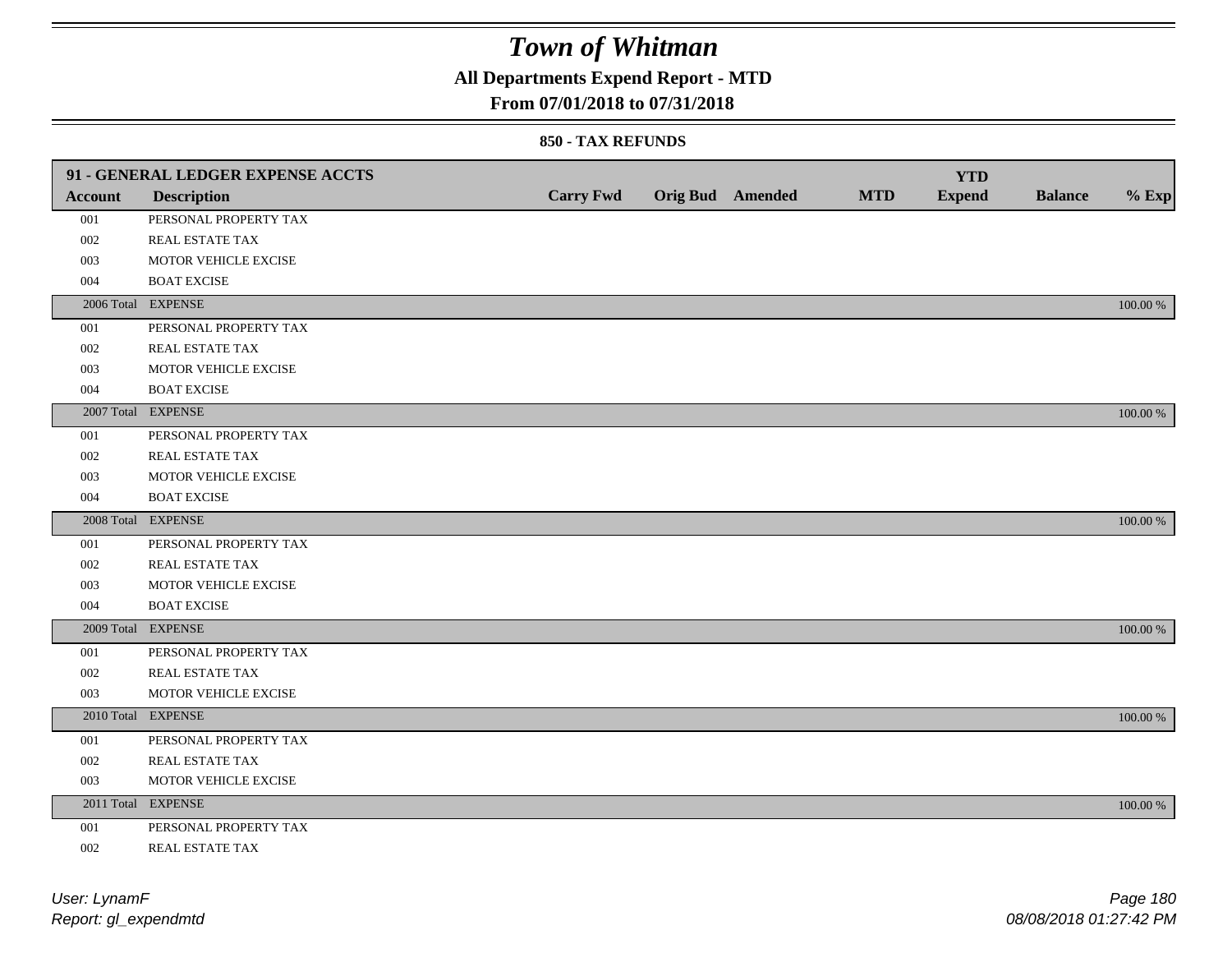## **All Departments Expend Report - MTD**

### **From 07/01/2018 to 07/31/2018**

#### **850 - TAX REFUNDS**

|                | 91 - GENERAL LEDGER EXPENSE ACCTS |                  |                         |            | <b>YTD</b>    |                |          |
|----------------|-----------------------------------|------------------|-------------------------|------------|---------------|----------------|----------|
| <b>Account</b> | <b>Description</b>                | <b>Carry Fwd</b> | <b>Orig Bud</b> Amended | <b>MTD</b> | <b>Expend</b> | <b>Balance</b> | $%$ Exp  |
| 003            | MOTOR VEHICLE EXCISE              |                  |                         |            |               |                |          |
|                | 2012 Total EXPENSE                |                  |                         |            |               |                | 100.00 % |
| 001            | PERSONAL PROPERTY TAX             |                  |                         |            |               |                |          |
| 002            | REAL ESTATE TAX                   |                  |                         |            |               |                |          |
| 003            | MOTOR VEHICLE EXCISE              |                  |                         |            |               |                |          |
| 004            | <b>BOAT EXCISE</b>                |                  |                         |            |               |                |          |
|                | 2013 Total EXPENSE                |                  |                         |            |               |                | 100.00 % |
| 001            | PERSONAL PROPERTY TAX             |                  |                         |            |               |                |          |
| 002            | REAL ESTATE TAX                   |                  |                         |            |               |                |          |
| 003            | MOTOR VEHICLE EXCISE              |                  |                         |            |               |                |          |
| 004            | <b>BOAT EXCISE</b>                |                  |                         |            |               |                |          |
|                | 2014 Total EXPENSE                |                  |                         |            |               |                | 100.00 % |
| 001            | PERSONAL PROPERTY TAX             |                  |                         |            |               |                |          |
| 002            | REAL ESTATE TAX                   |                  |                         |            |               |                |          |
| 003            | MOTOR VEHICLE EXCISE              |                  |                         |            |               |                |          |
| 004            | <b>BOAT EXCISE</b>                |                  |                         |            |               |                |          |
|                | 2015 Total EXPENSE                |                  |                         |            |               |                | 100.00 % |
| 001            | PERSONAL PROPERTY TAX             |                  |                         |            |               |                |          |
| 002            | REAL ESTATE TAX                   |                  |                         |            |               |                |          |
| 003            | MOTOR VEHICLE EXCISE              |                  |                         |            |               |                |          |
| 004            | <b>BOAT EXCISE</b>                |                  |                         |            |               |                |          |
|                | 2016 Total EXPENSE                |                  |                         |            |               |                | 100.00 % |
| 001            | PERSONAL PROPERTY TAX             |                  |                         |            |               |                |          |
| 002            | REAL ESTATE TAX                   |                  |                         |            |               |                |          |
| 003            | MOTOR VEHICLE EXCISE              |                  |                         | 575.98     | 575.98        | $-575.98$      |          |
| 004            | <b>BOAT EXCISE</b>                |                  |                         |            |               |                |          |
|                | 2017 Total EXPENSE                |                  |                         | 575.98     | 575.98        | $-575.98$      | 100.00 % |
| 001            | PERSONAL PROPERTY TAX             |                  |                         |            |               |                |          |
| 002            | REAL ESTATE TAX                   |                  |                         |            |               |                |          |
| 003            | MOTOR VEHICLE EXCISE              |                  |                         | 8,668.80   | 8,668.80      | $-8,668.80$    |          |
|                |                                   |                  |                         |            |               |                |          |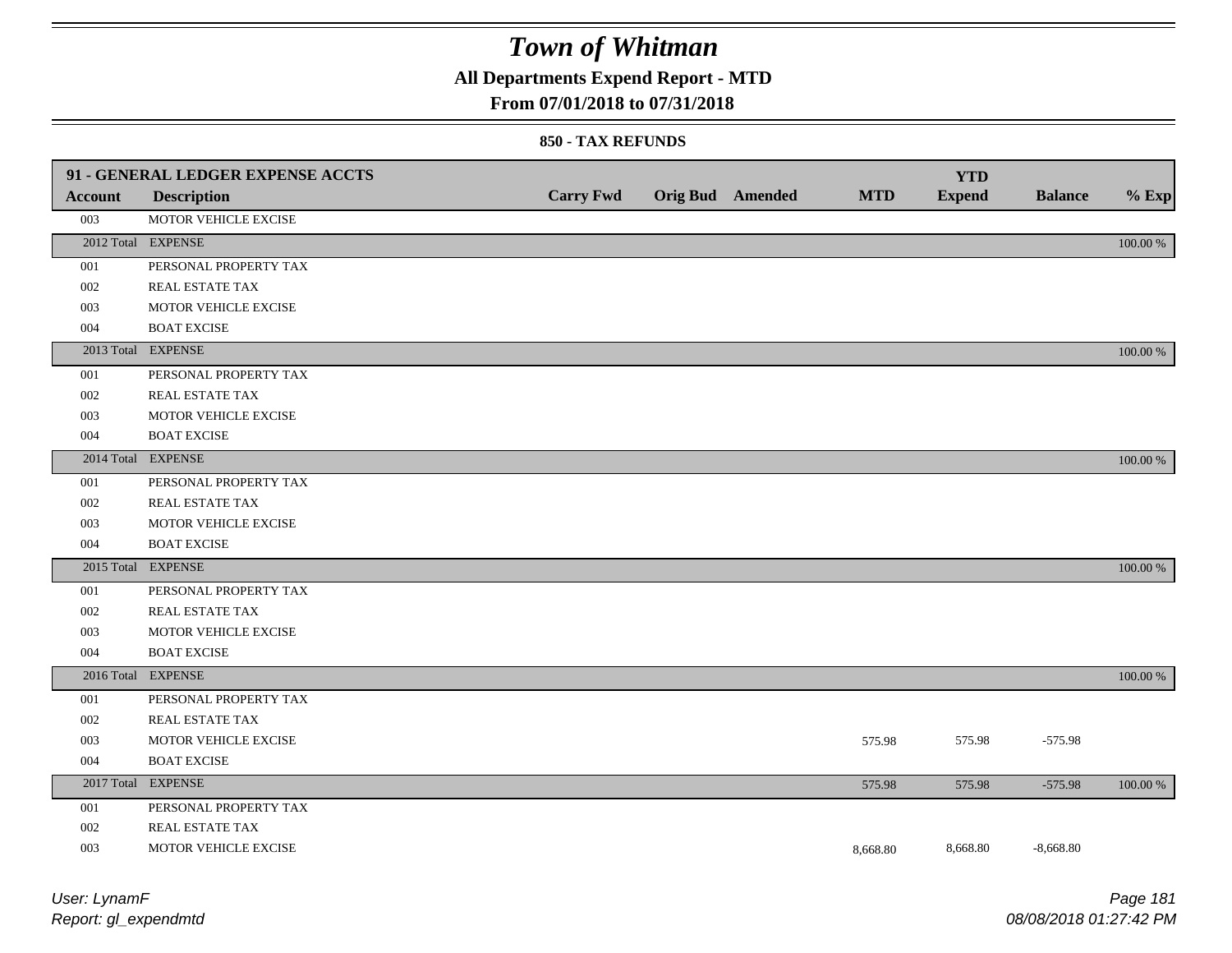## **All Departments Expend Report - MTD**

### **From 07/01/2018 to 07/31/2018**

#### **850 - TAX REFUNDS**

|         | 91 - GENERAL LEDGER EXPENSE ACCTS |                  |                 |         |            | <b>YTD</b>    |                |          |
|---------|-----------------------------------|------------------|-----------------|---------|------------|---------------|----------------|----------|
| Account | <b>Description</b>                | <b>Carry Fwd</b> | <b>Orig Bud</b> | Amended | <b>MTD</b> | <b>Expend</b> | <b>Balance</b> | $%$ Exp  |
| 004     | <b>BOAT EXCISE</b>                |                  |                 |         |            |               |                |          |
|         | 2018 Total EXPENSE                |                  |                 |         | 8,668.80   | 8,668.80      | $-8,668.80$    | 100.00 % |
| 001     | PERSONAL PROPERTY TAX             |                  |                 |         |            |               |                |          |
| 002     | <b>REAL ESTATE TAX</b>            |                  |                 |         |            |               |                |          |
| 003     | <b>MOTOR VEHICLE EXCISE</b>       |                  |                 |         |            |               |                |          |
| 004     | <b>BOAT EXCISE</b>                |                  |                 |         |            |               |                |          |
|         | 2019 Total EXPENSE                |                  |                 |         |            |               |                | 100.00 % |
|         | <b>850 Total TAX REFUNDS</b>      |                  |                 |         | 9,244.78   | 9,244.78      | $-9,244.78$    |          |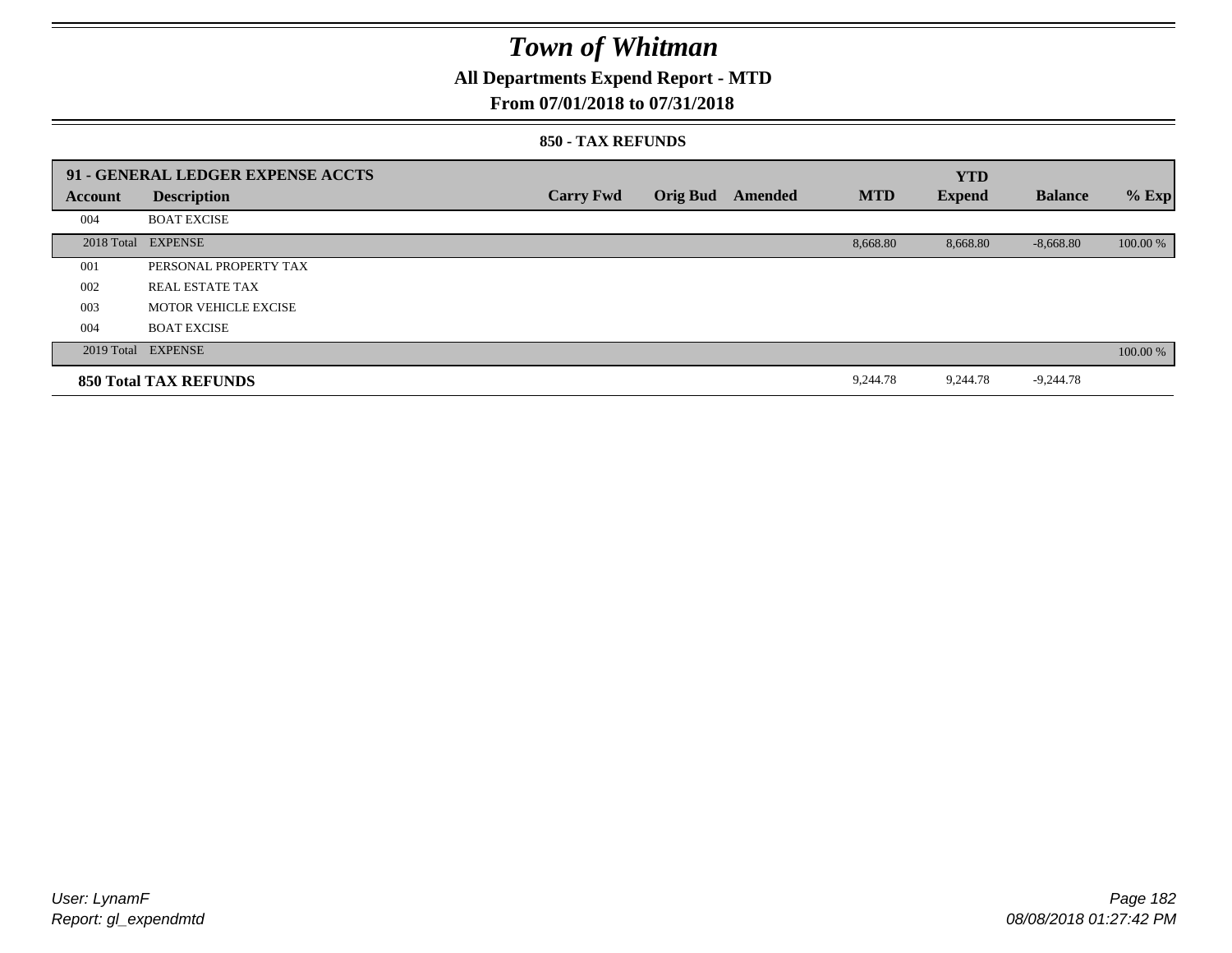## **All Departments Expend Report - MTD**

## **From 07/01/2018 to 07/31/2018**

### **870 - AGENCY**

|         | 91 - GENERAL LEDGER EXPENSE ACCTS    |                  |                         |            | <b>YTD</b>    |                |          |
|---------|--------------------------------------|------------------|-------------------------|------------|---------------|----------------|----------|
| Account | <b>Description</b>                   | <b>Carry Fwd</b> | <b>Orig Bud</b> Amended | <b>MTD</b> | <b>Expend</b> | <b>Balance</b> | $%$ Exp  |
| 899     | <b>EXCHANGE ACCOUNT</b>              |                  |                         |            |               |                |          |
|         | 2001 Total EXPENSE                   |                  |                         |            |               |                | 100.00 % |
| 028     | <b>MASS.CRUSHING &amp; RECYCLING</b> |                  |                         |            |               |                |          |
| 033     | DANCE PROGRAMS                       |                  |                         |            |               |                |          |
|         | 2012 Total EXPENSE                   |                  |                         |            |               |                | 100.00 % |
|         | 870 Total AGENCY                     |                  |                         |            |               |                |          |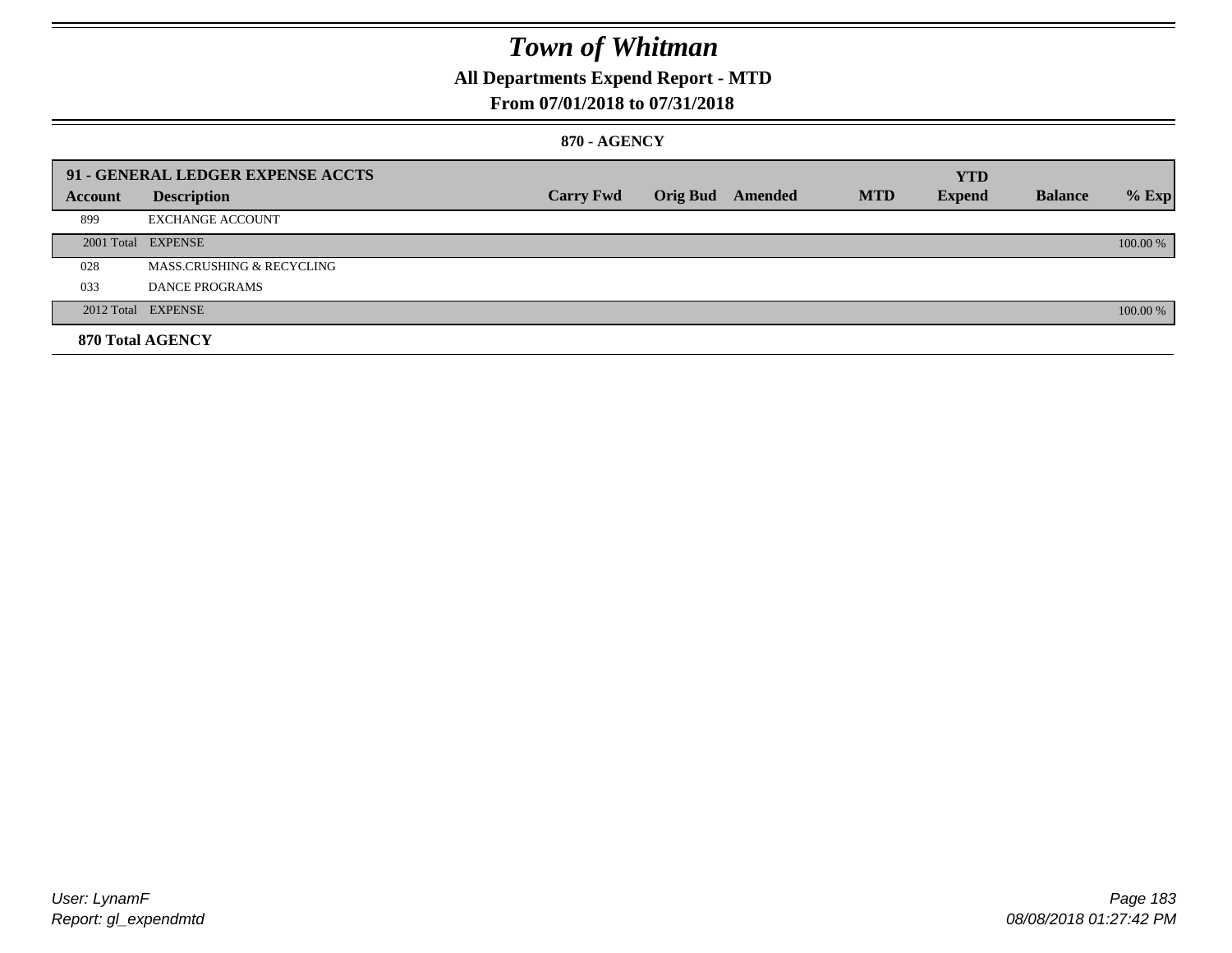**All Departments Expend Report - MTD**

## **From 07/01/2018 to 07/31/2018**

#### **873 - USER CHARGES REFUNDS**

|                | 91 - GENERAL LEDGER EXPENSE ACCTS     |                  |                         |            | <b>YTD</b>    |                |          |
|----------------|---------------------------------------|------------------|-------------------------|------------|---------------|----------------|----------|
| <b>Account</b> | <b>Description</b>                    | <b>Carry Fwd</b> | <b>Orig Bud</b> Amended | <b>MTD</b> | <b>Expend</b> | <b>Balance</b> | $\%$ Exp |
| 006            | TRASH LIEN REFUNDS                    |                  |                         |            |               |                |          |
| 021            | <b>2014 TRASH FEE REFUNDS</b>         |                  |                         |            |               |                |          |
|                | 2000 Total EXPENSE                    |                  |                         |            |               |                | 100.00 % |
| 006            | TRASH LIEN REFUNDS                    |                  |                         |            |               |                |          |
|                | 2012 Total EXPENSE                    |                  |                         |            |               |                | 100.00 % |
| 005            | TRASH FEE REFUNDS                     |                  |                         |            |               |                |          |
| 006            | TRASH LIEN REFUNDS                    |                  |                         |            |               |                |          |
|                | 2015 Total EXPENSE                    |                  |                         |            |               |                | 100.00 % |
| 005            | TRASH FEE REFUNDS                     |                  |                         |            |               |                |          |
| 006            | TRASH LIEN REFUNDS                    |                  |                         |            |               |                |          |
|                | 2016 Total EXPENSE                    |                  |                         |            |               |                | 100.00 % |
| 005            | <b>TRASH FEE REFUNDS</b>              |                  |                         |            |               |                |          |
| 006            | TRASH LIEN REFUNDS                    |                  |                         |            |               |                |          |
|                | 2017 Total EXPENSE                    |                  |                         |            |               |                | 100.00 % |
| 005            | TRASH FEE REFUNDS                     |                  |                         |            |               |                |          |
| 006            | TRASH LIEN REFUNDS                    |                  |                         |            |               |                |          |
|                | 2018 Total EXPENSE                    |                  |                         |            |               |                | 100.00 % |
| 005            | TRASH FEE REFUNDS                     |                  |                         |            |               |                |          |
| 006            | TRASH LIEN REFUNDS                    |                  |                         |            |               |                |          |
|                | 2019 Total EXPENSE                    |                  |                         |            |               |                | 100.00 % |
|                | <b>873 Total USER CHARGES REFUNDS</b> |                  |                         |            |               |                |          |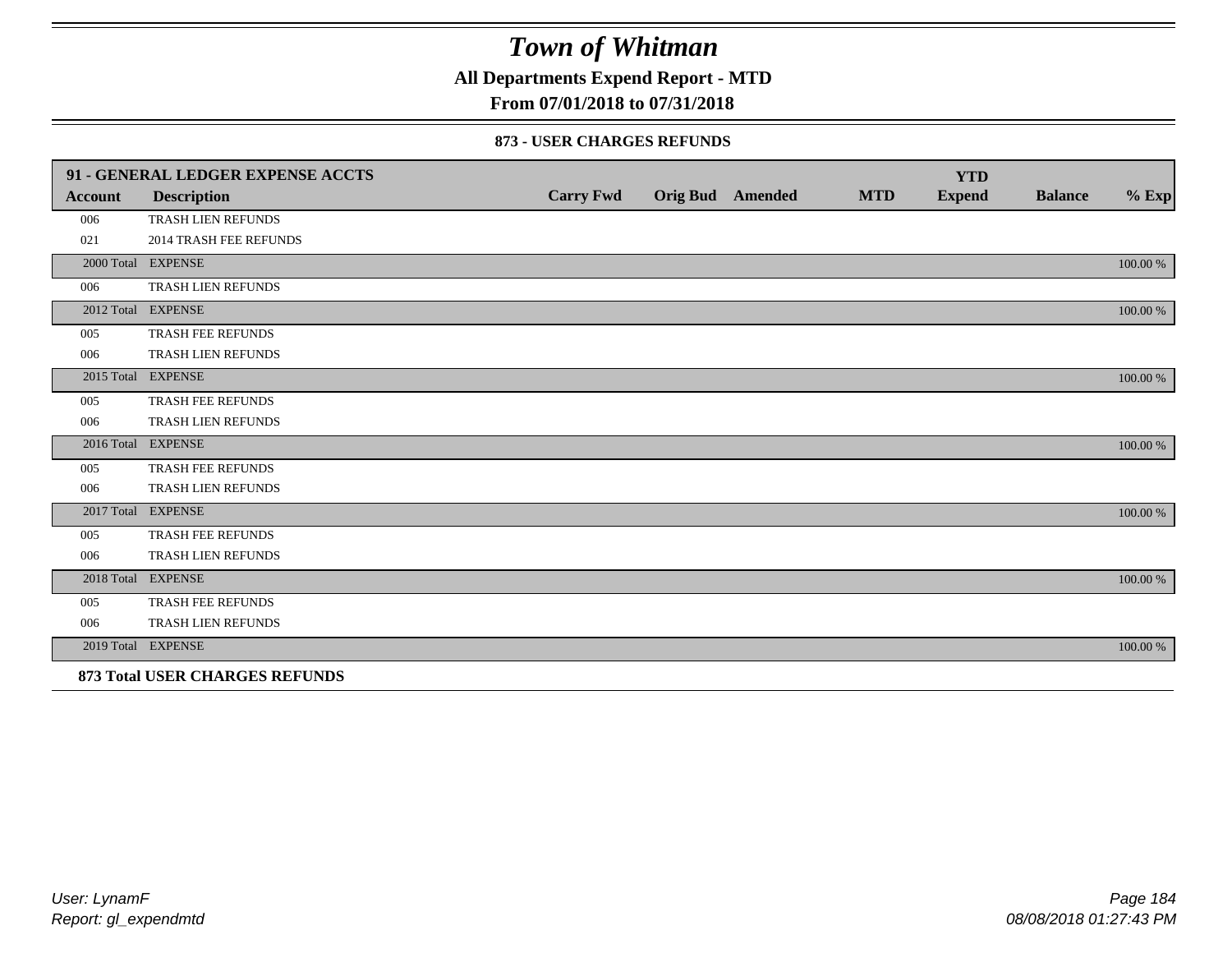**All Departments Expend Report - MTD**

### **From 07/01/2018 to 07/31/2018**

#### **875 - MISCELLANEOUS**

|                 | 91 - GENERAL LEDGER EXPENSE ACCTS |                  |                         |            | <b>YTD</b>    |                |             |
|-----------------|-----------------------------------|------------------|-------------------------|------------|---------------|----------------|-------------|
| <b>Account</b>  | <b>Description</b>                | <b>Carry Fwd</b> | <b>Orig Bud</b> Amended | <b>MTD</b> | <b>Expend</b> | <b>Balance</b> | $%$ Exp     |
| 046             | WATER RATES REFUNDS               |                  |                         |            |               |                |             |
| 1997 Total 1997 |                                   |                  |                         |            |               |                | 100.00 %    |
| 046             | WATER RATES REFUNDS               |                  |                         |            |               |                |             |
| 1998 Total 1998 |                                   |                  |                         |            |               |                | 100.00 %    |
| 046             | WATER RATES REFUNDS               |                  |                         |            |               |                |             |
| 1999 Total 1999 |                                   |                  |                         |            |               |                | 100.00 %    |
| 034             | PREMIUM SALE OF BONDS             |                  |                         |            |               |                |             |
| 035             | <b>INTEREST ON SALE OF BONDS</b>  |                  |                         |            |               |                |             |
| 036             | <b>GRANT ANTICIPATION NOTES</b>   |                  |                         |            |               |                |             |
| 038             | REVENUE ANTICIPATION NOTES        |                  |                         |            |               |                |             |
| 039             | <b>BOND ANTICIPATION NOTES</b>    |                  |                         |            |               |                |             |
| 042             | <b>BOARD OF APPEALS REFUNDS</b>   |                  |                         |            |               |                |             |
| 043             | BUILDING INSPECTOR REFUNDS        |                  |                         |            |               |                |             |
| 044             | REFUNDS-PRIOR YEARS               |                  |                         |            |               |                |             |
| 045             | PARKING TICKET REFUNDS            |                  |                         |            |               |                |             |
| 046             | WATER RATES REFUNDS               |                  |                         |            |               |                |             |
| 052             | <b>TAILINGS</b>                   |                  |                         |            |               |                |             |
| 071             | <b>COLLECTORS OVER/SHORT</b>      |                  |                         |            |               |                |             |
| ${\bf 080}$     | WTR/SWR REFUNDS-PEN.&INT.         |                  |                         |            |               |                |             |
| 081             | WATER RATES REFUNDS FY95          |                  |                         |            |               |                |             |
| 090             | MUNICIPAL LIEN REFUNDS            |                  |                         |            |               |                |             |
| 093             | WATER RATES REFUNDS FY96          |                  |                         |            |               |                |             |
| 635             | COLLECTORS FEES-REFUNDS           |                  |                         |            |               |                |             |
| 636             | <b>EXCISE INTEREST-REFUNDS</b>    |                  |                         |            |               |                |             |
|                 | 2000 Total EXPENSE                |                  |                         |            |               |                | $100.00~\%$ |
| 021             | <b>2014 TRASH FEE REFUNDS</b>     |                  |                         |            |               |                |             |
| 025             | <b>DPW - RESTITUTION</b>          |                  |                         |            |               |                |             |
| 058             | TRASH FEE REFUNDS FY2000          |                  |                         |            |               |                |             |
| 063             | TRASH FEE REFUNDS FY02            |                  |                         |            |               |                |             |
| 064             | TRASH FEE REFUNDS FY2001          |                  |                         |            |               |                |             |
| 091             | TRASH FEE REFUNDS FY03            |                  |                         |            |               |                |             |

*Report: gl\_expendmtd User: LynamF*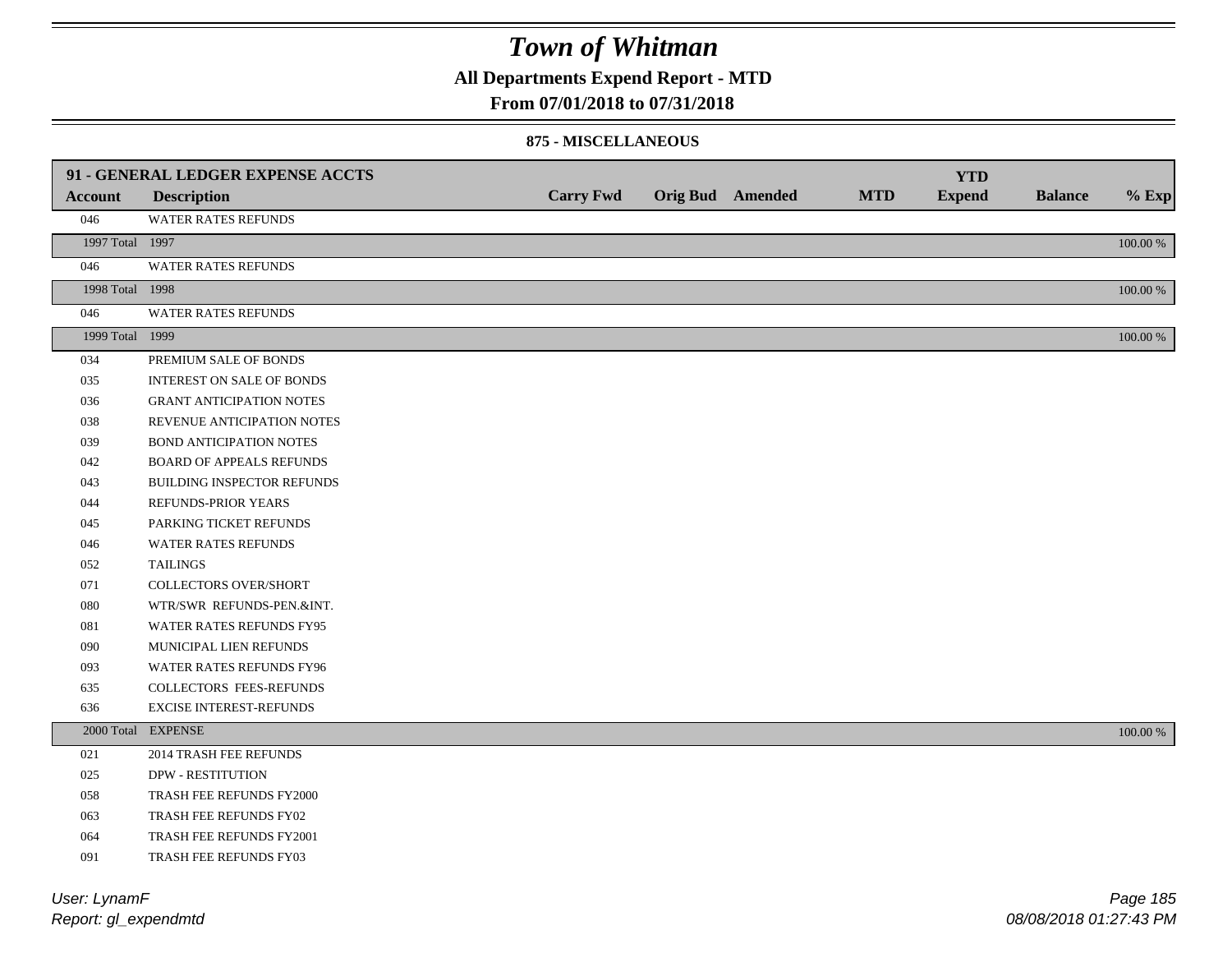## **All Departments Expend Report - MTD**

### **From 07/01/2018 to 07/31/2018**

#### **875 - MISCELLANEOUS**

|                | 91 - GENERAL LEDGER EXPENSE ACCTS |                  |                  |            | <b>YTD</b>    |                |          |
|----------------|-----------------------------------|------------------|------------------|------------|---------------|----------------|----------|
| <b>Account</b> | <b>Description</b>                | <b>Carry Fwd</b> | Orig Bud Amended | <b>MTD</b> | <b>Expend</b> | <b>Balance</b> | $%$ Exp  |
| 092            | TRASH FEE REFUNDS FY2004          |                  |                  |            |               |                |          |
| 094            | TRASH LIEN REFUNDS FY2004         |                  |                  |            |               |                |          |
| 095            | TRASH LIEN REFUNDS FY95           |                  |                  |            |               |                |          |
| 096            | TRASH LIEN REFUNDS FY96           |                  |                  |            |               |                |          |
| 187            | TRASH LIEN REFUNDS 2005           |                  |                  |            |               |                |          |
| 206            | TRASH FEE REFUNDS 2005            |                  |                  |            |               |                |          |
| 209            | <b>TRASH FEE REFUNDS 2006</b>     |                  |                  |            |               |                |          |
| 223            | <b>TRASH LIEN REFUNDS 2006</b>    |                  |                  |            |               |                |          |
| 226            | TRASH FEE REFUNDS 2007            |                  |                  |            |               |                |          |
| 229            | TRASH LIEN REFUNDS 2007           |                  |                  |            |               |                |          |
| 231            | <b>2008 TRASH FEE REFUNDS</b>     |                  |                  |            |               |                |          |
| 232            | <b>2008 TRASH LIEN REFUNDS</b>    |                  |                  |            |               |                |          |
| 257            | <b>2009 TRASH FEE REFUNDS</b>     |                  |                  |            |               |                |          |
| 258            | 2009 TRASH LIEN REFUNDS           |                  |                  |            |               |                |          |
| 260            | 2010 TRASH FEE REFUNDS            |                  |                  |            |               |                |          |
| 261            | 2011 TRASH FEE REFUNDS            |                  |                  |            |               |                |          |
| 263            | <b>2012 TRASH FEE REFUNDS</b>     |                  |                  |            |               |                |          |
| 327            | <b>2013 TRASH FEE REFUNDS</b>     |                  |                  |            |               |                |          |
| 328            | 2013 TRASH LIEN REFUNDS           |                  |                  |            |               |                |          |
|                | 2001 Total EXPENSE                |                  |                  |            |               |                | 100.00 % |
|                | <b>875 Total MISCELLANEOUS</b>    |                  |                  |            |               |                |          |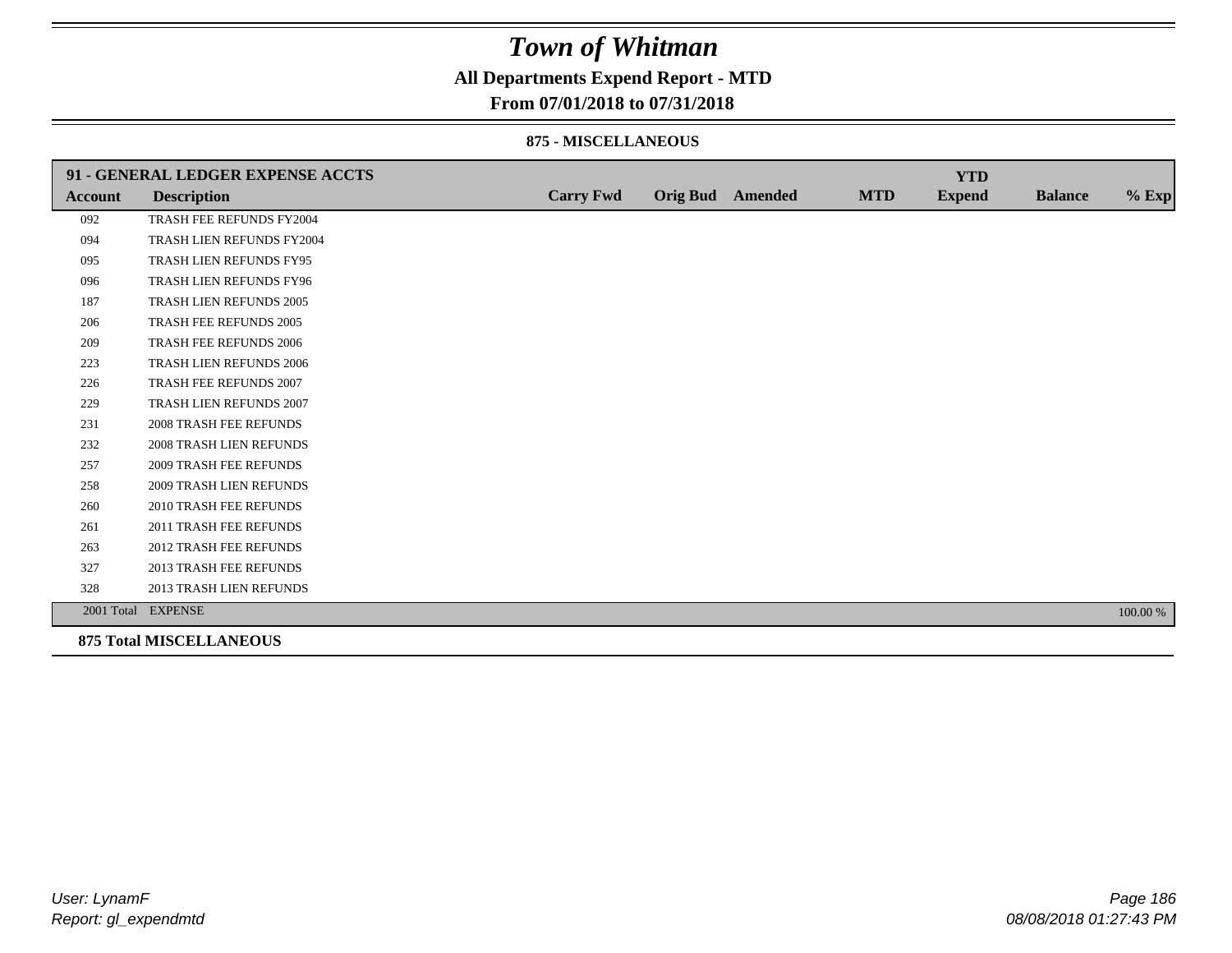## **All Departments Expend Report - MTD**

### **From 07/01/2018 to 07/31/2018**

#### **876 - INVESTMENTS**

|                | 91 - GENERAL LEDGER EXPENSE ACCTS       |                  |                 |         |            | <b>YTD</b>    |                |          |
|----------------|-----------------------------------------|------------------|-----------------|---------|------------|---------------|----------------|----------|
| <b>Account</b> | <b>Description</b>                      | <b>Carry Fwd</b> | <b>Orig Bud</b> | Amended | <b>MTD</b> | <b>Expend</b> | <b>Balance</b> | $%$ Exp  |
| 287            | <b>AUXILIARY POLICE EXPENSE</b>         |                  |                 |         |            |               |                |          |
| 288            | REPURCHASE AGREE NOTES-GENERAL          |                  |                 |         |            |               |                |          |
| 289            | REPUR.AGREE.NOTES-DPW CHAP811           |                  |                 |         |            |               |                |          |
| 290            | <b>INVESTMENT CD'S-GENERAL</b>          |                  |                 |         |            |               |                |          |
| 293            | PROGRAMMING SERV.& SUPPLIES             |                  |                 |         |            |               |                |          |
| 294            | <b>INVEST. CD'S-CHAPTER 811</b>         |                  |                 |         |            |               |                |          |
| 295            | INVEST. CD'S-SCHOOL LUNCH               |                  |                 |         |            |               |                |          |
| 298            | RES. FND. TRAN. TITLE V DEBT ISSUE EXP. |                  |                 |         |            |               |                |          |
| 299            | REPUR.AGREE.NOTES-DPW CHAP.90           |                  |                 |         |            |               |                |          |
|                | 2000 Total EXPENSE                      |                  |                 |         |            |               |                | 100.00 % |
|                | <b>876 Total INVESTMENTS</b>            |                  |                 |         |            |               |                |          |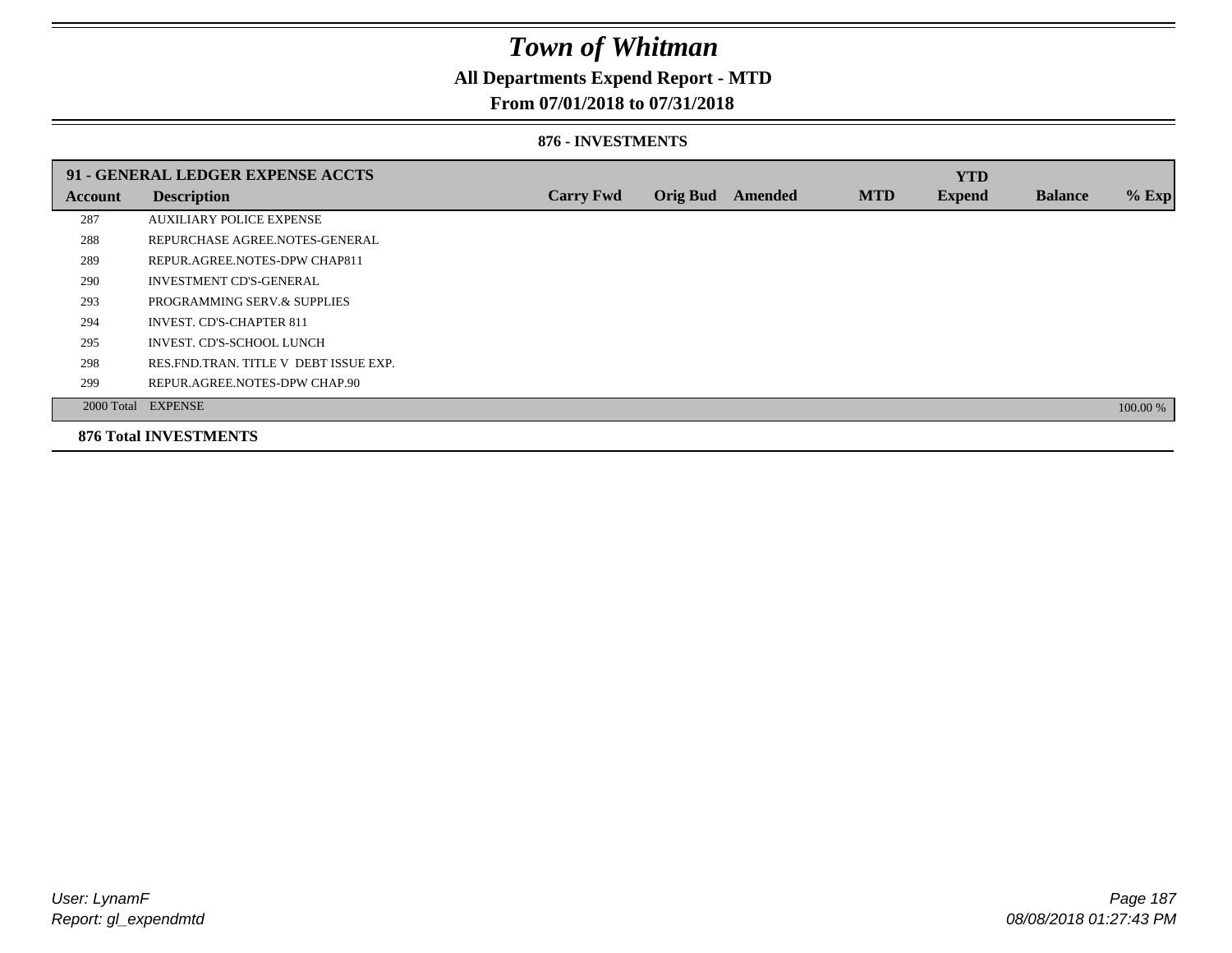**All Departments Expend Report - MTD**

## **From 07/01/2018 to 07/31/2018**

#### **878 - OTHER FINANCING USES**

|            | 91 - GENERAL LEDGER EXPENSE ACCTS     |                  |                         |            | <b>YTD</b>    |                |          |
|------------|---------------------------------------|------------------|-------------------------|------------|---------------|----------------|----------|
| Account    | <b>Description</b>                    | <b>Carry Fwd</b> | <b>Orig Bud</b> Amended | <b>MTD</b> | <b>Expend</b> | <b>Balance</b> | $%$ Exp  |
| 409        | <b>REFUNDED BONDS</b>                 |                  |                         |            |               |                |          |
| 2000 Total | <b>EXPENSE</b>                        |                  |                         |            |               |                | 100.00 % |
| 401        | WTR/SWR CAPITAL PROJ. FUND            |                  |                         |            |               |                |          |
| 404        | <b>SPECIAL REVENUE FUND</b>           |                  |                         |            |               |                |          |
| 2100 Total | <b>INTERFUND TRANSFERS</b>            |                  |                         |            |               |                | 100.00 % |
| 402        | <b>STABILIZATION FUND</b>             |                  |                         |            |               |                |          |
| 2101 Total | <b>INTERFUND TRANSFERS</b>            |                  |                         |            |               |                | 100.00 % |
| 403        | <b>CAPITAL PROJECT FUND</b>           |                  |                         |            |               |                |          |
| 2102 Total | <b>INTERFUND TRANSFERS</b>            |                  |                         |            |               |                | 100.00 % |
|            | <b>878 Total OTHER FINANCING USES</b> |                  |                         |            |               |                |          |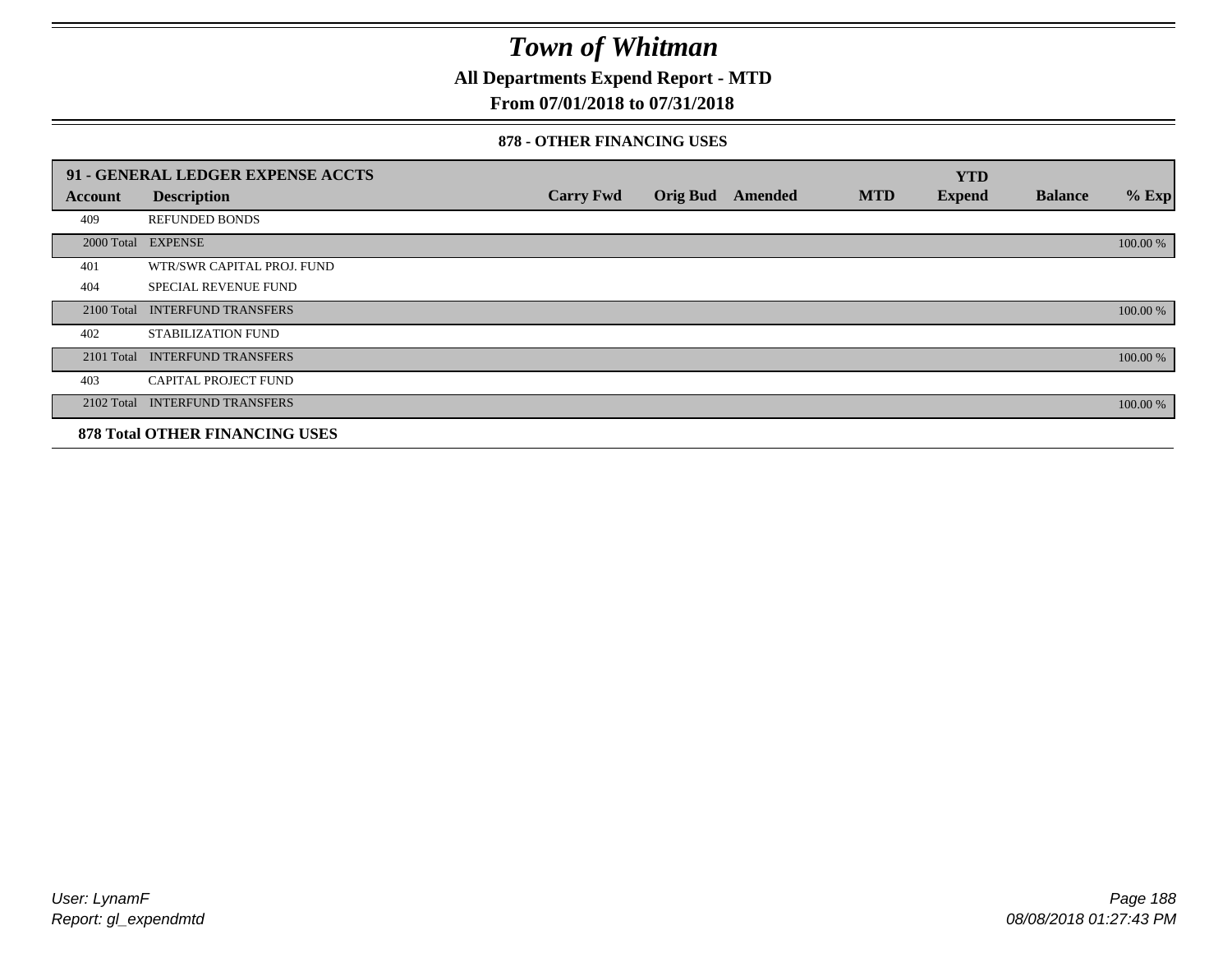**All Departments Expend Report - MTD**

**From 07/01/2018 to 07/31/2018**

### **883 - DARE GRANT DIST.W-H REG.SCHOOL**

|         | 91 - GENERAL LEDGER EXPENSE ACCTS        |                  |                         |            | <b>YTD</b>    |                |          |
|---------|------------------------------------------|------------------|-------------------------|------------|---------------|----------------|----------|
| Account | <b>Description</b>                       | <b>Carry Fwd</b> | <b>Orig Bud</b> Amended | <b>MTD</b> | <b>Expend</b> | <b>Balance</b> | $%$ Exp  |
| 112     | <b>SALARIES</b>                          |                  |                         |            |               |                |          |
| 585     | MISCELLANEOUS EXPENSE                    |                  |                         |            |               |                |          |
|         | 2000 Total EXPENSE                       |                  |                         |            |               |                | 100.00 % |
|         | 883 Total DARE GRANT DIST.W-H REG.SCHOOL |                  |                         |            |               |                |          |
|         | 91 Total GENERAL LEDGER EXPENSE ACCTS    |                  |                         | 9,244.78   | 9,244.78      | $-9,244.78$    |          |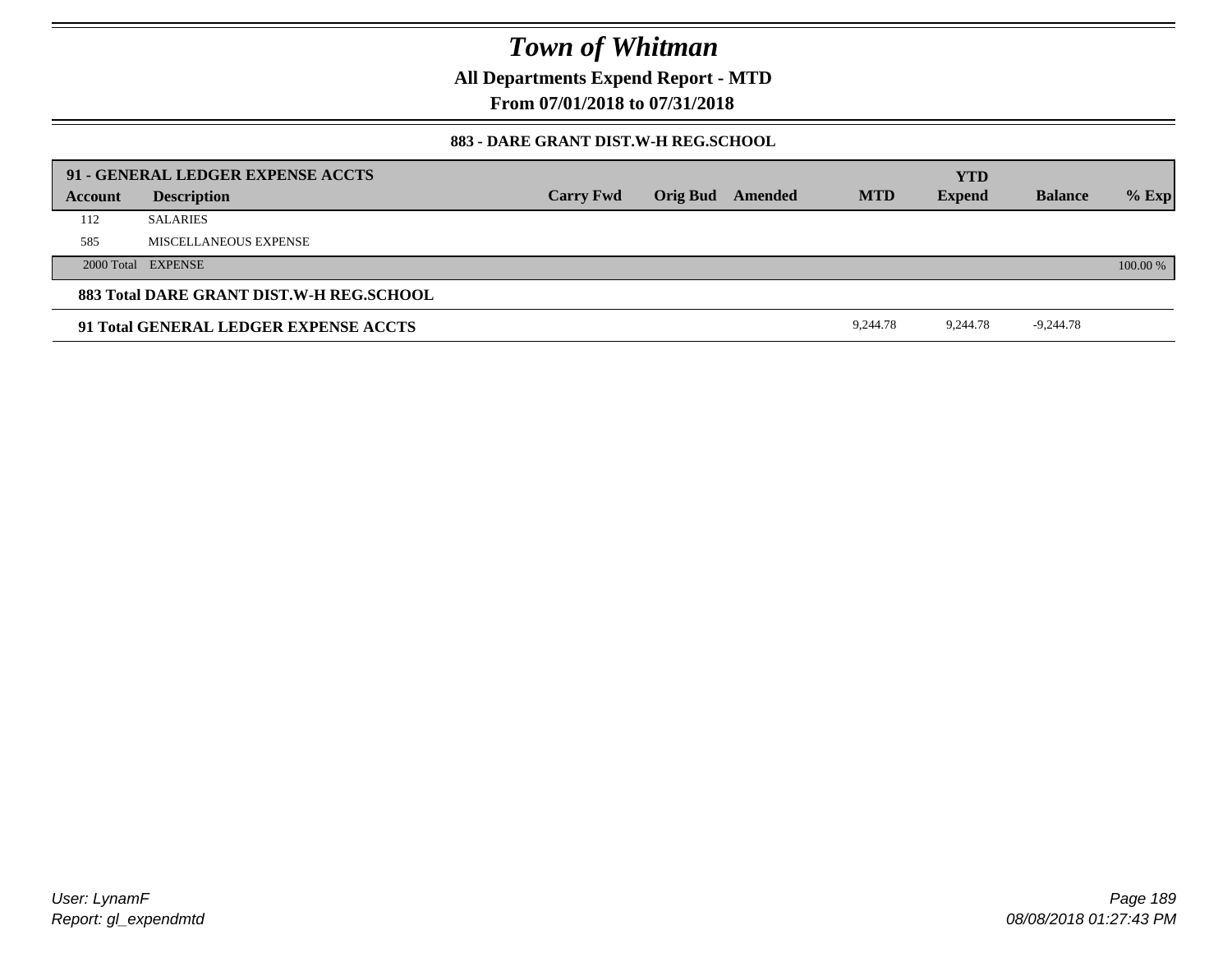**All Departments Expend Report - MTD**

## **From 07/01/2018 to 07/31/2018**

#### **878 - OTHER FINANCING USES**

|         | 98 - CABLE ACCESS CORPORATION             |                  |                  |            | <b>YTD</b>    |                |            |
|---------|-------------------------------------------|------------------|------------------|------------|---------------|----------------|------------|
| Account | <b>Description</b>                        | <b>Carry Fwd</b> | Orig Bud Amended | <b>MTD</b> | <b>Expend</b> | <b>Balance</b> | $%$ Exp    |
| 405     | WATER/SEWER ENTERPRISE FUND               |                  |                  |            |               |                |            |
|         | 2104 Total DISTRIBUTION TO CABLE ACCESS C |                  |                  |            |               |                | $100.00\%$ |
|         | <b>878 Total OTHER FINANCING USES</b>     |                  |                  |            |               |                |            |